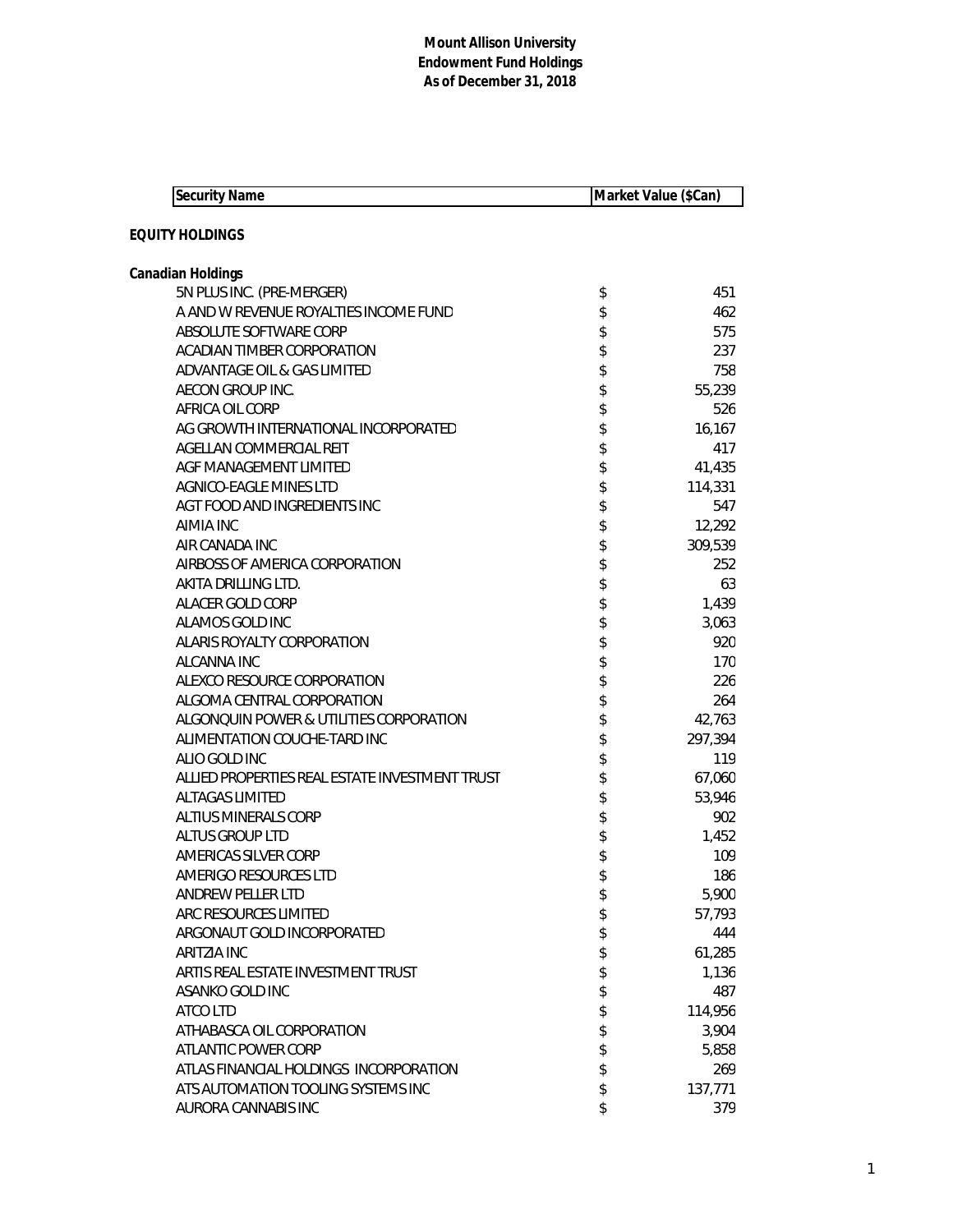| <b>Security Name</b>                        | Market Value (\$Can) |           |
|---------------------------------------------|----------------------|-----------|
| AUTOCANADA INCORPORATED                     | \$                   | 351       |
| <b>B2GOLD CORPORATION</b>                   | \$                   | 18,447    |
| <b>BADGER DAYLIGHTING LTD</b>               | \$                   | 2,301     |
| <b>BANK OF MONTREAL</b>                     | \$                   | 928,944   |
| <b>BANK OF NOVA SCOTIA</b>                  | \$                   | 1,413,482 |
| <b>BARRICK GOLD CORP</b>                    | \$                   | 592,045   |
| <b>BAUSCH HEALTH COMPANIES INC</b>          | \$                   | 253,209   |
| <b>BAYTEX ENERGY CORPORATION</b>            | \$                   | 2,130     |
| <b>BCE INC</b>                              | \$                   | 451,750   |
| <b>BELLATRIX EXPLORATION LIMITED</b>        | \$                   | 28        |
| <b>BIRCHCLIFF ENERGY LTD</b>                | \$<br>\$             | 1,300     |
| BIRD CONSTRUCTION INCORPORATION             |                      | 445       |
| <b>BLACK DIAMOND GROUP LTD</b>              | \$                   | 103       |
| <b>BLACKBERRY LIMITED</b>                   | \$                   | 48,517    |
| BNK PETROLEUM INCORPORATION                 | \$                   | 184       |
| BOARDWALK REAL ESTATE INVESTMENT TRUST      | \$                   | 17,980    |
| <b>BOMBARDIER INC</b>                       | \$                   | 126,679   |
| <b>BONAVISTA ENERGY CORP</b>                | \$                   | 717       |
| BONTERRA ENERGY CORPORATION                 | \$                   | 344       |
| <b>BORALEX INCORPORATED</b>                 | \$                   | 1,917     |
| BOSTON PIZZA ROYALTIES INCOME FUND          |                      | 23        |
| BROOKFIELD ASSET MANAGEMENT INCORPORATED    | \$                   | 472,043   |
| BROOKFIELD INFRASTRUCTURE PARTNERS L.P.     | \$                   | 120,085   |
| BROOKFIELD REAL ESTATE SERVICES INC         | \$                   | 279       |
| <b>BRP INC</b>                              | \$                   | 137,251   |
| BTB REAL ESTATE INVESTMENT TRUST            | \$                   | 331       |
| CAE INC.                                    | \$                   | 354,431   |
| CALEDONIA MINING CORPORATION PLC            | \$                   | 49        |
| CALFRAC WELL SERVICES LTD                   | \$                   | 377       |
| <b>CALIAN GROUP LTD</b>                     | \$                   | 409       |
| CAMECO CORP                                 | \$                   | 124,429   |
| CANACCORD GENUITY GROUP INC                 | \$                   | 25,225    |
| <b>CANACOL ENERGY LIMITED</b>               | \$                   | 778       |
| CANADA GOOSE HOLDINGS INC                   | \$                   | 116,096   |
| CANADIAN APAR                               | \$                   | 213,039   |
| CANADIAN IMPERIAL BANK OF COMMERCE          | \$                   | 792,174   |
| CANADIAN NATIONAL RAILWAY COMPANY           | \$                   | 1,265,013 |
| CANADIAN NATURAL RESOURCES LTD (PRE-MERGER) | \$                   | 449,732   |
| CANADIAN PACIFIC RAILWAY LIMITED            | \$                   | 836,976   |
| CANADIAN TIRE CORPORATION LIMITED           | \$                   | 151,058   |
| CANADIAN UTILITIES LIMITED                  | \$                   | 167,274   |
| CANADIAN WESTERN BANK                       | \$                   | 94,877    |
| <b>CANFOR CORPORATION</b>                   | \$                   | 1,989     |
| CANFOR PULP PRODUCTS INC                    | \$                   | 38,107    |
| <b>CANOPY GROWTH CORP</b>                   | \$                   | 22,188    |
| CANWEL BUILDING MATERIALS GROUP LIMITED     | \$                   | 559       |
| <b>CAPITAL POWER CORP</b>                   | \$                   | 164,071   |
| CAPSTONE MINING CORPORATION                 | \$                   | 352       |
| CARDINAL ENERGY LTD                         | \$                   | 520       |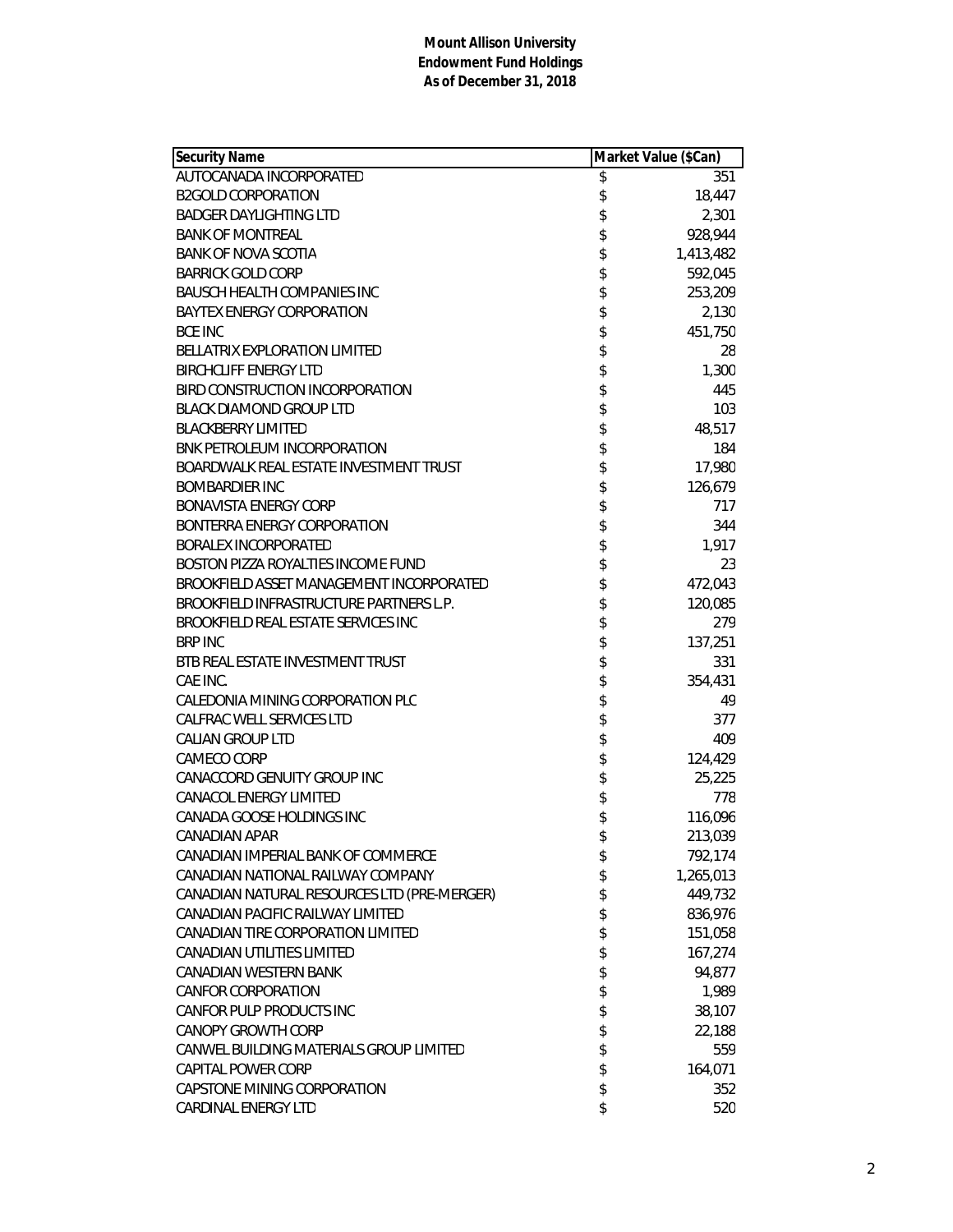| Security Name                                  | Market Value (\$Can) |         |
|------------------------------------------------|----------------------|---------|
| CARGOJET INCORPORATION                         | \$                   | 38,825  |
| <b>CASCADES INC</b>                            | \$                   | 14,830  |
| <b>CCL INDUSTRIES INCORPORATED</b>             | \$                   | 97,068  |
| <b>CELESTICA INCORPORATED</b>                  | \$                   | 83,465  |
| CENTERRA GOLD INC.                             | \$                   | 3,728   |
| CERVUS EQUIPMENT CORPORATION                   | \$                   | 155     |
| CES ENERGY SOLUTIONS CORP                      |                      | 980     |
| CGI INC                                        | \$\$\$\$             | 710,332 |
| CHARTWELL RETIREMENT RESIDENCES                |                      | 3,042   |
| CHESSWOOD GROUP LIMITED                        |                      | 16      |
| CHINA GOLD INTERNATIONAL RESOURCES CORP LTD    | \$                   | 838     |
| CHOICE PROPERTIES REAL ESTATE INVESTMENT TRUST | \$                   | 121,430 |
| CINEPLEX INC                                   | \$                   | 2,515   |
| CLEARWATER SEAFOODS INCOME FUND                |                      | 180     |
| COGECO COMMUNICATIONS INC                      | \$                   | 83,638  |
| COGECO INC                                     | \$                   | 3,849   |
| COLLIERS INTERNATIONAL GROUP INC               | \$                   | 153,830 |
| <b>COMINAR REIT</b>                            | \$                   | 1,659   |
| COMPUTER MODELLING GROUP LTD                   | \$                   | 888     |
| CONSTELLATION SOFTWARE INC                     | \$                   | 544,529 |
| CONTINENTAL GOLD INC                           | \$                   | 711     |
| COPPER MOUNTAIN MINING CORPORATION             | \$                   | 269     |
| CORBY SPIRIT AND WINE LTD                      | \$                   | 3,170   |
| <b>CORUS ENTERTAINMENT INC</b>                 | \$                   | 1,530   |
| COTT CORP                                      | \$                   | 63,402  |
| <b>CRESCENT POINT ENERGY CORPORATION</b>       | \$                   | 1,568   |
| <b>CREW ENERGY INC</b>                         | \$                   | 306     |
| CRH MEDICAL CORP.                              | \$                   | 20,118  |
| CROMBIE REAL ESTATE INVESTMENT TRUST           | \$                   | 3,348   |
| CT REAL ESTATE INVESTMENT TRUST                | \$                   | 3,293   |
| <b>DELPHI ENERGY CORP</b>                      | \$                   | 100     |
| <b>DENISON MINES CORP</b>                      | \$                   | 666     |
| DESCARTES SYSTEMS GROUP INC                    |                      | 92,544  |
| DETOUR GOLD CORPORATION                        | \$                   | 42,214  |
| DHX MEDIA LTD                                  | \$                   | 1,412   |
| DIRTT ENVIRONMENTAL SOLUTIONS LTD              | \$                   | 818     |
| DIVERSIFIED ROYALTY CORP                       | \$                   | 17      |
| DOLLARAMA INCORPORATED                         | \$                   | 194,195 |
| DOREL INDUSTRIES INC                           | \$                   | 807     |
| DREAM GLOBAL REAL ESTATE INVESTMENT TRUST      | \$                   | 73,836  |
| DREAM INDUSTRIAL REAL ESTATE INVESTMENT TRUST  | \$                   | 29,069  |
| DREAM OFFICE REAL ESTATE INVESTMENT TRUST      | \$                   | 65,942  |
| DREAM UNLIMITED CORP                           | \$                   | 1,015   |
| DUNDEE PRECIOUS METALS INC.                    | \$                   | 3,839   |
| EASYHOME LTD.                                  | \$\$                 | 560     |
| <b>ECN CAPITAL CORP</b>                        |                      | 2,202   |
| E-L FINANCIAL CORP LTD                         |                      | 217     |
| ELDORADO GOLD CORPORATION                      | \$                   | 1,245   |
| ELEMENT FLEET MANAGEMENT CORP                  | \$                   | 119,501 |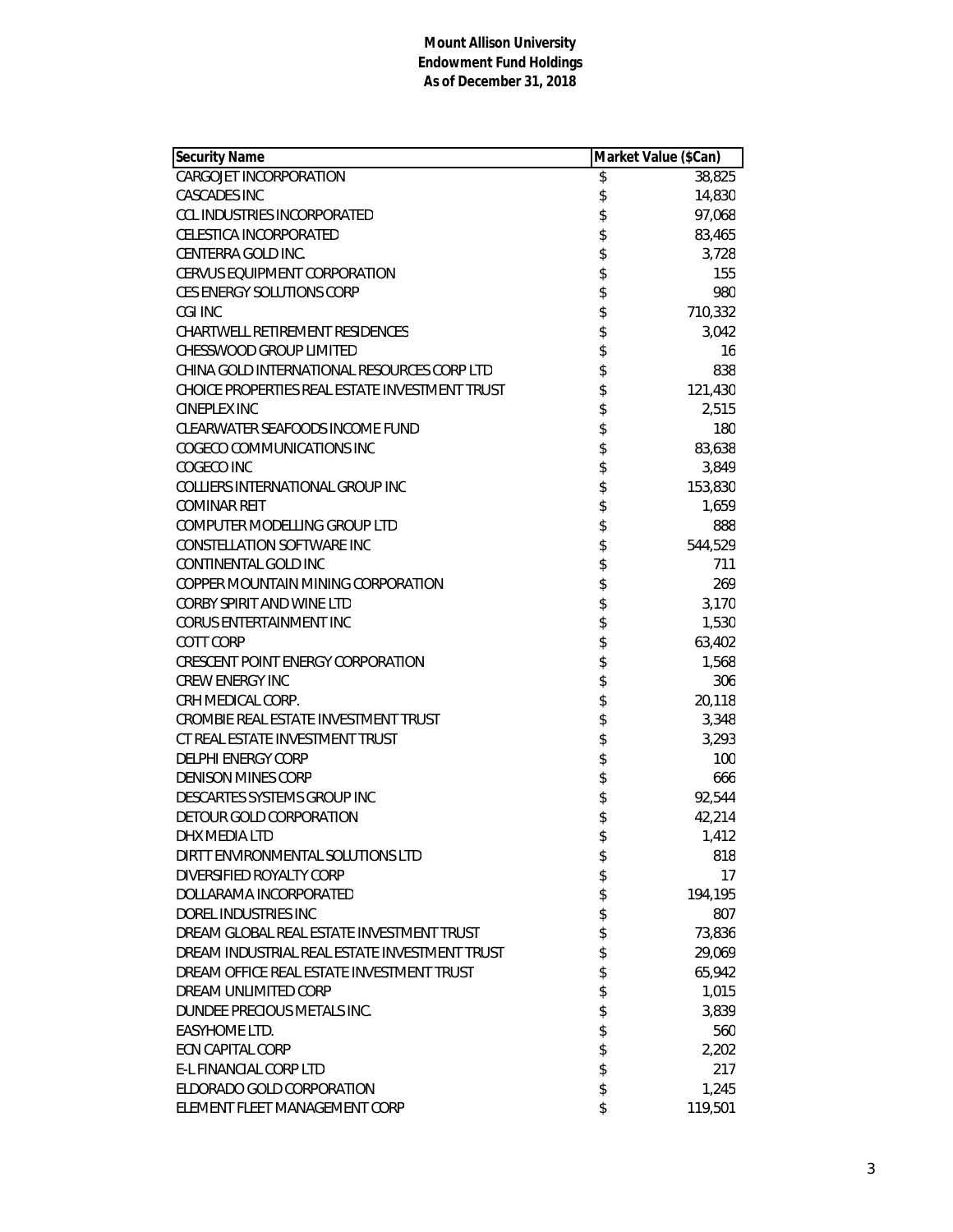| <b>Security Name</b>                         | Market Value (\$Can) |           |
|----------------------------------------------|----------------------|-----------|
| EMERA INC.                                   | \$                   | 48,447    |
| <b>EMPIRE COMPANY LIMITED</b>                | \$                   | 234,345   |
| <b>ENBRIDGE INC</b>                          | \$                   | 1,033,194 |
| <b>ENCANA CORP</b>                           | \$                   | 96,117    |
| <b>ENDEAVOUR MINING CORPORATION</b>          | \$                   | 2,815     |
| <b>ENDEAVOUR SILVER CORP</b>                 |                      | 858       |
| <b>ENERFLEX LTD</b>                          | \$<br>\$             | 2,705     |
| <b>ENERGY FUELS INC</b>                      |                      | 371       |
| <b>ENERPLUS CORPORATION</b>                  |                      | 149,519   |
| <b>ENGHOUSE SYSTEMS LIMITED</b>              |                      | 40,361    |
| <b>ENSIGN ENERGY SERVICES INCORPORATED</b>   |                      | 1,127     |
| <b>EPSILON ENERGY LIMITED</b>                |                      | 152       |
| EQUITABLE GROUP INCORPORATED                 |                      | 1,439     |
| <b>ESSENTIAL ENERGY SERVICES LIMITED</b>     |                      | 42        |
| <b>EVERTZ TECHNOLOGIES LIMITED</b>           | おおまままま               | 804       |
| <b>EXCHANGE INCOME CORPORATION</b>           | \$                   | 246       |
| <b>EXCO TECHNOLOGIES LTD</b>                 |                      | 428       |
| <b>EXTENDICARE INC</b>                       | \$<br>\$             | 24,421    |
| <b>FAIRFAX FINANCIAL HOLDINGS LIMITED</b>    |                      | 218,712   |
| FIERA CAPITAL CORPORATION                    | \$                   | 828       |
| FINNING INTERNATIONAL INCORPORATED           | \$                   | 4,152     |
| FIRM CAPITAL MORTGAGE INVESTMENT CORPORATION | \$                   | 598       |
| FIRST CAPITAL REALTY INCORPORATED            |                      | 81,790    |
| FIRST MAJESTIC SILVER CORPORATION            | \$\$\$\$             | 2,187     |
| FIRST NATIONAL FINANCIAL CORPORATION         |                      | 859       |
| FIRST QUANTUM MINERALS LTD.                  |                      | 64,036    |
| <b>FIRSTSERVICE CORP</b>                     | \$                   | 102,007   |
| <b>FISSION URANIUM CORP</b>                  |                      | 577       |
| FORTIS INC.                                  | \$                   | 178,504   |
| FORTUNA SILVER MINES INC                     | \$                   | 1,450     |
| <b>FRANCO NEVADA CORP</b>                    |                      | 53,173    |
| FREEHOLD ROYALTIES LTD                       | \$<br>\$             | 1,259     |
| <b>FRONTERA ENERGY CORP</b>                  |                      | 1,802     |
| <b>GAMEHOST INC</b>                          | \$                   | 162       |
| <b>GEAR ENERGY LTD</b>                       | \$                   | 276       |
| GENESIS LAND DEVELOPMENT CORP.               | \$                   | 11        |
| <b>GENWORTH MI CANADA INCORPORATION</b>      | \$                   | 116,457   |
| <b>GEORGE WESTON LIMITED</b>                 | \$                   | 144,198   |
| <b>GIBSON ENERGY INC</b>                     | \$                   | 123,336   |
| GILDAN ACTIVEWEAR INC.                       | \$                   | 80,645    |
| <b>GLUSKIN SHEFF + ASSOCIATES INC</b>        | \$                   | 502       |
| <b>GMP CAPITAL INCORPORATION</b>             | \$<br>\$             | 152       |
| <b>GOLDCORP INC.</b>                         |                      | 100,552   |
| <b>GOLDEN STAR RESOURCES LTD</b>             | \$                   | 730       |
| <b>GRANITE OIL CORP</b>                      | \$                   | 20        |
| <b>GRANITE REAL ESTATE INVESTMENT TRUST</b>  | \$                   | 157,537   |
| <b>GREAT CANADIAN GAMING CORP</b>            | \$                   | 197,593   |
| <b>GREAT PANTHER SILVER LIMITED</b>          | \$                   | 287       |
| <b>GREAT-WEST LIFECO INC</b>                 | \$                   | 148       |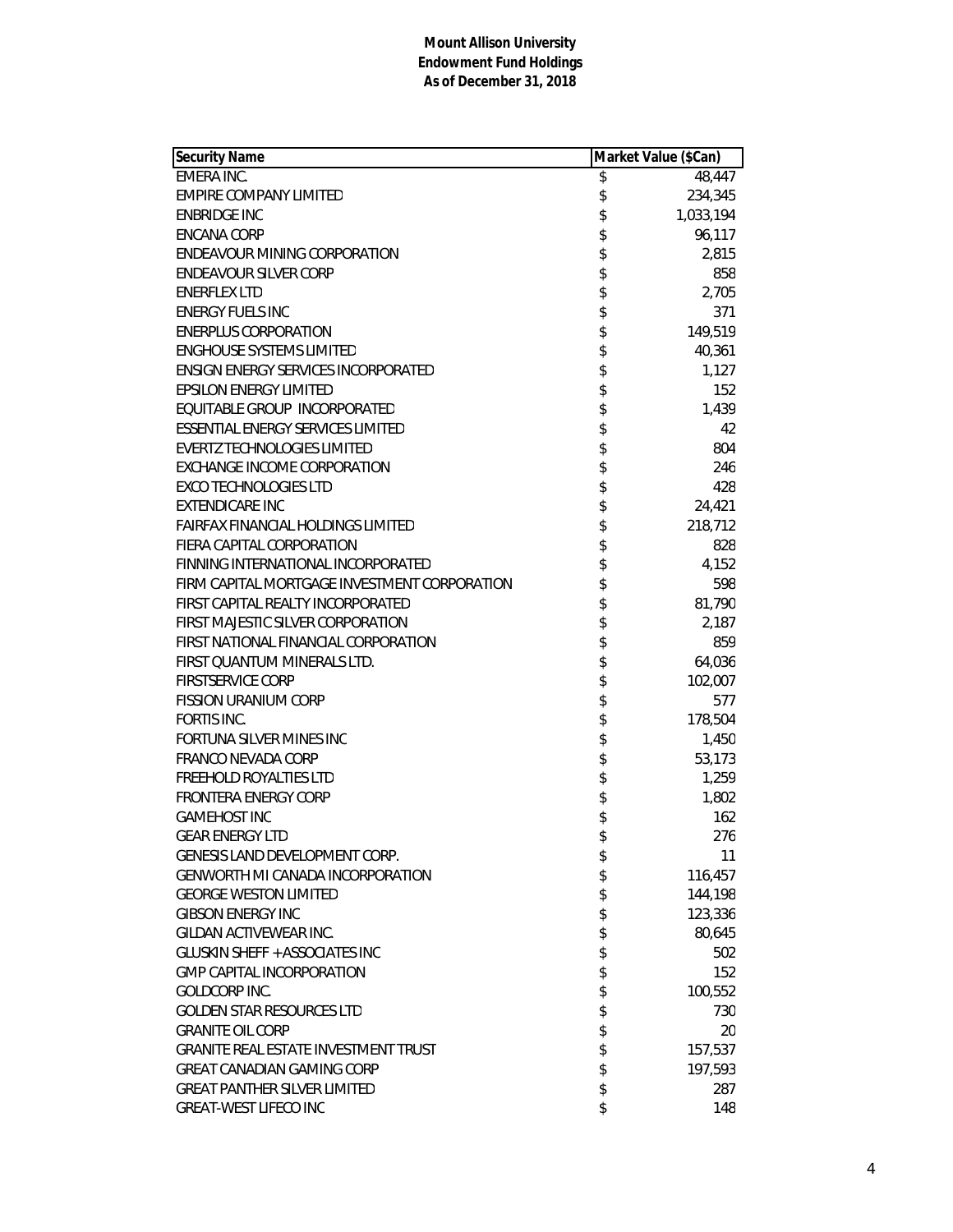| <b>Security Name</b>                         | Market Value (\$Can) |         |
|----------------------------------------------|----------------------|---------|
| <b>GUARDIAN CAPITAL GROUP LIMITED</b>        | \$                   | 1,265   |
| <b>GUYANA GOLDFIELDS INC.</b>                | \$                   | 494     |
| H&R REAL ESTATE INVESTMENT TRUST             | \$                   | 46,491  |
| <b>HEROUX DEVTEK INC</b>                     |                      | 1,066   |
| HIGH LINER FOODS INC                         | \$\$\$\$\$           | 254     |
| HOME CAPITAL GROUP INC.                      |                      | 1,748   |
| <b>HORIZON NORTH LOGISTICS INC</b>           |                      | 4,043   |
| <b>HUDBAY MINERALS INC</b>                   |                      | 2,799   |
| HUDSON'S BAY CO                              |                      | 1,374   |
| HUSKY ENERGY INC.                            |                      | 213,791 |
| <b>HYDRO ONE LTD</b>                         | \$\$\$\$\$\$         | 10,979  |
| <b>IAMGOLD CORP</b>                          |                      | 10,398  |
| <b>IBI GROUP INC</b>                         |                      | 174     |
| <b>IMPERIAL METALS CORP</b>                  |                      | 120     |
| <b>IMPERIAL OIL LTD</b>                      | \$                   | 166,979 |
| <b>INDIGO BOOKS &amp; MUSIC INCORPORATED</b> |                      | 216     |
| INDUSTRIAL-ALLIANCE LIFE INSURANCE CO        | \$                   | 228,733 |
| INFORMATION SERVICES CORPORATION             |                      | 295     |
| INNERGEX RENEWABLE ENERGY INCORPORATION      | \$                   | 2,384   |
| <b>INOVALIS REAL ESTATE INVESTMENT TRUST</b> | \$                   | 567     |
| INTACT FINANCIAL CORPORATION                 | \$                   | 66,888  |
| <b>INTER PIPELINE LTD</b>                    | \$                   | 71,551  |
| <b>INTERFOR CORP</b>                         |                      | 117,928 |
| INTERNATIONAL PETROLEUM CORP                 |                      | 912     |
| <b>INTERNATIONAL TOWER HILL MINES LTD</b>    | \$\$\$\$             | 32      |
| INTERRENT REAL ESTATE INVESTMENT TRUST       |                      | 87,430  |
| <b>INTERTAIN GROUP LTD</b>                   | \$                   | 150     |
| INTERTAPE POLYMER GROUP INCORPORATED         | \$                   | 1,794   |
| <b>INVESQUE INC</b>                          |                      | 745     |
| <b>IVANPLATS LTD</b>                         | \$                   | 1,634   |
| <b>JAMIESON WELLNESS INC</b>                 |                      | 1,062   |
| <b>JUST ENERGY GROUP INC</b>                 | \$\$                 | 38,723  |
| <b>K-BRO LINEN INC</b>                       |                      | 877     |
| KEG ROYALTIES INCOME FUND (THE)              | \$                   | 24      |
| KELT EXPLORATION LTD                         | \$                   | 1,323   |
| <b>KEYERA CORP</b>                           | \$                   | 77,117  |
| KILLAM APARTMENT REIT                        | \$                   | 101,770 |
| <b>KINAXIS INC</b>                           | \$                   | 27,356  |
| KINDER MORGAN CANADA LTD                     | \$                   | 1,114   |
| KINROSS GOLD CORPORATION                     | \$                   | 36,599  |
| KIRKLAND LAKE GOLD LTD                       | \$                   | 321,107 |
| KNIGHT THERAPEUTICS INC                      | \$                   | 1,543   |
| LABRADOR IRON ORE ROYALTY CORPORATION        | \$                   | 193,801 |
| LARGO RESOURCES LIMITED                      | \$                   | 27,044  |
| LASSONDE INDUSTRIES INC                      | \$                   | 6,779   |
| LAURENTIAN BANK OF CANADA                    | \$                   | 2,563   |
| LEAGOLD MINING CORP                          | \$                   | 456     |
| LEON'S FURNITURE LIMITED                     | \$                   | 773     |
| LINAMAR CORPORATION                          | \$                   | 2,728   |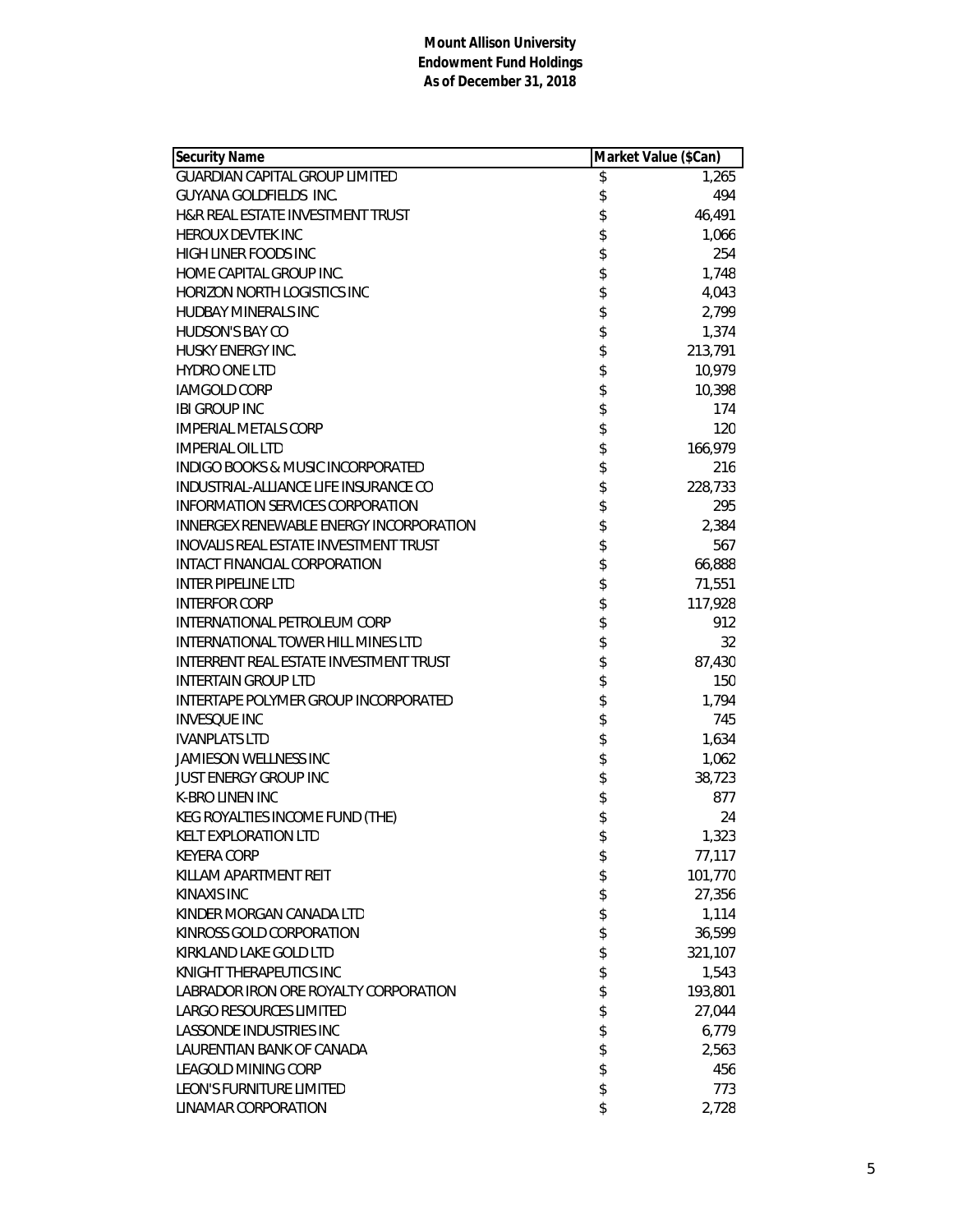| <b>Security Name</b>                     | Market Value (\$Can) |         |
|------------------------------------------|----------------------|---------|
| <b>LOBLAW COMPANIES LTD</b>              | \$                   | 183,100 |
| LUCARA DIAMOND CORP                      | \$                   | 1,171   |
| LUNDIN GOLD INC                          | \$                   | 373     |
| LUNDIN MINING CORP                       | \$                   | 124,658 |
| MAGELLAN AEROSPACE CORPORATION           | \$                   | 391     |
| MAGNA INTERNATIONAL INC                  | \$                   | 126,360 |
| MAINSTREET EQUITY CORPORATION            | \$                   | 318     |
| MAJOR DRILLING GROUP INTERNATIONAL INC   | \$                   | 857     |
| <b>MANDALAY RESOURCES CORP.</b>          | \$                   | 40      |
| MANULIFE FINANCIAL CORPORATION           | \$                   | 470,578 |
| MAPLE LEAF FOODS INC                     | \$                   | 293,325 |
| <b>MARATHON GOLD CORP</b>                | \$                   | 288     |
| MARTINREA INTERNATIONAL INCORPORATED     | \$                   | 39,694  |
| <b>MAXAR TECHNOLOGIES INC</b>            | \$                   | 1,596   |
| MEDIAGRIF INTERACTIVE TECHNOLOGIES INC   | \$                   | 216     |
| MEDICAL FACILITIES CORPORATION           | \$                   | 689     |
| <b>MEG ENERGY CORPORATION</b>            | \$                   | 152,664 |
| MELCOR DEVELOPMENTS LTD.                 | \$                   | 309     |
| <b>METHANEX CORPORATION</b>              | \$                   | 353,062 |
| METRO INCORPORATED                       | \$                   | 27,375  |
| MORGUARD CORP                            | \$                   | 1,774   |
| MORGUARD NORTH AME                       | \$                   | 4,119   |
| MORGUARD REAL ESTATE INVESTMENT TRUST    |                      | 654     |
| MORNEAU SHEPELL INCORPORATION            | \$\$                 | 55,438  |
| MOUNTAIN PROVINCE DIAMONDS INC.          |                      | 500     |
| MTY FOOD GROUP INC                       | \$                   | 67,080  |
| MULLEN GROUP LTD                         | \$                   | 1,812   |
| NATIONAL BANK OF CANADA                  | \$                   | 301,814 |
| NEVSUN RESOURCES LTD.                    | \$                   | 18,647  |
| NEW GOLD INC                             | \$                   | 761     |
| NFI GROUP INC                            | \$                   | 70,607  |
| NICHOLAS FINANCIAL INCORPORATED          | \$                   | 202     |
| NORBORD INCORPORATED                     | \$                   | 100,637 |
| NORTH AMERICAN CONSTRUCTION GROUP LTD    | \$                   | 553     |
| NORTH WEST COMPANY INC                   | \$                   | 27,836  |
| NORTHLAND POWER INC                      | \$                   | 8,090   |
| NORTHVIEW APARTMENT REIT                 | \$                   | 91,275  |
| NORTHWEST HEALTH PROP REAL EST INV TRUST | \$                   | 2,538   |
| NOVAGOLD RESOURCES INCORPORATED          | \$                   | 33      |
| <b>NUTRIEN LTD</b>                       | \$                   | 336,391 |
| <b>NUVISTA ENERGY LTD</b>                | \$                   | 1,288   |
| <b>OBSIDIAN ENERGY LTD</b>               | \$                   | 1,981   |
| OCEANAGOLD CORP                          | \$                   | 9,470   |
| <b>ONEX CORPORATION</b>                  | \$                   | 156,670 |
| <b>OPEN TEXT CORP</b>                    | \$                   | 192,063 |
| OSISKO GOLD ROYALTIES LTD                | \$                   | 2,361   |
| OSISKO MINING INC                        | \$                   | 369     |
| PAINTED PONY PETROLEUM LIMITED           | \$                   | 277     |
| PAN AMERICAN SILVER CORPORATION          | \$                   | 179,429 |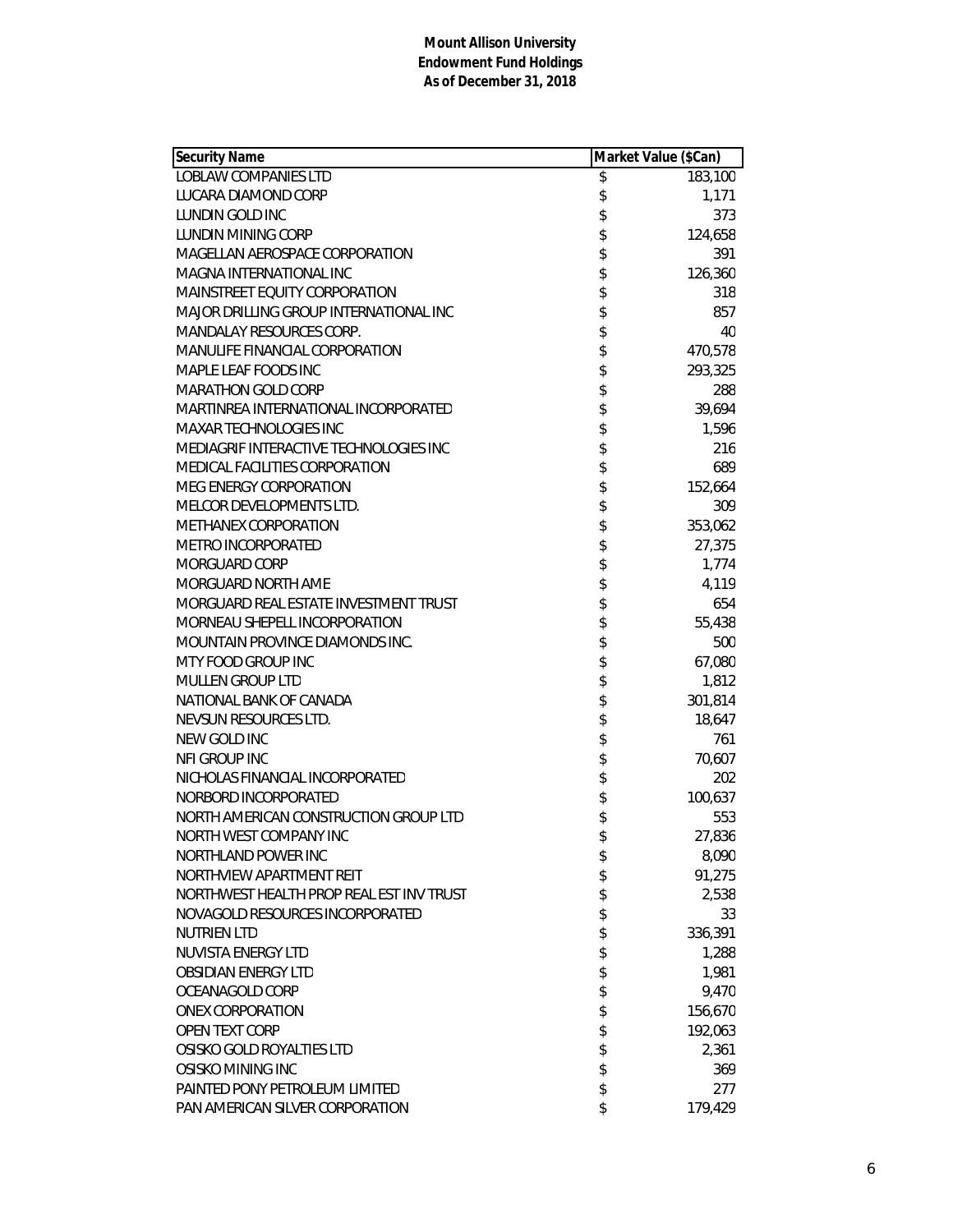| <b>Security Name</b>                     | Market Value (\$Can) |           |
|------------------------------------------|----------------------|-----------|
| PARAMOUNT RESOURCES LTD                  | \$                   | 692       |
| PAREX RESOURCES INCORPORATION            | \$                   | 232,650   |
| <b>PARKLAND FUEL CORP</b>                | \$                   | 135,807   |
| PASON SYSTEMS INC.                       | \$                   | 74,392    |
| PEMBINA PIPELINE CORPORATION             | \$                   | 183,637   |
| PENGROWTH ENERGY CORPORATION             | \$                   | 525       |
| PEYTO EXPLORATION & DEVELOPMENT CORP     | \$                   | 1,775     |
| PHOTON CONTROL INC                       | \$                   | 110       |
| PHX ENERGY SERVICES CORPORATION          | \$                   | 95        |
| PIZZA PIZZA ROYALTY INCOME FUND          | \$                   | 462       |
| <b>PLAZA RETAIL REIT</b>                 | \$                   | 262       |
| POLARIS INFRASTRUCTURE INC               | \$<br>\$             | 335       |
| POLLARD BANKNOTE LIMITED                 |                      | 405       |
| POLYMET MINING CORP.                     | \$                   | 216       |
| POWER CORPORATION OF CANADA              | \$                   | 137,559   |
| PRAIRIESKY ROYALTY LTD                   | \$                   | 101,041   |
| PRECISION DRILLING CORPORATION           | \$                   | 1,187     |
| PREMIER GOLD MINES LTD                   |                      | 469       |
| PREMIUM BRANDS HOLDINGS CORPORATION      | \$                   | 64,612    |
| PRETIUM RESOURCES INC                    | \$                   | 2,374     |
| PULSE SEISMIC INCORPORATION              | \$                   | 67        |
| <b>QUARTERHILL INC</b>                   | \$                   | 311       |
| QUEBECOR INC.                            | \$                   | 678,594   |
| REAL MATTERS INC                         |                      | 318       |
| RECIPE UNLIMITED CORP                    | \$\$                 | 97,196    |
| REITMANS (CANADA) LIMITED                |                      | 461       |
| RESTAURANT BRANDS INTERNATIONAL INC      | \$                   | 148,282   |
| RICHELIEU HARDWARE LTD                   | \$                   | 1,884     |
| RIOCAN REAL ESTATE INVESTMENT TRUST      | \$                   | 24,966    |
| ROCKY MOUNTAIN DEALERSHIPS INCORPORATION | \$                   | 121       |
| ROGERS COMMUNICATIONS INC                | \$                   | 322,096   |
| ROGERS SUGAR INC                         | \$                   | 1,192     |
| ROXGOLD INC                              | \$                   | 357       |
| ROYAL BANK OF CANADA                     | \$                   | 2,304,805 |
| RUSSEL METALS INC                        | \$                   | 63,819    |
| SABINA GOLD & SILVER CORP                | \$                   | 464       |
| SANDSTORM GOLD LIMITED                   | \$                   | 2,115     |
| SAPUTO INC.                              | \$                   | 51,326    |
| SAVARIA CORP                             | \$                   | 794       |
| SEABRIDGE GOLD INC.                      | \$                   | 1,769     |
| SECURE ENERGY SERVICES INCORPORATION     | \$                   | 2,282     |
| <b>SEMAFO INC</b>                        | \$                   | 1,798     |
| SEVEN GENERATIONS ENERGY LTD             | \$                   | 3,195     |
| SHAW COMMUNICATIONS INC                  | \$                   | 169,561   |
| <b>SHAWCOR LIMITED</b>                   | \$                   | 27,731    |
| SHERRITT INTERNATIONAL CORP              | \$                   | 214       |
| SIENNA SENIOR LIVING INC                 | \$                   | 1,843     |
| SIERRA WIRELESS INC.                     | \$                   | 1,230     |
| SILVERCORP METALS INC                    | \$                   | 11        |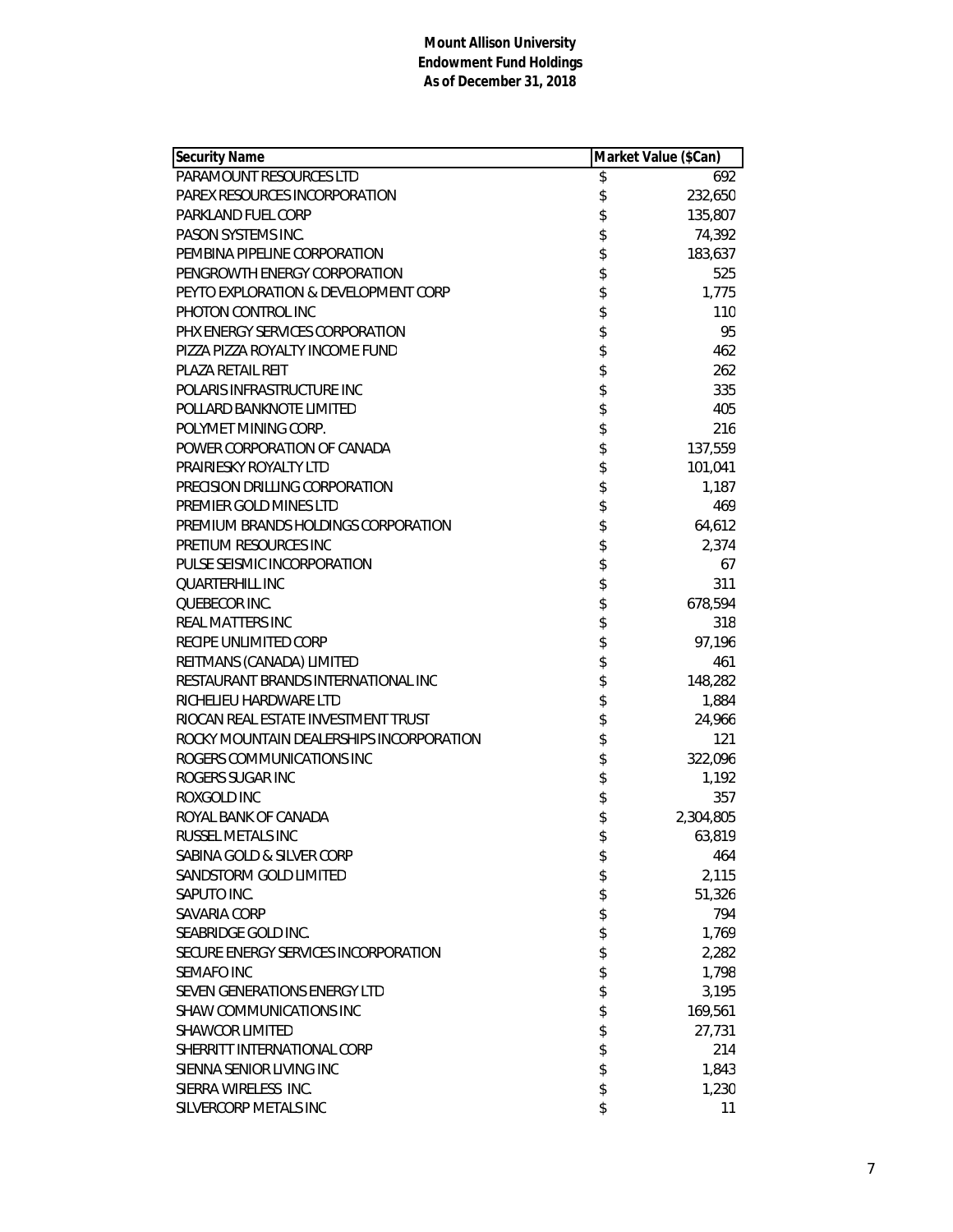| <b>Security Name</b>                       | Market Value (\$Can) |           |
|--------------------------------------------|----------------------|-----------|
| <b>SLATE OFFICE REIT</b>                   | \$                   | 5,714     |
| <b>SLATE RETAIL REIT</b>                   | \$                   | 1,599     |
| SLEEP COUNTRY CANADA HOLDINGS INC          | \$                   | 1,215     |
| SMARTCENTRES REAL ESTATE INVESTMENT TRUST  | \$                   | 20,331    |
| SNC-LAVALIN GROUP INC                      | \$                   | 164,818   |
| SOLIUM CAPITAL INC                         | \$                   | 17,619    |
| SPROTT INCORPORATION                       | \$                   | 687       |
| <b>SSR MINING INC</b>                      | \$                   | 33,226    |
| STANTEC INCORPORATED                       | \$                   | 5,634     |
| STELLA-JONES INC                           | \$                   | 60,893    |
| STEP ENERGY SERVICES LTD                   | \$                   | 94        |
| <b>STORM RESOURCES LTD</b>                 | \$                   | 151       |
| STORNOWAY DIAMOND CORPORATION              | \$<br>\$             | 133       |
| STREET CAPITAL GROUP INC                   |                      | 59        |
| <b>STUART OLSON INC</b>                    | \$                   | 128       |
| SUMMIT INDUSTRIAL INCOME REIT              | \$                   | 60,493    |
| SUN LIFE FINANCIAL INCORPORATED            | \$                   | 432,926   |
| SUNCOR ENERGY INCORPORATED                 | \$                   | 1,268,782 |
| <b>SUPERIOR PLUS CORP</b>                  | \$                   | 64,007    |
| SURGE ENERGY INCORPORATION                 | \$                   | 1,188     |
| TAHOE RESOURCES INCORPORATION              | \$                   | 2,575     |
| <b>TAMARACK VALLEY ENERGY LTD</b>          | \$                   | 1,036     |
| TANQ CAPITAL CORPORATION                   | \$                   | 717       |
| <b>TASEKO MINES LTD</b>                    |                      | 262       |
| <b>TECK RESOURCES LIMITED</b>              | \$                   | 336,743   |
| <b>TELUS CORP</b>                          | \$                   | 240,282   |
| <b>TERANGA GOLD CORP</b>                   | \$                   | 1,532     |
| <b>TERVITA CORP</b>                        | \$                   | 424       |
| TFI INTERNATIONAL INC                      | \$                   | 119,856   |
| THOMSON REUTERS CORP                       | \$                   | 347,298   |
| TIDEWATER MIDSTREAM AND INFRASTRUCTURE LTD | \$                   | 1,273     |
| TIMBERCREEK FINANCIAL CORP                 | \$                   | 1,247     |
| <b>TMAC RESOURCES INC</b>                  | \$                   | 327       |
| <b>TMX GROUP LIMITED</b>                   | \$                   | 156,067   |
| TORC OIL AND GAS LTD                       | \$                   | 1,119     |
| TOREX GOLD RESOURCES INCORPORATION         | \$                   | 4,995     |
| <b>TOROMONT INDUSTRIES LTD</b>             | \$                   | 54,225    |
| TORONTO-DOMINION BANK                      | \$                   | 2,248,805 |
| <b>TORSTAR CORPORATION</b>                 | \$                   | 60        |
| TOTAL ENERGY SERVICES INC                  | \$                   | 742       |
| TRANSALTA CORPORATION                      | \$                   | 116,009   |
| TRANSALTA RENEWABLES INC                   | \$                   | 3,266     |
| TRANSCANADA CORPORATION                    | \$                   | 626,608   |
| TRANSCONTINENTAL INCORPORATED              | \$                   | 131,472   |
| TRANSGLOBE ENERGY CORPORATION              | \$                   | 383       |
| TREVALI MINING CORP                        | \$                   | 393       |
| TRICAN WELL SERVICE LTD                    | \$                   | 478       |
| TRICON CAPITAL GROUP INC                   | \$                   | 85,367    |
| TRISURA GROUP LTD                          | \$                   | 616       |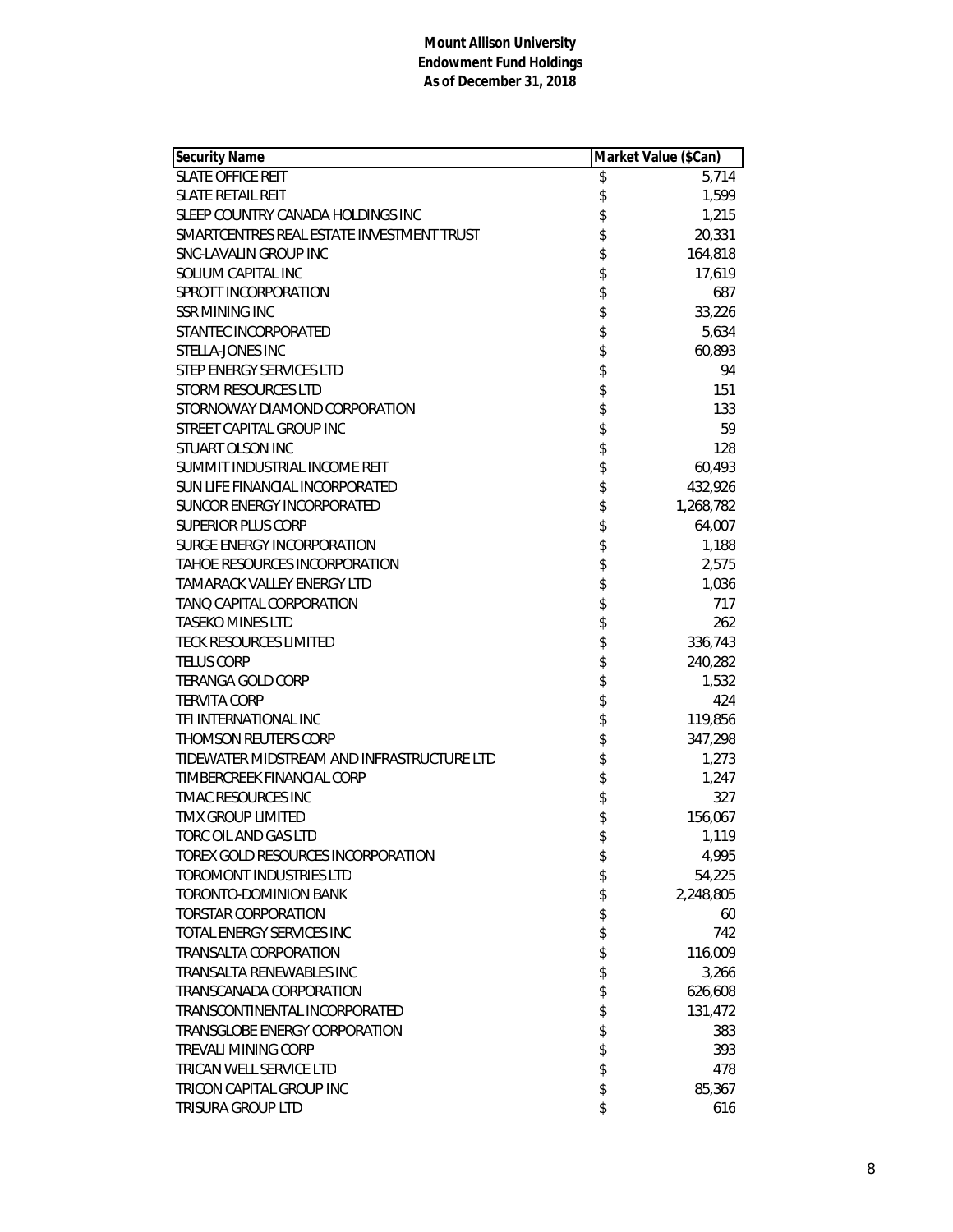| Security Name                               | Market Value (\$Can) |
|---------------------------------------------|----------------------|
| UNI-SELECT INC                              | \$<br>1,307          |
| <b>VALENER INC</b>                          | \$<br>19,536         |
| <b>VERMILION ENERGY INC</b>                 | \$<br>104,330        |
| <b>WAJAX CORP</b>                           | \$<br>3,948          |
| WESDOME GOLD MINES LTD                      | \$<br>24,502         |
| WEST FRASER TIMBER CO LTD                   | \$<br>100,105        |
| <b>WESTAIM CORPORATION (THE)</b>            | \$<br>2,740          |
| WESTERN FOREST PRODUCTS INC                 | \$<br>1,440          |
| <b>WESTJET AIRLINES LIMITED</b>             | \$<br>471            |
| WESTPORT FUEL SYSTEMS INC                   | \$<br>173            |
| WESTSHORE TERMINALS INVESTMENT CORP         | \$<br>85,852         |
| WHITECAP RESOURCES INC.                     | \$<br>2,879          |
| <b>WINPAK LTD</b>                           | \$<br>2,192          |
| WPT INDUSTRIAL REAL ESTATE INVESTMENT TRUST | \$<br>793            |
| YAMANA GOLD INCORPORATED                    | \$<br>36,642         |
| YANGARRA RESOURCES LTD                      | \$<br>310            |
| <b>ZCL COMPOSITES INC</b>                   | \$<br>394            |
|                                             |                      |
| <b>United States Holdings</b>               |                      |
| 1-800-FLOWERS.COM INC                       | \$<br>1,156          |
| <b>1ST CONSTITUTION BANCORP</b>             | \$<br>399            |
| <b>1ST SOURCE CORPORATION</b>               | \$<br>1,973          |
| 2U INC                                      | \$<br>6,186          |
| <b>3D SYSTEMS CORPORATION</b>               | \$<br>1,549          |
| 3M CO COMMON STOCK USD.01                   | \$<br>55,442         |
| A. H. BELO CORP (PRE-REINCORPORATION)       | \$<br>196            |
| AAON INC.                                   | \$<br>4,172          |
| AAR CORP.                                   | \$<br>2,402          |
| AARON'S INCORPORATION                       | \$<br>5,009          |
| ABBOTT LABORATORIES COMMON STOCK            | \$<br>63,318         |
| ABBVIE INC COMMON STOCK USD.01              | \$<br>69,323         |
| ABERCROMBIE & FITCH CO                      | \$<br>2,965          |
| ABIOMED INC COMMON STOCK USD.01             | \$<br>15,663         |
| ABM INDUSTRIES INCORPORATED                 | \$<br>5,152          |
| <b>ABRAXAS PETROLEUM</b>                    | \$<br>615            |
| ACACIA COMMUNICATIONS                       | \$<br>2,703          |
| ACACIA RESEARCH - ACACIA TECHNOLOGIES       | \$<br>514            |
| ACADIA HEALTHCARE COMPANY INC               | \$<br>4,908          |
| ACADIA REALTY TRUST                         | \$<br>4,668          |
| ACCENTURE PLC CL A COMMON STOCK             | \$<br>59,502         |
| ACCESS NATIONAL CORPORATION                 | \$<br>1,555          |
| ACCO BRANDS CORP COMMON STOCK               | \$<br>13             |
| ACCO BRANDS CORPORATION                     | \$<br>1,283          |
| <b>ACCURAY INC</b>                          | \$<br>529            |
| ACETO CORPORATION                           | \$<br>61             |
| ACHILLION PHARMACEUTICALS                   | \$<br>513            |
| ACI WORLDWIDE INCORPORATION                 | \$<br>6,428          |
| ACLARIS THERAPEUTICS INC                    | \$<br>455            |
| ACNB CORPORATION                            | \$<br>663            |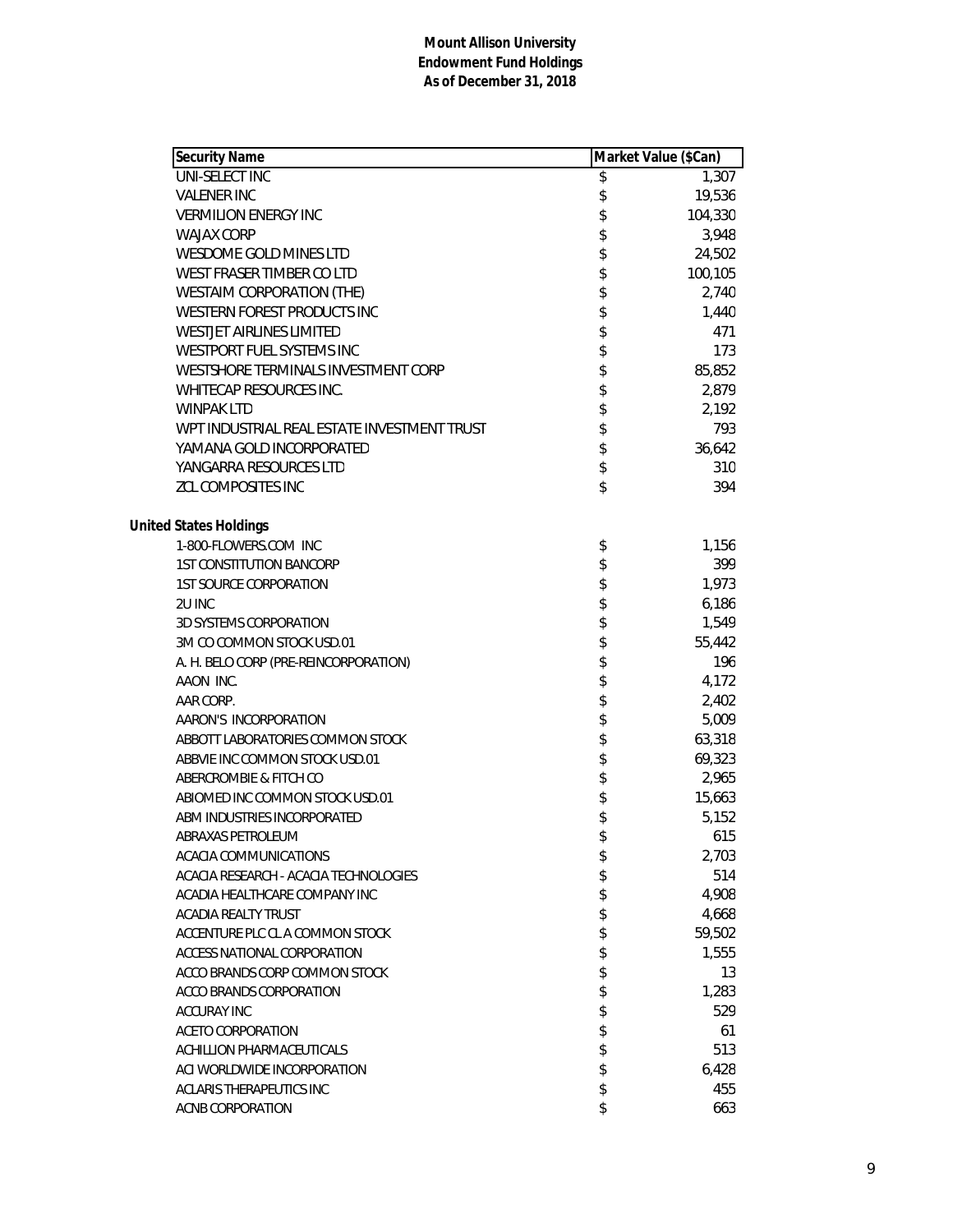| <b>Security Name</b>                       | Market Value (\$Can) |         |
|--------------------------------------------|----------------------|---------|
| ACORDA THERAPEUTICS INC.                   | \$                   | 1,830   |
| <b>ACTIVISION BLIZZARD INC</b>             | \$                   | 31,215  |
| ACTUANT CORPORATION                        | \$                   | 2,763   |
| ACUITY BRANDS INC.                         | \$                   | 9,661   |
| ACUSHNET HOLDINGS CORP                     | \$                   | 3,800   |
| ADAMS RESOURCES & ENERGY INC.              | \$                   | 434     |
| ADDUS HOMECARE CORPORATION                 | \$                   | 2,289   |
| <b>ADIENT PLC</b>                          | \$                   | 2,082   |
| <b>ADOBE INC</b>                           | \$                   | 150,542 |
| ADTALEM GLOBAL EDUCATION INC               | \$                   | 6,340   |
| ADTRAN INC.                                | \$                   | 1,495   |
| ADURO BIOTECH INC                          | \$                   | 507     |
| ADVANCE AUTO PARTS INC                     | \$                   | 23,544  |
| ADVANCED DISPOSAL SERVICES I COMMON STOCK  | \$                   | 949     |
| ADVANCED DISPOSAL SERVICES INC             | \$                   | 4,579   |
| ADVANCED DRAINAGE SYSTEMS INC              | \$                   | 3,239   |
| ADVANCED EMISSIONS SOLUTIONS INC           | \$                   | 898     |
| ADVANCED ENERGY INDUSTRIES INC.            | \$                   | 2,426   |
| ADVANCED MICRO DEVICES COMMON STOCK        | \$                   | 7,855   |
| ADVANSIX INC                               | \$                   | 2,259   |
| ADVERUM BIOTECHNOLOGIES INC                | \$                   | 221     |
| AECOM                                      | \$                   | 9,228   |
| <b>AEGION CORPORATION</b>                  | \$                   | 949     |
| AEROJET ROCKETDYNE HOLDINGS INC            | \$                   | 5,585   |
| AEROVIRONMENT INC.                         | \$                   | 3,966   |
| AES CORP COMMON STOCK                      | \$                   | 4,746   |
| AFFILIATED MANAGERS GROUP INC.             | \$                   | 11,898  |
| AFLAC INCORPORATED                         | \$                   | 209,278 |
| AG MORTGAGE INVESTMENT TRUST REIT USD.01   | \$                   | 132     |
| <b>AGCO CORPORATION</b>                    | \$                   | 9,479   |
| AGILENT TECHNOLOGIES INC                   | \$                   | 22,420  |
| AGILYSYS INC.                              | \$                   | 1,155   |
| AGIOS PHARMACEUTICALS INC                  | \$                   | 5,289   |
| AGNC INVESTMENT CORP                       | \$                   | 86,977  |
| AGREE REALTY CORPORATION                   | \$                   | 4,441   |
| AGROFRESH SOLUTIONS INC                    | \$                   | 312     |
| <b>AIR LEASE CORP</b>                      | \$                   | 7,016   |
| AIR PRODUCTS + CHEMICALS INC COMMON        | \$                   | 26,776  |
| AIR TRANSPORT SERVICES GROUP INCORPORATION | \$                   | 2,857   |
| <b>AIRCASTLE LTD</b>                       | \$                   | 3,018   |
| AIRGAIN INC                                | \$                   | 326     |
| AK STEEL HOLDING CORPORATION               | \$                   | 1,594   |
| AKAMAI TECHNOLOGIES INC COMMON STOCK       | \$                   | 5,964   |
| AKORN INC.                                 | \$                   | 726     |
| AKORN INC COMMON STOCK                     | \$                   | 198     |
| ALAMO GROUP INC.                           | \$                   | 2,339   |
| ALARMCOM HLDG INC                          | \$                   | 5,384   |
| ALASKA AIR GROUP INC COMMON STOCK          | \$                   | 3,798   |
| ALASKA COMMUNICATIONS SYSTEMS GROUP INC.   | \$                   | 188     |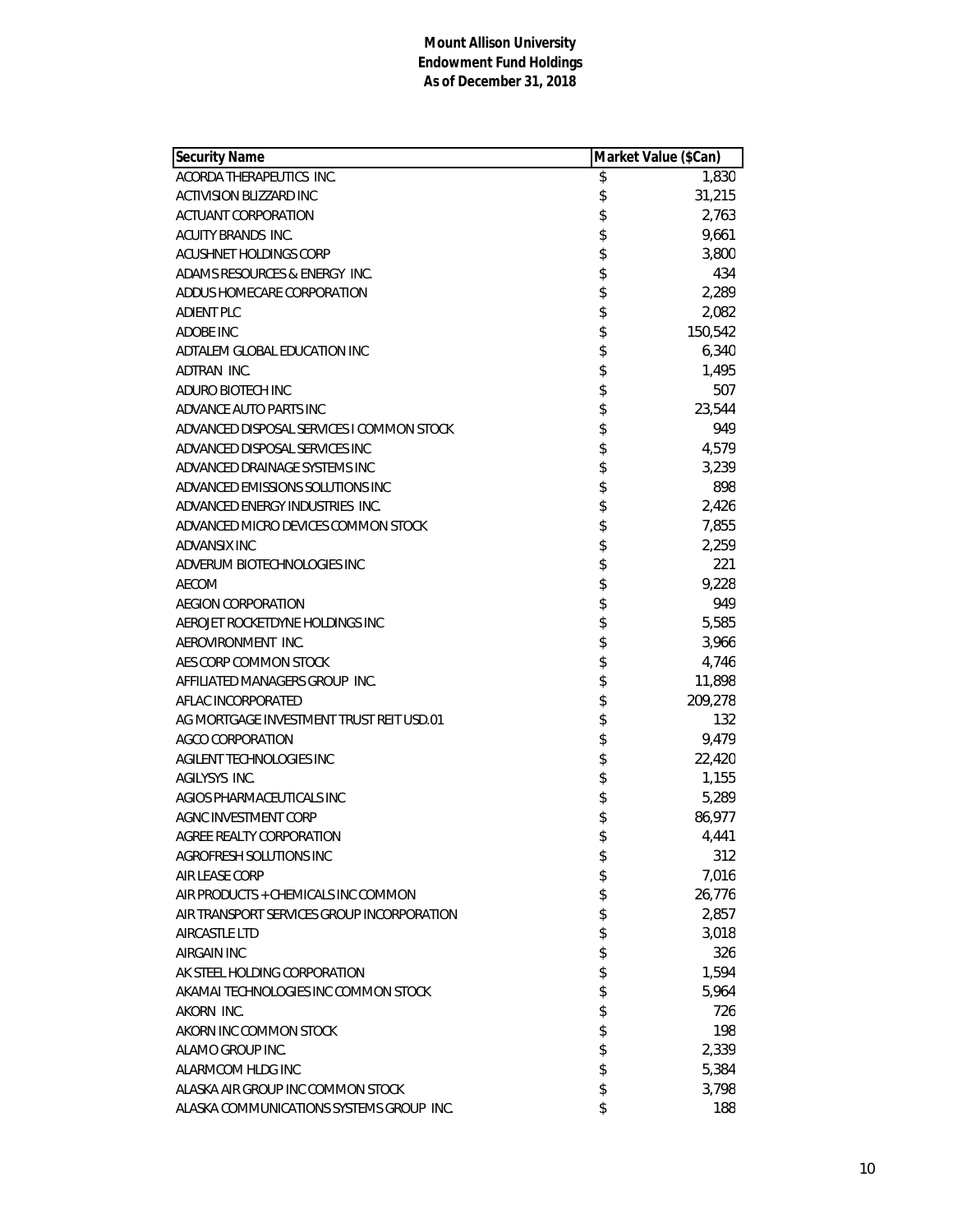| <b>Security Name</b>                             | Market Value (\$Can) |         |
|--------------------------------------------------|----------------------|---------|
| ALBANY INTERNATIONAL CORP                        | \$                   | 4,343   |
| ALBEMARLE CORP COMMON STOCK USD.01               | \$                   | 4,390   |
| ALBIREO PHARMA INC                               | \$                   | 188     |
| ALCOA CORP                                       | \$                   | 7,684   |
| ALDER BIOPHARMACEUTICALS INC                     | \$                   | 1,562   |
| ALEXANDER & BALDWIN INC                          | \$                   | 2,382   |
| ALEXANDER'S INCORPORATED                         | \$                   | 3,362   |
| ALEXANDRIA REAL ESTATE EQUIT REIT USD.01         | \$                   | 6,199   |
| ALEXION PHARMACEUTICALS INC COMMON STOCK         | \$                   | 11,020  |
| ALICO INC.                                       | \$                   | 692     |
| ALIGN TECHNOLOGY INC COMMON STOCK                | \$                   | 7,604   |
| <b>ALKERMES PLC</b>                              | \$                   | 8,789   |
| ALKERMES PLC COMMON STOCK USD.01                 | \$                   | 53      |
| ALLEGHENY TECHNOLOGIES INCORPORATED              | \$                   | 5,812   |
| ALLEGIANCE BANCSHARES INC                        | \$                   | 1,228   |
| ALLEGIANT TRAVEL COMPANY                         | \$                   | 2,980   |
| ALLEGION PLC COMMON STOCK USD.01                 | \$                   | 3,752   |
| ALLERGAN PLC COMMON STOCK USD.0033               | \$                   | 21,211  |
| ALLETE INC.                                      | \$                   | 8,520   |
| ALLIANCE DATA SYSTEMS CORP COMMON STOCK USD.01   | \$                   | 3,518   |
| ALLIANT ENERGY CORP COMMON STOCK USD.01          | \$                   | 4,986   |
| ALLIED MOTION TECHNOLOGIES INC.                  | \$                   | 1,029   |
| ALLISON TRANSMISSION HOLDING COMMON STOCK USD.01 | \$                   | 7,143   |
| ALLISON TRANSMISSION HOLDINGS INC                | \$                   | 12,864  |
| ALLOT COMMUNICATIONS LTD COMMON STOCK USD.01     | \$                   | 26      |
| ALLSCRIPTS HEALTHCARE SOLUTIONS INCORPORATION    | \$                   | 3,616   |
| ALLSTATE CORP COMMON STOCK USD.01                | \$                   | 101,351 |
| ALNYLAM PHARMACEUTICALS INC.                     | \$                   | 1,420   |
| ALPHA & OMEGA SEMICONDUCTOR LIMITED              | \$                   | 724     |
| ALPHABET INC CL A COMMON STOCK USD.001           | \$                   | 552,834 |
| ALPHABET INC CL C COMMON STOCK USD.001           | \$                   | 158,815 |
| ALTA MESA RESOURCES INC A COMMON STOCK           | \$                   | 13      |
| ALTAIR ENGINEERING INC                           | \$                   | 900     |
| ALTAIR ENGINEERING INC A COMMON STOCK            | \$                   | 1,397   |
| ALTERYX INC CLASS A COMMON STOCK                 | \$                   | 92      |
| ALTICE USA INC A COMMON STOCK USD.01             | \$                   | 119     |
| ALTISOURCE PORTFOLIO SOLUTIONS SA                | \$                   | 783     |
| ALTRA INDUSTRIAL MOTION CORP                     | \$                   | 2,514   |
| ALTRIA GROUP INC COMMON STOCK USD.333            | \$                   | 114,756 |
| AMAG PHARMACEUTICALS INCORPORATION               | \$                   | 1,122   |
| A-MARK PRECIOUS METALS INC                       | \$                   | 308     |
| AMAZON.COM INC COMMON STOCK USD.01               | \$                   | 372,654 |
| AMBAC FINANCIAL GROUP INC.                       | \$                   | 1,914   |
| AMBARELLA INC                                    | \$                   | 2,129   |
| AMC ENTERTAINMENT HOLDINGS INC                   | \$                   | 1,466   |
| AMC NETWORKS INC                                 | \$                   | 5,537   |
| AMDOCS LTD COMMON STOCK GBP.0001                 | \$                   | 2,754   |
| AMEDISYS INC.                                    | \$                   | 9,197   |
| AMEDISYS INC COMMON STOCK USD.001                | \$                   | 145     |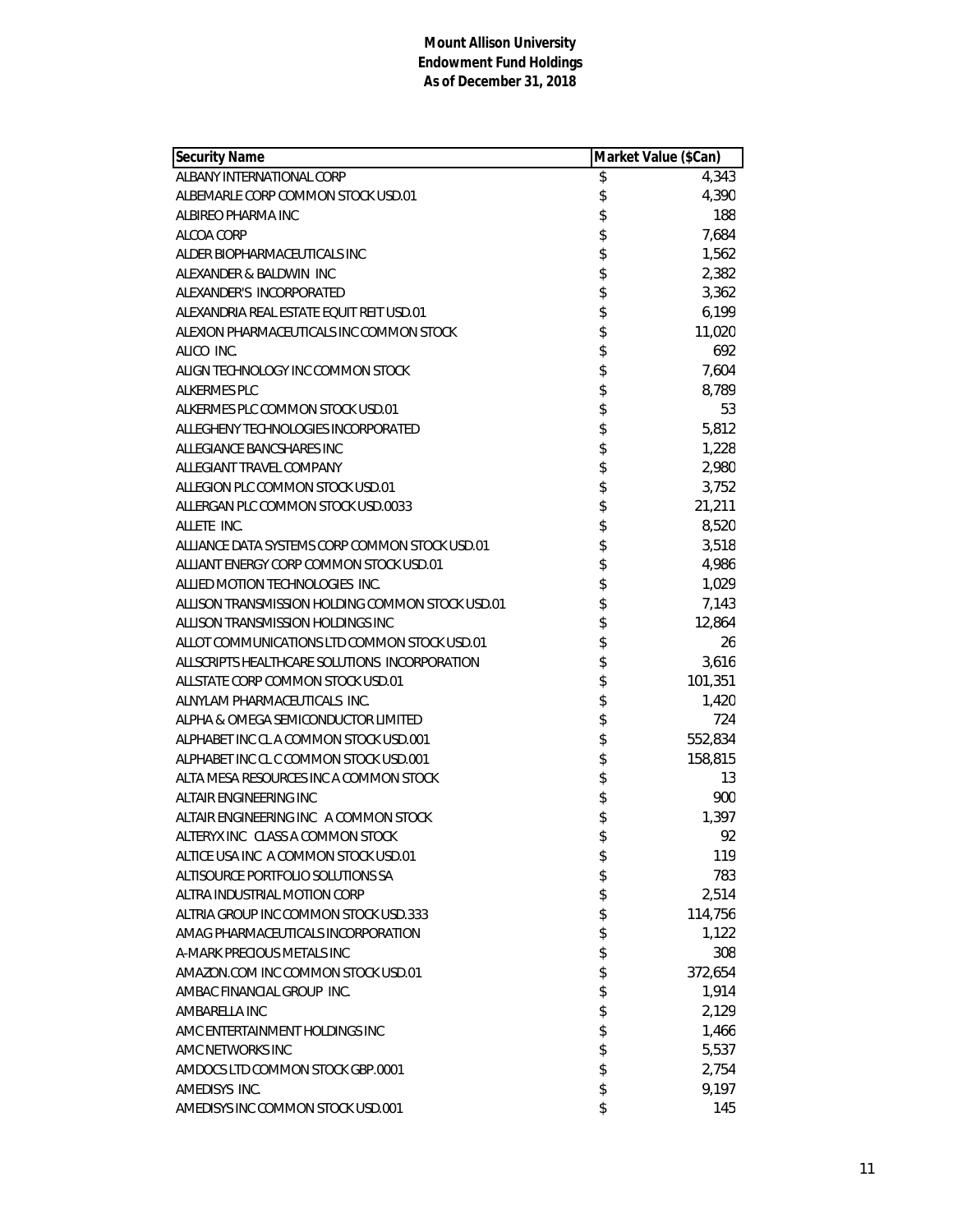| <b>Security Name</b>                              | Market Value (\$Can) |         |
|---------------------------------------------------|----------------------|---------|
| AMERCO                                            | \$                   | 12,612  |
| AMEREN CORPORATION                                | \$                   | 9,940   |
| AMEREN CORPORATION COMMON STOCK USD.01            | \$                   | 7,901   |
| AMERESCO INCORPORATION                            | \$                   | 1,207   |
| AMERESCO INC CL A COMMON STOCK USD.0001           | \$                   | 105     |
| AMERICAN AIRLINES GROUP INC COMMON STOCK          | \$                   | 6,581   |
| AMERICAN ASSETS TRUST INC                         | \$                   | 5,023   |
| AMERICAN AXLE & MFG HOLDINGS INC.                 | \$                   | 2,353   |
| AMERICAN CAMPUS COMMUNITIES INC.                  | \$                   | 11,847  |
| AMERICAN EAGLE OUTFITTERS INCORPORATED            | \$                   | 8,151   |
| AMERICAN ELECTRIC POWER COMMON STOCK USD6.5       | \$                   | 18,486  |
| AMERICAN EQUITY INVESTMENT LIFE HOLDING COMPANY   | \$                   | 4,206   |
| AMERICAN EXPRESS CO COMMON STOCK USD.2            | \$                   | 33,481  |
| AMERICAN EXPRESS COMPANY                          | \$                   | 43,488  |
| AMERICAN HOMES 4 RENT                             | \$                   | 12,469  |
| AMERICAN INTERNATIONAL GROUP COMMON STOCK USD2.5  | \$                   | 197,382 |
| AMERICAN NATIONAL BANKSHARES INC.                 | \$                   | 835     |
| AMERICAN NATIONAL INSURANCE COMPANY               | \$                   | 6,470   |
| AMERICAN OUTDOOR BRANDS CORP                      | \$                   | 1,312   |
| AMERICAN OUTDOOR BRANDS CORP COMMON STOCK USD.001 | \$                   | 237     |
| AMERICAN PUBLIC EDUCATION INC.                    | \$                   | 1,047   |
| AMERICAN PUBLIC EDUCATION COMMON STOCK USD.01     | \$                   | 53      |
| AMERICAN REALTY CAPITAL PROPERTIES INC            | \$                   | 15,421  |
| AMERICAN RENAL ASSOCIATES HOLDINGS INC            | \$                   | 1,223   |
| AMERICAN SOFTWARE INC.                            | \$                   | 746     |
| AMERICAN STATES WATER COMPANY                     | \$                   | 5,540   |
| AMERICAN SUPERCONDUCTOR CORPORATION               | \$                   | 31      |
| AMERICAN TOWER CORP REIT USD.01                   | \$                   | 34,891  |
| AMERICAN VANGUARD CORPORATION                     | \$                   | 734     |
| AMERICAN WATER WORKS CO INC COMMON STOCK USD.01   | \$                   | 8,114   |
| AMERICAN WATER WORKS CO INCORPORATED              | \$                   | 55,913  |
| AMERICAN WOODMARK CORPORATION                     | \$                   | 2,188   |
| AMERICA'S CAR-MART INC.                           | \$                   | 964     |
| AMERIPRISE FINANCIAL INC COMMON STOCK USD.01      | \$                   | 9,633   |
| <b>AMERIS BANCORP</b>                             | \$                   | 3.493   |
| AMERISAFE INC.                                    | \$                   | 2,583   |
| AMERISOURCEBERGEN CORP COMMON STOCK USD.01        | \$                   | 6,014   |
| AMES NATIONAL CORPORATION                         | \$                   | 568     |
| AMETEK INC.                                       | \$                   | 33,548  |
| AMETEK INC COMMON STOCK USD.01                    | \$                   | 7,906   |
| AMGEN INC COMMON STOCK USD.0001                   | \$                   | 173,295 |
| AMICUS THERAPEUTICS INC                           | \$                   | 2,044   |
| AMKOR TECHNOLOGY INC                              | \$                   | 3,271   |
| AMKOR TECHNOLOGY INC COMMON STOCK USD.001         | \$                   | 92      |
| AMN HEALTHCARE SERVICES INC                       | \$                   | 5,387   |
| AMNEAL PHARMACEUTICALS INC                        | \$                   | 3,947   |
| AMPCO-PITTSBURGH CORPORATION                      | \$                   | 81      |
| AMPHASTAR PHARMACEUTICALS INC                     | \$                   | 2,400   |
| AMPHENOL CORP CL A COMMON STOCK USD.001           | \$                   | 12,435  |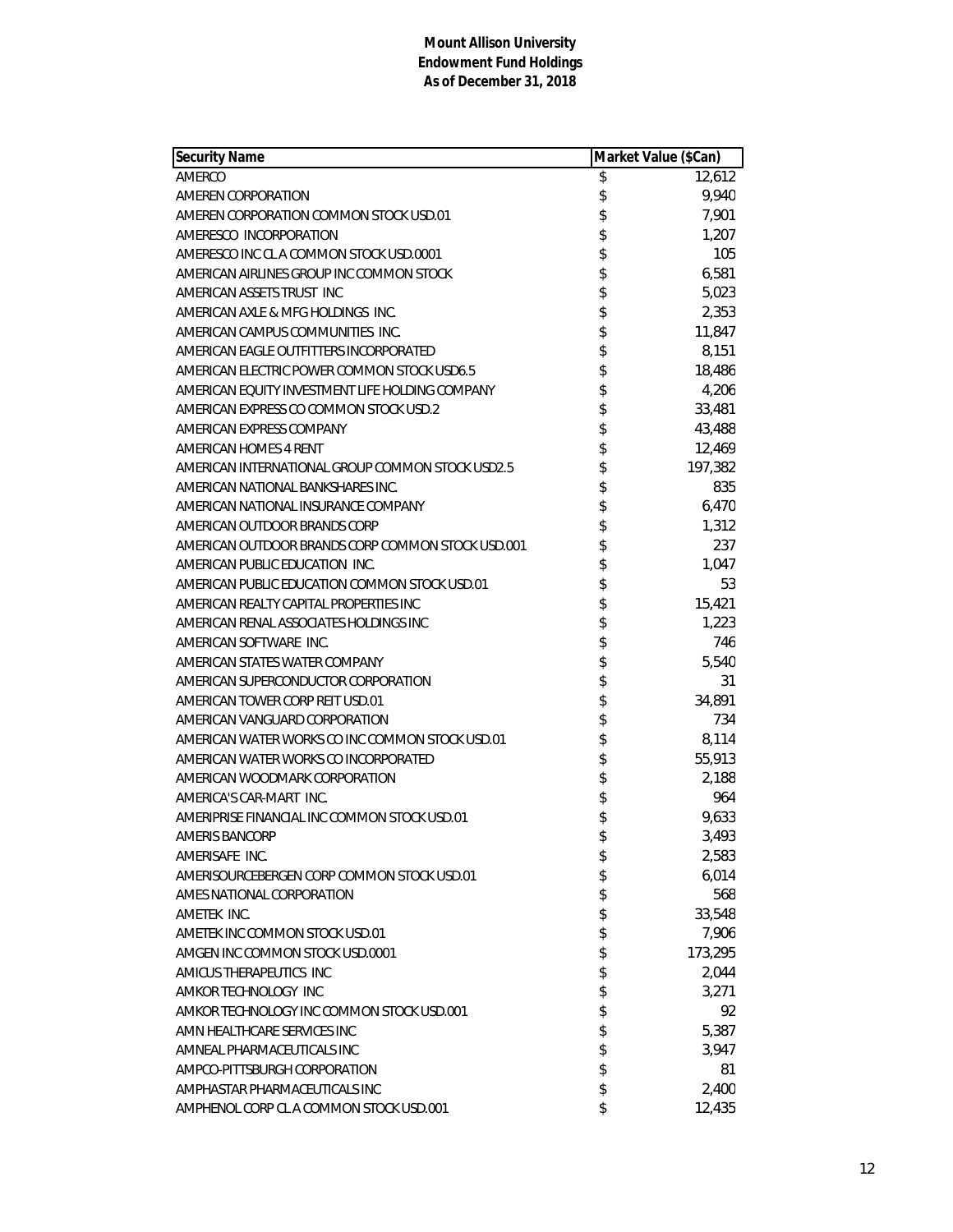| <b>Security Name</b>                            | Market Value (\$Can) |         |
|-------------------------------------------------|----------------------|---------|
| AMPHENOL CORPORATION                            | \$                   | 42,246  |
| AMTECH SYSTEMS INCORPORATED                     | \$                   | 296     |
| AMYRIS INC COMMON STOCK                         | \$                   | 26      |
| ANADARKO PETROLEUM CORP COMMON STOCK USD.1      | \$                   | 19,937  |
| ANALOG DEVICES INC COMMON STOCK USD.167         | \$                   | 15,826  |
| ANAPTYSBIO INC                                  | \$                   | 1,909   |
| ANDERSONS INC                                   | \$                   | 1,826   |
| ANGI HOMESERVICES INC                           | \$                   | 704     |
| ANGI HOMESERVICES INC A COMMON STOCK            | \$                   | 514     |
| ANGIODYNAMICS INC.                              | \$                   | 1,457   |
| ANI PHARMACEUTICALS INC                         | \$                   | 1,228   |
| ANIKA THERAPEUTICS INC                          | \$                   | 1,179   |
| ANIKA THERAPEUTICS INC COMMON STOCK USD.01      | \$                   | 224     |
| ANIXTER INTERNATIONAL INCORPORATED              | \$                   | 4,613   |
| ANNALY CAPITAL MANAGEMENT INC.                  | \$                   | 17,395  |
| ANSYS INC COMMON STOCK USD.01                   | \$                   | 5,978   |
| ANTARES PHARMA INC COMMON STOCK USD.01          | \$                   | 53      |
| ANTERO RESOURCES CORP                           | \$                   | 6,374   |
| ANTHEM INC COMMON STOCK USD.01                  | \$                   | 33,942  |
| AON PLC                                         | \$                   | 103,129 |
| AON PLC COMMON STOCK USD.01                     | \$                   | 17,879  |
| APACHE CORP COMMON STOCK USD.625                | \$                   | 4,979   |
| APARTMENT INVESTMENT AND MANAGEMENT COMPANY     | \$                   | 13,845  |
| APARTMENT INVT + MGMT CO A REIT USD.01          | \$                   | 3,504   |
| <b>APERGY CORP</b>                              | \$                   | 4,978   |
| APOGEE ENTERPRISES INC.                         | \$                   | 2,013   |
| APOGEE ENTERPRISES INC COMMON STOCK USD.333     | \$                   | 13      |
| APOLLO ENDOSURGERY INC                          | \$                   | 188     |
| APOLLO MEDICAL HOLDINGS INCORPORATION           | \$                   | 222     |
| APPFOLIO INC                                    | \$                   | 2,037   |
| APPFOLIO INC A COMMON STOCK USD.0001            | \$                   | 527     |
| APPLE HOSPITALITY REIT INC                      | \$                   | 6,856   |
| APPLE INC COMMON STOCK USD 00001                | \$                   | 635,827 |
| APPLIED INDUSTRIAL TECHNOLOGIES INC.            | \$                   | 4,369   |
| APPLIED MATERIALS INC COMMON STOCK USD.01       | \$                   | 31,268  |
| APPLIED OPTOELECTRONICS INC                     | \$                   | 281     |
| APTARGROUP INCORPORATED                         | \$                   | 11,662  |
| APTEVO THERAPEUTICS INC                         | \$                   | 63      |
| APTIV PLC COMMON STOCK USD.01                   | \$                   | 9,288   |
| AQUA AMERICA INC                                | \$                   | 12,556  |
| AOUAVENTURE HOLDINGS LTD                        | \$                   | 1,268   |
| ARAMARK COMMON STOCK USD.01                     | \$                   | 4,613   |
| ARATANA THERAPEUTICS INC                        | \$                   | 786     |
| ARAVIVE INC COMMON STOCK USD.0001               | \$                   | 40      |
| ARC DOCUMENT SOLUTIONS INC                      | \$                   | 281     |
| ARC DOCUMENT SOLUTIONS INC COMMON STOCK USD.001 | \$                   | 53      |
| <b>ARCBEST CORP</b>                             | \$                   | 1,174   |
| ARCH CAPITAL GROUP LTD COMMON STOCK USD.01      | \$                   | 4,389   |
| ARCH CAPITAL GROUP LTD.                         | \$                   | 59,641  |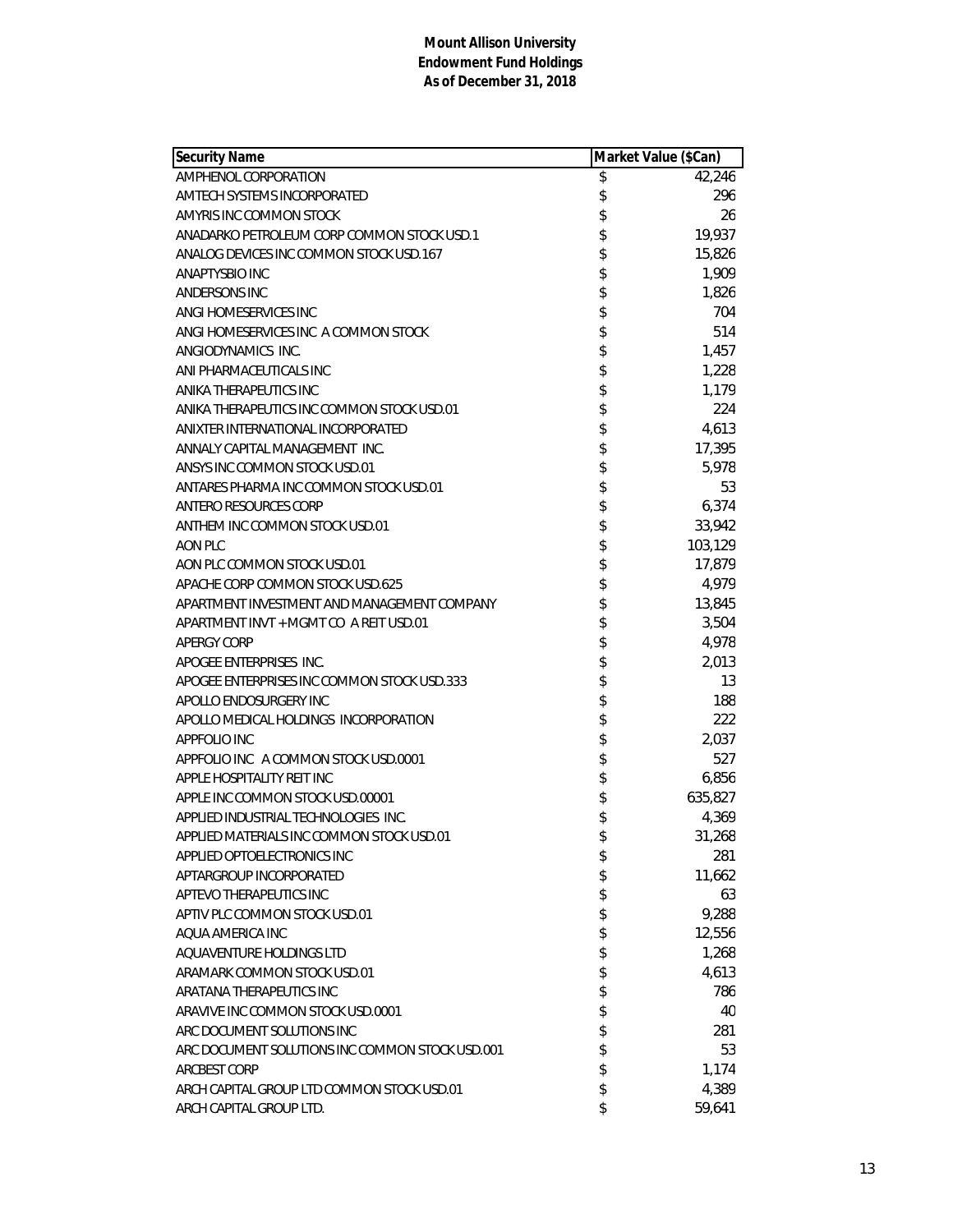| <b>Security Name</b>                                    | Market Value (\$Can) |        |
|---------------------------------------------------------|----------------------|--------|
| ARCH COAL INC.                                          | \$                   | 3,735  |
| ARCHER DANIELS MIDLAND CO COMMON STOCK                  | \$                   | 58,193 |
| <b>ARCHROCK INC</b>                                     | \$                   | 2,064  |
| ARCONIC INC COMMON STOCK                                | \$                   | 3,620  |
| ARCOS DORADOS HOLDINGS INC A COMMON STOCK               | \$                   | 751    |
| ARCOSA INC                                              | \$                   | 3,372  |
| <b>ARDELYX INC</b>                                      | \$                   | 254    |
| ARDELYX INC COMMON STOCK USD.000001                     | \$                   | 13     |
| ARDMORE SHIPPING CORP                                   | \$                   | 388    |
| ARENA PHARMACEUTICALS INC.                              | \$                   | 4,223  |
| ARES CAPITAL CORP COMMON STOCK USD.001                  | \$                   | 5,219  |
| ARES MANAGEMENT CORP                                    | \$                   | 3,305  |
| ARGAN INC.                                              | \$                   | 1,465  |
| ARGO GROUP INTERNATIONAL HOLDINGS LIMITED               | \$                   | 1,891  |
| ARISTA NETWORKS INC COMMON STOCK USD.0001               | \$                   | 5,475  |
| ARMSTRONG FLOORING INC                                  | \$                   | 766    |
| ARMSTRONG FLOORING INC COMMON STOCK USD.0001            | \$                   | 264    |
| ARMSTRONG WORLD INDUSTRIES COMMON STOCK USD.01          | \$                   | 580    |
| ARMSTRONG WORLD INDUSTRIES INC                          | \$                   | 6,696  |
| AROTECH CORPORATION                                     | \$                   | 155    |
| ARRIS INTERNATIONAL PLC                                 | \$                   | 12,136 |
| ARROW ELECTRONICS INC.                                  | \$                   | 13,050 |
| ARROW FINANCIAL CORPORATION                             | \$                   | 1,184  |
| ARTESIAN RESOURCES CORPORATION                          | \$                   | 673    |
| ARTHUR J GALLAGHER + CO COMMON STOCK USD1.0             | \$                   | 6,819  |
| ARTHUR J. GALLAGHER & CO.                               | \$                   | 88,219 |
| ARTISAN PARTNERS ASSET MANAGEMENT INC                   | \$                   | 2,236  |
| ASBURY AUTOMOTIVE GROUP INCORPORATED                    | \$                   | 3,143  |
| ASCENA RETAIL GROUP INCORPORATION                       | \$                   | 936    |
| ASCENT CAPITAL GROUP INCORPORATION                      | \$                   | 12     |
| ASGN INC                                                | \$                   | 6,189  |
| ASHFORD HOSPITALITY TRUST INC.                          | \$                   | 772    |
| ASHLAND GLOBAL HOLDINGS INC                             | \$                   | 9.651  |
| ASML HOLDING NV NY REG SHS NY REG SHRS EUR.09           | \$                   | 435    |
| ASPEN AEROGELS INC                                      | \$                   | 119    |
| ASPEN INSURANCE HOLDINGS LTD                            | \$                   | 6,313  |
| ASPEN INSURANCE HOLDINGS LTD COMMON STOCK USD.001514456 | \$                   | 277    |
| ASPEN TECHNOLOGY INC.                                   | \$                   | 11,801 |
| ASPEN TECHNOLOGY INC COMMON STOCK USD.1                 | \$                   | 26     |
| ASSOCIATED BANC-CORP                                    | \$                   | 7,363  |
| ASSOCIATED CAPITAL GROUP INC                            | \$                   | 701    |
| ASSURANT INC.                                           | \$                   | 12,247 |
| ASSURANT INC COMMON STOCK USD.01                        | \$                   | 2,363  |
| ASSURED GUARANTY LTD                                    | \$                   | 10,798 |
| ASSURED GUARANTY LTD COMMON STOCK USD.01                | \$                   | 13     |
| ASTA FUNDING INC.                                       | \$                   | 14     |
| ASTEC INDUSTRIES INCORPORATED                           | \$                   | 1,661  |
| <b>ASTRONICS CORPORATION</b>                            | \$                   | 2,831  |
| ASTRONOVA INC                                           | \$                   | 381    |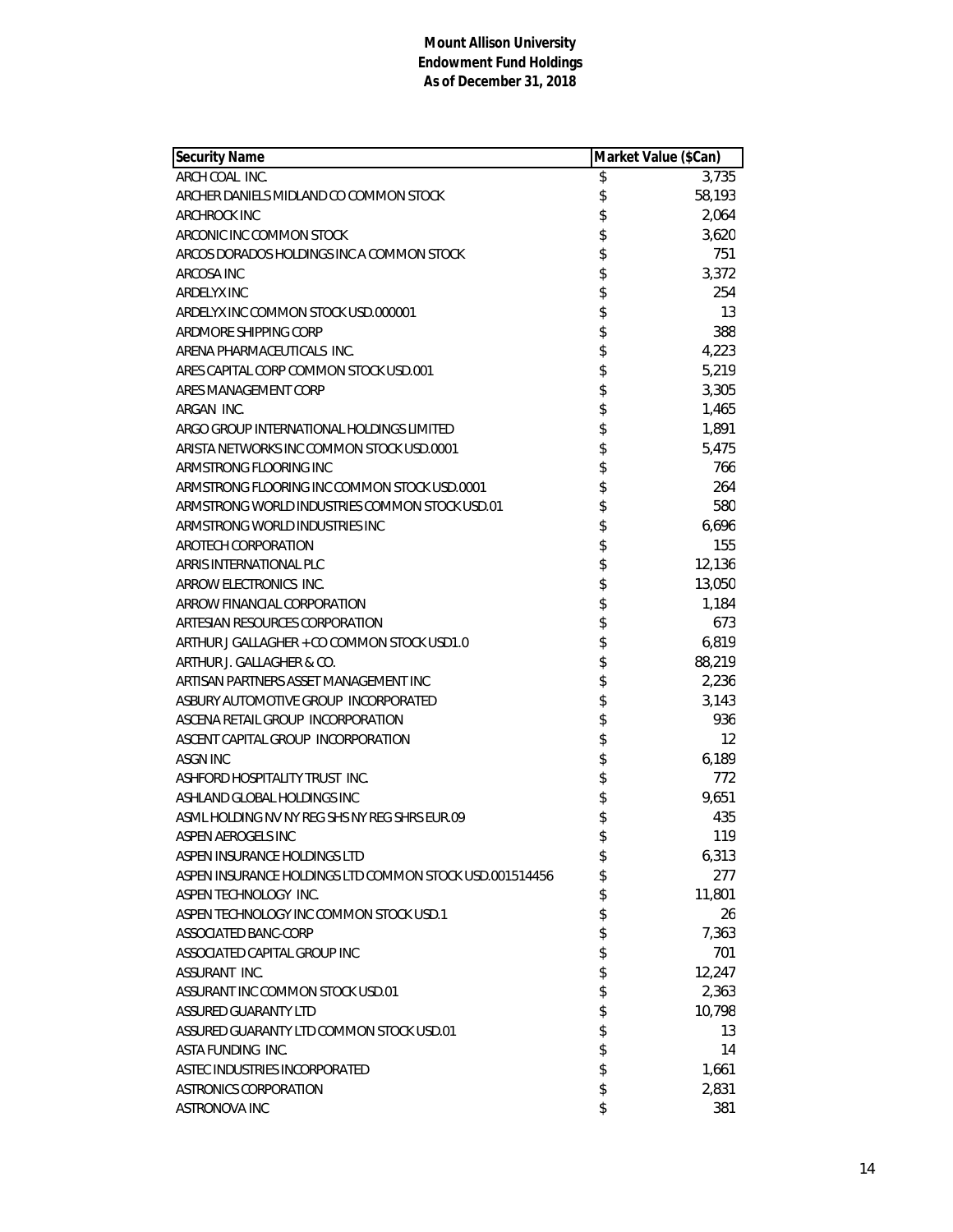| Security Name                                    | Market Value (\$Can) |         |
|--------------------------------------------------|----------------------|---------|
| ASURE SOFTWARE INC                               | \$                   | 100     |
| AT HOME GROUP INC                                | \$                   | 2,515   |
| AT&T INC.                                        | \$                   | 123,010 |
| AT+T INC COMMON STOCK USD1.0                     | \$                   | 307,128 |
| ATARA BIOTHERAPEUTICS INC                        | \$                   | 3,497   |
| ATENTO SA COMMON STOCK EUR.01                    | \$                   | 26      |
| ATHENAHEALTH INC.                                | \$                   | 8,630   |
| ATHENE HOLDING LTD CLASS A COMMON STOCK          | \$                   | 77,096  |
| ATKORE INTERNATIONAL GROUP I COMMON STOCK USD.01 | \$                   | 1,819   |
| ATKORE INTERNATIONAL GROUP INC                   | \$                   | 2,465   |
| ATLANTIC CAPITAL BANCSHARES INC                  | \$                   | 1,230   |
| ATLANTICA YIELD PLC COMMON STOCK                 | \$                   | 145     |
| ATLAS AIR WORLDWIDE HOLDINGS INC.                | \$                   | 1,898   |
| ATLASSIAN CORP PLC CLASS A COMMON STOCK USD.1    | \$                   | 40      |
| ATN INTERNATIONAL INC                            | \$                   | 2,865   |
| ATRION CORPORATION                               | \$                   | 3,271   |
| ATTUNITY LTD COMMON STOCK ILS.1                  | \$                   | 448     |
| AUDENTES THERAPEUTICS INC                        | \$                   | 1,665   |
| AUDIOCODES LTD COMMON STOCK ILS.01               | \$                   | 79      |
| AUTODESK INC COMMON STOCK USD.01                 | \$                   | 20,059  |
| <b>AUTOLIV INC.</b>                              | \$                   | 8,207   |
| AUTOMATIC DATA PROCESSING INC.                   | \$                   | 80,764  |
| AUTOMATIC DATA PROCESSING COMMON STOCK USD.1     | \$                   | 48,419  |
| AUTONATION INC.                                  | \$                   | 7,703   |
| AUTOWEB INC COMMON STOCK USD.001                 | \$                   | 26      |
| AUTOZONE INC COMMON STOCK USD.01                 | \$                   | 27,633  |
| AVALONBAY COMMUNITIES INC REIT USD.01            | \$                   | 12,115  |
| AVANOS MEDICAL INC                               | \$                   | 4,846   |
| AVERY DENNISON CORP COMMON STOCK USD1.0          | \$                   | 4,223   |
| AVID TECHNOLOGY INC.                             | \$                   | 756     |
| AVIS BUDGET GROUP INC.                           | \$                   | 3,604   |
| AVIS BUDGET GROUP INC COMMON STOCK USD.01        | \$                   | 158     |
| AVISTA CORPORATION                               | \$                   | 5,014   |
| AVNET INC.                                       | \$                   | 9,147   |
| AVON PRODUCTS INC.                               | \$                   | 1,171   |
| <b>AVX CORPORATION</b>                           | \$                   | 4,521   |
| AWARE INCORPORATED                               | \$                   | 189     |
| AXALTA COATING SYSTEMS LTD                       | \$                   | 11,309  |
| AXCELIS TECHNOLOGIES INC.                        | \$                   | 1,167   |
| AXIS CAPITAL HOLDINGS LTD                        | \$                   | 9,470   |
| AXOGEN INC COMMON STOCK USD.01                   | \$                   | 53      |
| AXON ENTERPRISE INC                              | \$                   | 5,611   |
| AXOS FINANCIAL INC                               | \$                   | 3,419   |
| AXT INC.                                         | \$                   | 509     |
| AZZ INC                                          | \$                   | 2,614   |
| <b>B&amp;G FOODS INC.</b>                        | \$                   | 3,209   |
| <b>B2GOLD CORP COMMON STOCK</b>                  | \$                   | 26      |
| <b>BABCOCK &amp; WILCOX ENTERPRISES INC</b>      | \$                   | 46      |
| <b>BADGER METER INC.</b>                         | \$                   | 3,270   |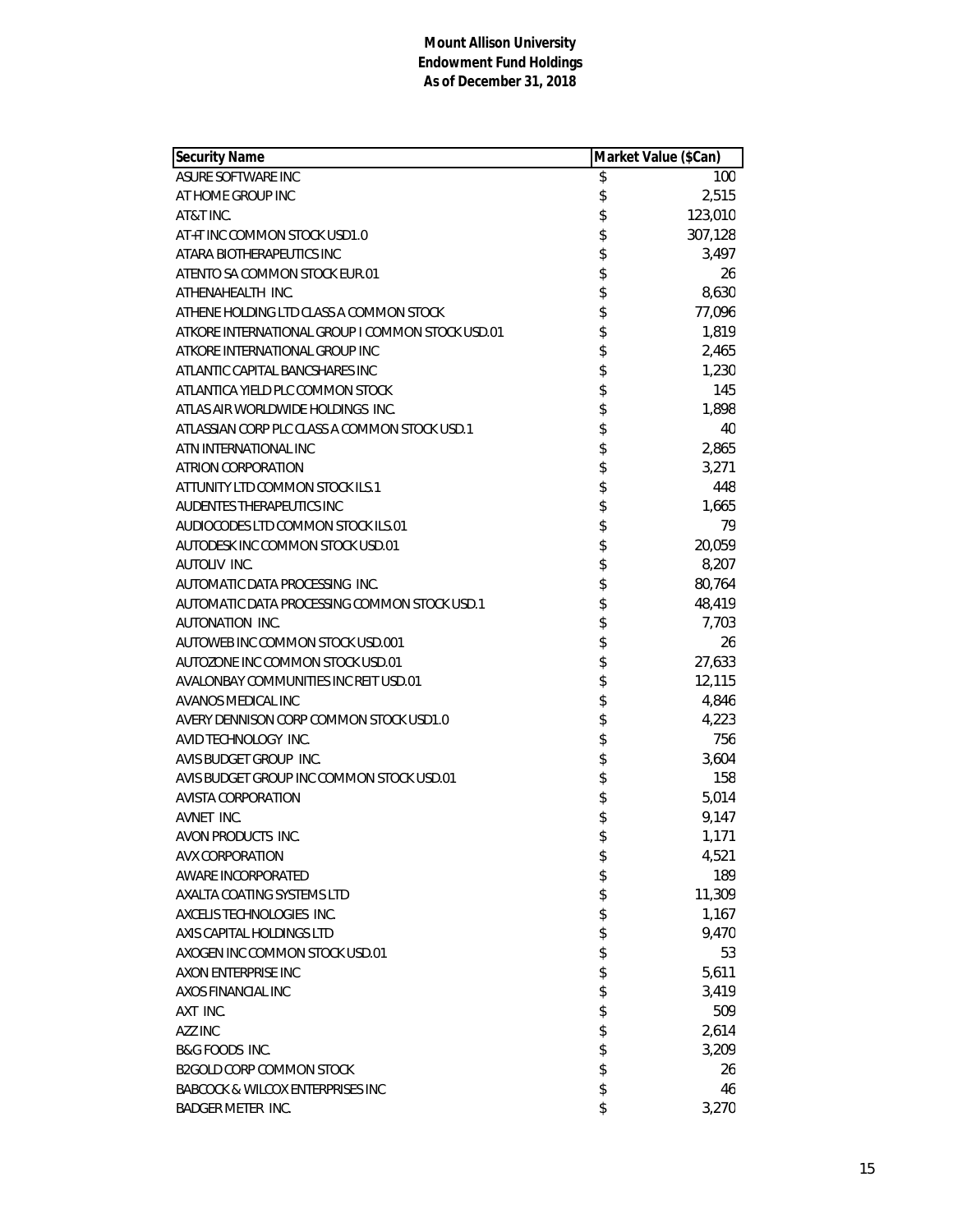| <b>Security Name</b>                             | Market Value (\$Can) |         |
|--------------------------------------------------|----------------------|---------|
| BAKER HUGHES A GE CO COMMON STOCK USD.0001       | \$                   | 8,320   |
| <b>BALCHEM CORPORATION</b>                       | \$                   | 5,146   |
| <b>BALL CORP COMMON STOCK</b>                    | \$                   | 8,328   |
| <b>BANC OF CALIFORNIA INC</b>                    | \$                   | 1,396   |
| <b>BANCFIRST CORPORATION</b>                     | \$                   | 3,554   |
| BANCORP INC. (THE)                               | \$                   | 940     |
| BANCORP OF NEW JERSEY INC                        | \$                   | 31      |
| <b>BANCORPSOUTH BANK</b>                         | \$                   | 5,964   |
| BANDWIDTH INC CLASS A COMMON STOCK USD.001       | \$                   | 119     |
| BANK OF AMERICA CORP COMMON STOCK USD.01         | \$                   | 269,471 |
| <b>BANK OF COMMERCE HOLDINGS</b>                 | \$                   | 446     |
| <b>BANK OF HAWAII CORPORATION</b>                | \$                   | 5,710   |
| <b>BANK OF MARIN BANCORP</b>                     | \$                   | 1,787   |
| BANK OF MARIN BANCORP/CA COMMON STOCK            | \$                   | 79      |
| BANK OF N.T. BUTTERFIELD & SON LTD               | \$                   | 3,784   |
| BANK OF N.T. BUTTERFIELD+SON COMMON STOCK BMD1.0 | \$                   | 1,252   |
| BANK OF NEW YORK MELLON CORP COMMON STOCK USD.01 | \$                   | 21,480  |
| BANK OF SOUTH CAROLINA CORPORATION               | \$                   | 246     |
| <b>BANK OZK</b>                                  | \$                   | 6,033   |
| <b>BANK OZK COMMON STOCK</b>                     | \$                   | 66      |
| BANKFINANCIAL CORP COMMON STOCK USD.01           | \$                   | 13      |
| <b>BANKFINANCIAL CORPORATION</b>                 | \$                   | 733     |
| <b>BANKUNITED INCORPORATION</b>                  | \$                   | 6,921   |
| <b>BANKWELL FINANCIAL GROUP INC</b>              | \$                   | 463     |
| <b>BANNER CORPORATION</b>                        | \$                   | 4,242   |
| <b>BAR HARBOR BANKSHARES</b>                     | \$                   | 730     |
| BARNES & NOBLE EDUCATION INC                     | \$                   | 357     |
| <b>BARNES &amp; NOBLE INCORPORATED</b>           | \$                   | 1,358   |
| <b>BARNES GROUP INC.</b>                         | \$                   | 5,888   |
| <b>BARRETT BUSINESS SERVICES INC.</b>            | \$                   | 804     |
| <b>BASIC ENERGY SERVICES INC.</b>                | \$                   | 147     |
| BASIC ENERGY SERVICES INC COMMON STOCK USD.01    | \$                   | 13      |
| BASSETT FURNITURE INDS COMMON STOCK USD5.0       | \$                   | 13      |
| BASSETT FURNITURE INDUSTRIES INCORPORATED        | \$                   | 211     |
| BAUSCH HEALTH COS INC COMMON STOCK               | \$                   | 2,227   |
| BAXTER INTERNATIONAL INC COMMON STOCK USD1.0     | \$                   | 79,622  |
| <b>BAXTER INTERNATIONAL INC.</b>                 | \$                   | 6,213   |
| <b>BAYCOM CORP</b>                               | \$                   | 592     |
| <b>BB&amp;T CORPORATION</b>                      | \$                   | 4,970   |
| BB+T CORP COMMON STOCK USD5.0                    | \$                   | 16,671  |
| <b>BBX CAPITAL CORP</b>                          | \$                   | 1,048   |
| <b>BCB BANCORP INC.</b>                          | \$                   | 519     |
| BEACON ROOFING SUPPLY INC.                       | \$                   | 4,399   |
| BEAZER HOMES USA INC                             | \$                   | 959     |
| BECTON DICKINSON AND CO COMMON STOCK USD1.0      | \$                   | 33,736  |
| BED BATH & BEYOND INC.                           | \$                   | 2,743   |
| BEL FUSE INCORPORATED                            | \$                   | 467     |
| BELDEN INC.                                      | \$                   | 3,882   |
| BELLICUM PHARMACEUTICALS INC                     | \$                   | 226     |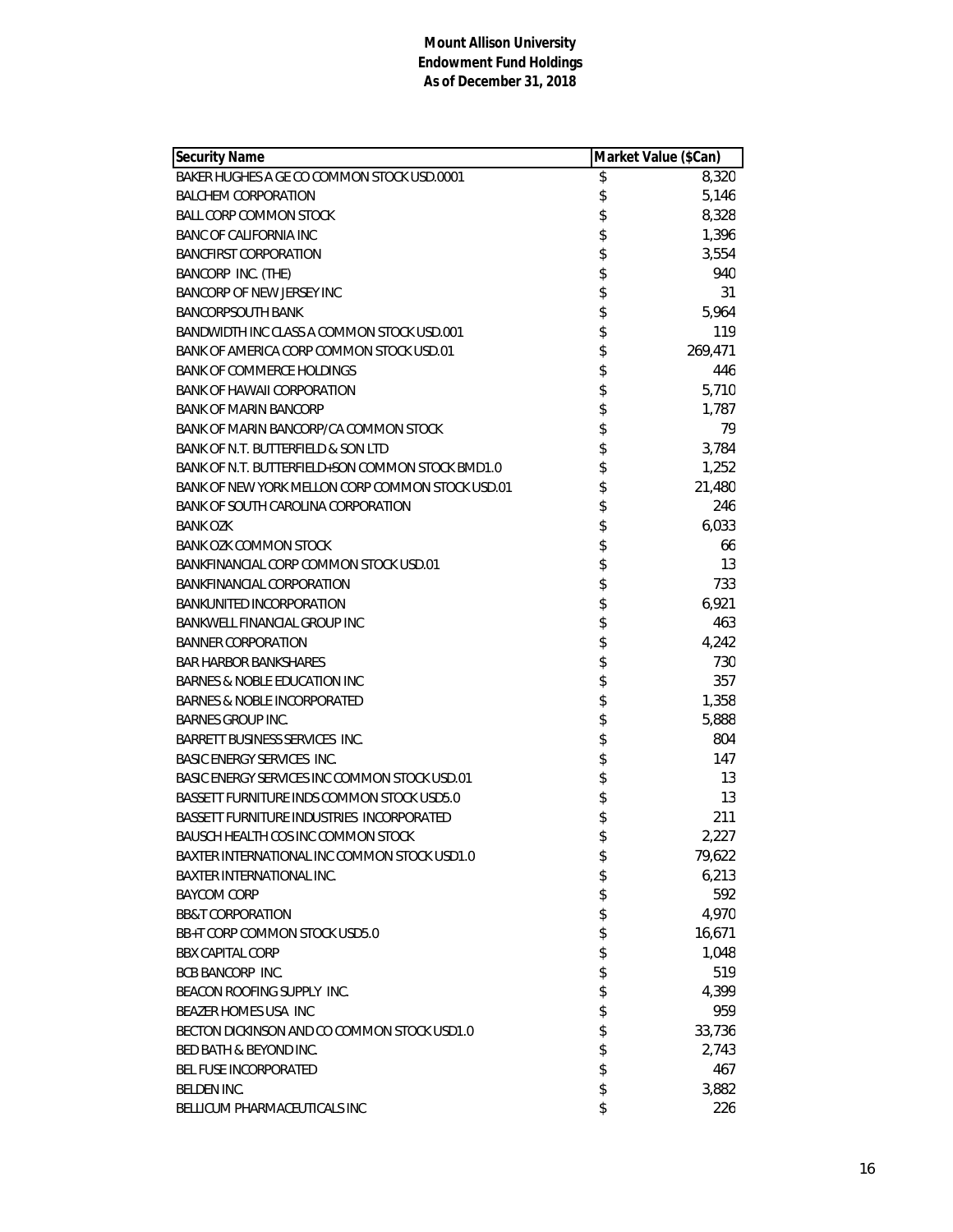| Security Name                                     | Market Value (\$Can) |         |
|---------------------------------------------------|----------------------|---------|
| <b>BELMOND LTD</b>                                | \$                   | 4,761   |
| BEMIS COMPANY INC.                                | \$                   | 9,509   |
| BENCHMARK ELECTRONICS INC.                        | \$                   | 807     |
| <b>BENEFICIAL BANCORP INC</b>                     | \$                   | 2,742   |
| BENEFITFOCUS INC COMMON STOCK USD.001             | \$                   | 53      |
| BERKSHIRE HATHAWAY INC CL B COMMON STOCK USD.0033 | \$                   | 198,562 |
| BERKSHIRE HATHAWAY INC.                           | \$                   | 175,196 |
| BERKSHIRE HILLS BANCORP INC.                      | \$                   | 2,709   |
| BERRY GLOBAL GROUP INC                            | \$                   | 12,141  |
| BERRY GLOBAL GROUP INC COMMON STOCK USD.01        | \$                   | 4,797   |
| BEST BUY CO INC COMMON STOCK USD.1                | \$                   | 6,527   |
| <b>BG STAFFING INC</b>                            | \$                   | 586     |
| <b>BGC PARTNERS INCORPORATION</b>                 | \$                   | 2,314   |
| BIG 5 SPORTING GOODS CORPORATION                  | \$                   | 140     |
| <b>BIG LOTS INC.</b>                              | \$                   | 2,299   |
| BIG LOTS INC COMMON STOCK USD.01                  | \$                   | 13      |
| <b>BIGLARI HOLDINGS A</b>                         | \$                   | 139     |
| <b>BIGLARI HOLDINGS INC</b>                       |                      | 278     |
| BIO RAD LABORATORIES A COMMON STOCK USD.0001      | \$<br>\$             | 107,131 |
| BIO RAD LABORATORIES INCORPORATED                 | \$                   | 3,752   |
| BIOGEN INC COMMON STOCK USD.0005                  | \$                   | 37,634  |
| <b>BIOSCRIP INC.</b>                              | \$                   | 870     |
| BIOSCRIP INC COMMON STOCK USD.0001                | \$                   | 40      |
| BIOSPECIFICS TECHNOLOGIES CORP.                   | \$                   | 1,150   |
| <b>BIO-TECHNE CORP</b>                            | \$                   | 12,156  |
| <b>BIOTELEMETRY INC</b>                           | \$                   | 4,537   |
| BIOTELEMETRY INC COMMON STOCK USD.001             |                      | 40      |
| BJ S RESTAURANTS INC COMMON STOCK                 | \$                   | 1,002   |
| BJ'S RESTAURANTS INC.                             | \$                   | 2,281   |
| <b>BLACK HILLS CORPORATION</b>                    | \$                   | 7,683   |
| <b>BLACK KNIGHT INC</b>                           | \$                   | 13,901  |
| BLACK KNIGHT INC COMMON STOCK                     | \$                   | 4,085   |
| <b>BLACKBAUD INC.</b>                             | \$                   | 6,001   |
| BLACKROCK CAPITAL INVESTMENT COMMON STOCK USD.001 | \$                   | 79      |
| BLACKROCK INC COMMON STOCK USD.01                 | \$                   | 64,511  |
| BLACKROCK TCP CAPITAL CORP COMMON STOCK USD.001   | \$                   | 13      |
| <b>BLOOMIN' BRANDS INC</b>                        | \$                   | 3,483   |
| <b>BLUCORA INCORPORATION</b>                      | \$                   | 2,359   |
| <b>BLUE BIRD CORP</b>                             | \$                   | 388     |
| BLUE CAPITAL REINSURANCE HOLDINGS LTD             | \$                   | 145     |
| <b>BLUE HILLS BANCORP INC</b>                     | \$                   | 1,909   |
| BLUEBIRD BIO INC                                  | \$                   | 7,565   |
| BLUEROCK RESIDENTIAL GROWTH REIT INC              | \$                   | 680     |
| <b>BMC STOCK HOLDINGS INC</b>                     | \$                   | 2,505   |
| BOEING CO/THE COMMON STOCK USD5.0                 | \$                   | 208,832 |
| <b>BOINGO WIRELESS INC</b>                        | \$                   | 2,118   |
| BOINGO WIRELESS INC COMMON STOCK                  | \$                   | 13      |
| <b>BOISE CASCADE CO</b>                           | \$                   | 2,130   |
| BOISE CASCADE CO COMMON STOCK USD.01              | \$                   | 79      |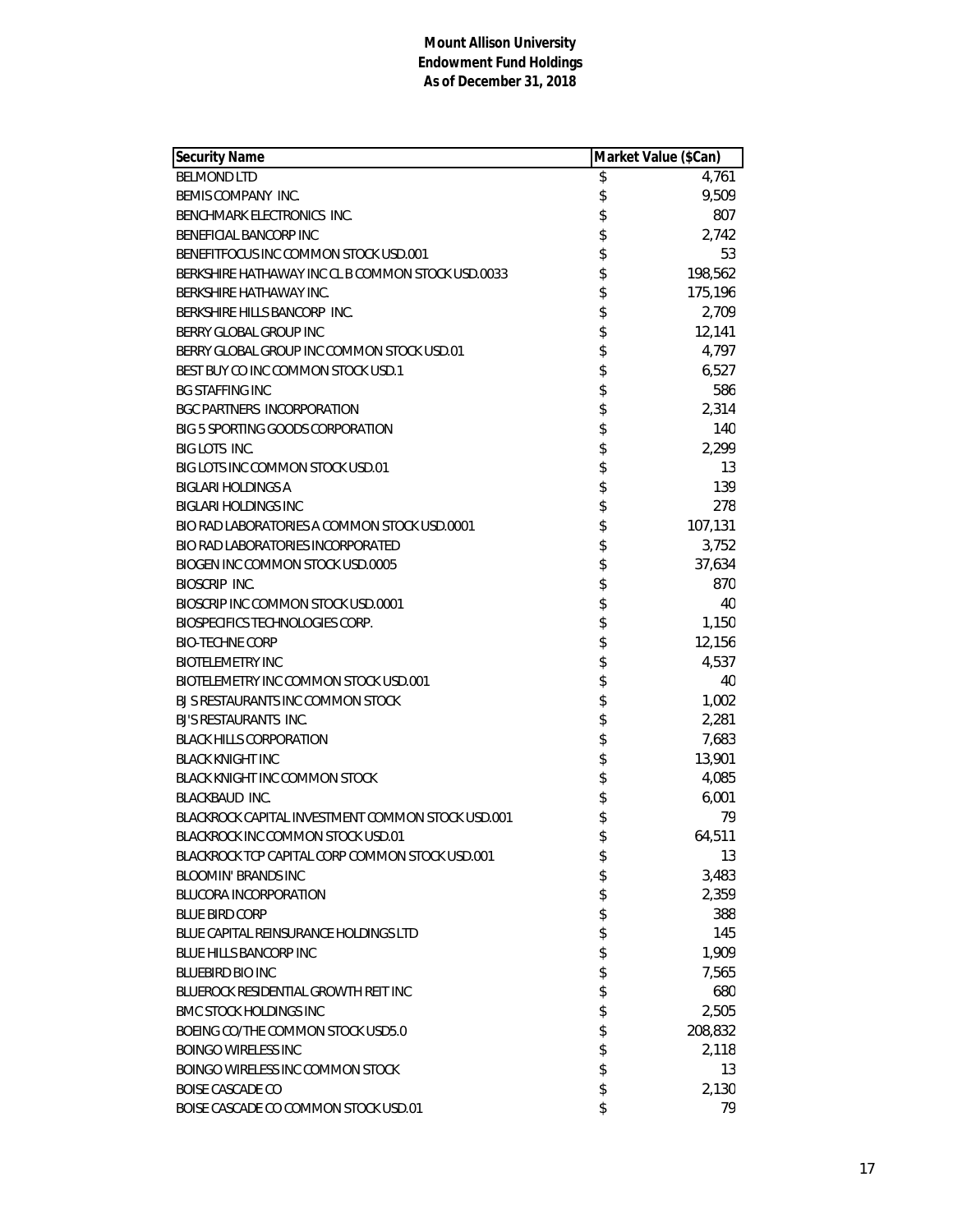| Security Name                                     | Market Value (\$Can) |         |
|---------------------------------------------------|----------------------|---------|
| <b>BOJANGLES INC</b>                              | \$                   | 1,779   |
| BOK FINANCIAL CORPORATION                         | \$                   | 10,309  |
| BONANZA CREEK ENERGY INC                          | \$                   | 1,149   |
| BOOKING HOLDINGS INC COMMON STOCK USD.008         |                      | 111,115 |
| <b>BOOT BARN HOLDINGS INC</b>                     | \$                   | 1,293   |
| BOOZ ALLEN HAMILTON HOLDING CORP                  | \$                   | 14,493  |
| BOOZ ALLEN HAMILTON HOLDINGS COMMON STOCK USD.01  | \$                   | 13      |
| BORGWARNER INC COMMON STOCK USD.01                | \$                   | 3,674   |
| <b>BOSTON BEER COMPANY INC</b>                    | \$                   | 4,834   |
| <b>BOSTON OMAHA CORP</b>                          | \$\$                 | 400     |
| BOSTON PRIVATE FINANCIAL HOLDINGS INC.            |                      | 2,010   |
| BOSTON PRIVATE FINL HOLDING COMMON STOCK USD1.0   |                      | 13      |
| <b>BOSTON PROPERTIES INC REIT USD.01</b>          |                      | 8,772   |
| BOSTON SCIENTIFIC CORP COMMON STOCK USD.01        | \$\$                 | 33,460  |
| BOTTOMLINE TECHNOLOGIES (DE) INC.                 |                      | 4,345   |
| BOX INC CLASS A COMMON STOCK USD.0001             |                      | 66      |
| BOYD GAMING CORP COMMON STOCK USD.01              | \$                   | 698     |
| <b>BRADY CORPORATION</b>                          | \$                   | 5,074   |
| BRAEMAR HOTEL & RESORTS INC                       | \$                   | 761     |
| BRANDYWINE REALTY TRUST                           | \$                   | 4,786   |
| <b>BRIDGE BANCORP INC</b>                         | \$                   | 1,243   |
| BRIDGEPOINT EDUCATION INCORPORATION               | \$                   | 577     |
| BRIDGEPOINT EDUCATION INC COMMON STOCK USD.01     | \$                   | 211     |
| <b>BRIGGS &amp; STRATTON CORPORATION</b>          | \$                   | 1,242   |
| BRIGHT HORIZONS FAMILY SOLUTIONS INC              | \$                   | 14,338  |
| BRIGHTCOVE COMMON STOCK USD.001                   | \$                   | 145     |
| <b>BRIGHTCOVE INC</b>                             | \$                   | 251     |
| BRIGHTHOUSE FINANCIAL INC                         |                      | 7,849   |
| BRIGHTHOUSE FINANCIAL INC COMMON STOCK USD.01     | \$                   | 1,815   |
| BRIGHTSPHERE INVESTMENT GROU COMMON STOCK USD.001 | \$                   | 105     |
| BRIGHTSPHERE INVESTMENT GROUP PLC                 | \$                   | 2,339   |
| BRIGHTVIEW HOLDINGS INC COMMON STOCK USD.01       | \$                   | 105     |
| BRINK S CO/THE COMMON STOCK USD1.0                | \$                   | 211     |
| BRINKER INTERNATIONAL INC.                        | \$                   | 4,012   |
| BRINK'S COMPANY (THE)                             | \$                   | 6,493   |
| BRISTOL MYERS SQUIBB CO COMMON STOCK USD.1        | \$                   | 103,396 |
| BRISTOW GROUP INC COMMON STOCK USD.01             | \$                   | 13      |
| <b>BRISTOW GROUP INC.</b>                         | \$                   | 202     |
| BRIXMOR PROPERTY GROUP INC                        | \$                   | 10,478  |
| BROADCOM INC COMMON STOCK                         | \$                   | 52,566  |
| BROADRIDGE FINANCIAL SOLUTIO COMMON STOCK USD.01  |                      | 6,144   |
| BROOKDALE SENIOR LIVING INC.                      | \$<br>\$             | 2,328   |
| BROOKFIELD BUSINESS PARTNERS LP                   | \$                   | 78,418  |
| <b>BROOKFIELD PROPERTY PARTNERS LP</b>            | \$                   | 142,574 |
| <b>BROOKFIELD PROPERTY REIT INC</b>               | \$                   | 3,585   |
| BROOKLINE BANCORP INC.                            | \$                   | 2,668   |
| BROOKS AUTOMATION INC.                            | \$                   | 4,519   |
| BROWN & BROWN INC.                                | \$                   | 6,467   |
| BROWN FORMAN CORP CLASS B COMMON STOCK USD.15     | \$                   | 4,062   |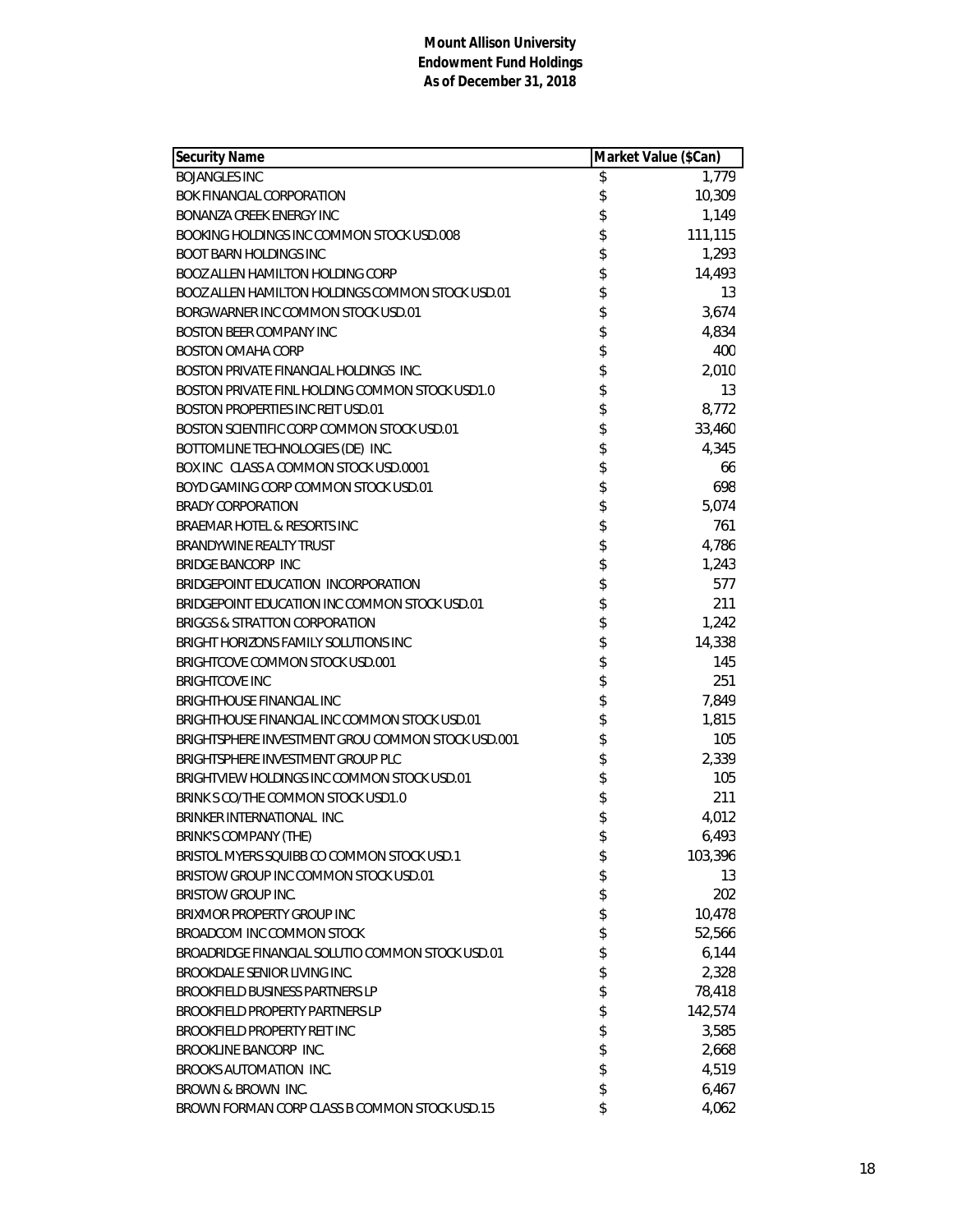| <b>Security Name</b>                             | Market Value (\$Can) |        |
|--------------------------------------------------|----------------------|--------|
| BRT APARTMENTS CORP                              | \$                   | 543    |
| <b>BRUKER CORPORATION</b>                        | \$                   | 9,099  |
| BRUNSWICK CORP COMMON STOCK USD.75               | \$                   | 132    |
| <b>BRUNSWICK CORPORATION</b>                     | \$                   | 8,438  |
| BRYN MAWR BANK CORPORATION                       | \$                   | 1,575  |
| <b>BSB BANCORP INC</b>                           | \$                   | 595    |
| <b>BSQUARE CORPORATION</b>                       | \$                   | 69     |
| <b>BUCKLE INC</b>                                | \$                   | 1,429  |
| BUILD-A-BEAR WORKSHOP INC.                       | \$                   | 240    |
| <b>BUILDERS FIRSTSOURCE INC.</b>                 | \$                   | 2,674  |
| <b>BWX TECHNOLOGIES INC</b>                      | \$                   | 8,484  |
| <b>C&amp;F FINANCIAL CORPORATION</b>             | \$                   | 399    |
| <b>C&amp;J ENERGY SERVICES LTD</b>               | \$                   | 184    |
| C.H. ROBINSON WORLDWIDE INC COMMON STOCK USD.1   | \$                   | 5,785  |
| C+J ENERGY SERVICES INC COMMON STOCK             | \$                   | 79     |
| <b>CABLE ONE INC</b>                             | \$                   | 10,333 |
| CABOT CORP COMMON STOCK USD1.0                   | \$                   | 119    |
| CABOT CORPORATION                                | \$                   | 5,507  |
| CABOT MICROELECTRONICS CORP COMMON STOCK USD.001 | \$                   | 79     |
| CABOT MICROELECTRONICS CORPORATION               | \$                   | 5,509  |
| CABOT OIL + GAS CORP COMMON STOCK USD.1          | \$                   | 5,169  |
| CACI INTERNATIONAL INC                           | \$                   | 7,969  |
| <b>CACTUS INC</b>                                | \$                   | 1,465  |
| <b>CADENCE BANCORP</b>                           | \$                   | 2,614  |
| CADENCE BANCORP COMMON STOCK                     | \$                   | 13     |
| CADENCE DESIGN SYS INC COMMON STOCK USD.01       | \$                   | 11,725 |
| CAESARS ENTERTAINMENT CORP                       | \$                   | 5,059  |
| CAI INTERNATIONAL INC.                           | \$                   | 717    |
| CALAMP CORP COMMON STOCK USD.01                  | \$                   | 66     |
| CALAMP CORP.                                     | \$                   | 1,123  |
| CALAVO GROWERS INCORPORATED                      | \$                   | 2,770  |
| <b>CALERES INC</b>                               | \$                   | 2,272  |
| CALIFORNIA RESOURCES CORP                        | \$                   | 1,825  |
| CALIFORNIA WATER SERVICE GROUP                   | \$                   | 5,064  |
| CALIX INCORPORATION                              | \$                   | 1,376  |
| CALIX INC COMMON STOCK                           | \$                   | 40     |
| CALLAWAY GOLF CO                                 | \$                   | 3,476  |
| CALLON PETROLEUM COMPANY                         | \$                   | 3,420  |
| CAL-MAINE FOODS INC.                             | \$                   | 4,134  |
| <b>CAMBREX CORPORATION</b>                       | \$                   | 2,988  |
| <b>CAMBRIDGE BANCORPORATION</b>                  | \$                   | 924    |
| CAMDEN NATIONAL CORPORATION                      | \$                   | 1,575  |
| CAMPBELL SOUP CO COMMON STOCK USD.0375           | \$                   | 3,204  |
| CAMPING WORLD HOLDINGS INC                       | \$                   | 416    |
| CANADIAN NATURAL RESOURCES COMMON STOCK          | \$                   | 198    |
| CANADIAN PACIFIC RAILWAY LTD COMMON STOCK        | \$                   | 26,964 |
| CANADIAN SOLAR INC COMMON STOCK                  | \$                   | 685    |
| CANNAE HOLDINGS INC                              | \$                   | 3,120  |
| CANTEL MEDICAL CORP.                             | \$                   | 6,064  |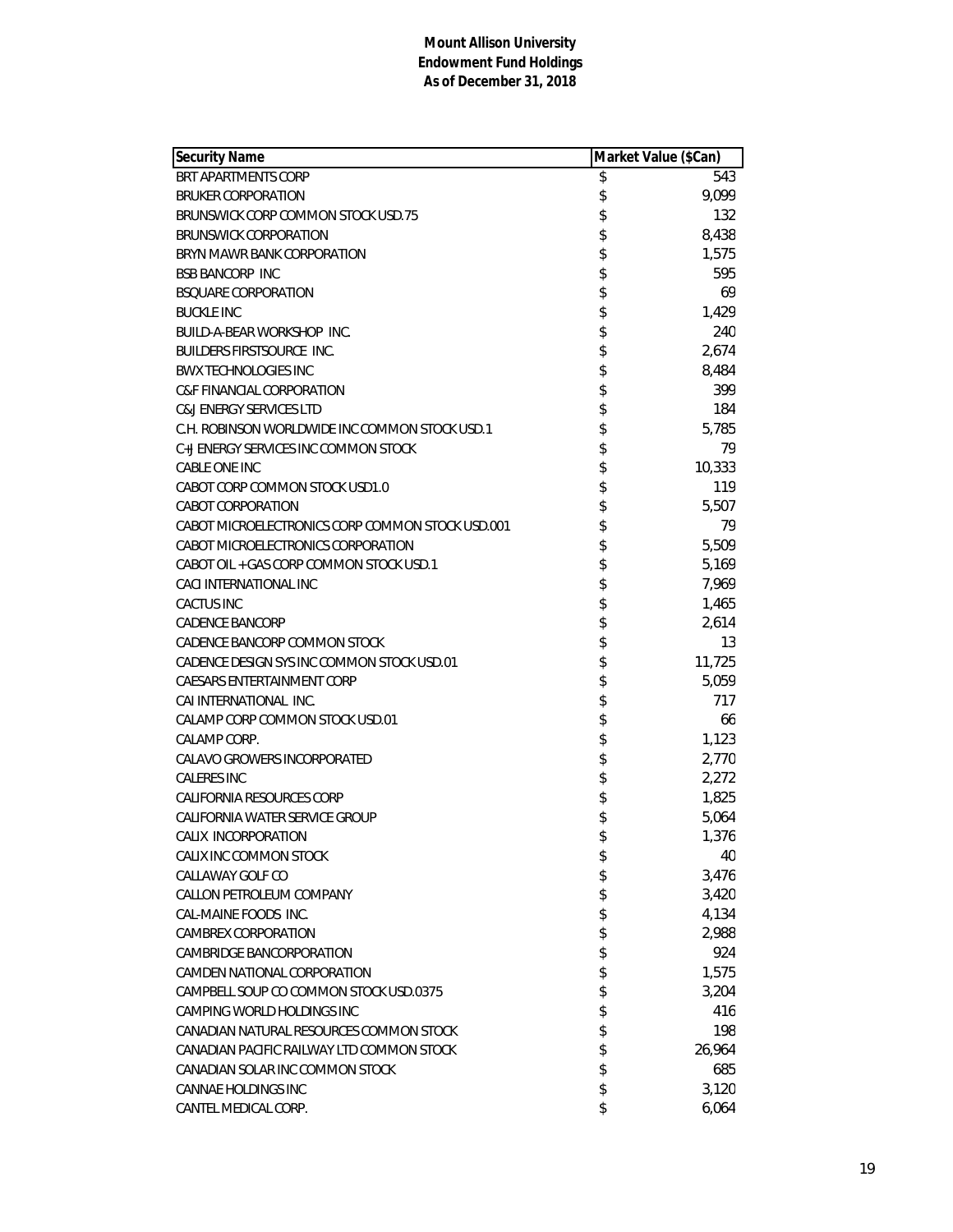| <b>Security Name</b>                             | Market Value (\$Can) |        |
|--------------------------------------------------|----------------------|--------|
| CAPITAL CITY BANK GROUP INC.                     | \$                   | 848    |
| CAPITAL ONE FINANCIAL CORP COMMON STOCK USD.01   | \$                   | 77,062 |
| CAPITAL ONE FINANCIAL CORPORATION                | \$                   | 37,276 |
| CAPITAL SENIOR LIVING CORPORATION                | \$                   | 545    |
| CAPITOL FEDERAL FINANCIAL INC                    | \$                   | 4,496  |
| <b>CAPRI HOLDINGS LTD</b>                        | \$                   | 7,995  |
| CAPSTAR FINANCIAL HOLDINGS INC                   | \$                   | 445    |
| CARBO CERAMICS INC                               | \$                   | 129    |
| <b>CARBONITE INC</b>                             | \$                   | 1,932  |
| CARBONITE INC COMMON STOCK USD.01                | \$                   | 13     |
| CARDINAL HEALTH INC COMMON STOCK                 | \$                   | 16,408 |
| CARDIOVASCULAR SYSTEMS INCORPORATION             | \$                   | 1,313  |
| <b>CARDTRONICS PLC</b>                           | \$                   | 3,010  |
| CAREDX INC COMMON STOCK USD.001                  | \$                   | 2,530  |
| CAREER EDUCATION CORPORATION                     | \$                   | 1,795  |
| <b>CARETRUST REIT INC</b>                        | \$                   | 3,468  |
| CARETRUST REIT INC REIT USD.01                   | \$                   | 843    |
| CARGURUS INC COMMON STOCK USD.001                | \$                   | 5,983  |
| CARLISLE COMPANIES INCORPORATED                  | \$                   | 12,390 |
| CARMAX INC COMMON STOCK USD.5                    | \$                   | 5,655  |
| CARNIVAL CORP COMMON STOCK USD.01                | \$                   | 58,411 |
| CAROLINA FINANCIAL CORP                          | \$                   | 1,640  |
| CARPENTER TECHNOLOGY CORPORATION                 | \$                   | 3,167  |
| CARRIAGE SERVICES INC                            | \$                   | 487    |
| CARRIZO OIL & GAS INC                            | \$                   | 2,176  |
| CARROLS RESTAURANT GROUP INC.                    | \$                   | 1,002  |
| CARROLS RESTAURANT GROUP INC COMMON STOCK USD.01 | \$                   | 185    |
| CARS.COM INC                                     | \$                   | 3,588  |
| CARTER'S INC.                                    | \$                   | 7,396  |
| CARVANA CO                                       | \$                   | 2,331  |
| CASA SYSTEMS INC COMMON STOCK                    | \$                   | 158    |
| CASELLA WASTE SYSTEMS INC                        | \$                   | 2,835  |
| CASELLA WASTE SYSTEMS INC A COMMON STOCK USD.01  | \$                   | 1,423  |
| CASEY'S GENERAL STORES INCORPORATED              | \$                   | 10,909 |
| CASS INFORMATION SYSTEMS INC.                    | \$                   | 1,863  |
| CASTLIGHT HEALTH INC                             | \$                   | 436    |
| <b>CATALENT INC</b>                              | \$                   | 8,793  |
| CATALYST BIOSCIENCES INC COMMON STOCK USD.001    | \$                   | 79     |
| CATALYST PHARMACEUTICALS INC                     | \$                   | 307    |
| CATERPILLAR INC COMMON STOCK USD1.0              | \$                   | 41,590 |
| CATERPILLAR INC.                                 | \$                   | 11,183 |
| CATHAY GENERAL BANCORP                           | \$                   | 6,438  |
| CATO CORP                                        | \$                   | 631    |
| CAVCO INDUSTRIES INC.                            | \$                   | 2,812  |
| CBIZ INC.                                        | \$                   | 2,222  |
| CBL & ASSOCIATES PROPERTIES INCORPORATED         | \$                   | 685    |
| CBOE GLOBAL MARKETS INC COMMON STOCK             | \$                   | 5,427  |
| CBRE GROUP INC A COMMON STOCK USD.01             | \$                   | 6,276  |
| CBS CORP CLASS B NON VOTING COMMON STOCK USD.001 | \$                   | 7,605  |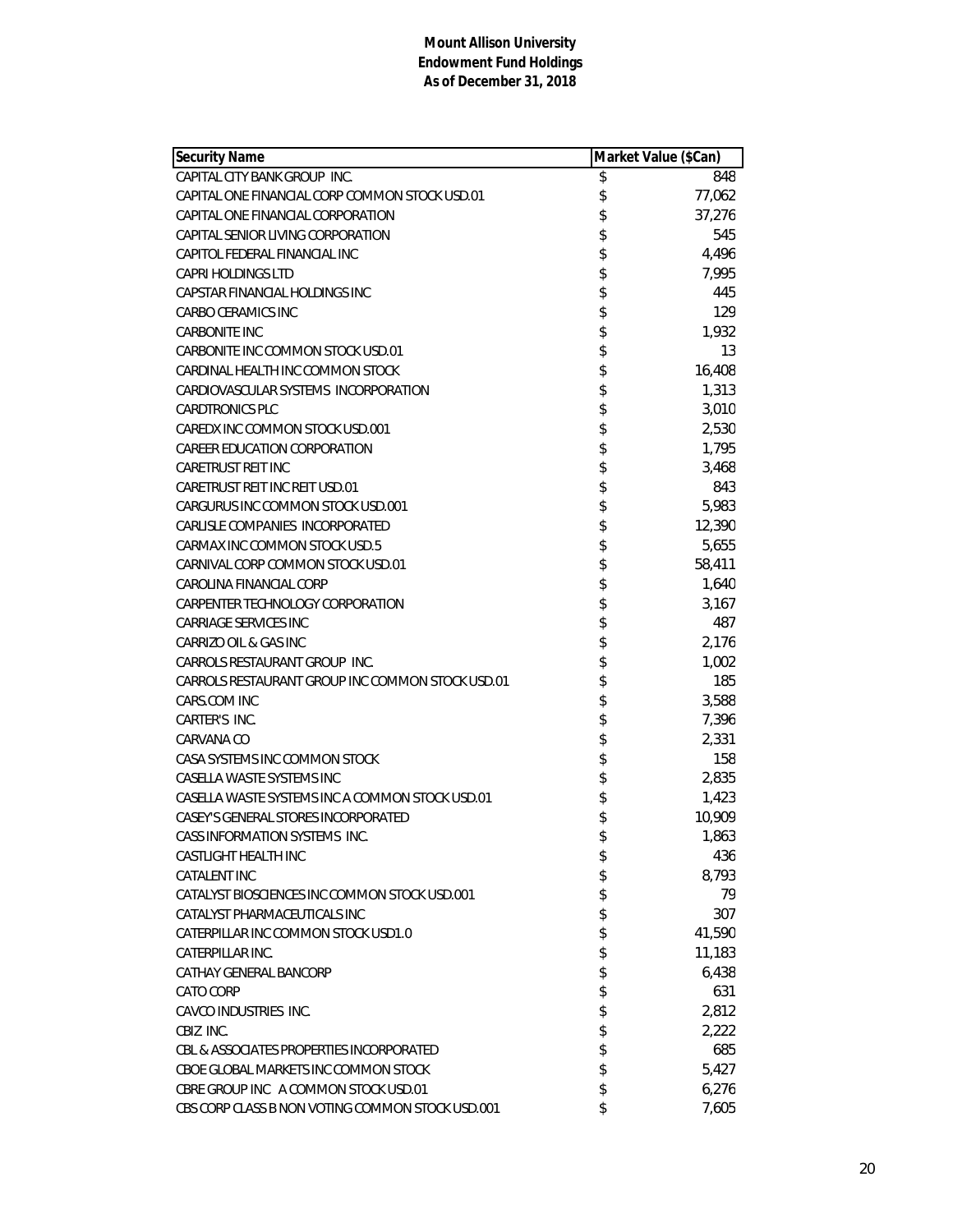| <b>Security Name</b>                               | Market Value (\$Can) |        |
|----------------------------------------------------|----------------------|--------|
| <b>CBS CORPORATION</b>                             | \$                   | 16,153 |
| <b>CBTX INC</b>                                    | \$                   | 260    |
| CDK GLOBAL INC                                     | \$                   | 12,634 |
| CDK GLOBAL INC COMMON STOCK USD.01                 | \$                   | 11,031 |
| CDW CORP/DE COMMON STOCK USD.01                    | \$                   | 1,305  |
| <b>CECO ENVIRONMENTAL CORP</b>                     | \$                   | 639    |
| CECO ENVIRONMENTAL CORP COMMON STOCK USD.01        | \$                   | 13     |
| CEDAR REALTY TRUST INCORPORATED                    | \$                   | 787    |
| CELANESE CORP COMMON STOCK USD.0001                | \$                   | 5,993  |
| <b>CELANESE CORPORATION</b>                        | \$                   | 47,216 |
| CELGENE CORP COMMON STOCK USD.01                   | \$                   | 86,134 |
| CELLDEX THERAPEUTICS INC COMMON STOCK USD.001      | \$                   | 13     |
| CENTENE CORP COMMON STOCK USD.001                  | \$                   | 49,784 |
| CENTENNIAL RESOURCE DEVELO A COMMON STOCK USD.0001 | \$                   | 198    |
| CENTENNIAL RESOURCE DEVELOPMENT INC                | \$                   | 6,502  |
| CENTERPOINT ENERGY INC.                            | \$                   | 82,006 |
| CENTERPOINT ENERGY INC COMMON STOCK USD.01         | \$                   | 12,994 |
| <b>CENTERSTATE BANK CORP</b>                       | \$                   | 4,641  |
| CENTRAL GARDEN & PET COMPANY                       | \$                   | 4,192  |
| CENTRAL PACIFIC FINANCIAL CORP.                    | \$                   | 1,748  |
| CENTRAL VALLEY COMMUNITY BANCORP                   | \$                   | 358    |
| CENTURY ALUMINUM COMPANY                           | \$                   | 1,385  |
| CENTURY BANCORP INC.                               | \$                   | 805    |
| CENTURY CASINOS INC.                               | \$                   | 544    |
| CENTURY COMMUNITIES INC                            | \$                   | 1,198  |
| CENTURYLINK INC COMMON STOCK USD1.0                | \$                   | 7,399  |
| CERAGON NETWORKS LTD COMMON STOCK ILS.01           | \$                   | 40     |
| CERNER CORP COMMON STOCK USD.01                    | \$                   | 8,429  |
| <b>CEVA INC</b>                                    | \$                   | 1,197  |
| CEVA INC COMMON STOCK USD.001                      | \$                   | 171    |
| CF INDUSTRIES HOLDINGS INC COMMON STOCK USD.01     | \$                   | 5,276  |
| CHANNELADVISOR CORP COMMON STOCK USD.001           | \$                   | 53     |
| CHARLES RIVER LABORATORIES INTERNATIONAL INC       | \$                   | 12,235 |
| <b>CHART INDUSTRIES INCORPORATED</b>               | \$                   | 5,015  |
| CHARTER COMMUNICATIONS INC A COMMON STOCK USD.001  | \$                   | 25,236 |
| CHASE CORPORATION                                  | \$                   | 1,852  |
| CHATHAM LODGING TRUST                              | \$                   | 2,069  |
| CHEESECAKE FACTORY INC                             | \$                   | 4,252  |
| <b>CHEFS' WAREHOUSE INC</b>                        | \$                   | 2,284  |
| <b>CHEGG INC</b>                                   | \$                   | 5,639  |
| CHEMED CORPORATION                                 | \$                   | 8,845  |
| CHEMICAL FINANCIAL CORPORATION                     | \$                   | 5,600  |
| CHEMOCENTRYX INC                                   | \$                   | 1,123  |
| CHEMOCENTRYX INC COMMON STOCK USD.001              | \$                   | 158    |
| CHEMOURS CO                                        | \$                   | 5,256  |
| CHEMUNG FINANCIAL CORPORATION                      | \$                   | 473    |
| CHENIERE ENERGY INC COMMON STOCK USD.003           | \$                   | 1,726  |
| CHESAPEAKE ENERGY CORPORATION                      | \$                   | 4,385  |
| CHESAPEAKE LODGING TRUST                           | \$                   | 3,200  |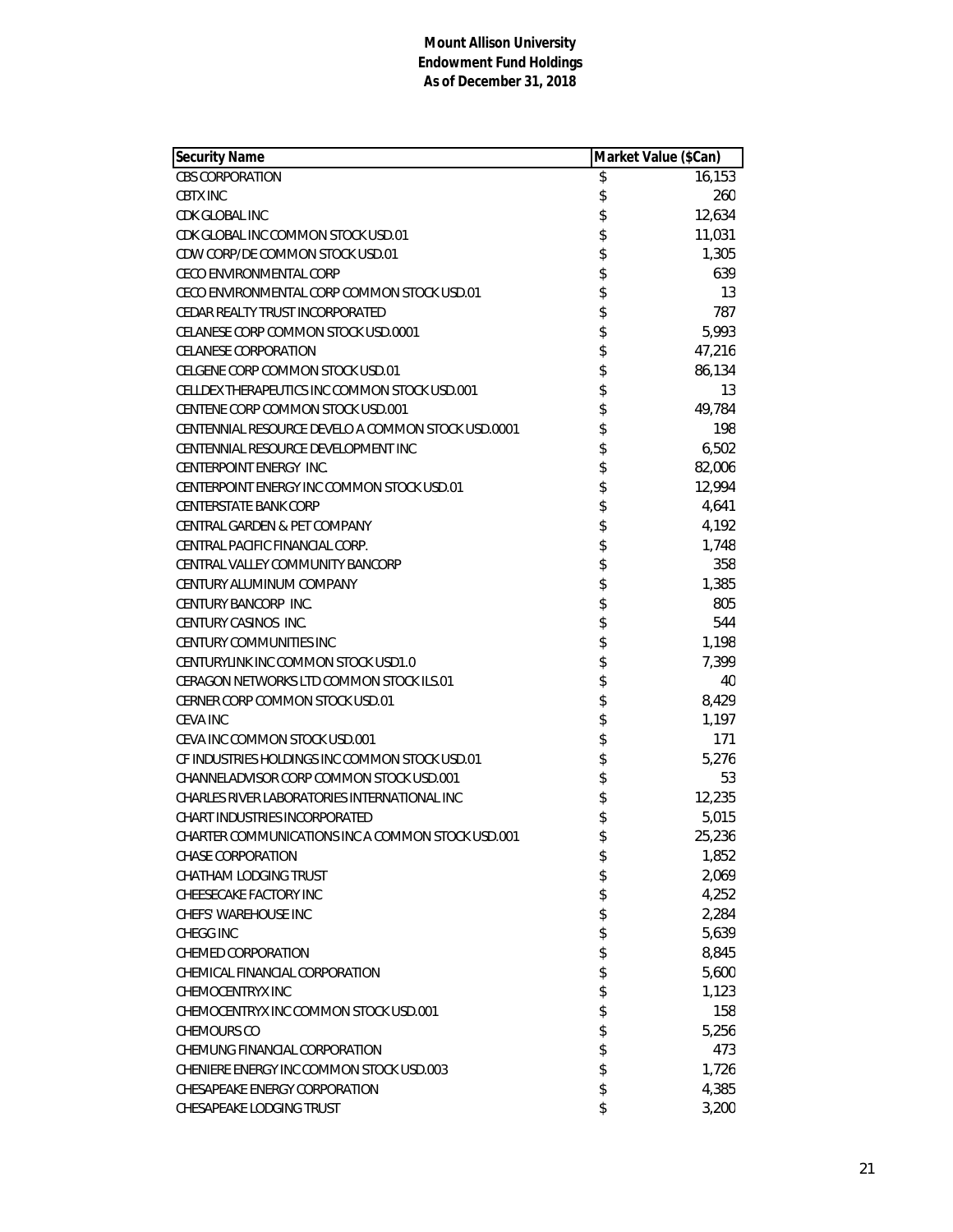| Security Name                                  | Market Value (\$Can) |         |
|------------------------------------------------|----------------------|---------|
| CHESAPEAKE UTILITIES CORPORATION               | \$                   | 2,807   |
| CHEVRON CORP COMMON STOCK USD.75               | \$                   | 217,795 |
| <b>CHEVRON CORPORATION</b>                     | \$                   | 91,947  |
| CHICO'S FAS INC.                               | \$                   | 1,438   |
| CHILDRENS PLACE INC                            | \$                   | 3,343   |
| CHIMERIX INC                                   | \$                   | 388     |
| CHINA YUCHAI INTL LTD COMMON STOCK USD.1       | \$                   | 171     |
| CHIPOTLE MEXICAN GRILL INC COMMON STOCK USD.01 | \$                   | 5,310   |
| CHOICE HOTELS INTERNATIONAL INC.               | \$                   | 8,597   |
| CHUBB LTD COMMON STOCK                         | \$                   | 29,684  |
| CHURCH & DWIGHT CO. INC.                       | \$                   | 8,698   |
| CHURCH + DWIGHT CO INC COMMON STOCK USD1.0     | \$                   | 8,112   |
| CHURCHILL DOWNS INC                            | \$                   | 6,517   |
| CHUY'S HOLDINGS INC                            | \$                   | 806     |
| CIENA CORPORATION                              | \$                   | 11,687  |
| CIGNA CORP                                     | \$                   | 7,455   |
| CIGNA CORP COMMON STOCK USD.01                 | \$                   | 35,827  |
| CIMAREX ENERGY CO                              | \$                   | 6,258   |
| CIMAREX ENERGY CO COMMON STOCK USD.01          | \$                   | 2,914   |
| <b>CIMPRESS NV</b>                             | \$                   | 6,252   |
| CINCINNATI BELL INC.                           | \$                   | 947     |
| CINCINNATI FINANCIAL CORP COMMON STOCK USD2.0  | \$                   | 5,823   |
| CINCINNATI FINANCIAL CORPORATION               | \$                   | 22,365  |
| CINEMARK HOLDINGS INCORPORATION.               | \$                   | 9,049   |
| CINTAS CORP COMMON STOCK                       | \$                   | 7,299   |
| CIRCOR INTERNATIONAL INC.                      | \$                   | 1,009   |
| CIRRUS LOGIC INC                               | \$                   | 4,449   |
| CISCO SYSTEMS INC COMMON STOCK USD.001         | \$                   | 246,345 |
| <b>CISION LTD</b>                              | \$                   | 2,705   |
| CISION LTD COMMON STOCK USD.0001               | \$                   | 13      |
| CIT GROUP INC.                                 | \$                   | 10,952  |
| CITI TRENDS INC.                               | \$                   | 831     |
| CITI TRENDS INC COMMON STOCK USD.01            | \$                   | 66      |
| CITIGROUP INC COMMON STOCK USD.01              | \$                   | 287,115 |
| CITIZENS INC.                                  | \$                   | 996     |
| CITIZENS & NORTHERN CORPORATION                | \$                   | 934     |
| CITIZENS COMMUNITY BANCORP INC.                | \$                   | 466     |
| CITIZENS FINANCIAL GROUP COMMON STOCK USD.01   | \$                   | 23,387  |
| CITRIX SYSTEMS INC COMMON STOCK USD.001        | \$                   | 16,567  |
| CITY HOLDING CO                                | \$                   | 2,143   |
| <b>CITY OFFICE REIT INC</b>                    | \$                   | 808     |
| <b>CIVEO CORP</b>                              | \$                   | 646     |
| CIVISTA BANCSHARES INC                         | \$                   | 700     |
| CIVITAS SOLUTIONS INC                          | \$                   | 1,427   |
| CLEAN ENERGY FUELS CORP.                       | \$                   | 915     |
| CLEAN HARBORS INC.                             | \$                   | 6,649   |
| CLEAR CHANNEL OUTDOOR HOLDINGS INC.            | \$                   | 1,021   |
| CLEARFIELD INCORPORATION.                      | \$                   | 259     |
| CLEARSIDE BIOMEDICAL INC                       | \$                   | 87      |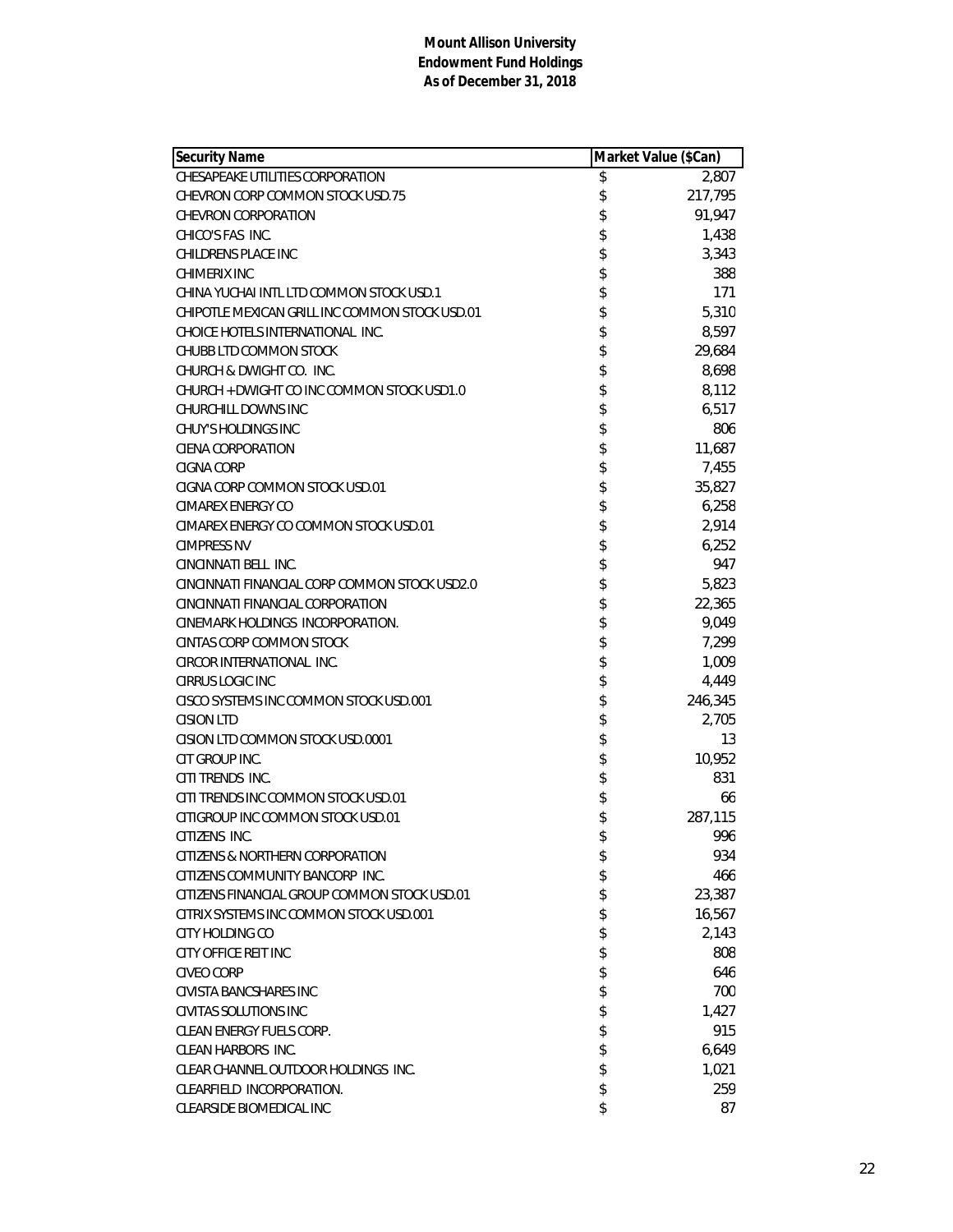| <b>Security Name</b>                             | Market Value (\$Can) |         |
|--------------------------------------------------|----------------------|---------|
| <b>CLEARWATER PAPER CORPORATION</b>              | \$                   | 826     |
| <b>CLEARWAY ENERGY INC</b>                       | \$                   | 3,992   |
| <b>CLEVELAND-CLIFFS INC</b>                      | \$                   | 5,342   |
| <b>CLIPPER REALTY INC</b>                        | \$                   | 882     |
| CLOROX COMPANY COMMON STOCK USD1.0               | \$                   | 9,828   |
| CME GROUP INC COMMON STOCK USD.01                | \$                   | 33,654  |
| CME GROUP INCORPORATION                          | \$                   | 1,243   |
| CMS ENERGY CORP COMMON STOCK USD.01              | \$                   | 7,099   |
| CNB FINANCIAL CORPORATION                        | \$                   | 736     |
| CNO FINANCIAL GROUP INC                          | \$                   | 901     |
| <b>CNX RESOURCES CORP</b>                        | \$                   | 5,545   |
| CNX RESOURCES CORP COMMON STOCK USD.01           | \$                   | 435     |
| COCA COLA CO/THE COMMON STOCK USD.25             | \$                   | 128,721 |
| COCA-COLA CONSOLIDATED INC                       | \$                   | 2,306   |
| COCRYSTAL PHARMA INC                             | \$                   | 188     |
| CODORUS VALLEY BANCORP INC.                      | \$                   | 607     |
| COEUR MINING INC                                 | \$                   | 1,886   |
| COGENT COMMUNICATIONS HOLDINGS INC               | \$                   | 4,689   |
| COGNEX CORPORATION                               | \$                   | 12,732  |
| COGNIZANT TECH SOLUTIONS A COMMON STOCK USD.01   | \$                   | 69,811  |
| COHEN & STEERS INC.                              | \$                   | 3,581   |
| <b>COHERENT INCORPORATED</b>                     | \$                   | 5,149   |
| COHU INC                                         | \$                   | 1,384   |
| COLFAX CORP COMMON STOCK USD.001                 | \$                   | 369     |
| <b>COLFAX CORPORATION</b>                        | \$                   | 5,181   |
| COLGATE PALMOLIVE CO COMMON STOCK USD1.0         | \$                   | 68,439  |
| COLGATE-PALMOLIVE CO.                            | \$                   | 21,123  |
| <b>COLLECTORS UNIVERSE INC.</b>                  | \$                   | 281     |
| COLLEGIUM PHARMACEUTICAL INC                     | \$                   | 812     |
| COLLIERS INTERNATIONAL GROUP COMMON STOCK        | \$                   | 343     |
| COLONY BANKCORP INC.                             | \$                   | 242     |
| COLUMBIA BANKING SYSTEMS INC                     | \$                   | 6,045   |
| COLUMBIA PROPERTY TRUST INC                      | \$                   | 4,843   |
| COLUMBIA SPORTSWEAR CO COMMON STOCK              | \$                   | 1,120   |
| COLUMBIA SPORTSWEAR COMPANY                      | \$                   | 13,781  |
| COLUMBUS MCKINNON CORPORATION                    | \$                   | 1,637   |
| COMCAST CORP CLASS A COMMON STOCK USD.01         | \$                   | 195,487 |
| COMCAST CORPORATION                              | \$                   | 49,701  |
| COMERICA INC COMMON STOCK USD5.0                 | \$                   | 16,794  |
| COMFORT SYSTEMS USA INC.                         | \$                   | 3,964   |
| COMMERCE BANCSHARES INC.                         | \$                   | 12,165  |
| COMMERCIAL METALS COMPANY                        | \$                   | 2,929   |
| COMMERCIAL VEHICLE GROUP INC.                    | \$                   | 481     |
| COMMERCIAL VEHICLE GROUP INC COMMON STOCK USD.01 | \$                   | 105     |
| COMMSCOPE HOLDING CO INC COMMON STOCK USD.01     | \$                   | 77,913  |
| COMMSCOPE HOLDING COMPANY INC                    | \$                   | 4,953   |
| COMMUNITY BANK SYSTEM INCORPORATED               | \$                   | 6,620   |
| <b>COMMUNITY BANKERS TRUST CORP</b>              | \$                   | 468     |
| COMMUNITY FINANCIAL CORP                         | \$                   | 538     |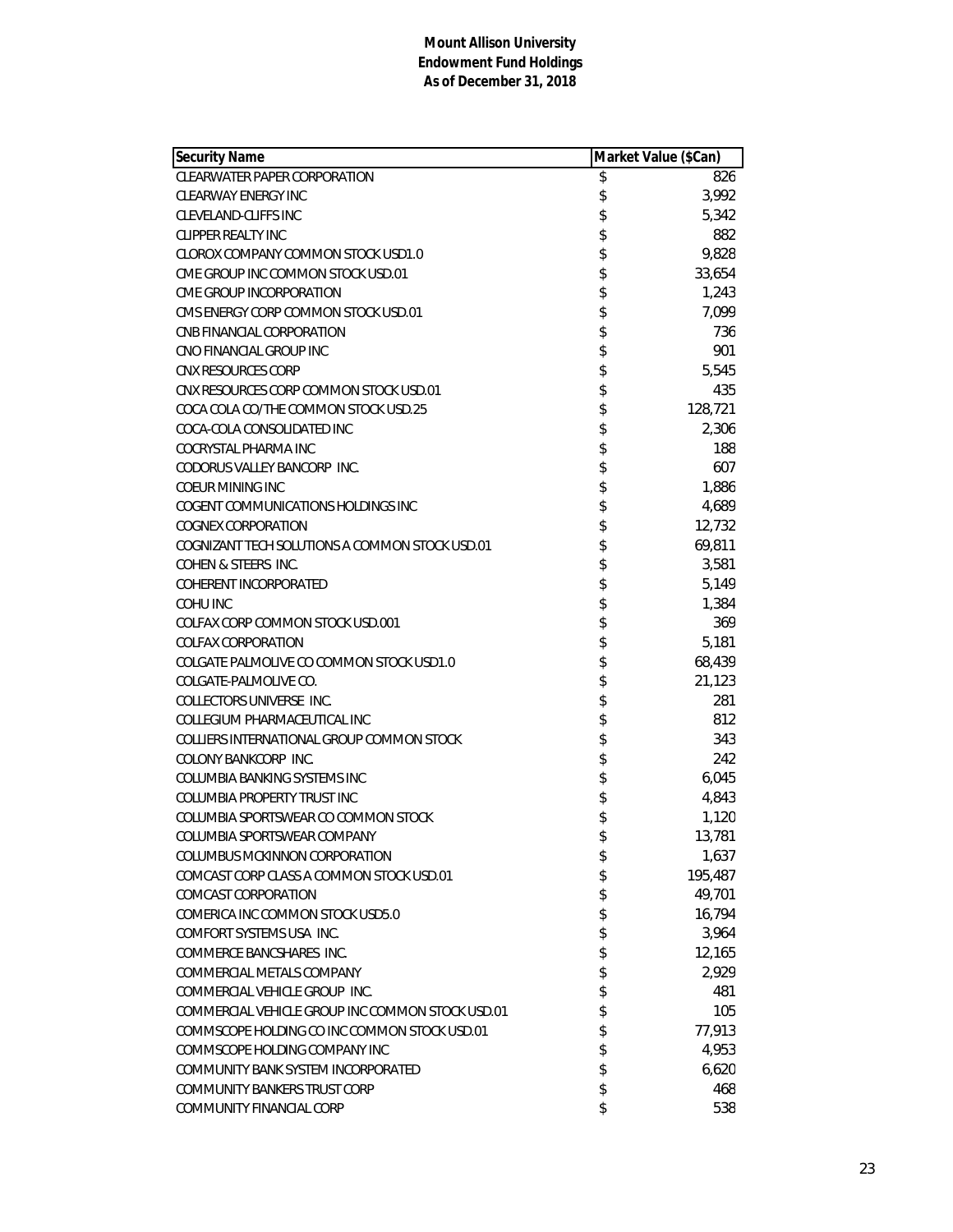| <b>Security Name</b>                             | Market Value (\$Can) |         |
|--------------------------------------------------|----------------------|---------|
| COMMUNITY HEALTHCARE TRUST INC                   | \$                   | 1,453   |
| COMMUNITY TRUST BANCORP INC.                     | \$                   | 1,814   |
| <b>COMMUNITY WEST BANCSHARES</b>                 | \$                   | 198     |
| COMMVAULT SYSTEMS INC.                           | \$                   | 5,109   |
| COMPASS MINERALS INTERNATIONAL INC               | \$                   | 2,958   |
| COMPUTER PROGRAMS & SYSTEMS INC.                 | \$                   | 657     |
| COMPUTER TASK GROUP INCORPORATED                 | \$                   | 117     |
| COMSCORE INCORPORATION                           | \$                   | 1,059   |
| COMTECH TELECOMMUNICATIONS CORP                  | \$                   | 1,280   |
| <b>CONAGRA BRANDS INC</b>                        | \$                   | 32,496  |
| CONAGRA BRANDS INC COMMON STOCK USD5.0           | \$                   | 5,170   |
| CONCERT PHARMACEUTICALS INC                      | \$                   | 845     |
| CONCERT PHARMACEUTICALS INC COMMON STOCK USD.001 | \$                   | 105     |
| CONCHO RESOURCES INC COMMON STOCK USD.001        | \$                   | 11,068  |
| CONDOR HOSPITALITY TRUST INC                     | \$                   | 163     |
| <b>CONDUENT INC</b>                              | \$                   | 5,589   |
| CONMED CORPORATION                               | \$                   | 3,979   |
| CONNECTICUT WATER SERVICE INC.                   | \$                   | 2,142   |
| CONNECTONE BANCORP INC                           | \$                   | 1,457   |
| <b>CONN'S INC</b>                                | \$                   | 550     |
| CONOCOPHILLIPS COMMON STOCK USD.01               | \$                   | 105,366 |
| CONSOL ENERGY INC                                | \$                   | 1,816   |
| CONSOLIDATED COMMUNICATIONS HOLDINGS INC.        | \$                   | 1,826   |
| CONSOLIDATED EDISON INC COMMON STOCK USD.1       | \$                   | 11,907  |
| CONSOLIDATED WATER CO. LTD.                      | \$                   | 396     |
| CONSOLIDATED-TOMOKA LAND CO.                     | \$                   | 935     |
| CONSTELLATION BRANDS INC.                        | \$                   | 4,970   |
| CONSTELLATION BRANDS INC A COMMON STOCK USD.01   | \$                   | 13,802  |
| CONSUMER PORTFOLIO SERVICES INC.                 | \$                   | 168     |
| CONTAINER STORE GROUP INC                        | \$                   | 147     |
| CONTANGO OIL & GAS COMPANY                       | \$                   | 270     |
| CONTINENTAL BUILDING PRODUCTS INC                | \$                   | 2,008   |
| CONTINENTAL RESOURCES INC/OK COMMON STOCK USD.01 | \$                   | 554     |
| <b>CONTROL4 CORP</b>                             | \$                   | 1,174   |
| CONTROL4 CORP COMMON STOCK USD.0001              | \$                   | 13      |
| COOPER COS INC/THE COMMON STOCK USD.1            | \$                   | 6,321   |
| COOPER TIRE & RUBBER CO                          | \$                   | 3,217   |
| COOPER TIRE + RUBBER COMMON STOCK USD1.0         | \$                   | 448     |
| COOPER-STANDARD HOLDINGS INCORPORATION           | \$                   | 2,324   |
| COPA HOLDINGS SA CLASS A COMMON STOCK            | \$                   | 382     |
| COPART INC COMMON STOCK                          | \$                   | 4,845   |
| CORCEPT THERAPEUTICS INCORPORATED                | \$                   | 3,357   |
| CORE LABORATORIES N.V. COMMON STOCK EUR 02       | \$                   | 158     |
| <b>CORE LABORATORIES NV</b>                      | \$                   | 5,364   |
| CORELOGIC INCORPORATION                          | \$                   | 5,471   |
| CORE-MARK HOLDING COMPANY INC.                   | \$                   | 2,808   |
| COREPOINT LODGING INC                            | \$                   | 1,617   |
| <b>CORESITE REALTY CORPORATION</b>               | \$                   | 6,547   |
| CORNERSTONE ONDEMAND INC COMMON STOCK USD.0001   | \$                   | 5,680   |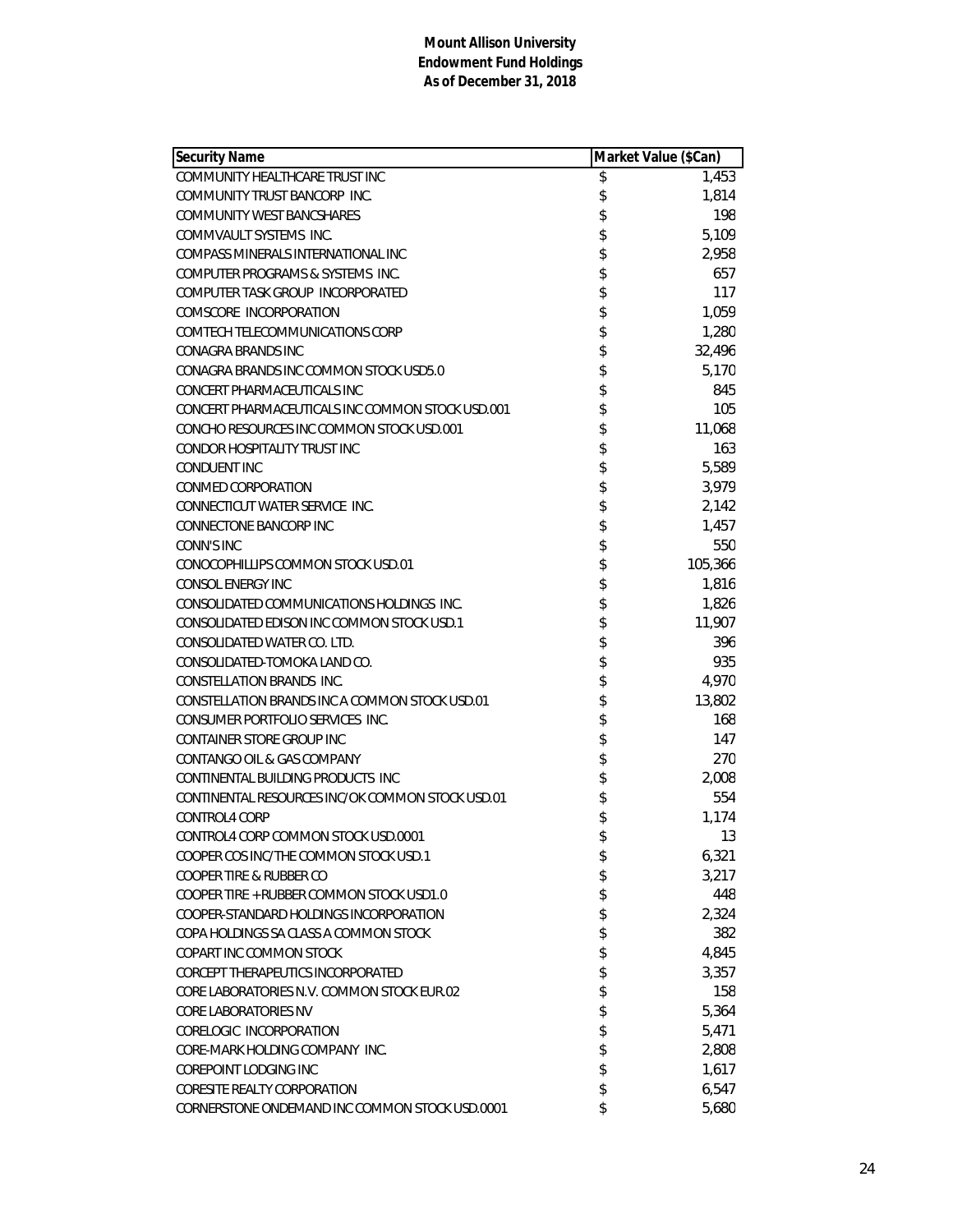| Security Name                                   | Market Value (\$Can) |         |
|-------------------------------------------------|----------------------|---------|
| CORNING INC COMMON STOCK USD.5                  | \$                   | 29,442  |
| <b>CORPORATE OFFICE PROPERTIES TRUST</b>        | \$                   | 4,579   |
| <b>CORVEL CORPORATION</b>                       | \$                   | 2,787   |
| CORVUS PHARMACEUTICALS INC                      | \$                   | 240     |
| COSTCO WHOLESALE CORP COMMON STOCK USD.005      | \$                   | 111,359 |
| COTT CORPORATION COMMON STOCK                   | \$                   | 84,081  |
| <b>COTY INC</b>                                 | \$                   | 8,093   |
| COTY INC CL A COMMON STOCK USD.01               | \$                   | 1,537   |
| <b>COUNTY BANCORP INC</b>                       | \$                   | 415     |
| COUPA SOFTWARE INC COMMON STOCK USD.0001        | \$                   | 2,860   |
| COUSINS PROPERTIES INCORPORATED                 | \$                   | 6,875   |
| <b>COVANTA HOLDING CORPORATION</b>              | \$                   | 3,844   |
| COVENANT TRANSPORT GRP CL A COMMON STOCK USD.01 | \$                   | 593     |
| COVENANT TRANSPORTATION GROUP INC.              | \$                   | 820     |
| <b>COWEN INC</b>                                | \$                   | 1,020   |
| CRA INTERNATIONAL INC.                          | \$                   | 424     |
| CRA INTERNATIONAL INC COMMON STOCK              | \$                   | 369     |
| CRACKER BARREL OLD COUNTRY COMMON STOCK USD.01  | \$                   | 3,888   |
| CRACKER BARREL OLD COUNTRY STORE INCORPORATION  | \$                   | 7,241   |
| CRAFT BREW ALLIANCE INC COMMON STOCK USD.005    | \$                   | 13      |
| CRAFT BREW ALLIANCE INCORPORATED                | \$                   | 676     |
| CRANE CO.                                       | \$                   | 8,719   |
| <b>CRAWFORD &amp; COMPANY</b>                   | \$                   | 1,042   |
| CRAY INC.                                       | \$                   | 1,990   |
| CREDICORP LTD COMMON STOCK USD5.0               | \$                   | 4,823   |
| CREDIT ACCEPTANCE CORPORATION                   | \$                   | 10,788  |
| <b><i>CREE INCORPORATED</i></b>                 | \$                   | 9,693   |
| CRISPR THERAPEUTICS AG COMMON STOCK CHF.03      | \$                   | 158     |
| CROCS INC.                                      | \$                   | 4,156   |
| CROCS INC COMMON STOCK USD.001                  | \$                   | 1,977   |
| CROSS COUNTRY HEALTHCARE INC.                   | \$                   | 699     |
| CROWN CASTLE INTL CORP REIT USD.01              | \$                   | 22,522  |
| CROWN HOLDINGS INC.                             | \$                   | 10,848  |
| CRYOLIFE INC.                                   | \$                   | 2,629   |
| CSG SYSTEMS INTERNATIONAL INC.                  | \$                   | 2,113   |
| CSS INDUSTRIES INC.                             | \$                   | 68      |
| CSW INDUSTRIALS INC                             | \$                   | 1,637   |
| CSX CORP COMMON STOCK USD1.0                    | \$                   | 106,288 |
| <b>CTS CORPORATION</b>                          | \$                   | 1,977   |
| CUBESMART                                       | \$                   | 11,247  |
| <b>CUBIC CORPORATION</b>                        | \$                   | 3,647   |
| CUI GLOBAL INC                                  | \$                   | 76      |
| <b>CULLEN/FROST BANKERS INC</b>                 | \$                   | 12,217  |
| <b>CULP INCORPORATED</b>                        | \$                   | 639     |
| CUMBERLAND PHARMACEUTICALS INCORPORATION        | \$                   | 300     |
| <b>CUMMINS INC COMMON STOCK USD2.5</b>          | \$                   | 43,669  |
| CUMMINS INC.                                    | \$                   | 27,335  |
| <b>CURTISS-WRIGHT CORPORATION</b>               | \$                   | 9,639   |
| <b>CUSTOMERS BANCORP INC</b>                    | \$                   | 1,368   |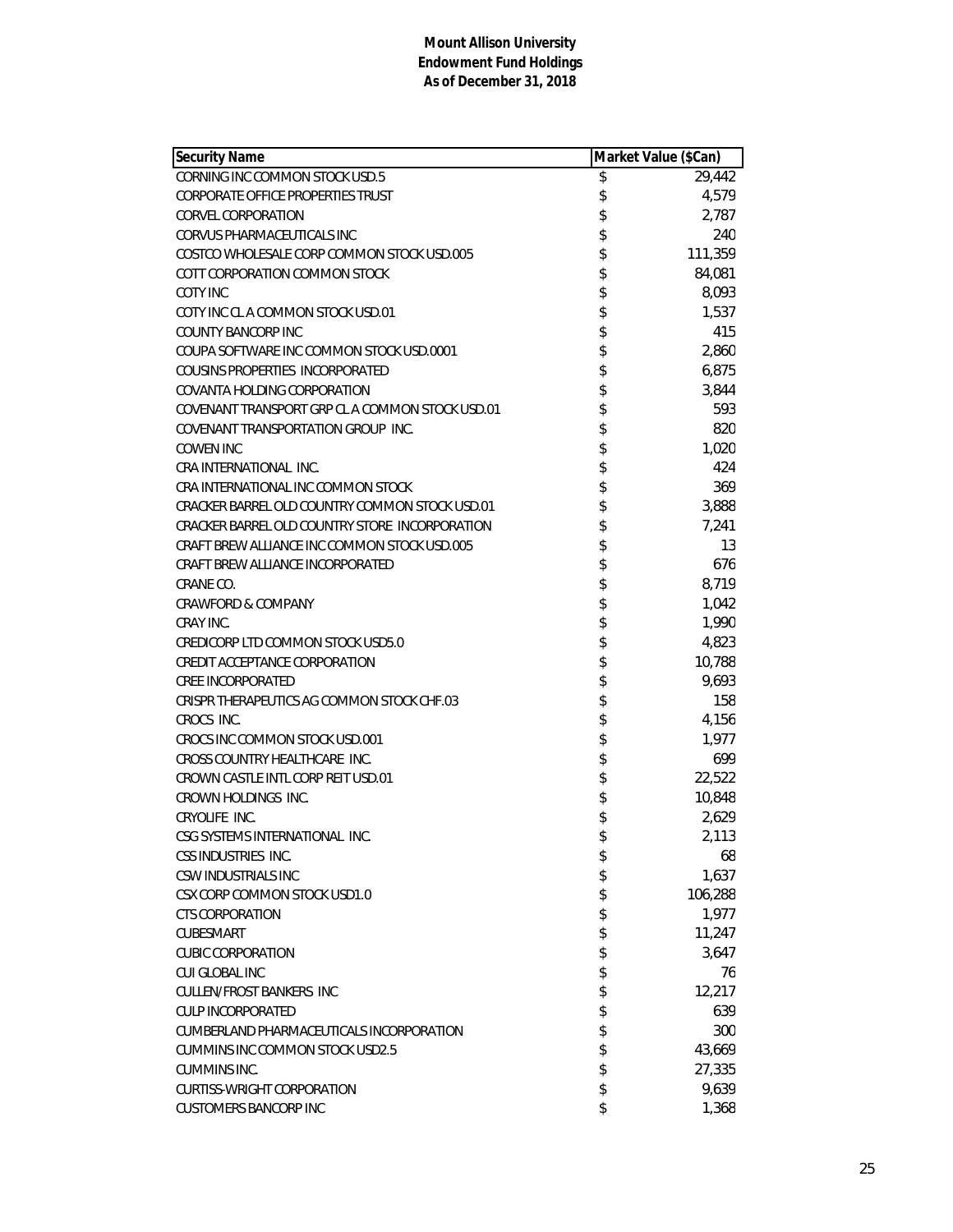| <b>Security Name</b>                             | Market Value (\$Can) |         |
|--------------------------------------------------|----------------------|---------|
| CUTERA INC.                                      | \$                   | 625     |
| <b>CVB FINANCIAL CORPORATION</b>                 | \$                   | 6,226   |
| CVR ENERGY INC.                                  | \$                   | 6,600   |
| CVS HEALTH CORP COMMON STOCK USD.01              | \$                   | 135,254 |
| CYBERARK SOFTWARE LTD/ISRAEL COMMON STOCK ILS.01 | \$                   | 5,127   |
| <b>CYBEROPTICS CORPORATION</b>                   | \$                   | 335     |
| CYMABAY THERAPEUTICS INC                         | \$                   | 1,091   |
| <b>CYPRESS SEMICONDUCTOR CORPORATION</b>         | \$                   | 9,429   |
| <b>CYRUSONE INC</b>                              | \$                   | 11,384  |
| CYTOSORBENTS CORP COMMON STOCK USD.001           | \$                   | 40      |
| DAILY JOURNAL CORPORATION                        | \$                   | 916     |
| DAKTRONICS INC.                                  | \$                   | 1,045   |
| DAKTRONICS INC COMMON STOCK                      | \$                   | 13      |
| DANA INC                                         | \$                   | 4,440   |
| DANA INC COMMON STOCK USD.01                     | \$                   | 698     |
| DANAHER CORP COMMON STOCK USD.01                 | \$                   | 58,041  |
| DANAHER CORPORATION                              | \$                   | 14,910  |
| DARDEN RESTAURANTS INC COMMON STOCK              | \$                   | 6,170   |
| DARLING INGREDIENTS INC                          | \$                   | 5,205   |
| DASAN ZHONE SOLUTIONS INC                        | \$                   | 495     |
| DAVE & BUSTER'S ENTERTAINMENT INC                | \$                   | 4,003   |
| DAVITA INC COMMON STOCK USD.001                  | \$                   | 3,210   |
| DAWSON GEOPHYSICAL CO                            | \$                   | 271     |
| DEAN FOODS CO.                                   | \$                   | 705     |
| DECKERS OUTDOOR CORPORATION                      | \$                   | 9,126   |
| <b>DEERE &amp; COMPANY</b>                       | \$                   | 29,821  |
| DEERE + CO COMMON STOCK USD1.0                   | \$                   | 23,797  |
| DEL FRISCO'S RESTAURANT GROUP INCORPORATION      | \$                   | 442     |
| DEL TACO RESTAURANTS INC                         | \$                   | 1,014   |
| DELEK US HOLDINGS INC                            | \$                   | 6,027   |
| DELL TECHNOLOGIES C W/I COMMON STOCK             | \$                   | 896     |
| DELPHI TECHNOLOGIES PLC                          | \$                   | 2,372   |
| DELPHI TECHNOLOGIES PLC COMMON STOCK USD.01      | \$                   | 488     |
| DELTA AIR LINES INC COMMON STOCK USD.0001        | \$                   | 93,774  |
| DELUXE CORP COMMON STOCK USD1.0                  | \$                   | 26      |
| DELUXE CORPORATION                               | \$                   | 3,709   |
| DENBURY RESOURCES INC.                           | \$                   | 1,698   |
| DENNY S CORP COMMON STOCK USD.01                 | \$                   | 53      |
| DENNY'S CORP.                                    | \$                   | 2,488   |
| DENTSPLY SIRONA INC COMMON STOCK USD.01          | \$                   | 4,259   |
| DEPOMED INC.                                     | \$                   | 684     |
| DESTINATION MATERNITY CORPORATION                | \$                   | 70      |
| DESTINATION XL GROUP INC                         | \$                   | 355     |
| DEVON ENERGY CORP COMMON STOCK USD.1             | \$                   | 5,548   |
| DEXCOM INC.                                      | \$                   | 17,388  |
| DEXCOM INC COMMON STOCK USD.001                  | \$                   | 17,791  |
| DHI GROUP INC                                    | \$                   | 224     |
| DHI GROUP INC COMMON STOCK USD.01                | \$                   | 26      |
| DHT HOLDINGS INC                                 | \$                   | 1,495   |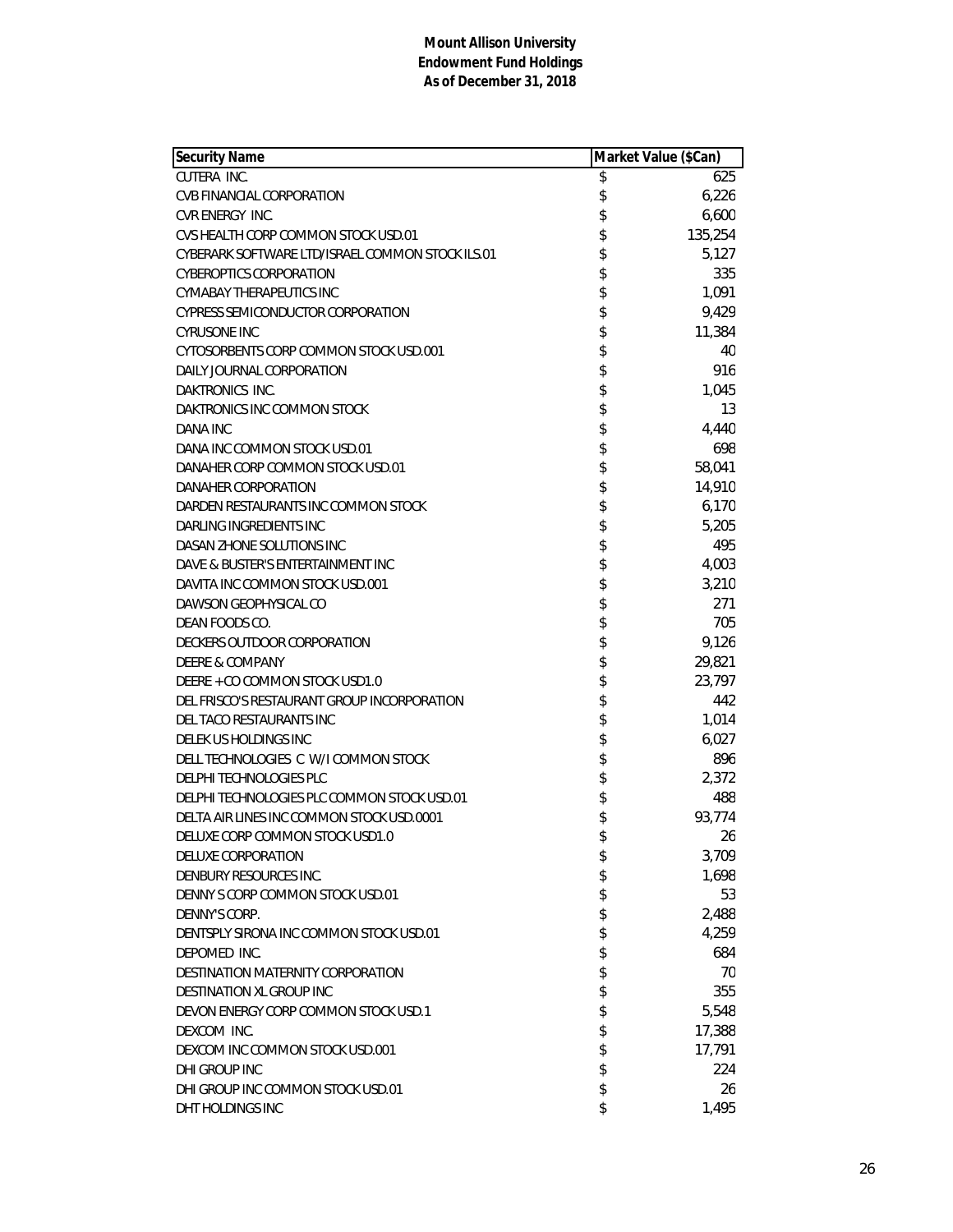| <b>Security Name</b>                              | Market Value (\$Can) |         |
|---------------------------------------------------|----------------------|---------|
| DIAMOND HILL INVESTMENT GROUP INC.                | \$                   | 1,298   |
| DIAMOND OFFSHORE DRILLING INC.                    | \$                   | 2,562   |
| DIAMOND OFFSHORE DRILLING COMMON STOCK USD.01     |                      | 53      |
| DIAMONDBACK ENERGY INC                            | \$\$\$\$\$           | 2,136   |
| DIAMONDBACK ENERGY INC COMMON STOCK USD.01        |                      | 6,981   |
| DIAMONDROCK HOSPITALITY COMPANY                   |                      | 4,036   |
| DICERNA PHARMACEUTICALS INC COMMON STOCK USD.0001 |                      | 92      |
| DICK'S SPORTING GOODS INC.                        | \$                   | 5,713   |
| DIEBOLD NIXDORF INC                               | \$                   | 332     |
| DIGI INTERNATIONAL INC COMMON STOCK USD.01        | \$                   | 92      |
| DIGI INTERNATIONAL INCORPORATED.                  | \$                   | 589     |
| DIGITAL REALTY TRUST INC REIT USD.01              |                      | 11,074  |
| DILLARD'S INC.                                    | \$                   | 2,859   |
| DIME COMMUNITY BANCSHARES INC.                    | \$                   | 1,328   |
| DIODES INCORPORATED                               | \$                   | 3,517   |
| DIPLOMAT PHARMACY INC                             |                      | 2,240   |
| DISCOVER FINANCIAL SERVICES COMMON STOCK USD.01   |                      | 55,505  |
| DISCOVERY INC A COMMON STOCK USD.01               |                      | 1,963   |
| DISCOVERY INC C COMMON STOCK USD.01               | \$\$\$\$\$           | 4,026   |
| DISH NETWORK CORP A COMMON STOCK USD.01           |                      | 2,839   |
| DIXIE GROUP INCORPORATED                          | \$                   | 29      |
| DMC GLOBAL INC                                    | \$                   | 1,355   |
| DNB FINANCIAL CORPORATION                         |                      | 491     |
| DOLBY LABORATORIES INC.                           |                      | 8,735   |
| DOLBY LABORATORIES INC CL A COMMON STOCK USD.001  | \$\$\$               | 303     |
| DOLLAR GENERAL CORP COMMON STOCK USD.875          |                      | 45,842  |
| DOLLAR TREE INC COMMON STOCK USD.01               | \$                   | 12,985  |
| <b>DOMINION ENERGY INC</b>                        |                      | 26,093  |
| DOMINION ENERGY INC COMMON STOCK                  |                      | 23,448  |
| DOMINO S PIZZA INC COMMON STOCK USD.01            | \$\$\$\$\$           | 4,454   |
| DOMTAR CORPORATION                                |                      | 4,291   |
| DONALDSON CO INC COMMON STOCK USD5.0              |                      | 119     |
| DONALDSON COMPANY INC.                            | \$                   | 12,612  |
| DONEGAL GROUP INC.                                | \$                   | 680     |
| DONNELLEY FINANCIAL SOLUTIONS INC                 | \$                   | 1,222   |
| <b>DORIAN LPG LTD</b>                             | \$                   | 870     |
| DORMAN PRODUCTS INC.                              | \$                   | 7,100   |
| DOUGLAS DYNAMICS INCORPORATION                    | \$                   | 1,888   |
| DOUGLAS EMMETT INC.                               | \$                   | 12,382  |
| DOVA PHARMACEUTICALS INC COMMON STOCK USD.001     | \$                   | 13      |
| DOVER CORP COMMON STOCK USD1.0                    | \$                   | 5,503   |
| DOVER CORPORATION                                 | \$                   | 31,063  |
| DOWDUPONT INC COMMON STOCK USD.01                 | \$                   | 308,696 |
| DR HORTON INC COMMON STOCK USD.01                 | \$                   | 6,013   |
| DRIL-QUIP INC                                     | \$                   | 2,162   |
| DRIVE SHACK INC                                   | \$                   | 817     |
| DROPBOX INC CLASS A COMMON STOCK USD.00001        | \$                   | 633     |
| DSP GROUP INC.                                    | \$                   | 885     |
| DSP GROUP INC COMMON STOCK USD.001                | \$                   | 66      |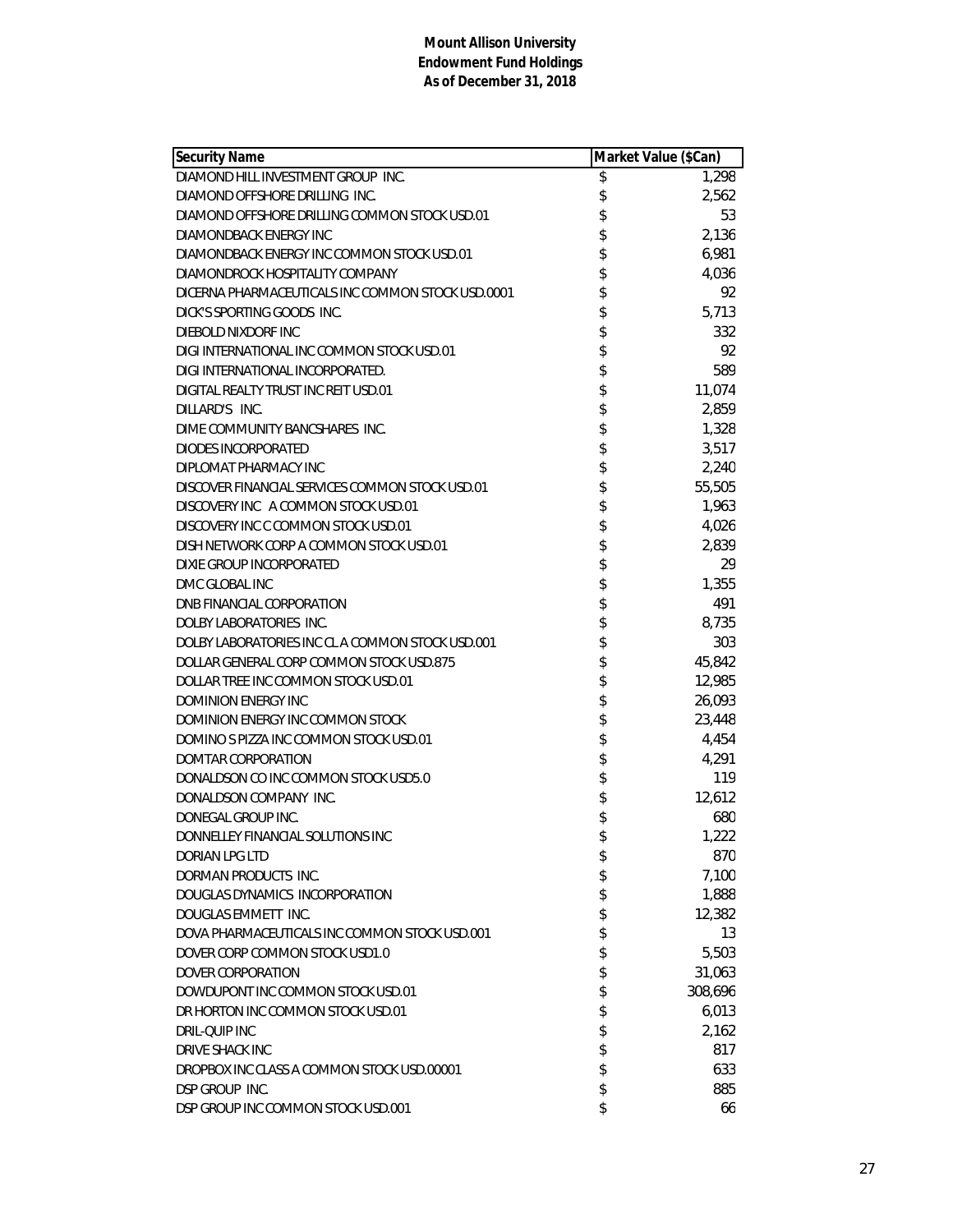| <b>Security Name</b>                          | Market Value (\$Can) |         |
|-----------------------------------------------|----------------------|---------|
| DSW INC.                                      | \$                   | 3,704   |
| DTE ENERGY COMPANY                            | \$                   | 23,608  |
| DTE ENERGY COMPANY COMMON STOCK               | \$                   | 10,531  |
| DUCOMMUN INC COMMON STOCK USD.01              | \$                   | 171     |
| DUCOMMUN INCORPORATED                         | \$                   | 900     |
| DUKE ENERGY CORP COMMON STOCK USD.001         | \$                   | 30,495  |
| DUKE REALTY CORP REIT USD.01                  | \$                   | 4,759   |
| DULUTH HOLDINGS INC                           | \$                   | 659     |
| DUN & BRADSTREET CORPORATION (THE)            | \$                   | 12,230  |
| DUNKIN BRANDS GROUP INC                       | \$                   | 11,774  |
| DXC TECHNOLOGY CO COMMON STOCK USD.01         | \$                   | 7,973   |
| DXP ENTERPRISES INC.                          | \$                   | 1,032   |
| DYCOM INDUSTRIES INC.                         | \$                   | 3,271   |
| DYNEX CAPITAL INC REIT USD.01                 | \$                   | 567     |
| E TRADE FINANCIAL CORP COMMON STOCK USD.01    | \$                   | 7,575   |
| E. W. SCRIPPS CO                              | \$                   | 2,431   |
| EAGLE BANCORP INC.                            | \$                   | 3,612   |
| EAGLE BULK SHIPPING INC COMMON STOCK USD.01   | \$                   | 132     |
| EAGLE BULK SHIPPING INC.                      | \$                   | 805     |
| EAGLE MATERIALS INC.                          | \$                   | 6,002   |
| EAGLE MATERIALS INC COMMON STOCK USD.01       | \$                   | 3,374   |
| EAGLE PHARMACEUTICALS INC                     | \$                   | 1,555   |
| <b>EARTHSTONE ENERGY INC</b>                  | \$                   | 354     |
| EAST WEST BANCORP INC COMMON STOCK USD.001    | \$                   | 3,756   |
| EAST WEST BANCORP INCORPORATED                | \$                   | 5,501   |
| EASTERLY GOVERNMENT PROPERTIES INC            | \$                   | 2,059   |
| <b>EASTERN CO</b>                             | \$                   | 458     |
| EASTGROUP PROPERTIES INCORPORATED             | \$                   | 6,623   |
| EASTMAN CHEMICAL CO COMMON STOCK USD.01       | \$                   | 7,480   |
| EASTMAN CHEMICAL COMPANY                      | \$                   | 85,734  |
| EATON CORP PLC COMMON STOCK USD.01            | \$                   | 162,595 |
| EATON VANCE CORP COMMON STOCK USD.00390625    | \$                   | 1,502   |
| <b>EATON VANCE CORP.</b>                      | \$                   | 8,311   |
| EBAY INC COMMON STOCK USD.001                 | \$                   | 52,760  |
| EBIX INC.                                     | \$                   | 2,824   |
| ECHO GLOBAL LOGISTICS INCORPORATION           | \$                   | 1,217   |
| ECHOSTAR CORP A COMMON STOCK USD.001          | \$                   | 804     |
| ECHOSTAR CORPORATION                          | \$                   | 3,984   |
| <b>ECLIPSE RESOURCES CORP</b>                 | \$                   | 421     |
| ECOLAB INC COMMON STOCK USD1.0                | \$                   | 18,603  |
| EDGEWELL PERSONAL CARE CO                     | \$                   | 5,327   |
| EDISON INTERNATIONAL COMMON STOCK             | \$                   | 9,287   |
| EDWARDS LIFESCIENCES CORP COMMON STOCK USD1.0 | \$                   | 16,000  |
| <b>EGAIN CORP</b>                             | \$                   | 421     |
| EGAIN CORP COMMON STOCK USD.001               | \$                   | 13      |
| EHEALTH INC.                                  | \$                   | 1,882   |
| EL PASO ELECTRIC COMPANY                      | \$                   | 4,579   |
| EL POLLO LOCO HOLDINGS INC                    | \$                   | 2,090   |
| ELDORADO RESORTS INC                          | \$                   | 5,954   |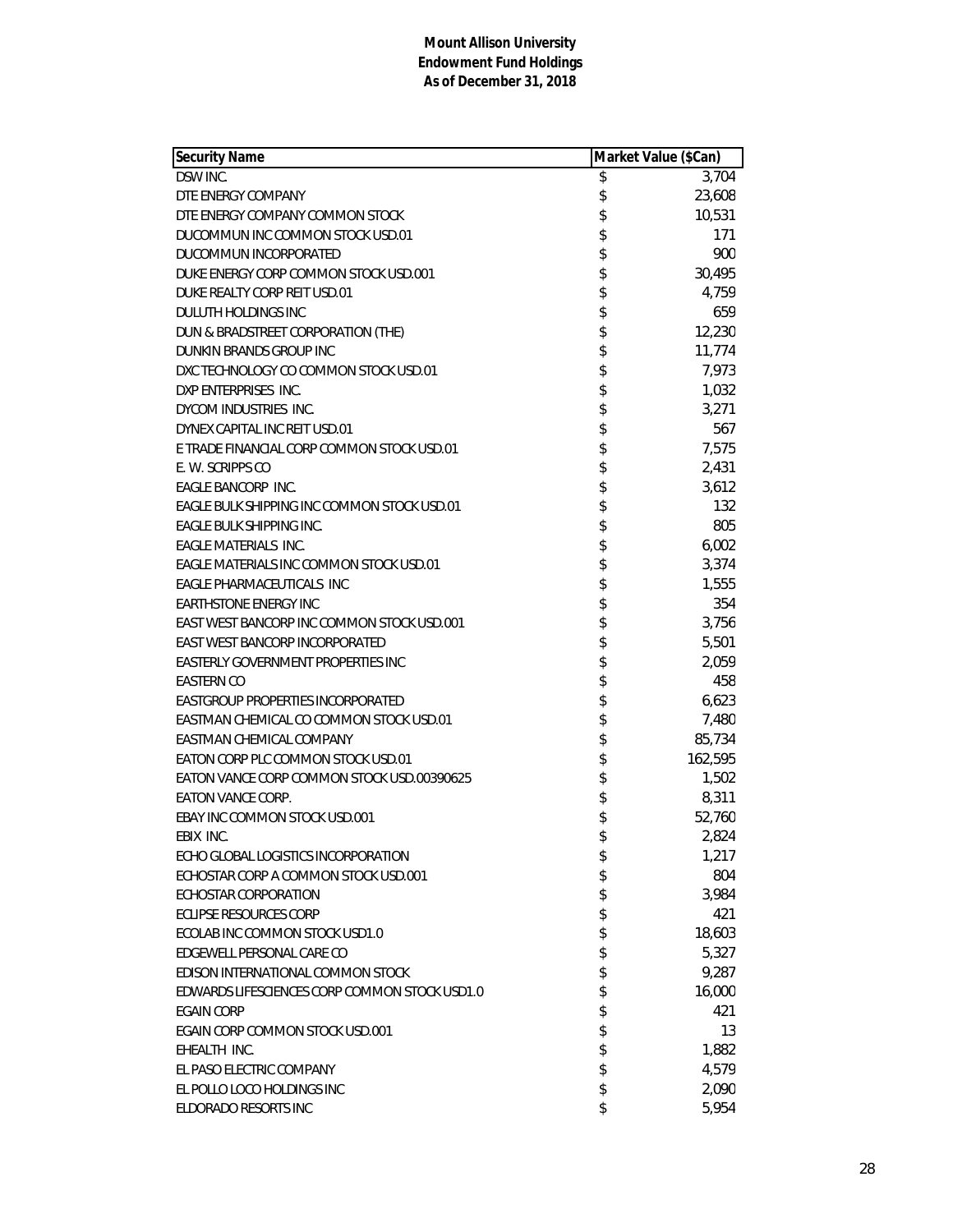| <b>Security Name</b>                               | Market Value (\$Can) |         |
|----------------------------------------------------|----------------------|---------|
| ELDORADO RESORTS INC COMMON STOCK                  | \$                   | 2,860   |
| ELECTRO SCIENTIFIC INDUSTRIES INCORPORATED         | \$                   | 2,327   |
| ELECTRONIC ARTS INC COMMON STOCK USD.01            | \$                   | 44,368  |
| ELECTRONICS FOR IMAGING INC.                       | \$                   | 2,326   |
| ELEVATE CREDIT INC                                 | \$                   | 524     |
| ELF BEAUTY INC COMMON STOCK USD.01                 | \$                   | 53      |
| ELI LILLY + CO COMMON STOCK                        | \$                   | 119,861 |
| ELI LILLY AND COMPANY                              | \$                   | 42,246  |
| ELLIE MAE INC                                      | \$                   | 4,703   |
| EMC INSURANCE GROUP INC.                           | \$                   | 1,579   |
| <b>EMCOR GROUP INC</b>                             | \$                   | 7,550   |
| <b>EMCORE CORPORATION</b>                          | \$                   | 368     |
| <b>EMERALD EXPOSITIONS EVENTS INC</b>              | \$                   | 1,527   |
| <b>EMERGENT BIOSOLUTIONS INC.</b>                  | \$                   | 7,109   |
| <b>EMERSON ELECTRIC CO</b>                         | \$                   | 116,797 |
| EMERSON ELECTRIC CO COMMON STOCK USD.5             | \$                   | 94,530  |
| EMPIRE STATE REALTY TRUST INC                      | \$                   | 4,924   |
| <b>EMPLOYERS HOLDINGS INC</b>                      | \$                   | 3,117   |
| EMPLOYERS HOLDINGS INC COMMON STOCK USD.01         | \$                   | 448     |
| ENANTA PHARMACEUTICALS INC                         | \$                   | 2,751   |
| ENCANA CORP COMMON STOCK                           | \$                   | 198     |
| <b>ENCOMPASS HEALTH CORP</b>                       | \$                   | 12,094  |
| ENCOMPASS HEALTH CORP COMMON STOCK USD.01          | \$                   | 5,219   |
| ENCORE CAPITAL GROUP INC.                          | \$                   | 1,647   |
| <b>ENCORE WIRE CORPORATION</b>                     | \$                   | 1,890   |
| ENDO INTERNATIONAL PLC                             | \$                   | 3,860   |
| ENDOLOGIX INC COMMON STOCK USD.001                 | \$                   | 13      |
| ENDURANCE INTERNATIONAL GROUP HOLDINGS INC         | \$                   | 2,154   |
| <b>ENERGIZER HOLDINGS INC</b>                      | \$                   | 5,697   |
| <b>ENERSYS</b>                                     | \$                   | 7,800   |
| <b>ENGILITY HOLDINGS INC</b>                       | \$                   | 2,283   |
| ENLINK MIDSTREAM LLC                               | \$                   | 3,732   |
| ENNIS INC.                                         | \$                   | 953     |
| ENOVA INTERNATIONAL INC                            | \$                   | 1,439   |
| ENPRO INDUSTRIES INC.                              | \$                   | 2,397   |
| ENSCO PLC                                          | \$                   | 3,778   |
| ENSCO PLC CL A COMMON STOCK USD.1                  | \$                   | 13      |
| <b>ENSIGN GROUP INCORPORATION (THE)</b>            | \$                   | 5,062   |
| ENSIGN GROUP INC/THE COMMON STOCK USD.001          | \$                   | 198     |
| <b>ENSTAR GROUP LIMITED</b>                        | \$                   | 6,735   |
| <b>ENTEGRA FINANCIAL CORP</b>                      | \$                   | 486     |
| ENTEGRIS INC.                                      | \$                   | 8,324   |
| ENTEGRIS INC COMMON STOCK USD.01                   | \$                   | 13      |
| ENTERCOM COMMUNICATIONS CORPORATION                | \$                   | 1,356   |
| ENTERGY CORP COMMON STOCK USD.01                   | \$                   | 7,911   |
| ENTERPRISE BANCORP INC.                            | \$                   | 855     |
| ENTERPRISE FINANCIAL SERVICES CORPORATION          | \$                   | 1,983   |
| ENTRAVISION COMMUNICATIONS A COMMON STOCK USD.0001 | \$                   | 66      |
| ENTRAVISION COMMUNICATIONS CORPORATION             | \$                   | 455     |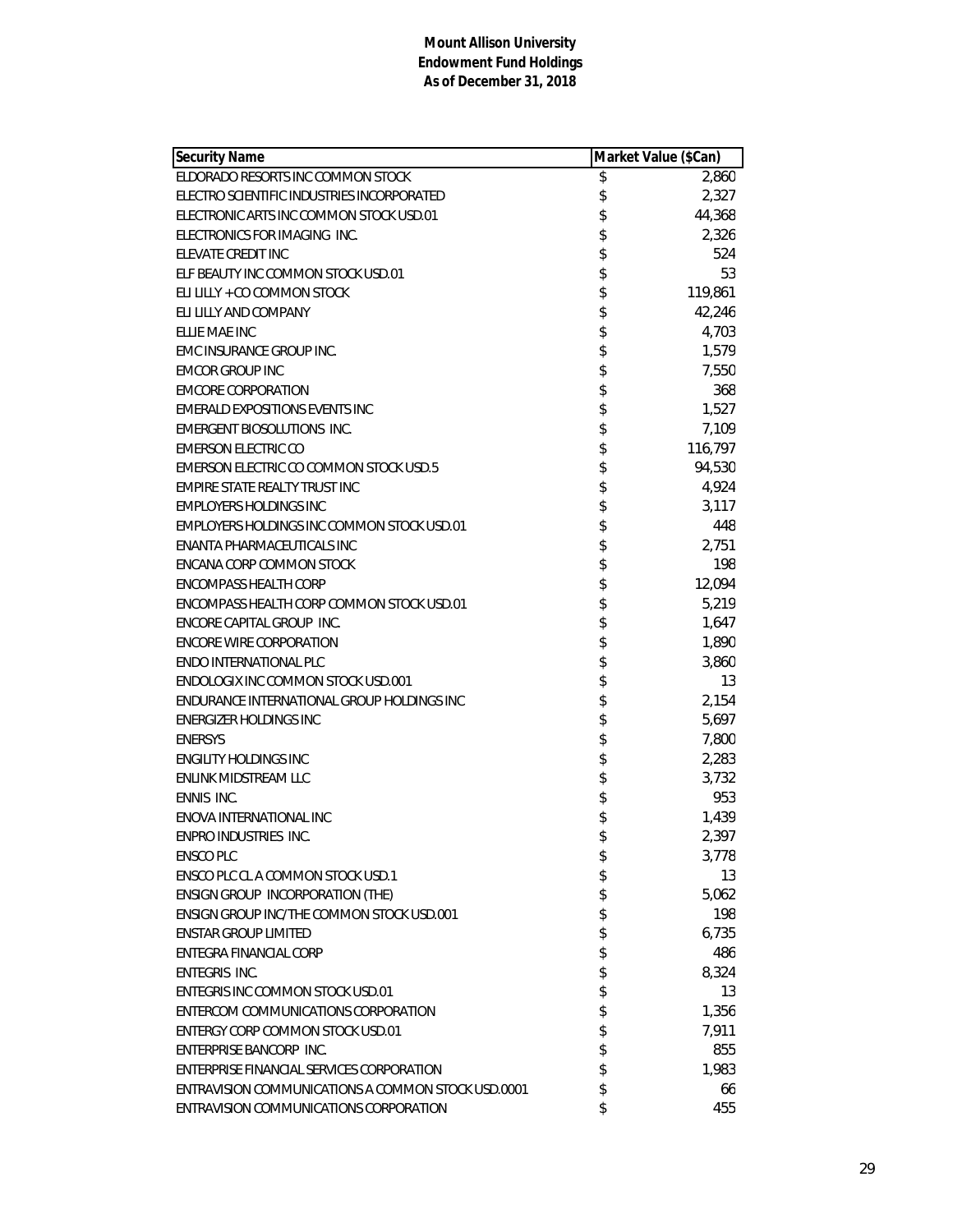| Security Name                                   | Market Value (\$Can) |         |
|-------------------------------------------------|----------------------|---------|
| ENVESTNET INCORPORATION                         | \$                   | 4,748   |
| ENZO BIOCHEM INC.                               | \$                   | 301     |
| EOG RESOURCES INC COMMON STOCK USD.01           | \$                   | 27,849  |
| EP ENERGY CORP                                  | \$                   | 77      |
| EPAM SYSTEMS INC                                | \$                   | 12,362  |
| EPIZYME INC                                     | \$                   | 989     |
| EPLUS INC.                                      | \$                   | 2,141   |
| <b>EPR PROPERTIES</b>                           | \$                   | 10,984  |
| EPR PROPERTIES REIT USD.01                      | \$                   | 2,095   |
| <b>EOT CORP COMMON STOCK</b>                    | \$                   | 66      |
| <b>EQT CORPORATION</b>                          | \$                   | 3,936   |
| EQUIFAX INC COMMON STOCK USD1.25                | \$                   | 5,479   |
| EQUINIX INC REIT USD.001                        | \$                   | 13,887  |
| <b>EQUITY BANCSHARES INC</b>                    | \$                   | 1,235   |
| EQUITY COMMONWEALTH                             | \$                   | 7,583   |
| EQUITY RESIDENTIAL REIT USD.01                  | \$                   | 12,241  |
| ERA GROUP INC                                   | \$                   | 453     |
| ERIE INDEMNITY COMPANY                          | \$                   | 13,585  |
| ESCALADE INCORPORATED                           | \$                   | 408     |
| <b>ESCO TECHNOLOGIES INC.</b>                   | \$                   | 4,288   |
| <b>ESSA BANCORP INC.</b>                        | \$                   | 595     |
| <b>ESSENDANT INC</b>                            | \$                   | 1,201   |
| <b>ESSENT GROUP LTD</b>                         | \$                   | 6,988   |
| <b>ESSENT GROUP LTD COMMON STOCK USD.015</b>    | \$                   | 3,835   |
| <b>ESSEX PROPERTY TRUST INC REIT USD.0001</b>   | \$                   | 8,122   |
| ESTEE LAUDER COMPANIES CL A COMMON STOCK USD.01 | \$                   | 67,279  |
| ESTEE LAUDER COMPANIES INC                      | \$                   | 18,638  |
| ESTERLINE TECHNOLOGIES CORPORATION              | \$                   | 6,818   |
| ETHAN ALLEN INTERIORS INC.                      | \$                   | 883     |
| <b>ETSY INC</b>                                 | \$                   | 12,459  |
| ETSY INC COMMON STOCK USD.001                   | \$                   | 8,830   |
| EURONET WORLDWIDE INC.                          | \$                   | 12,061  |
| EVANS BANCORP INC.                              | \$                   | 397     |
| <b>EVERCORE INC</b>                             | \$                   | 5,640   |
| EVEREST RE GROUP LTD.                           | \$                   | 111,827 |
| EVEREST RE GROUP LTD COMMON STOCK USD.01        | \$                   | 4,417   |
| <b>EVERGY INC COMMON STOCK</b>                  | \$                   | 7,650   |
| EVERI HOLDINGS INC COMMON STOCK USD.001         | \$                   | 580     |
| EVERSOURCE ENERGY COMMON STOCK USD5.0           | \$                   | 10,270  |
| EVERSPIN TECHNOLOGIES INC                       | \$                   | 138     |
| <b>EVERTEC INC</b>                              | \$                   | 4,695   |
| EVERTEC INC COMMON STOCK USD.01                 | \$                   | 501     |
| EVI INDUSTRIES INC                              | \$                   | 247     |
| EVOLENT HEALTH INC                              | \$                   | 3,838   |
| EVOLUTION PETROLEUM CORPORATION                 | \$                   | 643     |
| <b>EXACT SCIENCES CORPORATION</b>               | \$                   | 15,127  |
| <b>EXELA TECHNOLOGIES INC</b>                   | \$                   | 166     |
| <b>EXELIXIS INC.</b>                            | \$                   | 9,441   |
| EXELON CORP COMMON STOCK                        | \$                   | 99,165  |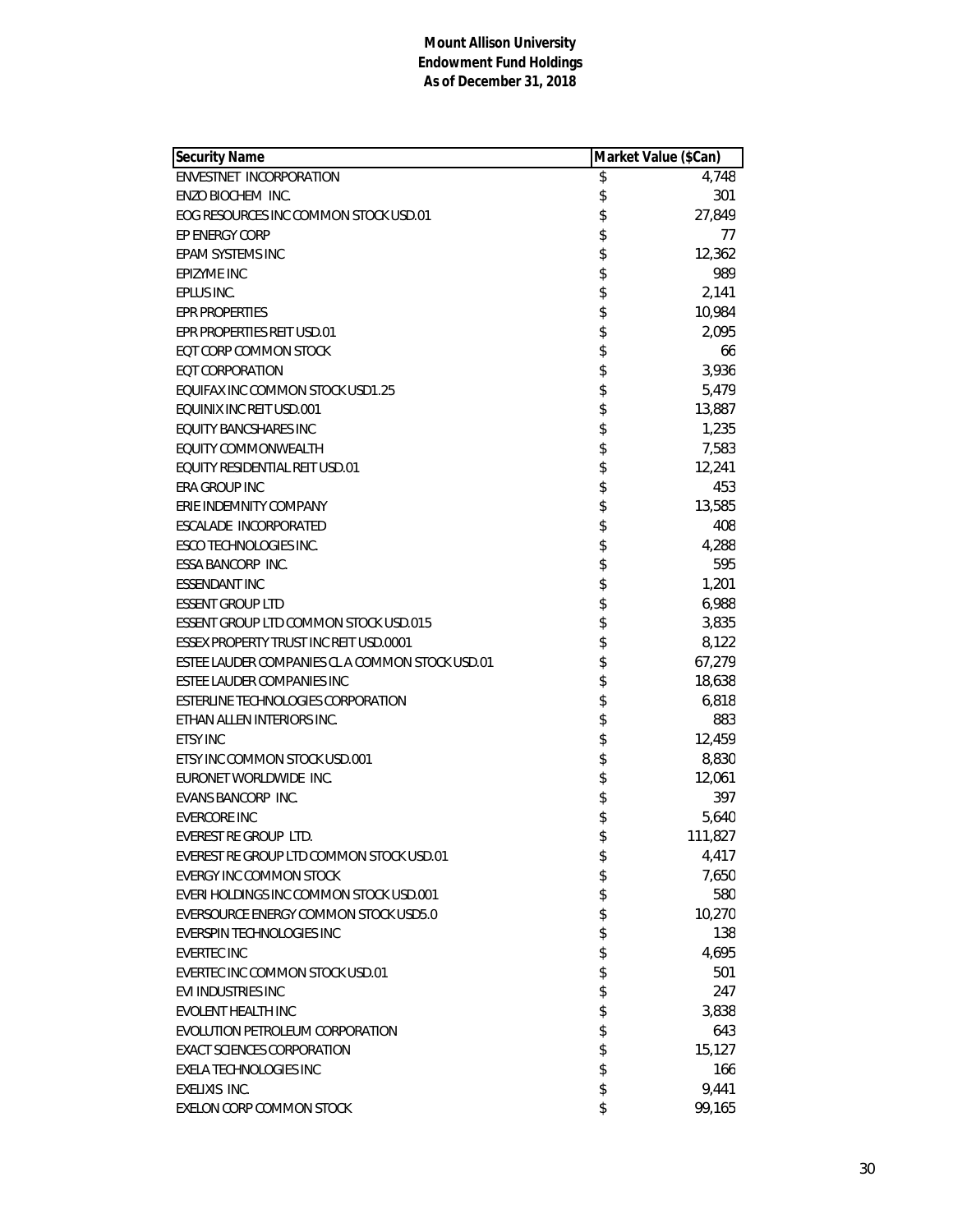| <b>Security Name</b>                             | Market Value (\$Can) |         |
|--------------------------------------------------|----------------------|---------|
| <b>EXELON CORPORATION</b>                        | \$                   | 96,917  |
| EXLSERVICE HOLDINGS INC.                         | \$                   | 3,848   |
| EXPEDIA GROUP INC COMMON STOCK USD.001           | \$                   | 6,683   |
| EXPEDITORS INTERNATIONAL OF WASHINGTON INC.      | \$                   | 47,216  |
| EXPEDITORS INTL WASH INC COMMON STOCK USD.01     | \$                   | 6,018   |
| EXPONENT INC.                                    | \$                   | 6,088   |
| <b>EXPRESS INCORPORATION</b>                     | \$                   | 741     |
| EXTENDED STAY AMERICA INC                        | \$                   | 5,933   |
| <b>EXTERRAN CORP</b>                             | \$                   | 1,339   |
| EXTRA SPACE STORAGE INC REIT USD.01              | \$                   | 5,683   |
| <b>EXTRACTION OIL &amp; GAS INC</b>              | \$                   | 703     |
| EXTRACTION OIL + GAS INC COMMON STOCK            | \$                   | 26      |
| EXTREME NETWORKS INC COMMON STOCK USD.001        | \$                   | 40      |
| EXXON MOBIL CORP COMMON STOCK                    | \$                   | 155,727 |
| EXXON MOBIL CORPORATION                          | \$                   | 141,647 |
| EZCORP INC CL A COMMON STOCK USD.01              | \$                   | 26      |
| <b>EZCORP INCORPORATED</b>                       | \$                   | 1,115   |
| F.N.B. CORPORATION                               | \$                   | 7,403   |
| F5 NETWORKS INC COMMON STOCK                     | \$                   | 4,999   |
| <b>FABRINET</b>                                  | \$                   | 3,944   |
| FACEBOOK INC CLASS A COMMON STOCK USD.000006     | \$                   | 378,486 |
| FAIR ISAAC CORP COMMON STOCK USD.01              | \$                   | 1,450   |
| <b>FAIR ISAAC CORP.</b>                          | \$                   | 11,115  |
| FAMOUS DAVE'S OF AMERICA INC.                    | \$                   | 52      |
| <b>FARMER BROS CO</b>                            | \$                   | 943     |
| <b>FARMER BROS CO COMMON STOCK USD1.0</b>        | \$                   | 50,817  |
| FARMERS NATIONAL BANC CORP.                      | \$                   | 957     |
| <b>FARO TECHNOLOGIES INC.</b>                    | \$                   | 1,850   |
| FASTENAL CO COMMON STOCK USD.01                  | \$                   | 7,487   |
| <b>FASTENAL COMPANY</b>                          | \$                   | 29,821  |
| FATE THERAPEUTICS INC COMMON STOCK USD.001       | \$                   | 66      |
| <b>FB FINANCIAL CORP</b>                         | \$                   | 2,557   |
| FBL FINANCIAL GROUP INC.                         | \$                   | 1,368   |
| FCB FINANCIAL HOLDINGS CL A COMMON STOCK USD.001 | \$                   | 224     |
| FCB FINANCIAL HOLDINGS INC                       | \$                   | 3,398   |
| FEDERAL AGRICULTURAL MORTGAGE CORP               | \$                   | 1,031   |
| FEDERAL REALTY INVS TRUST REIT USD.01            | \$                   | 4,500   |
| FEDERAL SIGNAL CORPORATION                       | \$                   | 2,629   |
| FEDERATED INVESTORS INCORPORATED                 | \$                   | 5,183   |
| FEDEX CORP COMMON STOCK USD.1                    | \$                   | 69,125  |
| FEDNAT HOLDING CO                                | \$                   | 734     |
| <b>FERRO CORPORATION</b>                         | \$                   | 2,617   |
| FERROGLOBE PLC COMMON STOCK USD7.5               | \$                   | 66      |
| <b>FIBROGEN INC</b>                              | \$                   | 8,496   |
| FIDELITY NATIONAL INFO SERV COMMON STOCK USD.01  | \$                   | 41,552  |
| FIDELITY SOUTHERN CORPORATION                    | \$                   | 2,069   |
| FIESTA RESTAURANT GROUP COMMON STOCK USD.01      | \$                   | 250     |
| FIESTA RESTAURANT GROUP INC                      | \$                   | 1,219   |
| FIFTH THIRD BANCORP COMMON STOCK                 | \$                   | 7,778   |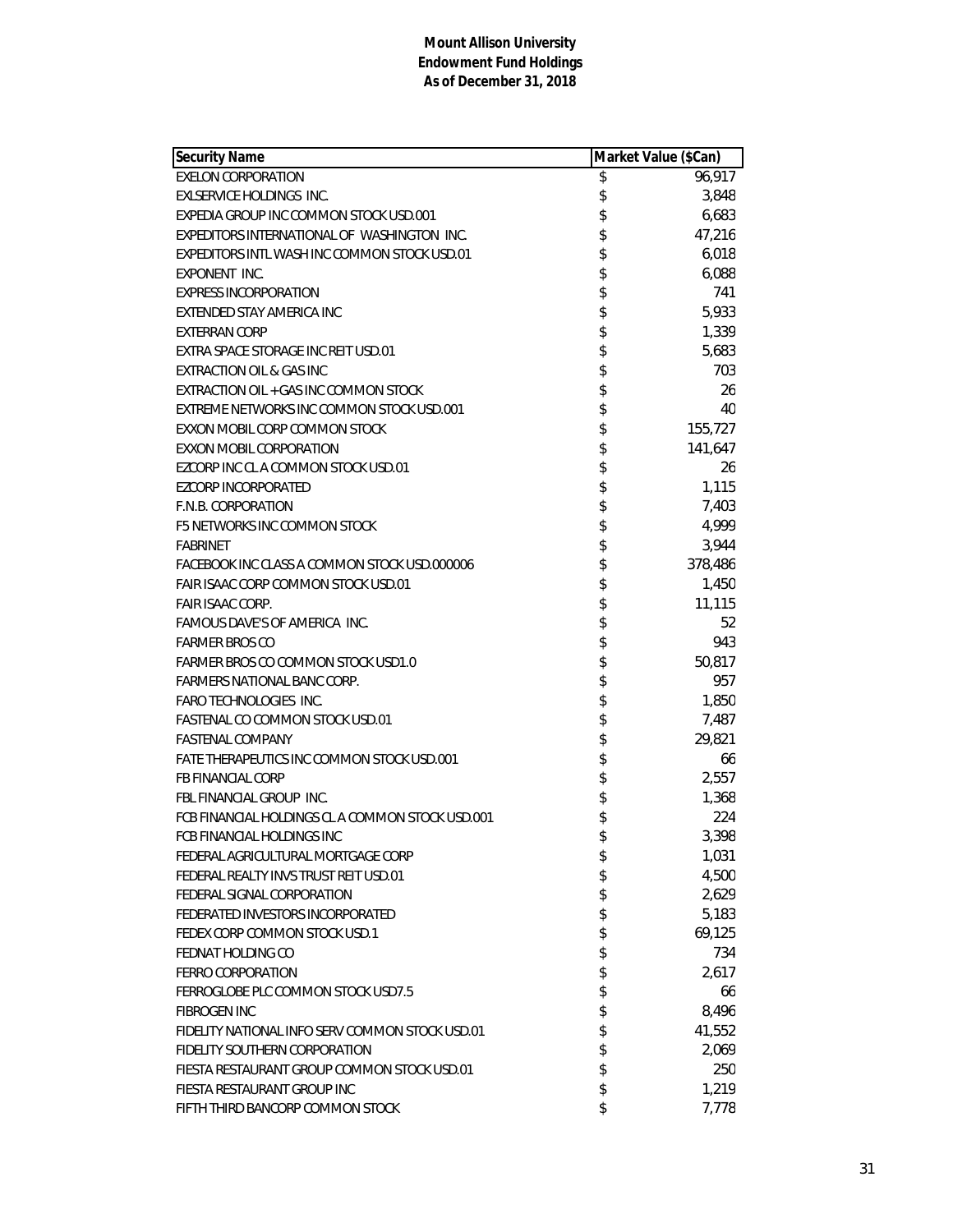| <b>Security Name</b>                           | Market Value (\$Can) |
|------------------------------------------------|----------------------|
| FINANCIAL INSTITUTIONS INC.                    | \$<br>831            |
| FINANCIAL INSTITUTIONS INC COMMON STOCK USD.01 | \$<br>211            |
| <b>FINISAR CORPORATION</b>                     | \$<br>4,746          |
| <b>FINJAN HOLDINGS INC</b>                     | \$<br>272            |
| FIREEYE INC COMMON STOCK USD.0001              | \$<br>2,399          |
| FIRST AMERICAN FINANCIAL CORPORATION           | \$<br>10,682         |
| <b>FIRST BANCORP</b>                           | \$<br>2,312          |
| FIRST BANCORP INC. (THE)                       | \$<br>970            |
| FIRST BANCORP PUERTO RICO COMMON STOCK USD.1   | \$<br>1,674          |
| FIRST BANCORP.                                 | \$<br>4,664          |
| <b>FIRST BANCSHARES INC</b>                    | \$<br>1,309          |
| <b>FIRST BANK</b>                              | \$<br>583            |
| <b>FIRST BUSEY CORPORATION</b>                 | \$<br>2,734          |
| FIRST BUSINESS FINANCIAL SERVICES INC.         | \$<br>436            |
| FIRST CAPITAL INC.                             | \$<br>302            |
| FIRST CITIZENS BANCSHARES INC.                 | \$<br>8,893          |
| FIRST COMMONWEALTH FINANCIAL CORPORATION       | \$<br>3,094          |
| FIRST COMMUNITY BANKSHARES INC                 | \$<br>1,167          |
| FIRST COMMUNITY CORPORATION                    | \$<br>244            |
| FIRST DEFIANCE FINANCIAL CORP.                 | \$<br>1,203          |
| <b>FIRST FINANCIAL BANCORP</b>                 | \$<br>5,299          |
| FIRST FINANCIAL BANKSHARES INC.                | \$<br>8,848          |
| FIRST FINANCIAL CORPORATION                    | \$<br>979            |
| FIRST FINANCIAL NORTHWEST INC.                 | \$<br>471            |
| <b>FIRST FOUNDATION INC</b>                    | \$<br>1,484          |
| FIRST HAWAIIAN INC                             | \$<br>6,928          |
| FIRST HAWAIIAN INC COMMON STOCK USD.01         | \$<br>4,046          |
| FIRST HORIZON NATIONAL CORP                    | \$<br>9,159          |
| FIRST INDUSTRIAL REALTY TR REIT USD.01         | \$<br>698            |
| FIRST INDUSTRIAL REALTY TRUST INC.             | \$<br>7,598          |
| FIRST INTERNET BANCORP                         | \$<br>588            |
| FIRST INTERSTATE BANCSYSTEM INC.               | \$<br>3,237          |
| <b>FIRST MERCHANTS CORPORATION</b>             | \$<br>3,790          |
| FIRST MID-ILLINOIS BANCSHARES INC.             | \$<br>1,039          |
| FIRST MIDWEST BANCORP INCORPORATED             | \$<br>4,902          |
| <b>FIRST NORTHWEST BANCORP</b>                 | \$<br>424            |
| FIRST OF LONG ISLAND CORP                      | \$<br>1,273          |
| FIRST REPUBLIC BANK/CA COMMON STOCK USD.01     | \$<br>7,116          |
| FIRST SOLAR INC.                               | \$<br>9,708          |
| FIRST UNITED CORPORATION                       | \$<br>226            |
| <b>FIRSTCASH INC</b>                           | \$<br>6,753          |
| FIRSTENERGY CORP COMMON STOCK USD.1            | \$<br>8,919          |
| FIRSTSERVICE CORP COMMON STOCK                 | \$<br>13             |
| FISERV INC COMMON STOCK USD.01                 | \$<br>14,969         |
| <b>FITBIT INC</b>                              | \$<br>2,437          |
| FITBIT INC A COMMON STOCK USD.0001             | \$<br>119            |
| FIVE BELOW COMMON STOCK USD.01                 | \$<br>1,133          |
| FIVE BELOW INC                                 | \$<br>13,088         |
| FIVE PRIME THERAPEUTICS INC                    | \$<br>496            |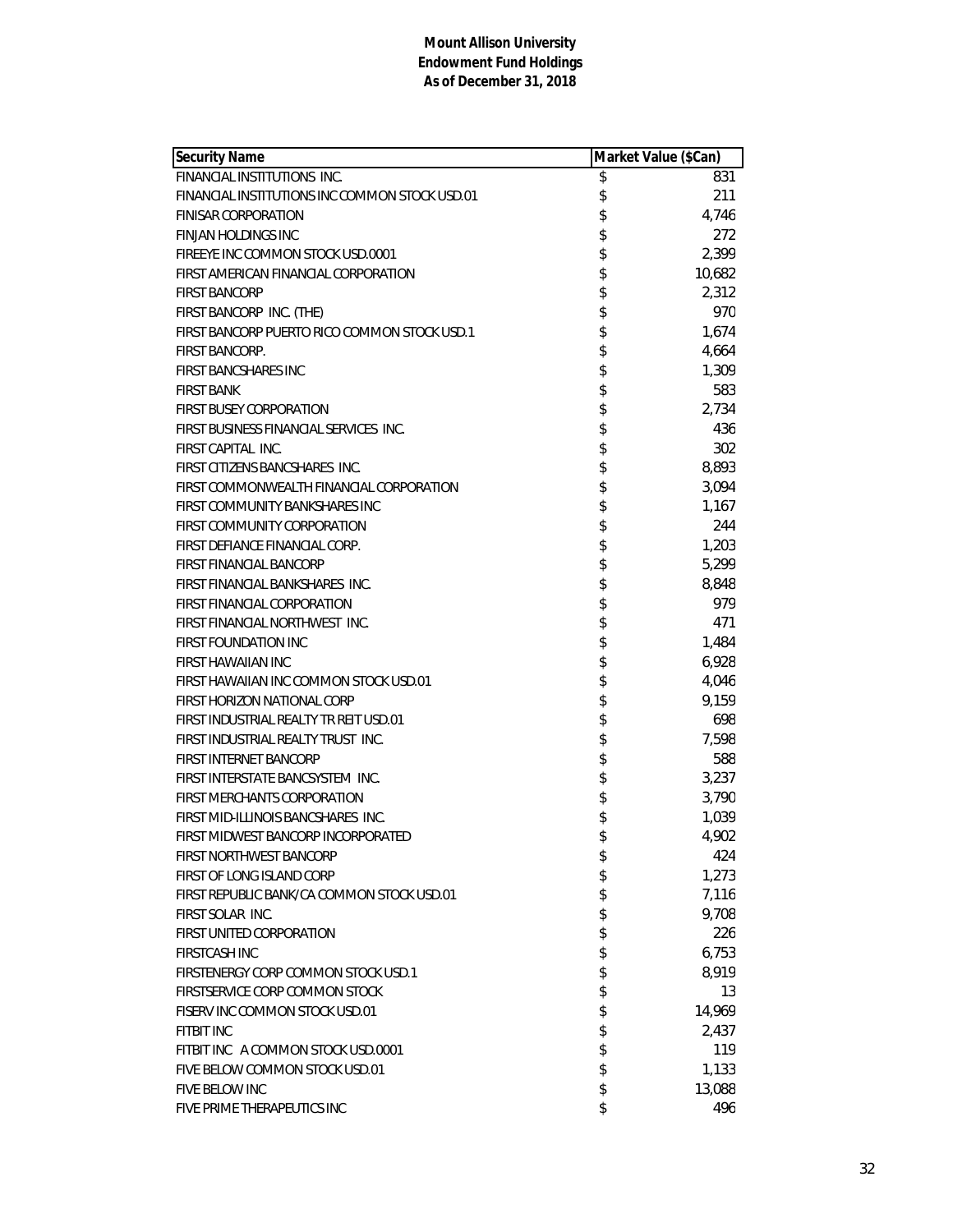| <b>Security Name</b>                             | Market Value (\$Can) |         |
|--------------------------------------------------|----------------------|---------|
| FIVE9 INC COMMON STOCK USD.001                   | \$                   | 1,436   |
| <b>FLAGSTAR BANCORP INC</b>                      | \$                   | 3,527   |
| FLEETCOR TECHNOLOGIES INC COMMON STOCK USD.001   | \$                   | 8,302   |
| <b>FLEX LTD</b>                                  | \$                   | 6,346   |
| FLEX LTD COMMON STOCK                            | \$                   | 1,832   |
| FLEXSTEEL INDUSTRIES INC.                        | \$                   | 424     |
| FLIR SYSTEMS INC.                                | \$                   | 11,945  |
| FLIR SYSTEMS INC COMMON STOCK USD.01             | \$                   | 3,090   |
| FLOOR & DECOR HOLDINGS INC                       | \$                   | 4,807   |
| FLOTEK INDUSTRIES INCORPORATION                  | \$                   | 108     |
| FLOWERS FOODS INC.                               | \$                   | 8,036   |
| FLOWSERVE CORP COMMON STOCK USD1.25              | \$                   | 2,490   |
| <b>FLOWSERVE CORPORATION</b>                     | \$                   | 9,909   |
| FLUIDIGM CORP COMMON STOCK USD.001               | \$                   | 160,202 |
| FLUOR CORP COMMON STOCK USD.01                   | \$                   | 3,241   |
| <b>FLUOR CORPORATION</b>                         | \$                   | 9,931   |
| FLUSHING FINANCIAL CORPORATION                   | \$                   | 1,132   |
| FMC CORP COMMON STOCK USD.1                      | \$                   | 4,940   |
| FONAR CORP COMMON STOCK USD.0001                 | \$                   | 66      |
| <b>FONAR CORPORATION</b>                         | \$                   | 426     |
| <b>FOOT LOCKER INC</b>                           | \$                   | 13,965  |
| FOOT LOCKER INC COMMON STOCK USD.01              | \$                   | 3,182   |
| FORD MOTOR CO COMMON STOCK USD.01                | \$                   | 14,942  |
| FORD MOTOR COMPANY                               | \$                   | 1,243   |
| FORESTAR GROUP INCORPORATION                     | \$                   | 128     |
| FORMFACTOR INC.                                  | \$                   | 2,205   |
| FORRESTER RESEARCH INC.                          | \$                   | 1,680   |
| FORTINET INC COMMON STOCK USD.001                | \$                   | 14,314  |
| FORTIVE CORP W/D COMMON STOCK USD.01             | \$                   | 10,319  |
| FORTUNE BRANDS HOME & SECURITY INC               | \$                   | 10,536  |
| FORTUNE BRANDS HOME + SECURI COMMON STOCK USD.01 | \$                   | 3,038   |
| FORUM ENERGY TECHNOLOGIES IN COMMON STOCK USD.01 | \$                   | 92      |
| FORUM ENERGY TECHNOLOGIES INC                    | \$                   | 1,080   |
| <b>FORWARD AIR CORPORATION</b>                   | \$                   | 3,673   |
| FOSSIL GROUP INC                                 | \$                   | 1,952   |
| FOUR CORNERS PROPERTY TRUST INC                  | \$                   | 4,085   |
| FOX FACTORY HOLDING CORP                         | \$                   | 5,118   |
| FRANCESCAS HOLDINGS CORP COMMON STOCK USD.01     | \$                   | 26      |
| <b>FRANK SINTERNATIONAL NV</b>                   | \$                   | 2,445   |
| <b>FRANKLIN COVEY CO.</b>                        | \$                   | 720     |
| FRANKLIN ELECTRIC COMPANY INCORPORATED           | \$                   | 4,355   |
| FRANKLIN FINANCIAL NETWORK INC                   | \$                   | 1,027   |
| FRANKLIN RESOURCES INC COMMON STOCK USD.1        | \$                   | 4,722   |
| FRANKLIN STREET PROPERTIES CORPORATION           | \$                   | 1,526   |
| <b>FRED'S INC</b>                                | \$                   | 233     |
| FREEPORT MCMORAN INC COMMON STOCK USD.1          | \$                   | 15,582  |
| FREIGHTCAR AMERICA INC.                          | \$                   | 157     |
| FREQUENCY ELECTRONICS INC.                       | \$                   | 201     |
| FRESH DEL MONTE PRODUCE INC.                     | \$                   | 2,551   |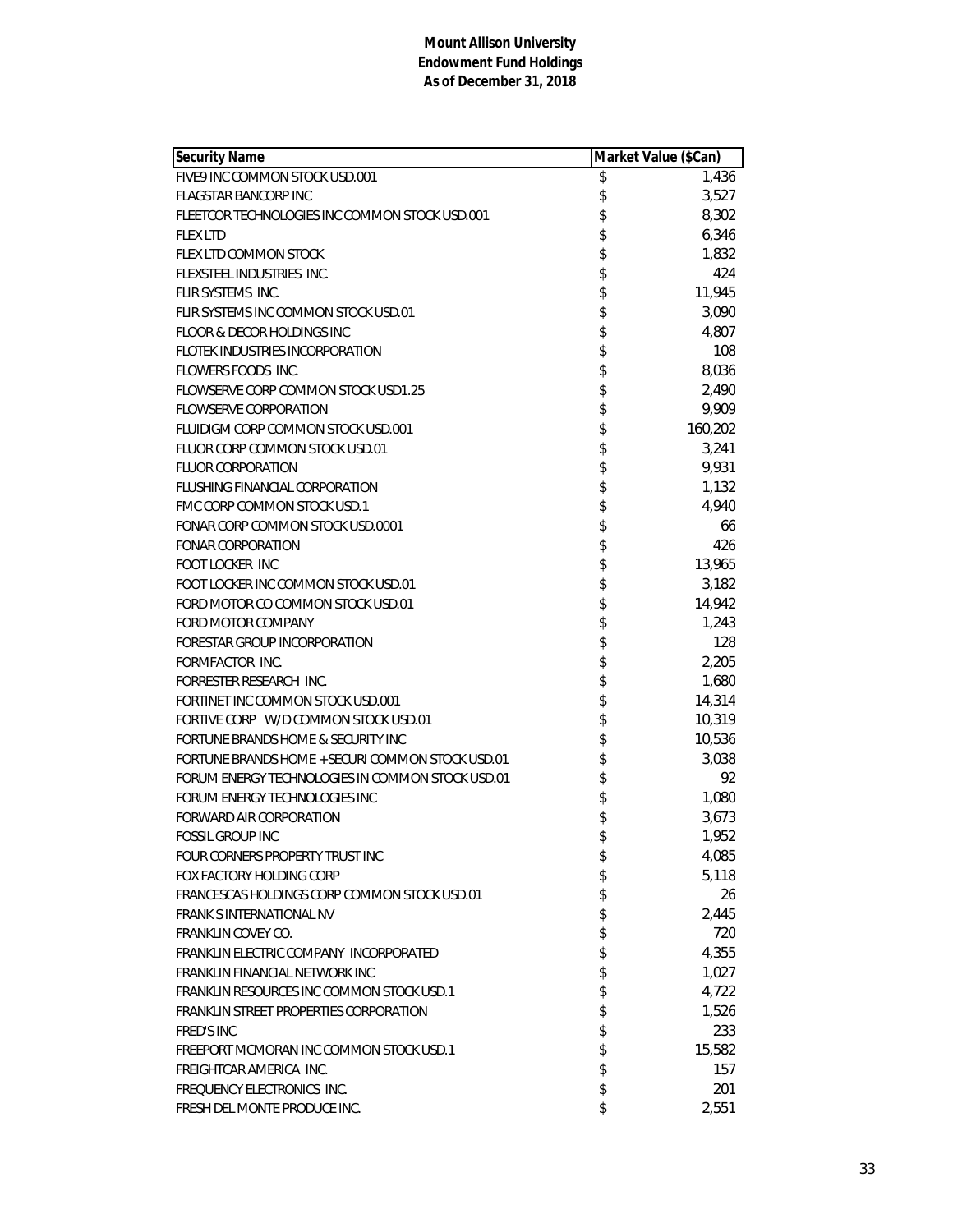| <b>Security Name</b>                             | Market Value (\$Can) |         |
|--------------------------------------------------|----------------------|---------|
| FRESHPET INC COMMON STOCK USD.001                | \$                   | 13      |
| FRONT YARD RESIDENTIAL CORP                      | \$                   | 1,096   |
| <b>FRONTDOOR INC</b>                             | \$                   | 3,331   |
| FRONTDOOR INC COMMON STOCK USD.01                | \$                   | 79      |
| FRONTIER COMMUNICATIONS CORP COMMON STOCK USD.25 | \$                   | 53      |
| FRONTIER COMMUNICATIONS CORPORATION              | \$                   | 150     |
| <b>FRP HOLDINGS INC</b>                          | \$                   | 1,010   |
| <b>FS BANCORP INC</b>                            | \$                   | 595     |
| <b>FTD COMPANIES INC</b>                         | \$                   | 93      |
| FTI CONSULTING INC.                              |                      | 5,144   |
| FULTON FINANCIAL CORPORATION                     | \$\$                 | 4,725   |
| <b>FUTUREFUEL CORP.</b>                          |                      | 1,859   |
| <b>G1 THERAPEUTICS INC</b>                       | \$                   | 91      |
| <b>GAIA INC</b>                                  | \$                   | 341     |
| <b>GAIN CAPITAL HOLDINGS INC</b>                 | \$                   | 1,086   |
| <b>GAMCO INVESTORS INC.</b>                      | \$                   | 491     |
| <b>GAMESTOP CORPORATION</b>                      |                      | 2,343   |
| <b>GAMING AND LEISURE PROPERTIE REIT</b>         | \$\$                 | 2,530   |
| GAMING AND LEISURE PROPERTIES INC                |                      | 11,752  |
| <b>GANNETT CO INC</b>                            | \$                   | 2,273   |
| GAP INC/THE COMMON STOCK USD.05                  | \$                   | 2,902   |
| GARDNER DENVER HOLDINGS INC                      | \$                   | 8,362   |
| GARDNER DENVER HOLDINGS INC COMMON STOCK USD.01  |                      | 5,337   |
| <b>GARMIN LTD COMMON STOCK CHF.1</b>             | \$<br>\$             | 3,795   |
| <b>GARRISON CAPITAL INC COMMON STOCK USD.001</b> | \$                   | 53      |
| GARTNER INC COMMON STOCK USD.0005                | \$                   | 5,959   |
| <b>GATX CORPORATION</b>                          | \$                   | 4,604   |
| <b>GCI LIBERTY INC</b>                           | \$                   | 8,368   |
| GCP APPLIED TECHNOLOGIES INC                     |                      | 3,273   |
| <b>GENCO SHIPPING &amp; TRADING LIMITED</b>      | \$                   | 853     |
| <b>GENCOR INDUSTRIES INC.</b>                    | \$                   | 471     |
| <b>GENERAC HOLDINGS INCORPORATION</b>            | \$                   | 6,764   |
| GENERAL DYNAMICS CORP COMMON STOCK USD1.0        | \$                   | 21,787  |
| GENERAL DYNAMICS CORPORATION                     | \$                   | 17,395  |
| GENERAL ELECTRIC CO COMMON STOCK USD.06          | \$                   | 75,714  |
| <b>GENERAL ELECTRIC COMPANY</b>                  | \$                   | 2,485   |
| GENERAL FINANCE CORP COMMON STOCK USD.0001       | \$                   | 26      |
| <b>GENERAL MILLS INC.</b>                        | \$                   | 50,943  |
| GENERAL MILLS INC COMMON STOCK USD.1             | \$                   | 11,513  |
| GENERAL MOTORS CO COMMON STOCK USD.01            | \$                   | 197,629 |
| <b>GENESCO INC</b>                               | \$                   | 2,002   |
| <b>GENESEE &amp; WYOMING INC</b>                 |                      | 9,635   |
| <b>GENIE ENERGY LIMITED</b>                      | \$<br>\$             | 439     |
| <b>GENOMIC HEALTH INC.</b>                       |                      | 3,550   |
| GENOMIC HEALTH INC COMMON STOCK USD.0001         | \$                   | 316     |
| <b>GENPACT LIMITED</b>                           | \$                   | 10,034  |
| <b>GENPACT LTD COMMON STOCK USD.01</b>           | \$                   | 672     |
| <b>GENTEX CORPORATION</b>                        | \$                   | 10,989  |
| GENTHERM INCORPORATED                            | \$                   | 3,540   |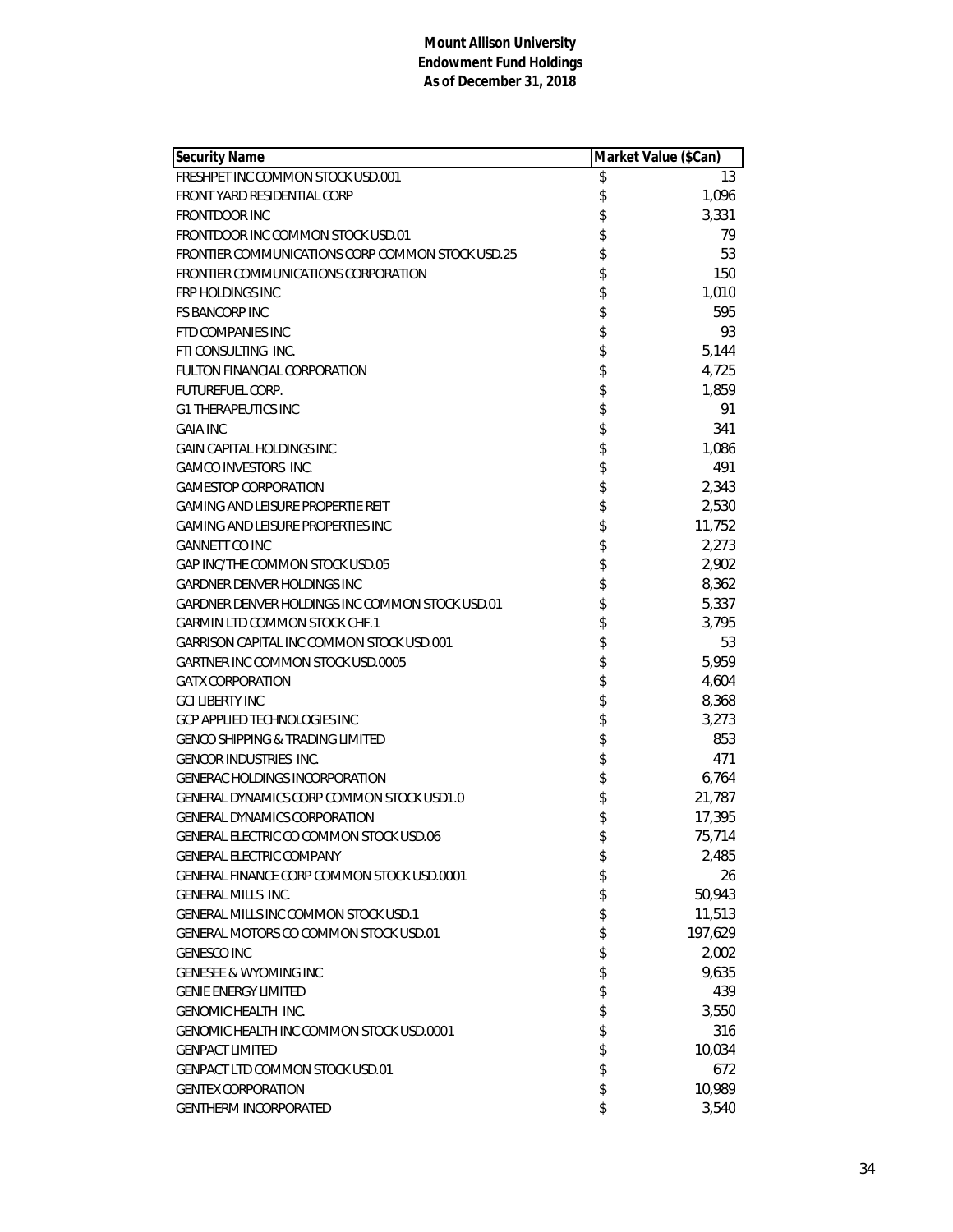| <b>Security Name</b>                               | Market Value (\$Can) |         |
|----------------------------------------------------|----------------------|---------|
| <b>GENUINE PARTS CO COMMON STOCK USD1.0</b>        | \$                   | 20,000  |
| <b>GENUINE PARTS COMPANY</b>                       | \$                   | 146,618 |
| <b>GENWORTH FINANCIAL INC.</b>                     | \$                   | 3,525   |
| <b>GEOPARK LTD COMMON STOCK USD.001</b>            | \$                   | 13      |
| <b>GEOSPACE TECHNOLOGIES CORPORATION</b>           | \$                   | 473     |
| <b>GERMAN AMERICAN BANCORP INC.</b>                | \$                   | 1,847   |
| <b>GETTY REALTY CORPORATION</b>                    | \$                   | 2,731   |
| GIBRALTAR INDUSTRIES INC.                          | \$                   | 2,527   |
| <b>G-III APPAREL GROUP LTD.</b>                    | \$                   | 2,636   |
| GILEAD SCIENCES INC.                               | \$                   | 6,213   |
| GILEAD SCIENCES INC COMMON STOCK USD.001           | \$                   | 103,788 |
| <b>GLACIER BANCORP INC.</b>                        | \$                   | 7,630   |
| <b>GLADSTONE COMMERCIAL CORP REIT USD.001</b>      | \$                   | 105     |
| <b>GLADSTONE COMMERCIAL CORPORATION</b>            | \$                   | 1,170   |
| <b>GLOBAL BLOOD THERAPEUTICS INC</b>               | \$                   | 3,098   |
| <b>GLOBAL BRASS &amp; COPPER HOLDINGS INC</b>      | \$                   | 1,305   |
| <b>GLOBAL INDEMNITY PLC</b>                        | \$                   | 1,124   |
| <b>GLOBAL MEDICAL REIT INC</b>                     | \$                   | 748     |
| <b>GLOBAL NET LEASE INC</b>                        | \$                   | 2,872   |
| <b>GLOBAL PAYMENTS INC COMMON STOCK</b>            | \$                   | 8,123   |
| <b>GLOBAL WATER RESOURCES INC</b>                  | \$                   | 553     |
| <b>GLOBUS MEDICAL INC</b>                          | \$                   | 6,538   |
| GLU MOBILE INC COMMON STOCK USD.0001               | \$                   | 119     |
| <b>GLYCOMIMETICS INC</b>                           | \$                   | 473     |
| <b>GMS INC</b>                                     | \$                   | 1,297   |
| GMS INC COMMON STOCK USD.01                        | \$                   | 66      |
| GODADDY INC CLASS A COMMON STOCK USD.001           | \$                   | 7,341   |
| GOLAR LNG LTD COMMON STOCK USD1.0                  | \$                   | 250     |
| <b>GOLD RESOURCE CORPORATION</b>                   | \$                   | 539     |
| <b>GOLDFIELD CORP</b>                              | \$                   | 123     |
| GOLDMAN SACHS GROUP INC COMMON STOCK USD.01        | \$                   | 29,094  |
| GOODRICH PETROLEUM CORPORATION                     | \$                   | 551     |
| <b>GOODYEAR TIRE &amp; RUBBER CO</b>               | \$                   | 9,901   |
| GOODYEAR TIRE + RUBBER CO COMMON STOCK             | \$                   | 92,437  |
| GOOSEHEAD INSURANCE INC                            | \$                   | 381     |
| GORMAN-RUPP CO                                     | \$                   | 2,007   |
| <b>GP STRATEGIES CORP</b>                          | \$                   | 499     |
| <b>GRACO INC.</b>                                  | \$                   | 13,273  |
| <b>GRAFTECH INTERNATIONAL LTD</b>                  | \$                   | 2,966   |
| <b>GRAHAM CORPORATION</b>                          | \$                   | 547     |
| <b>GRAHAM HOLDINGS CO</b>                          | \$                   | 5,988   |
| <b>GRAN TIERRA ENERGY INCORPORATION</b>            | \$                   | 54,418  |
| <b>GRAND CANYON EDUCATION INCORPORATION</b>        | \$                   | 10,550  |
| <b>GRANITE CONSTRUCTION INCORPORATED</b>           | \$                   | 4,116   |
| GRAPHIC PACKAGING HOLDING COMPANY                  | \$                   | 7,050   |
| <b>GRAY TELEVISION INC.</b>                        | \$                   | 2,260   |
| <b>GRAY TELEVISION INC COMMON STOCK</b>            | \$                   | 40      |
| <b>GREAT LAKES DREDGE &amp; DOCK CORPORATION</b>   | \$                   | 776     |
| GREAT LAKES DREDGE + DOCK CO COMMON STOCK USD.0001 | \$                   | 79      |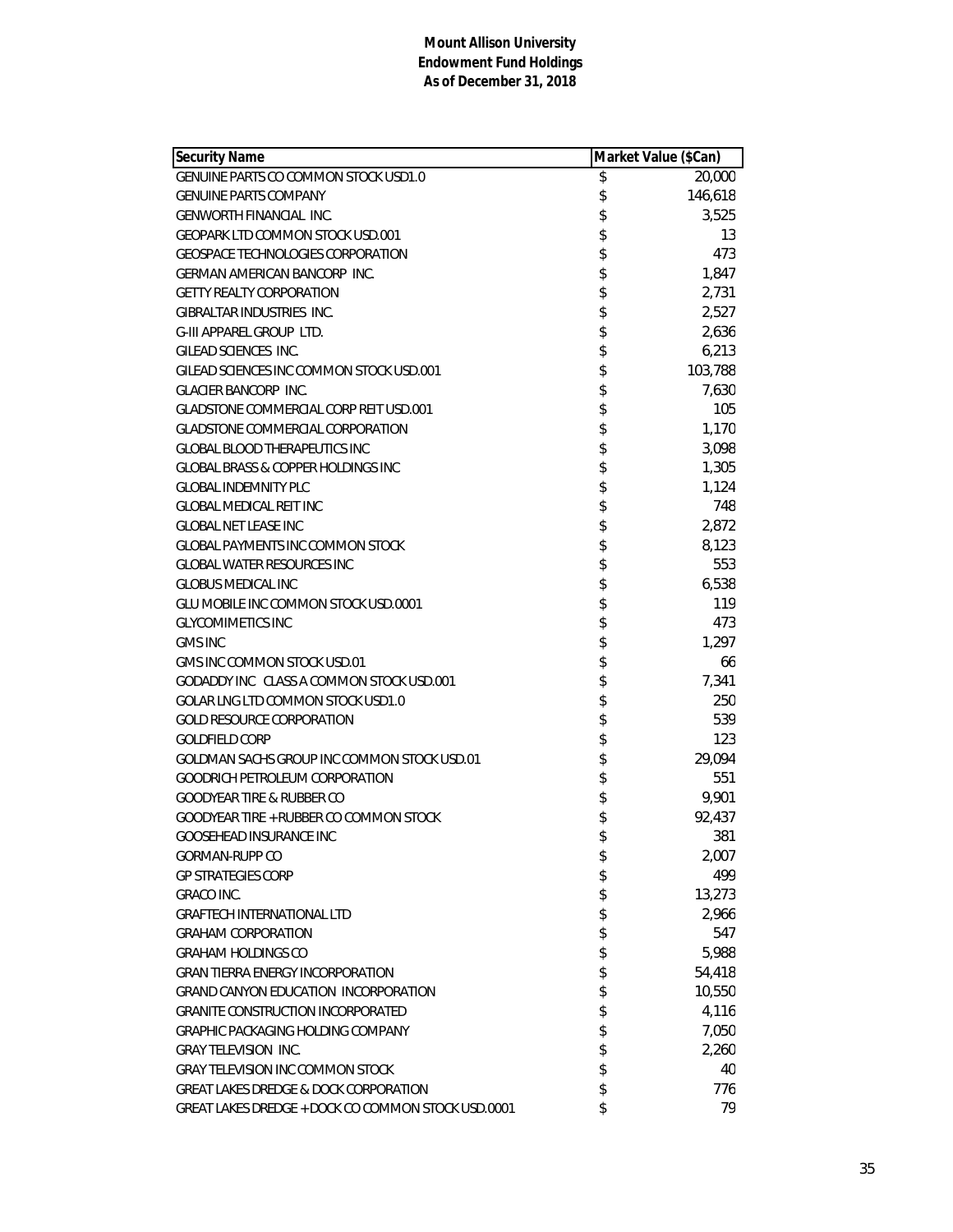| <b>Security Name</b>                             | Market Value (\$Can) |        |
|--------------------------------------------------|----------------------|--------|
| <b>GREAT SOUTHERN BANCORP INC.</b>               | \$                   | 1,532  |
| <b>GREAT WESTERN BANCORP INC</b>                 | \$                   | 4,255  |
| <b>GREEN BANCORP INC</b>                         | \$                   | 1,496  |
| <b>GREEN BRICK PARTNERS INC</b>                  | \$                   | 775    |
| GREEN DOT CORP CLASS A COMMON STOCK USD.001      | \$                   | 13     |
| <b>GREEN DOT CORPORATION</b>                     | \$                   | 9,702  |
| <b>GREEN PLAINS INC</b>                          | \$                   | 1,105  |
| GREENBRIER COMPANIES INC. (THE)                  | \$                   | 3,121  |
| <b>GREENHILL &amp; COMPANY INCORPORATION</b>     | \$                   | 1,261  |
| <b>GREENLIGHT CAPITAL RE LIMITED.</b>            | \$                   | 621    |
| <b>GREENSKY INC CLASS A COMMON STOCK</b>         | \$                   | 224    |
| GREIF INC.                                       | \$                   | 2,215  |
| <b>GREIF INC.</b>                                | \$                   | 1,205  |
| <b>GRIFFIN INDUSTRIAL REALTY INC</b>             | \$                   | 151    |
| <b>GRIFFON CORPORATION</b>                       | \$                   | 999    |
| <b>GROUP 1 AUTOMOTIVE INC.</b>                   | \$                   | 2,418  |
| <b>GROUPON INC</b>                               | \$                   | 3,710  |
| <b>GRUBHUB INC</b>                               | \$                   | 7,837  |
| <b>GSI TECHNOLOGY INC</b>                        | \$                   | 440    |
| <b>GTT COMMUNICATIONS INC</b>                    | \$                   | 3,103  |
| <b>GUARANTY BANCORPORATION</b>                   | \$                   | 1,379  |
| <b>GUARANTY BANCSHARES INC.</b>                  | \$                   | 778    |
| <b>GUESS? INC</b>                                | \$                   | 3,898  |
| GUIDEWIRE SOFTWARE INC                           | \$                   | 12,478 |
| <b>GULF ISLAND FABRICATION INC</b>               | \$                   | 303    |
| <b>GULFPORT ENERGY CORPORATION</b>               | \$                   | 1,866  |
| <b>H &amp; R BLOCK INC</b>                       | \$                   | 10,450 |
| H&E EQUIPMENT SERVICES INC.                      | \$                   | 1,554  |
| H+R BLOCK INC COMMON STOCK                       | \$                   | 2,801  |
| <b>HABIT RESTAURANTS INC</b>                     | \$                   | 662    |
| HABIT RESTAURANTS INC/THE A COMMON STOCK USD.01  | \$                   | 725    |
| HACKETT GROUP INCORPORATION.(THE)                | \$                   | 1,194  |
| HAEMONETICS CORPORATION                          | \$                   | 11,789 |
| HAIN CELESTIAL GROUP INCORPORATED                | \$                   | 2,163  |
| HALCON RESOURCES CORPORATION                     | \$                   | 62     |
| <b>HALLADOR ENERGY COMPANY</b>                   | \$                   | 457    |
| <b>HALLIBURTON CO COMMON STOCK USD2.5</b>        | \$                   | 19,732 |
| HALLMARK FINANCIAL SERVICES INC.                 | \$                   | 605    |
| HALOZYME THERAPEUTICS INC.                       | \$                   | 4,563  |
| <b>HAMILTON BEACH BRANDS HOLDING CO</b>          | \$                   | 549    |
| <b>HAMILTON LANE INC</b>                         | \$                   | 2,139  |
| <b>HANCOCK WHITNEY CORP</b>                      | \$                   | 6,674  |
| HANESBRANDS INC.                                 | \$                   | 67,195 |
| HANESBRANDS INC COMMON STOCK USD.01              | \$                   | 2,240  |
| HANMI FINANCIAL CORPORATION                      | \$                   | 1,415  |
| HANOVER INSURANCE GROUP INC                      | \$                   | 10,847 |
| HANOVER INSURANCE GROUP INC/ COMMON STOCK USD.01 | \$                   | 26     |
| HARBORONE BANCORP INC                            | \$                   | 1,188  |
| HARLEY DAVIDSON INC COMMON STOCK USD.01          | \$                   | 2,909  |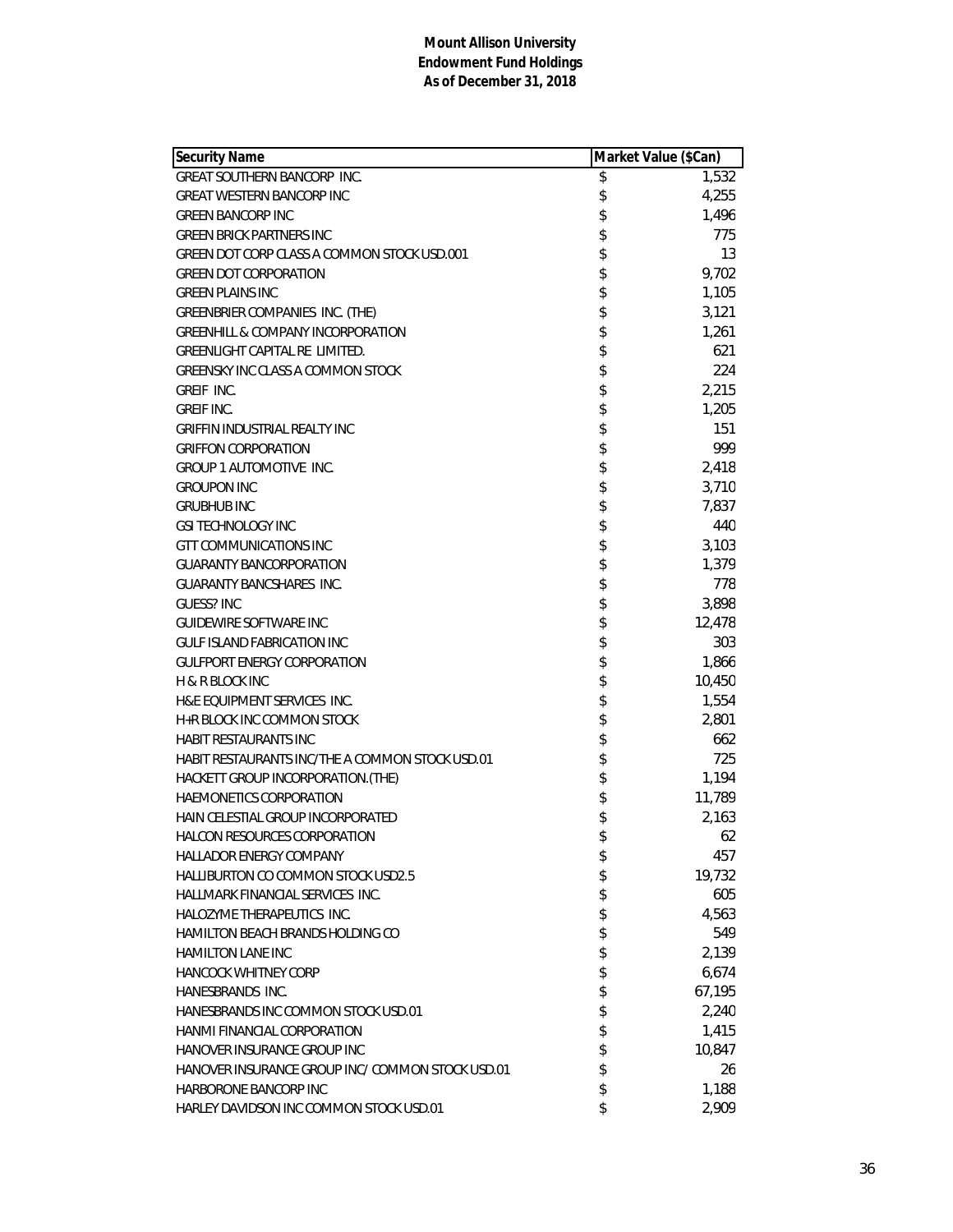| <b>Security Name</b>                              | Market Value (\$Can) |        |
|---------------------------------------------------|----------------------|--------|
| HARLEY-DAVIDSON INCORPORATED                      | \$                   | 11,242 |
| HARMONIC INCORPORATED                             | \$                   | 1,169  |
| HARRIS CORP COMMON STOCK USD1.0                   | \$                   | 10,063 |
| <b>HARSCO CORPORATION</b>                         | \$                   | 3,725  |
| HARTFORD FINANCIAL SERVICES GROUP INC             | \$                   | 21,123 |
| HARTFORD FINANCIAL SVCS GRP COMMON STOCK USD.01   | \$                   | 27,359 |
| HARVARD BIOSCIENCE INC.                           | \$                   | 406    |
| HASBRO INC.                                       | \$                   | 3,728  |
| <b>HASBRO INC COMMON STOCK USD.5</b>              | \$                   | 4,630  |
| HAVERTY FURNITURE COMPANIES INCORPORATION         | \$                   | 803    |
| <b>HAWAIIAN ELECTRIC INDUSTRIES INCORPORATION</b> | \$                   | 8,773  |
| <b>HAWAIIAN HOLDINGS INC.</b>                     | \$                   | 2,960  |
| HAWKINS INC.                                      | \$                   | 1,402  |
| <b>HAWTHORN BANCSHARES INC</b>                    | \$                   | 249    |
| HAYNES INTERNATIONAL INC.                         | \$                   | 552    |
| <b>HB FULLER CO</b>                               | \$                   | 5,084  |
| <b>HCA HEALTHCARE INC</b>                         | \$                   | 50,943 |
| HCA HEALTHCARE INC COMMON STOCK USD.01            | \$                   | 31,372 |
| <b>HCI GROUP INC</b>                              | \$                   | 1,364  |
| HCP INC REIT USD1.0                               | \$                   | 6,711  |
| HD SUPPLY HOLDINGS INC                            | \$                   | 8,505  |
| HEALTHCARE REALTY TRUST INCORPORATED              | \$                   | 7,349  |
| HEALTHCARE SERVICES GROUP INC                     | \$                   | 5,818  |
| HEALTHCARE TRUST OF AMERICA INC                   | \$                   | 11,017 |
| <b>HEALTHEQUITY INC</b>                           | \$                   | 8,438  |
| HEALTHSTREAM INC.                                 | \$                   | 1,853  |
| HEALTHSTREAM INC COMMON STOCK                     | \$                   | 13     |
| <b>HEARTLAND EXPRESS INCORPORATED</b>             | \$                   | 3,029  |
| HEARTLAND FINANCIAL USA INC.                      | \$                   | 3,304  |
| <b>HECLA MINING COMPANY</b>                       | \$                   | 2,255  |
| HEICO CORP COMMON STOCK USD.01                    | \$                   | 1,292  |
| <b>HEICO CORPORATION</b>                          | \$                   | 69     |
| HEIDRICK & STRUGGLES INTERNATIONAL INC.           | \$                   | 1,536  |
| HEIDRICK + STRUGGLES INTL COMMON STOCK USD.01     | \$                   | 303    |
| HELEN OF TROY LIMITED                             | \$                   | 7,896  |
| HELIX ENERGY SOLUTIONS GROUP INC.                 | \$                   | 1,551  |
| HELMERICH & PAYNE INC.                            | \$                   | 11,419 |
| HELMERICH + PAYNE COMMON STOCK USD.1              | \$                   | 4,023  |
| HEMISPHERE MEDIA GROUP INC                        | \$                   | 754    |
| HENNESSY ADVISORS INC.                            | \$                   | 315    |
| HENRY SCHEIN INC COMMON STOCK USD.01              | \$                   | 6,069  |
| HERBALIFE NUTRITION LTD COMMON STOCK USD.002      | \$                   | 13,746 |
| <b>HERC HOLDINGS INC</b>                          | \$                   | 1,531  |
| HERC HOLDINGS INC COMMON STOCK USD.01             | \$                   | 593    |
| HERITAGE COMMERCE CORP                            | \$                   | 1,129  |
| HERITAGE COMMERCE CORP COMMON STOCK               | \$                   | 79     |
| HERITAGE CRYSTAL CLEAN INC COMMON STOCK USD.01    | \$                   | 264    |
| HERITAGE CRYSTAL CLEAN INCORPORATION              | \$                   | 1,358  |
| HERITAGE FINANCIAL CORP                           | \$                   | 2,245  |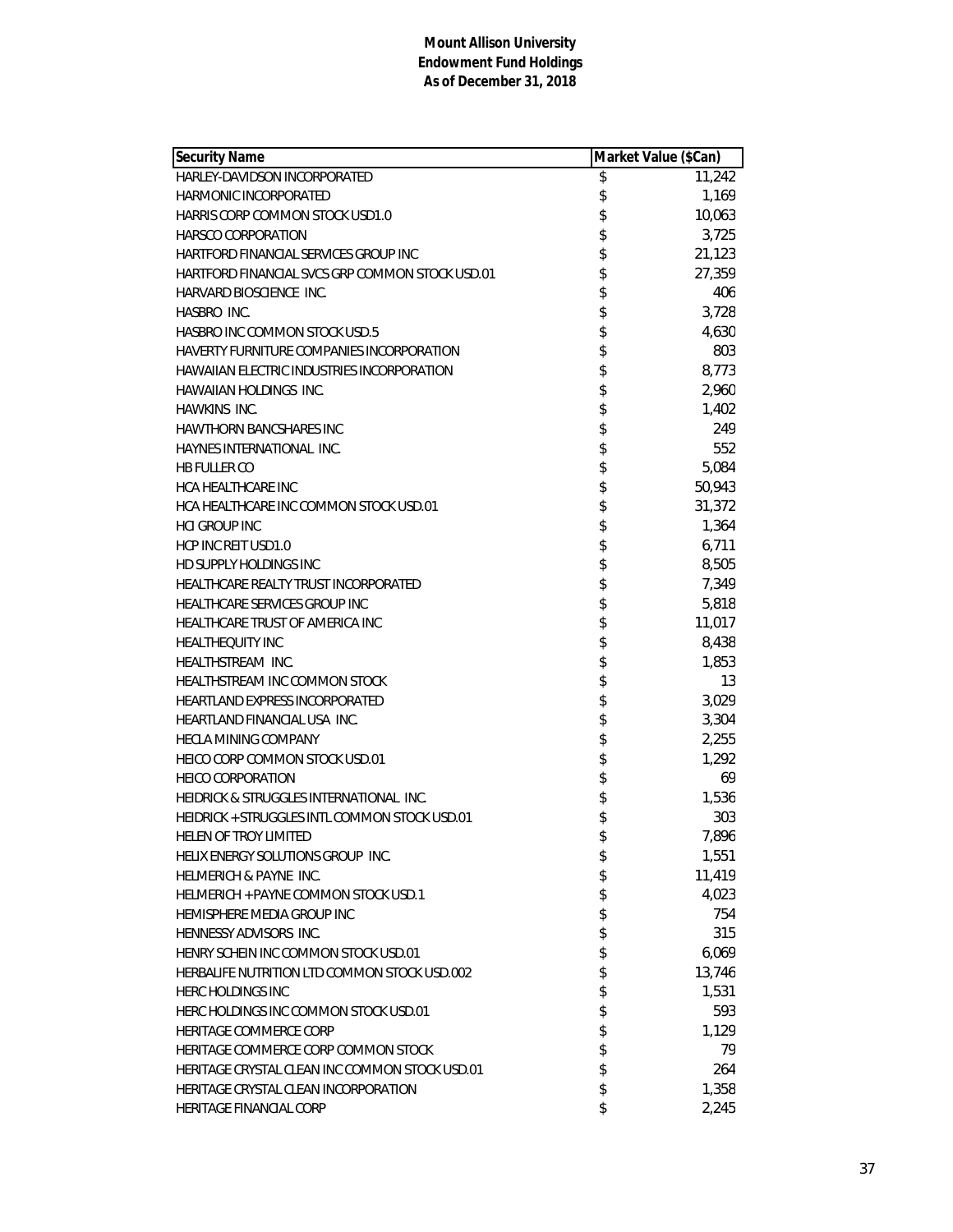| <b>Security Name</b>                                      | Market Value (\$Can) |         |
|-----------------------------------------------------------|----------------------|---------|
| HERITAGE INSURANCE HOLDINGS INC                           | \$                   | 1,013   |
| HERMAN MILLER INC.                                        | \$                   | 3,934   |
| <b>HERSHA HOSPITALITY TRUST</b>                           | \$                   | 1,511   |
| HERSHEY CO/THE COMMON STOCK USD1.0                        | \$                   | 7,607   |
| HERTZ GLOBAL HOLDINGS INC (NEW)                           | \$                   | 2,124   |
| <b>HESKA CORPORATION</b>                                  | \$                   | 1,704   |
| HESS CORP COMMON STOCK USD1.0                             | \$                   | 78,369  |
| HEWLETT PACKARD ENTERPRISE COMMON STOCK USD.01            | \$                   | 79,267  |
| <b>HEXCEL CORPORATION</b>                                 | \$                   | 10,121  |
| <b>HFF INCORPORATION</b>                                  | \$                   | 2,768   |
| <b>HIBBETT SPORTS INCORPORATED</b>                        | \$                   | 771     |
| <b>HIGHPOINT RESOURCES CORP</b>                           | \$                   | 1,123   |
| HIGHWOODS PROPERTIES INC.                                 | \$                   | 8,500   |
| HILL INTERNATIONAL INC.                                   | \$                   | 398     |
| HILL ROM HOLDINGS INC COMMON STOCK                        | \$                   | 685     |
| HILLENBRAND INCORPORATION                                 | \$                   | 4,585   |
| HILL-ROM HOLDINGS INCORPORATION                           | \$                   | 11,636  |
| <b>HILLTOP HOLDINGS INC</b>                               | \$                   | 3,985   |
| HILTON GRAND VACATIONS INC                                | \$                   | 4,588   |
| HILTON WORLDWIDE HOLDINGS IN COMMON STOCK USD.01          | \$                   | 48,144  |
| HINGHAM INSTITUTION FOR SAVINGS                           | \$                   | 826     |
| <b>HMS HOLDINGS CORP</b>                                  | \$                   | 5,585   |
| HMS HOLDINGS CORP COMMON STOCK USD.01                     | \$                   | 119     |
| <b>HNI CORPORATION</b>                                    | \$                   | 3,698   |
| HOLLYFRONTIER CORP COMMON STOCK USD.01                    | \$                   | 4,109   |
| <b>HOLLYSYS AUTOMATION TECHNOLO COMMON STOCK USD.0001</b> | \$                   | 26      |
| HOLOGIC INC COMMON STOCK USD.01                           | \$                   | 5,725   |
| HOME BANCORP INCORPORATION                                | \$                   | 699     |
| HOME BANCSHARES INC.                                      | \$                   | 6,649   |
| HOME DEPOT INC COMMON STOCK USD.05                        | \$                   | 263,561 |
| <b>HOMESTREET INC</b>                                     | \$                   | 1,126   |
| <b>HOMETRUST BANCSHARES INC</b>                           | \$                   | 1,331   |
| HONEYWELL INTERNATIONAL INC COMMON STOCK USD1.0           | \$                   | 98,504  |
| HONEYWELL INTERNATIONAL INCORPORATED                      | \$                   | 4,970   |
| HOOKER FURNITURE CORP                                     | \$                   | 463     |
| <b>HOPE BANCORP INC</b>                                   | \$                   | 4,033   |
| HOPFED BANCORP INC.                                       | \$                   | 158     |
| HORACE MANN EDUCATORS CORPORATION                         | \$                   | 2,655   |
| <b>HORIZON BANCORP INC</b>                                | \$                   | 1,558   |
| <b>HORIZON GLOBAL CORP</b>                                | \$                   | 75      |
| <b>HORIZON PHARMA PLC</b>                                 | \$                   | 7,615   |
| HORIZON PHARMA PLC COMMON STOCK USD.0001                  | \$                   | 6,471   |
| HORMEL FOODS CORP COMMON STOCK USD.01465                  | \$                   | 5,813   |
| HORMEL FOODS CORPORATION                                  | \$                   | 17,395  |
| HORNBECK OFFSHORE SERVICES INCORPORATED                   | \$                   | 99      |
| HORTONWORKS INC COMMON STOCK USD.0001                     | \$                   | 356     |
| <b>HOSPITALITY PROPERTIES TRUST</b>                       | \$                   | 8,309   |
| HOST HOTELS + RESORTS INC REIT USD.01                     | \$                   | 6,253   |
| HOSTESS BRANDS INC                                        | \$                   | 2,445   |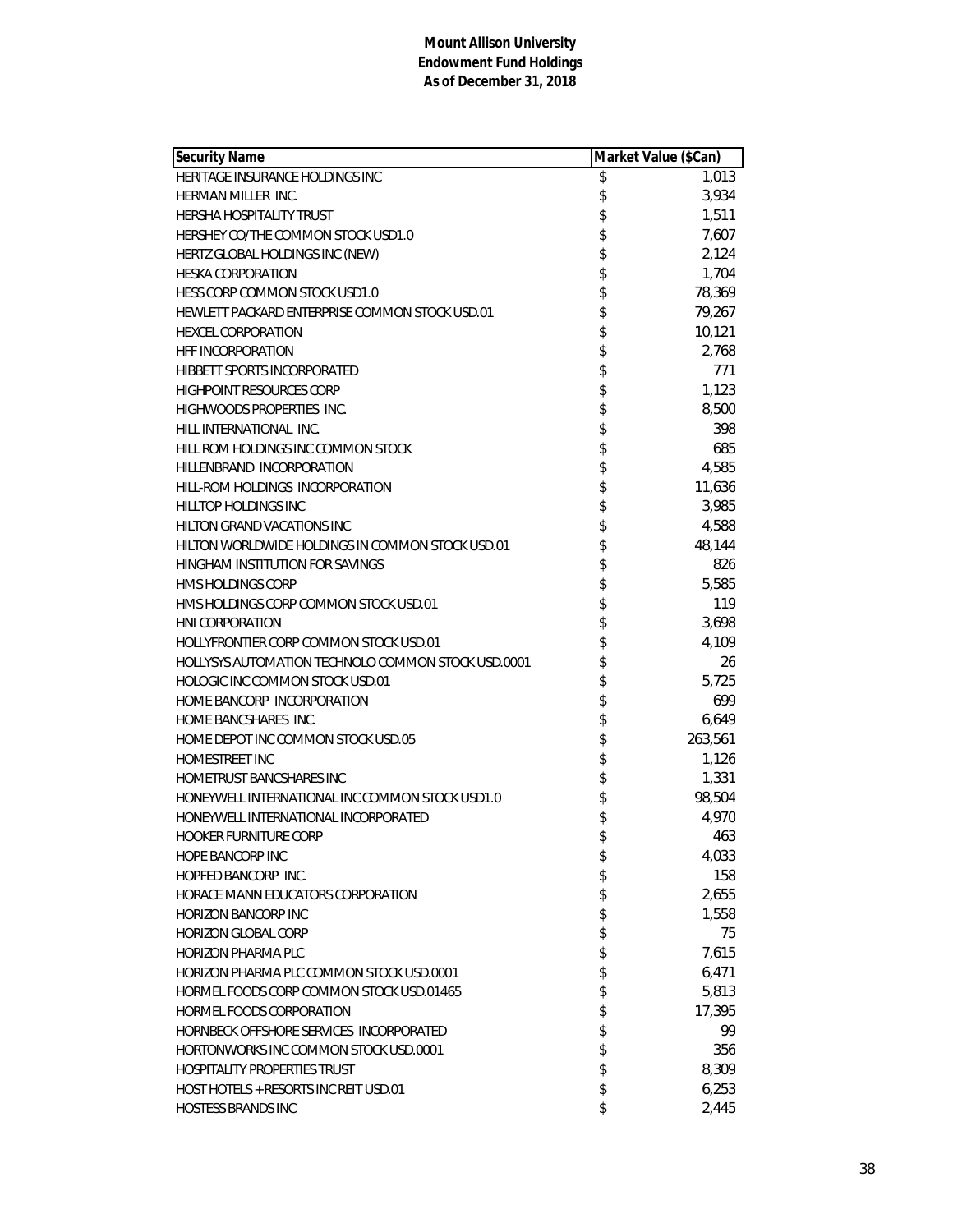| Security Name                                    | Market Value (\$Can) |        |
|--------------------------------------------------|----------------------|--------|
| HOUGHTON MIFFLIN HARCOURT CO                     | \$                   | 2,666  |
| HOULIHAN LOKEY INC                               | \$                   | 2,403  |
| <b>HOUSTON WIRE &amp; CABLE COMPANY</b>          | \$                   | 267    |
| <b>HOWARD BANCORP INC</b>                        | \$                   | 271    |
| HOWARD HUGHES CORPORATION (THE)                  | \$                   | 8,952  |
| <b>HP INC COMMON STOCK USD.01</b>                | \$                   | 91,712 |
| HUB GROUP INC.                                   | \$                   | 2,735  |
| HUBBELL INCORPORATED                             | \$                   | 10,854 |
| <b>HUBSPOT INC</b>                               | \$                   | 10,868 |
| HUBSPOT INC COMMON STOCK USD.001                 | \$                   | 3,216  |
| HUDSON LTD CLASS A COMMON STOCK USD.001          | \$                   | 923    |
| HUDSON PACIFIC PROPERTIES INC                    | \$                   | 9,306  |
| HUDSON TECHNOLOGIES INC.                         | \$                   | 66     |
| HUMANA INC COMMON STOCK USD.166                  | \$                   | 97,597 |
| HUNT (JB) TRANSPRT SVCS INC COMMON STOCK USD.01  | \$                   | 7,037  |
| HUNTINGTON BANCSHARES INC COMMON STOCK USD.01    | \$                   | 6,617  |
| HUNTINGTON INGALLS INDUSTRIE COMMON STOCK USD.01 | \$                   | 4,290  |
| HUNTSMAN CORP COMMON STOCK USD.01                | \$                   | 5,891  |
| <b>HUNTSMAN CORPORATION</b>                      | \$                   | 7,938  |
| HURCO COMPANIES INC.                             | \$                   | 547    |
| HURON CONSULTING GROUP INC.                      | \$                   | 2,925  |
| HYATT HOTELS CORP CL A COMMON STOCK USD.01       | \$                   | 6,484  |
| HYSTER YALE MATERIALS COMMON STOCK USD.01        | \$                   | 185    |
| HYSTER YALE MATERIALS HANDLING INC               | \$                   | 1,448  |
| IAC/INTERACTIVECORP COMMON STOCK USD.001         | \$                   | 12,388 |
| <b>IBERIABANK CORP</b>                           | \$                   | 8,021  |
| ICF INTERNATIONAL INC.                           | \$                   | 2,425  |
| <b>ICHOR HOLDINGS LTD</b>                        | \$                   | 466    |
| ICU MEDICAL INC.                                 | \$                   | 9,262  |
| <b>IDACORP INC.</b>                              | \$                   | 10,223 |
| IDEXX LABORATORIES INC COMMON STOCK USD.1        | \$                   | 12,777 |
| <b>IDT CORPORATION</b>                           | \$                   | 323    |
| <b>IES HOLDINGS INC</b>                          | \$                   | 687    |
| <b>IHS MARKIT LTD COMMON STOCK USD.01</b>        | \$                   | 10,297 |
| II VI INC COMMON STOCK                           | \$                   | 40     |
| II-VI INCORPORATED                               | \$                   | 4,319  |
| ILLINOIS TOOL WORKS COMMON STOCK USD.01          | \$                   | 22,887 |
| <b>ILLINOIS TOOL WORKS INCORPORATED</b>          | \$                   | 7,455  |
| ILLUMINA INC COMMON STOCK USD.01                 | \$                   | 48,373 |
| <b>IMAX CORPORATION</b>                          | \$                   | 2,456  |
| <b>IMMERSION CORPORATION</b>                     | \$                   | 644    |
| IMMERSION CORPORATION COMMON STOCK USD.001       | \$                   | 527    |
| <b>IMMUNE DESIGN CORP</b>                        | \$                   | 60     |
| IMMUNE DESIGN CORP COMMON STOCK USD.001          | \$                   | 13     |
| <b>IMMUNOGEN INC COMMON STOCK USD.01</b>         | \$                   | 13     |
| <b>IMPERVA INC</b>                               | \$                   | 4,253  |
| INCYTE CORP COMMON STOCK USD.001                 | \$                   | 15,308 |
| INDEPENDENCE CONTRACT DRILLING INC               | \$                   | 247    |
| INDEPENDENCE HOLDING COMPANY                     | \$                   | 1,195  |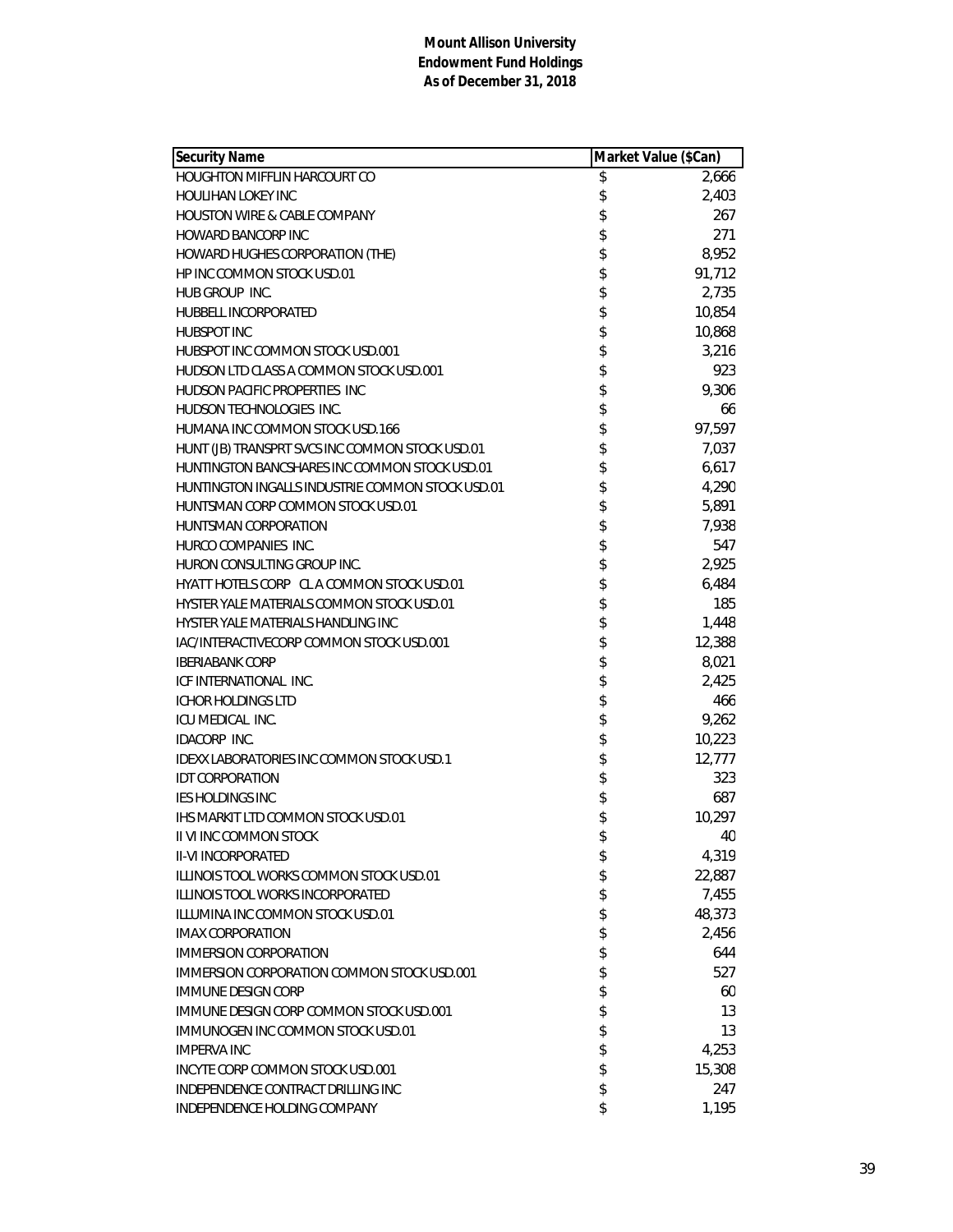| <b>Security Name</b>                              | Market Value (\$Can) |         |
|---------------------------------------------------|----------------------|---------|
| <b>INDEPENDENCE REALTY TRUST INC</b>              | \$                   | 1,810   |
| <b>INDEPENDENT BANK CORP.</b>                     | \$                   | 4,359   |
| INDEPENDENT BANK CORPORATION                      | \$                   | 1,051   |
| INDEPENDENT BANK GROUP INC                        | \$                   | 3,274   |
| INDUSTRIAL LOGISTICS PROPERTIES TRUST             | \$                   | 2,769   |
| INFINERA CORP COMMON STOCK USD.001                | \$                   | 237     |
| INFINERA CORPORATION                              | \$                   | 1,574   |
| INFORMATION SERVICES GROUP INC                    | \$                   | 241     |
| INGERSOLL RAND PLC COMMON STOCK USD1.0            | \$                   | 18,358  |
| <b>INGEVITY CORP</b>                              | \$                   | 7,744   |
| INGLES MARKETS INC CLASS A COMMON STOCK USD.05    | \$                   | 277     |
| <b>INGLES MARKETS INCORPORATED</b>                | \$                   | 893     |
| <b>INGREDION INC COMMON STOCK USD.01</b>          | \$                   | 26      |
| <b>INGREDION INCORPORATION</b>                    | \$                   | 54,071  |
| <b>INNERWORKINGS INC.</b>                         | \$                   | 360     |
| <b>INNOPHOS HOLDINGS INC</b>                      | \$                   | 1,195   |
| <b>INNOSPEC INC.</b>                              | \$                   | 3,323   |
| <b>INNOVIVA INC</b>                               | \$                   | 4,059   |
| INNOVIVA INC COMMON STOCK                         | \$                   | 105     |
| <b>INOGEN INC</b>                                 | \$                   | 6,099   |
| <b>INOVALON HOLDINGS INC</b>                      | \$                   | 233     |
| INPHI CORP COMMON STOCK                           | \$                   | 40      |
| <b>INPHI CORPORATION</b>                          | \$                   | 2,983   |
| INSIGHT ENTERPRISES INCORPORATED                  | \$                   | 2,438   |
| <b>INSMED INCORPORATED</b>                        | \$                   | 652     |
| <b>INSPERITY INC</b>                              | \$                   | 9,093   |
| <b>INSPIRE MEDICAL SYSTEMS INC</b>                | \$                   | 963     |
| <b>INSTALLED BUILDING PRODUCTS INC</b>            | \$                   | 2,173   |
| INSTEEL INDUSTRIES INC.                           | \$                   | 1,119   |
| INSTEEL INDUSTRIES INC COMMON STOCK               | \$                   | 145     |
| <b>INSULET CORPORATION</b>                        | \$                   | 9,103   |
| <b>INTEGER HOLDINGS CORP</b>                      | \$                   | 5,761   |
| INTEGRA LIFESCIENCES HOLDINGS CORPORATION         | \$                   | 7,946   |
| <b>INTEGRATED DEVICE TECHNOLOGY</b>               | \$                   | 13,804  |
| INTEL CORP COMMON STOCK USD.001                   | \$                   | 560,717 |
| <b>INTELLIA THERAPEUTICS INC</b>                  | \$                   | 1,363   |
| <b>INTER PARFUMS INC.</b>                         | \$                   | 4,994   |
| INTERACTIVE BROKERS GROUP INC.                    | \$                   | 8,882   |
| INTERCEPT PHARMACEUTICALS IN COMMON STOCK USD.001 | \$                   | 224     |
| INTERCONTINENTAL EXCHANGE IN COMMON STOCK USD.01  | \$                   | 23,262  |
| INTERDIGITAL INC COMMON STOCK USD.01              | \$                   | 79      |
| INTERDIGITAL WIRELESS INC                         | \$                   | 4,858   |
| INTERFACE INC COMMON STOCK USD.1                  | \$                   | 13      |
| INTERFACE INCORPORATED                            | \$                   | 1,696   |
| <b>INTERNAP CORP</b>                              | \$                   | 136     |
| INTERNATIONAL BANCSHARES CORPORATION              | \$                   | 5,091   |
| INTERNATIONAL PAPER CO COMMON STOCK USD1.0        | \$                   | 67,924  |
| <b>INTERNATIONAL SEAWAYS INC</b>                  | \$                   | 1,293   |
| INTERPUBLIC GROUP OF COS INC COMMON STOCK USD.1   | \$                   | 4,126   |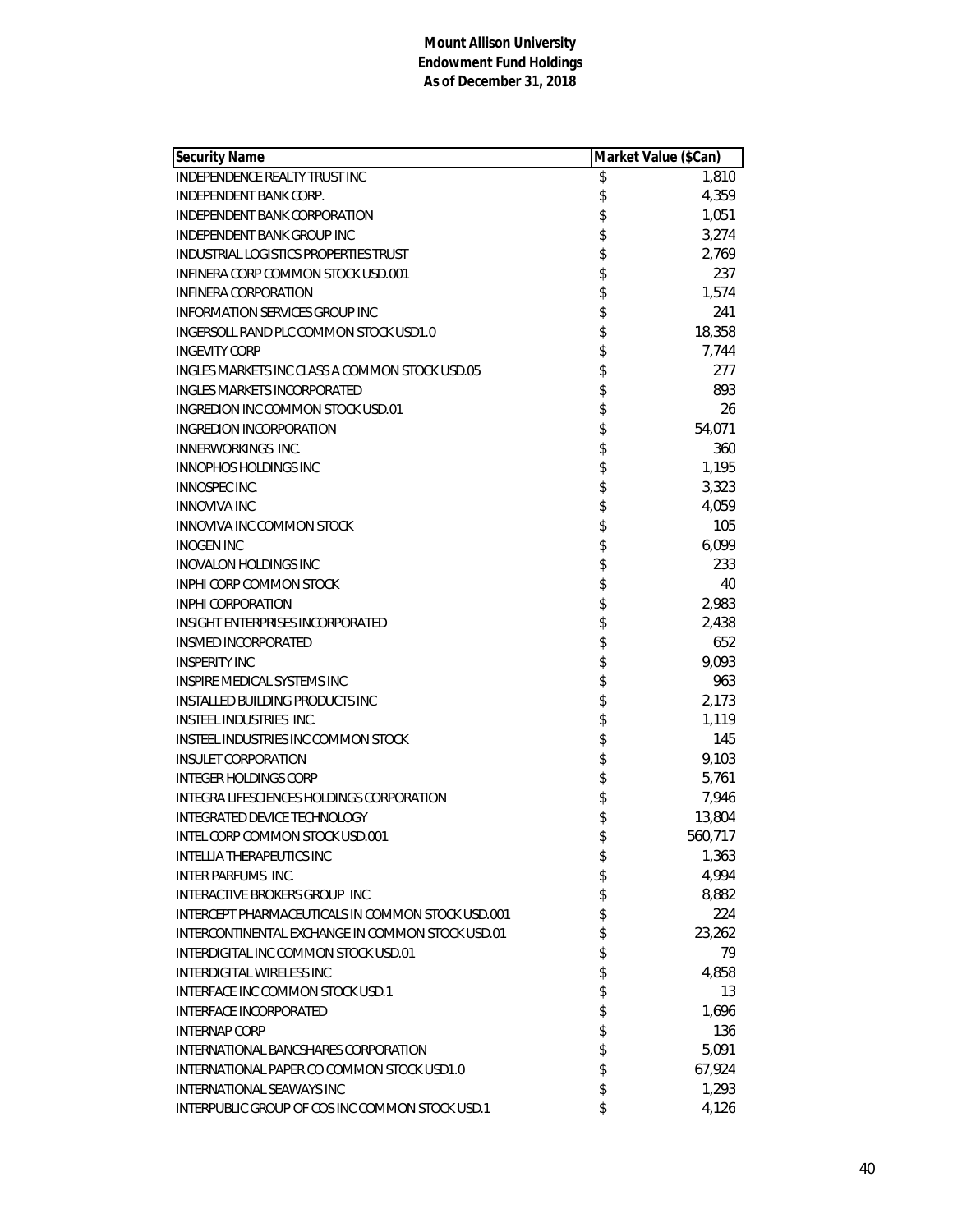| <b>Security Name</b>                               | Market Value (\$Can) |         |
|----------------------------------------------------|----------------------|---------|
| INTEVAC INC.                                       | \$                   | 138     |
| INTL BUSINESS MACHINES CORP COMMON STOCK USD.2     | \$                   | 51,680  |
| <b>INTL FCSTONE INC</b>                            | \$                   | 1,406   |
| INTL FLAVORS + FRAGRANCES COMMON STOCK USD.125     | \$                   | 6,774   |
| INTL PAPER CO COMMON STOCK USD1.0                  |                      | 8,364   |
| INTRA CELLULAR THERAPIES INC COMMON STOCK USD.0001 | \$<br>\$             | 13      |
| INTRA-CELLULAR THERAPIES INC                       | \$                   | 1,244   |
| INTREPID POTASH INCORPORATION                      | \$                   | 818     |
| INTREPID POTASH INC COMMON STOCK USD.001           | \$                   | 13      |
| INTRICON CORPORATION                               | \$                   | 351     |
| INTUIT INC COMMON STOCK USD.01                     | \$                   | 108,790 |
| INTUITIVE SURGICAL INC COMMON STOCK USD.001        |                      | 27,534  |
| INVACARE CORP COMMON STOCK USD.25                  | \$                   | 13      |
| <b>INVACARE CORPORATION</b>                        | \$                   | 267     |
| <b>INVESCO LIMITED</b>                             | \$                   | 3,610   |
| <b>INVESCO LTD COMMON STOCK USD.2</b>              |                      | 7,628   |
| <b>INVESTAR HOLDING CORP</b>                       | \$\$\$\$             | 728     |
| <b>INVESTMENT TECHNOLOGY GROUP</b>                 |                      | 2,958   |
| <b>INVESTORS BANCORP INC</b>                       |                      | 6,851   |
| INVESTORS BANCORP INC COMMON STOCK USD.01          | \$                   | 132     |
| <b>INVESTORS REAL ESTATE TRUST</b>                 | \$                   | 1,314   |
| <b>INVESTORS TITLE COMPANY</b>                     | \$                   | 973     |
| INVITAE CORP COMMON STOCK USD.0001                 |                      | 53      |
| ION GEOPHYSICAL CORPORATION                        | \$\$\$\$             | 223     |
| IONIS PHARMACEUTICALS INC                          |                      | 15,054  |
| IONIS PHARMACEUTICALS INC COMMON STOCK USD.001     |                      | 5,192   |
| <b>IOVANCE BIOTHERAPEUTICS INC</b>                 | \$                   | 534     |
| <b>IPG PHOTONICS CORP</b>                          |                      | 4,347   |
| IPG PHOTONICS CORP COMMON STOCK USD.0001           |                      | 5,525   |
| IQVIA HOLDINGS INC COMMON STOCK USD.01             | \$\$\$\$\$           | 9,365   |
| <b>IRIDIUM COMMUNICATIONS INC</b>                  |                      | 5,116   |
| <b>IROBOT CORPORATION</b>                          |                      | 4,335   |
| <b>IRON MOUNTAIN INC REIT USD.01</b>               | \$                   | 4,610   |
| <b>ITRON INC.</b>                                  | \$                   | 4,184   |
| ITT INC COMMON STOCK USD1.0                        | \$                   | 185     |
| <b>ITT INCORPORATION</b>                           | \$                   | 8,794   |
| J & J SNACK FOODS CORP.                            | \$                   | 6,134   |
| J ALEXANDERS HOLDINGS INC                          | \$                   | 255     |
| <b>J B HUNT TRANSPORT SERVICES INC</b>             | \$                   | 12,425  |
| J C PENNEY COMPANY INC                             | \$                   | 643     |
| <b>J.JILL INC</b>                                  |                      | 734     |
| <b>J2 GLOBAL INC</b>                               | \$\$                 | 7,075   |
| <b>JABIL INC</b>                                   |                      | 8,576   |
| JACK HENRY + ASSOCIATES INC COMMON STOCK USD.01    | \$                   | 4,848   |
| JACK IN THE BOX INC.                               | \$                   | 4,758   |
| JACOBS ENGINEERING GROUP INC COMMON STOCK USD1.0   | \$                   | 3,512   |
| JAMES RIVER GROUP HOLDINGS LTD                     | \$                   | 2,293   |
| <b>JANUS HENDERSON GROUP PLC</b>                   | \$                   | 8,814   |
| JANUS HENDERSON GROUP PLC COMMON STOCK             | \$                   | 132     |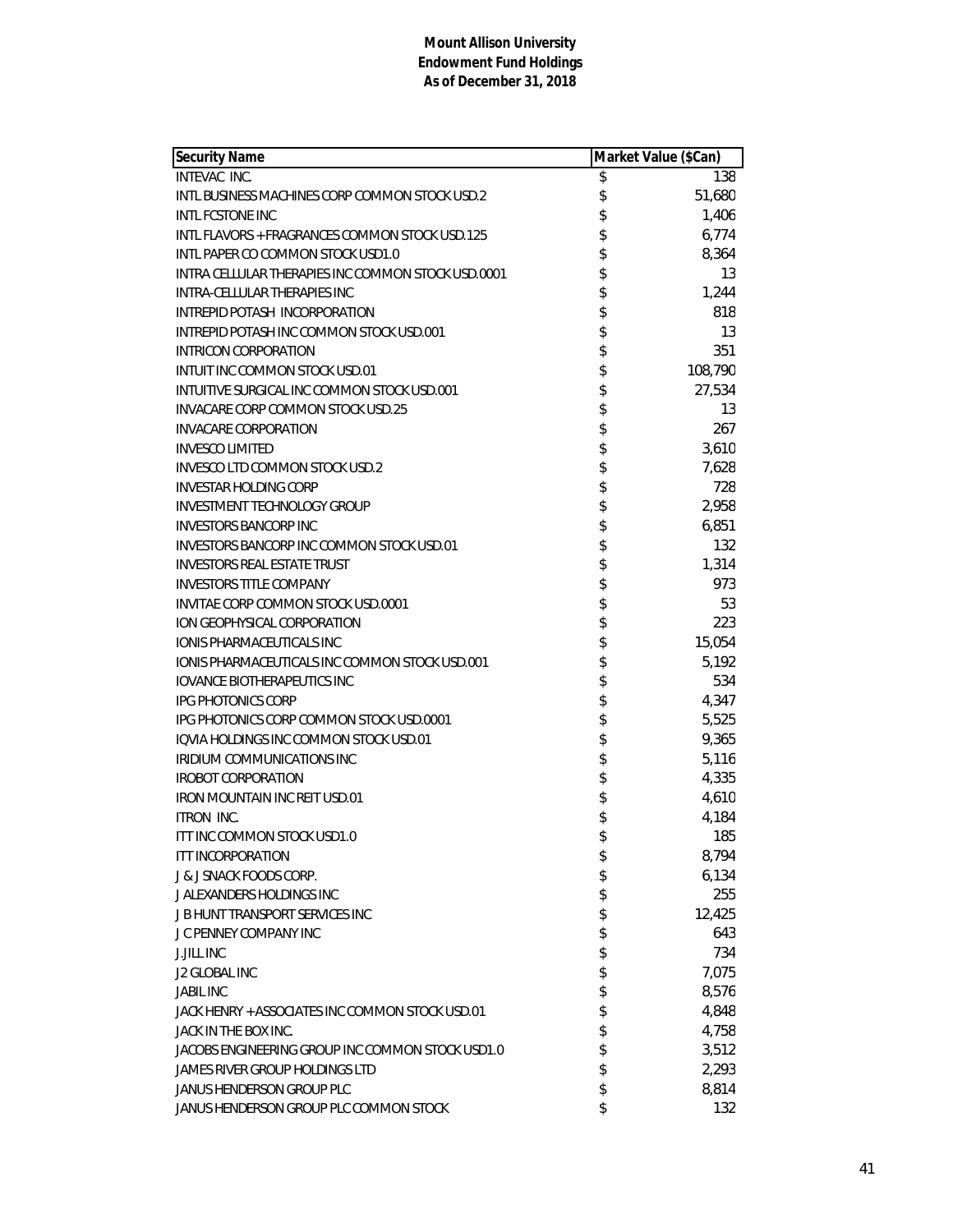| <b>Security Name</b>                             | Market Value (\$Can) |         |
|--------------------------------------------------|----------------------|---------|
| <b>JBG SMITH PROPERTIES</b>                      | \$                   | 8,733   |
| JEFFERIES FINANCIAL GROUP IN COMMON STOCK USD1.0 | \$                   | 2,544   |
| JEFFERIES FINANCIAL GROUP INC                    | \$                   | 11,960  |
| JELD-WEN HOLDING INC                             | \$                   | 2,098   |
| JETBLUE AIRWAYS CORPORATION                      | \$                   | 11,089  |
| JM SMUCKER CO/THE COMMON STOCK                   |                      | 5,304   |
| JOHN B. SANFILIPPO & SON INCORPORATION           | \$\$                 | 1,181   |
| JOHN BEAN TECHNOLOGIES CORPORATION               |                      | 4,587   |
| JOHN WILEY & SONS INC                            | \$                   | 5,019   |
| JOHNSON & JOHNSON                                | \$                   | 149,103 |
| JOHNSON + JOHNSON COMMON STOCK USD1.0            | \$                   | 361,096 |
| JOHNSON CONTROLS INTERNATION COMMON STOCK USD.01 | \$                   | 13,770  |
| JOHNSON OUTDOORS INC.                            | \$                   | 1,168   |
| JONES LANG LASALLE INCORPORATED                  |                      | 11,508  |
| JOUNCE THERAPEUTICS INC COMMON STOCK USD.001     | \$                   | 92      |
| JPMORGAN CHASE + CO COMMON STOCK USD1.0          |                      | 181,777 |
| JUNIPER NETWORKS INC COMMON STOCK USD.00001      | \$                   | 4,811   |
| K12 INC COMMON STOCK USD.0001                    |                      | 26      |
| K12 INCORPORATION                                | \$                   | 2,531   |
| KADANT INC.                                      | \$\$                 | 1,796   |
| KAISER ALUMINUM CORPORATION                      |                      | 3,521   |
| KAMAN CORP COMMON STOCK USD1.0                   |                      | 41,671  |
| KANSAS CITY SOUTHERN                             | \$                   | 28,578  |
| KANSAS CITY SOUTHERN COMMON STOCK USD.01         | \$                   | 4,887   |
| KAR AUCTION SERVICES INC COMMON STOCK USD.01     | \$                   | 13      |
| KAR AUCTION SERVICES INCORPORATION               | \$                   | 9,116   |
| KARYOPHARM THERAPEUTICS INC                      | \$                   | 289     |
| <b>KB HOME</b>                                   | \$                   | 3,760   |
| <b>KBR INCORPORATION</b>                         | \$                   | 5,167   |
| <b>KEANE GROUP INC</b>                           | \$                   | 1,587   |
| <b>KEARNY FINANCIAL CORP</b>                     |                      | 2,990   |
| KELLOGG CO COMMON STOCK USD.25                   | \$\$                 | 7,281   |
| <b>KELLOGG COMPANY</b>                           |                      | 55,913  |
| KELLY SERVICES INCORPORATED                      | \$                   | 1,239   |
| KEMET CORP COMMON STOCK USD.01                   | \$                   | 13      |
| <b>KEMET CORPORATION</b>                         | \$                   | 2,579   |
| <b>KEMPER CORPORATION</b>                        | \$                   | 9,567   |
| KENNAMETAL INCORPORATED                          | \$<br>\$             | 5,515   |
| KENNEDY-WILSON HOLDINGS INC                      |                      | 5,874   |
| <b>KEY ENERGY SERVICES INC.</b>                  | \$                   | 101     |
| <b>KEY TRONIC CORPORATION</b>                    | \$                   | 255     |
| KEYCORP COMMON STOCK USD1.0                      | \$                   | 7,823   |
| KEYSIGHT TECHNOLOGIES IN COMMON STOCK            | \$                   | 5,762   |
| KEYW HOLDING CORPORATION                         | \$                   | 724     |
| KFORCE INC COMMON STOCK USD.01                   | \$                   | 237     |
| <b>KFORCE INC.</b>                               | \$                   | 1,530   |
| KILROY REALTY CORPORATION                        | \$                   | 12,465  |
| KIMBALL ELECTRONICS INC                          | \$                   | 810     |
| KIMBALL ELECTRONICS INC COMMON STOCK             | \$                   | 13      |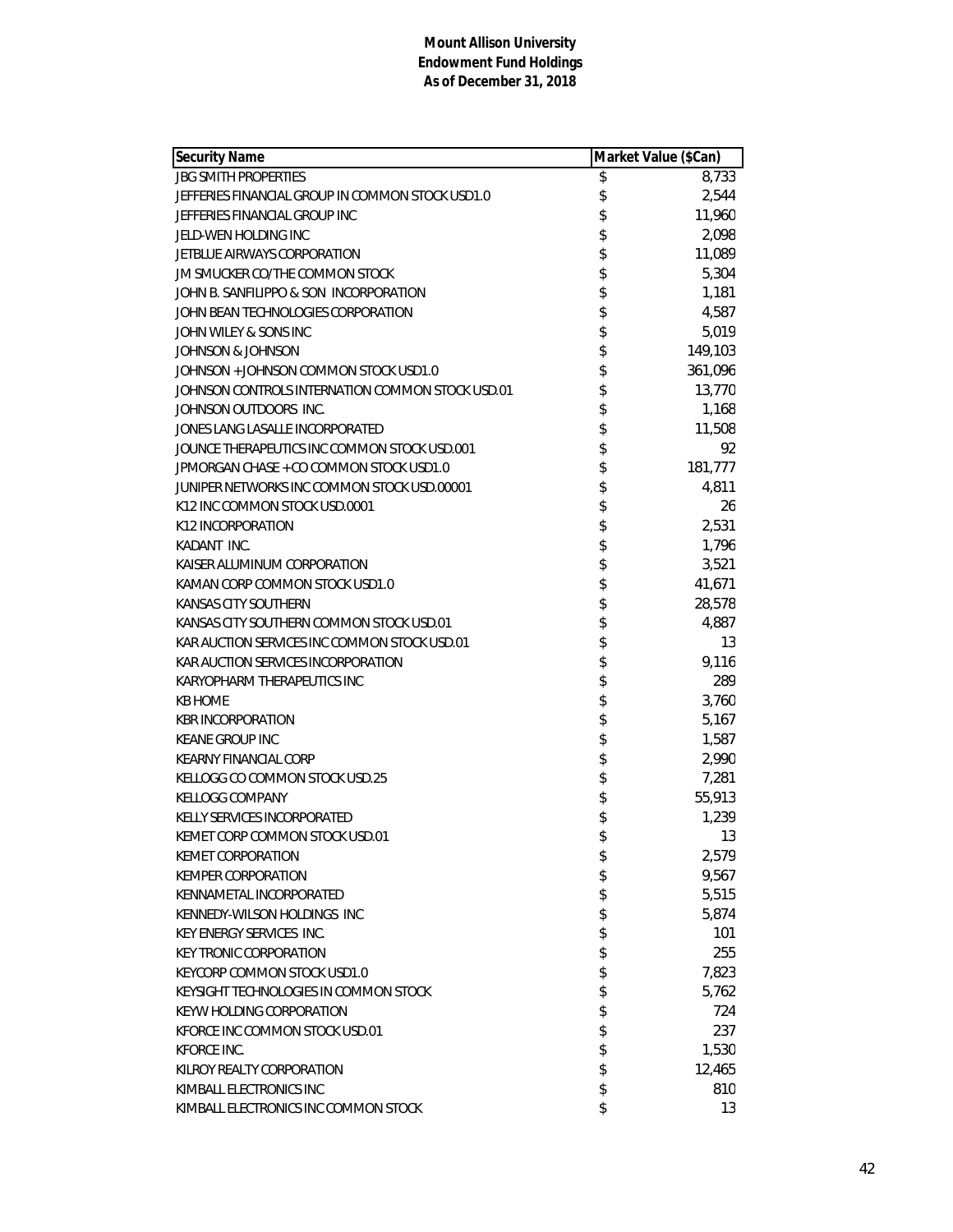| <b>Security Name</b>                             | Market Value (\$Can) |        |
|--------------------------------------------------|----------------------|--------|
| KIMBALL INTERNATIONAL INC.                       | \$                   | 1,231  |
| KIMBERLY CLARK CORP COMMON STOCK USD1.25         | \$                   | 19,813 |
| KIMBERLY-CLARK CORPORATION                       | \$                   | 7,455  |
| KIMCO REALTY CORP REIT USD.01                    | \$                   | 3,192  |
| KIMCO REALTY CORPORATION                         | \$                   | 14,542 |
| KINDER MORGAN INC COMMON STOCK USD.01            | \$                   | 15,137 |
| KINDRED BIOSCIENCES INC                          | \$                   | 779    |
| KINGSTONE COMPANIES INCORPORATION                | \$                   | 510    |
| KINSALE CAPITAL GROUP INC                        | \$                   | 2,734  |
| <b>KIRBY CORPORATION</b>                         | \$                   | 9,225  |
| KIRKLAND LAKE GOLD LTD COMMON STOCK              | \$                   | 13     |
| KIRKLAND S INC COMMON STOCK                      | \$                   | 145    |
| KIRKLAND'S INC.                                  | \$                   | 360    |
| KITE REALTY GROUP TRUST                          | \$                   | 2,800  |
| KLA TENCOR CORP COMMON STOCK USD.001             | \$                   | 22,001 |
| KLX ENERGY SERVICES HOLDINGS INC                 | \$                   | 1,123  |
| KNIGHT SWIFT TRANSPORTATION COMMON STOCK USD.001 | \$                   | 13     |
| KNIGHT-SWIFT TRANSPORTATION HOLDINGS INC         | \$                   | 9,860  |
| KNOLL INC.                                       | \$                   | 1,831  |
| <b>KNOWLES CORP</b>                              | \$                   | 2,965  |
| KOHLS CORP COMMON STOCK USD.01                   | \$                   | 5,588  |
| KONA GRILL INC                                   | \$                   | 30     |
| KOPIN CORPORATION                                | \$                   | 175    |
| KOPPERS HOLDINGS INC.                            | \$                   | 801    |
| <b>KORN FERRY</b>                                | \$                   | 5,007  |
| <b>KOSMOS ENERGY LIMITED</b>                     | \$                   | 3,484  |
| KRAFT HEINZ CO/THE COMMON STOCK USD.01           | \$                   | 13,342 |
| <b>KRATON CORP</b>                               | \$                   | 1,621  |
| KRATOS DEFENSE & SECURITY SOLUTIONS INC          | \$                   | 3,418  |
| KROGER CO COMMON STOCK USD1.0                    | \$                   | 33,126 |
| <b>KRONOS WORLDWIDE INC</b>                      | \$                   | 1,820  |
| KULICKE + SOFFA INDUSTRIES COMMON STOCK          | \$                   | 2,306  |
| KULICKE AND SOFFA INDUSTRIES INC.                | \$                   | 2,604  |
| KURA ONCOLOGY INC                                | \$                   | 155    |
| KVH INDUSTRIES INC.                              | \$                   | 595    |
| L BRANDS INC COMMON STOCK USD.5                  | \$                   | 3,132  |
| L.B. FOSTER CO                                   | \$                   | 412    |
| L3 TECHNOLOGIES INC COMMON STOCK USD.01          | \$                   | 8,855  |
| LABORATORY CRP OF AMER HLDGS COMMON STOCK USD.1  | \$                   | 7,808  |
| LADENBURG THALMANN FINANCIAL SERVICES INC.       | \$                   | 1,128  |
| LAKELAND BANCORP INC.                            | \$                   | 1,799  |
| LAKELAND FINANCIAL CORPORATION                   | \$                   | 2,047  |
| LAKELAND INDUSTRIES INC.                         | \$                   | 86     |
| LAM RESEARCH CORP COMMON STOCK USD.001           | \$                   | 10,669 |
| LAMAR ADVERTISING CO                             | \$                   | 12,459 |
| LAMB WESTON HOLDINGS INC COMMON STOCK USD1.0     | \$                   | 26,221 |
| LANCASTER COLONY CORPORATION                     | \$                   | 10,688 |
| LANDEC CORPORATION                               | \$                   | 848    |
| LANDMARK BANCORP INC.                            | \$                   | 231    |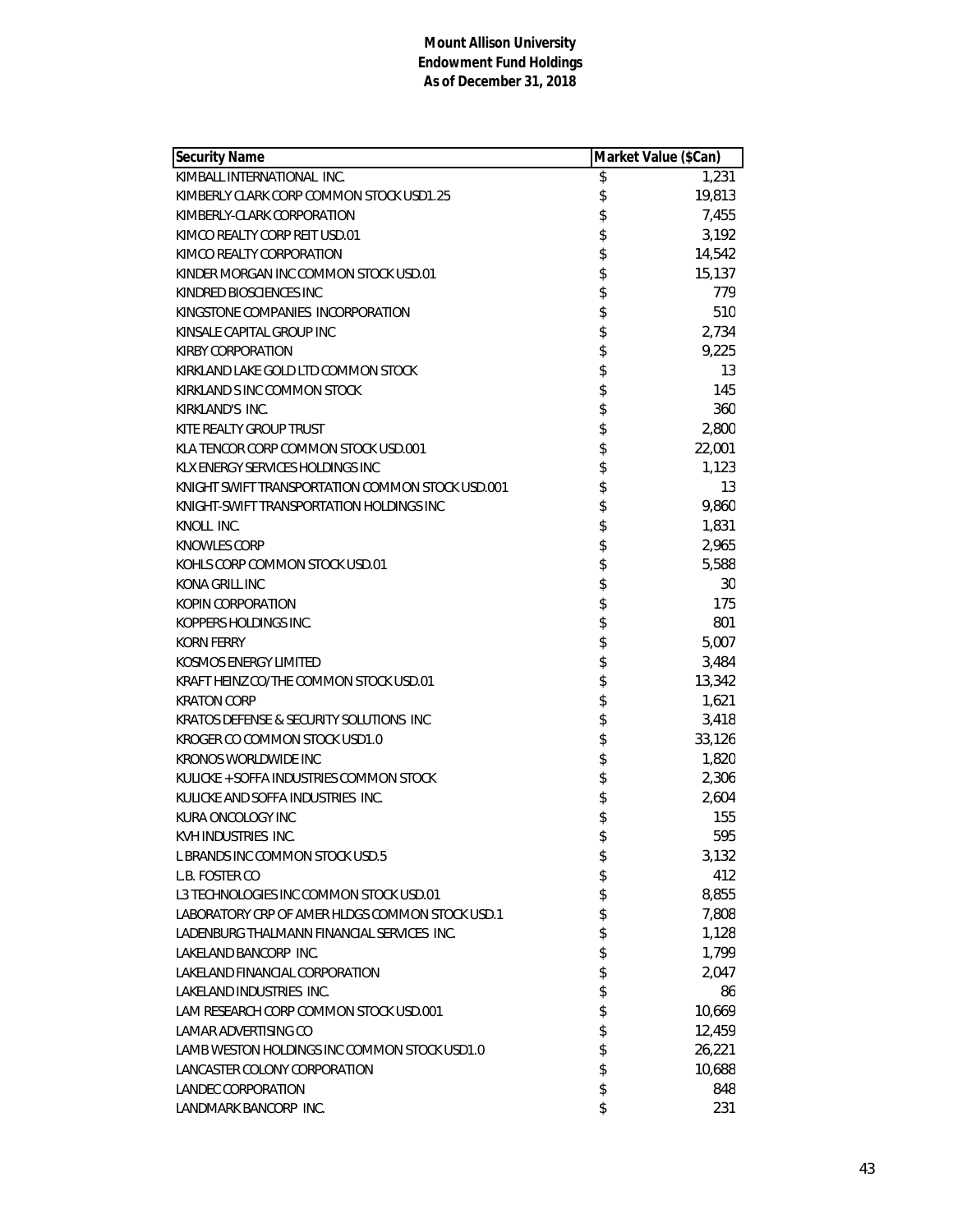| <b>Security Name</b>                             | Market Value (\$Can) |         |
|--------------------------------------------------|----------------------|---------|
| LANDS' END INCORPORATED                          | \$                   | 1,121   |
| LANDSTAR SYSTEM INCORPORATED                     | \$                   | 7,743   |
| LANNETT CO INC COMMON STOCK USD.001              | \$                   | 13      |
| LANNETT COMPANY INC.                             | \$                   | 392     |
| LANTHEUS HOLDINGS INC                            | \$                   | 1,345   |
| LAREDO PETROLEUM INC                             | \$                   | 1,808   |
| LAS VEGAS SANDS CORP COMMON STOCK USD.001        | \$                   | 8,619   |
| LATTICE SEMICONDUCTOR CORPORATION                | \$                   | 1,804   |
| <b>LAUREATE EDUCATION INC</b>                    | \$                   | 3,254   |
| LAUREATE EDUCATION INC A COMMON STOCK USD.001    | \$                   | 224     |
| LAWSON PRODUCTS INC.                             | \$                   | 868     |
| <b>LAZARD LTD</b>                                | \$                   | 8,409   |
| LAZARD LTD CL A COMMON STOCK USD.01              | \$                   | 26      |
| LA-Z-BOY INCORPORATED                            | \$                   | 2,982   |
| <b>LCI INDUSTRIES</b>                            | \$                   | 2,824   |
| <b>LCNB CORP</b>                                 | \$                   | 395     |
| <b>LEAF GROUP LTD</b>                            | \$                   | 551     |
| LEE ENTERPRISES INCORPORATED                     | \$                   | 280     |
| LEGACYTEXAS FINANCIAL GROUP INC                  | \$                   | 3,448   |
| <b>LEGG MASON INCORPORATED</b>                   | \$                   | 4,529   |
| LEGGETT & PLATT INCORPORATED                     | \$                   | 9,261   |
| LEGGETT + PLATT INC COMMON STOCK USD.01          | \$                   | 2,256   |
| LEIDOS HOLDINGS INC COMMON STOCK USD.0001        | \$                   | 3,492   |
| LEMAITRE VASCULAR INC.                           | \$                   | 1,079   |
| LENDINGCLUB CORP                                 | \$                   | 2,636   |
| LENDINGTREE INC                                  | \$                   | 5,319   |
| LENNAR CORP A COMMON STOCK USD.1                 | \$                   | 5,710   |
| LEXINGTON REALTY TRUST                           | \$                   | 4,307   |
| LHC GROUP INC.                                   | \$                   | 7,255   |
| LIBBEY INCORPORATED                              | \$                   | 235     |
| LIBERTY EXPEDIA HOLDINGS INC                     | \$                   | 5,087   |
| LIBERTY LATIN AMERICA LTD                        | \$                   | 5,325   |
| LIBERTY MEDIA COR SIRIUSXM C TRACKING STK USD.01 | \$                   | 461     |
| <b>LIBERTY PROPERTY TRUST</b>                    | \$                   | 13,334  |
| <b>LIBERTY TAX INC</b>                           | \$                   | 678     |
| LIBERTY TRIPADVISOR HDG A COMMON STOCK USD.01    | \$                   | 40      |
| LIBERTY TRIPADVISOR HOLDINGS INC                 | \$                   | 2,422   |
| LIFE STORAGE INC                                 | \$                   | 9,181   |
| LIFETIME BRANDS INC.                             | \$                   | 413     |
| LIFEWAY FOODS INC.                               | \$                   | 30      |
| LIGAND PHARMACEUTICALS INC                       | \$                   | 5,618   |
| LIMELIGHT NETWORKS INC.                          | \$                   | 673     |
| LIMELIGHT NETWORKS INC COMMON STOCK USD.001      | \$                   | 277     |
| LIMONEIRA COMPANY                                | \$                   | 575     |
| LINCOLN ELECTRIC HOLDINGS COMMON STOCK           | \$                   | 1,397   |
| LINCOLN ELECTRIC HOLDINGS INCORPORATED           | \$                   | 9,994   |
| LINCOLN NATIONAL CORP COMMON STOCK               | \$                   | 6,090   |
| LINDBLAD EXPEDITIONS HOLDINGS INC                | \$                   | 1,656   |
| <b>LINDE PLC</b>                                 | \$                   | 161,528 |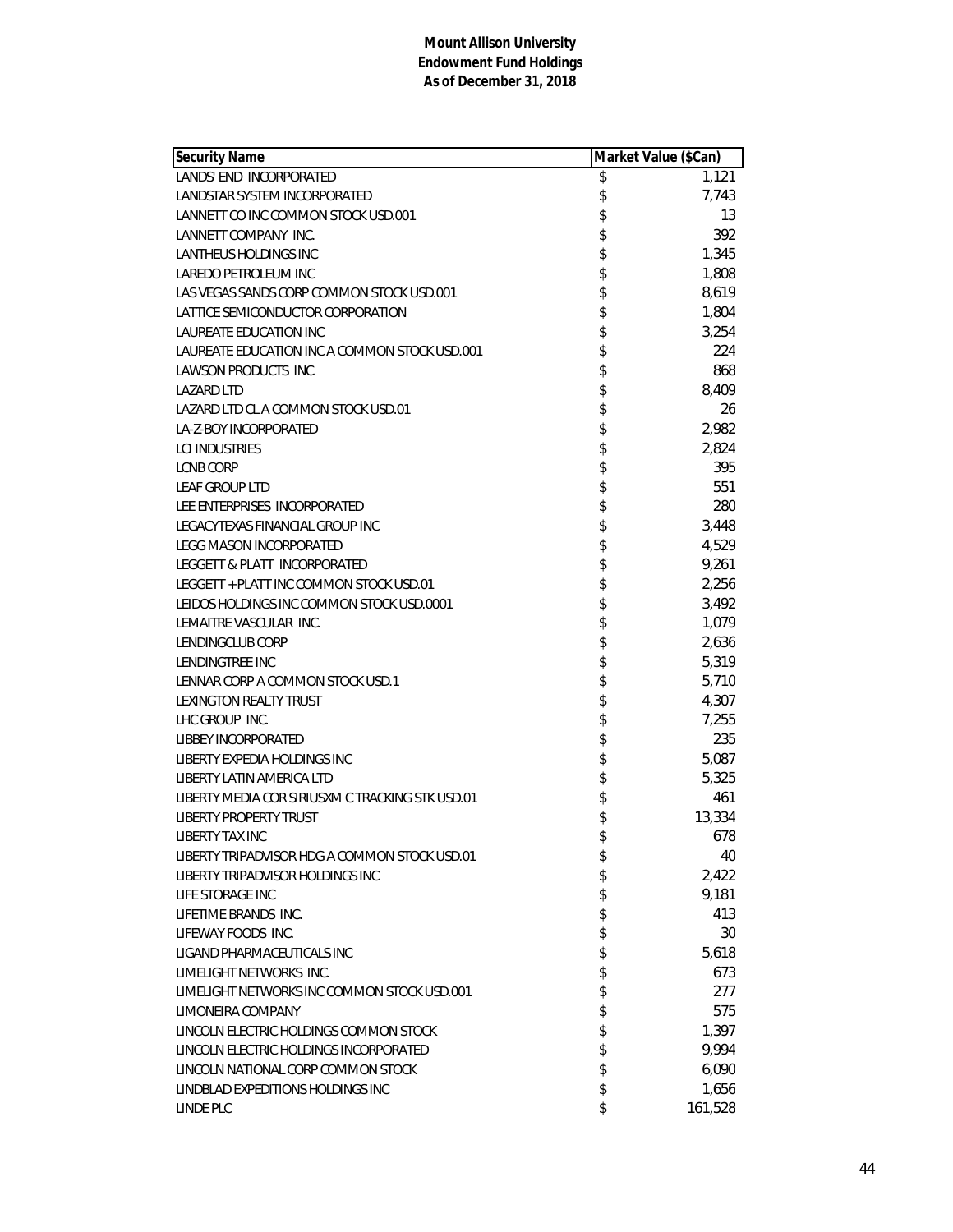| <b>Security Name</b>                         | Market Value (\$Can) |
|----------------------------------------------|----------------------|
| LINDE PLC COMMON STOCK EUR.001               | \$<br>43,041         |
| LINDSAY CORPORATION                          | \$<br>2,718          |
| LIONS GATE ENTERTAINMENT A COMMON STOCK NPV  | \$<br>145            |
| LIONS GATE ENTERTAINMENT CORP                | \$<br>6,592          |
| LIPOCINE INC                                 | \$<br>62             |
| LIQUIDITY SERVICES INC.                      | \$<br>366            |
| LITHIA MOTORS INC.                           | \$<br>3,151          |
| LITTELFUSE INC.                              | \$<br>9,151          |
| LIVANOVA PLC                                 | \$<br>10,342         |
| LIVE NATION ENTERTAINMENT INCORPORATION      | \$<br>1,510          |
| LIVE OAK BANCSHARES INC                      | \$<br>1,355          |
| LIVE OAK BANCSHARES INC COMMON STOCK NPV     | \$<br>26             |
| LIVEPERSON INC.                              | \$<br>868            |
| LIVERAMP HOLDINGS INC                        | \$<br>6,677          |
| LKQ CORP COMMON STOCK USD.01                 | \$<br>3,638          |
| <b>LKO CORPORATION</b>                       | \$<br>8,698          |
| LOCKHEED MARTIN CORP COMMON STOCK USD1.0     | \$<br>88,233         |
| LOCKHEED MARTIN CORPORATION                  | \$<br>6,213          |
| LOEWS CORP COMMON STOCK USD.01               | \$<br>6,280          |
| <b>LOEWS CORPORATION</b>                     | \$<br>156,558        |
| LOGMEIN INC COMMON STOCK USD.01              | \$<br>13             |
| LOGMEIN INCORPORATION                        | \$<br>9,302          |
| LORAL SPACE & COMMUNICATIONS INCORPORATION   | \$<br>265            |
| LOUISIANA-PACIFIC CORPORATION                | \$<br>6,720          |
| LOWE S COS INC COMMON STOCK USD.5            | \$<br>134,275        |
| LPL FINANCIAL HOLDINGS INC COMMON STOCK      | \$<br>1,226          |
| LPL FINANCIAL HOLDINGS INCORPORATED          | \$<br>10,556         |
| <b>LSB INDUSTRIES INC.</b>                   | \$<br>278            |
| LSC COMMUNICATIONS INC                       | \$<br>659            |
| LSI INDUSTRIES INC COMMON STOCK              | \$<br>40             |
| LSI INDUSTRIES INC.                          | \$<br>236            |
| LTC PROPERTIES INC.                          | \$<br>3,990          |
| LTC PROPERTIES INC REIT USD.01               | \$<br>26             |
| <b>LUBY'S INCORPORATED</b>                   | \$<br>48             |
| LULULEMON ATHLETICA INC COMMON STOCK USD.005 | \$<br>26             |
| LUMBER LIQUIDATORS HOLDINGS INC              | \$<br>357            |
| LUMENTUM HOLDINGS INC                        | \$<br>5,903          |
| <b>LUMINEX CORPORATION</b>                   | \$<br>2,467          |
| LUNA INNOVATIONS INCORPORATED                | \$<br>246            |
| LUXOFT HOLDING INC                           | \$<br>1,210          |
| LYDALL INCORPORATED                          | \$<br>906            |
| LYONDELLBASELL INDU CL A COMMON STOCK EUR.04 | \$<br>90,054         |
| LYONDELLBASELL INDUSTRIES NV                 | \$<br>29,821         |
| M + T BANK CORP COMMON STOCK USD.5           | \$<br>16,463         |
| <b>M&amp;T BANK CORPORATION</b>              | \$<br>4,970          |
| M.D.C. HOLDINGS INC.                         | \$<br>2,753          |
| M/I HOMES INC.                               | \$<br>1,261          |
| MACATAWA BANK CORPORATION                    | \$<br>999            |
| MACERICH CO                                  | \$<br>11,970         |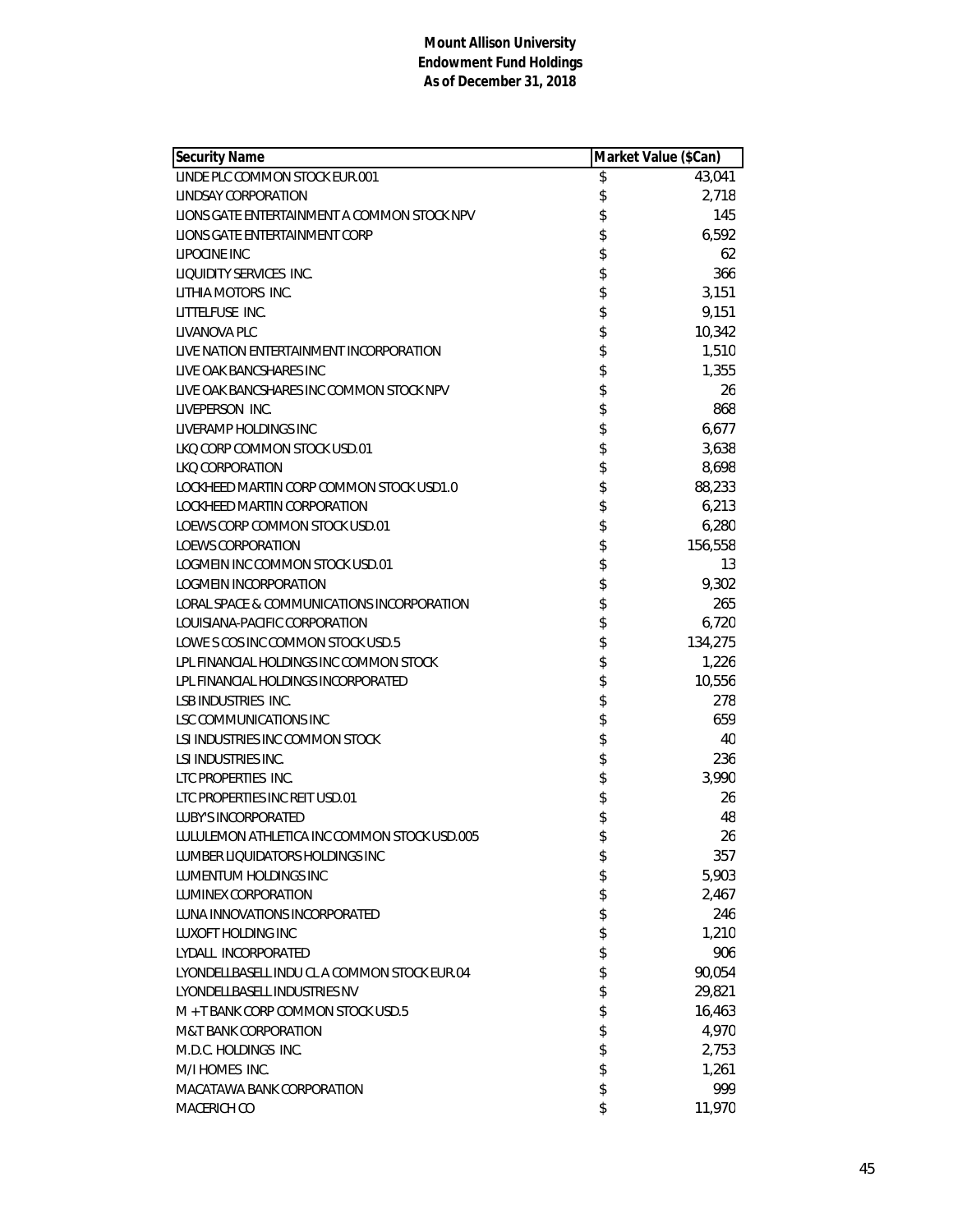| <b>Security Name</b>                              | Market Value (\$Can) |         |
|---------------------------------------------------|----------------------|---------|
| MACERICH CO/THE REIT USD.01                       | \$                   | 2,440   |
| MACK CALI REALTY CORPORATION                      | \$                   | 4,260   |
| MACKINAC FINANCIAL CORPORATION                    | \$                   | 412     |
| MACOM TECHNOLOGY SOLUTIONS H COMMON STOCK USD.001 | \$                   | 13      |
| MACOM TECHNOLOGY SOLUTIONS HOLDINGS INC           | \$                   | 1,618   |
| MACQUARIE INFRASTRUCTURE CORP                     | \$                   | 5,014   |
| <b>MACROGENICS INC</b>                            | \$                   | 1,104   |
| MACY S INC COMMON STOCK USD.01                    | \$                   | 4,656   |
| MADISON SQUARE GARDEN CO                          | \$                   | 10,303  |
| MADRIGAL PHARMACEUTICALS INC                      | \$                   | 3,795   |
| MAGELLAN HEALTH INC                               | \$                   | 2,617   |
| MAGELLAN HEALTH INC COMMON STOCK USD.01           | \$                   | 949     |
| <b>MAIDEN HOLDINGS LIMITED</b>                    | \$                   | 231     |
| MAIDEN HOLDINGS LTD COMMON STOCK USD.01           | \$                   | 105     |
| <b>MAJESCO</b>                                    | \$                   | 471     |
| <b>MALIBU BOATS INC</b>                           | \$                   | 1,520   |
| MALIBU BOATS INC A COMMON STOCK USD.01            | \$                   | 870     |
| MALLINCKRODT PLC                                  | \$                   | 3,260   |
| MANCHESTER UNITED PLC CL A COMMON STOCK USD.0005  | \$                   | 13      |
| MANHATTAN ASSOCIATES INCORPORATED                 | \$                   | 5,906   |
| <b>MANITEX INTERNATIONAL INC</b>                  | \$                   | 316     |
| MANITOWOC COMPANY INC                             | \$                   | 1,216   |
| MANPOWERGROUP INC                                 | \$                   | 8,026   |
| MANPOWERGROUP INC COMMON STOCK USD.01             | \$                   | 8,052   |
| MANTECH INTERNATIONAL CORPORATION                 | \$                   | 2,908   |
| MARATHON OIL CORP COMMON STOCK USD1.0             | \$                   | 6,218   |
| MARATHON PETROLEUM CORP COMMON STOCK USD.01       | \$                   | 71,574  |
| MARCHEX INC.                                      | \$                   | 163     |
| MARCUS & MILLICHAP INC                            | \$                   | 2,655   |
| <b>MARCUS CORP</b>                                | \$                   | 1,010   |
| <b>MARINE PRODUCTS CORPORATION</b>                | \$                   | 1,279   |
| MARINEMAX INC                                     | \$                   | 1,112   |
| MARINEMAX INC COMMON STOCK USD.001                | \$                   | 145     |
| <b>MARKETAXESS HOLDINGS INC.</b>                  | \$                   | 14,084  |
| MARLIN BUSINESS SERVICES CORP.                    | \$                   | 741     |
| MARRIOTT INTERNATIONAL CLA COMMON STOCK USD.01    | \$                   | 15,505  |
| MARRIOTT VACATIONS WORLDWIDE CORPORATION          | \$                   | 6,272   |
| MARSH & MCLENNAN COMPANIES INC.                   | \$                   | 139,162 |
| MARSH + MCLENNAN COS COMMON STOCK USD1.0          | \$                   | 20,045  |
| <b>MARTEN TRANSPORT LTD.</b>                      | \$                   | 2,079   |
| MARTEN TRANSPORT LTD COMMON STOCK USD.01          | \$                   | 198     |
| MARTIN MARIETTA MATERIALS COMMON STOCK USD.01     | \$                   | 5,472   |
| MASCO CORP COMMON STOCK USD1.0                    | \$                   | 28,151  |
| MASIMO CORP COMMON STOCK USD.001                  | \$                   | 6,484   |
| <b>MASIMO CORPORATION</b>                         | \$                   | 12,544  |
| MASONITE INTERNATIONAL CORP                       | \$                   | 2,618   |
| MASTEC INCORPORATED                               | \$                   | 6,710   |
| MASTERCARD INC A COMMON STOCK USD.0001            | \$                   | 190,238 |
| MASTERCRAFT BOAT HOLDINGS IN COMMON STOCK USD.01  | \$                   | 13      |
|                                                   |                      |         |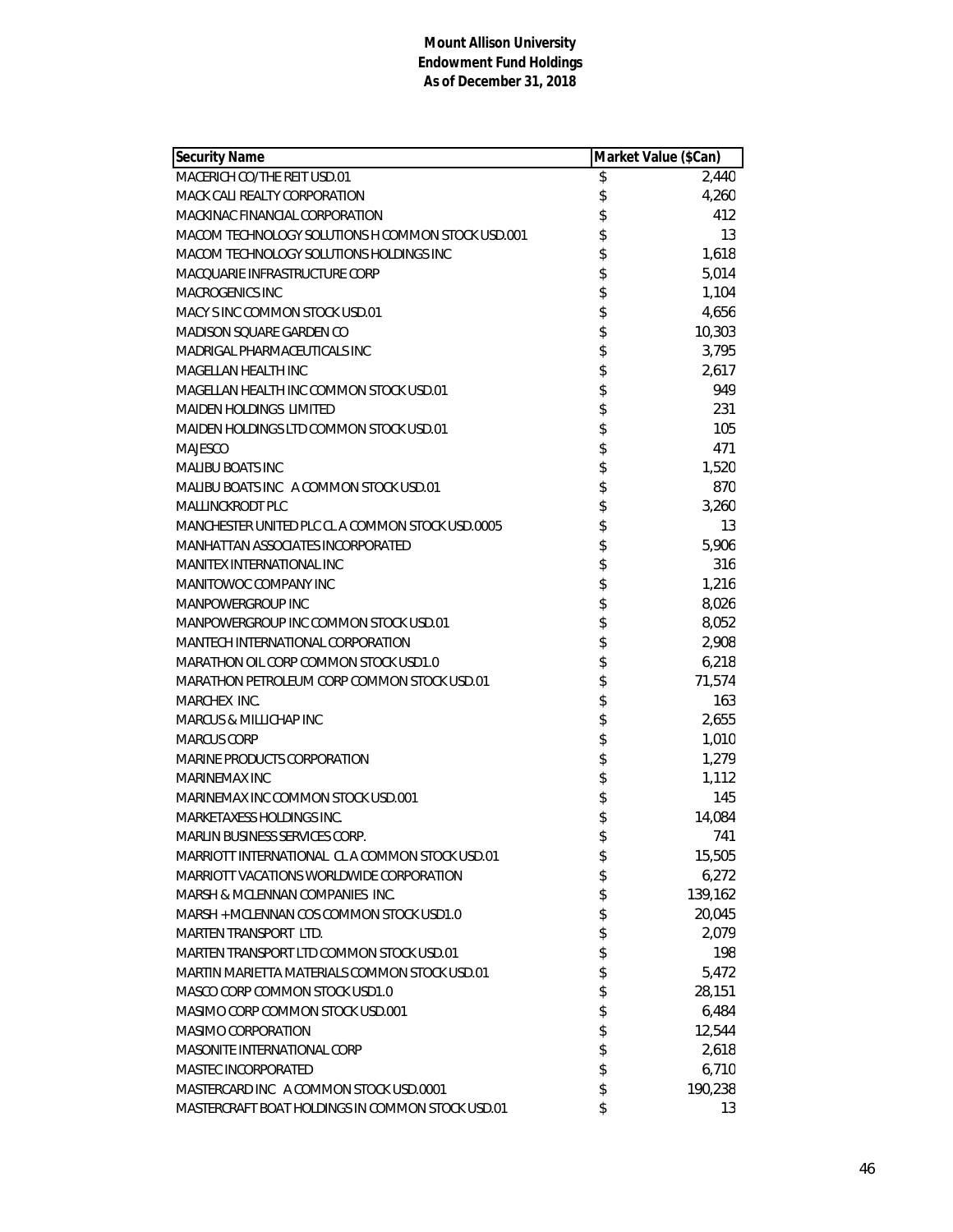| <b>Security Name</b>                            | Market Value (\$Can) |         |
|-------------------------------------------------|----------------------|---------|
| MASTERCRAFT BOAT HOLDINGS INC                   | \$                   | 1,013   |
| MATADOR RESOURCES COMPANY                       | \$                   | 3,820   |
| MATCH GROUP INC COMMON STOCK USD.001            | \$                   | 3,453   |
| <b>MATERION CORP</b>                            | \$                   | 2,111   |
| MATRIX SERVICE CO COMMON STOCK USD.01           | \$                   | 712     |
| <b>MATRIX SERVICE COMPANY</b>                   | \$                   | 1,294   |
| <b>MATSON INC</b>                               | \$                   | 3,440   |
| <b>MATTEL INC</b>                               | \$                   | 6,881   |
| MATTEL INC COMMON STOCK USD1.0                  | \$                   | 1,712   |
| MATTHEWS INTERNATIONAL CORPORATION              | \$                   | 2,773   |
| MAUI LAND & PINEAPPLE COMPANY INC.              | \$                   | 365     |
| MAXAR TECHNOLOGIES LTD COMMON STOCK             | \$                   | 66      |
| MAXIM INTEGRATED PRODUCTS COMMON STOCK USD.001  | \$                   | 7,041   |
| MAXIMUS INC.                                    | \$                   | 8,320   |
| MAXLINEAR INCORPORATION                         | \$                   | 2,269   |
| MAXWELL TECHNOLOGIES INC.                       | \$                   | 58      |
| MB FINANCIAL INCORPORATION                      | \$                   | 7,400   |
| MBIA INC.                                       | \$                   | 3,071   |
| MBT FINANCIAL CORP.                             | \$                   | 491     |
| MCCLATCHY COMPANY                               | \$                   | 97      |
| MCCORMICK & COMPANY INCORPORATED                | \$                   | 142,890 |
| MCCORMICK + CO NON VTG SHRS COMMON STOCK        | \$                   | 8,470   |
| MCDERMOTT INTERNATIONAL INC                     | \$                   | 2,422   |
| MCDONALD S CORP COMMON STOCK USD.01             | \$                   | 131,551 |
| <b>MCDONALD'S CORP</b>                          | \$                   | 64,611  |
| MCEWEN MINING INC                               | \$                   | 916     |
| MCGRATH RENTCORP                                | \$                   | 2,546   |
| MCGRATH RENTCORP COMMON STOCK                   | \$                   | 237     |
| MCKESSON CORP COMMON STOCK USD.01               | \$                   | 45,611  |
| MDU RESOURCES GROUP INC                         | \$                   | 9,828   |
| MEDEQUITIES REALTY TRUST INC                    | \$                   | 580     |
| MEDICAL PROPERTIES TRUST INC.                   | \$                   | 13,581  |
| MEDIDATA SOLUTIONS INCORPORATION                | \$                   | 7,979   |
| MEDIFAST INC.                                   | \$                   | 3,494   |
| MEDNAX INC                                      | \$                   | 6,596   |
| MEDPACE HOLDINGS INC                            | \$                   | 3,152   |
| MEDPACE HOLDINGS INC COMMON STOCK USD.01        | \$                   | 2,847   |
| MEDTRONIC PLC COMMON STOCK USD.1                | \$                   | 69,991  |
| MEET GROUP INC                                  | \$                   | 241     |
| MEET GROUP INC/THE COMMON STOCK USD.001         | \$                   | 185     |
| MELINTA THERAPEUTICS INC                        | \$                   | 23      |
| MELLANOX TECHNOLOGIES LTD COMMON STOCK ILS.0175 | \$                   | 8,817   |
| <b>MERCANTILE BANK CORPORATION</b>              | \$                   | 1,101   |
| MERCER INTERNATIONAL INC COMMON STOCK USD1.0    | \$                   | 501     |
| MERCER INTERNATIONAL INC.                       | \$                   | 1,660   |
| MERCK & CO. INC.                                | \$                   | 78,279  |
| MERCK + CO. INC. COMMON STOCK USD.5             | \$                   | 200,639 |
| MERCURY GENERAL CORP COMMON STOCK               | \$                   | 26      |
| MERCURY GENERAL CORPORATION                     | \$                   | 7,005   |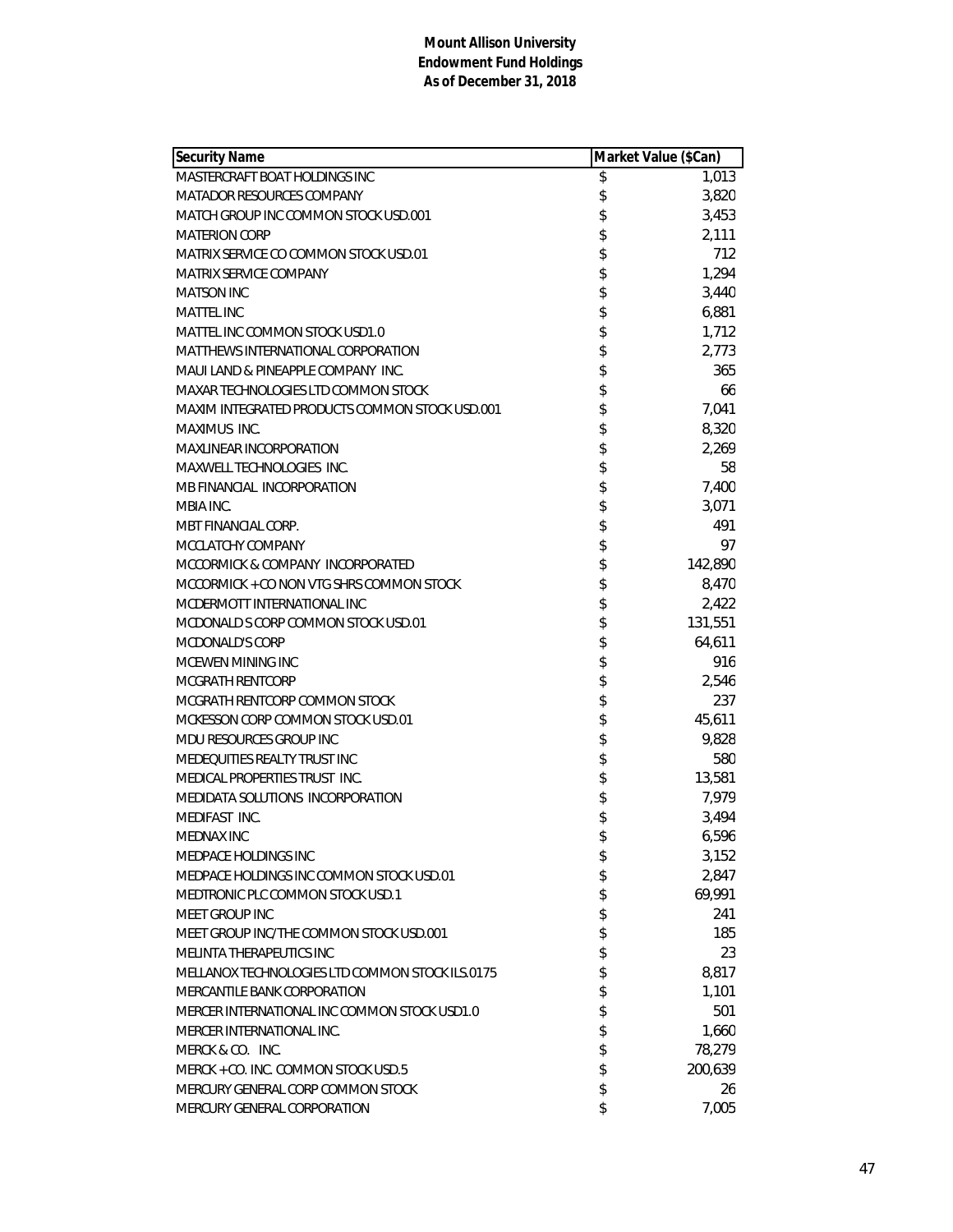| <b>Security Name</b>                             | Market Value (\$Can) |         |
|--------------------------------------------------|----------------------|---------|
| MERCURY SYSTEMS INC                              | \$                   | 5,406   |
| MEREDITH CORPORATION                             | \$                   | 4,635   |
| <b>MERIDIAN BANCORP INC</b>                      | \$                   | 1,923   |
| MERIDIAN BIOSCIENCE INC.                         | \$                   | 2,119   |
| MERIT MEDICAL SYSTEMS INC.                       | \$                   | 6,727   |
| MERITAGE HOMES CORP.                             | \$                   | 2,540   |
| <b>MERITOR INC</b>                               | \$                   | 2,983   |
| MESA LABORATORIES INC.                           | \$                   | 1,993   |
| META FINANCIAL GROUP INC.                        | \$                   | 1,641   |
| METHANEX CORP COMMON STOCK                       | \$                   | 79      |
| METHODE ELECTRONICS INCORPORATED                 | \$                   | 1,733   |
| METLIFE INC COMMON STOCK USD.01                  | \$                   | 32,325  |
| METTLER TOLEDO INTERNATIONAL COMMON STOCK USD.01 | \$                   | 7,134   |
| MGE ENERGY INC.                                  | \$                   | 4,538   |
| MGIC INVESTMENT CORPORATION                      | \$                   | 7,336   |
| MGM RESORTS INTERNATIONAL COMMON STOCK USD.01    | \$                   | 6,447   |
| MGP INGREDIENTS INC                              | \$                   | 1,849   |
| MICHAEL KORS HOLDINGS LTD COMMON STOCK           | \$                   | 2,852   |
| MICHAELS COMPANIES INC                           | \$                   | 4,864   |
| MICROCHIP TECHNOLOGY INC COMMON STOCK USD.001    | \$                   | 8,464   |
| MICRON TECHNOLOGY INC COMMON STOCK USD.1         | \$                   | 58,068  |
| MICROSOFT CORP COMMON STOCK USD.00000625         | \$                   | 640,138 |
| MICROSTRATEGY INC CL A COMMON STOCK USD.001      | \$                   | 26      |
| MICROSTRATEGY INCORPORATED                       | \$                   | 2,604   |
| MID AMERICA APARTMENT COMM REIT USD.01           | \$                   | 5,597   |
| <b>MIDDLEBY CORP</b>                             | \$                   | 11,736  |
| MIDDLEFIELD BANC CORP.                           | \$                   | 452     |
| MIDDLESEX WATER COMPANY                          | \$                   | 2,503   |
| MIDLAND STATES BANCORP INC                       | \$                   | 1,142   |
| MIDSOUTH BANCORP INC.                            | \$                   | 352     |
| MIDSTATES PETROLEUM COMPANY INC                  | \$                   | 133     |
| MIDWESTONE FINANCIAL GROUP INCORPORATION         | \$                   | 698     |
| MILACRON HOLDINGS CORP                           | \$                   | 1,991   |
| MILLER INDUSTRIES INC.                           | \$                   | 675     |
| MIMECAST LTD                                     | \$                   | 4,295   |
| MINDBODY INC                                     | \$                   | 3,499   |
| MINERALS TECHNOLOGIES INC.                       | \$                   | 4,069   |
| MINERVA NEUROSCIENCES INC                        | \$                   | 785     |
| MIRAGEN THERAPEUTICS INC                         | \$                   | 243     |
| MIRATI THERAPEUTICS INC                          | \$                   | 4,278   |
| <b>MISTRAS GROUP INCORPORATION</b>               | \$                   | 1,086   |
| MITCHAM INDUSTRIES INC.                          | \$                   | 36      |
| MITEK SYSTEMS INC.                               | \$                   | 906     |
| MKS INSTRUMENTS INC COMMON STOCK                 | \$                   | 66      |
| MKS INSTRUMENTS INCORPORATED                     | \$                   | 7,335   |
| MMA CAPITAL HOLDINGS INC                         | \$                   | 299     |
| MOBILE MINI INC.                                 | \$                   | 3,133   |
| MODEL N INC COMMON STOCK USD.00015               | \$                   | 343     |
| MODINE MANUFACTURING COMPANY                     | \$                   | 1,420   |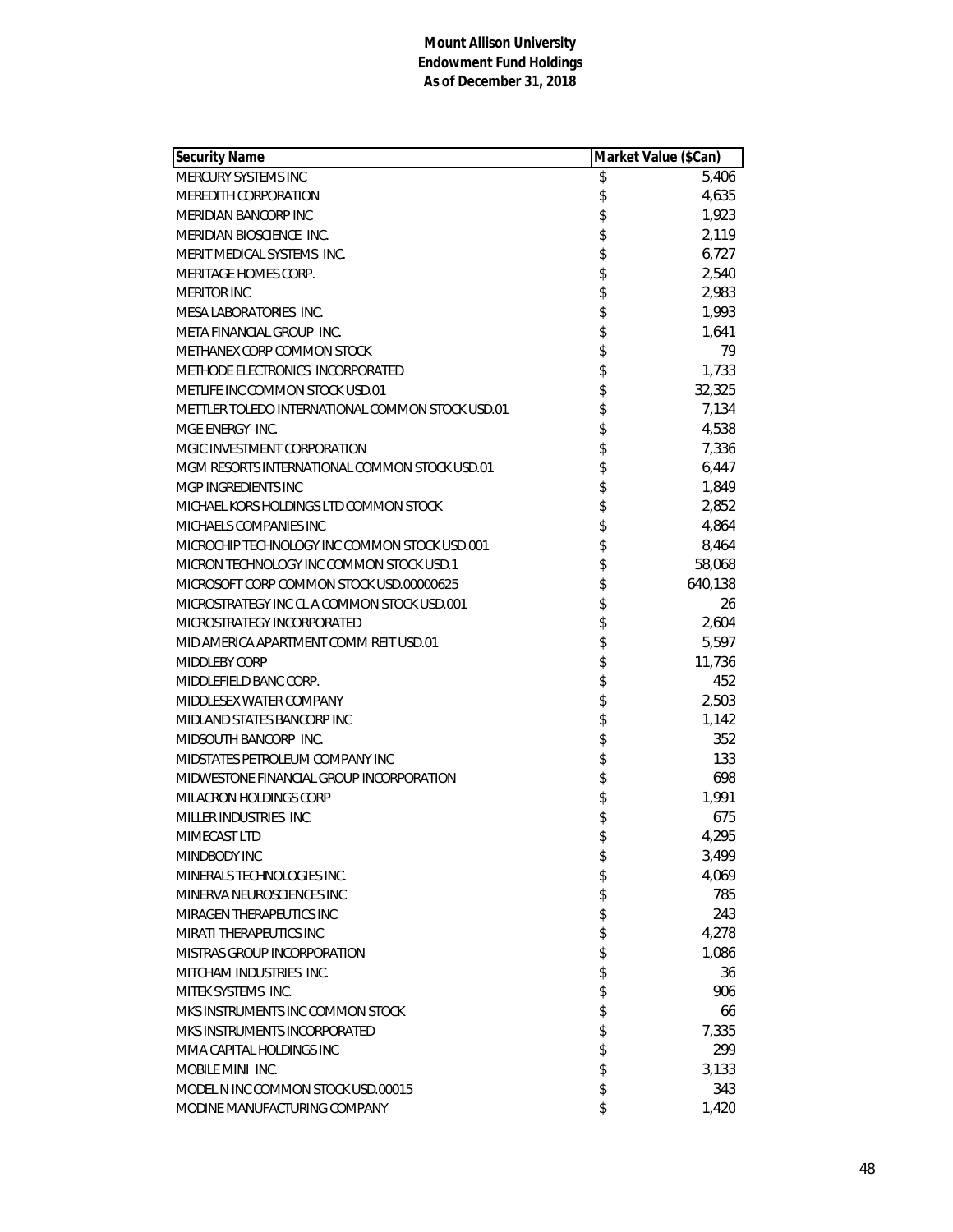| Security Name                                    | Market Value (\$Can) |         |
|--------------------------------------------------|----------------------|---------|
| MOELIS & CO                                      | \$                   | 3,026   |
| MOHAWK INDUSTRIES INC COMMON STOCK USD.01        | \$                   | 29,542  |
| MOLECULAR TEMPLATES INC                          | \$                   | 116     |
| MOLINA HEALTHCARE INC.                           | \$                   | 14,463  |
| MOLINA HEALTHCARE INC COMMON STOCK USD.001       | \$                   | 7,288   |
| MOLSON COORS BREWING CO B COMMON STOCK USD.01    | \$                   | 5,125   |
| MOMENTA PHARMACEUTICALS INC.                     | \$                   | 595     |
| MONARCH CASINO + RESORT INC COMMON STOCK USD.01  | \$                   | 277     |
| MONDELEZ INTERNATIONAL INC A COMMON STOCK        | \$                   | 29,120  |
| MONGODB INC                                      | \$                   | 5,162   |
| MONMOUTH REAL ESTATE INV COR REIT USD.01         | \$                   | 1,529   |
| MONMOUTH REAL ESTATE INVESTMENT CORP             | \$                   | 2,560   |
| MONOLITHIC POWER SYSTEMS INC.                    | \$                   | 9,933   |
| MONOTYPE IMAGING HOLDINGS INCORPORATION.         | \$                   | 1,383   |
| MONRO INC                                        | \$                   | 5,403   |
| MONSTER BEVERAGE CORP COMMON STOCK               | \$                   | 45,503  |
| MOODY S CORP COMMON STOCK USD.01                 | \$                   | 15,749  |
| MOOG INC.                                        | \$                   | 5,302   |
| MORGAN STANLEY COMMON STOCK USD.01               | \$                   | 76,832  |
| MORNINGSTAR INC.                                 | \$                   | 10,399  |
| MOSAIC CO/THE COMMON STOCK USD.01                | \$                   | 5,263   |
| MOTORCAR PARTS OF AMERICA INC.                   | \$                   | 706     |
| MOTOROLA SOLUTIONS INC COMMON STOCK USD.01       | \$                   | 9,410   |
| MOTOROLA SOLUTIONS INCORPORATION                 | \$                   | 146,618 |
| MOVADO GROUP INC.                                | \$                   | 981     |
| MRC GLOBAL INCORPORATED                          | \$                   | 2,362   |
| MSA SAFETY INC                                   | \$                   | 8,348   |
| MSB FINANCIAL CORP                               | \$                   | 34      |
| MSC INDUSTRIAL DIRECT CO. INC.                   | \$                   | 7,121   |
| MSCI INC COMMON STOCK USD.01                     | \$                   | 7,691   |
| MSG NETWORKS INC                                 | \$                   | 3,550   |
| MTS SYSTEMS CORPORATION                          | \$                   | 1,719   |
| MUELLER INDUSTRIES INC.                          | \$                   | 2,760   |
| MUELLER WATER PRODUCTS INC.                      | \$                   | 3,599   |
| MUELLER WATER PRODUCTS INC A COMMON STOCK USD.01 | \$                   | 145     |
| MULTI-COLOR CORPORATION                          | \$                   | 1,337   |
| MURPHY OIL CORPORATION                           | \$                   | 8,684   |
| MURPHY USA INC                                   | \$                   | 6,035   |
| MUTUALFIRST FINANCIAL INC.                       | \$                   | 326     |
| MVB FINANCIAL CORPORATION                        | \$                   | 511     |
| MYERS INDUSTRIES INC.                            | \$                   | 1,083   |
| MYLAN NV COMMON STOCK EUR.01                     | \$                   | 7,061   |
| MYR GROUP INCORPORATION                          | \$                   | 832     |
| <b>MYRIAD GENETICS INC</b>                       | \$                   | 4,925   |
| NABORS INDUSTRIES LIMITED                        | \$                   | 1,540   |
| NABORS INDUSTRIES LTD COMMON STOCK USD.001       | \$                   | 13      |
| NACCO INDUSTRIES INC.                            | \$                   | 397     |
| NACCO INDUSTRIES CL A COMMON STOCK USD1.0        | \$                   | 26      |
| NANOMETRICS INC                                  | \$                   | 1,303   |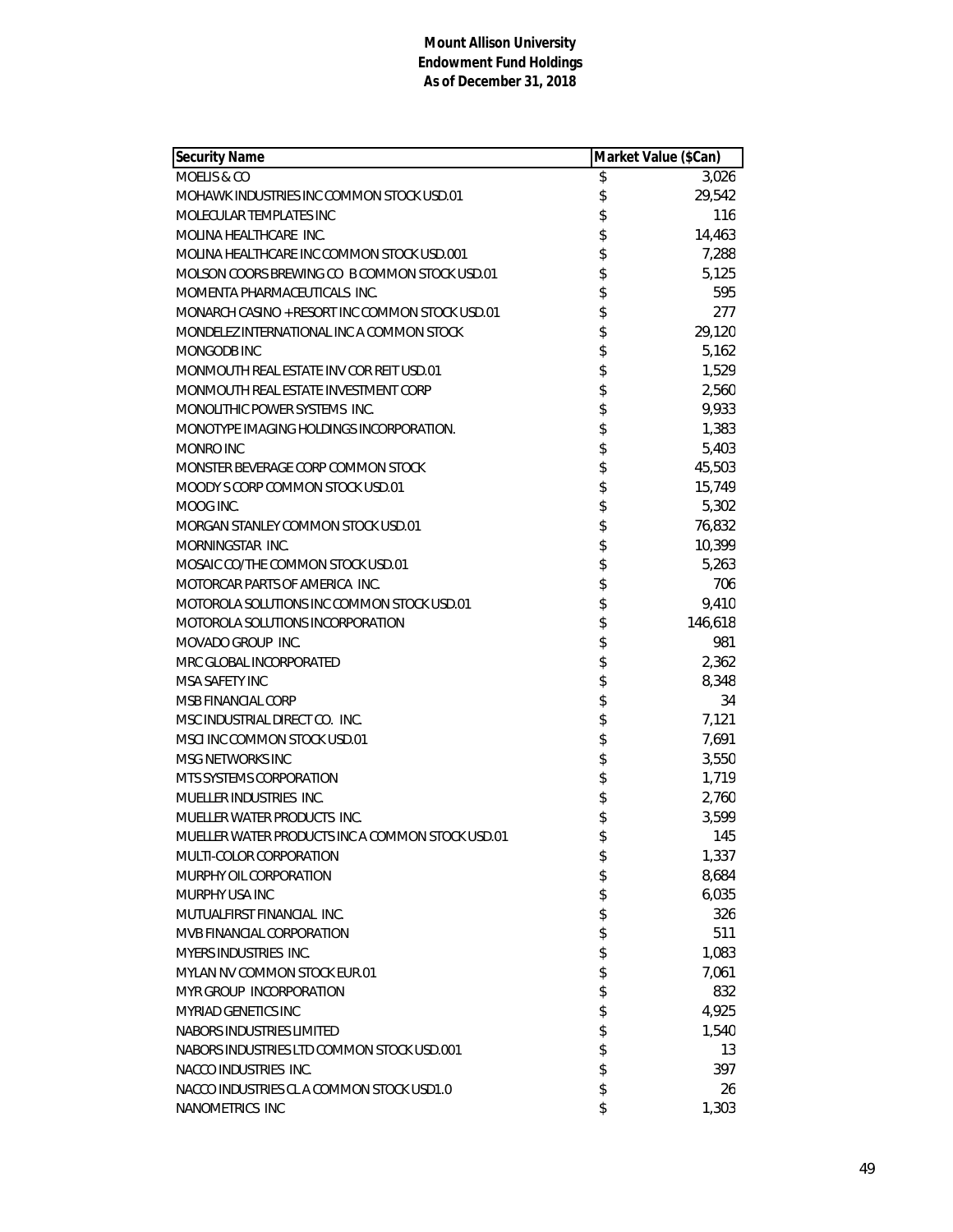| <b>Security Name</b>                             | Market Value (\$Can) |        |
|--------------------------------------------------|----------------------|--------|
| NANOMETRICS INC COMMON STOCK                     | \$                   | 725    |
| NAPCO SECURITY TECHNOLOGIES INCORPORATION        | \$                   | 561    |
| NASDAQ INC                                       | \$                   | 11,183 |
| NASDAQ INC COMMON STOCK USD.01                   | \$                   | 4,661  |
| NATERA INC COMMON STOCK USD.0001                 | \$                   | 145    |
| NATHAN'S FAMOUS INC.                             | \$                   | 631    |
| NATIONAL BANK HOLDINGS CORP                      | \$                   | 1,985  |
| NATIONAL BANKSHARES INC                          | \$                   | 778    |
| NATIONAL BEVERAGE CORP.                          | \$                   | 4,305  |
| NATIONAL CINEMEDIA INC                           | \$                   | 1,359  |
| NATIONAL COMMERCE CORP                           | \$                   | 1,719  |
| NATIONAL FUEL GAS COMPANY                        | \$                   | 9,300  |
| NATIONAL GENERAL HOLDINGS CORP                   | \$                   | 5,299  |
| NATIONAL HEALTH INVESTORS INC.                   | \$                   | 6,370  |
| NATIONAL HEALTHCARE CORPORATION                  | \$                   | 3,287  |
| NATIONAL INSTRUMENTS CORP COMMON STOCK USD.01    | \$                   | 1,054  |
| NATIONAL INSTRUMENTS CORPORATION                 | \$                   | 12,630 |
| NATIONAL OILWELL VARCO INC COMMON STOCK USD.01   | \$                   | 4,885  |
| NATIONAL PRESTO INDUSTRIES INCORPORATED          | \$                   | 1,590  |
| NATIONAL RESEARCH CORPORATION                    | \$                   | 2,109  |
| NATIONAL RETAIL PROPERTIES INC.                  | \$                   | 17,479 |
| NATIONAL STORAGE AFFILIATES TRUST                | \$                   | 3,153  |
| NATIONAL VISION HOLDINGS INC                     | \$                   | 4,301  |
| NATIONAL WESTERN LIFE GROUP INC                  | \$                   | 2,540  |
| NATURAL GAS SERVICES GROUP INC.                  | \$                   | 589    |
| NATURAL GAS SERVICES GROUP COMMON STOCK USD.01   | \$                   | 92     |
| NATURAL GROCERS BY VITAMIN COTTAGE INC           | \$                   | 1,100  |
| NATURAL HEALTH TRENDS CORP.                      | \$                   | 487    |
| NATURE'S SUNSHINE PRODUCTS INC                   | \$                   | 172    |
| NATUS MEDICAL INCORPORATION                      | \$                   | 2,380  |
| NAUTILUS INC.                                    | \$                   | 695    |
| <b>NAVIENT CORP</b>                              | \$                   | 5,591  |
| NAVIGANT CONSULTING INCORPORATED                 | \$                   | 2,069  |
| <b>NAVIGATORS GROUP INC</b>                      | \$                   | 3,698  |
| NAVISTAR INTERNATIONAL CORPORATION               | \$                   | 5,267  |
| NBT BANCORP INC.                                 | \$                   | 3,338  |
| <b>NCI BUILDING SYSTEMS INC</b>                  | \$                   | 1,027  |
| NCI BUILDING SYSTEMS INC COMMON STOCK USD.01     | \$                   | 250    |
| <b>NCR CORPORATION</b>                           | \$                   | 5,038  |
| NCS MULTISTAGE HOLDINGS INC                      | \$                   | 282    |
| <b>NEENAH INC</b>                                | \$                   | 2,115  |
| NEKTAR THERAPEUTICS                              | \$                   | 9,778  |
| NEKTAR THERAPEUTICS COMMON STOCK USD.0001        | \$                   | 2,721  |
| NELNET INCORPORATION                             | \$                   | 2,931  |
| NEOGEN CORPORATION                               | \$                   | 5,667  |
| NEOGENOMICS INC.                                 | \$                   | 2,330  |
| NEOPHOTONICS CORP                                | \$                   | 150    |
| NET 1 UEPS TECHNOLOGIES INC COMMON STOCK USD.001 | \$                   | 145    |
| NETAPP INC COMMON STOCK USD.001                  | \$                   | 7,850  |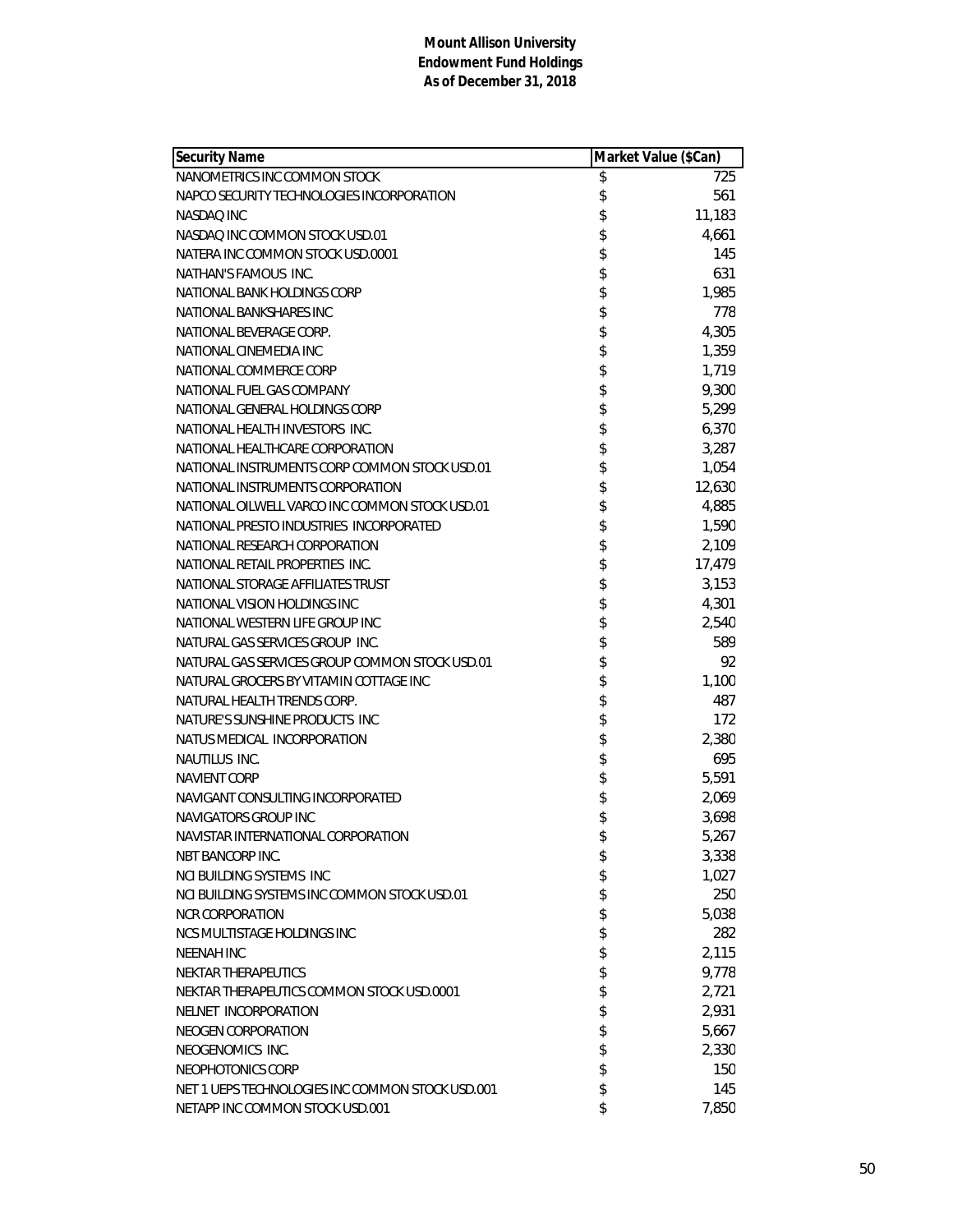| Security Name                                   | Market Value (\$Can) |         |
|-------------------------------------------------|----------------------|---------|
| NETFLIX INC COMMON STOCK USD.001                | \$                   | 95,908  |
| NETGEAR INC.                                    | \$                   | 3,457   |
| NETSCOUT SYSTEMS INCORPORATED                   | \$                   | 4,579   |
| NEUROCRINE BIOSCIENCES INC                      | \$                   | 286     |
| NEUROCRINE BIOSCIENCES INC COMMON STOCK USD.001 | \$                   | 5,548   |
| NEW HOME COMPANY INC                            | \$                   | 232     |
| NEW JERSEY RESOURCES CORPORATION                | \$                   | 8,261   |
| NEW MEDIA INVESTMENT GROUP INC                  | \$                   | 1,569   |
| NEW RELIC INC                                   | \$                   | 10,301  |
| NEW RELIC INC COMMON STOCK USD.001              | \$                   | 14,035  |
| NEW SENIOR INVESTMENT GROUP INC                 | \$                   | 704     |
| NEW YORK COMMUNITY BANCORP INC                  | \$                   | 9,847   |
| NEW YORK TIMES CO                               | \$                   | 8,411   |
| NEWELL BRANDS INC COMMON STOCK USD1.0           | \$                   | 4,008   |
| NEWFIELD EXPLORATION CO COMMON STOCK USD.01     | \$                   | 1,943   |
| NEWFIELD EXPLORATION COMPANY                    | \$                   | 6,644   |
| NEWMARK GROUP INC                               | \$                   | 1,665   |
| NEWMARK GROUP INC W/I COMMON STOCK USD.01       | \$                   | 290     |
| NEWMARKET CORPORATION                           | \$                   | 9,416   |
| NEWMONT MINING CORP COMMON STOCK USD1.6         | \$                   | 9,213   |
| NEWPARK RESOURCES INC.                          | \$                   | 1,263   |
| <b>NEWS CORP</b>                                | \$                   | 253     |
| NEWS CORP CLASS A COMMON STOCK USD.01           | \$                   | 2,303   |
| NEWS CORP CLASS B COMMON STOCK                  | \$                   | 724     |
| NEXEO SOLUTIONS INC                             | \$                   | 1,903   |
| NEXPOINT RESIDENTIAL TRUST INC                  | \$                   | 1,693   |
| NEXSTAR MEDIA GROUP INC                         | \$                   | 8,966   |
| NEXTERA ENERGY INC                              | \$                   | 6,213   |
| NEXTERA ENERGY INC COMMON STOCK USD.01          | \$                   | 41,525  |
| NEXTGEN HEALTHCARE INC                          | \$                   | 2,271   |
| NI HOLDINGS INC                                 | \$                   | 545     |
| NIC INC.                                        | \$                   | 1,807   |
| NICOLET BANKSHARES INC                          | \$                   | 1,286   |
| NIELSEN HOLDINGS PLC COMMON STOCK EUR.07        | \$                   | 4,122   |
| NIKE INC CL B COMMON STOCK                      | \$                   | 85,945  |
| NIKE INC.                                       | \$                   | 69,581  |
| NISOURCE INC COMMON STOCK USD.01                | \$                   | 4,561   |
| NL INDUSTRIES INC                               | \$                   | 337     |
| NMI HOLDINGS INC                                | \$                   | 2,969   |
| NN INC.                                         | \$                   | 313     |
| NOBLE CORP PLC COMMON STOCK USD.01              | \$                   | 26      |
| NOBLE CORPORATION PLC                           | \$                   | 1,519   |
| NOBLE ENERGY INC COMMON STOCK USD.01            | \$                   | 4,536   |
| NOKIA CORP SPON ADR ADR                         | \$                   | 114,563 |
| NOMAD FOODS LTD COMMON STOCK                    | \$                   | 1,608   |
| NOODLES + CO COMMON STOCK USD.01                | \$                   | 185     |
| NORDSON CORP COMMON STOCK                       | \$                   | 66      |
| NORDSON CORPORATION                             | \$                   | 13,681  |
| NORDSTROM INC COMMON STOCK                      | \$                   | 2,809   |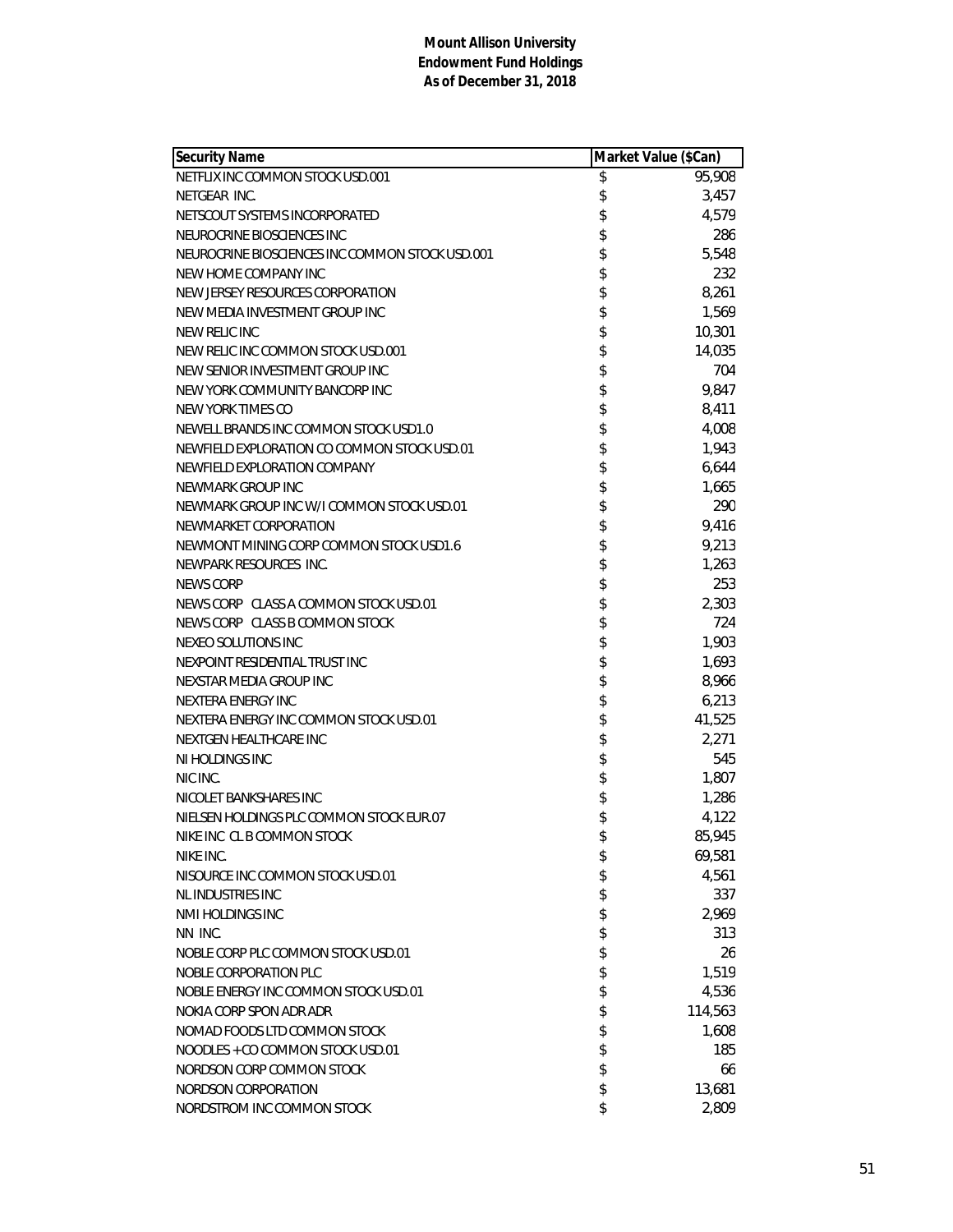| <b>Security Name</b>                              | Market Value (\$Can) |         |
|---------------------------------------------------|----------------------|---------|
| NORFOLK SOUTHERN CORP COMMON STOCK USD1.0         | \$                   | 20,780  |
| NORTHEAST BANCORP                                 | \$                   | 338     |
| NORTHERN OIL & GAS INC                            | \$                   | 1,390   |
| NORTHERN TECHNOLOGIES INTERNATIONAL CORPORATION   | \$                   | 347     |
| NORTHERN TRUST CORP COMMON STOCK USD1.667         | \$                   | 9,524   |
| NORTHFIELD BANCORP INC                            | \$                   | 1,488   |
| NORTHRIM BANCORP INC.                             | \$                   | 476     |
| NORTHROP GRUMMAN CORP COMMON STOCK USD1.0         | \$                   | 26,335  |
| NORTHSTAR REALTY EUROPE CORP                      | \$                   | 1,481   |
| NORTHWEST BANCSHARES INCORPORATION                | \$                   | 3,262   |
| NORTHWEST NATURAL HOLDING CO                      | \$                   | 3,837   |
| NORTHWEST PIPE COMPANY                            | \$                   | 311     |
| NORTHWESTERN CORPORATION                          | \$                   | 6,323   |
| NORWEGIAN CRUISE LINE HOLDIN COMMON STOCK USD.001 | \$                   | 12,563  |
| NORWOOD FINANCIAL CORP.                           | \$                   | 235     |
| NOVANTA INC                                       | \$                   | 4,759   |
| <b>NOW INC</b>                                    | \$                   | 3,178   |
| NRG ENERGY INC COMMON STOCK USD.01                | \$                   | 32,525  |
| NU SKIN ENTERPRISES INC                           | \$                   | 6,809   |
| NUANCE COMMUNICATIONS INC.                        | \$                   | 8,865   |
| NUANCE COMMUNICATIONS INC COMMON STOCK USD.001    | \$                   | 40      |
| NUCOR CORP COMMON STOCK USD.4                     | \$                   | 8,131   |
| <b>NUTANIX INC</b>                                | \$                   | 9,891   |
| NUTRISYSTEM INC.                                  | \$                   | 3,189   |
| NUVASIVE INC.                                     | \$                   | 5,323   |
| NUVECTRA CORP                                     | \$                   | 843     |
| <b>NV5 GLOBAL INC</b>                             | \$                   | 1,694   |
| <b>NVE CORPORATION</b>                            | \$                   | 1,039   |
| NVENT ELECTRIC PLC                                | \$                   | 8,467   |
| NVIDIA CORP COMMON STOCK USD.001                  | \$                   | 51,153  |
| NXP SEMICONDUCTORS NV COMMON STOCK                | \$                   | 4,810   |
| O REILLY AUTOMOTIVE INC COMMON STOCK USD.01       | \$                   | 44,861  |
| OAK VALLEY BANCORP                                | \$                   | 265     |
| OASIS PETROLEUM INC COMMON STOCK USD.01           | \$                   | 198     |
| OASIS PETROLEUM INCORPORATION                     | \$                   | 3,764   |
| OCCIDENTAL PETROLEUM CORP COMMON STOCK USD.2      | \$                   | 256,691 |
| OCCIDENTAL PETROLEUM CORPORATION                  | \$                   | 6,213   |
| OCEANEERING INTERNATIONAL INC.                    | \$                   | 2,739   |
| OCEANFIRST FINANCIAL CORP.                        | \$                   | 2,346   |
| OCWEN FINANCIAL CORPORATION                       | \$                   | 206     |
| OFFICE DEPOT INC.                                 | \$                   | 2,778   |
| OFFICE PROPERTIES INCOME TRUST                    | \$                   | 1,356   |
| OFG BANCORP                                       | \$                   | 1,487   |
| OFG BANCORP COMMON STOCK USD1.0                   | \$                   | 185     |
| OGE ENERGY CORPORATION                            | \$                   | 14,248  |
| OIL STATES INTERNATIONAL INC.                     | \$                   | 1,297   |
| OIL STATES INTERNATIONAL INC COMMON STOCK USD.01  | \$                   | 13      |
| OIL-DRI CORPORATION OF AMERICA                    | \$                   | 441     |
| <b>OKTA INC</b>                                   | \$                   | 12,819  |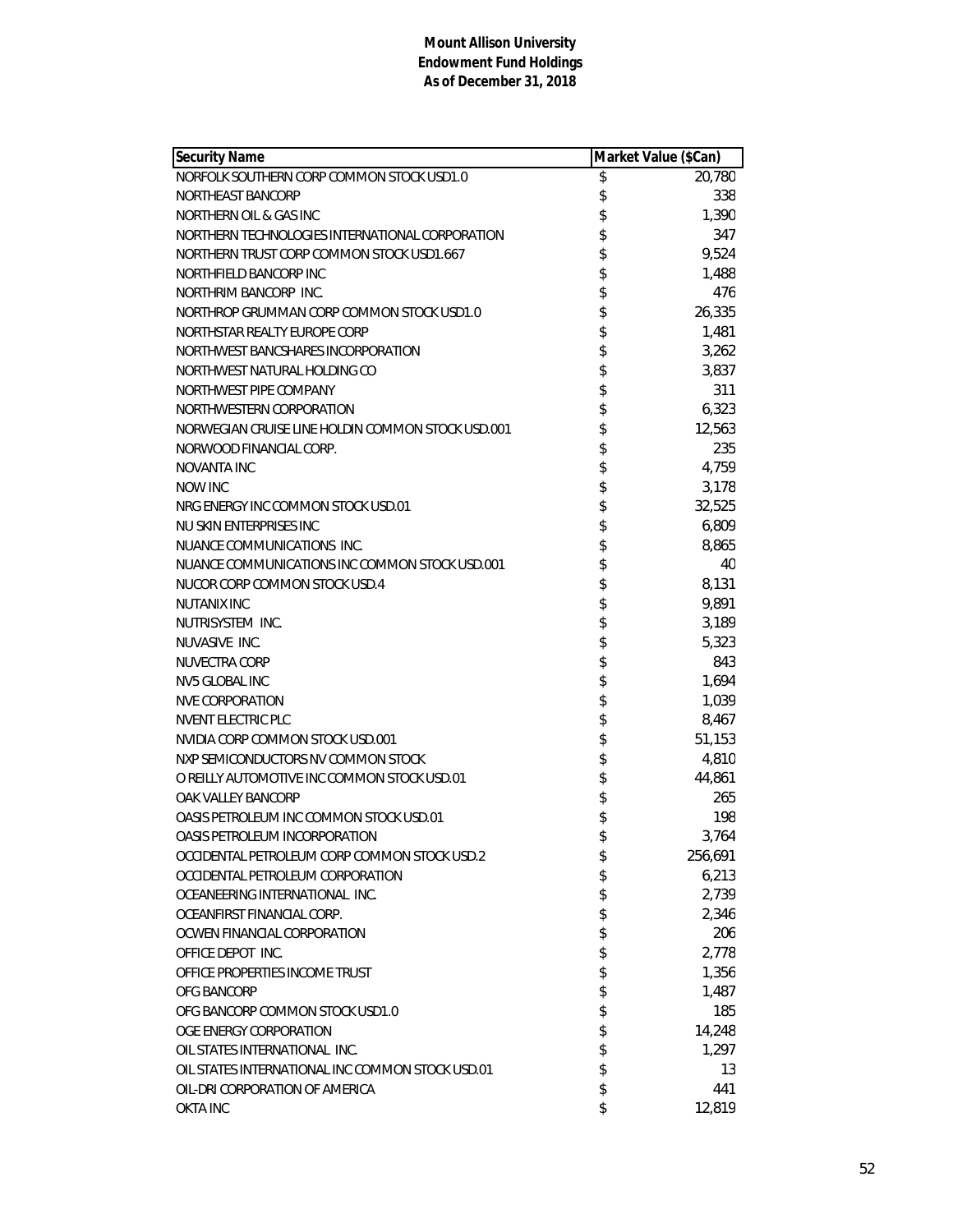| Security Name                                    | Market Value (\$Can) |         |
|--------------------------------------------------|----------------------|---------|
| OKTA INC COMMON STOCK                            | \$                   | 1,529   |
| OLD LINE BANCSHARES INC.                         | \$                   | 1,248   |
| OLD NATIONAL BANCORP                             | \$                   | 5,265   |
| OLD REPUBLIC INTERNATIONAL CORPORATION           | \$                   | 12,475  |
| OLD REPUBLIC INTL CORP COMMON STOCK USD1.0       | \$                   | 949     |
| OLD SECOND BANCORP INC.                          | \$                   | 1,105   |
| <b>OLIN CORPORATION</b>                          | \$                   | 7,157   |
| OLLIE'S BARGAIN OUTLET HOLDINGS INC              | \$                   | 9,451   |
| OLYMPIC STEEL INC.                               | \$                   | 142     |
| OMEGA FLEX INC.                                  | \$                   | 1,210   |
| OMEGA HEALTHCARE INVESTORS INC.                  | \$                   | 16,355  |
| OMEGA HEALTHCARE INVESTORS REIT USD.1            | \$                   | 5,667   |
| OMNICELL INCORPORATED                            | \$                   | 5,629   |
| OMNICOM GROUP COMMON STOCK USD.15                | \$                   | 8,214   |
| OMNICOM GROUP INCORPORATED                       | \$                   | 32,306  |
| OMNOVA SOLUTIONS INC COMMON STOCK USD.1          | \$                   | 92      |
| OMNOVA SOLUTIONS INC.                            | \$                   | 704     |
| ON DECK CAPITAL INC                              | \$                   | 1,297   |
| ON DECK CAPITAL INC COMMON STOCK USD.005         | \$                   | 79      |
| ON SEMICONDUCTOR CORPORATION                     | \$                   | 4,131   |
| ONE GAS INC                                      | \$                   | 8,826   |
| ONE LIBERTY PROPERTIES INC.                      | \$                   | 1,210   |
| ONE LIBERTY PROPERTIES INC REIT USD1.0           | \$                   | 79      |
| ONEMAIN HOLDINGS INC                             | \$                   | 7,225   |
| ONEOK INC COMMON STOCK USD.01                    | \$                   | 12,141  |
| ONESPAN INC                                      | \$                   | 1,171   |
| OPKO HEALTH INCORPORATION                        | \$                   | 2,349   |
| OPPENHEIMER HOLDINGS CL A COMMON STOCK USD.001   | \$                   | 92      |
| OPPENHEIMER HOLDINGS INCORPORATION               | \$                   | 881     |
| <b>OPUS BANK</b>                                 | \$                   | 1,508   |
| ORACLE CORP COMMON STOCK USD.01                  | \$                   | 86,786  |
| ORACLE CORPORATION                               | \$                   | 100,644 |
| ORASURE TECHNOLOGIES INC COMMON STOCK USD.000001 | \$                   | 13      |
| ORASURE TECHNOLOGIES INCORPORATED                | \$                   | 1,562   |
| ORBCOMM INC                                      | \$                   | 1,286   |
| ORCHIDS PAPER PRODUCTS CO                        | \$                   | 25      |
| ORION ENGINEERED CARBONS SA COMMON STOCK         | \$                   | 1,450   |
| ORION GROUP HOLDINGS INC                         | \$                   | 339     |
| <b>ORITANI FINANCIAL CORP</b>                    | \$                   | 1,692   |
| ORMAT TECHNOLOGIES INC.                          | \$                   | 7,092   |
| ORRSTOWN FINANCIAL SERVICES INC.                 | \$                   | 259     |
| ORTHOFIX MEDICAL INC                             | \$                   | 2,639   |
| OSHKOSH CORP                                     | \$                   | 9,637   |
| OSHKOSH CORP COMMON STOCK USD.01                 | \$                   | 2,992   |
| OSI SYSTEMS INC.                                 | \$                   | 2,798   |
| OTONOMY INC                                      | \$                   | 44      |
| OTONOMY INC COMMON STOCK USD.001                 | \$                   | 66      |
| OTTER TAIL CORPORATION                           | \$                   | 4,352   |
| OUTFRONT MEDIA INC                               | \$                   | 5,356   |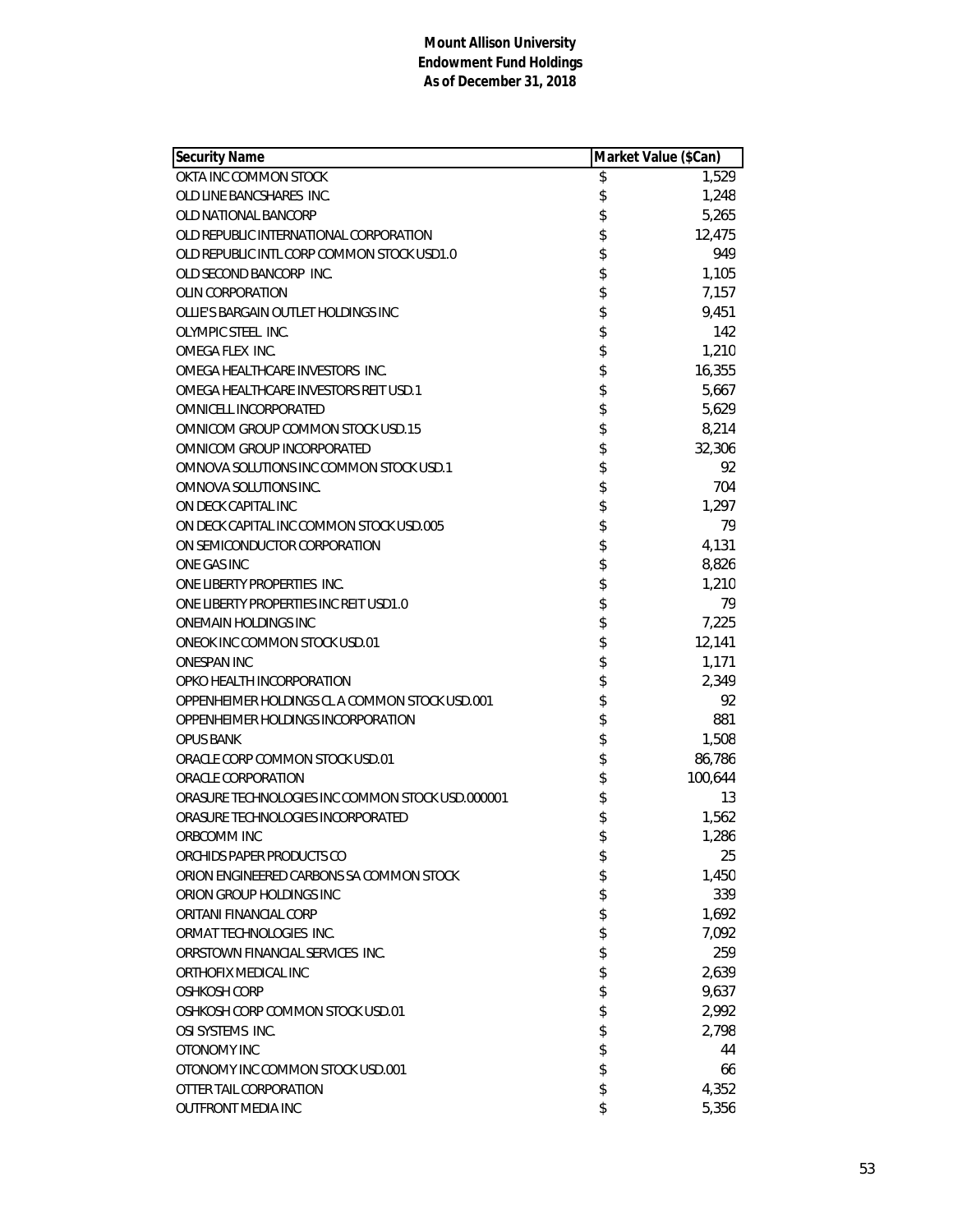| Security Name                                   | Market Value (\$Can) |        |
|-------------------------------------------------|----------------------|--------|
| <b>OUTFRONT MEDIA INC REIT USD.01</b>           | \$                   | 356    |
| OVERSEAS SHIPHOLDING GROUP INC                  | \$                   | 330    |
| OVERSTOCK.COM INC                               | \$                   | 664    |
| <b>OVID THERAPEUTICS INC</b>                    | \$                   | 137    |
| OWENS & MINOR INCORPORATED                      | \$                   | 801    |
| OWENS CORNING COMMON STOCK USD.001              | \$                   | 4,072  |
| <b>OWENS-CORNING</b>                            | \$                   | 10,148 |
| OWENS-ILLINOIS INCORPORATED                     | \$                   | 5,616  |
| OXFORD INDUSTRIES INC                           | \$                   | 2,913  |
| OXFORD SQUARE CAPITAL CORP COMMON STOCK USD.01  | \$                   | 92     |
| P G + E CORP COMMON STOCK                       | \$                   | 22,056 |
| P H GLATFELTER CO                               | \$                   | 773    |
| P.A.M. TRANSPORTATION SERVICES INC.             | \$                   | 750    |
| <b>PACCAR INC</b>                               | \$                   | 23,608 |
| PACCAR INC COMMON STOCK USD1.0                  | \$                   | 34,904 |
| PACIFIC MERCANTILE BANCORP                      | \$                   | 288    |
| PACIFIC PREMIER BANCORP INC.                    | \$                   | 2,909  |
| PACIRA PHARMACEUTICALS INC                      | \$                   | 2,654  |
| PACIRA PHARMACEUTICALS INC COMMON STOCK USD.001 | \$                   | 448    |
| PACKAGING CORP OF AMERICA COMMON STOCK USD.01   | \$                   | 3,903  |
| PACWEST BANCORPORATION                          | \$                   | 8,833  |
| PALO ALTO NETWORKS INC COMMON STOCK USD.0001    | \$                   | 28,229 |
| PANGAEA LOGISTICS SOLUTIONS LTD                 | \$                   | 14     |
| PANHANDLE OIL AND GAS INCORPORATION             | \$                   | 716    |
| PAPA JOHNS INTERNATIONAL INC                    | \$                   | 2,286  |
| PAR PACIFIC HOLDINGS INC                        | \$                   | 1,412  |
| PAR TECHNOLOGY CORPORATION                      | \$                   | 635    |
| PARAMOUNT GROUP INC                             | \$                   | 6,222  |
| PARK ELECTROCHEMICAL CORPORATION                | \$                   | 953    |
| PARK HOTELS & RESORTS INC                       | \$                   | 10,966 |
| PARK NATIONAL CORPORATION                       | \$                   | 2,917  |
| PARKE BANCORP INC.                              | \$                   | 504    |
| PARKER HANNIFIN CORP COMMON STOCK USD.5         | \$                   | 20,749 |
| PARKER-HANNIFIN CORP                            | \$                   | 17,395 |
| PARK-OHIO HOLDINGS CORP.                        | \$                   | 876    |
| PARSLEY ENERGY INC                              | \$                   | 9,981  |
| PARSLEY ENERGY INC CLASS A COMMON STOCK USD.01  | \$                   | 633    |
| PARTY CITY HOLDCO INC                           | \$                   | 363    |
| PATRICK INDUSTRIES INC.                         | \$                   | 1,477  |
| PATRIOT TRANSPORTATION HOLDING INC              | \$                   | 108    |
| PATTERN ENERGY GROUP INC                        | \$                   | 4,343  |
| PATTERSON COMPANIES INC.                        | \$                   | 3,746  |
| PATTERSON COS INC COMMON STOCK USD.01           | \$                   | 13     |
| PATTERSON UTI ENERGY INC COMMON STOCK USD.01    | \$                   | 119    |
| PATTERSON-UTI ENERGY INC.                       | \$                   | 4,862  |
| PAYCHEX INC COMMON STOCK USD.01                 | \$                   | 10,397 |
| PAYCOM SOFTWARE INC                             | \$                   | 14,745 |
| PAYLOCITY HOLDING CORP                          | \$                   | 6,076  |
| PAYPAL HOLDINGS INC COMMON STOCK USD.0001       | \$                   | 52,334 |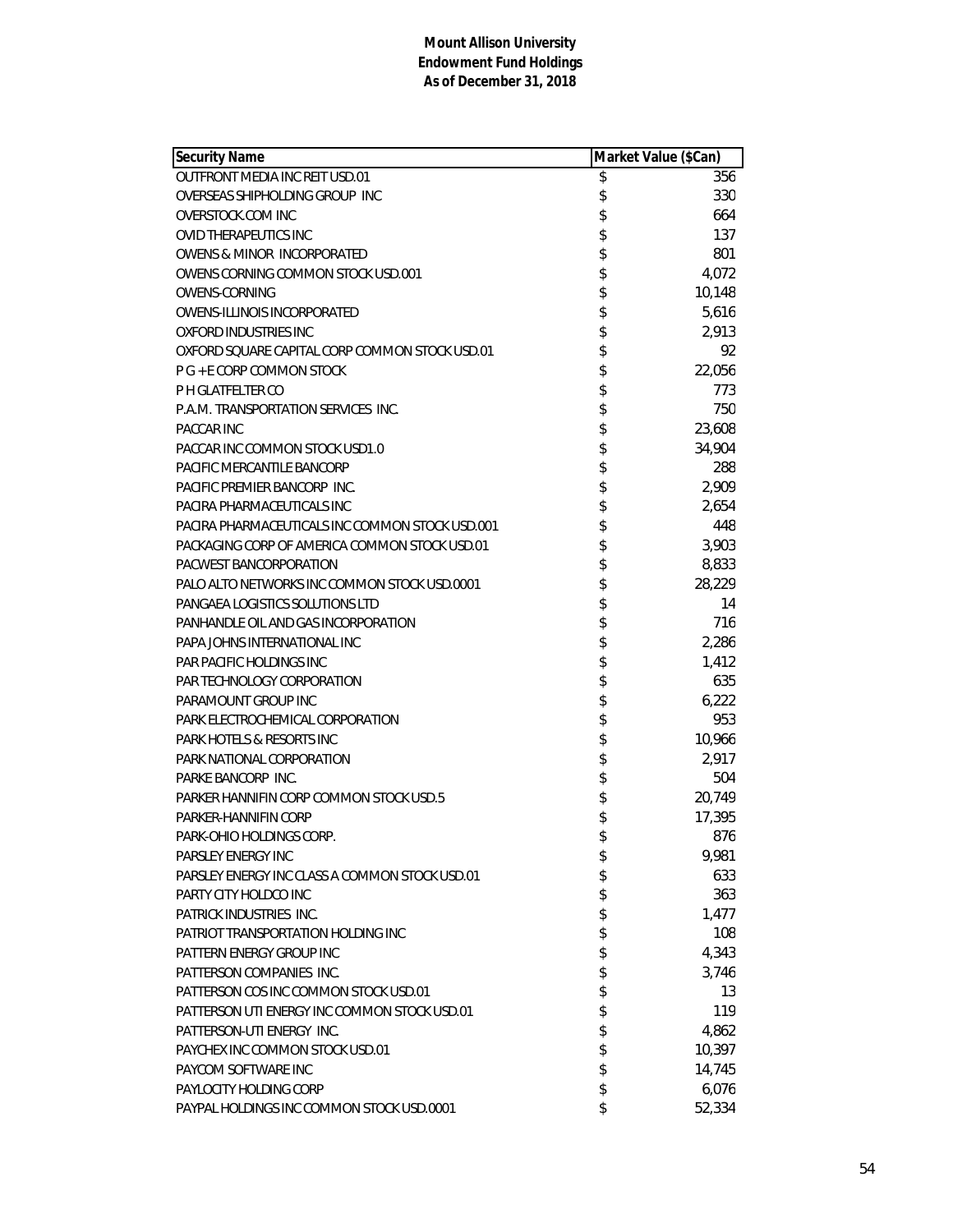| <b>Security Name</b>                             | Market Value (\$Can) |         |
|--------------------------------------------------|----------------------|---------|
| PBF ENERGY INC                                   | \$                   | 8,364   |
| PC CONNECTION INC.                               | \$                   | 1,742   |
| <b>PCM INC</b>                                   | \$                   | 351     |
| PCSB FINANCIAL CORP                              | \$                   | 638     |
| PCTEL INCORPORATED                               | \$                   | 137     |
| PDC ENERGY INCORPORATED                          | \$                   | 4,238   |
| PDF SOLUTIONS INC.                               | \$                   | 614     |
| PDL BIOPHARMA INC.                               | \$                   | 921     |
| <b>PDVWIRELESS INC</b>                           | \$                   | 853     |
| PEABODY ENERGY CORP COMMON STOCK                 | \$                   | 1,239   |
| PEABODY ENERGY CORPORATION                       | \$                   | 8,091   |
| PEAPACK-GLADSTONE FINANCIAL CORPORATION          | \$                   | 1,017   |
| PEBBLEBROOK HOTEL TRUST                          | \$                   | 9,171   |
| PEGASYSTEMS INC.                                 | \$                   | 7,297   |
| PENN NATIONAL GAMING INC.                        | \$                   | 4,625   |
| PENN VIRGINIA CORPORATION                        | \$                   | 1,982   |
| PENNANTPARK INVESTMENT CORP COMMON STOCK USD.001 | \$                   | 79      |
| PENNS WOODS BANCORP INC.                         | \$                   | 456     |
| PENNSYLVANIA REAL ESTATE INVESTMENT TRUST        | \$                   | 1,004   |
| PENNYMAC FINANCIAL SERVICES INC                  | \$                   | 1,047   |
| PENSKE AUTOMOTIVE GROUP INC                      | \$                   | 7,735   |
| <b>PENTAIR PLC</b>                               | \$                   | 13,420  |
| PENTAIR PLC COMMON STOCK USD.01                  | \$                   | 4,776   |
| PENUMBRA INC                                     | \$                   | 8,159   |
| PEOPLE S UNITED FINANCIAL COMMON STOCK USD.01    | \$                   | 2,510   |
| PEOPLES BANCORP INC.                             | \$                   | 1,524   |
| PEOPLES FINANCIAL SERVICES CORP                  | \$                   | 836     |
| PEOPLE'S UNITED FINANCIAL INC.                   | \$                   | 65,431  |
| PEOPLES UTAH BANCORP                             | \$                   | 1,390   |
| PEPSICO INC COMMON STOCK USD.017                 | \$                   | 255,479 |
| PEPSICO INC.                                     | \$                   | 135,435 |
| PERCEPTRON INC.                                  | \$                   | 104     |
| PERFICIENT INC                                   | \$                   | 1,559   |
| PERFICIENT INC COMMON STOCK USD.001              | \$                   | 13      |
| PERFORMANCE FOOD GROUP CO                        | \$                   | 6,740   |
| PERFORMANCE FOOD GROUP CO COMMON STOCK USD.01    | \$                   | 13      |
| PERFORMANT FINANCIAL CORP                        | \$                   | 214     |
| PERKINELMER INC COMMON STOCK USD1.0              | \$                   | 4,405   |
| PERRIGO CO PLC COMMON STOCK EUR.001              | \$                   | 2,526   |
| PERRIGO COMPANY PLC                              | \$                   | 1,270   |
| PERSPECTA INC                                    | \$                   | 6,154   |
| PETMED EXPRESS INC.                              | \$                   | 715     |
| PFENEX INC                                       | \$                   | 281     |
| PFIZER INC COMMON STOCK USD.05                   | \$                   | 407,464 |
| PFSWEB INC                                       | \$                   | 146     |
| PFSWEB INC COMMON STOCK USD.001                  | \$                   | 26      |
| <b>PGT INNOVATIONS INC</b>                       | \$                   | 1,975   |
| PGT INNOVATIONS INC COMMON STOCK USD.01          | \$                   | 132     |
| PHI INC.                                         | \$                   | 64      |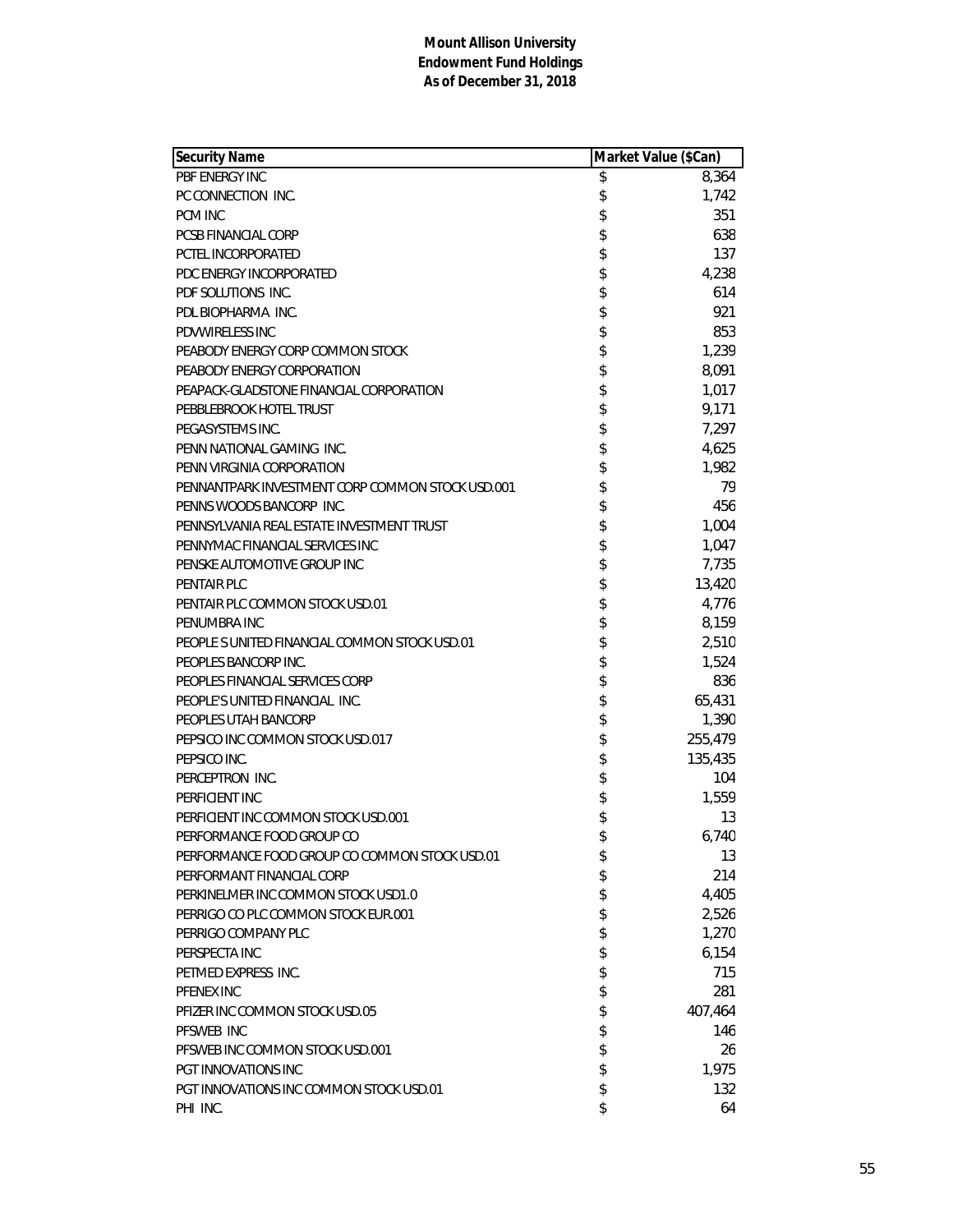| <b>Security Name</b>                             | Market Value (\$Can) |         |
|--------------------------------------------------|----------------------|---------|
| PHIBRO ANIMAL HEALTH CORP                        | \$                   | 1,447   |
| PHILIP MORRIS INTERNATIONAL COMMON STOCK         | \$                   | 107,860 |
| PHILIP MORRIS INTERNATIONAL INCORPORATION        | \$                   | 16,153  |
| PHILLIPS 66                                      | \$                   | 27,335  |
| PHILLIPS 66 COMMON STOCK                         | \$                   | 83,701  |
| PHOTRONICS INC.                                  | \$                   | 1,095   |
| PHOTRONICS INC COMMON STOCK USD.01               | \$                   | 619     |
| PHYSICIANS REALTY TRUST                          | \$                   | 6,661   |
| PICO HOLDINGS INC                                | \$                   | 366     |
| PIEDMONT OFFICE REALTY TRUST INCORPORATION       | \$                   | 4,924   |
| PIER 1 IMPORTS INC.                              | \$                   | 63      |
| PILGRIM'S PRIDE CORPORATION                      | \$                   | 5,548   |
| PINNACLE FINANCIAL PARTNERS INC.                 | \$                   | 7,807   |
| PINNACLE WEST CAPITAL COMMON STOCK               | \$                   | 4,826   |
| PIONEER ENERGY SERVICES CORP COMMON STOCK USD.1  | \$                   | 26      |
| PIONEER ENERGY SERVICES CORPORATION              | \$                   | 209     |
| PIONEER NATURAL RESOURCES CO COMMON STOCK USD.01 | \$                   | 28,440  |
| PIPER JAFFRAY COMPANIES                          | \$                   | 2,034   |
| PITNEY BOWES INC.                                | \$                   | 2,200   |
| PIVOTAL SOFTWARE INC                             | \$                   | 1,071   |
| PIXELWORKS INC                                   | \$                   | 132     |
| PJT PARTNERS INC                                 | \$                   | 1,758   |
| PLANET FITNESS INC                               | \$                   | 11,099  |
| PLANET FITNESS INC CL A COMMON STOCK USD.0001    | \$                   | 474     |
| PLANTRONICS INC.                                 | \$                   | 2,969   |
| PLANTRONICS INC COMMON STOCK USD.01              | \$                   | 53      |
| PLATFORM SPECIALTY PRODUCTS CORP                 | \$                   | 6,385   |
| PLAYA HOTELS & RESORTS NV                        | \$                   | 2,234   |
| PLAYA HOTELS + RESORTS NV COMMON STOCK USD.01    | \$                   | 40      |
| PLAYAGS INC COMMON STOCK USD.01                  | \$                   | 158     |
| PLEXUS CORPORATION                               | \$                   | 3,173   |
| PNC FINANCIAL SERVICES GROUP COMMON STOCK USD5.0 | \$                   | 30,387  |
| <b>PNM RESOURCES INC.</b>                        | \$                   | 6,573   |
| POINTS INTERNATIONAL LTD COMMON STOCK            | \$                   | 66      |
| POLARIS INDUSTRIES INC.                          | \$                   | 9,645   |
| POLYONE CORP                                     | \$                   | 4,674   |
| POOL CORPORATION                                 | \$                   | 11,943  |
| POPULAR INC.                                     | \$                   | 11,441  |
| POPULAR INC COMMON STOCK USD.01                  | \$                   | 448     |
| PORTLAND GENERAL ELECTRIC COMPANY                | \$                   | 8,521   |
| POST HOLDINGS INC                                | \$                   | 13,334  |
| POST HOLDINGS INC COMMON STOCK USD.01            | \$                   | 103,243 |
| POTBELLY CORP                                    | \$                   | 564     |
| POWELL INDUSTRIES INC.                           | \$                   | 635     |
| POWER INTEGRATIONS INC.                          | \$                   | 3,836   |
| POWER SOLUTIONS INTERNATIONAL INCORPORATED       | \$                   | 138     |
| PPG INDUSTRIES INC COMMON STOCK USD1.67          | \$                   | 12,300  |
| PPL CORP                                         | \$                   | 39,761  |
| PPL CORP COMMON STOCK USD.01                     | \$                   | 10,169  |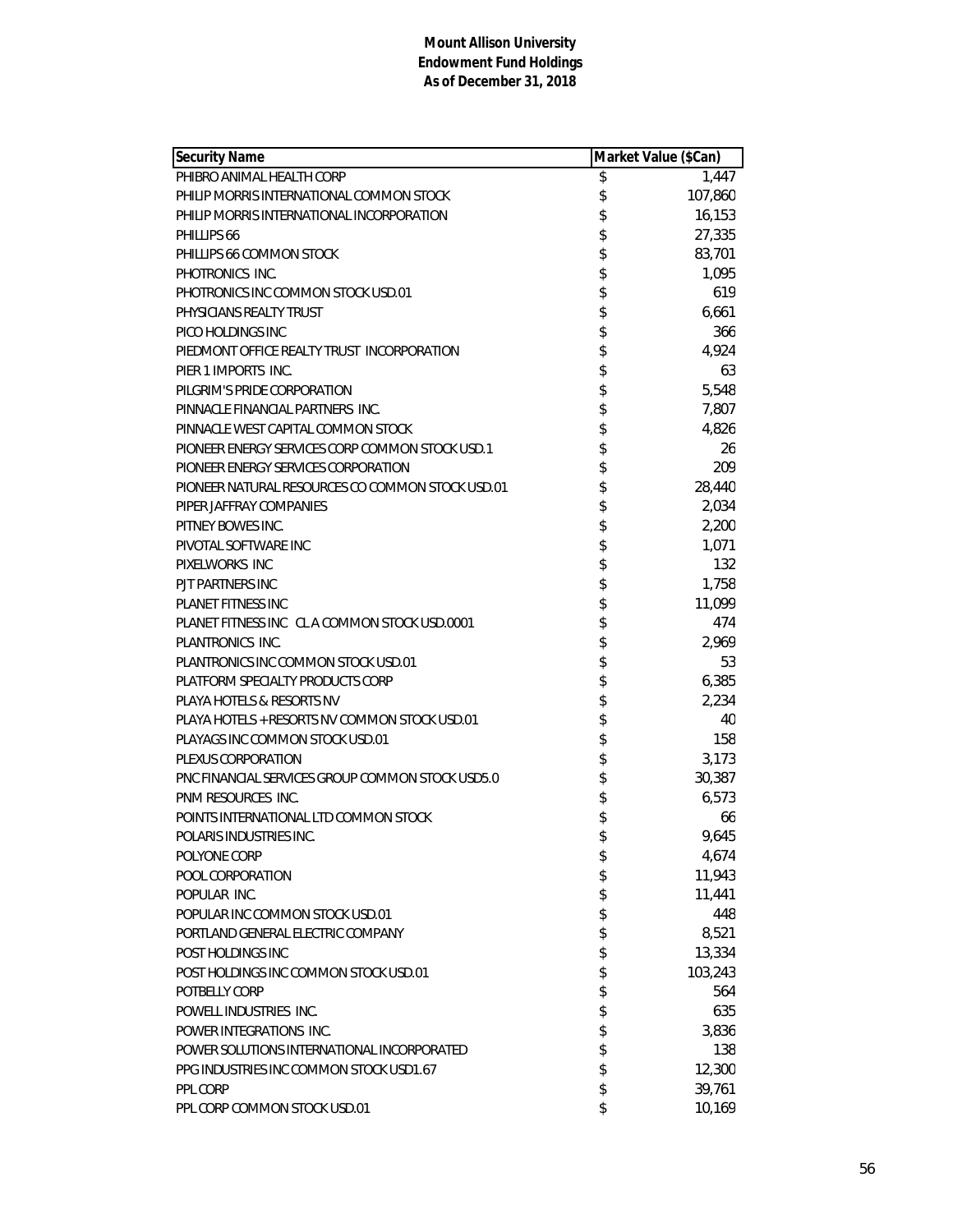| Security Name                                       | Market Value (\$Can) |         |
|-----------------------------------------------------|----------------------|---------|
| PO GROUP HOLDINGS INC                               | \$                   | 2,729   |
| <b>PRA GROUP INC</b>                                | \$                   | 2,442   |
| PRA HEALTH SCIENCES INC                             | \$                   | 13,218  |
| PREFERRED BANK                                      | \$                   | 1,456   |
| PREFORMED LINE PRODUCTS COMPANY                     | \$                   | 651     |
| PREMIER FINANCIAL BANCORP INC                       | \$                   | 435     |
| PREMIER INC                                         | \$                   | 4,471   |
| PREMIER INC CLASS A COMMON STOCK USD.01             | \$                   | 1,555   |
| PRESIDIO INC                                        | \$                   | 1,899   |
| PRESTIGE CONSUMER HEALTHCARE INC                    | \$                   | 3,422   |
| PRGX GLOBAL INCORPORATED                            | \$                   | 647     |
| PRICESMART INC.                                     | \$                   | 3,935   |
| PRIMERICA INC                                       | \$                   | 9,811   |
| PRIMO WATER CORP COMMON STOCK                       | \$                   | 606     |
| PRIMO WATER CORPORATION                             | \$                   | 1,467   |
| PRIMORIS SERVICES CORPORATION                       | \$                   | 2,060   |
| PRINCIPAL FINANCIAL GROUP COMMON STOCK USD.01       | \$                   | 16,907  |
| PROASSURANCE CORPORATION                            | \$                   | 4,238   |
| PROCTER & GAMBLE CO                                 | \$                   | 167,740 |
| PROCTER + GAMBLE CO/THE COMMON STOCK                | \$                   | 217,548 |
| PROGRESS SOFTWARE CORPORATION                       | \$                   | 3,111   |
| PROGRESSIVE CORP COMMON STOCK USD1.0                | \$                   | 114,979 |
| PROLOGIS INC REIT USD.01                            | \$                   | 18,481  |
| PROOFPOINT INC                                      | \$                   | 9,026   |
| PROOFPOINT INC COMMON STOCK USD.0001                | \$                   | 8,052   |
| PROPETRO HOLDING CORP                               | \$                   | 2,051   |
| PROS HOLDINGS INC COMMON STOCK USD.001              | \$                   | 40      |
| PROSPERITY BANCSHARES INC.                          | \$                   | 9,270   |
| PROTAGONIST THERAPEUTICS INC COMMON STOCK USD.00001 | \$                   | 79      |
| PROTECTIVE INSURANCE CORP                           | \$                   | 541     |
| PROTECTIVE INSURANCE CORP B COMMON STOCK            | \$                   | 53      |
| PROTHENA CORP PLC COMMON STOCK USD.01               | \$                   | 92      |
| PROTO LABS INC                                      | \$                   | 5,930   |
| PROVIDENCE SERVICE CORP (THE)                       | \$                   | 1,527   |
| PROVIDENT BANCORP INC                               | \$                   | 106     |
| PROVIDENT FINANCIAL HOLDINGS INC.                   | \$                   | 147     |
| PROVIDENT FINANCIAL SERVICES INC.                   | \$                   | 3,344   |
| PRUDENTIAL BANCORP INC. OF PENNSYLVANIA             | \$                   | 236     |
| PRUDENTIAL FINANCIAL INC COMMON STOCK USD.01        | \$                   | 102,754 |
| PS BUSINESS PARKS INC.                              | \$                   | 8,221   |
| PTC THERAPEUTICS INC                                | \$                   | 1,708   |
| PUBLIC SERVICE ENTERPRISE GP COMMON STOCK           | \$                   | 18,004  |
| PUBLIC SERVICE ENTERPRISE GROUP INC.                | \$                   | 23,608  |
| PUBLIC STORAGE REIT USD.1                           | \$                   | 15,227  |
| PULTEGROUP INCORPORATION                            | \$                   | 10,512  |
| PULTEGROUP INC COMMON STOCK USD.01                  | \$                   | 3,452   |
| PURE CYCLE CORPORATION                              | \$                   | 687     |
| PURE STORAGE INC                                    | \$                   | 6,174   |
| PURE STORAGE INC CLASS A COMMON STOCK USD.0001      | \$                   | 5,192   |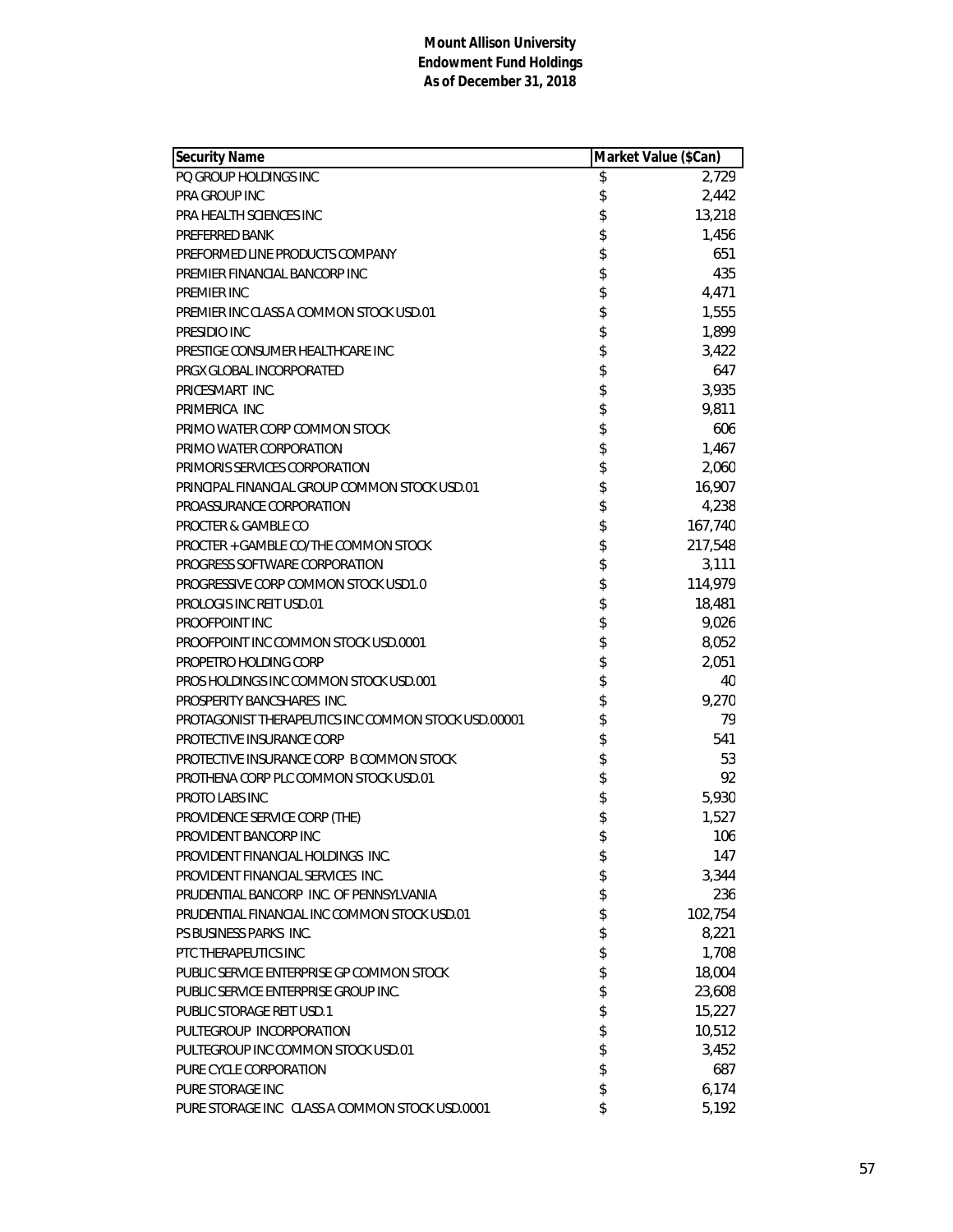| <b>Security Name</b>                               | Market Value (\$Can) |         |
|----------------------------------------------------|----------------------|---------|
| PVH CORP COMMON STOCK USD1.0                       | \$                   | 3,660   |
| PVH CORPORATION                                    | \$                   | 7,455   |
| PYXUS INTERNATIONAL INC                            | \$                   | 344     |
| PZENA INVESTMENT MANAGEMENT INCORPORATION          | \$                   | 328     |
| OAD INC                                            | \$                   | 1,422   |
| <b>OCR HOLDINGS INC</b>                            | \$                   | 1,125   |
| OCR HOLDINGS INC COMMON STOCK USD1.0               | \$                   | 26      |
| OEP RESOURCES INC COMMON STOCK USD.01              | \$                   | 66      |
| <b>QEP RESOURCES INCORPORATION</b>                 | \$                   | 3,089   |
| QIAGEN N.V. COMMON STOCK EUR.01                    | \$                   | 461     |
| QORVO INC COMMON STOCK USD.0001                    | \$                   | 3,787   |
| <b>QTS REALTY TRUST INC</b>                        | \$                   | 4,243   |
| <b>QUAD/GRAPHICS INCORPORATION</b>                 | \$                   | 1,118   |
| <b>QUAKER CHEMICAL CORPORATION</b>                 | \$                   | 5,144   |
| QUALCOMM INC COMMON STOCK USD.0001                 | \$                   | 116,554 |
| <b>QUALYS INC</b>                                  | \$                   | 5,831   |
| QUANEX BUILDING PRODUCTS CORPORATION               | \$                   | 1,074   |
| <b>QUANTA SERVICES INC</b>                         | \$                   | 9,507   |
| OUANTA SERVICES INC COMMON STOCK USD 00001         | \$                   | 9,724   |
| QUANTENNA COMMUNICATIONS INC                       | \$                   | 255     |
| QUANTENNA COMMUNICATIONS INC COMMON STOCK USD.0001 | \$                   | 13      |
| OUEST DIAGNOSTICS INC COMMON STOCK USD.01          | \$                   | 132,031 |
| QUIDEL CORPORATION                                 | \$                   | 4,245   |
| QUINSTREET INCORPORATION                           | \$                   | 2,146   |
| <b>QUMU CORP</b>                                   | \$                   | 23      |
| QUOTIENT TECHNOLOGY INC                            | \$                   | 2,063   |
| RA PHARMACEUTICALS INC                             | \$                   | 1,362   |
| RADIAN GROUP INCORPORATED                          | \$                   | 7,205   |
| RADIANT LOGISTICS INC.                             | \$                   | 417     |
| RADIANT LOGISTICS INC COMMON STOCK USD.001         | \$                   | 40      |
| RADNET INC.                                        | \$                   | 1,083   |
| RADNET INC COMMON STOCK USD.0001                   | \$                   | 105     |
| RADWARE LTD COMMON STOCK ILS.05                    | \$                   | 870     |
| RAFAEL HOLDINGS INC                                | \$                   | 207     |
| RALPH LAUREN CORP COMMON STOCK USD.01              | \$                   | 2,837   |
| RAMBUS INC                                         | \$                   | 2,070   |
| RAMBUS INC COMMON STOCK USD.001                    | \$                   | 26      |
| RANGE RESOURCES CORPORATION                        | \$                   | 5,598   |
| RAVEN INDUSTRIES INC.                              | \$                   | 3,055   |
| RAYMOND JAMES FINANCIAL INC COMMON STOCK USD.01    | \$                   | 4,845   |
| RAYONIER ADVANCED MATERIALS INC                    | \$                   | 1,386   |
| RAYTHEON COMPANY COMMON STOCK USD.01               | \$                   | 43,147  |
| RBC BEARINGS INCORPORATED                          | \$                   | 7,083   |
| RCI HOSPITALITY HOLDINGS INC                       | \$                   | 540     |
| RE/MAX HOLDINGS INC                                | \$                   | 1,370   |
| RE/MAX HOLDINGS INC CL A COMMON STOCK USD.0001     | \$                   | 53      |
| READING INTERNATIONAL INC.                         | \$                   | 903     |
| <b>REALNETWORKS INC</b>                            | \$                   | 220     |
| REALOGY HOLDINGS CORP                              | \$                   | 4,033   |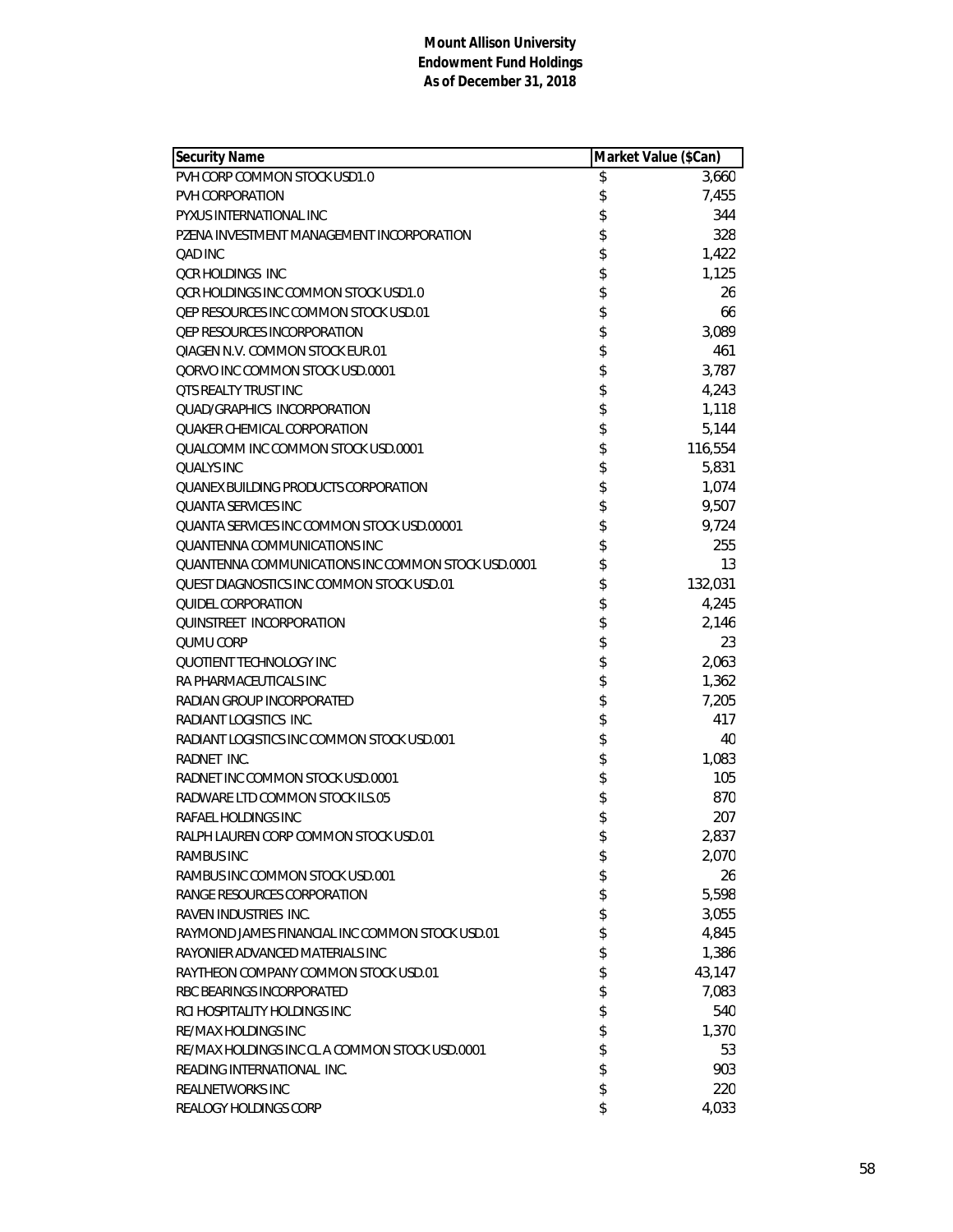| <b>Security Name</b>                           | Market Value (\$Can) |         |
|------------------------------------------------|----------------------|---------|
| REALPAGE INCORPORATION                         | \$                   | 8,841   |
| REALTY INCOME CORP REIT USD1.0                 | \$                   | 9,271   |
| RED HAT INC COMMON STOCK USD.0001              | \$                   | 15,672  |
| RED LION HOTELS CORPORATION                    | \$                   | 612     |
| RED ROBIN GOURMET BURGERS INC.                 | \$                   | 689     |
| RED ROCK RESORTS INC                           | \$                   | 2,755   |
| <b>REDFIN CORP</b>                             | \$                   | 494     |
| REGAL BELOIT CORP                              | \$                   | 6,672   |
| REGENCY CENTERS CORP REIT USD.01               | \$                   | 4,841   |
| REGENERON PHARMACEUTICALS COMMON STOCK USD.001 | \$                   | 37,456  |
| <b>REGENXBIO INC</b>                           | \$                   | 3,154   |
| REGIONAL MANAGEMENT CORP                       | \$                   | 693     |
| REGIONS FINANCIAL CORP COMMON STOCK USD.01     | \$                   | 7,208   |
| <b>REGIS CORPORATION</b>                       | \$                   | 2,041   |
| REINSURANCE GROUP OF AMERICA INC.              | \$                   | 19,880  |
| RELIANCE STEEL & ALUMINUM CO.                  | \$                   | 10,743  |
| RENAISSANCERE HOLDINGS LTD.                    | \$                   | 11,741  |
| RENASANT CORPORATION                           | \$                   | 3,745   |
| RENEWABLE ENERGY GROUP INC                     | \$                   | 1,648   |
| RENT A CENTER INCORPORATED                     | \$                   | 1,354   |
| REPLIGEN CORP COMMON STOCK USD.01              | \$                   | 53      |
| REPLIGEN CORPORATION                           | \$                   | 5,345   |
| REPUBLIC BANCORP INC.                          | \$                   | 1,845   |
| REPUBLIC FIRST BANCORP INC.                    | \$                   | 826     |
| REPUBLIC SERVICES INC.                         | \$                   | 171,468 |
| REPUBLIC SERVICES INC COMMON STOCK USD.01      | \$                   | 10,518  |
| RESIDEO TECHNOLOGIES INC COMMON STOCK USD.001  | \$                   | 40      |
| RESMED INC COMMON STOCK USD.004                | \$                   | 8,112   |
| RESOLUTE FOREST PRODUCTS COMMON STOCK USD.001  | \$                   | 501     |
| RESOLUTE FOREST PRODUCTS INC                   | \$                   | 1,978   |
| RESOURCES CONNECTION INC.                      | \$                   | 848     |
| RETAIL OPPORTUNITY INVESTMENTS CORP            | \$                   | 3,963   |
| RETAIL PROPERTIES OF AMERICA INC               | \$                   | 4,975   |
| RETAIL VALUE INC                               | \$                   | 1,020   |
| RETROPHIN INC                                  | \$                   | 2,220   |
| RETROPHIN INC COMMON STOCK USD.0001            | \$                   | 26      |
| <b>REV GROUP INC</b>                           | \$                   | 543     |
| REVANCE THERAPEUTICS INC                       | \$                   | 392     |
| REX AMERICAN RESOURCES CORPORATION             | \$                   | 968     |
| REXFORD INDUSTRIAL REALTY INC                  | \$                   | 5,390   |
| REXNORD CORPORATION                            | \$                   | 4,760   |
| RGC RESOURCES INC.                             | \$                   | 390     |
| <b>RH</b>                                      | \$                   | 6,360   |
| RHYTHM PHARMACEUTICALS INC                     | \$                   | 557     |
| RIBBON COMMUNICATIONS INC                      | \$                   | 1,362   |
| RICHARDSON ELECTRONICS LTD.                    | \$                   | 178     |
| RIGNET INC COMMON STOCK USD.001                | \$                   | 13      |
| RIGNET INCORPORATION                           | \$                   | 592     |
| RING ENERGY INCORPORATION                      | \$                   | 842     |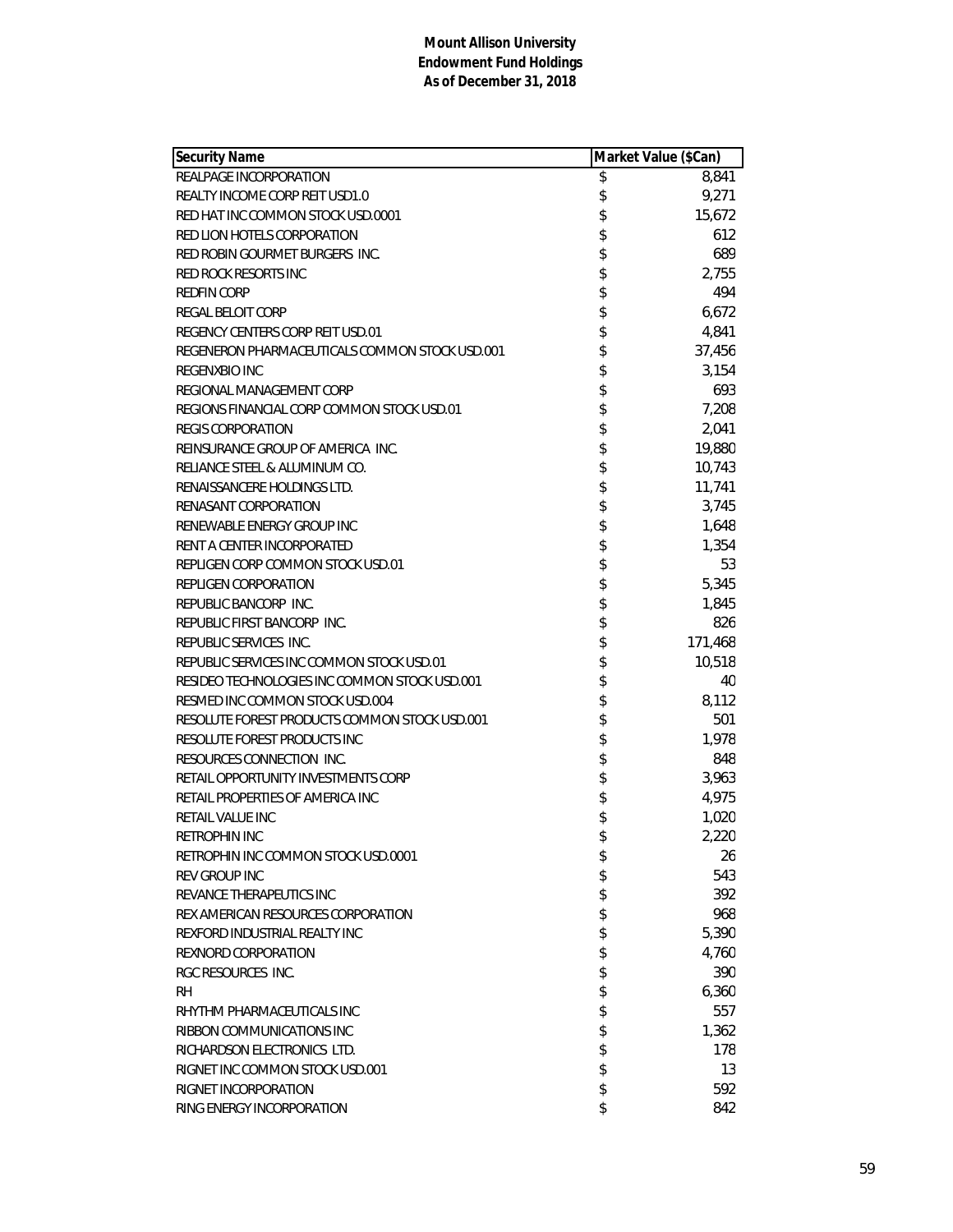| <b>Security Name</b>                               | Market Value (\$Can) |        |
|----------------------------------------------------|----------------------|--------|
| RINGCENTRAL INC                                    | \$                   | 11,151 |
| RIVERVIEW BANCORP INC.                             | \$                   | 356    |
| RLI CORP.                                          | \$                   | 6,950  |
| RLJ LODGING TRUST                                  | \$                   | 6,096  |
| <b>RMR GROUP INC</b>                               | \$                   | 1,560  |
| ROBERT HALF INTERNATIONAL INC.                     | \$                   | 13,619 |
| ROBERT HALF INTL INC COMMON STOCK USD.001          | \$                   | 3,524  |
| ROCKWELL AUTOMATION INC.                           | \$                   | 14,910 |
| ROCKWELL AUTOMATION INC COMMON STOCK USD1.0        | \$                   | 29,347 |
| ROCKY BRANDS INC.                                  | \$                   | 450    |
| ROGERS COMMUNICATIONS INC B COMMON STOCK           | \$                   | 15,129 |
| ROGERS CORPORATION                                 | \$                   | 3,993  |
| ROLLINS INC COMMON STOCK USD1.0                    | \$                   | 2,653  |
| ROPER TECHNOLOGIES INC COMMON STOCK USD.01         | \$                   | 13,772 |
| ROSS STORES INC COMMON STOCK USD.01                | \$                   | 15,542 |
| ROWAN COMPANIES PLC                                | \$                   | 2,431  |
| ROWAN COMPANIES PLC A COMMON STOCK USD.125         | \$                   | 13     |
| ROYAL CARIBBEAN CRUISES LTD COMMON STOCK USD.01    | \$                   | 13,303 |
| ROYAL GOLD INCORPORATION                           | \$                   | 11,754 |
| RPC INC.                                           | \$                   | 2,487  |
| RPM INTERNATIONAL INC.                             | \$                   | 10,983 |
| <b>RPT REALTY</b>                                  | \$                   | 2,571  |
| RTI SURGICAL INC                                   | \$                   | 553    |
| RTW RETAILWINDS INC                                | \$                   | 546    |
| RTW RETAILWINDS INC COMMON STOCK USD.001           | \$                   | 13     |
| RUBICON PROJECT INC                                | \$                   | 521    |
| RUBICON PROJECT INC/THE COMMON STOCK USD.00001     | \$                   | 329    |
| RUDOLPH TECHNOLOGIES INCORPORATED                  | \$                   | 1,308  |
| RUSH ENTERPRISES INC.                              | \$                   | 2,413  |
| RUTH'S HOSPITALITY GROUP INCORPORATION             | \$                   | 1,518  |
| RYDER SYSTEM INC.                                  | \$                   | 4,285  |
| RYDER SYSTEM INC COMMON STOCK USD.5                | \$                   | 105    |
| RYERSON HOLDINGS CORP.                             | \$                   | 496    |
| RYMAN HOSPITALITY PROPERTIES INC                   | \$                   | 7,144  |
| S & T BANCORP INC.                                 | \$                   | 2,821  |
| S+P GLOBAL INC COMMON STOCK USD1.0                 | \$                   | 87,698 |
| SABRA HEALTHCARE REIT INC                          | \$                   | 6,814  |
| SABRE CORP                                         | \$                   | 10,644 |
| SAFE BULKERS INC COMMON STOCK USD.001              | \$                   | 26     |
| SAFEGUARD SCIENTIFICS INC.                         | \$                   | 304    |
| SAFETY INSURANCE GROUP INC.                        | \$                   | 2,599  |
| SAGA COMMUNICATIONS INC.                           | \$                   | 231    |
| SAGE THERAPEUTICS INC                              | \$                   | 8,403  |
| SAIA INC.                                          | \$                   | 3,069  |
| SAILPOINT TECHNOLOGIES HOLDI COMMON STOCK USD.0001 | \$                   | 264    |
| SALEM MEDIA GROUP INC                              | \$                   | 138    |
| SALESFORCE.COM INC COMMON STOCK USD.001            | \$                   | 52,369 |
| SALLY BEAUTY HOLDINGS INC.                         | \$                   | 4,960  |
| SANDERSON FARMS INC.                               | \$                   | 4,700  |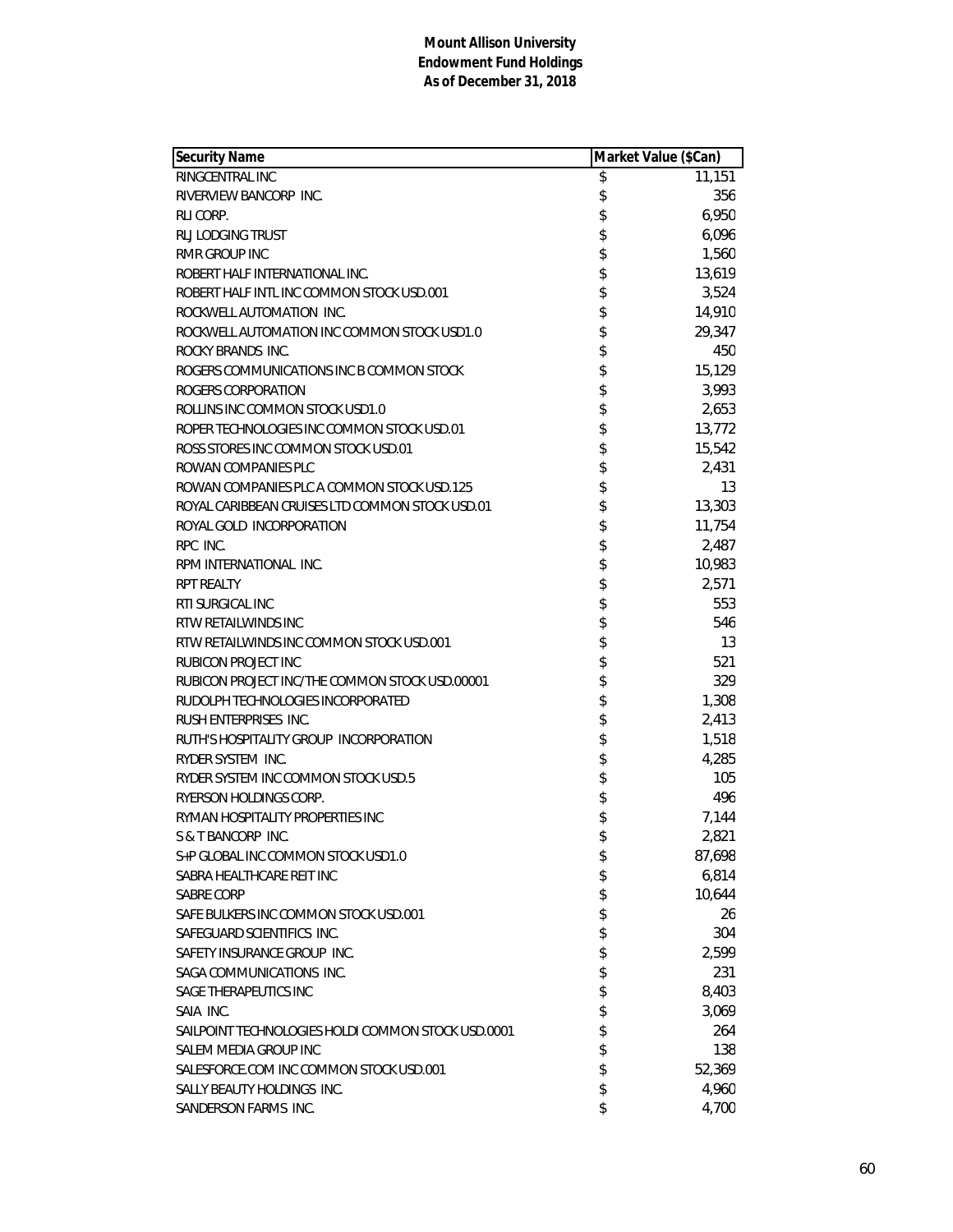| <b>Security Name</b>                            | Market Value (\$Can) |        |
|-------------------------------------------------|----------------------|--------|
| SANDRIDGE ENERGY INC.                           | \$                   | 216    |
| SANDRIDGE ENERGY INC COMMON STOCK USD.001       | \$                   | 79     |
| SANDY SPRING BANCORP INC.                       | \$                   | 2,407  |
| SANGAMO THERAPEUTICS INC                        | \$                   | 1,280  |
| SANMINA CORP                                    | \$                   | 3,070  |
| SANTANDER CONSUMER USA HOLDINGS INC             | \$                   | 9,376  |
| SAREPTA THERAPEUTICS INCORPORATED               | \$                   | 13,035 |
| SAUL CENTERS INC.                               | \$                   | 2,514  |
| SAVARA INC                                      | \$                   | 406    |
| <b>SB FINANCIAL GROUP INC</b>                   | \$                   | 234    |
| <b>SB ONE BANCORP</b>                           | \$                   | 291    |
| SBA COMMUNICATIONS CORP REIT USD.01             | \$                   | 42,734 |
| SCANA CORP COMMON STOCK                         | \$                   | 3,365  |
| SCANSOURCE INC.                                 | \$                   | 1,634  |
| SCHLUMBERGER LIMITED                            | \$                   | 6,213  |
| SCHLUMBERGER LTD COMMON STOCK USD.01            | \$                   | 81,901 |
| SCHNEIDER NATIONAL INC                          | \$                   | 3,766  |
| SCHNEIDER NATIONAL INC CL B COMMON STOCK        | \$                   | 1,502  |
| SCHNITZER STEEL INDUSTRIES INC.                 | \$                   | 1,455  |
| SCHOLASTIC CORPORATION                          | \$                   | 2,502  |
| SCHWAB (CHARLES) CORP COMMON STOCK USD.01       | \$                   | 24,950 |
| SCHWEITZER-MAUDUIT INTERNATIONAL INC.           | \$                   | 1,722  |
| SCIENCE APPLICATIONS INTERNATIONAL CORP         | \$                   | 5,467  |
| <b>SCIENTIFIC GAMES CORP</b>                    | \$                   | 3,416  |
| SCORPIO TANKERS INCORPORATION                   | \$                   | 1,372  |
| SCOTTS MIRACLE-GRO CO                           | \$                   | 6,546  |
| <b>SEABOARD CORP</b>                            | \$                   | 6,044  |
| SEACHANGE INTERNATIONAL INC COMMON STOCK USD.01 | \$                   | 40     |
| SEACHANGE INTERNATIONAL INCORPORATED            | \$                   | 76     |
| SEACOAST BANKING CORPORATION OF FLORIDA         | \$                   | 2,657  |
| SEACOR HOLDINGS INCORPORATED                    | \$                   | 1,561  |
| SEACOR MARINE HOLDINGS INC                      | \$                   | 716    |
| SEADRILL LTD COMMON STOCK                       | \$                   | 92     |
| SEAGATE TECHNOLOGY COMMON STOCK USD.00001       | \$                   | 33,141 |
| SEALED AIR CORP COMMON STOCK USD.1              | \$                   | 3,129  |
| SEALED AIR CORPORATION                          | \$                   | 18,685 |
| SEARS HOMETOWN & OUTLET STORES INC              | \$                   | 142    |
| SEASPINE HOLDINGS CORP                          | \$                   | 430    |
| SEAWORLD ENTERTAINMENT INC                      | \$                   | 3,349  |
| SEAWORLD ENTERTAINMENT INC COMMON STOCK USD.01  | \$                   | 4,784  |
| SEI INVESTMENTS COMPANY COMMON STOCK USD.01     | \$                   | 250    |
| SELECT ENERGY SERVICES INC                      | \$                   | 513    |
| SELECT INCOME REIT                              | \$                   | 1,409  |
| SELECT MEDICAL HOLDINGS CORP                    | \$                   | 4,226  |
| SELECTIVE INSURANCE GROUP INCORPORATED          | \$                   | 8,691  |
| SEMGROUP CORP                                   | \$                   | 2,464  |
| <b>SEMPRA ENERGY</b>                            | \$                   | 42,246 |
| SEMPRA ENERGY COMMON STOCK                      | \$                   | 14,675 |
| SEMTECH CORP COMMON STOCK USD.01                | \$                   | 119    |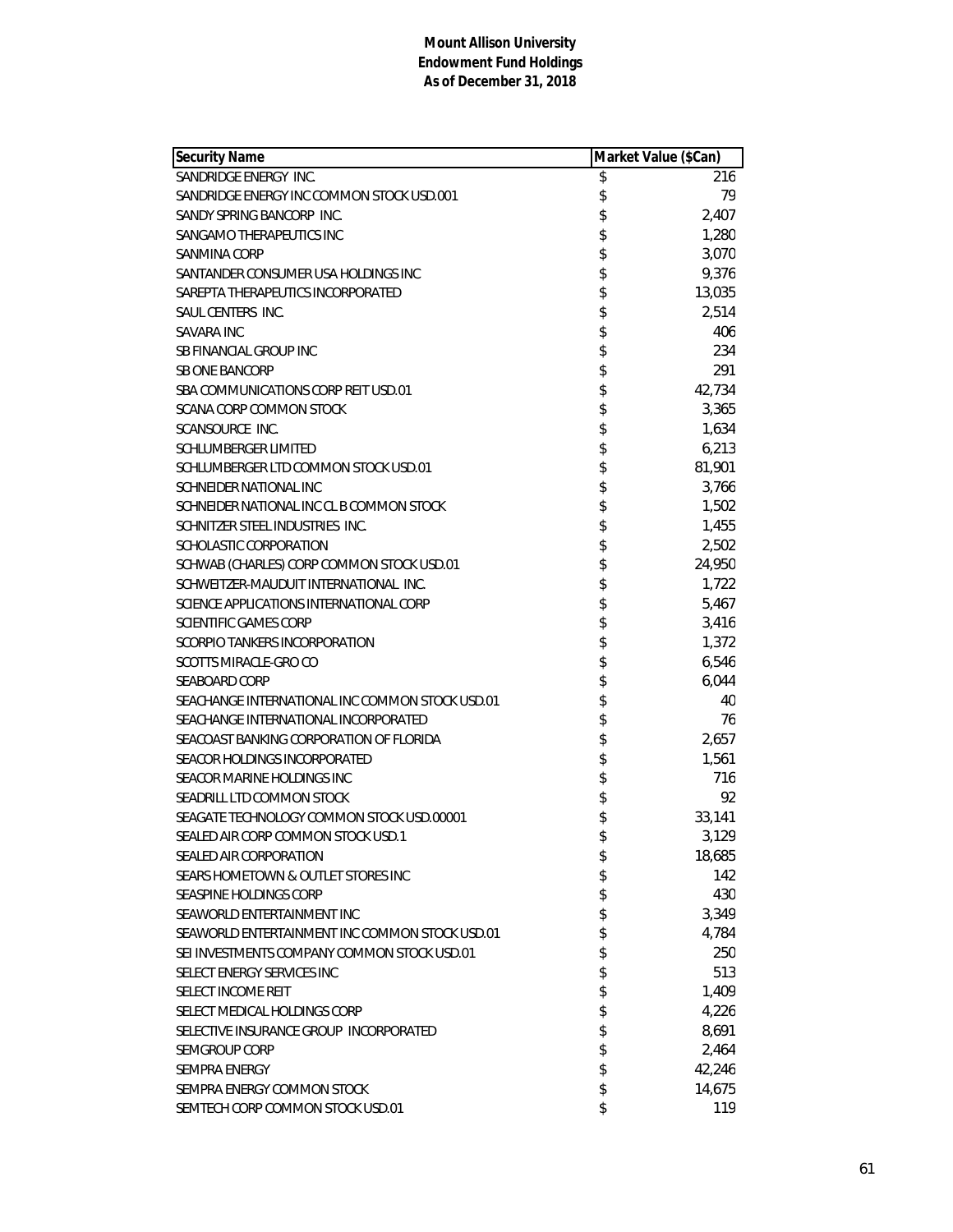| <b>Security Name</b>                              | Market Value (\$Can) |        |
|---------------------------------------------------|----------------------|--------|
| SEMTECH CORPORATION                               | \$                   | 6,660  |
| SENECA FOODS CORPORATION                          | \$                   | 603    |
| SENIOR HOUSING PROPERTIES TRUST                   | \$                   | 5,792  |
| SENSIENT TECHNOLOGIES CORPORATION                 | \$                   | 4,984  |
| SERITAGE GROWTH PROPERTIES                        | \$                   | 1,158  |
| SERVICE CORPORATION INTERNATIONAL                 | \$                   | 14,760 |
| SERVICEMASTER GLOBAL HOLDINGS INC                 | \$                   | 8,327  |
| SERVICENOW INC COMMON STOCK USD.001               | \$                   | 20,888 |
| SERVICESOURCE INTERNATIONAL COMMON STOCK USD.0001 | \$                   | 92     |
| SERVICESOURCE INTERNATIONAL INCORPORATED          | \$                   | 191    |
| SERVISFIRST BANCSHARES INC.                       | \$                   | 3,677  |
| SEVERN BANCORP INC.                               | \$                   | 368    |
| SHAKE SHACK INC                                   | \$                   | 2,495  |
| SHENANDOAH TELECOMMUNICATIONS COMPANY             | \$                   | 5,131  |
| SHERWIN WILLIAMS CO/THE COMMON STOCK USD1.0       | \$                   | 17,013 |
| SHILOH INDUSTRIES INCORPORATED                    | \$                   | 135    |
| SHOE CARNIVAL INC.                                | \$                   | 1,373  |
| SHORE BANCSHARES INC.                             | \$                   | 586    |
| SHUTTERFLY INC.                                   | \$                   | 2,768  |
| SHUTTERFLY INC COMMON STOCK USD.0001              | \$                   | 92     |
| SHUTTERSTOCK INC                                  | \$                   | 2,860  |
| SI FINANCIAL GROUP INC.                           | \$                   | 365    |
| SIERRA BANCORP                                    | \$                   | 1,027  |
| SIERRA ONCOLOGY INC                               | \$                   | 166    |
| SIFCO INDUSTRIES INC                              | \$                   | 22     |
| SIGNATURE BANK                                    | \$                   | 11,748 |
| SIGNET JEWELERS LIMITED                           | \$                   | 4,375  |
| SILGAN HOLDINGS INC.                              | \$                   | 5,449  |
| SILICON LABORATORIES INC.                         | \$                   | 7,081  |
| SILVERBOW RESOURCES INC                           | \$                   | 667    |
| SILVERCREST ASSET MANAGEMENT GROUP INC            | \$                   | 252    |
| SIMMONS FIRST NATIONAL CORPORATION                | \$                   | 4,956  |
| SIMON PROPERTY GROUP INC REIT USD.0001            | \$                   | 25,982 |
| SIMPLY GOOD FOODS CO                              | \$                   | 2,735  |
| SIMPLY GOOD FOODS CO/THE COMMON STOCK USD.0001    | \$                   | 527    |
| SIMPSON MANUFACTURING CO. INC.                    | \$                   | 5,099  |
| SIMULATIONS PLUS INC.                             | \$                   | 1,128  |
| SINCLAIR BROADCAST GROUP INC                      | \$                   | 4,109  |
| SITE CENTERS CORP                                 | \$                   | 4,522  |
| SITEONE LANDSCAPE SUPPLY INC                      | \$                   | 4,526  |
| SITEONE LANDSCAPE SUPPLY INC COMMON STOCK USD.01  | \$                   | 26     |
| SIX FLAGS ENTERTAINMENT CORP COMMON STOCK         | \$                   | 26     |
| SIX FLAGS ENTERTAINMENT CORPORATION               | \$                   | 9,691  |
| SJW CORP.                                         | \$                   | 2,296  |
| SKECHERS U.S.A. INCORPORATED                      | \$                   | 6,719  |
| SKYLINE CHAMPION CORP                             | \$                   | 487    |
| SKYWEST INCORPORATED                              | \$                   | 4,307  |
| SKYWORKS SOLUTIONS INC COMMON STOCK USD.25        | \$                   | 6,217  |
| SL GREEN REALTY CORP REIT USD.01                  | \$                   | 3,581  |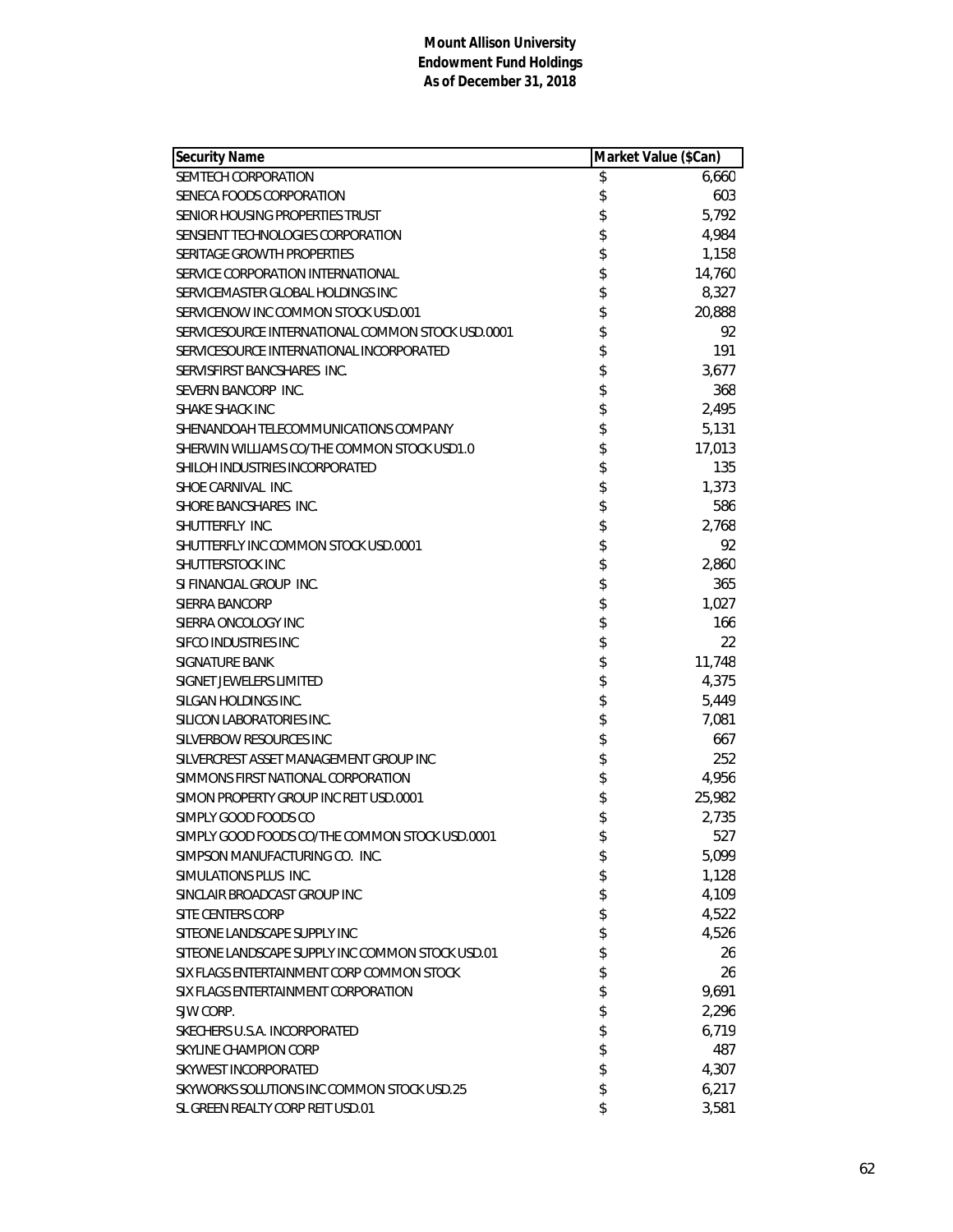| <b>Security Name</b>                            | Market Value (\$Can) |         |
|-------------------------------------------------|----------------------|---------|
| <b>SLEEP NUMBER CORP</b>                        | \$                   | 2,643   |
| <b>SLM CORPORATION</b>                          | \$                   | 7,769   |
| SM ENERGY CO                                    | \$                   | 3,909   |
| SMART & FINAL STORES INC                        | \$                   | 274     |
| SMART + FINAL STORES INC COMMON STOCK USD.001   | \$                   | 277     |
| SMART GLOBAL HOLDINGS INC                       | \$                   | 1,198   |
| SMARTFINANCIAL INC                              | \$                   | 511     |
| SMITH (A.O.) CORP COMMON STOCK USD1.0           | \$                   | 19,627  |
| SNAP ON INC COMMON STOCK USD1.0                 | \$                   | 4,172   |
| SOLAREDGE TECHNOLOGIES INC                      | \$                   | 3,243   |
| SONIC AUTOMOTIVE INC.                           | \$                   | 894     |
| SONOCO PRODUCTS CO                              | \$                   | 10,814  |
| SOTHEBY'S                                       | \$                   | 4,290   |
| SOTHERLY HOTELS INC                             | \$                   | 166     |
| SOUTH JERSEY INDUSTRIES INC.                    | \$                   | 5,074   |
| <b>SOUTH STATE CORP</b>                         | \$                   | 4,933   |
| SOUTHERN CO                                     | \$                   | 39,761  |
| SOUTHERN CO/THE COMMON STOCK USD5.0             | \$                   | 22,587  |
| SOUTHERN FIRST BANCSHARES INC                   | \$                   | 646     |
| SOUTHERN MISSOURI BANCORP INC.                  | \$                   | 637     |
| SOUTHERN NATIONAL BANCORP OF VIRGINIA INC.      | \$                   | 703     |
| SOUTHSIDE BANCSHARES INC.                       | \$                   | 2,371   |
| SOUTHWEST AIRLINES CO COMMON STOCK USD1.0       | \$                   | 37,357  |
| SOUTHWEST GAS CORPORATION                       | \$                   | 8,172   |
| SOUTHWESTERN ENERGY COMPANY                     | \$                   | 4,755   |
| SP PLUS CORP                                    | \$                   | 1,370   |
| SP PLUS CORP COMMON STOCK USD.001               | \$                   | 329     |
| SPARK THERAPEUTICS INC                          | \$                   | 841     |
| SPARTAN MOTORS INC.                             | \$                   | 601     |
| SPARTANNASH CO                                  | \$                   | 1,096   |
| SPARTON CORPORATION                             | \$                   | 386     |
| SPDR S+P 500 ETF TRUST SPDR S+P 500 ETF TRUST   | \$                   | 169,980 |
| SPECTRUM BRANDS HOLDINGS INC                    | \$                   | 5,133   |
| SPECTRUM PHARMACEUTICALS INC.                   | \$                   | 1,084   |
| SPEEDWAY MOTORSPORTS INC.                       | \$                   | 1,305   |
| <b>SPIRE INC</b>                                | \$                   | 7,676   |
| SPIRIT AIRLINES INC                             | \$                   | 9,352   |
| SPIRIT MTA REIT                                 | \$                   | 7,666   |
| SPIRIT REALTY CAPITAL INC REIT USD.05           | \$                   | 79      |
| SPLUNK INC COMMON STOCK USD.001                 | \$                   | 40      |
| SPOK HOLDINGS INC                               | \$                   | 510     |
| SPORTSMAN'S WAREHOUSE HOLDINGS INC              | \$                   | 427     |
| SPROUTS FARMERS MARKET INC                      | \$                   | 5,695   |
| SPROUTS FARMERS MARKET INC COMMON STOCK USD.001 | \$                   | 26      |
| SPS COMMERCE INC.                               | \$                   | 3,233   |
| SPS COMMERCE INC COMMON STOCK USD.001           | \$                   | 698     |
| <b>SPX CORPORATION</b>                          | \$                   | 2,452   |
| SPX FLOW INC                                    | \$                   | 2,912   |
| SQUARE INC A COMMON STOCK USD.000001            | \$                   | 13      |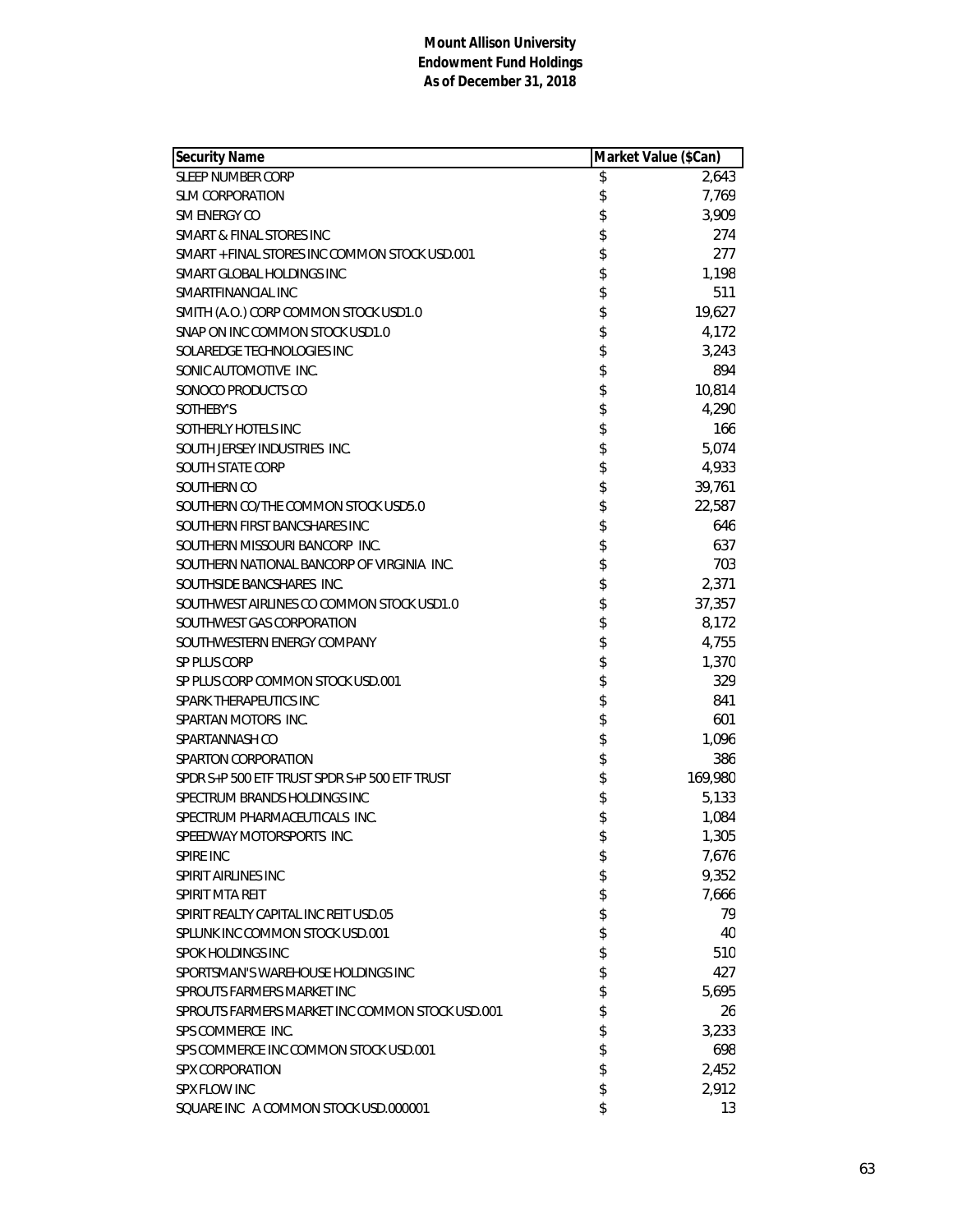| <b>Security Name</b>                           | Market Value (\$Can) |         |
|------------------------------------------------|----------------------|---------|
| <b>SRC ENERGY INC</b>                          | \$                   | 2,537   |
| SSC GOVERNMENT MM GVMXX                        | \$                   | 181,920 |
| ST. JOE CO                                     | \$                   | 1,863   |
| STAAR SURGICAL CO COMMON STOCK USD.01          | \$                   | 1,147   |
| STAAR SURGICAL COMPANY                         | \$                   | 1,676   |
| STAG INDUSTRIAL INC                            | \$                   | 5,417   |
| STAGE STORES INC.                              | \$                   | 70      |
| STAMPS.COM INCORPORATED                        | \$                   | 5,739   |
| STANDARD AVB FINANCIAL CORP                    | \$                   | 71      |
| STANDARD MOTOR PRODUCTS INCORPORATED           | \$                   | 2,872   |
| STANDEX INTERNATIONAL CORPORATION              | \$                   | 1,701   |
| STANLEY BLACK & DECKER INCORPORATED            | \$                   | 29,821  |
| STANLEY BLACK + DECKER INC COMMON STOCK USD2.5 | \$                   | 9,137   |
| STARBUCKS CORP COMMON STOCK USD.001            | \$                   | 137,840 |
| STARTEK INCORPORATED                           | \$                   | 149     |
| STATE AUTO FINANCIAL CORP                      | \$                   | 3,223   |
| STATE BANK FINANCIAL CORP                      | \$                   | 2,065   |
| STATE STREET CORP COMMON STOCK USD1.0          | \$                   | 17,959  |
| STEEL CONNECT INC                              | \$                   | 218     |
| STEEL DYNAMICS INC                             | \$                   | 1,974   |
| STEEL DYNAMICS INC COMMON STOCK USD.005        | \$                   | 250     |
| STEELCASE INC CL A COMMON STOCK                | \$                   | 13      |
| STEELCASE INC.                                 | \$                   | 3,147   |
| <b>STEIN MART</b>                              | \$                   | 96      |
| STEPAN COMPANY                                 | \$                   | 3,919   |
| STERICYCLE INC.                                | \$                   | 7,145   |
| <b>STERLING BANCORP</b>                        | \$                   | 8,136   |
| STERLING CONSTRUCTION CO COMMON STOCK USD.01   | \$                   | 66      |
| STERLING CONSTRUCTION COMPANY INCORPORATION    | \$                   | 611     |
| STEVEN MADDEN LTD.                             | \$                   | 5,251   |
| STEWART INFORMATION SERVICES CORPORATION       | \$                   | 1,620   |
| STIFEL FINANCIAL CORP.                         | \$                   | 6,262   |
| STMICROELECTRONICS NV NY SHS NY REG SHRS       | \$                   | 40      |
| STOCK YARDS BANCORP INC                        | \$                   | 1,679   |
| STONERIDGE INC                                 | \$                   | 1,422   |
| STORE CAPITAL CORP                             | \$                   | 13,008  |
| STORE CAPITAL CORP REIT USD.01                 | \$                   | 435     |
| <b>STRATASYS LTD</b>                           | \$                   | 1,760   |
| STRATEGIC EDUCATION INC                        | \$                   | 5,210   |
| STRATTEC SECURITY CORPORATION                  | \$                   | 342     |
| STRATUS PROPERTIES INC.                        | \$                   | 398     |
| STRYKER CORP COMMON STOCK USD.1                | \$                   | 37,678  |
| STRYKER CORPORATION                            | \$                   | 115,555 |
| SUMMIT FINANCIAL GROUP INC.                    | \$                   | 450     |
| SUMMIT HOTEL PROPERTIES INC                    | \$                   | 2,107   |
| SUMMIT MATERIALS INC                           | \$                   | 2,691   |
| SUN COMMUNITIES INC.                           | \$                   | 304     |
| SUN HYDRAULICS CORPORATION                     | \$                   | 2,425   |
| SUNCOKE ENERGY INCORPORATED                    | \$                   | 937     |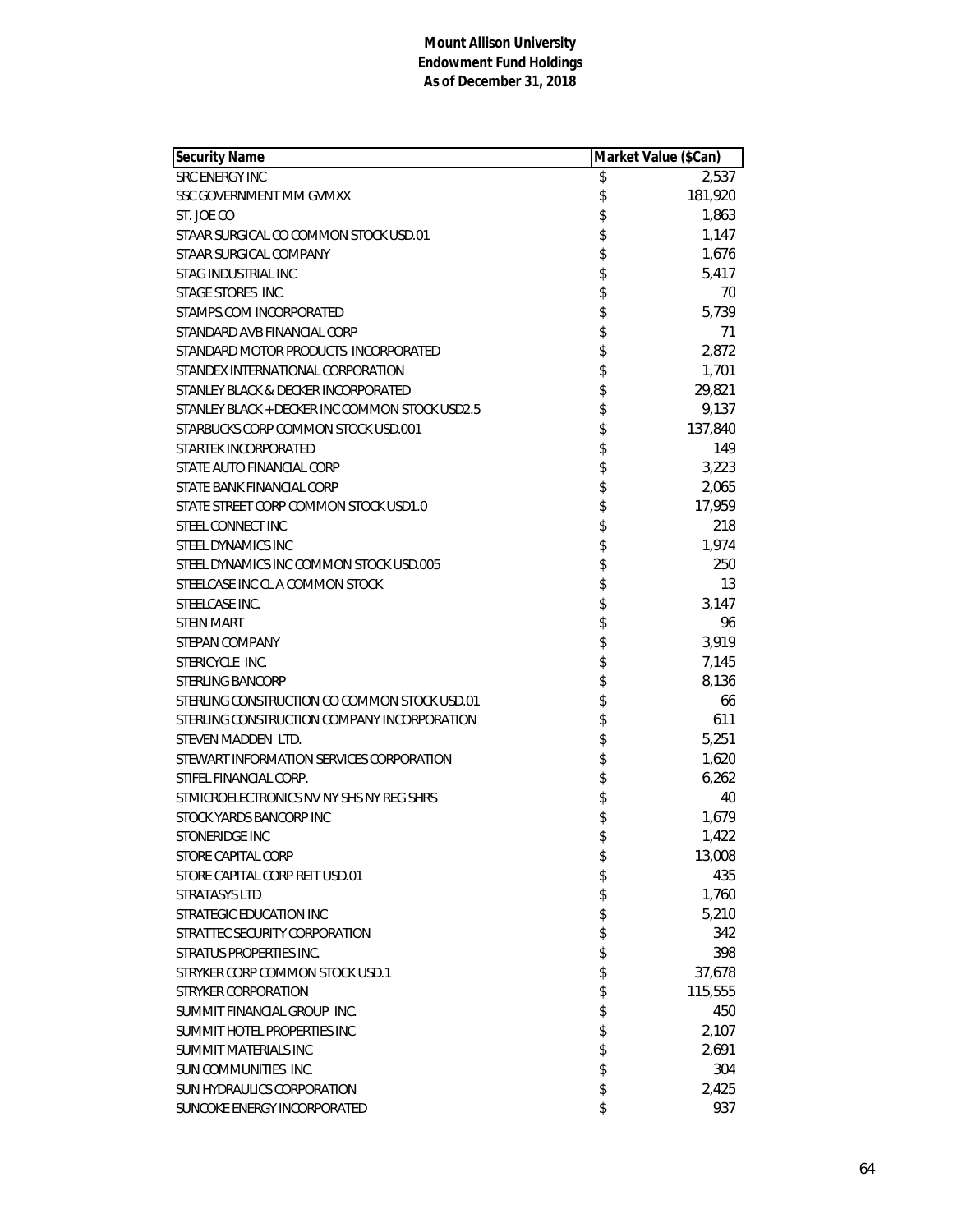| <b>Security Name</b>                              | Market Value (\$Can) |         |
|---------------------------------------------------|----------------------|---------|
| SUNCOR ENERGY INC COMMON STOCK                    | \$                   | 2,530   |
| <b>SUNRUN INC</b>                                 | \$                   | 2,586   |
| SUNSTONE HOTEL INVESTORS INC.                     | \$                   | 6,015   |
| SUNTRUST BANKS INC COMMON STOCK USD1.0            | \$                   | 16,343  |
| SUPER MICRO COMPUTER INC                          | \$                   | 1,270   |
| SUPERIOR ENERGY SERVICES INC.                     | \$                   | 1,131   |
| SUPERIOR ENERGY SERVICES INC COMMON STOCK USD.001 | \$                   | 92      |
| SUPERIOR GROUP OF COMPANIES INC                   | \$                   | 562     |
| SUPERIOR INDUSTRIES INTERNATIONAL INC.            | \$                   | 259     |
| SUPERNUS PHARMACEUTICALS INC                      | \$                   | 3,489   |
| <b>SURGERY PARTNERS INC</b>                       | \$                   | 370     |
| SURMODICS INC.                                    | \$                   | 1,447   |
| SVB FINANCIAL GROUP COMMON STOCK USD.001          | \$                   | 5,075   |
| SYKES ENTERPRISES INC                             | \$                   | 1,899   |
| SYMANTEC CORP COMMON STOCK USD.01                 | \$                   | 9,175   |
| SYNALLOY CORPORATION                              | \$                   | 442     |
| SYNAPTICS INCORPORATED                            | \$                   | 2,802   |
| SYNCHRONOSS TECHNOLOGIES INC.                     | \$                   | 569     |
| SYNCHRONY FINANCIAL COMMON STOCK USD.001          | \$                   | 26,942  |
| SYNDAX PHARMACEUTICALS INC                        | \$                   | 185     |
| SYNEOS HEALTH INC                                 | \$                   | 9,581   |
| <b>SYNLOGIC INC</b>                               | \$                   | 505     |
| <b>SYNNEX CORP</b>                                | \$                   | 8,374   |
| SYNNEX CORP COMMON STOCK USD.001                  | \$                   | 3,664   |
| SYNOPSYS INC COMMON STOCK USD.01                  | \$                   | 6,230   |
| SYNOVUS FINANCIAL CORP COMMON STOCK USD1.0        | \$                   | 3,347   |
| SYNOVUS FINANCIAL CORP.                           | \$                   | 8,101   |
| SYROS PHARMACEUTICALS INC                         | \$                   | 435     |
| SYSCO CORP COMMON STOCK USD1.0                    | \$                   | 23,706  |
| SYSCO CORPORATION                                 | \$                   | 130,465 |
| SYSTEMAX INC.                                     | \$                   | 2,067   |
| T MOBILE US INC COMMON STOCK USD.0001             | \$                   | 47,589  |
| T ROWE PRICE GROUP INC COMMON STOCK USD.2         | \$                   | 11,138  |
| T. ROWE PRICE GROUP INC                           | \$                   | 27,335  |
| TABLEAU SOFTWARE INC                              | \$                   | 367     |
| TABLEAU SOFTWARE INC CL A COMMON STOCK USD.0001   | \$                   | 2,254   |
| TAILORED BRANDS INC                               | \$                   | 1,371   |
| TAKE TWO INTERACTIVE SOFTWRE COMMON STOCK USD.01  | \$                   | 5,814   |
| <b>TALOS ENERGY INC</b>                           | \$                   | 816     |
| TANDEM DIABETES CARE INC COMMON STOCK             | \$                   | 3,163   |
| TANGER FACTORY OUTLET CENTRES INCORPORATED        | \$                   | 4,619   |
| <b>TAPESTRY INC</b>                               | \$                   | 4,970   |
| TAPESTRY INC COMMON STOCK USD.01                  | \$                   | 4,822   |
| TARGET CORP COMMON STOCK USD.0833                 | \$                   | 84,329  |
| <b>TARGET CORPORATION</b>                         | \$                   | 13,668  |
| TAUBMAN CENTERS INC                               | \$                   | 5,694   |
| <b>TAYLOR MORRISON HOME CORP</b>                  | \$                   | 3,773   |
| <b>TCF FINANCIAL CORPORATION</b>                  | \$                   | 6,986   |
| TCG BDC INC COMMON STOCK                          | \$                   | 26      |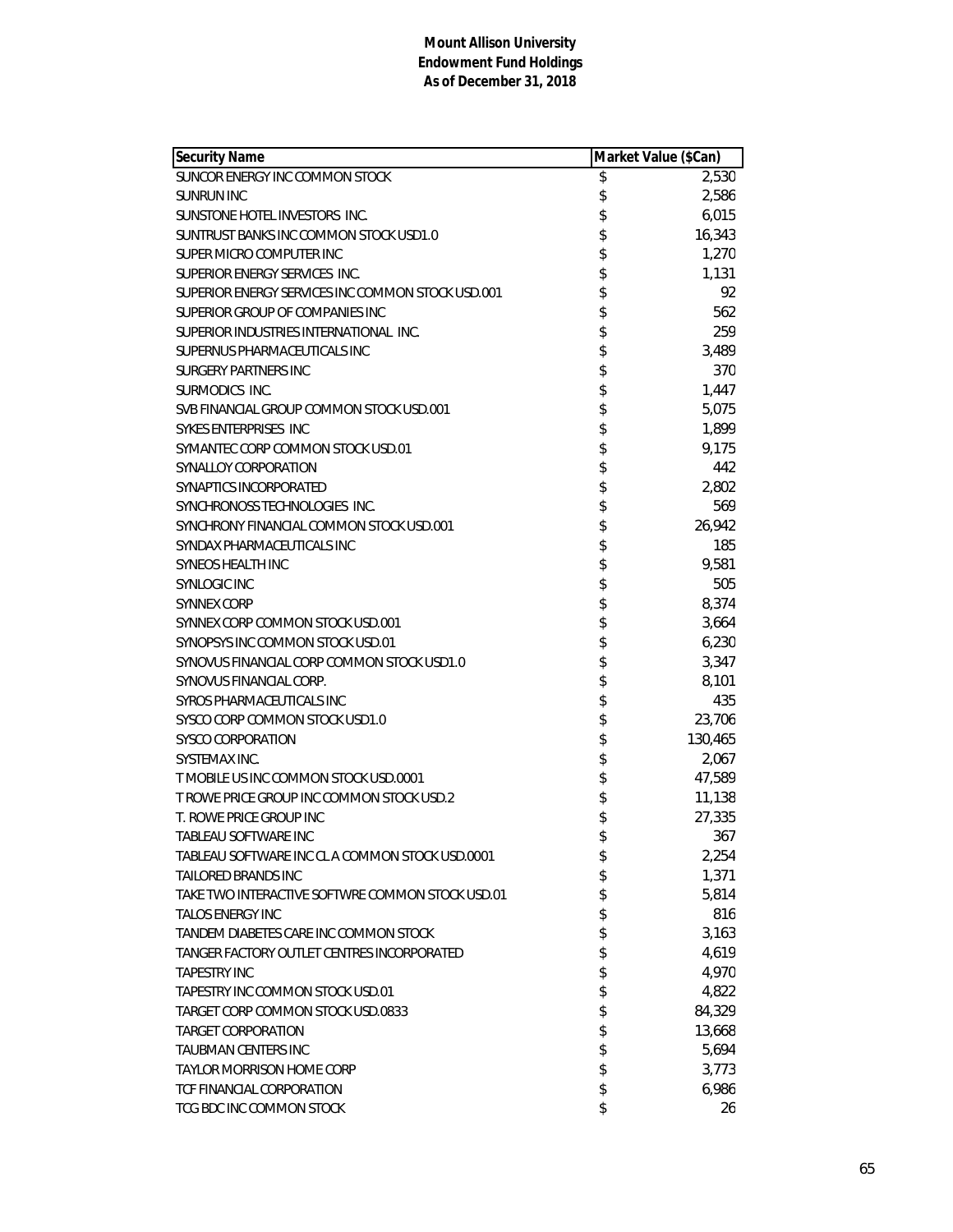| <b>Security Name</b>                              | Market Value (\$Can) |         |
|---------------------------------------------------|----------------------|---------|
| TE CONNECTIVITY LTD COMMON STOCK CHF.57           | \$                   | 84,464  |
| TFAM INC.                                         | \$                   | 972     |
| TECH DATA CORP COMMON STOCK USD.0015              | \$                   | 1,911   |
| TECH DATA CORPORATION                             | \$                   | 5,920   |
| <b>TECHNIPFMC PLC</b>                             | \$                   | 22,365  |
| TECHNIPFMC PLC COMMON STOCK USD1.0                | \$                   | 4,150   |
| TECHTARGET INC.                                   | \$                   | 772     |
| TECHTARGET COMMON STOCK USD.001                   | \$                   | 409     |
| TECK RESOURCES LTD CLS B COMMON STOCK             | \$                   | 211     |
| TEGNA INC                                         | \$                   | 5,611   |
| TEJON RANCH CO                                    | \$                   | 935     |
| <b>TELADOC HEALTH INC</b>                         | \$                   | 6,650   |
| <b>TELARIA INC</b>                                | \$                   | 260     |
| TELEDYNE TECHNOLOGIES INCORPORATED                | \$                   | 12,774  |
| <b>TELENAV INC</b>                                | \$                   | 399     |
| TELEPHONE AND DATA SYSTEMS INC                    | \$                   | 8,218   |
| TEMPUR SEALY INTERNATIONAL INC                    | \$                   | 3,793   |
| TENET HEALTHCARE CORPORATION                      | \$                   | 3,760   |
| <b>TENNANT COMPANY</b>                            | \$                   | 2,156   |
| <b>TENNECO INC.</b>                               | \$                   | 2,395   |
| TERADATA CORPORATION                              | \$                   | 9,145   |
| TERADYNE INC.                                     | \$                   | 11,151  |
| TERADYNE INC COMMON STOCK USD.125                 | \$                   | 1,041   |
| TEREX CORP COMMON STOCK USD.01                    | \$                   | 26      |
| <b>TEREX CORPORATION</b>                          | \$                   | 4,702   |
| <b>TERRAFORM POWER INC</b>                        | \$                   | 5,127   |
| TERRENO REALTY CORPORATION                        | \$                   | 4,384   |
| TERRITORIAL BANCORP INC COMMON STOCK USD.01       | \$                   | 53      |
| TERRITORIAL BANCORP INCORPORATION                 | \$                   | 537     |
| TESSCO TECHNOLOGIES INCORPORATED                  | \$                   | 237     |
| TETRA TECH INC.                                   | \$                   | 6,916   |
| TETRA TECHNOLOGIES INC                            | \$                   | 500     |
| TETRAPHASE PHARMACEUTICALS I COMMON STOCK USD.001 | \$                   | 13      |
| TETRAPHASE PHARMACEUTICALS INC                    | \$                   | 107     |
| TEXAS CAPITAL BANCSHARES INC.                     | \$                   | 5,593   |
| TEXAS CAPITAL BANCSHARES INC COMMON STOCK USD.01  | \$                   | 1,661   |
| TEXAS INSTRUMENTS INC COMMON STOCK USD1.0         | \$                   | 98,061  |
| TEXAS ROADHOUSE INC.                              | \$                   | 8,719   |
| TEXTAINER GROUP HOLDINGS LIMITED                  | \$                   | 1,089   |
| TEXTRON INC COMMON STOCK USD.125                  | \$                   | 81,315  |
| <b>TFS FINANCIAL CORP</b>                         | \$                   | 4,642   |
| TG THERAPEUTICS INC COMMON STOCK USD.001          | \$                   | 13      |
| THE COCA-COLA CO                                  | \$                   | 167,740 |
| THERMO FISHER SCIENTIFIC INC COMMON STOCK USD1.0  | \$                   | 46,433  |
| THERMON GROUP HOLDINGS INCORPORATED               | \$                   | 1,611   |
| THESTREET INC.                                    | \$                   | 46      |
| THIRD POINT REINSURANCE LTD                       | \$                   | 2,016   |
| THL CREDIT INC COMMON STOCK USD.001               | \$                   | 145     |
| THOMSON REUTERS CORP COMMON STOCK                 | \$                   | 13      |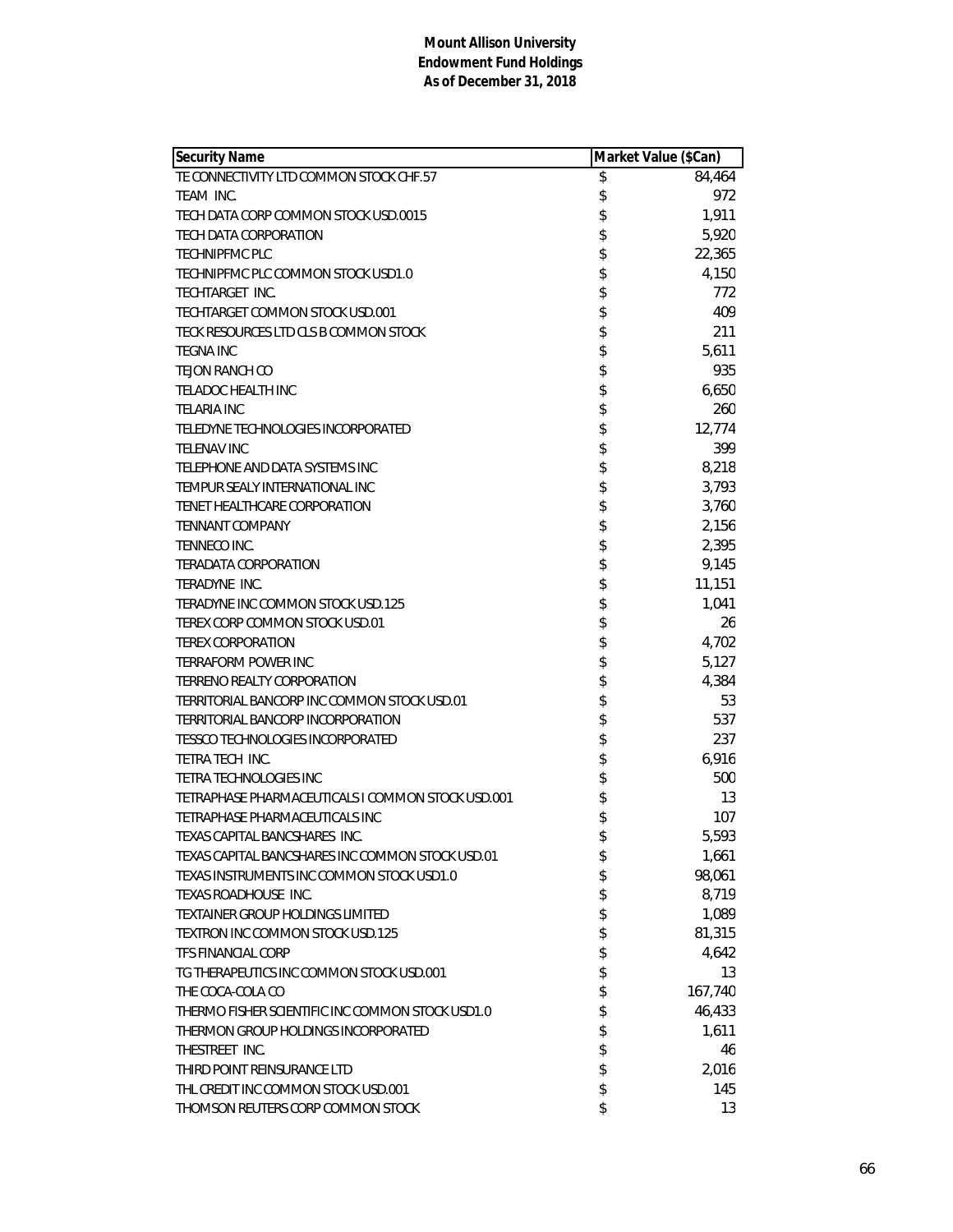| Security Name                                       | Market Value (\$Can) |         |
|-----------------------------------------------------|----------------------|---------|
| THOR INDUSTRIES INC COMMON STOCK USD.1              | \$                   | 26      |
| THOR INDUSTRIES INCORPORATED                        | \$                   | 4,706   |
| TIDEWATER INC.                                      | \$                   | 652     |
| TIER REIT INC                                       | \$                   | 2,510   |
| TIFFANY + CO COMMON STOCK USD.01                    | \$                   | 4,322   |
| TILE SHOP HOLDINGS INC                              | \$                   | 768     |
| TILLY S INC CLASS A SHRS COMMON STOCK USD.001       | \$                   | 791     |
| <b>TILLYS INC</b>                                   | \$                   | 628     |
| TIMBERLAND BANCORP INC.                             | \$                   | 370     |
| TIMKEN CO                                           | \$                   | 5,739   |
| TIMKEN CO COMMON STOCK                              | \$                   | 395     |
| <b>TIMKENSTEEL CORP</b>                             | \$                   | 798     |
| <b>TIPTREE INC</b>                                  | \$                   | 453     |
| TITAN INTERNATIONAL INC.                            | \$                   | 694     |
| TITAN MACHINERY INC COMMON STOCK USD.00001          | \$                   | 303     |
| TITAN MACHINERY INCORPORATION                       | \$                   | 603     |
| TIVITY HEALTH INC                                   | \$                   | 2,072   |
| <b>TIVO CORP</b>                                    | \$                   | 2,645   |
| TJX COMPANIES INC                                   | \$                   | 74,551  |
| TJX COMPANIES INC COMMON STOCK USD1.0               | \$                   | 137,228 |
| TOLL BROTHERS INC.                                  | \$                   | 10,332  |
| TOLL BROTHERS INC COMMON STOCK USD.01               | \$                   | 40      |
| TOMPKINS FINANCIAL CORPORATION.                     | \$                   | 2,360   |
| TOOTSIE ROLL INDUSTRIES INCORPORATED                | \$                   | 2,184   |
| <b>TOPBUILD CORP</b>                                | \$                   | 3,457   |
| TORCHMARK CORP COMMON STOCK USD1.0                  | \$                   | 3,829   |
| TORCHMARK CORPORATION                               | \$                   | 105,614 |
| <b>TORNIER NV</b>                                   | \$                   | 6,562   |
| TORO CO                                             | \$                   | 11,823  |
| TORO CO COMMON STOCK USD1.0                         | \$                   | 26      |
| TOTAL SYSTEM SERVICES INC COMMON STOCK USD.1        | \$                   | 6,784   |
| TOWER INTERNATIONAL INC                             | \$                   | 1,236   |
| TOWER INTERNATIONAL INC COMMON STOCK USD.01         | \$                   | 40      |
| TOWER SEMICONDUCTOR LTD COMMON STOCK ILS1.0         | \$                   | 698     |
| TOWN SPORTS INTERNATIONAL HOLDINGS INC.             | \$                   | 410     |
| <b>TOWNE BANK</b>                                   | \$                   | 3,951   |
| TPI COMPOSITES INC                                  | \$                   | 1,678   |
| TRACTOR SUPPLY COMPANY COMMON STOCK USD.008         | \$                   | 5,061   |
| TRADE DESK INC                                      | \$                   | 8,699   |
| TRANSACT TECHNOLOGIES INCORPORATED                  | \$                   | 228     |
| TRANSCAT INC.                                       | \$                   | 361     |
| TRANSDIGM GROUP INC COMMON STOCK USD.01             | \$                   | 8,262   |
| TRANSENTERIX INC                                    | \$                   | 209     |
| TRANSGLOBE ENERGY CORP COMMON STOCK                 | \$                   | 13      |
| <b>TRANSOCEAN LTD</b>                               | \$                   | 7,138   |
| TRANSOCEAN LTD COMMON STOCK CHF.1                   | \$                   | 2,728   |
| TRAVELCENTERS OF AMERICA LLC                        | \$                   | 398     |
| TRAVELCENTERS OF AMERICA LLC COMMON STOCK USD.00001 | \$                   | 40      |
| TRAVELERS COS INC/THE COMMON STOCK                  | \$                   | 16,162  |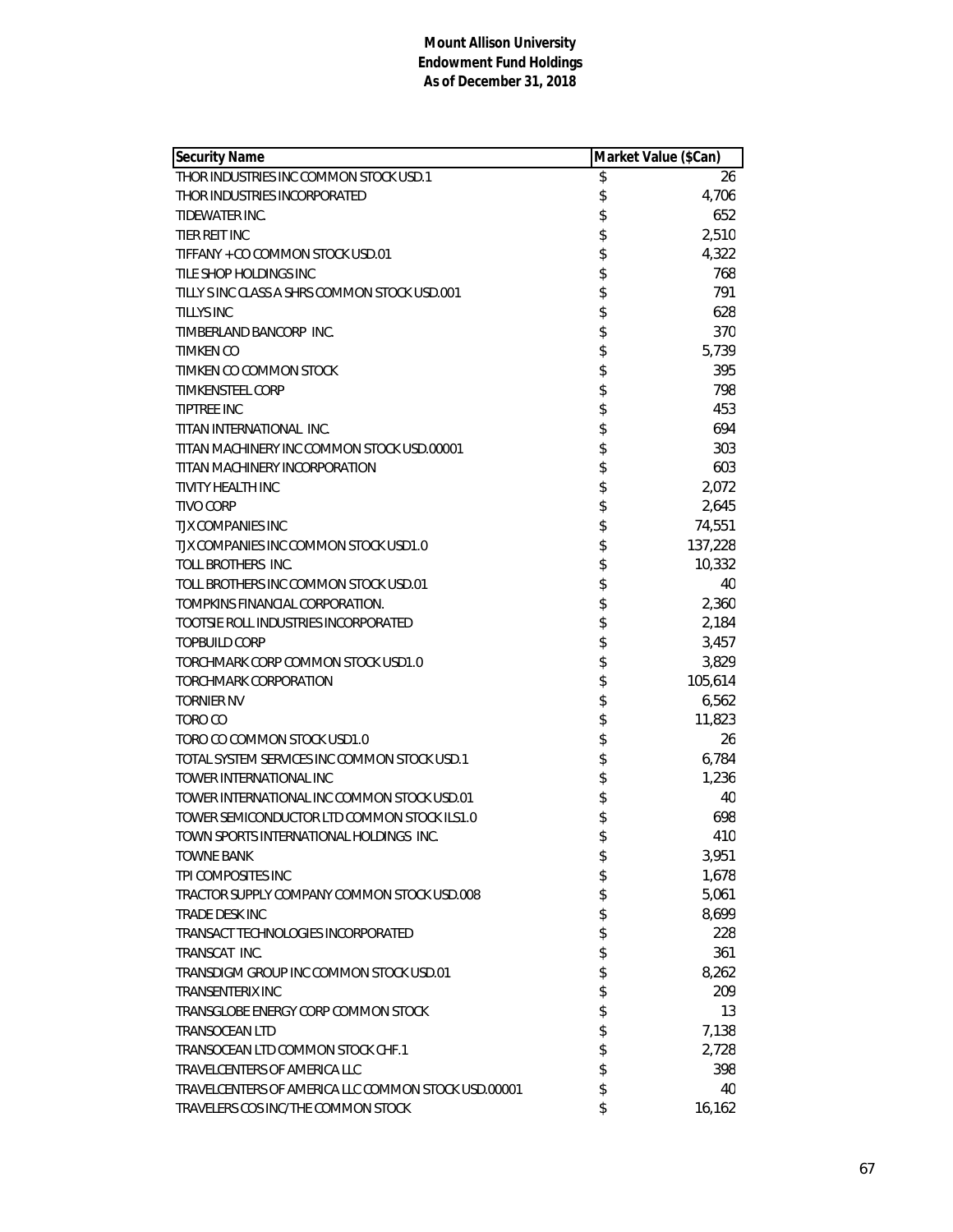| <b>Security Name</b>                           | Market Value (\$Can) |         |
|------------------------------------------------|----------------------|---------|
| TRAVELPORT WORLDWIDE LTD                       | \$                   | 4,301   |
| <b>TRAVELZOO</b>                               | \$                   | 369     |
| <b>TRECORA RESOURCES</b>                       | \$                   | 396     |
| TREDEGAR CORPORATION                           | \$                   | 1,208   |
| TREEHOUSE FOODS INC.                           | \$                   | 6,292   |
| TREEHOUSE FOODS INC COMMON STOCK USD.01        | \$                   | 185,189 |
| TREX COMPANY INC                               | \$                   | 7,939   |
| TRI POINTE GROUP INC                           | \$                   | 3,541   |
| TRIBUNE MEDIA CO                               | \$                   | 1,664   |
| TRIBUNE PUBLISHING CO                          | \$                   | 869     |
| <b>TRICO BANCSHARES</b>                        | \$                   | 2,410   |
| <b>TRIMAS CORP</b>                             | \$                   | 2,770   |
| <b>TRINET GROUP INC</b>                        | \$                   | 5,695   |
| TRINITY INDUSTRIES INC.                        | \$                   | 7,523   |
| TRINITY INDUSTRIES INC COMMON STOCK USD.01     | \$                   | 1,858   |
| TRINITY PLACE HOLDINGS INC                     | \$                   | 326     |
| TRINSEO S.A.                                   | \$                   | 3,989   |
| <b>TRIPADVISOR INC</b>                         | \$                   | 11,397  |
| TRIPADVISOR INC COMMON STOCK USD.001           | \$                   | 5,475   |
| TRIPLE S MANAGEMENT CORP B COMMON STOCK USD1.0 | \$                   | 185     |
| TRIPLE-S MANAGEMENT CORPORATION                | \$                   | 1,079   |
| TRISTATE CAPITAL HOLDINGS INC                  | \$                   | 1,197   |
| <b>TRITON INTERNATIONAL LTD</b>                | \$                   | 5,358   |
| <b>TRIUMPH BANCORP INC</b>                     | \$                   | 1,724   |
| <b>TRONOX LIMITED</b>                          | \$                   | 1,564   |
| TRUEBLUE INC.                                  | \$                   | 2,039   |
| <b>TRUECAR INC</b>                             | \$                   | 1,945   |
| TRUSTCO BANK CORPORATION NY                    | \$                   | 1,574   |
| TRUSTMARK CORPORATION                          | \$                   | 4,290   |
| <b>TTEC HOLDINGS INC</b>                       | \$                   | 2,617   |
| TTEC HOLDINGS INC COMMON STOCK USD.01          | \$                   | 79      |
| TTM TECHNOLOGIES INC.                          | \$                   | 1,684   |
| TUESDAY MORNING CORPORATION                    | \$                   | 64      |
| TUPPERWARE BRANDS CORPORATION                  | \$                   | 2,655   |
| TURNING POINT BRANDS INC                       | \$                   | 1,320   |
| TUTOR PERINI CORPORATION                       | \$                   | 1,492   |
| TWENTY FIRST CENTURY FOX B COMMON STOCK USD.01 | \$                   | 11,631  |
| TWENTY FIRST CENTURY FOX A COMMON STOCK USD.01 | \$                   | 25,423  |
| <b>TWILIO INC</b>                              | \$                   | 14,097  |
| TWILIO INC A COMMON STOCK USD.001              | \$                   | 13,113  |
| TWIN DISC INCORPORATED                         | \$                   | 549     |
| TWITTER INC COMMON STOCK USD.000005            | \$                   | 11,363  |
| <b>TWO RIVERS BANCORP</b>                      | \$                   | 284     |
| TYLER TECHNOLOGIES INC.                        | \$                   | 1,160   |
| TYSON FOODS INC CL A COMMON STOCK USD.1        | \$                   | 67,869  |
| U S SILICA HOLDINGS INC                        | \$                   | 1,672   |
| <b>U.S. BANCORP</b>                            | \$                   | 105,614 |
| U.S. PHYSICAL THERAPY INC.                     | \$                   | 2,980   |
| UBIQUITI NETWORKS INC                          | \$                   | 12,294  |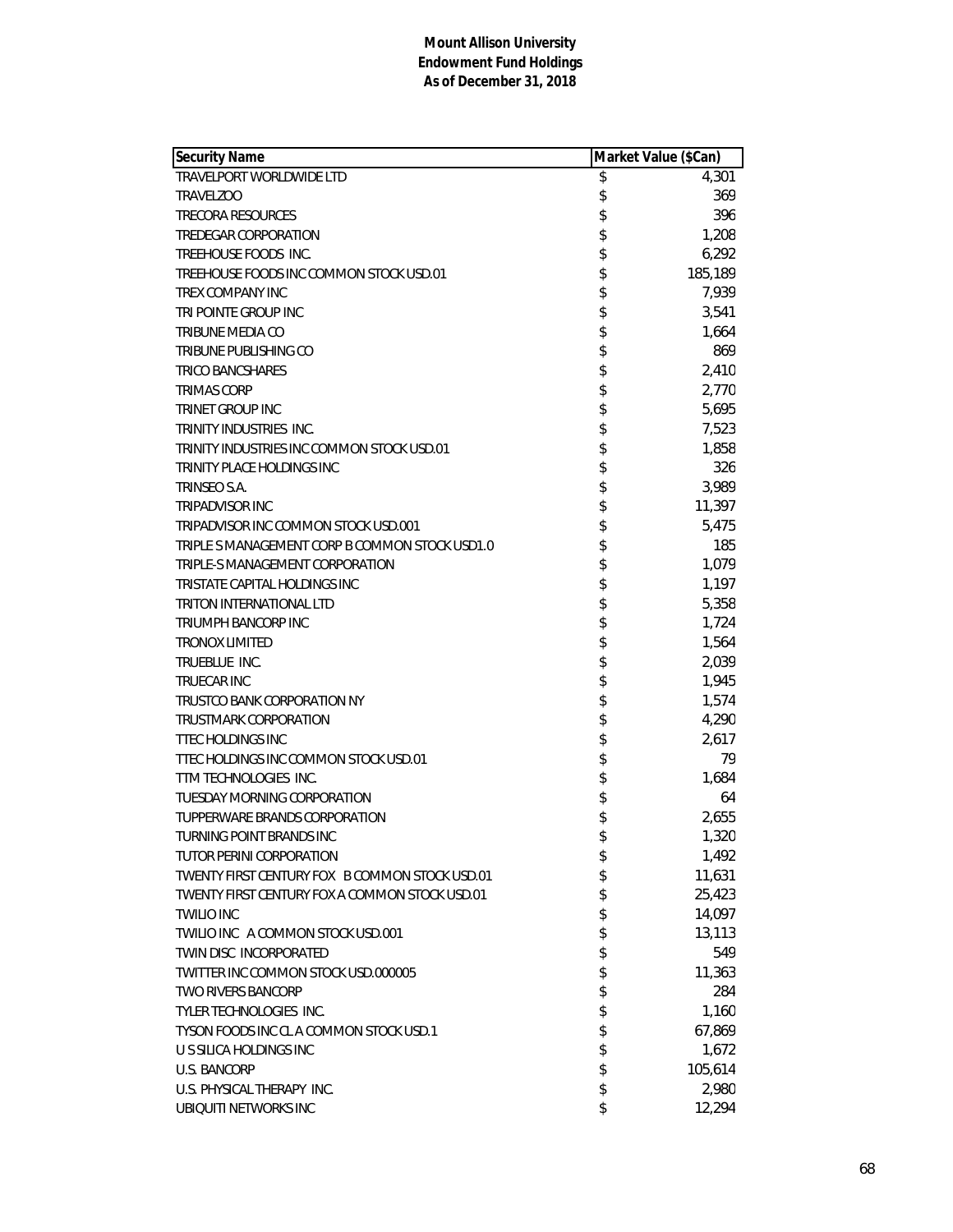| <b>Security Name</b>                             | Market Value (\$Can) |         |
|--------------------------------------------------|----------------------|---------|
| UDR INC REIT USD.01                              | \$                   | 5,487   |
| UFP TECHNOLOGIES INC.                            | \$                   | 478     |
| UFP TECHNOLOGIES INC COMMON STOCK USD.01         | \$                   | 26      |
| <b>UGI CORPORATION</b>                           | \$                   | 13,668  |
| ULTA BEAUTY INC COMMON STOCK USD.01              | \$                   | 19,537  |
| ULTRA CLEAN HOLDINGS INC.                        | \$                   | 586     |
| ULTRA PETROLEUM CORP.                            | \$                   | 251     |
| ULTRAGENYX PHARMACEUTICAL INC                    | \$                   | 1,928   |
| ULTRALIFE CORPORATION                            | \$                   | 400     |
| UMB FINANCIAL CORP                               | \$                   | 6,786   |
| UMH PROPERTIES INC.                              | \$                   | 1,100   |
| UMPOUA HOLDINGS CORP COMMON STOCK                | \$                   | 329     |
| UMPQUA HOLDINGS CORPORATION                      | \$                   | 7,581   |
| UNDER ARMOUR INC.                                | \$                   | 473     |
| UNDER ARMOUR INC CLASS A COMMON STOCK USD.000333 | \$                   | 1,627   |
| UNDER ARMOUR INC CLASS C COMMON STOCK USD.000333 | \$                   | 1,530   |
| UNIFI INC.                                       | \$                   | 598     |
| UNIFIRST CORPORATION                             | \$                   | 4,807   |
| UNION BANKSHARES CORP                            | \$                   | 3,854   |
| UNION PACIFIC CORP COMMON STOCK USD2.5           | \$                   | 58,429  |
| UNISYS CORPORATION                               | \$                   | 1,275   |
| UNIT CORPORATION                                 | \$                   | 1,558   |
| UNITED BANKSHARES INC.                           | \$                   | 7,095   |
| UNITED COMMUNITY BANKS INC.                      | \$                   | 3,771   |
| UNITED COMMUNITY FINANCIAL COMMON STOCK          | \$                   | 211     |
| UNITED COMMUNITY FINANCIAL CORP                  | \$                   | 1,042   |
| UNITED CONTINENTAL HOLDINGS COMMON STOCK USD.01  | \$                   | 49,999  |
| UNITED FINANCIAL BANCORP INC                     | \$                   | 1,558   |
| UNITED FIRE & CASUALTY CO                        | \$                   | 2,873   |
| UNITED INSURANCE HOLDINGS CORP                   | \$                   | 1,689   |
| UNITED NATURAL FOODS INC.                        | \$                   | 1,002   |
| UNITED NATURAL FOODS INC COMMON STOCK USD.01     | \$                   | 1,832   |
| UNITED PARCEL SERVICE INC.                       | \$                   | 132,950 |
| UNITED PARCEL SERVICE CL B COMMON STOCK USD.01   | \$                   | 79,607  |
| UNITED RENTALS INC COMMON STOCK USD.01           | \$                   | 6,156   |
| UNITED SECURITY BANCSHARES                       | \$                   | 257     |
| UNITED STATES CELLULAR CORPORATION               | \$                   | 4,762   |
| UNITED STATES LIME & MINERALS INC.               | \$                   | 831     |
| UNITED STATES STEEL CORPORATION                  | \$                   | 6,914   |
| UNITED TECHNOLOGIES CORP COMMON STOCK USD1.0     | \$                   | 42,962  |
| UNITED TECHNOLOGIES CORPORATION                  | \$                   | 1,243   |
| UNITED THERAPEUTICS CORPORATION                  | \$                   | 10,847  |
| UNITEDHEALTH GROUP INC COMMON STOCK USD.01       | \$                   | 133,095 |
| UNITEDHEALTH GROUP INCORPORATED                  | \$                   | 6,213   |
| UNITI GROUP INC                                  | \$                   | 6,331   |
| UNITIL CORPORATION                               | \$                   | 1,882   |
| UNITY BANCORP INC.                               | \$                   | 523     |
| UNIVAR INC                                       | \$                   | 5,238   |
| UNIVERSAL CORPORATION                            | \$                   | 2,838   |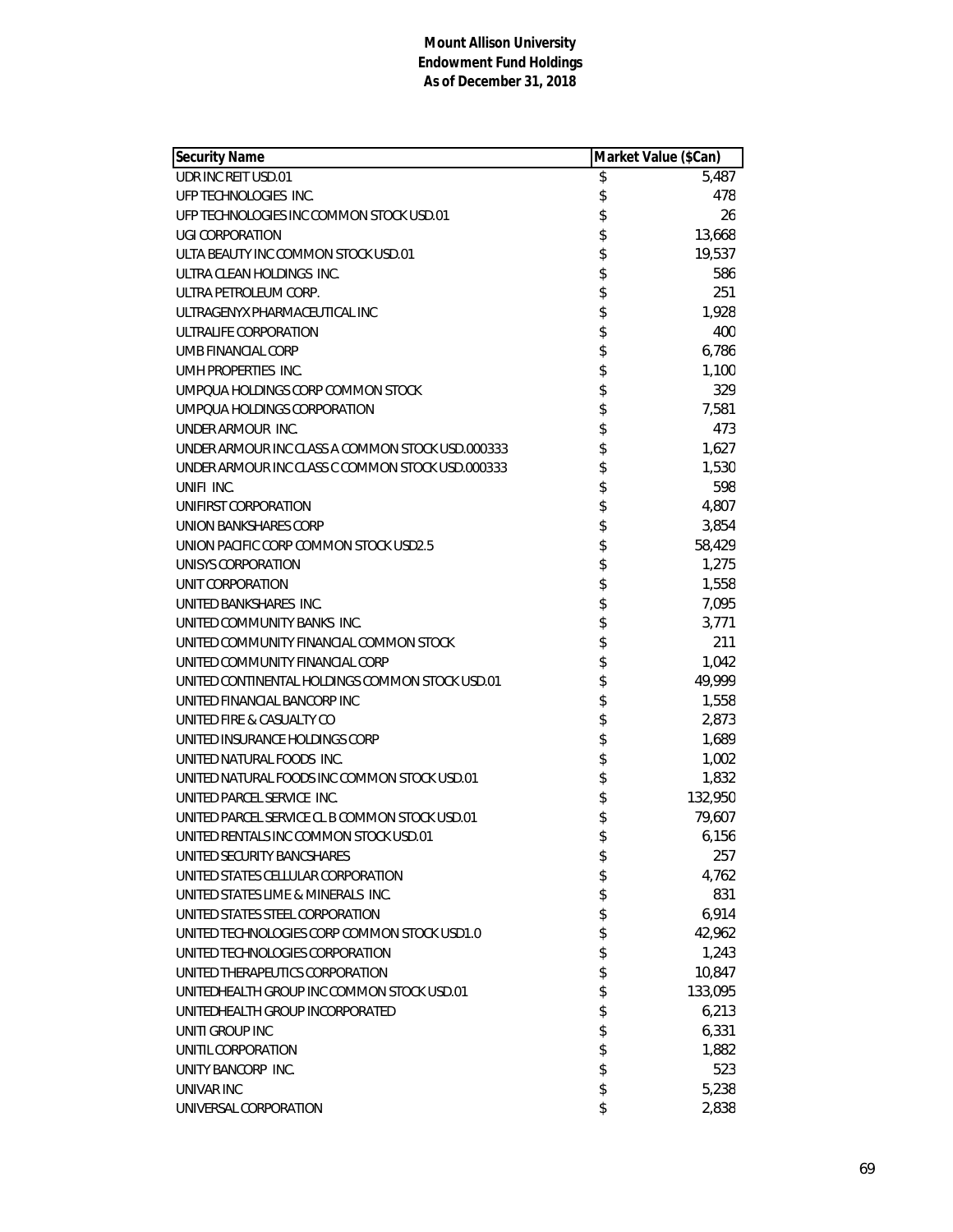| <b>Security Name</b>                             | Market Value (\$Can) |
|--------------------------------------------------|----------------------|
| UNIVERSAL DISPLAY CORPORATION                    | \$<br>8,217          |
| UNIVERSAL ELECTRONICS INC.                       | \$<br>687            |
| UNIVERSAL FOREST PRODUCTS INCORPORATED           | \$<br>3,547          |
| UNIVERSAL HEALTH REALTY INCOME TRUST             | \$<br>1,794          |
| UNIVERSAL HEALTH SERVICES INC.                   | \$<br>6,213          |
| UNIVERSAL HEALTH SERVICES B COMMON STOCK USD.01  | \$<br>4,974          |
| UNIVERSAL INSURANCE HOLDINGS INC                 | \$<br>3,318          |
| UNIVERSAL LOGISTICS HOLDINGS INC                 | \$<br>1,056          |
| UNIVERSAL STAINLESS & ALLOY PRODUCTS INC.        | \$<br>414            |
| UNIVERSAL TECHNICAL INSTITUTE INC.               | \$<br>239            |
| UNIVEST FINANCIAL CORP                           | \$<br>1,639          |
| <b>UNUM GROUP</b>                                | \$<br>14,012         |
| UNUM GROUP COMMON STOCK USD.1                    | \$<br>12,387         |
| UPLAND SOFTWARE INC                              | \$<br>1,331          |
| <b>URBAN EDGE PROPERTIES</b>                     | \$<br>4,197          |
| URBAN EDGE PROPERTIES REIT USD.01                | \$<br>13             |
| URBAN OUTFITTERS INC                             | \$<br>7,503          |
| URSTADT BIDDLE CLASS A REIT USD.01               | \$<br>92             |
| URSTADT BIDDLE PROPERTIES INC.                   | \$<br>1,452          |
| US BANCORP COMMON STOCK USD.01                   | \$<br>34,714         |
| US CONCRETE INC                                  | \$<br>1,210          |
| US ECOLOGY INC                                   | \$<br>3,165          |
| US FOODS HOLDING CORP                            | \$<br>13,307         |
| US FOODS HOLDING CORP COMMON STOCK USD.01        | \$<br>3,809          |
| USA TECHNOLOGIES INC COMMON STOCK                | \$<br>66             |
| USA TRUCK INC.                                   | \$<br>245            |
| USA TRUCK INC COMMON STOCK USD.01                | \$<br>53             |
| USANA HEALTH SCIENCES INC.                       | \$<br>5,654          |
| USG CORPORATION                                  | \$<br>13,514         |
| UTAH MEDICAL PRODUCTS INC.                       | \$<br>806            |
| VAALCO ENERGY INC.                               | \$<br>220            |
| VALERO ENERGY CORP COMMON STOCK USD.01           | \$<br>68,753         |
| <b>VALLEY NATIONAL BANCORP</b>                   | \$<br>6,335          |
| VALMONT INDUSTRIES INCORPORATED                  | \$<br>5,168          |
| VALVOLINE INC                                    | \$<br>7,583          |
| VANDA PHARMACEUTICALS INC COMMON STOCK USD.001   | \$<br>290            |
| VANDA PHARMACEUTICALS INC.                       | \$<br>3,275          |
| <b>VAREX IMAGING CORP</b>                        | \$<br>1,845          |
| VARIAN MEDICAL SYSTEMS INC COMMON STOCK USD1.0   | \$<br>12,917         |
| VARONIS SYSTEMS INC COMMON STOCK USD.001         | \$<br>145            |
| <b>VECTOR GROUP LIMITED</b>                      | \$<br>2,999          |
| VECTOR GROUP LTD COMMON STOCK USD.1              | \$<br>409            |
| <b>VECTREN CORPORATION</b>                       | \$<br>11,243         |
| <b>VECTRUS INC</b>                               | \$<br>529            |
| <b>VEECO INSTRUMENTS INC.</b>                    | \$<br>978            |
| VEEVA SYSTEMS INC CLASS A COMMON STOCK USD.00001 | \$<br>14,997         |
| VENATOR MATERIALS PLC COMMON STOCK               | \$<br>132            |
| <b>VENTAS INC REIT USD.25</b>                    | \$<br>10,543         |
| <b>VEONEER INC</b>                               | \$<br>4,128          |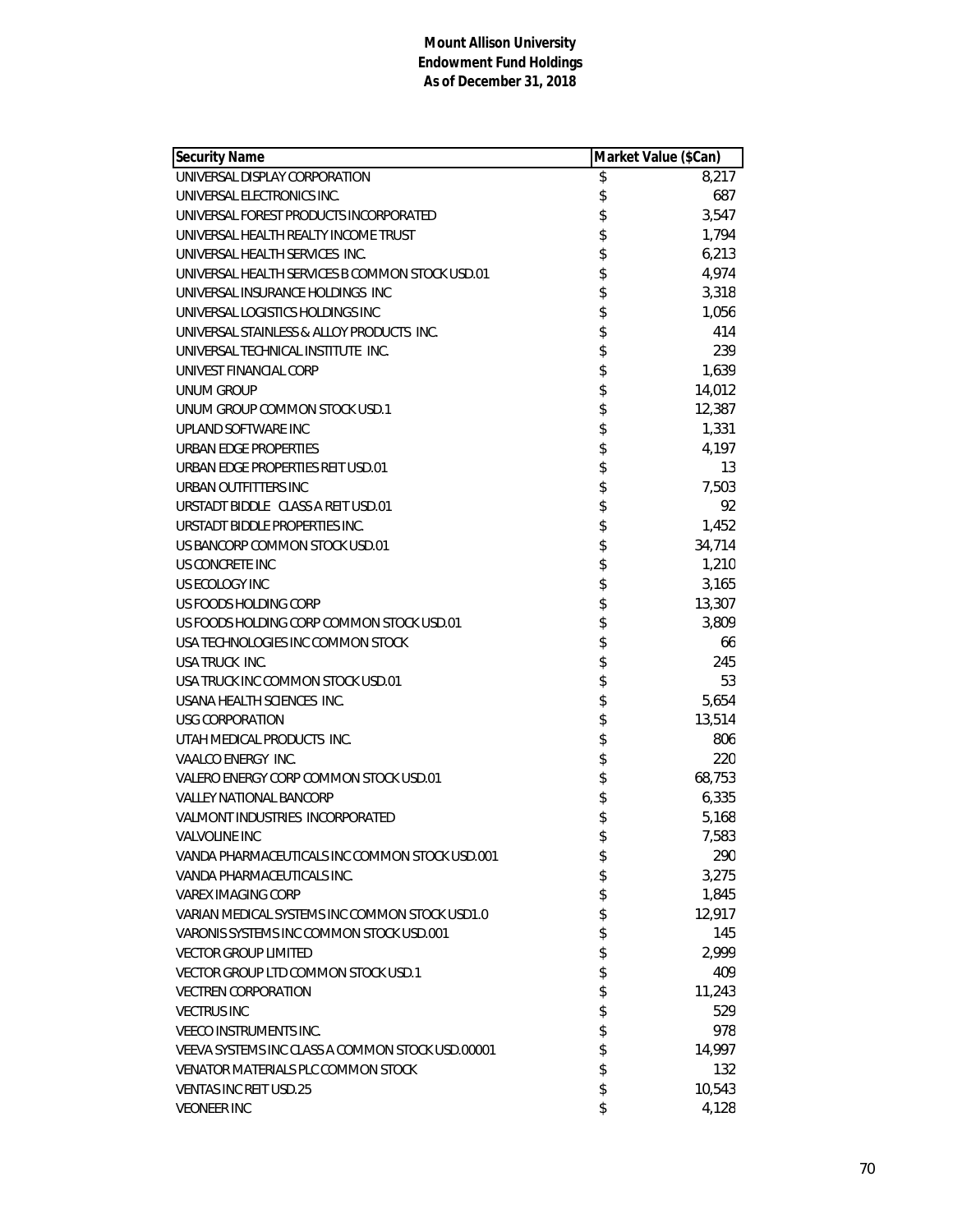| Security Name                                  | Market Value (\$Can) |         |
|------------------------------------------------|----------------------|---------|
| <b>VERA BRADLEY INCORPORATION</b>              | \$                   | 621     |
| VERACYTE INC COMMON STOCK USD.001              | \$                   | 53      |
| VERASTEM INC COMMON STOCK USD.0001             | \$                   | 13      |
| <b>VERICEL CORP COMMON STOCK</b>               | \$                   | 132     |
| <b>VERINT SYSTEMS INC.</b>                     | \$                   | 5,784   |
| VERISIGN INC COMMON STOCK USD.001              | \$                   | 9,179   |
| VERISK ANALYTICS INC COMMON STOCK USD.001      | \$                   | 8,915   |
| <b>VERITEX HOLDINGS INC</b>                    | \$                   | 1,364   |
| <b>VERITIV CORP</b>                            | \$                   | 995     |
| <b>VERIZON COMMUNICATIONS</b>                  | \$                   | 48,458  |
| VERIZON COMMUNICATIONS INC COMMON STOCK USD.1  | \$                   | 230,318 |
| <b>VERSO CORP</b>                              | \$                   | 1,979   |
| VERSO CORP A COMMON STOCK                      | \$                   | 1,726   |
| <b>VERSUM MATERIALS INC</b>                    | \$                   | 5,882   |
| VERSUM MATERIALS INC COMMON STOCK USD1.0       | \$                   | 119     |
| VERTEX PHARMACEUTICALS INC COMMON STOCK USD.01 | \$                   | 60,221  |
| <b>VF CORP</b>                                 | \$                   | 18,638  |
| VF CORP COMMON STOCK                           | \$                   | 51,015  |
| VIACOM INC CLASS B COMMON STOCK USD.001        | \$                   | 4,594   |
| <b>VIAD CORP</b>                               | \$                   | 2,003   |
| VIASAT INC.                                    | \$                   | 7,480   |
| <b>VIAVI SOLUTIONS INC</b>                     | \$                   | 4,874   |
| <b>VICOR CORPORATION</b>                       | \$                   | 1,469   |
| VILLAGE SUPER MARKET INC.                      | \$                   | 767     |
| VILLAGE SUPER MARKET CLASS A COMMON STOCK      | \$                   | 92      |
| <b>VINCE HOLDING CORP</b>                      | \$                   | 329     |
| <b>VIRTU FINANCIAL INC</b>                     | \$                   | 4,043   |
| VIRTUS INVESTMENT PARTNERS INCORPORATION       | \$                   | 1,413   |
| <b>VIRTUSA CORPORATION</b>                     | \$                   | 2,986   |
| VISA INC CLASS A SHARES COMMON STOCK USD.0001  | \$                   | 185,215 |
| VISHAY INTERTECHNOLOGY INCORPORATED            | \$                   | 5,227   |
| VISHAY PRECISION GROUP INCORPORATION           | \$                   | 487     |
| VISHAY PRECISION GROUP COMMON STOCK            | \$                   | 250     |
| VISTA OUTDOOR INC                              | \$                   | 1,126   |
| VISTEON CORPORATION                            | \$                   | 3,415   |
| VITAMIN SHOPPE INCORPORATION                   | \$                   | 329     |
| VMWARE INC CLASS A COMMON STOCK USD.01         | \$                   | 13,482  |
| VOCERA COMMUNICATIONS INC                      | \$                   | 1,183   |
| <b>VOLT INFORMATION SCIENCES INC.</b>          | \$                   | 133     |
| <b>VONAGE HOLDINGS CORPORATION</b>             | \$                   | 4,237   |
| VORNADO REALTY TRUST REIT USD.04               | \$                   | 5,495   |
| <b>VOXX INTERNATIONAL CORP</b>                 | \$                   | 178     |
| VOXX INTERNATIONAL CORP COMMON STOCK USD.01    | \$                   | 13      |
| <b>VOYA FINANCIAL INC</b>                      | \$                   | 7,166   |
| <b>VSE CORPORATION</b>                         | \$                   | 728     |
| VULCAN MATERIALS CO COMMON STOCK USD1.0        | \$                   | 6,510   |
| W&T OFFSHORE INC.                              | \$                   | 1,357   |
| W. R. BERKLEY CORP                             | \$                   | 86,977  |
| W. R. GRACE & CO                               | \$                   | 8,791   |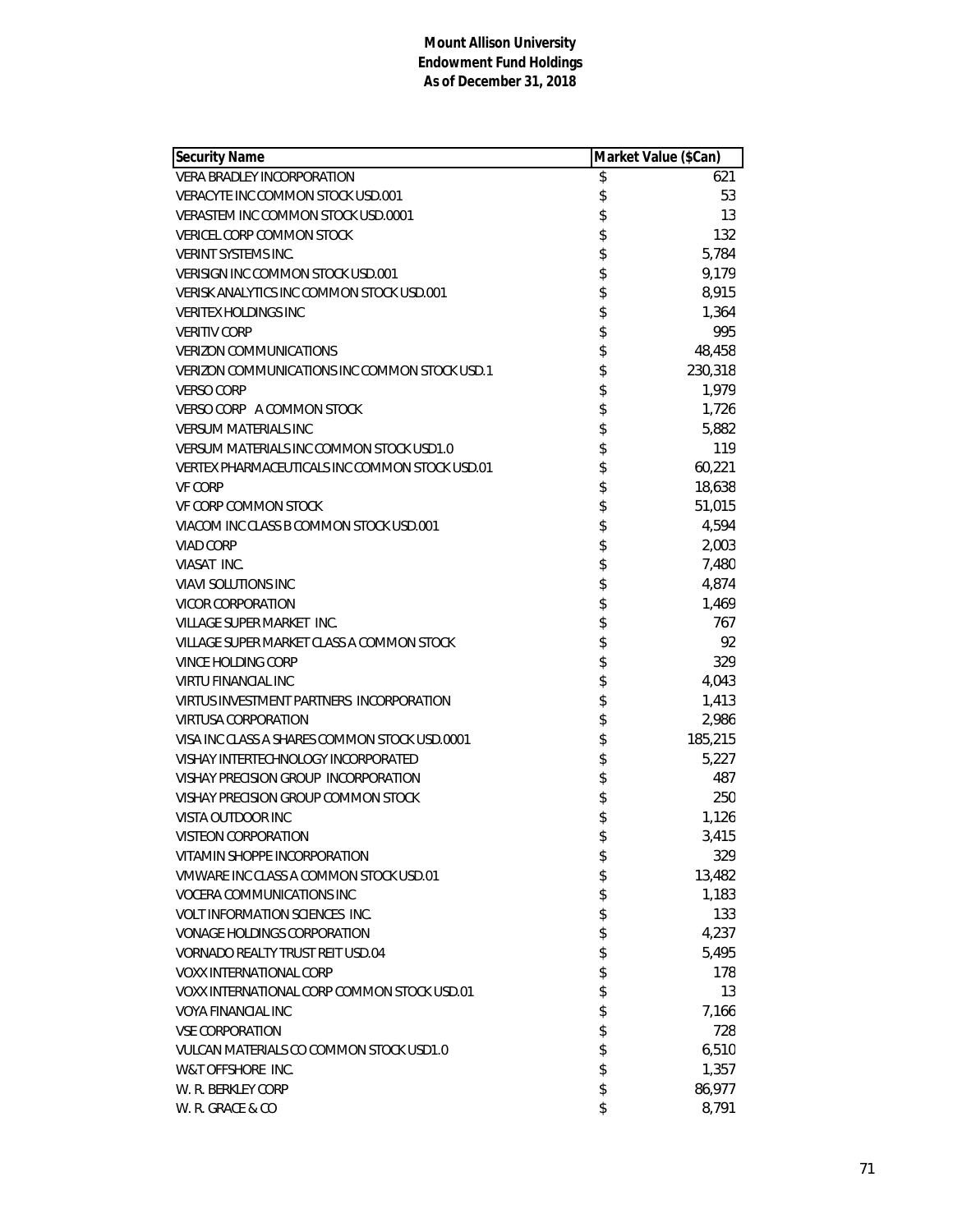| Security Name                                     | Market Value (\$Can) |         |
|---------------------------------------------------|----------------------|---------|
| WABASH NATIONAL CORPORATION                       | \$                   | 1,449   |
| WABCO HOLDINGS INCORPORATION.                     | \$                   | 10,562  |
| WADDELL & REED FINANCIAL INC.                     | \$                   | 3,322   |
| <b>WAGEWORKS INC</b>                              | \$                   | 2,272   |
| WAGEWORKS INC COMMON STOCK USD.001                | \$                   | 791     |
| WALGREENS BOOTS ALLIANCE INC COMMON STOCK USD.01  | \$                   | 27,443  |
| WALKER & DUNLOP INCORPORATION                     | \$                   | 2,887   |
| WALMART INC COMMON STOCK USD.1                    | \$                   | 108,659 |
| WALT DISNEY CO                                    | \$                   | 50,943  |
| WALT DISNEY CO/THE COMMON STOCK USD.01            | \$                   | 169,791 |
| <b>WARRIOR MET COAL LLC</b>                       | \$                   | 2,028   |
| <b>WASHINGTON FEDERAL INCORPORATED</b>            | \$                   | 3,956   |
| <b>WASHINGTON PRIME GROUP INC</b>                 | \$                   | 1,877   |
| WASHINGTON REAL ESTATE INVESTMENT TRUST           | \$                   | 3,968   |
| WASHINGTON TRUST BANCORP INC                      | \$                   | 1,850   |
| <b>WASTE CONNECTIONS INC</b>                      | \$                   | 502,059 |
| WASTE CONNECTIONS INC COMMON STOCK                | \$                   | 4,626   |
| WASTE MANAGEMENT INC.                             | \$                   | 28,578  |
| WASTE MANAGEMENT INC COMMON STOCK USD.01          | \$                   | 48,415  |
| WATERS CORP COMMON STOCK USD.01                   | \$                   | 7,483   |
| WATERSTONE FINANCIAL INCORPORATION                | \$                   | 997     |
| <b>WATSCO INC</b>                                 | \$                   | 8,963   |
| WATTS WATER TECHNOLOGIES INC.                     | \$<br>\$             | 3,831   |
| WAYFAIR INC CLASS A COMMON STOCK USD.001          |                      | 11,795  |
| <b>WD-40 COMPANY</b>                              |                      | 5,905   |
| WEATHERFORD INTERNATIONAL PL COMMON STOCK USD.001 | \$                   | 105     |
| <b>WEBSTER FINANCIAL CORPORATION</b>              | \$                   | 9,772   |
| WEC ENERGY GROUP INC COMMON STOCK USD.01          | \$                   | 10,885  |
| WEIGHT WATCHERS INTERNATIONAL INCORPORATED        |                      | 5,384   |
| WEIGHT WATCHERS INTL INC COMMON STOCK             | \$                   | 13      |
| WEINGARTEN REALTY INVESTORS                       | \$                   | 6,582   |
| <b>WEIS MARKETS INC</b>                           | \$                   | 2,797   |
| <b>WELBILT INC</b>                                | \$                   | 3,105   |
| WELLCARE HEALTH PLANS INC COMMON STOCK USD.01     | \$                   | 5,849   |
| WELLS FARGO + CO COMMON STOCK USD1.666            | \$                   | 105,703 |
| WELLTOWER INC REIT USD1.0                         | \$                   | 12,993  |
| <b>WENDYS COMPANY</b>                             | \$                   | 7,507   |
| WERNER ENTERPRISES INC.                           | \$                   | 4,540   |
| <b>WESBANCO INC</b>                               | \$                   | 4,503   |
| <b>WESCO AIRCRAFT HOLDINGS INC</b>                | \$                   | 1,700   |
| WESCO INTERNATIONAL INC.                          | \$                   | 3,696   |
| WESCO INTERNATIONAL INC COMMON STOCK USD.01       | \$                   | 26      |
| WEST BANCORPORATION INC                           | \$                   | 783     |
| WEST PHARMACEUTICAL SERVICES INC.                 | \$                   | 10,806  |
| <b>WESTAMERICA BANCORP</b>                        | \$                   | 3,159   |
| WESTERN ALLIANCE BANCORP COMMON STOCK USD.0001    | \$                   | 3,426   |
| WESTERN ALLIANCE BANCORPORATION                   | \$                   | 8,676   |
| WESTERN DIGITAL CORP COMMON STOCK USD.01          | \$                   | 5,509   |
| WESTERN NEW ENGLAND BANCORP INC                   | \$                   | 947     |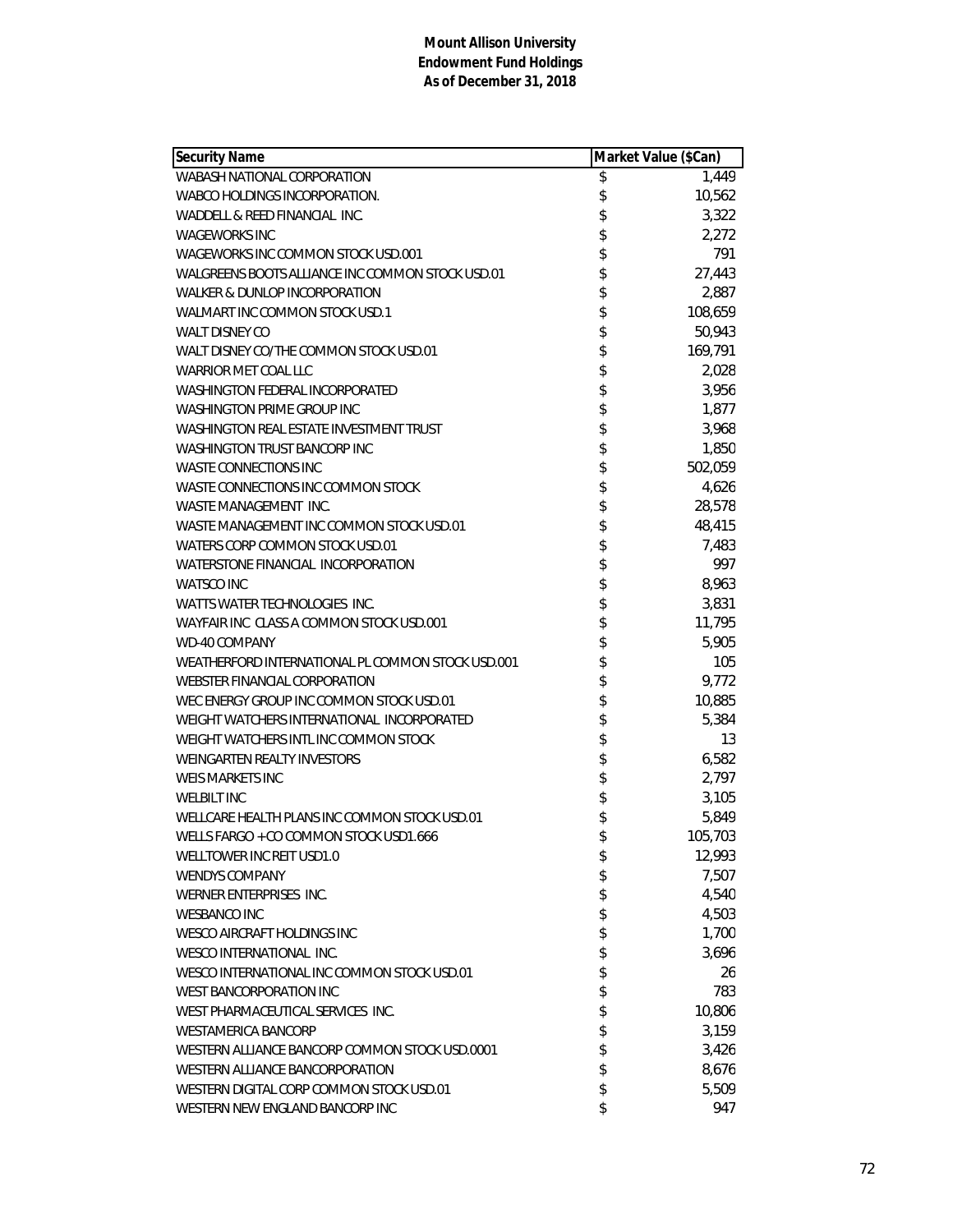| <b>Security Name</b>                                | Market Value (\$Can) |        |
|-----------------------------------------------------|----------------------|--------|
| WESTERN UNION CO COMMON STOCK USD.01                | \$                   | 3,935  |
| WESTINGHOUSE AIR BRAKE TECHNOLOGIES CORP            | \$                   | 8,271  |
| WESTLAKE CHEMICAL CORP COMMON STOCK USD.01          | \$                   | 26     |
| WESTROCK CO COMMON STOCK                            | \$                   | 7,643  |
| WESTWOOD HOLDINGS GROUP INC.                        | \$                   | 791    |
| <b>WEX INC</b>                                      | \$                   | 11,701 |
| WEYCO GROUP INC.                                    | \$                   | 561    |
| WEYERHAEUSER CO REIT USD1.25                        | \$                   | 8,908  |
| WHIRLPOOL CORP COMMON STOCK USD1.0                  | \$                   | 3,589  |
| WHIRLPOOL CORPORATION                               | \$                   | 8,299  |
| WHITE MOUNTAINS INSURANCE GROUP LTD                 | \$                   | 6,085  |
| WHITEHORSE FINANCE INC COMMON STOCK USD.001         | \$                   | 158    |
| <b>WHITESTONE REIT</b>                              | \$                   | 1,471  |
| WHITING PETROLEUM CORP COMMON STOCK USD.001         | \$                   | 66     |
| WHITING PETROLEUM CORPORATION                       | \$                   | 4,481  |
| WILDHORSE RESOURCE DEVELOPMENT CORP                 | \$                   | 2,591  |
| WILLDAN GROUP INC.                                  | \$                   | 598    |
| <b>WILLIAM LYON HOMES</b>                           | \$                   | 802    |
| WILLIAMS COS INC COMMON STOCK USD1.0                | \$                   | 13,227 |
| WILLIAMS INDUSTRIAL SERVICES GROUP INC              | \$                   | 75     |
| WILLIAMS-SONOMA INC.                                | \$                   | 9,284  |
| WILLIS TOWERS WATSON PLC COMMON STOCK USD.000304635 | \$                   | 10,038 |
| <b>WINGSTOP INC</b>                                 | \$                   | 4,781  |
| <b>WINMARK CORPORATION</b>                          | \$                   | 1,754  |
| WINNEBAGO INDUSTRIES INC                            | \$                   | 1,874  |
| WINTRUST FINANCIAL CORPORATION                      | \$                   | 8,360  |
| WISDOM TREE INVESTMENTS INC                         | \$                   | 2,277  |
| WIX.COM LTD COMMON STOCK ILS.01                     | \$                   | 1,753  |
| WOLVERINE WORLD WIDE INC                            | \$                   | 7,210  |
| WOODWARD INC                                        | \$                   | 9,340  |
| WORKDAY INC CLASS A COMMON STOCK USD.001            | \$                   | 2,557  |
| WORKIVA INC COMMON STOCK USD.001                    | \$                   | 633    |
| WORLD ACCEPTANCE CORPORATION                        | \$                   | 2,118  |
| WORLD FUEL SERVICES CORPORATION                     | \$                   | 3,154  |
| WORLD WRESTLING ENTERTAIN A COMMON STOCK USD.01     | \$                   | 26     |
| WORLD WRESTLING ENTERTAINMENT INC.                  | \$                   | 7,375  |
| <b>WORLDPAY INC</b>                                 | \$                   | 8,698  |
| WORLDPAY INC CLASS A COMMON STOCK USD.00001         | \$                   | 26     |
| WORTHINGTON INDUSTRIES INC                          | \$                   | 4,204  |
| <b>WP CAREY INC</b>                                 | \$                   | 116    |
| WP CAREY INC REIT USD.001                           | \$                   | 896    |
| WPX ENERGY INC                                      | \$                   | 10,459 |
| WSFS FINANCIAL CORPORATION                          | \$                   | 2,529  |
| WW GRAINGER INC                                     | \$                   | 45,973 |
| WW GRAINGER INC COMMON STOCK USD.5                  | \$                   | 6,425  |
| WYNDHAM DESTINATIONS INC                            | \$                   | 6,507  |
| WYNDHAM HOTELS & RESORTS INC                        | \$                   | 9,099  |
| WYNDHAM HOTELS + RESORTS INC COMMON STOCK USD.01    | \$                   | 857    |
| WYNN RESORTS LTD COMMON STOCK USD.01                | \$                   | 6,432  |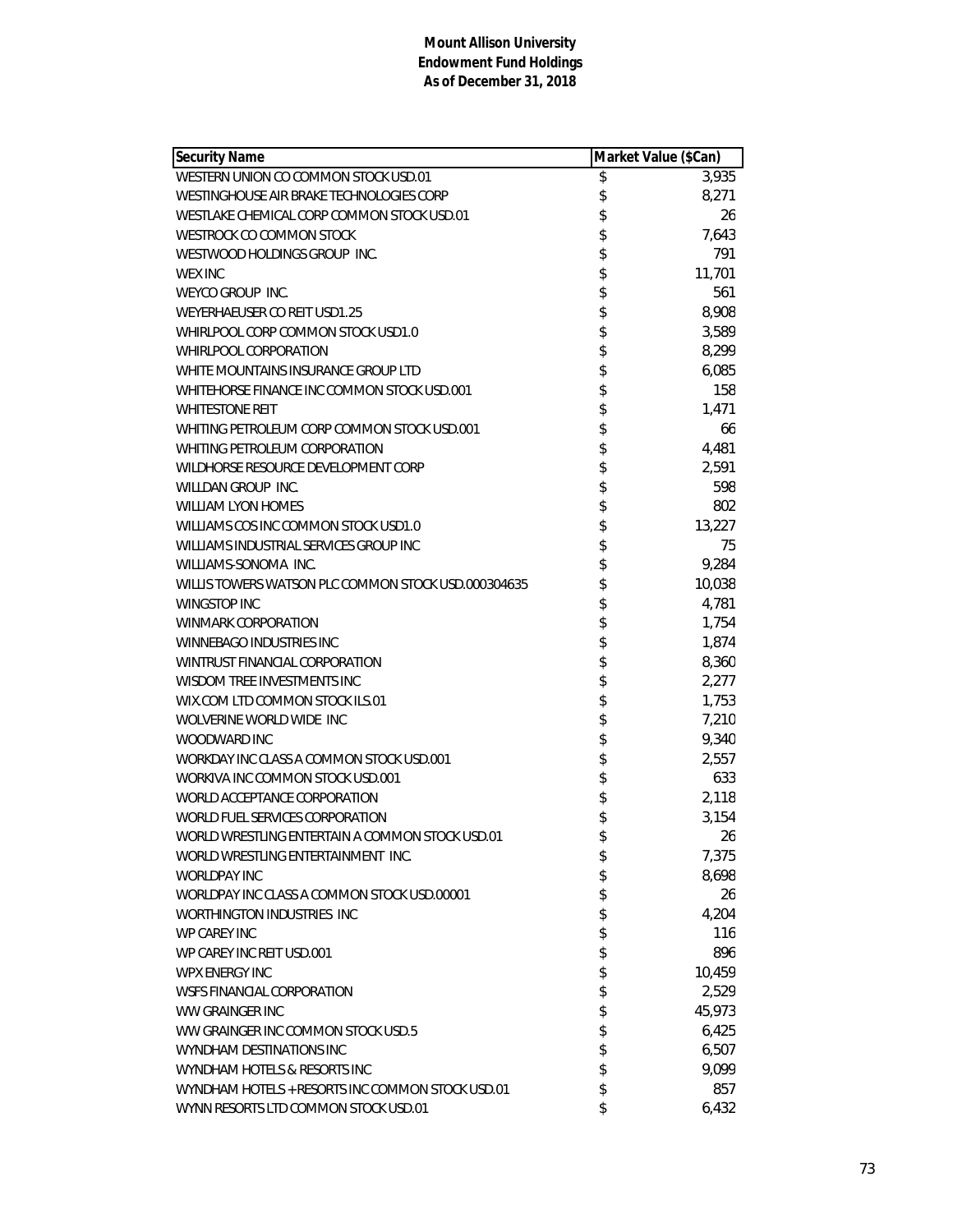| <b>Security Name</b>                             | Market Value (\$Can) |         |
|--------------------------------------------------|----------------------|---------|
| XCEL ENERGY INC COMMON STOCK USD2.5              | \$                   | 12,444  |
| <b>XENCOR INC</b>                                | \$                   | 4,594   |
| XENIA HOTELS & RESORTS INC                       | \$                   | 4,085   |
| XEROX CORP COMMON STOCK USD1.0                   | \$                   | 2,151   |
| <b>XEROX CORPORATION</b>                         | \$                   | 9,618   |
| XILINX INC COMMON STOCK USD.01                   | \$                   | 13,365  |
| <b>XPERI CORP</b>                                | \$                   | 1,798   |
| XPO LOGISTICS INC COMMON STOCK USD.001           | \$                   | 659     |
| <b>XYLEM INC</b>                                 | \$                   | 110,584 |
| XYLEM INC COMMON STOCK                           | \$                   | 5,994   |
| YELP INCORPORATION                               | \$                   | 5,911   |
| YEXT INC COMMON STOCK USD.001                    | \$                   | 1,305   |
| YORK WATER CO                                    | \$                   | 1,067   |
| YRC WORLDWIDE INC COMMON STOCK USD1.0            | \$                   | 92      |
| YRC WORLDWIDE INC.                               | \$                   | 169     |
| YUM BRANDS INC COMMON STOCK                      | \$                   | 135,909 |
| YUM CHINA HOLDINGS INC COMMON STOCK USD.01       | \$                   | 13      |
| YUM! BRANDS INC.                                 | \$                   | 24,850  |
| <b>ZAFGEN INC</b>                                | \$                   | 341     |
| ZAGG INCORPORATED                                | \$                   | 848     |
| ZAYO GROUP HOLDINGS INC                          | \$                   | 10,924  |
| ZAYO GROUP HOLDINGS INC COMMON STOCK USD.001     | \$                   | 40      |
| ZEBRA TECHNOLOGIES CORP CL A COMMON STOCK USD.01 | \$                   | 8,105   |
| <b>ZEDGE INC</b>                                 | \$                   | 43      |
| ZENDESK INC                                      | \$                   | 12,188  |
| ZENDESK INC COMMON STOCK USD.01                  | \$                   | 8,052   |
| ZILLOW GROUP INC                                 | \$                   | 4,654   |
| ZILLOW GROUP INC A COMMON STOCK USD.0001         | \$                   | 435     |
| ZIMMER BIOMET HOLDINGS INC COMMON STOCK USD.01   | \$                   | 10,560  |
| ZIONS BANCORP NA COMMON STOCK USD.001            | \$                   | 4,329   |
| ZIX CORP COMMON STOCK USD.01                     | \$                   | 264     |
| <b>ZIX CORPORATION</b>                           | \$                   | 881     |
| ZOETIS INC COMMON STOCK USD.01                   | \$                   | 83,304  |
| ZOGENIX INCORPORATION                            | \$                   | 1,211   |
| ZUMIEZ INC.                                      | \$                   | 1,270   |
| <b>ZYNGA INC</b>                                 | \$                   | 7,615   |
| ZYNGA INC CLA COMMON STOCK USD.00000625          | \$                   | 2,504   |
| International Holdings                           |                      |         |
| 1&1 DRILLISCH AG                                 | \$                   | 50      |
| 31 GROUP PLC                                     | \$                   | 176     |
| 3P LEARNING LTD                                  | \$                   | 160     |
| 4IMPRINT GROUP PLC                               | \$                   | 936     |
|                                                  | \$                   | 2,548   |
| 77 BANK LIMITED (THE)<br>888 HOLDINGS PLC        | \$                   | 1,490   |
| A & J MUCKLOW GROUP P L C                        | \$                   | 738     |
| A D WORKS CO LTD                                 | \$                   | 195     |
| A.G. BARR PLC                                    | \$                   | 2,130   |
|                                                  |                      |         |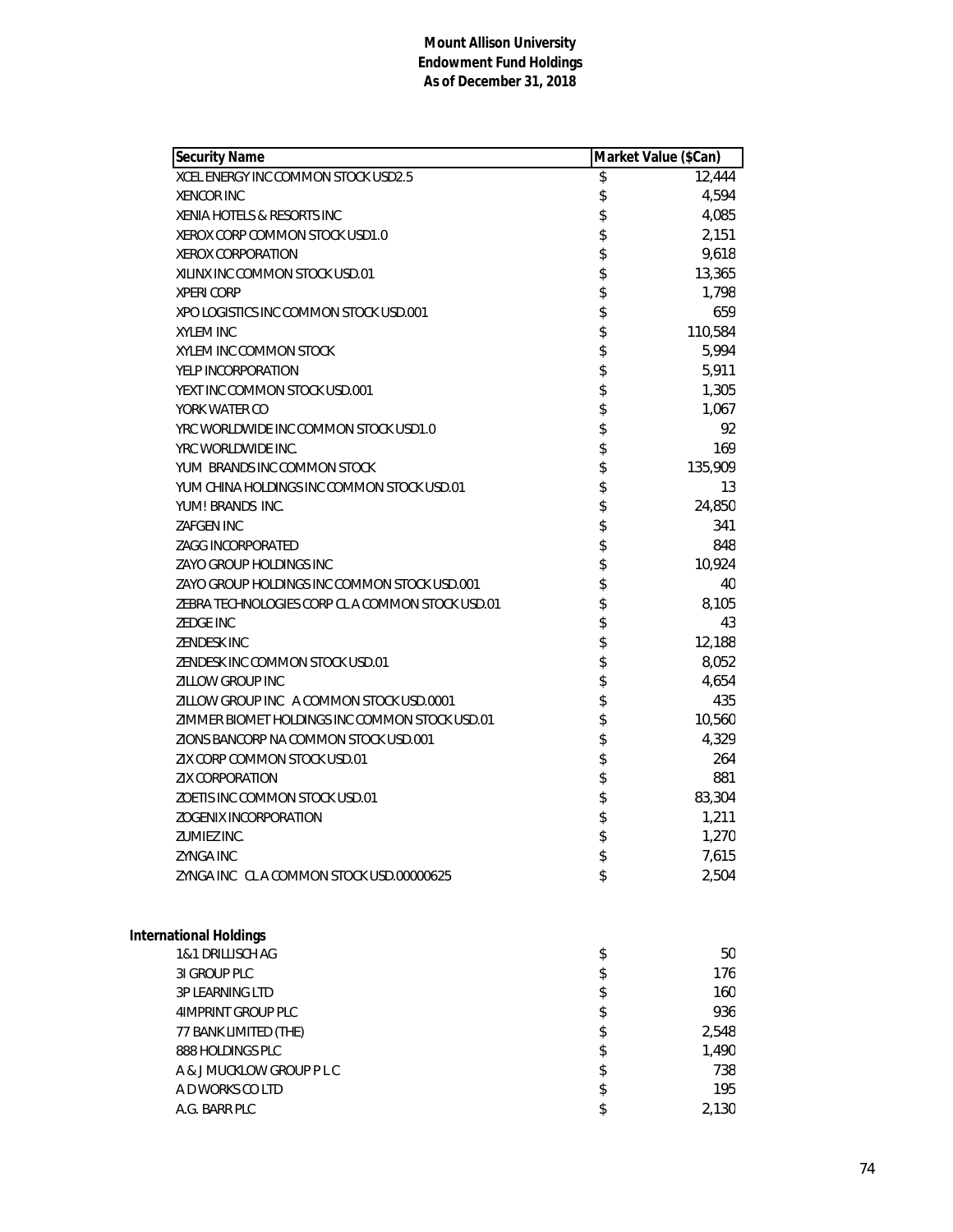| <b>Security Name</b>                           | Market Value (\$Can) |  |
|------------------------------------------------|----------------------|--|
| A2 MILK COMPANY LTD                            | \$<br>101            |  |
| A2A SPA                                        | \$<br>5,865          |  |
| A2B AUSTRALIA LTD                              | \$<br>537            |  |
| AA PLC                                         | \$<br>1,359          |  |
| AALBERTS INDUSTRIES NV                         | \$<br>5,879          |  |
| AANNEMINGSMAATSCHAPPIJ CFE NV                  | \$<br>1,407          |  |
| AAREAL BANK AG                                 | \$<br>4,081          |  |
| ABACUS PROPERTY GROUP                          | \$<br>1,097          |  |
| <b>ABB LIMITED</b>                             | \$<br>60,284         |  |
| <b>ABC ARBITRAGE</b>                           | \$<br>697            |  |
| ABC-MART INCORPORATED                          | \$<br>23,642         |  |
| ABG SUNDAL COLLIER HOLDING ASA                 | \$<br>521            |  |
| ABN AMRO GROUP NV                              | \$<br>183            |  |
| <b>ABSA GROUP LTD</b>                          | \$<br>35,828         |  |
| ACACIA MINING PLC                              | \$<br>715            |  |
| ACADEMEDIA AB                                  | \$<br>626            |  |
| ACANDO AB                                      | \$<br>562            |  |
| <b>ACCELL GROUP NV</b>                         | \$<br>1,232          |  |
| <b>ACCENT GROUP LTD</b>                        | \$<br>543            |  |
| ACCESS COMPANY LIMITED                         | \$<br>926            |  |
| <b>ACCIONA SA</b>                              | \$<br>5,804          |  |
| <b>ACCOR</b>                                   | \$<br>147            |  |
| <b>ACCORDIA GOLF TRUST</b>                     | \$<br>320            |  |
| ACEA SPA                                       | \$<br>1,501          |  |
| ACERINOX S.A.                                  | \$<br>3,721          |  |
| ACHILLES CORPORATION                           | \$<br>520            |  |
| ACKERMANS & VAN HAAREN                         | \$<br>6,424          |  |
| ACOM COMPANY LIMITED                           | \$<br>24             |  |
| ACS ACTIVIDADES DE CONSTRUCCION Y SERVICIOS SA | \$<br>179            |  |
| <b>ADAIRS LTD</b>                              | \$<br>501            |  |
| ADASTRIA CO LTD                                | \$<br>916            |  |
| <b>ADDLIFE AB</b>                              | \$<br>929            |  |
| ADDNODE GROUP AB (PUBL                         | \$<br>309            |  |
| ADDTECH AB                                     | \$<br>2,306          |  |
| ADECCO GROUP AG                                | \$<br>136            |  |
| ADEKA CORPORATION                              | \$<br>2,238          |  |
| ADELAIDE BRIGHTON LIMITED                      | \$<br>2,185          |  |
| <b>ADIDAS AG</b>                               | \$<br>723            |  |
| ADLER REAL ESTATE AG                           | \$<br>923            |  |
| ADMIRAL GROUP PLC                              | \$<br>97             |  |
| ADO GROUP LTD                                  | \$<br>975            |  |
| ADO PROPERTIES SA                              | \$<br>3,382          |  |
| ADVA OPTICAL NETWORKING SE                     | \$<br>778            |  |
| ADVAN COMPANY LIMITED                          | \$<br>517            |  |
| ADVANCE CREATE COMPANY LIMITED                 | \$<br>334            |  |
| ADVENTURE INC                                  | \$<br>288            |  |
| <b>ADYEN NV</b>                                | \$<br>82,009         |  |
| <b>AEDIFICA</b>                                | \$<br>3,306          |  |
| AEGON N.V.                                     | \$<br>153            |  |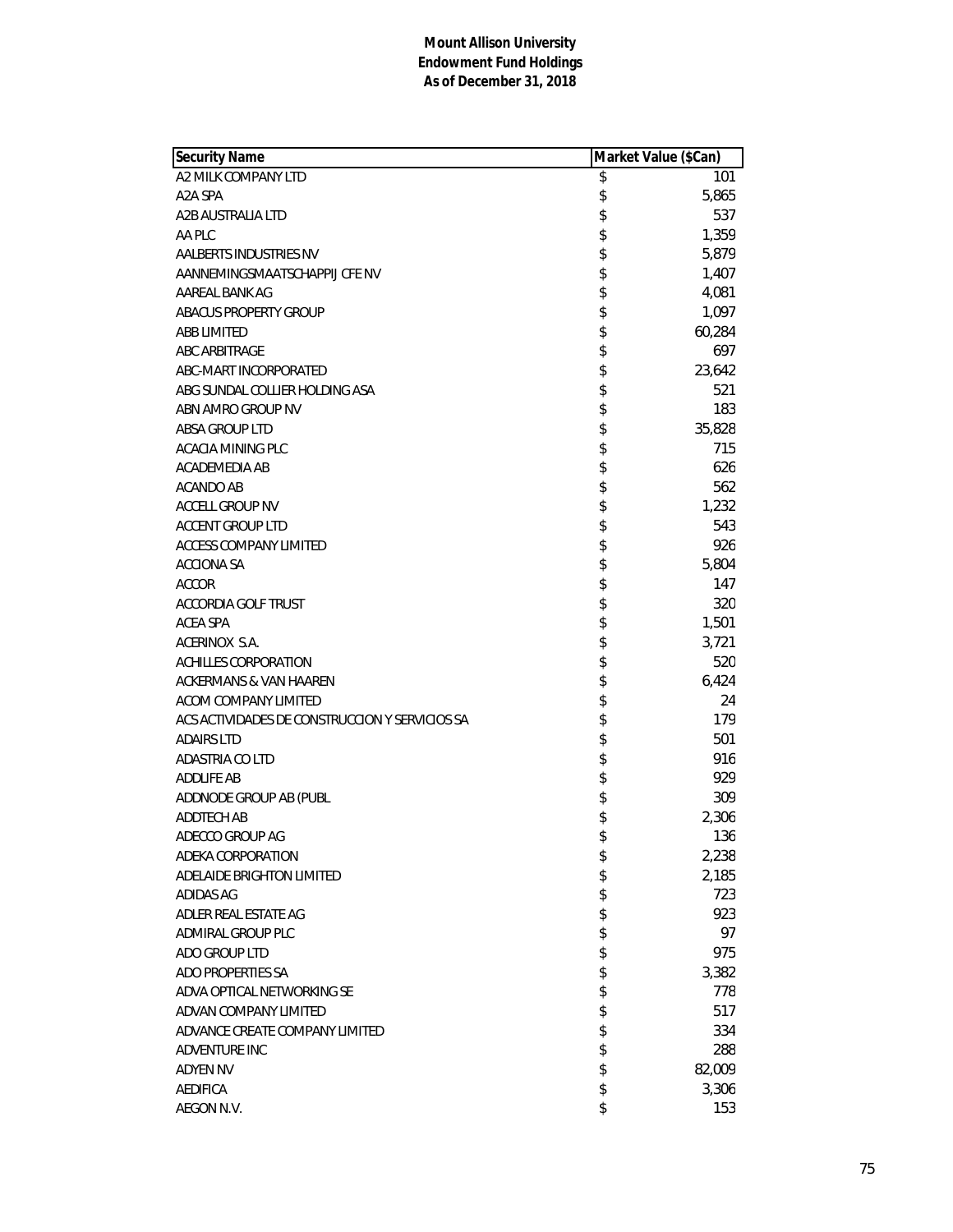| <b>Security Name</b>                       |          | Market Value (\$Can) |
|--------------------------------------------|----------|----------------------|
| AEM HOLDINGS LIMITED                       | \$       | 144                  |
| AENA SME SA                                | \$       | 193                  |
| AEON COMPANY LIMITED                       | \$       | 220                  |
| AEON CREDIT SERVICE (ASIA) COMPANY LIMITED | \$       | 548                  |
| AEON DELIGHT CO LTD                        | \$       | 1,275                |
| AEON FANTASY COMPANY LIMITED               | \$       | 469                  |
| AEON FINANCIAL SERVICE CO LTD              | \$       | 37                   |
| AEON HOKKAIDO CORPORATION                  | \$       | 288                  |
| AEON MALL COMPANY LIMITED                  | \$       | 30                   |
| AEON REIT INVESTMENT CORP                  | \$       | 2,764                |
| AERCAP HOLDINGS N.V.                       | \$       | 92                   |
| AERIA INCORPORATION                        | \$       | 123                  |
| <b>AEROPORTS DE PARIS</b>                  | \$       | 103                  |
| AF AB                                      | \$       | 2,556                |
| AF GRUPPEN ASA                             | \$       | 526                  |
| AFRICA ISRAEL PROPERTIES LIMITED           | \$       | 618                  |
| AGC INC                                    | \$       | 79,059               |
| <b>AGEAS NV</b>                            | \$       | 151                  |
| AGFA-GEVAERT N.V.                          | \$       | 1,713                |
| AGGREKO PLC                                | \$       | 5,300                |
| <b>AGL ENERGY LTD</b>                      | \$       | 48,633               |
| AGRANA BETEILIGUNGS-AG                     | \$       | 505                  |
| AGRITRADE RESOURCES LIMITED                | \$       | 1,248                |
| AHLSELL AB (PUBL)                          | \$       | 3,285                |
| AHLSTROM-MUNKSJO OYJ                       | \$       | 1,335                |
| AHRESTY CORPORATION                        | \$       | 202                  |
| AI HOLDINGS CORPORATION                    | \$       | 1,303                |
| AIA GROUP LIMITED                          | \$       | 430,480              |
| AIB GROUP PLC                              | \$       | 63                   |
| AICHI BANK LIMITED (THE)                   | \$       | 656                  |
| AICHI CORPORATION                          | \$       | 632                  |
| AICHI STEEL CORPORATION                    |          | 818                  |
|                                            | \$       |                      |
| AICHI TOKEI DENKI COMPANY LIMITED          | \$       | 334                  |
| AIDA ENGINEERING LTD                       | \$<br>\$ | 812                  |
| AIFUL CORPORATION                          |          | 1,373                |
| AIMS AMP CAPITAL INDUSTRIAL REIT           | \$       | 1,136                |
| AINSWORTH GAME TECHNOLOGY LTD              | \$       | 180                  |
| AIPHONE CO LTD                             | \$       | 435                  |
| AIR FRANCE KLM SA                          | \$       | 4,672                |
| AIR LIQUIDE                                | \$       | 44,466               |
| AIR WATER INCORPORATED                     | \$       | 42                   |
| <b>AIRBUS SE</b>                           | \$       | 46,142               |
| AIRPORT CITY LTD                           | \$       | 1,611                |
| AIRPORT FACILITIES COMPANY LIMITED         | \$       | 358                  |
| AISAN INDUSTRY CO LTD                      | \$       | 706                  |
| AISIN SEIKI CO LTD                         | \$       | 104                  |
| AIT CORPORATION                            | \$       | 240                  |
| <b>AIXTRON SE</b>                          | \$       | 2,577                |
| AIZAWA SECURITIES COMPANY LIMITED          | \$       | 374                  |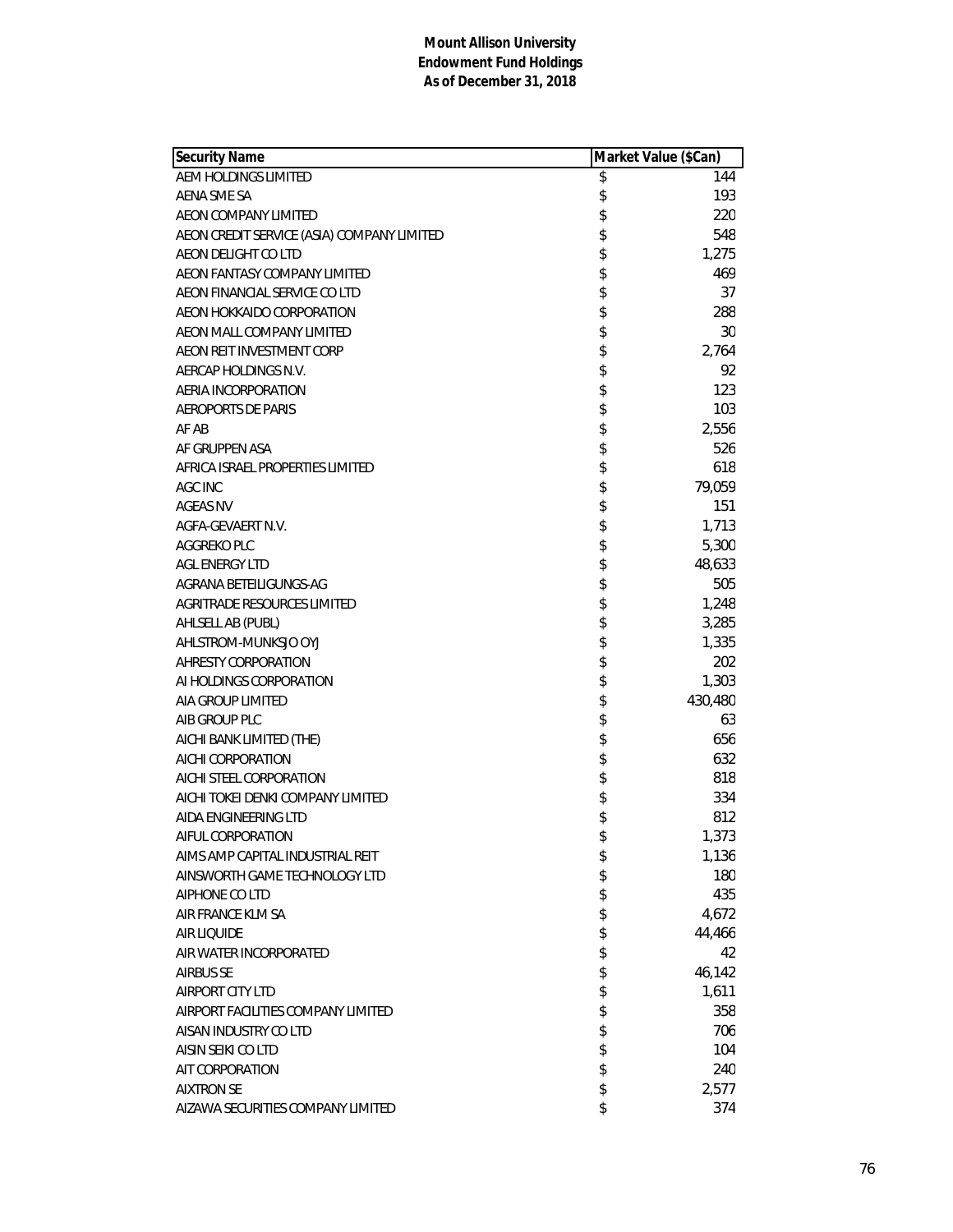| <b>Security Name</b>                        | Market Value (\$Can) |         |
|---------------------------------------------|----------------------|---------|
| AJINOMOTO COMPANY INCORPORATED              | \$                   | 150     |
| AJIS COMPANY LIMITED                        | \$                   | 547     |
| AKASOL AG                                   | \$                   | 28,432  |
| <b>AKASTOR ASA</b>                          | \$                   | 648     |
| <b>AKATSUKI INC</b>                         | \$                   | 437     |
| AKEBONO BRAKE INDUSTRY CO LTD               | \$                   | 357     |
| AKER BP ASA                                 | \$                   | 50      |
| AKER SOLUTIONS ASA                          | \$                   | 1,391   |
| AKITA BANK LTD                              | \$                   | 849     |
| AKKA TECHNOLOGIES SE                        | \$                   | 1,014   |
| AKTIA BANK ABP                              | \$                   | 1,274   |
| AKWEL SA                                    | \$                   | 430     |
| AKZO NOBEL N.V.                             | \$                   | 374     |
| <b>ALANTRA PARTNERS SA</b>                  | \$                   | 985     |
| <b>ALBIOMA SA</b>                           | \$                   | 1,217   |
| ALBIS COMPANY LIMITED                       | \$                   | 365     |
| ALCONIX CORPORATION                         | \$                   | 424     |
| ALE PROPERTY GROUP                          | \$                   | 782     |
| ALFA LAVAL AB                               | \$                   | 80,503  |
| ALFRESA HOLDINGS CORPORATION                | \$                   | 88      |
| ALIBABA GROUP HOLDING LTD - ADR             | \$                   | 511,506 |
| ALIMAK GROUP AB (PUBL)                      | \$                   | 1,047   |
| ALINCO INCORPORATED                         | \$                   | 457     |
| ALK-ABELLO A/S                              | \$                   | 2,111   |
| ALL FOR ONE STEEB AG                        | \$                   | 337     |
| <b>ALLGEIER SE</b>                          | \$                   | 378     |
| <b>ALLIANZ SE</b>                           | \$                   | 209,981 |
| ALLIED GROUP LIMITED                        | \$                   | 539     |
| ALLIED PROPERTIES (H.K.) LIMITED            | \$                   | 680     |
| <b>ALLOT LTD</b>                            | \$                   | 141     |
| ALLREAL HOLDING AG                          | \$                   | 4,365   |
| ALM. BRAND A/S                              | \$                   | 1,211   |
| ALMA MEDIA OYJ                              | \$                   | 331     |
| <b>ALMIRALL SA</b>                          | \$                   | 1,953   |
| ALONY HETZ PROPERTIES & INVESTMENTS LIMITED | \$                   | 1,902   |
| ALPEN COMPANY LIMITED                       | \$                   | 473     |
| ALPHA BANK SA                               | \$                   | 44,697  |
| ALPHA CORPORATION                           | \$                   | 151     |
| ALPHA SYSTEMS INC.                          | \$                   | 705     |
| ALPIQ HOLDING AKTIENGESELLSCHAFT            | \$                   | 960     |
| ALPS ALPINE CO LTD                          | \$                   | 76      |
| ALPS LOGISTICS CO LTD                       | \$                   | 418     |
| ALROV PROPERTIES & LODGINGS LTD             | \$                   | 901     |
| <b>ALS LIMITED</b>                          | \$                   | 3,698   |
| ALSO HOLDING AG                             | \$                   | 1,350   |
| <b>ALSTOM SA</b>                            | \$                   | 115     |
| ALSTRIA OFFICE REIT-AG                      | \$                   | 4,594   |
| ALTAREA                                     | \$                   | 1,136   |
| ALTECH CORPORATION                          | \$                   | 506     |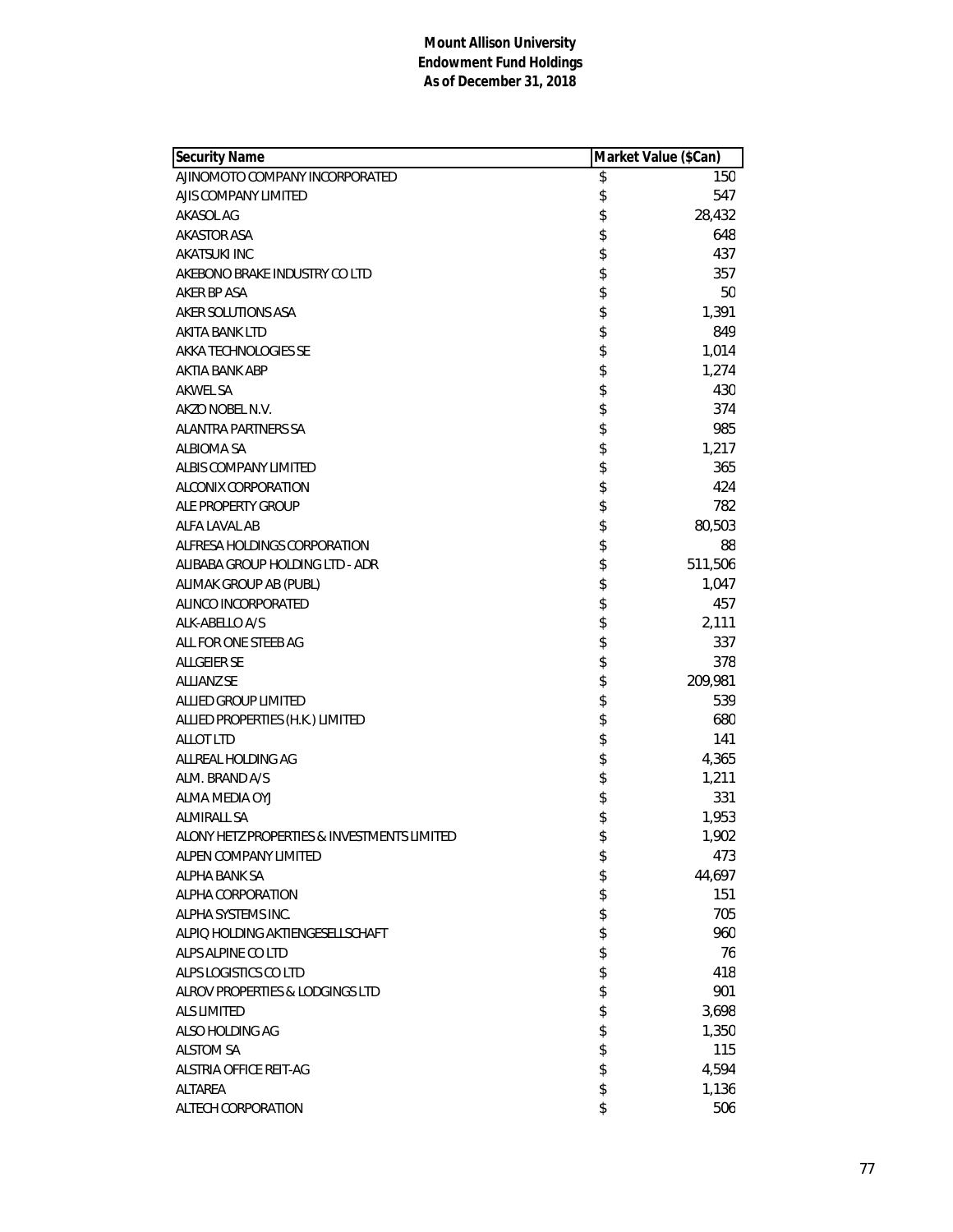| <b>Security Name</b>                   | Market Value (\$Can) |         |
|----------------------------------------|----------------------|---------|
| <b>ALTEN</b>                           | \$                   | 4,812   |
| ALTICE EUROPE NV                       | \$                   | 1,688   |
| <b>ALTIUM LIMITED</b>                  | \$                   | 2,909   |
| <b>ALTRAN TECHNOLOGIES</b>             | \$                   | 3,108   |
| ALTRI SGPS S.A.                        | \$                   | 1,182   |
| <b>ALUMINA LIMITED</b>                 | \$                   | 73      |
| AMA GROUP LIMITED                      | \$                   | 484     |
| AMADA HOLDINGS CO LTD                  | \$                   | 56      |
| AMADEUS FIRE AG                        | \$                   | 1,072   |
| AMADEUS IT GROUP SA                    | \$                   | 74,496  |
| AMANO CORPORATION                      | \$                   | 2,033   |
| AMAYSIM AUSTRALIA LTD                  | \$                   | 445     |
| AMBU A/S                               | \$                   | 6,623   |
| <b>AMCOR LIMITED</b>                   | \$                   | 105,813 |
| AMER SPORTS OYJ                        | \$                   | 10,417  |
| AMERICA MOVIL S.A.B. DE C.V.           | \$                   | 149     |
| AMERICA MOVIL S.A.B. DE C.V. - ADR     | \$                   | 132,245 |
| AMERICAN SHIPPING COMPANY ASA          | \$                   | 375     |
| AMG ADVANCED METALLURGICAL GROUP N.V.  | \$                   | 1,482   |
| AMIYAKI TEI CO LTD                     | \$                   | 480     |
| AMOREPACIFIC CORPORATION               | \$                   | 81,611  |
| <b>AMOT INVESTMENTS LIMITED</b>        | \$                   | 1,095   |
| AMP LIMITED                            | \$                   | 93      |
| AMPER S.A.                             | \$                   | 580     |
| <b>AMPLIFON SPA</b>                    | \$                   | 3,080   |
| AMS AG                                 | \$                   | 1,834   |
| AMSTERDAM COMMODITIES NV               | \$                   | 702     |
| AMUNDI SA                              | \$                   | 55,791  |
| AMUSE INCORPORATED                     | \$                   | 405     |
| ANA HOLDINGS INC                       | \$                   | 12,501  |
| ANDRITZ AG                             | \$                   | 6,989   |
| ANEST IWATA CORP.                      | \$                   | 409     |
| ANGLO AMERICAN PLC                     | \$                   | 432     |
| ANGLO PACIFIC GROUP PLC                | \$                   | 957     |
| ANGLO-EASTERN PLANTATIONS PLC          | \$                   | 148     |
| ANHEUSER BUSCH INBEV NV                | \$                   | 925     |
| ANHUI CONCH CEMENT COMPANY LIMITED     | \$                   | 95,165  |
| ANICOM HOLDINGS INCORPORATION          | \$                   | 1,184   |
| ANIMA HOLDING SPA                      | \$                   | 2,231   |
| <b>ANSELL LIMITED</b>                  | \$                   | 3,583   |
| ANTENA 3 DE TELEVISION S.A.            | \$                   | 726     |
| ANTOFAGASTA PLC                        | \$                   | 72      |
| AOI ELECTRONICS COMPANY LIMITED        | \$                   | 164     |
| AOI TYO HOLDINGS INC                   | \$                   | 308     |
| AOKI HOLDINGS INCORPORATED             | \$                   | 894     |
| AOMORI BANK LTD                        | \$                   | 1,203   |
| AOYAMA TRADING CO LTD                  | \$                   | 1,899   |
| AOYAMA ZAISAN NETWORKS COMPANY LIMITED | \$                   | 383     |
| AOZORA BANK LTD                        | \$                   | 13,733  |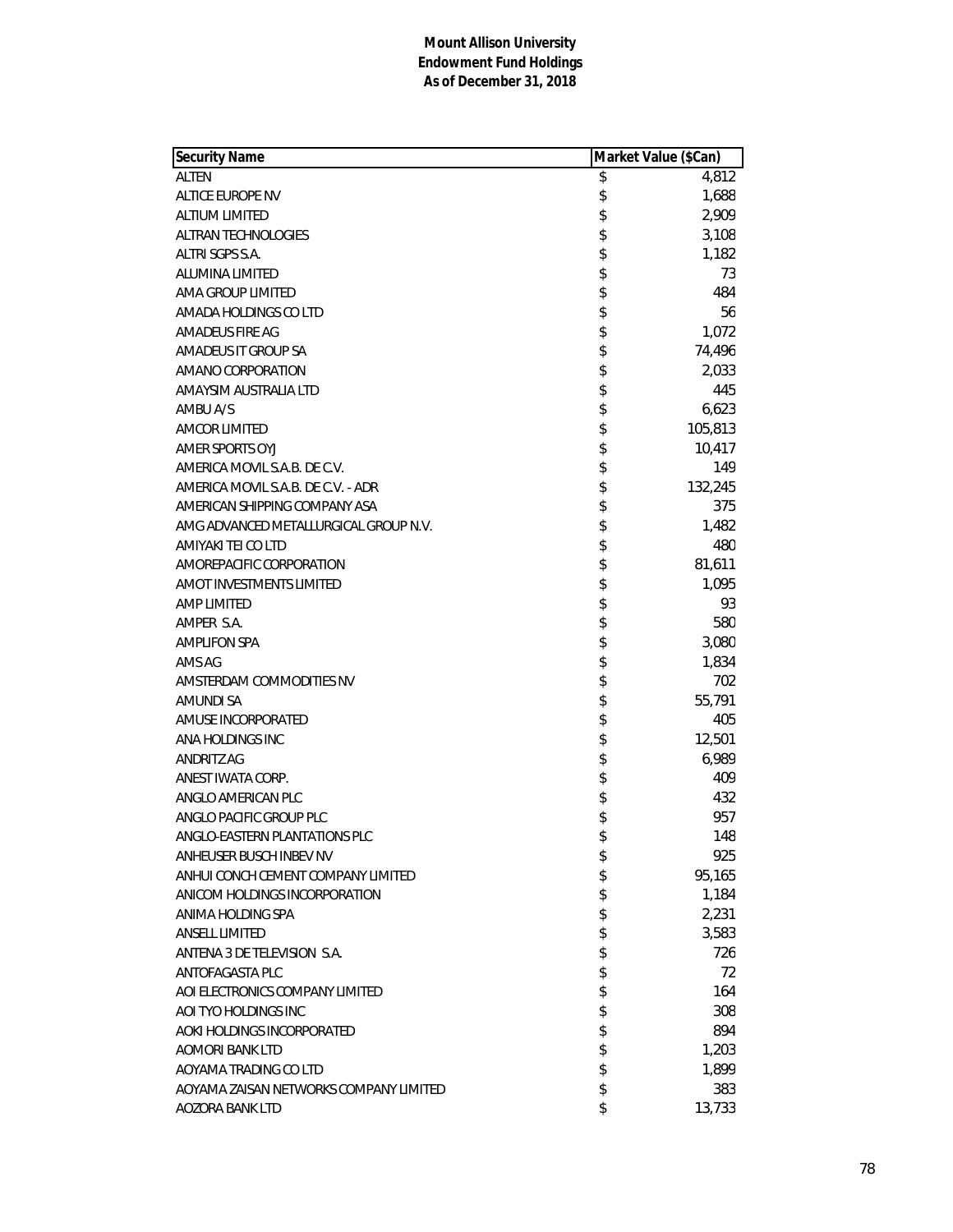| Security Name                        | Market Value (\$Can) |        |
|--------------------------------------|----------------------|--------|
| AP EAGERS LTD                        | \$                   | 1,120  |
| AP MOELLER MAERSK A/S                | \$                   | 58,209 |
| <b>APA GROUP</b>                     | \$                   | 130    |
| APAC RESOURCES LIMITED               | \$                   | 80     |
| APERAM SA                            | \$                   | 2,087  |
| APG SGA SA                           | \$                   | 908    |
| APN INDUSTRIA REIT                   | \$                   | 316    |
| <b>APPEN LTD</b>                     | \$                   | 1,589  |
| APPLIED DEVELOPMENT HOLDINGS LIMITED | \$                   | 217    |
| APPLUS SERVICES SA                   | \$                   | 3,384  |
| <b>APRIL SA</b>                      | \$                   | 447    |
| APT SATELLITE HOLDINGS LIMITED       | \$                   | 458    |
| <b>AQUAFIL SPA</b>                   | \$                   | 231    |
| ARAKAWA CHEMICAL INDUSTRIES LIMITED  | \$                   | 653    |
| ARATA CORPORATION                    | \$                   | 849    |
| ARB CORPORATION LIMITED              | \$                   | 954    |
| ARBONIA AG                           | \$                   | 1,281  |
| <b>ARCADIS NV</b>                    | \$                   | 1,607  |
| ARCELORMITTAL SA                     | \$                   | 254    |
| <b>ARCHER LIMITED</b>                | \$                   | 117    |
| ARCLAND SAKAMOTO CO LTD              | \$                   | 702    |
| ARCLAND SERVICE HOLDINGS CO LTD      | \$                   | 932    |
| ARCS COMPANY LIMITED                 | \$                   | 1,643  |
| ARDENT LEISURE GROUP LTD             | \$                   | 854    |
| ARDEPRO CO LTD                       | \$                   | 176    |
| AREALINK CO LTD                      | \$                   | 178    |
| ARENA REIT NO 1                      | \$                   | 897    |
| ARGAN SA                             | \$                   | 775    |
| ARGENX SE                            | \$                   | 4,088  |
| ARGO GRAPHICS INCORPORATED           | \$                   | 666    |
| ARGOSY PROPERTY LIMITED              | \$                   | 734    |
| ARISAWA MFG CO LTD                   | \$                   | 607    |
| ARISTOCRAT LEISURE LIMITED           | \$                   | 163    |
| ARJO AB (PUBL)                       | \$                   | 962    |
| ARKEMA SA                            | \$                   | 109    |
| ARKO HOLDINGS LTD                    | \$                   | 219    |
| ARNOLDO MONDADORI EDITORE SPA        | \$                   | 598    |
| AROUNDTOWN SA                        | \$                   | 117    |
| ARO GROUP LTD                        | \$                   | 389    |
| ARROW GLOBAL GROUP PLC               | \$                   | 650    |
| ARTNATURE INCORPORATED               | \$                   | 181    |
| ARVIDA GROUP LTD                     | \$                   | 443    |
| ARYZTA AG                            | \$                   | 2,206  |
| AS ONE CORPORATION                   | \$                   | 2,279  |
| ASAHI COMPANY LIMITED                | \$                   | 596    |
| ASAHI DIAMOND INDUSTRIAL CO LTD      | \$                   | 700    |
| ASAHI GROUP HOLDINGS LIMITED         | \$                   | 50,410 |
| ASAHI HOLDINGS INCORPORATION         | \$                   | 1,413  |
| ASAHI INTECC CO. LTD.                | \$                   | 76     |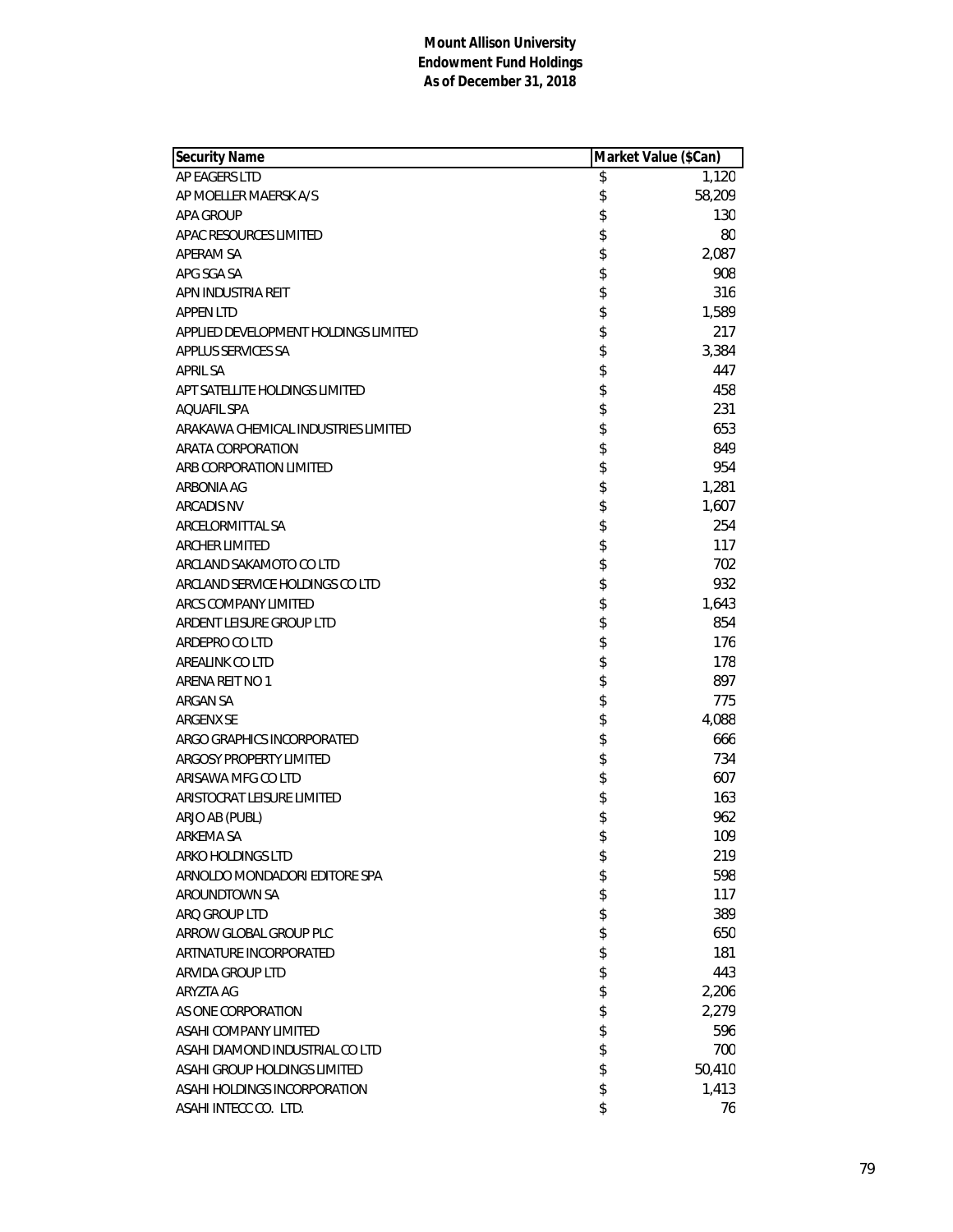| <b>Security Name</b>                               | Market Value (\$Can) |         |
|----------------------------------------------------|----------------------|---------|
| ASAHI KASEI CORPORATION                            | \$                   | 239     |
| ASAHI KOGYOSHA CO LTD                              | \$                   | 355     |
| ASAHI YUKIZAI CORP                                 | \$                   | 571     |
| ASALEO CARE LTD                                    | \$                   | 620     |
| ASANUMA CORP                                       | \$                   | 413     |
| ASCENCIO SCA                                       | \$                   | 617     |
| ASCENDAS HOSPITALITY TRUST                         | \$                   | 791     |
| ASCENDAS INDIA TRUST                               | \$                   | 1,350   |
| ASCENDAS REAL ESTATE INVESTMENT TRUST              | \$                   | 2,577   |
| ASCOM HOLDING AG                                   | \$                   | 1,154   |
| <b>ASCOPIAVE SPA</b>                               | \$                   | 678     |
| <b>ASCOTT RESIDENCE TRUST</b>                      | \$                   | 1,556   |
| ASE TECHNOLOGY HOLDING CO LTD                      | \$                   | 113,983 |
| ASHIMORI INDUSTRY CO LTD                           | \$                   | 145     |
| ASHMORE GROUP PLC                                  | \$                   | 3,651   |
| <b>ASHTEAD GROUP PLC</b>                           | \$                   | 186     |
| ASHTROM PROPERTIES LTD.                            | \$                   | 224     |
| ASIA FINANCIAL HOLDINGS LTD.                       | \$                   | 369     |
| ASIA SATELLITE TELECOMMUNICATIONS HOLDINGS LIMITED | \$                   | 136     |
| ASIA STANDARD INTERNATIONAL GROUP LTD.             | \$                   | 208     |
| ASIAKASTIETO GROUP PLC                             | \$                   | 975     |
| ASIASEC PROPERTIES LTD                             | \$                   | 499     |
| ASICS CORPORATION                                  | \$                   | 38      |
| ASKA PHARMACEUTICAL COMPANY LIMITED                | \$                   | 384     |
| ASM INTERNATIONAL NV                               | \$                   | 3,384   |
| ASM PACIFIC TECHNOLOGY LTD.                        | \$                   | 54      |
| ASML HOLDING NV                                    | \$                   | 124,973 |
| <b>ASPEN GROUP</b>                                 | \$                   | 37      |
| ASPO OYJ                                           | \$                   | 386     |
| ASR NEDERLAND NV                                   | \$                   | 6,734   |
| ASSA ABLOY AB                                      | \$                   | 329     |
| ASSICURAZIONI GENERALI SPA                         | \$                   | 361     |
| ASSOCIATED BRITISH FOODS PLC                       | \$                   | 171     |
| ASSOCIATED INTERNATIONAL HOTELS LIMITED            | \$                   | 411     |
| <b>ASSURA PLC</b>                                  | \$                   | 3,493   |
| <b>ASSYSTEM SA</b>                                 | \$                   | 585     |
| ASTELLAS PHARMA INCORPORATED                       | \$                   | 442     |
| ASTRA INTERNATIONAL TBK PT                         | \$                   | 59,400  |
| ASTRAZENECA PLC                                    | \$                   | 424,420 |
| ASUKANET COMPANY LIMITED                           | \$                   | 330     |
| ASUNARO AOKI CONSTRUCTION CO LTD                   | \$                   | 469     |
| <b>ASX LIMITED</b>                                 | \$                   | 150     |
| AT&S AUSTRIA TECHNOLOGIE & SYSTEMTECHNIK AG        | \$                   | 1,037   |
| ATEA ASA                                           | \$                   | 2,106   |
| ATEAM INC                                          | \$                   | 157     |
| <b>ATENOR SA</b>                                   | \$                   | 563     |
| ATLANTIA SPA                                       | \$                   | 188     |
| ATLANTICA YIELD PLC                                | \$                   | 4,365   |
| ATLAS COPCO AB                                     | \$                   | 450     |
|                                                    |                      |         |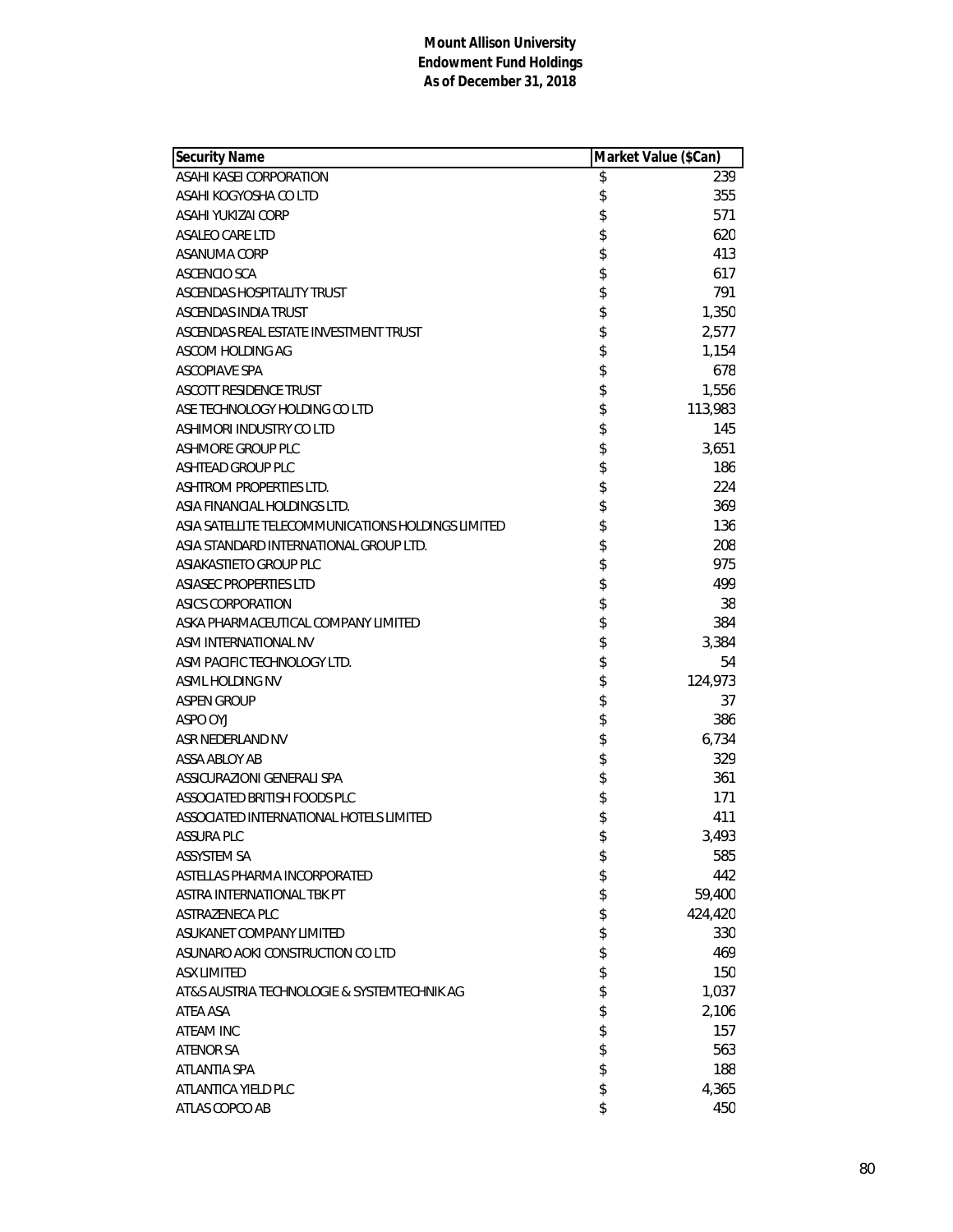| Security Name                                   | Market Value (\$Can) |        |
|-------------------------------------------------|----------------------|--------|
| ATOM CORPORATION                                | \$                   | 1,330  |
| ATOS SE                                         | \$                   | 144    |
| ATOSS SOFTWARE AG                               | \$                   | 203    |
| <b>ATRIA PLC</b>                                | \$                   | 197    |
| ATRIUM EUROPEAN REAL ESTATE LIMITED             | \$                   | 1,390  |
| ATRIUM LJUNGBERG AB                             | \$                   | 1,945  |
| ATSUGI COMPANY LIMITED                          | \$                   | 394    |
| ATTENDO AB (PUBL)                               | \$                   | 1,988  |
| AUB GROUP LTD                                   | \$                   | 1,394  |
| <b>AUBAY SA</b>                                 | \$                   | 556    |
| AUCKLAND INTERNATIONAL AIRPORT LIMITED          | \$                   | 85     |
| AUDIOCODES LIMITED                              | \$                   | 466    |
| <b>AURELIA METALS LTD</b>                       | \$                   | 762    |
| <b>AURIZON HOLDINGS LTD</b>                     | \$                   | 110    |
| <b>AURUBIS AG</b>                               | \$                   | 4,207  |
| <b>AUSDRILL LIMITED</b>                         | \$                   | 829    |
| <b>AUSNET SERVICES LTD</b>                      | \$                   | 1,279  |
| <b>AUSTAL LIMITED</b>                           | \$                   | 1,011  |
| AUSTIN ENGINEERING LTD                          | \$                   | 153    |
| AUSTRALIA AND NEW ZEALAND BANKING GROUP LIMITED | \$                   | 911    |
| AUSTRALIAN AGRICULTURAL COMPANY LIMITED         | \$                   | 711    |
| AUSTRALIAN FINANCE GROUP LTD                    | \$                   | 370    |
| AUSTRALIAN PHARMACEUTICAL INDUSTRIES LTD        | \$                   | 870    |
| <b>AUSWIDE BANK LTD</b>                         | \$                   | 256    |
| <b>AUTO ITALIA HOLDINGS LTD</b>                 | \$                   | 57     |
| AUTO TRADER GROUP PLC                           | \$                   | 11,657 |
| AUTOBACS SEVEN CO LIMITED                       | \$                   | 2,129  |
| AUTOGRILL SOCIETA PER AZIONI                    | \$                   | 2,168  |
| AUTOMOTIVE HOLDINGS GROUP LTD                   | \$                   | 562    |
| AUTONEUM HOLDING AG                             | \$                   | 1,043  |
| AVANCE GAS HOLDINGS LTD                         | \$                   | 278    |
| AVANZA BANK HOLDING AB                          | \$                   | 2,637  |
| AVARGA LTD                                      | \$                   | 115    |
| <b>AVEO GROUP</b>                               | \$                   | 969    |
| AVEVA GROUP PLC                                 | \$                   | 3,563  |
| <b>AVEX INC</b>                                 | \$                   | 1,057  |
| <b>AVI LIMITED</b>                              | \$                   | 43,732 |
| <b>AVIO SPA</b>                                 | \$                   | 519    |
| <b>AVIVA PLC</b>                                | \$                   | 30,947 |
| AVON RUBBER PLC                                 | \$                   | 1,286  |
| AWA BANK LIMITED (THE)                          | \$                   | 2,182  |
| AXA SA                                          |                      | 769    |
| <b>AXACTOR SE</b>                               | \$                   | 584    |
| AXEL SPRINGER AG                                | \$                   | 50     |
| AXIAL RETAILING INC                             | \$                   | 949    |
| AXWAY SOFTWARE SA                               | \$                   | 341    |
| AZIMUT HOLDING SPA                              | \$                   | 2,617  |
| AZRIELI GROUP LTD                               | \$                   | 37     |
| B&M EUROPEAN VALUE RETAIL SA                    | \$                   | 28,800 |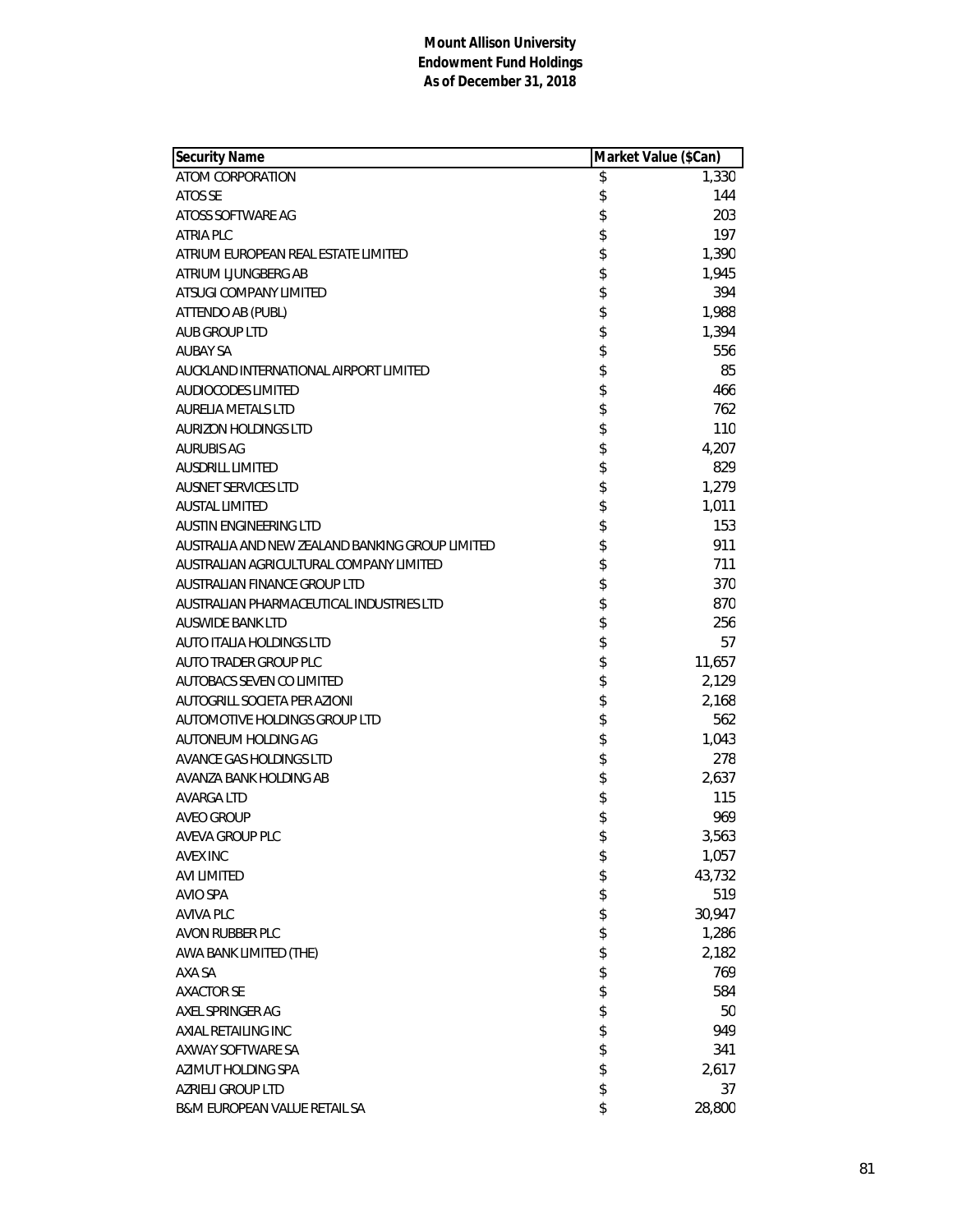| <b>Security Name</b>                       | Market Value (\$Can) |         |
|--------------------------------------------|----------------------|---------|
| <b>B2HOLDING ASA</b>                       | \$                   | 875     |
| <b>B3 SA BRASIL BOLSA BALCAO</b>           | \$                   | 88,300  |
| <b>BABCOCK INTERNATIONAL GROUP PLC</b>     | \$                   | 6,529   |
| BACHEM HOLDING AG                          | \$                   | 414     |
| <b>BAE SYSTEMS PLC</b>                     | \$                   | 100,552 |
| <b>BALFOUR BEATTY PLC</b>                  | \$                   | 4,695   |
| <b>BALOISE HOLDING AG</b>                  | \$                   | 123     |
| <b>BANCA CARIGE</b>                        | \$                   | 91      |
| BANCA FARMAFACTORING SPA                   | \$                   | 948     |
| <b>BANCA GENERALI SPA</b>                  | \$                   | 2,423   |
| <b>BANCA IFIS SPA</b>                      | \$                   | 773     |
| <b>BANCA MEDIOLANUM SPA</b>                | \$                   | 3,215   |
| BANCA MONTE DEI PASCHI DI SIENA SPA        | \$                   | 323     |
| BANCA PICCOLO CREDITO VALTELLINESE SPA     | \$                   | 1,432   |
| BANCA POPOLARE DI SONDRIO SCPA             | \$                   | 3,230   |
| <b>BANCA SISTEMA SPA</b>                   | \$                   | 167     |
| BANCO BILBAO VIZCAYA ARGENTARIA SA         | \$                   | 650     |
| <b>BANCO BPM SPA</b>                       | \$                   | 6,849   |
| BANCO BRADESCO S.A.                        | \$                   | 129,807 |
| BANCO COMERCIAL PORTUGUES (B.C.P.)         | \$                   | 5,194   |
| BANCO DI DESIO E DELLA BRIANZA SPA         | \$                   | 181     |
| <b>BANCO SABADELL</b>                      | \$                   | 118     |
| <b>BANCO SANTANDER SA</b>                  | \$                   | 1,360   |
| <b>BANCO SANTANDER-CHILE - ADR</b>         | \$                   | 71,305  |
| BANDAI NAMCO HOLDINGS INC                  | \$                   | 104,808 |
| <b>BANDO CHEMICAL INDUSTRIES LIMITED</b>   | \$                   | 632     |
| <b>BANG &amp; OLUFSEN AS</b>               | \$                   | 892     |
| <b>BANGKOK BANK PUBLIC COMPANY LIMITED</b> | \$                   | 82,911  |
| BANK HAPOALIM B.M.                         | \$                   | 42,370  |
| BANK LEUMI LE-ISRAEL B.M.                  | \$                   | 168     |
| <b>BANK OF EAST ASIA LTD</b>               | \$                   | 74      |
| <b>BANK OF IRELAND</b>                     | \$                   | 99      |
| <b>BANK OF IWATE LTD</b>                   | \$                   | 1,071   |
| <b>BANK OF KYOTO LTD</b>                   | \$                   | 40      |
| BANK OF NAGOYA LTD                         | \$                   | 715     |
| <b>BANK OF OKINAWA LTD</b>                 | \$                   | 1,074   |
| <b>BANK OF QUEENSLAND LIMITED</b>          | \$                   | 4,607   |
| <b>BANK OF SAGA LTD</b>                    | \$                   | 650     |
| <b>BANK OF THE RYUKYUS LTD</b>             | \$                   | 738     |
| <b>BANK OF TOYAMA LTD</b>                  | \$                   | 418     |
| <b>BANK PEKAO S.A.</b>                     | \$                   | 107,858 |
| <b>BANKIA SAU</b>                          | \$                   | 66      |
| <b>BANKINTER S.A.</b>                      | \$                   | 36,378  |
| BANQUE CANTONALE DE GENEVE                 | \$                   | 630     |
| <b>BANQUE CANTONALE DU VALAIS</b>          | \$                   | 426     |
| <b>BANQUE CANTONALE VAUDOISE</b>           | \$                   | 2,737   |
| <b>BAPCOR LTD</b>                          | \$                   | 2,385   |
| <b>BARCLAYS PLC</b>                        | \$                   | 604     |
| <b>BARCO NV</b>                            | \$                   | 2,011   |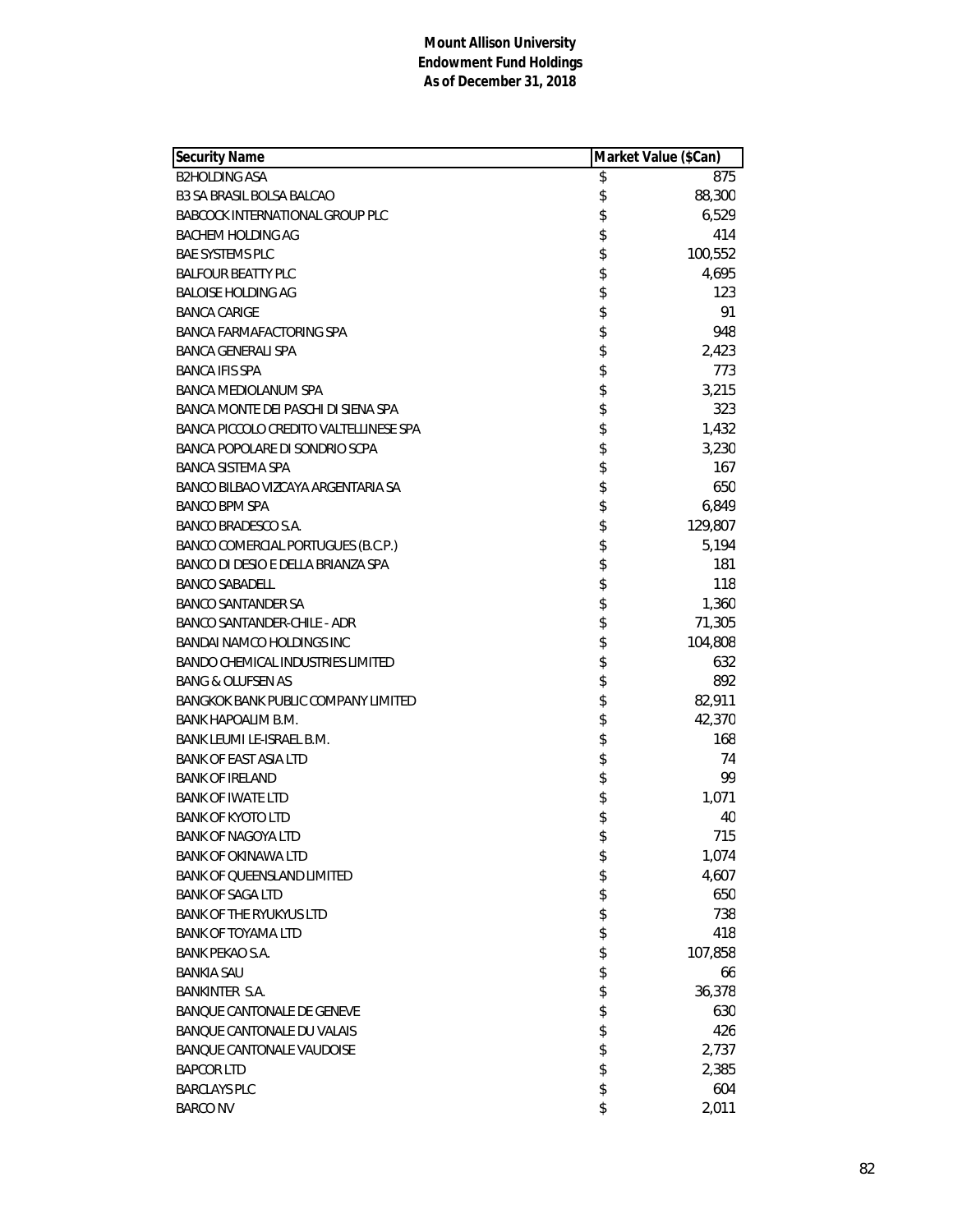| <b>Security Name</b>                        | Market Value (\$Can) |         |
|---------------------------------------------|----------------------|---------|
| <b>BARON DE LEY S.A.</b>                    | \$                   | 963     |
| <b>BAROQUE JAPAN LTD</b>                    | \$                   | 419     |
| BARRATT DEVELOPMENTS PLC                    | \$                   | 110     |
| BARRY CALLEBAUT AG                          | \$                   | 63      |
| <b>BASE RESOURCES LIMITED</b>               | \$                   | 368     |
| <b>BASF SE</b>                              | \$                   | 1,167   |
| <b>BASIC FIT NV</b>                         | \$                   | 2,036   |
| <b>BASLER AG</b>                            | \$                   | 428     |
| BASTIDE LE CONFORT MEDICAL                  | \$                   | 146     |
| <b>BASWARE OYJ</b>                          | \$                   | 1,066   |
| <b>BAUER AG</b>                             | \$                   | 422     |
| <b>BAVARIAN NORDIC AS</b>                   | \$                   | 1,171   |
| BAYCURRENT CONSULTING INC                   | \$                   | 449     |
| <b>BAYER AG</b>                             | \$                   | 114,227 |
| BAYERISCHE MOTOREN WERKE AKTIENGESELLSCHAFT | \$                   | 565     |
| BAYSIDE LAND CORPORATION LTD                | \$                   | 1,171   |
| <b>BAYWA AG</b>                             | \$                   | 649     |
| <b>BBA AVIATION PLC</b>                     | \$                   | 6,153   |
| <b>BBVA BANCO FRANCES SA</b>                | \$                   | 35,520  |
| BE SEMICONDUCTOR INDUSTRIES N.V.            | \$                   | 2,628   |
| BE THINK SOLVE EXECUTE SPA                  | \$                   | 198     |
| <b>BEACH ENERGY LIMITED</b>                 | \$                   | 2,504   |
| BEADELL RESOURCES LIMITED                   | \$                   | 59      |
| <b>BEAZLEY PLC</b>                          | \$                   | 5,900   |
| <b>BECHTLE AG</b>                           | \$                   | 4,888   |
| <b>BEENOS INC</b>                           | \$                   | 430     |
| <b>BEFIMMO SCA</b>                          | \$                   | 2,373   |
| <b>BEGA CHEESE LIMITED</b>                  | \$                   | 960     |
| <b>BEIERSDORF AG</b>                        | \$                   | 193     |
| <b>BEIGENE LTD</b>                          | \$                   | 84      |
| <b>BELIER ALMA AB</b>                       | \$                   | 1,088   |
| BEIJER ELECTRONICS GROUP AB                 | \$                   | 275     |
| BEIJER REF AB (PUBL)                        | \$                   | 2,719   |
| BELC CO. LTD.                               | \$                   | 1,009   |
| BELIMO HOLDING AG                           | \$                   | 4,280   |
| BELL FOOD GROUP AG                          | \$                   | 1,465   |
| <b>BELLAMY'S AUSTRALIA LTD</b>              | \$                   | 491     |
| BELLEVUE GROUP AG                           | \$                   | 319     |
| BELLSYSTEM24 HOLDINGS INC                   | \$                   | 615     |
| <b>BELLUNA CO LTD</b>                       | \$                   | 823     |
| BELLWAY P.L.C.                              | \$                   | 8,114   |
| BENDIGO AND ADELAIDE BANK LTD               | \$                   | 68      |
| BENESSE HOLDINGS INCORPORATED               | \$                   | 34      |
| <b>BENETEAU</b>                             | \$                   | 1,050   |
| BENGO4.COM INC                              | \$                   | 544     |
| <b>BENI STABILI SPA</b>                     | \$                   | 1,745   |
| BERGMAN & BEVING AB                         | \$                   | 620     |
| BERKELEY GROUP HOLDINGS PLC                 | \$                   | 102     |
| BERNER KANTONALBANK AG                      | \$                   | 2,154   |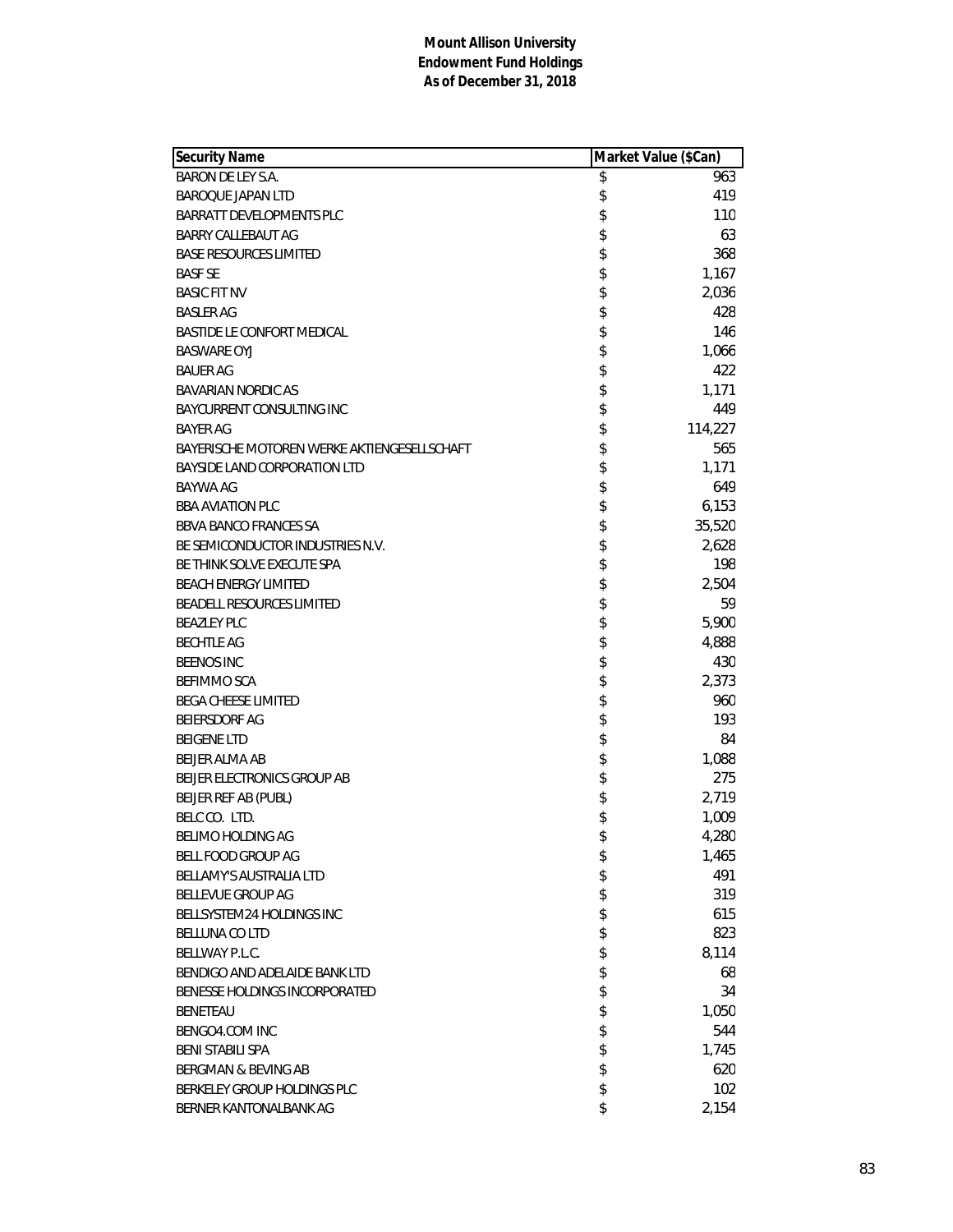| <b>Security Name</b>                           |        | Market Value (\$Can) |
|------------------------------------------------|--------|----------------------|
| BERTRANDT AG                                   | \$     | 1,008                |
| BEST WORLD INTERNATIONAL LIMITED               | \$     | 943                  |
| BET-AT-HOME.COM AG                             | \$     | 268                  |
| BETER BED HOLDING NV                           | \$     | 170                  |
| <b>BETSSON AB</b>                              | \$     | 2,275                |
| BEZEQ THE ISRAEL TELECOMMUNICATIONS CORP. LTD. | \$     | 37                   |
| <b>BF SPA</b>                                  | \$     | 103                  |
| <b>BGEO GROUP PLC</b>                          | \$     | 1,370                |
| <b>BHP GROUP LTD</b>                           | \$     | 228,259              |
| <b>BHP GROUP PLC</b>                           | \$     | 235,458              |
| <b>BID CORPORATION LTD</b>                     | \$     | 32,190               |
| <b>BIESSE SPA</b>                              | \$     | 597                  |
| <b>BIFFA PLC</b>                               | \$     | 1,442                |
| <b>BIG SHOPPING CENTERS LIMITED</b>            | \$     | 588                  |
| <b>BIG YELLOW GROUP PLC</b>                    | \$     | 3,700                |
| <b>BIGBEN INTERACTIVE</b>                      | \$     | 232                  |
| BIJOU BRIGITTE MODISCHE ACCESSOIRES AG         | \$     | 550                  |
| <b>BILFINGER SE</b>                            | \$     | 2,257                |
| <b>BILIA AB</b>                                | \$     | 1,445                |
| BILLERUDKORSNAS AB (PUBL)                      | \$     | 3,170                |
| <b>BINCKBANK NV</b>                            | \$     | 1,187                |
| <b>BINGO INDUSTRIES LTD</b>                    | \$     | 1,035                |
| <b>BIOCARTIS GROUP NV</b>                      | \$     | 785                  |
| BIOFERMIN PHARMACEUTICAL COMPANY LIMITED       | \$     | 381                  |
| <b>BIOGAIA AB</b>                              | \$     | 1,372                |
| <b>BIOMERIEUX SA</b>                           | \$     | 50                   |
| <b>BIOTAGE AB</b>                              | \$     | 1,405                |
| <b>BIOTEST AG</b>                              | \$     | 1,425                |
| <b>BITTIUM OYJ</b>                             | \$     | 696                  |
| <b>BKW AG</b>                                  | \$     | 2,725                |
| <b>BLACKMORES LIMITED</b>                      | \$     | 1,898                |
| <b>BLOOMSBURY PUBLISHING PLC</b>               | \$     | 438                  |
| BLUE SKY ALTERNATIVE INVESTMENTS LIMITED       | \$     | 57                   |
| BLUE SQUARE REAL ESTATE LTD                    | \$     | 233                  |
| <b>BLUESCOPE STEEL LIMITED</b>                 | \$     | 77                   |
| <b>BML INC</b>                                 | \$     | 1,405                |
| <b>BNP PARIBAS SA</b>                          | \$     | 934                  |
| <b>BOBST GROUP SA</b>                          | \$     | 1,136                |
| BOC HONG KONG (HOLDINGS) LTD                   | \$     | 166,923              |
| <b>BODYCOTE PLC</b>                            | \$     | 3,659                |
| <b>BOE VARITRONIX LTD</b>                      |        | 269                  |
| <b>BOIRON SA</b>                               | \$\$\$ | 774                  |
| <b>BOLIDEN AB</b>                              |        | 109                  |
| <b>BOLLORE</b>                                 | \$     | 65                   |
| BOLSAS Y MERCADOS ESPANOLES SHMSF SA           | \$     | 3,491                |
| <b>BONAVA AB (PUBL)</b>                        | \$     | 2,372                |
| <b>BONDUELLE</b>                               | \$     | 1,160                |
| <b>BONHEUR ASA</b>                             | \$     | 447                  |
| <b>BONJOUR HOLDINGS LTD</b>                    | \$     | 140                  |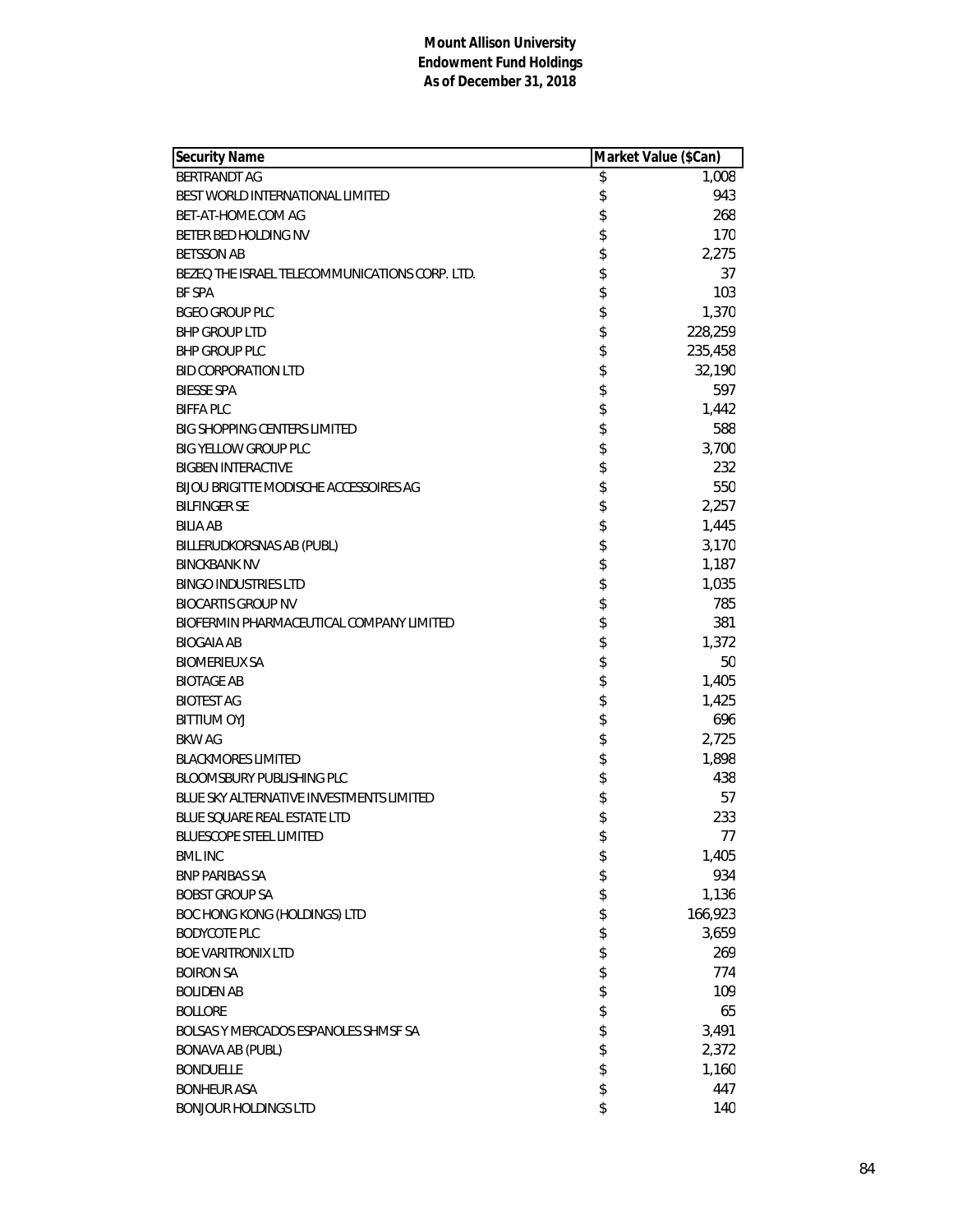| <b>Security Name</b>                   | Market Value (\$Can) |
|----------------------------------------|----------------------|
| <b>BOOHOO GROUP PLC</b>                | \$<br>785            |
| <b>BORAL LIMITED</b>                   | \$<br>75             |
| <b>BORREGAARD AS</b>                   | \$<br>1,969          |
| BORUSSIA DORTMUND GMBH & CO. KGAA      | \$<br>1,299          |
| BOSSARD HOLDING AG                     | \$<br>1,640          |
| <b>BOURBON CORPORATION</b>             | \$<br>288            |
| <b>BOURBON CORPORATION SA</b>          | \$<br>110            |
| <b>BOUSTEAD PROJECTS LTD</b>           | \$<br>130            |
| BOUSTEAD SINGAPORE LIMITED             | \$<br>428            |
| <b>BOUYGUES SA</b>                     | \$<br>114,176        |
| <b>BOVIS HOMES GROUP PLC</b>           | \$<br>3,356          |
| <b>BP PLC</b>                          | \$<br>467,876        |
| <b>BPER BANCA SPA</b>                  | \$<br>3,475          |
| <b>BPOST SA</b>                        | \$<br>1,455          |
| BRACK CAPITAL PROPERTIES NV            | \$<br>420            |
| BRAEMAR SHIPPING SERVICES PLC          | \$<br>9              |
| <b>BRAINPAD INC</b>                    | \$<br>694            |
| <b>BRAMBLES LIMITED</b>                | \$<br>209            |
| BRAVIDA HOLDING AB                     | \$<br>2,467          |
| <b>BRAVURA SOLUTIONS LTD</b>           | \$<br>1,139          |
| <b>BREADTALK GROUP LTD</b>             | \$<br>37             |
| <b>BRENNTAG AG</b>                     | \$<br>43,112         |
| <b>BREVILLE GROUP LIMITED</b>          | \$<br>1,464          |
| BREWIN DOLPHIN HOLDINGS PLC            | \$<br>2,529          |
| <b>BRICKWORKS LIMITED</b>              | \$<br>1,644          |
| BRIDGESTONE CORPORATION                | \$<br>79,129         |
| <b>BRIGHT SMART</b>                    | \$<br>249            |
| <b>BRISCOE GROUP LIMITED</b>           | \$<br>199            |
| BRITISH AMERICAN TOBACCO PLC           | \$<br>1,344          |
| BRITISH LAND COMPANY PLC (THE)         | \$<br>116            |
| <b>BRITVIC PLC</b>                     | \$<br>5,455          |
| <b>BROADLEAF COLTD</b>                 | \$<br>1,050          |
| <b>BROCKMAN MINING LTD</b>             | \$<br>79             |
| <b>BRODRENE HARTMANN A/S</b>           | \$<br>273            |
| BRONCO BILLY CO LIMITED                | \$<br>531            |
| <b>BROTHER INDUSTRIES LIMITED</b>      | \$<br>61             |
| BRUNEL INTERNATIONAL N.V.              | \$<br>588            |
| BRUNELLO CUCINELLI SPA                 | \$<br>2,336          |
| <b>BT GROUP PLC</b>                    | \$<br>6,683          |
| <b>BTG PLC</b>                         | \$<br>8,039          |
| <b>BUCHER INDUSTRIES AG</b>            | \$<br>3,759          |
| <b>BUFAB AB (PUBL)</b>                 | \$<br>723            |
| <b>BUKIT SEMBAWANG ESTATES LIMITED</b> | \$<br>1,475          |
| <b>BULTEN AB</b>                       | \$<br>558            |
| <b>BUNKA SHUTTER CO LIMITED</b>        | \$<br>773            |
| <b>BUNZL PUBLIC LIMITED COMPANY</b>    | \$<br>87,991         |
| <b>BURBERRY GROUP</b>                  | \$<br>168            |
| BURCKHARDT COMPRESSION HOLDING AG      | \$<br>907            |
| <b>BURE EQUITY AB</b>                  | \$<br>1,411          |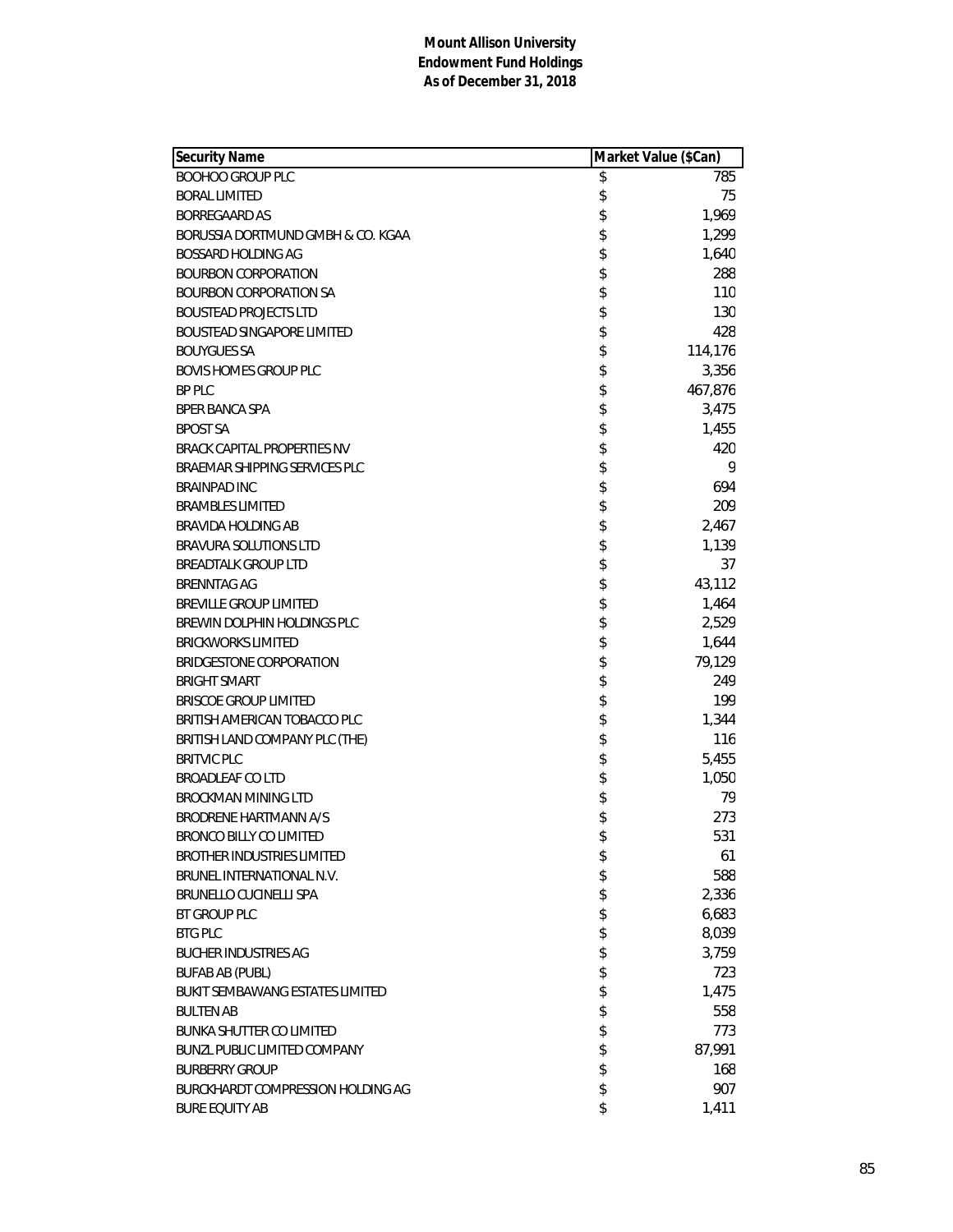| <b>Security Name</b>              | Market Value (\$Can) |         |
|-----------------------------------|----------------------|---------|
| <b>BUREAU VERITAS SA</b>          | \$                   | 99      |
| <b>BURELLE SA</b>                 | \$                   | 476     |
| <b>BURFORD CAPITAL LIMITED</b>    | \$                   | 2,345   |
| <b>BURKHALTER HOLDING AG</b>      | \$                   | 563     |
| <b>BURWILL HOLDINGS LTD</b>       | \$                   | 134     |
| <b>BUZZI UNICEM SPA</b>           | \$                   | 2,776   |
| <b>BW LPG LTD</b>                 | \$                   | 502     |
| <b>BW OFFSHORE LIMITED</b>        | \$                   | 747     |
| <b>BWP TRUST</b>                  | \$                   | 2,906   |
| <b>BWX LTD</b>                    | \$                   | 156     |
| <b>BYGGMAX GROUP AB</b>           | \$                   | 428     |
| C&C GROUP PUBLIC LIMITED COMPANY  | \$                   | 1,093   |
| C. UYEMURA & COMPANY LIMITED      | \$                   | 666     |
| CA IMMOBILIEN ANLAGEN             | \$                   | 5,155   |
| <b>CAC HOLDINGS CORP</b>          | \$                   | 383     |
| CACHE LOGISTICS TRUST             | \$                   | 1,014   |
| CAFE DE CORAL HOLDINGS LTD.       | \$                   | 1,495   |
| <b>CAIRN ENERGY PLC</b>           | \$                   | 2,531   |
| <b>CAIRN HOMES PLC</b>            | \$                   | 65      |
| CAIRO COMMUNICATION SPA           | \$                   | 751     |
| CAIXABANK S.A.                    | \$                   | 101,612 |
| <b>CALBEE INCORPORATED</b>        | \$                   | 46      |
| <b>CALIDA HOLDING AG</b>          | \$                   | 368     |
| CALTEX AUSTRALIA LIMITED          | \$                   | 86      |
| CAMSING INTERNATIONAL HOLDING LTD | \$                   | 920     |
| <b>CAMTEK LTD</b>                 | \$                   | 224     |
| CAN DO COMPANY LIMITED            | \$                   | 312     |
| <b>CANCOM SE</b>                  | \$                   | 2,250   |
| <b>CANON ELECTRONICS INC</b>      | \$                   | 873     |
| CANON INCORPORATED                | \$                   | 72,570  |
| <b>CAPGEMINI SE</b>               | \$                   | 111,171 |
| CAPITAL & COUNTIES PROPERTIES PLC | \$                   | 4,109   |
| CAPITAL AND REGIONAL PLC          | \$                   | 646     |
| CAPITALAND COMMERCIAL TRUST       | \$                   | 62      |
| CAPITALAND LIMITED                | \$                   | 108     |
| CAPITAMALL TRUST                  | \$                   | 76      |
| CAPITARETAIL CHINA TRUST          | \$                   | 1,005   |
| <b>CAPITOL HEALTH LTD</b>         | \$                   | 270     |
| <b>CARASSO MOTORS LTD</b>         | \$                   | 129     |
| <b>CARCLO PLC</b>                 | \$                   | 309     |
| <b>CARD FACTORY PLC</b>           | \$                   | 1,607   |
| <b>CARDNO LTD</b>                 |                      | 290     |
| CARE PROPERTY INVEST NV           | \$<br>\$             | 874     |
| CARETECH HOLDINGS PLC             | \$                   | 169     |
|                                   |                      |         |
| CARGOTEC CORPORATION              | \$                   | 2,160   |
| CARL ZEISS MEDITEC AG             | \$                   | 4,404   |
| <b>CARLIT HOLDINGS CO LTD</b>     | \$                   | 311     |
| <b>CARLSBERG AS</b>               | \$                   | 209     |
| CARMILA SA                        | \$                   | 2,095   |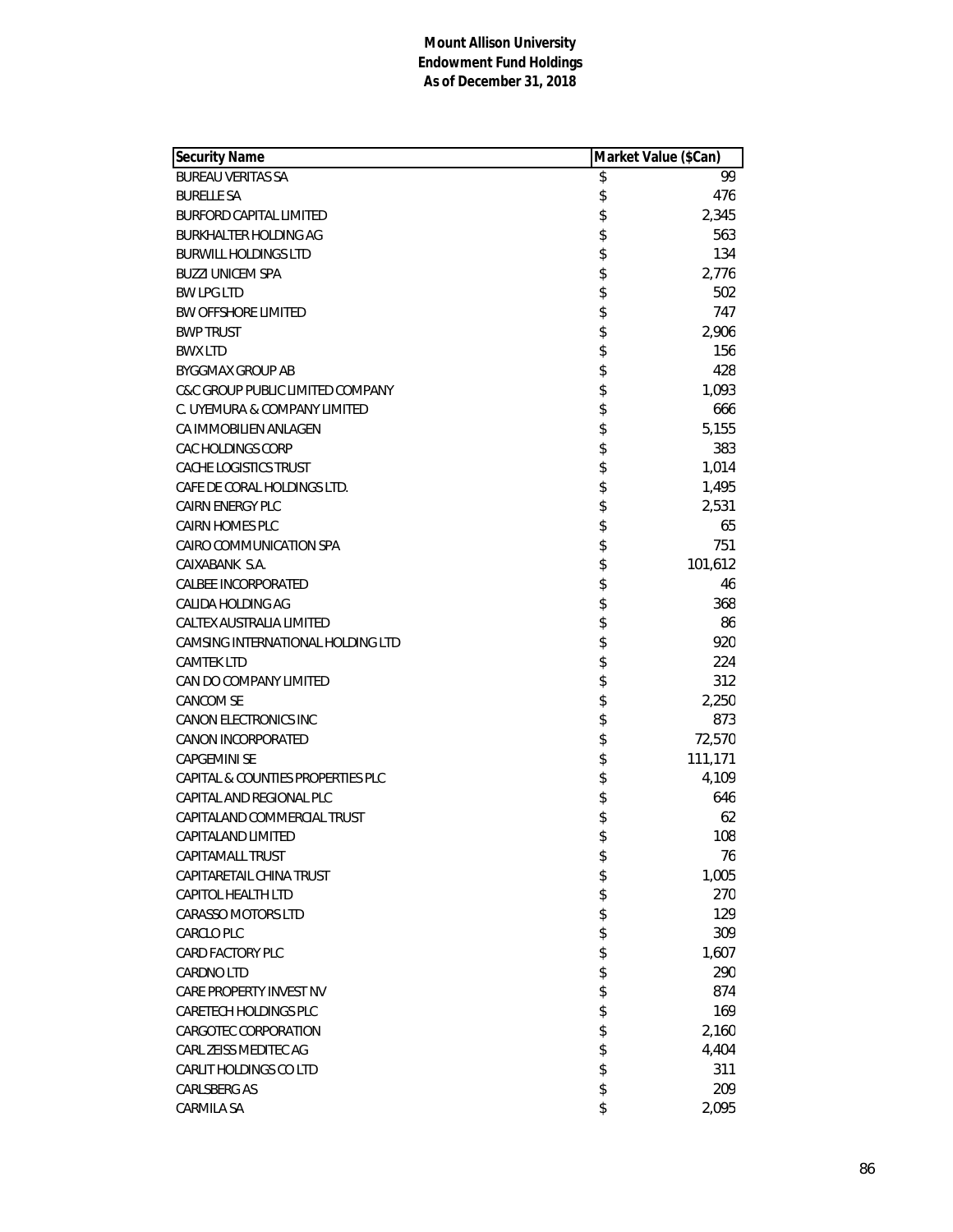| <b>Security Name</b>                        | Market Value (\$Can) |         |
|---------------------------------------------|----------------------|---------|
| CARNARVON PETROLEUM LIMITED                 | \$                   | 183     |
| <b>CARNIVAL PLC</b>                         | \$                   | 64,449  |
| <b>CARPETRIGHT PLC</b>                      | \$                   | 56      |
| <b>CARRARO SPA</b>                          | \$                   | 215     |
| CARREFOUR S.A.                              | \$                   | 186     |
| <b>CARR'S GROUP PLC</b>                     | \$                   | 340     |
| CARSALES.COM LIMITED                        | \$                   | 2,757   |
| CASH CONVERTERS INTERNATIONAL LIMITED       | \$                   | 148     |
| CASINO GUICHARD PERRACHON SA                | \$                   | 3,835   |
| CASIO COMPUTER COMPANY LIMITED              | \$                   | 42      |
| <b>CASTINGS PLC</b>                         | \$                   | 191     |
| CATENA AB                                   | \$                   | 748     |
| CATHAY FINANCIAL HOLDING COMPANY LIMITED    | \$                   | 176,852 |
| CATTOLICA ASSICURAZIONI S.C.A.R.L.          | \$                   | 2,889   |
| <b>CAVERION OYJ</b>                         | \$                   | 1,107   |
| <b>CAVOTEC SA</b>                           | \$                   | 104     |
| <b>CAWACHI LIMITED</b>                      | \$                   | 706     |
| <b>CDL HOSPITALITY TRUSTS</b>               | \$                   | 1,530   |
| <b>CECONOMY AG</b>                          | \$                   | 1,233   |
| CEDAR WOODS PROPERTIES LIMITED              | \$                   | 608     |
| CEGEDIM                                     | \$                   | 298     |
| CELLCOM ISRAEL LTD.                         | \$                   | 614     |
| <b>CELLNEX TELECOM SA</b>                   | \$                   | 5,498   |
| <b>CELYAD SA</b>                            | \$                   | 238     |
| CEMBRA MONEY BANK AG                        | \$                   | 5,253   |
| CEMENTIR HOLDING S.P.A.                     | \$                   | 691     |
| CENIT SYSTEMHAUS AG                         | \$                   | 348     |
| <b>CENTAMIN PLC</b>                         | \$                   | 3,092   |
| CENTRAL AUTOMOTIVE PRODUCTS LTD             | \$                   | 408     |
| CENTRAL EUROPEAN MEDIA ENTERPRISES LTD      | \$                   | 384     |
| CENTRAL GLASS COMPANY LIMITED               | \$                   | 1,782   |
| CENTRAL JAPAN RAILWAY COMPANY               | \$                   | 560     |
| CENTRAL SECURITY PATROLS CO LTD             | \$                   | 534     |
| CENTRAL SPORTS COMPANY LIMITED              | \$                   | 606     |
| <b>CENTRICA PLC</b>                         | \$                   | 26,271  |
| CENTROTEC SUSTAINABLE AG                    | \$                   | 259     |
| CENTURIA INDUSTRIAL REIT                    | \$                   | 1,035   |
| CENTURIA METROPOLITAN REIT                  | \$                   | 880     |
| CENTURY CITY INTERNATIONAL HOLDINGS LIMITED | \$                   | 508     |
| <b>CERVED GROUP SPA</b>                     | \$                   | 3,442   |
| CEWE STIFTUNG AND CO KGAA                   | \$                   | 1,033   |
| CGG SA                                      | \$                   | 1,467   |
| CGN MINING COMPANY LTD                      | \$                   | 193     |
| CHALLENGER FINANCIAL SERVICES GROUP LTD     | \$                   | 37,566  |
| CHAM GROUP AG                               | \$                   | 40      |
| CHARGEURS S.A.                              | \$                   | 811     |
| <b>CHARLES STANLEY GROUP PLC</b>            | \$                   | 117     |
| <b>CHARLES TAYLOR PLC</b>                   | \$                   | 203     |
| CHARTER HALL EDUCATION TRUST                | \$                   | 624     |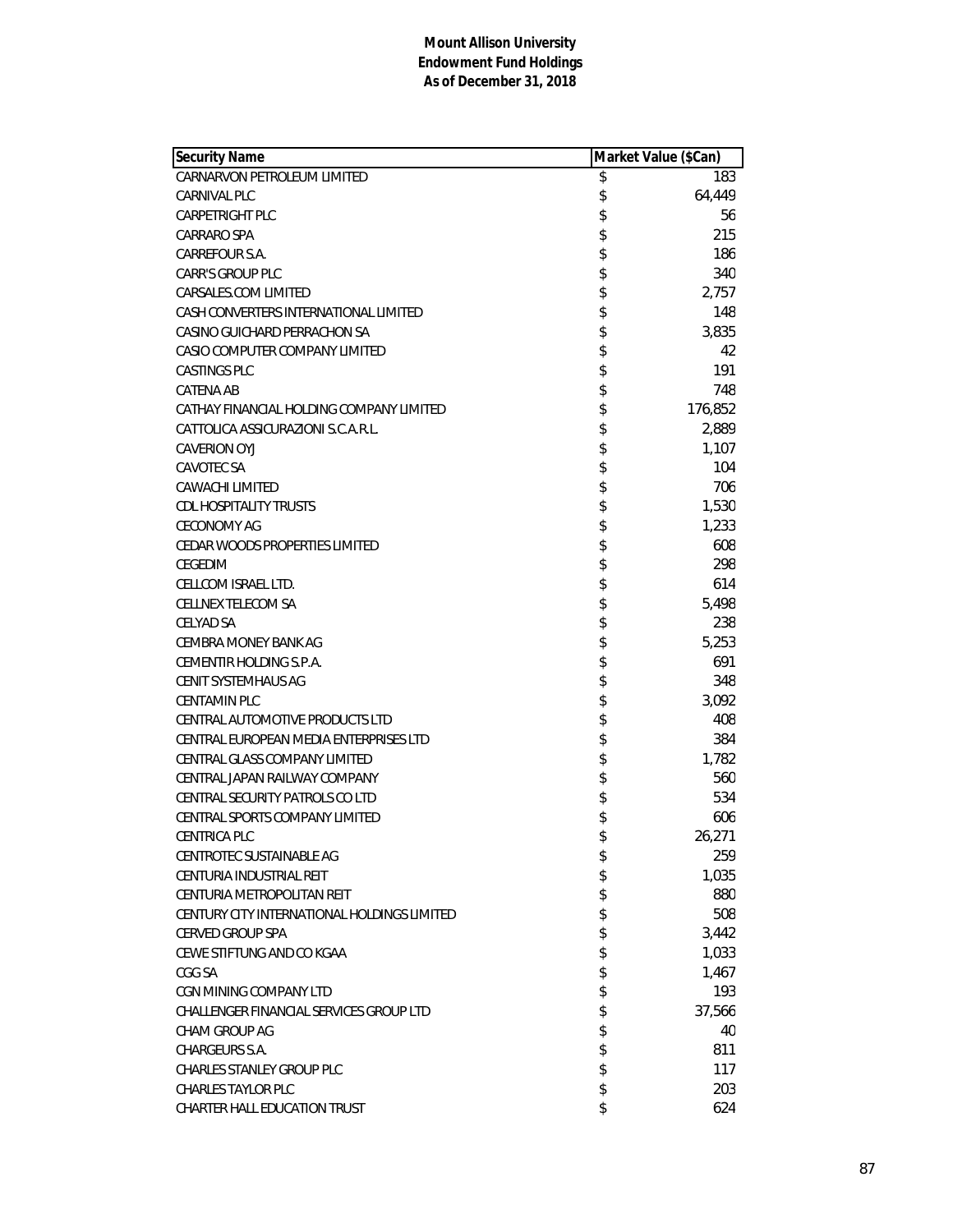| Security Name                                   | Market Value (\$Can) |         |
|-------------------------------------------------|----------------------|---------|
| <b>CHARTER HALL GROUP</b>                       | \$                   | 5,133   |
| CHARTER HALL LONG WALE REIT                     | \$                   | 946     |
| <b>CHARTER HALL RETAIL REIT</b>                 | \$                   | 2,056   |
| CHECK POINT SOFTWARE TECHNOLOGIES LTD.          | \$                   | 236     |
| CHEMRING GROUP PLC                              | \$                   | 1,550   |
| CHESNARA PLC                                    | \$                   | 1,633   |
| CHEUK NANG (HOLDINGS) LTD                       | \$                   | 144     |
| CHEVALIER INTERNATIONAL HOLDINGS LIMITED        | \$                   | 216     |
| CHIBA BANK LTD (THE)                            | \$                   | 62      |
| CHIBA KOGYO BANK LTD                            | \$                   | 378     |
| CHILLED & FROZEN LOGISTICS HOLDINGS CO LTD      | \$                   | 552     |
| CHINA AVIATION OIL (SINGAPORE) CORPORATION LTD  | \$                   | 520     |
| CHINA CONSTRUCTION BANK CORP                    | \$                   | 355,830 |
| CHINA GOLDJOY GROUP LTD                         | \$                   | 1,041   |
| CHINA MENGNIU DAIRY COMPANY LIMITED             | \$                   | 176,350 |
| CHINA MOBILE LIMITED                            | \$                   | 168,205 |
| CHINA MOTOR BUS CO LIMITED                      | \$                   | 635     |
| CHINA NEW HIGHER EDUCATION GROUP LTD            | \$                   | 487     |
| CHINA PACIFIC INSURANCE (GROUP) COMPANY LIMITED | \$                   | 155,934 |
| CHINA PETROLEUM & CHEMICAL CORPORATION          | \$                   | 220,093 |
| CHINA RESOURCES BEER HOLDINGS CO LTD            | \$                   | 107,178 |
| CHINA STAR ENTERTAINMENT LIMITED                | \$                   | 380     |
| CHINA STRATEGIC HOLDINGS LIMITED                | \$                   | 239     |
| CHINA SUNSINE CHEMICAL HOLDINGS LIMITED.        | \$                   | 428     |
| CHINA TOUYUN TECH GROUP LTD                     | \$                   | 188     |
| CHINESE ESTATES HOLDINGS LTD                    | \$                   | 1,275   |
| CHINLINK INTERNATIONAL HOLDINGS LIMITED         | \$                   | 129     |
| CHIP ENG SENG CORPORATION LIMITED               | \$                   | 529     |
| CHIYODA CO LTD                                  | \$                   | 692     |
| CHIYODA CORP                                    | \$                   | 1,065   |
| CHIYODA INTEGRE CO. LTD.                        | \$                   | 470     |
| CHOCOLADEFABRIKEN LINDT & SPRUENGLI AG          | \$                   | 261     |
| CHOFU SEISAKUSHO CO LTD                         | \$                   | 814     |
| <b>CHONG HING BANK LTD</b>                      | \$                   | 801     |
| CHORI COMPANY LIMITED                           | \$                   | 506     |
| <b>CHORUS LIMITED</b>                           | \$                   | 3,019   |
| CHOW SANG SANG HOLDINGS INTERNATIONAL LIMITED   | \$                   | 845     |
| CHR HANSEN HOLDING A/S                          | \$                   | 161     |
| CHUAN HUP HOLDINGS LIMITED                      | \$                   | 115     |
| CHUANG'S CONSORTIUM INTERNATIONAL LIMITED       | \$                   | 282     |
| CHUBU ELECTRIC POWER CO INC                     | \$                   | 159     |
| CHUBUSHIRYO CO LTD                              | \$                   | 639     |
| <b>CHUDENKO CORP</b>                            | \$                   | 1,416   |
| CHUETSU PULP & PAPER COMPANY LIMITED            | \$                   | 179     |
| CHUGAI PHARMACEUTICAL CO LTD                    | \$                   | 240     |
| CHUGOKU BANK LTD                                | \$                   | 2,884   |
| CHUGOKU ELECTRIC POWER CO INC                   | \$                   | 67      |
| <b>CHUGOKU MARINE PAINTS LTD</b>                | \$                   | 1,178   |
| CHUKYO BANK LIMITED (THE)                       | \$                   | 508     |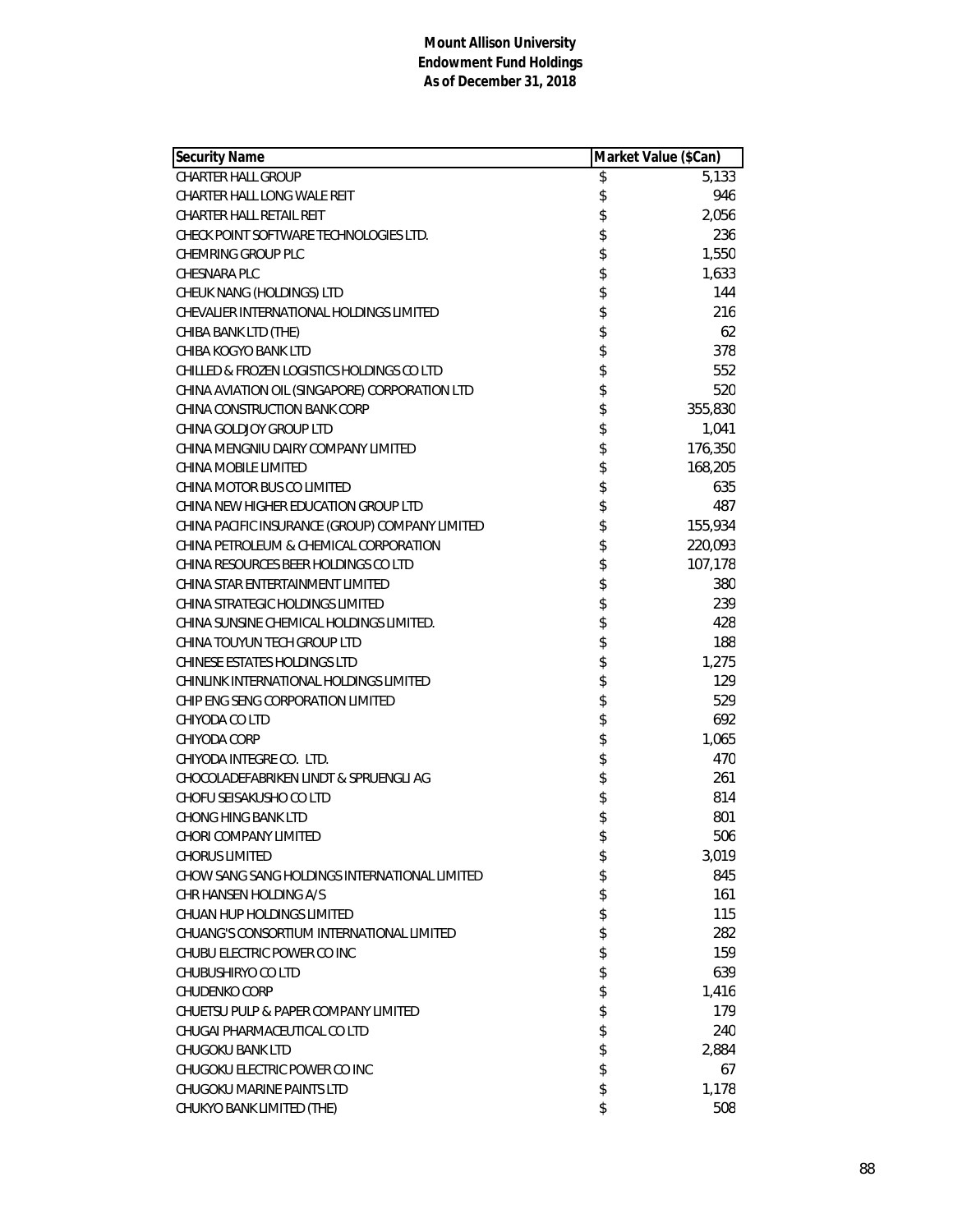| <b>Security Name</b>                         | Market Value (\$Can) |         |
|----------------------------------------------|----------------------|---------|
| CI TAKIRON CORPORATION                       | \$                   | 252     |
| CI: Z HOLDINGS CO LTD                        | \$                   | 1,400   |
| CIA DE DISTRIBUCION INTEGRAL LOGISTA HLDG SA | \$                   | 2,779   |
| CICOR TECHNOLOGIES LTD                       | \$                   | 129     |
| CIE AUTOMOTIVE SA                            | \$                   | 2,633   |
| <b>CIMIC GROUP LIMITED</b>                   | \$                   | 55      |
| CINEWORLD GROUP PLC                          | \$                   | 6,986   |
| CIR COMPAGNIE INDUSTRIALI RIUNITE SPA        | \$                   | 1,208   |
| CIRCASSIA PHARMACEUTICALS PLC                | \$                   | 263     |
| <b>CITADEL GROUP LTD</b>                     | \$                   | 561     |
| CITIC 1616 HOLDINGS LTD                      | \$                   | 731     |
| <b>CITIC ENVIROTECH LTD</b>                  | \$                   | 349     |
| CITIZEN WATCH CO LTD                         | \$                   | 2,871   |
| <b>CITY DEVELOPMENTS LIMITED</b>             | \$                   | 45      |
| CITY OF LONDON INVESTMENT GROUP PLC          | \$                   | 210     |
| <b>CITYCON OYJ</b>                           | \$                   | 1,077   |
| CK ASSET HOLDINGS LTD                        | \$                   | 349     |
| CK HUTCHISON HOLDINGS LTD                    | \$                   | 62,978  |
| CK INFRASTRUCTURE HOLDINGS LTD               | \$                   | 92      |
| CK LIFE SCIENCES INTL (HOLDINGS) INC         | \$                   | 442     |
| CK SAN-ETSU COMPANY LIMITED                  | \$                   | 237     |
| <b>CKD CORPORATION</b>                       | \$                   | 627     |
| CLAL INSURANCE ENTERPRISES HOLDINGS LTD      | \$                   | 657     |
| CLARIANT AG                                  | \$                   | 67      |
| <b>CLARION COMPANY LIMITED</b>               | \$                   | 1,296   |
| <b>CLARKSON PLC</b>                          | \$                   | 1,369   |
| <b>CLAS OHLSON AB</b>                        | \$                   | 616     |
| CLEANAWAY WASTE MANAGEMENT LTD               | \$                   | 4,441   |
| <b>CLEANUP CORPORATION</b>                   | \$                   | 195     |
| CLINUVEL PHARMACEUTICALS LIMITED             | \$                   | 911     |
| <b>CLOETTA AB</b>                            | \$                   | 1,178   |
| <b>CLOSE BROTHERS GROUP PIC</b>              | \$                   | 5,938   |
| <b>CLOVER CORPORATION LIMITED</b>            | \$                   | 425     |
| <b>CLP HOLDINGS LIMITED</b>                  | \$                   | 278,745 |
| CLS HOLDINGS PLC                             | \$                   | 1,234   |
| CMC MARKETS PLC                              | \$                   | 350     |
| <b>CMIC HOLDINGS CO LTD</b>                  | \$                   | 561     |
| <b>CMK CORPORATION</b>                       | \$                   | 612     |
| CNH INDUSTRIAL NV                            | \$                   | 76,074  |
| CNOOC LIMITED                                | \$                   | 215,181 |
| <b>CNP ASSURANCES</b>                        | \$                   | 67      |
| CNOC INTERNATIONAL HOLDINGS LTD              | \$                   | 197     |
| COBHAM PLC                                   | \$                   | 6,069   |
| COCA COLA HBC AG                             | \$                   | 116     |
| COCA-COLA AMATIL LIMITED                     | \$                   | 54      |
| COCA-COLA BOTTLERS JAPAN HOLDINGS INC        | \$                   | 74      |
| COCA-COLA EUROPEAN PARTNERS PLC              | \$                   | 166,768 |
| <b>COCHLEAR LIMITED</b>                      | \$                   | 130     |
| COCOKARA FINE INCORPORATED                   | \$                   | 1,392   |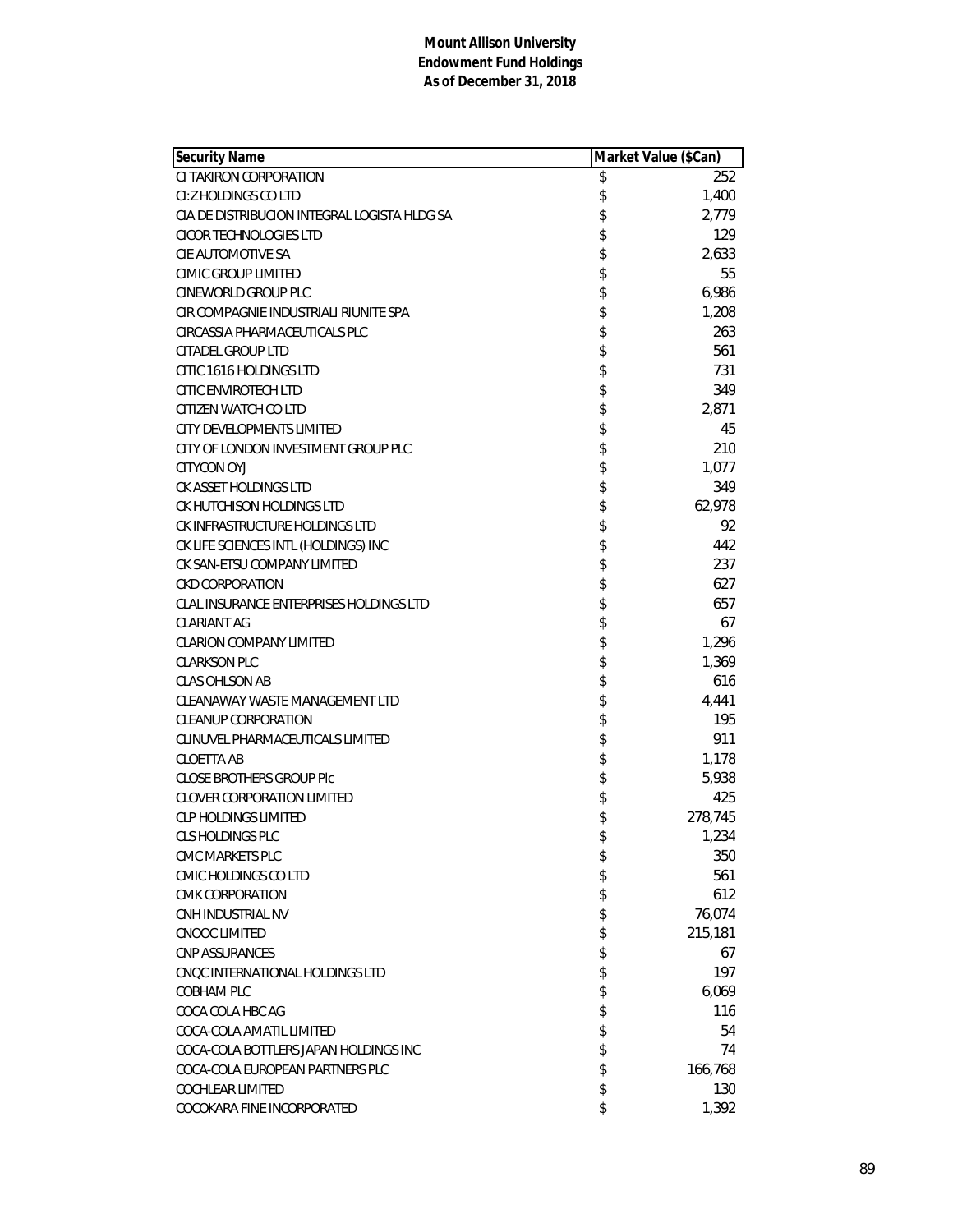| <b>Security Name</b>                               | Market Value (\$Can) |
|----------------------------------------------------|----------------------|
| <b>CODAN LTD</b>                                   | \$<br>347            |
| COFACE SA                                          | \$<br>1,890          |
| COFINIMMO S.A.                                     | \$<br>5,976          |
| COIMA RES SPA SIIO                                 | \$<br>618            |
| <b>COLES GROUP LIMITED</b>                         | \$<br>172            |
| <b>COLLECTION HOUSE LIMITED</b>                    | \$<br>374            |
| <b>COLLECTOR AB</b>                                | \$<br>308            |
| <b>COLLINS FOODS LIMITED</b>                       | \$<br>918            |
| COLOPL INC                                         | \$<br>816            |
| COLOPLAST AS                                       | \$<br>203            |
| COLOWIDE CO. LTD.                                  | \$<br>2,319          |
| COLTENE HOLDING AG                                 | \$<br>696            |
| COLUMBUS A/S                                       | \$<br>428            |
| <b>COMDIRECT BANK AG</b>                           | \$<br>798            |
| COMFORIA RESIDENTIAL REIT INC                      | \$<br>2,905          |
| COMFORTDELGRO CORPORATION LTD                      | \$<br>6,275          |
| COMMERCIAL INTERNATIONAL BANK EGYPT SAE            | \$<br>64,668         |
| COMMERZBANK AKTIENGESELLSCHAFT                     | \$<br>66,572         |
| COMMONWEALTH BANK OF AUSTRALIA                     | \$<br>1,651          |
| COMPAGNIE DE SAINT GOBAIN SA                       | \$<br>180,138        |
| <b>COMPAGNIE DES ALPES</b>                         | \$<br>606            |
| COMPAGNIE FINANCIERE RICHEMONT SA                  | \$<br>614            |
| COMPAGNIE FINANCIERE TRADITION                     | \$<br>342            |
| COMPAGNIE GENERALE DES ETABLISSEMENTS MICHELIN SCA | \$<br>4,038          |
| COMPAGNIE IMMOBILIERE DE BELGIQUE SA               | \$<br>438            |
| COMPAGNIE PLASTIC OMNIUM                           | \$<br>2,593          |
| <b>COMPASS GROUP PLC</b>                           | \$<br>290,513        |
| <b>COMPUGEN LTD</b>                                | \$<br>248            |
| COMPUGROUP MEDICAL SE                              | \$<br>2,158          |
| <b>COMPUTACENTER PLC</b>                           | \$<br>2,087          |
| COMPUTER ENGINEERING & CONSULTING LTD              | \$<br>632            |
| COMPUTER INSTITUTE OF JAPAN LIMITED                | \$<br>450            |
| COMPUTERSHARE LIMITED                              | \$<br>103            |
| <b>COMTURE CORPORATION</b>                         | \$<br>410            |
| <b>CONCENTRIC AB</b>                               | \$<br>1,187          |
| CONCORDIA FINANCIAL GROUP LTD                      | \$<br>76             |
| <b>CONEXIO CORP</b>                                | \$<br>416            |
| <b>CONNECT GROUP PLC</b>                           | \$<br>317            |
| <b>CONSORT MEDICAL PLC</b>                         | \$<br>1,544          |
| CONSTRUCCIONES Y AUXILIAR DE FERROCARRILES S.A.    | \$<br>1,688          |
| CONTINENTAL AG                                     | \$<br>279            |
| CONVATEC GROUP PLC                                 | \$<br>2,050          |
| CONVENIENCE RETAIL ASIA LIMITED                    | \$<br>479            |
| CONZZETA AG                                        | \$<br>2,488          |
| COOKPAD INC                                        | \$<br>252            |
| <b>COOPER ENERGY LIMITED</b>                       | \$<br>1,328          |
| COOR SERVICE MANAGEMENT HOLDING AB                 | \$<br>1,327          |
| COPA HOLDINGS SA                                   | \$<br>5,352          |
| <b>CORBION NV</b>                                  | \$<br>2,909          |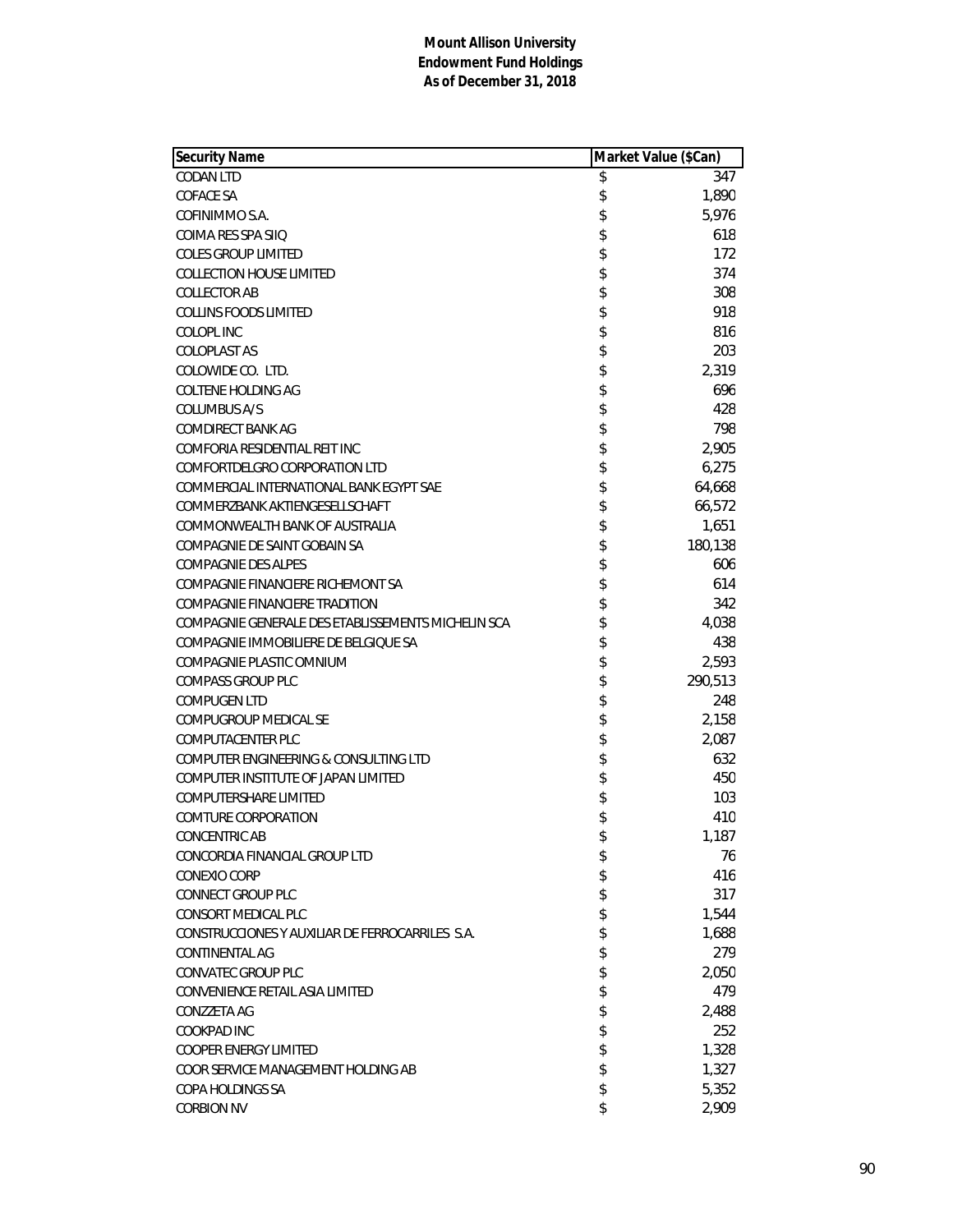| <b>Security Name</b>                            | Market Value (\$Can) |         |
|-------------------------------------------------|----------------------|---------|
| <b>CORESTATE CAPITAL HOLDING SA</b>             | \$                   | 1,009   |
| CORONA CORPORATION                              | \$                   | 530     |
| CORPORATE TRAVEL MANAGEMENT LIMITED             | \$                   | 1,654   |
| COSCO SHIPPING INTERNATIONAL (SINGAPORE) CO LTD | \$                   | 355     |
| COSEL CO. LTD.                                  | \$                   | 724     |
| COSMOPOLITAN INTERNATIONAL HOLDINGS LTD         | \$                   | 737     |
| COSTA GROUP HOLDINGS LTD                        | \$                   | 2,554   |
| <b>COSTAIN GROUP PLC</b>                        | \$                   | 879     |
| COSTAMARE INCORPORATED                          | \$                   | 1,283   |
| COTA COMPANY LIMITED                            | \$                   | 275     |
| <b>COUNTRYSIDE PROPERTIES PLC</b>               | \$                   | 3,443   |
| <b>COUNTRYWIDE PLC</b>                          | \$                   | 47      |
| <b>COVESTRO AG</b>                              | \$                   | 175     |
| COVIVIO SA                                      | \$                   | 81      |
| COWELL E HOLDINGS INC                           | \$                   | 161     |
| CRAMO OYJ                                       | \$                   | 1,374   |
| <b>CRANSWICK PLC</b>                            | \$                   | 3,506   |
| CREATE RESTAURANTS HOLDINGS INCORPORATION       | \$                   | 838     |
| CREATE SD HOLDINGS CO LIMITED                   | \$                   | 1,199   |
| CREATIVE TECHNOLOGY LIMITED                     | \$                   | 214     |
| CREDICORP LTD.                                  | \$                   | 106,305 |
| <b>CREDIT AGRICOLE SA</b>                       | \$                   | 228     |
| <b>CREDIT CORP GROUP LTD</b>                    | \$                   | 915     |
| CREDIT SAISON COMPANY LIMITED                   | \$                   | 34      |
| <b>CREDIT SUISSE GROUP AG</b>                   | \$                   | 86,909  |
| CREDITO EMILIANO SPA                            | \$                   | 1,042   |
| <b>CREEK &amp; RIVER COMPANY LIMITED</b>        | \$                   | 243     |
| CRESCO LTD.                                     | \$                   | 315     |
| CREST NICHOLSON HOLDINGS PLC                    | \$                   | 2,227   |
| CRH PLC                                         | \$                   | 96,728  |
| <b>CROCODILE GARMENTS LIMITED</b>               | \$                   | 62      |
| CRODA INTERNATIONAL PLC                         | \$                   | 145     |
| <b>CROMWELL GROUP</b>                           | \$                   | 2,184   |
| <b>CROPENERGIES AG</b>                          | \$                   | 282     |
| CROSS-HARBOUR HOLDINGS LTD                      | \$                   | 1,089   |
| <b>CROWN RESORTS LTD</b>                        | \$                   | 58      |
| CSE GLOBAL LIMITED                              | \$                   | 357     |
| <b>CSG LIMITED</b>                              | \$                   | 54      |
| CSI PROPERTIES LIMITED                          | \$                   | 488     |
| <b>CSL LIMITED</b>                              | \$                   | 1,085   |
| CSR LIMITED                                     | \$                   | 1,595   |
| <b>CST GROUP LTD</b>                            | \$                   | 203     |
| CTI ENGINEERING CO. LTD.                        | \$                   | 370     |
| CTS COMPANY LIMITED                             | \$                   | 236     |
| CTS EVENTIM AG                                  | \$                   | 4,604   |
| CTT CORREIOS DE PORTUGAL SA                     | \$                   | 1,212   |
| CUSTODIAN REIT PLC                              | \$                   | 1,227   |
| <b>CVS GROUP PLC</b>                            | \$                   | 769     |
| CYBER AGENT INCORPORATED                        | \$                   | 72      |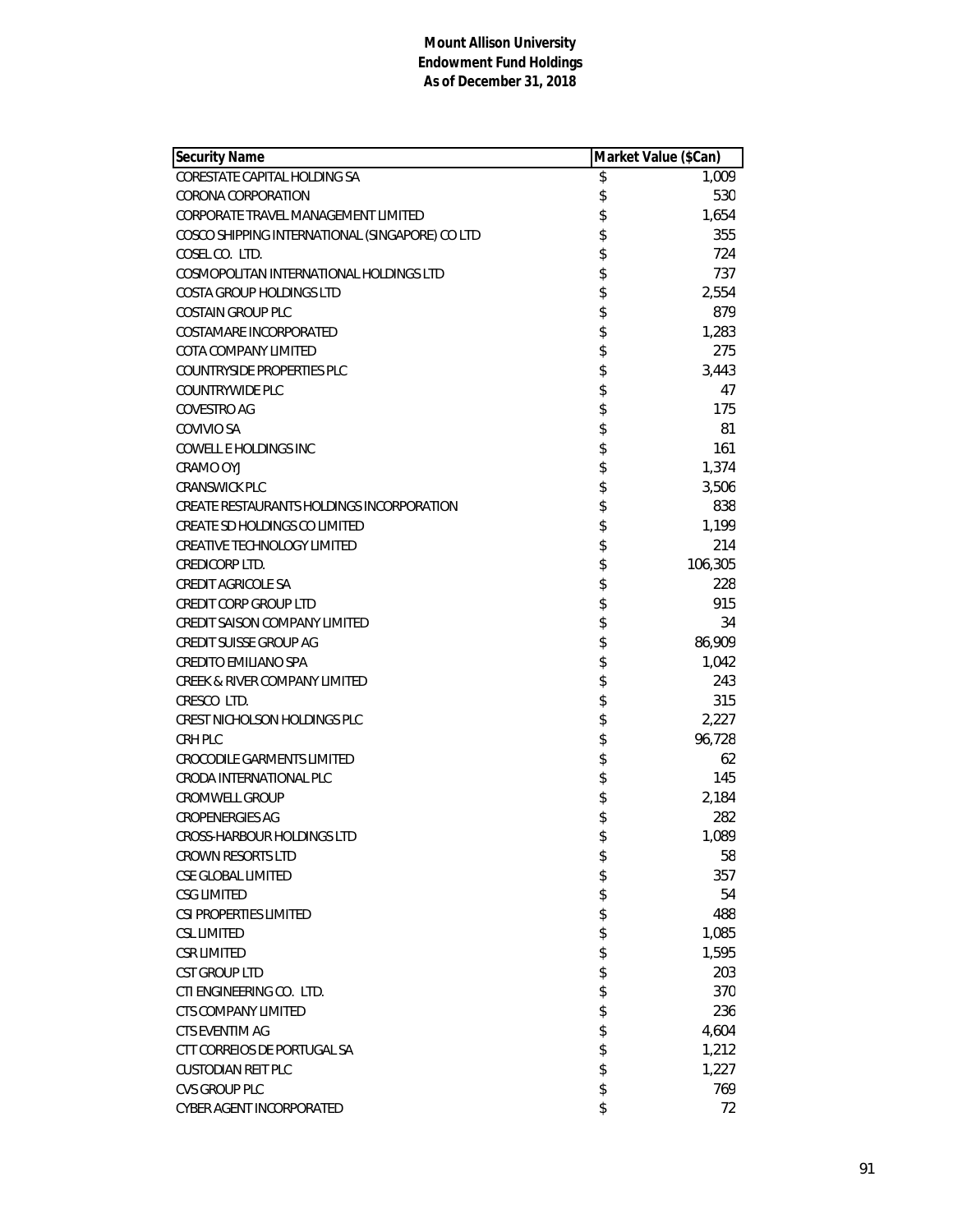| Security Name                                 | Market Value (\$Can) |         |
|-----------------------------------------------|----------------------|---------|
| <b>CYBG PLC</b>                               | \$                   | 6,010   |
| CYBOZU INCORPORATED                           | \$                   | 544     |
| DAEJAN HOLDINGS PLC                           | \$                   | 1,314   |
| DAETWYLER HOLDING AG                          | \$                   | 2,320   |
| DAH SING BANKING GROUP LIMITED                | \$                   | 1,544   |
| DAH SING FINANCIAL HOLDINGS LTD.              | \$                   | 1,650   |
| DAI NIPPON PRINTING COMPANY LIMITED           | \$                   | 94      |
| DAI NIPPON TORYO COMPANY LIMITED              | \$                   | 465     |
| DAIBIRU CORP                                  | \$                   | 1,105   |
| DAICEL CORPORATION                            | \$                   | 50      |
| <b>DAI-DAN COMPANY LIMITED</b>                | \$                   | 718     |
| DAIDO KOGYO COMPANY LIMITED                   | \$                   | 245     |
| DAIDO METAL COMPANY LIMITED                   | \$                   | 505     |
| DAIDO STEEL COMPANY LIMITED                   | \$                   | 1,945   |
| <b>DAIDOH LIMITED</b>                         | \$                   | 218     |
| DAIFUKU COMPANY LIMITED                       | \$                   | 85      |
| DAIHATSU DIESEL MANUFACTURING COMPANY LIMITED | \$                   | 464     |
| DAIHEN CORPORATION                            | \$                   | 862     |
| DAIHO CORPORATION                             | \$                   | 1,151   |
| DAIICHI JITSUGYO COMPANY LIMITED              | \$                   | 762     |
| DAIICHI KENSETSU CORP                         | \$                   | 418     |
| DAIICHI KIGENSO KAGAKU-KOGYO CO. LTD          | \$                   | 297     |
| DAI-ICHI KOGYO SEIYAKU CO LTD                 | \$                   | 356     |
| <b>DAI-ICHI LIFE HOLDINGS INC</b>             | \$                   | 311     |
| DAIICHI SANKYO COMPANY LIMITED                | \$                   | 334     |
| DAI-ICHI SEIKO CO LTD                         | \$                   | 296     |
| <b>DAIKEN CORPORATION</b>                     | \$                   | 516     |
| DAIKEN MEDICAL COMPANY. LIMITED               | \$                   | 132     |
| DAIKI ALUMINIUM INDUSTRY COMPANY LIMITED      | \$                   | 614     |
| <b>DAIKIN INDUSTRIES LIMITED</b>              | \$                   | 77,245  |
| DAIKOKU DENKI COMPANY LIMITED                 | \$                   | 487     |
| DAIKOKUTENBUSSAN COMPANY LIMITED              | \$                   | 355     |
| DAIKYONISHIKAWA CORP                          | \$                   | 867     |
| DAILY MAIL AND GENERAL TRUST P L C            | \$                   | 3,231   |
| DAIMLER AG                                    | \$                   | 67,855  |
| DAINICHISEIKA COLOR & CHEMICALS MFG CO LTD    | \$                   | 708     |
| DAIO PAPER CORPORATION                        | \$                   | 1,207   |
| DAIRY CREST GROUP PLC                         | \$                   | 2,122   |
| DAIRY FARM INTERNATIONAL HOLDINGS LTD         | \$                   | 56      |
| DAISEKI CO. LTD.                              | \$                   | 1,579   |
| DAISHI HOKUETSU FINANCIAL GROUP INC           | \$                   | 2,599   |
| DAISHINKU CORPORATION                         | \$                   | 112     |
| DAISO COMPANY LIMITED                         | \$                   | 532     |
| DAITO PHARMACEUTICAL COMPANY LIMITED          | \$                   | 641     |
| DAITO TRUST CONSTRUCTION COMPANY LIMITED      | \$                   | 112,055 |
| DAITRON CO LTD                                | \$                   | 266     |
| DAIWA HOUSE INDUSTRY COMPANY LIMITED          | \$                   | 5,302   |
| DAIWA HOUSE REIT INVESTMENT CORP              | \$                   | 71      |
| DAIWA INDUSTRIES LIMITED                      | \$                   | 679     |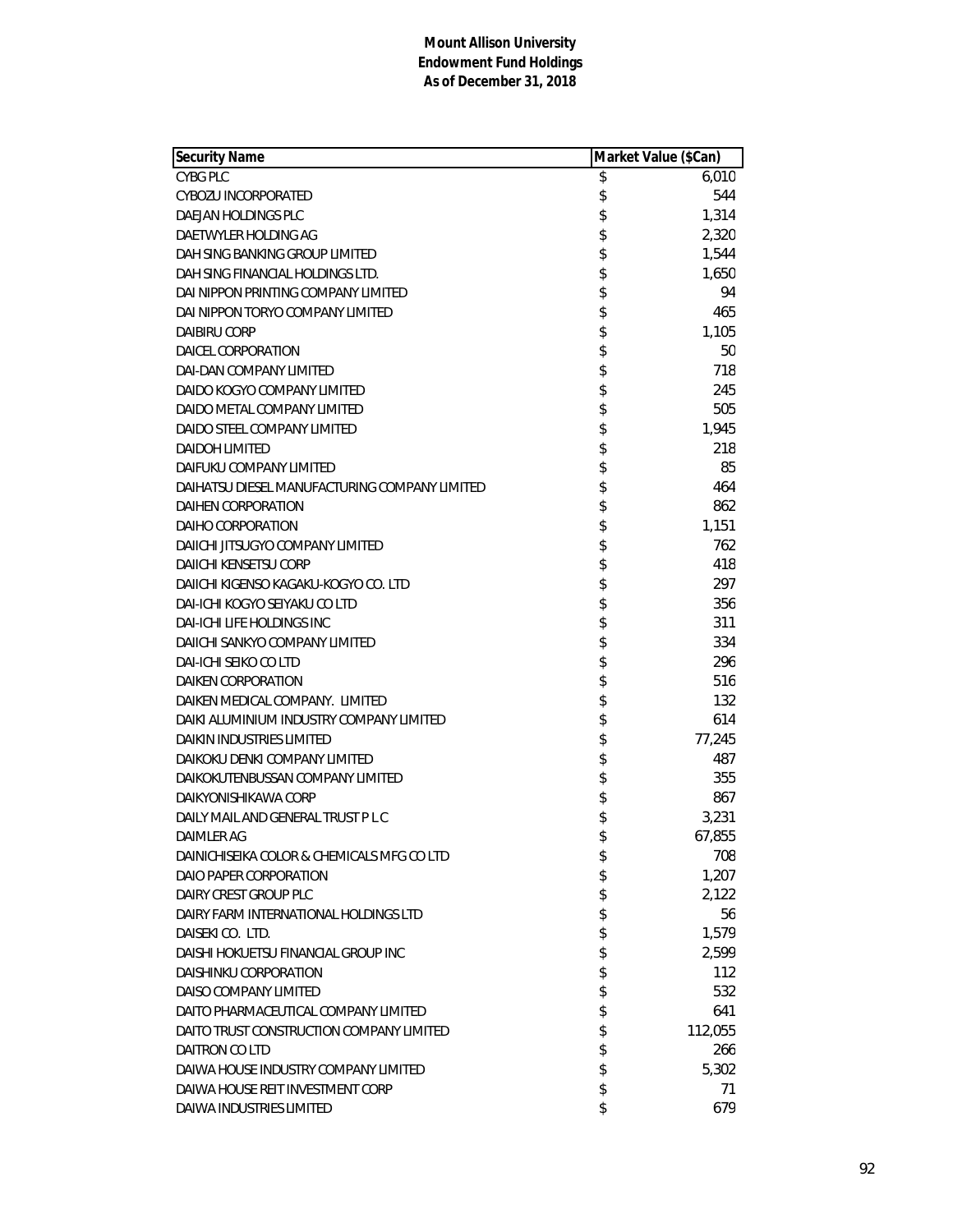| <b>Security Name</b>                    | Market Value (\$Can) |         |
|-----------------------------------------|----------------------|---------|
| DAIWA SECURITIES GROUP INCORPORATED     | \$                   | 151     |
| DAIWABO HOLDINGS CO LTD                 | \$                   | 1,325   |
| DAIYU LIC HOLDINGS CO LTD               | \$                   | 429     |
| D'AMICO INTERNATIONAL SHIPPING SA       | \$                   | 86      |
| DAMPSKIBSSELSKABET NORDEN AS            | \$                   | 840     |
| DANEL (ADIR YEOSHUA) LTD.               | \$                   | 411     |
| DANIELI & C. OFFICINE MECCANICHE S.P.A. | \$                   | 543     |
| DANONE SA                               | \$                   | 178,001 |
| DANSKE BANK AS                          | \$                   | 261     |
| DART GROUP PLC                          | \$                   | 156     |
| DASSAULT AVIATION                       | \$                   | 64      |
| DASSAULT SYSTEMES SE                    | \$                   | 285     |
| DATA#3 LIMITED                          | \$                   | 575     |
| DATALOGIC SPA                           | \$                   | 1,022   |
| DAVIDE CAMPARI MILANO SPA               | \$                   | 90      |
| DBS GROUP HOLDINGS LTD                  | \$                   | 133,692 |
| DCC PLC                                 | \$                   | 138     |
| DCM HOLDINGS CO LTD                     | \$                   | 1,962   |
| DD HOLDINGS CO LTD                      | \$                   | 264     |
| DE LA RUE PLC                           | \$                   | 1,015   |
| DE LONGHI SPA                           | \$                   | 3,136   |
| DEA CAPITAL S.P.A.                      | \$                   | 294     |
| DEBENHAMS PLC                           | \$                   | 172     |
| <b>DECEUNINCK NV</b>                    | \$                   | 548     |
| DECMIL GROUP LIMITED                    | \$                   | 252     |
| DEL MONTE PACIFIC LIMITED               | \$                   | 47      |
| DELEK AUTOMOTIVE SYSTEMS LIMITED        | \$                   | 286     |
| <b>DELEK GROUP LTD</b>                  | \$                   | 1,041   |
| <b>DELFILTD</b>                         | \$                   | 432     |
| DELIVERY HERO SE                        | \$                   | 64      |
| <b>DELTA GALIL INDUSTRIES LIMITED</b>   | \$                   | 461     |
| DELTICOM AG                             | \$                   | 162     |
| DENA CO LTD                             | \$                   | 35      |
| DENKI KOGYO CO. LTD.                    | \$                   | 617     |
| <b>DENSO CORPORATION</b>                | \$                   | 359     |
| DENTSU INCORPORATED                     | \$                   | 178     |
| DENYO CO. LTD.                          | \$                   | 467     |
| DERICHEBOURG.                           | \$                   | 722     |
| DERWENT LONDON PLC                      | \$                   | 7,934   |
| <b>DESCENTE LIMITED</b>                 | \$                   | 1,212   |
| DEUTSCHE BANK AKTIENGESELLSCHAFT        | \$                   | 288     |
| DEUTSCHE BETEILIGUNGS AG                | \$                   | 1,364   |
| DEUTSCHE BOERSE AG                      | \$                   | 6,639   |
| DEUTSCHE EUROSHOP AG                    | \$                   | 3,298   |
| DEUTSCHE LUFTHANSA AG                   | \$                   | 98      |
| DEUTSCHE PFANDBRIEFBANK AG              | \$                   | 2,975   |
| DEUTSCHE POST AG                        | \$                   | 85,273  |
| DEUTSCHE TELEKOM AG                     | \$                   | 206,633 |
| DEUTSCHE WOHNEN SE                      | \$                   | 300     |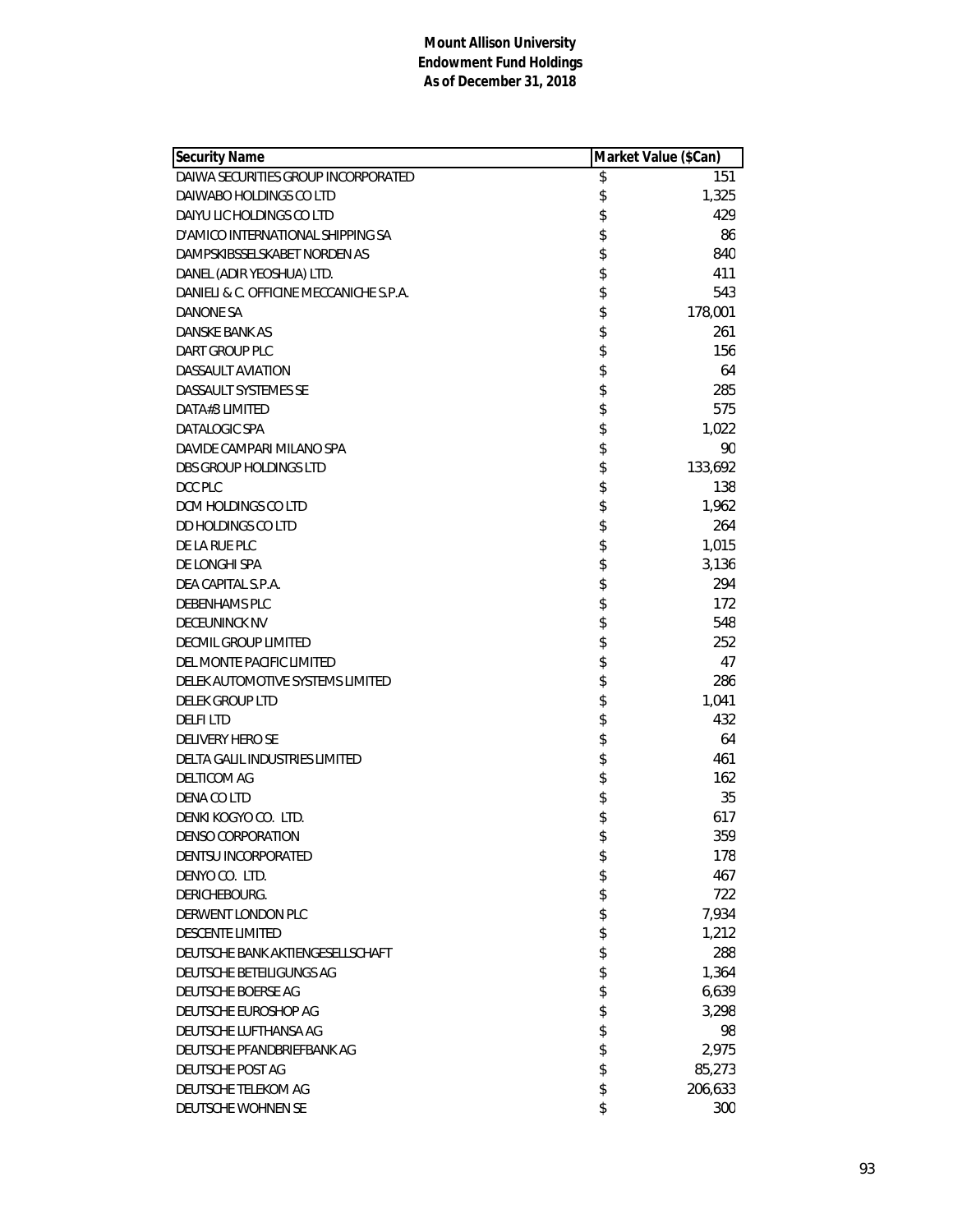| <b>Security Name</b>                           | Market Value (\$Can) |         |
|------------------------------------------------|----------------------|---------|
| DEUTZ AKTIENGESELLSCHAFT                       | \$                   | 1.823   |
| DEVELOPMENT SECURITIES PLC                     | \$                   | 864     |
| DEVOTEAM SA                                    | \$                   | 1,009   |
| DEVRO PLC                                      | \$                   | 843     |
| <b>DEXERIALS CORP</b>                          | \$                   | 752     |
| <b>DEXUS</b>                                   | \$                   | 140     |
| DFDS A/S                                       | \$                   | 2,368   |
| DFS FURNITURE PLC                              | \$                   | 1,203   |
| DIAGEO PLC                                     | \$                   | 476,951 |
| <b>DIALIGHT PLC</b>                            | \$                   | 302     |
| DIALOG SEMICONDUCTOR PLC                       | \$                   | 4,482   |
| DIASORIN S.P.A.                                | \$                   | 3,671   |
| DIC ASSET AG                                   | \$                   | 1,315   |
| DIEBOLD NIXDORF AG                             | \$                   | 1,371   |
| <b>D'IETEREN S.A</b>                           | \$                   | 2,013   |
| DIGITAL ARTS INC                               | \$                   | 1,188   |
| DIGITAL DOMAIN HOLDINGS LTD                    | \$                   | 546     |
| DIGITAL HEARTS HOLDINGS CO LTD                 | \$                   | 456     |
| DIGITAL INFORMATION TECHNOLOGIES CORP          | \$                   | 478     |
| <b>DIGNITY PLC</b>                             | \$                   | 1,064   |
| DIOS FASTIGHETER AB                            | \$                   | 1,278   |
| DIP CORPORATION                                | \$                   | 1,053   |
| DIPLOMA PLC                                    | \$                   | 3,469   |
| DIRECT INSURANCE FINANCIAL INVESTMENTS LTD     | \$                   | 228     |
| DIRECT LINE INSURANCE GROUP PLC                | \$                   | 52,289  |
| DISCO CORPORATION                              | \$                   | 62      |
| <b>DISCOVERIE GROUP PLC</b>                    | \$                   | 565     |
| DISTRIBUIDORA INTERNACIONAL DE ALIMENTACION SA | \$                   | 562     |
| DIVERSIFIED GAS & OIL PLC                      | \$                   | 354     |
| DIXONS CARPHONE PLC                            | \$                   | 2,661   |
| DKSH HOLDING AG                                | \$                   | 4,144   |
| DMG MORI AG                                    | \$                   | 1,964   |
| DMG MORI CO LTD                                | \$                   | 2,270   |
| <b>DNB ASA</b>                                 | \$                   | 283     |
| DNO ASA                                        | \$                   | 1,620   |
| DO & CO AG                                     | \$                   | 1,806   |
| DOF ASA                                        | \$                   | 66      |
| DOMAIN HOLDINGS AUSTRALIA LTD                  | \$                   | 761     |
| DOMETIC GROUP AB (PUBL)                        | \$                   | 3,632   |
| <b>DOMINO'S PIZZA ENTERPRISES LIMITED</b>      | \$                   | 31      |
| DOMINO'S PIZZA GROUP PLC                       | \$                   | 2,924   |
| DONGFANG MODERN AGR HLD GP LTD                 | \$                   | 169     |
| DORAY MINERALS LIMITED                         | \$                   | 514     |
| DORMAKABA HOLDING AG                           | \$                   | 3,464   |
| DORO AB                                        | \$                   | 161     |
| DOSHISHA COMPANY LIMITED                       | \$                   | 953     |
| DOUTOR NICHIRES HOLDINGS COMPANY LIMITED       | \$                   | 1,261   |
| DOWA HOLDINGS COMPANY LIMITED                  | \$                   | 2,643   |
| DOWNER EDI LIMITED                             | \$                   | 4,548   |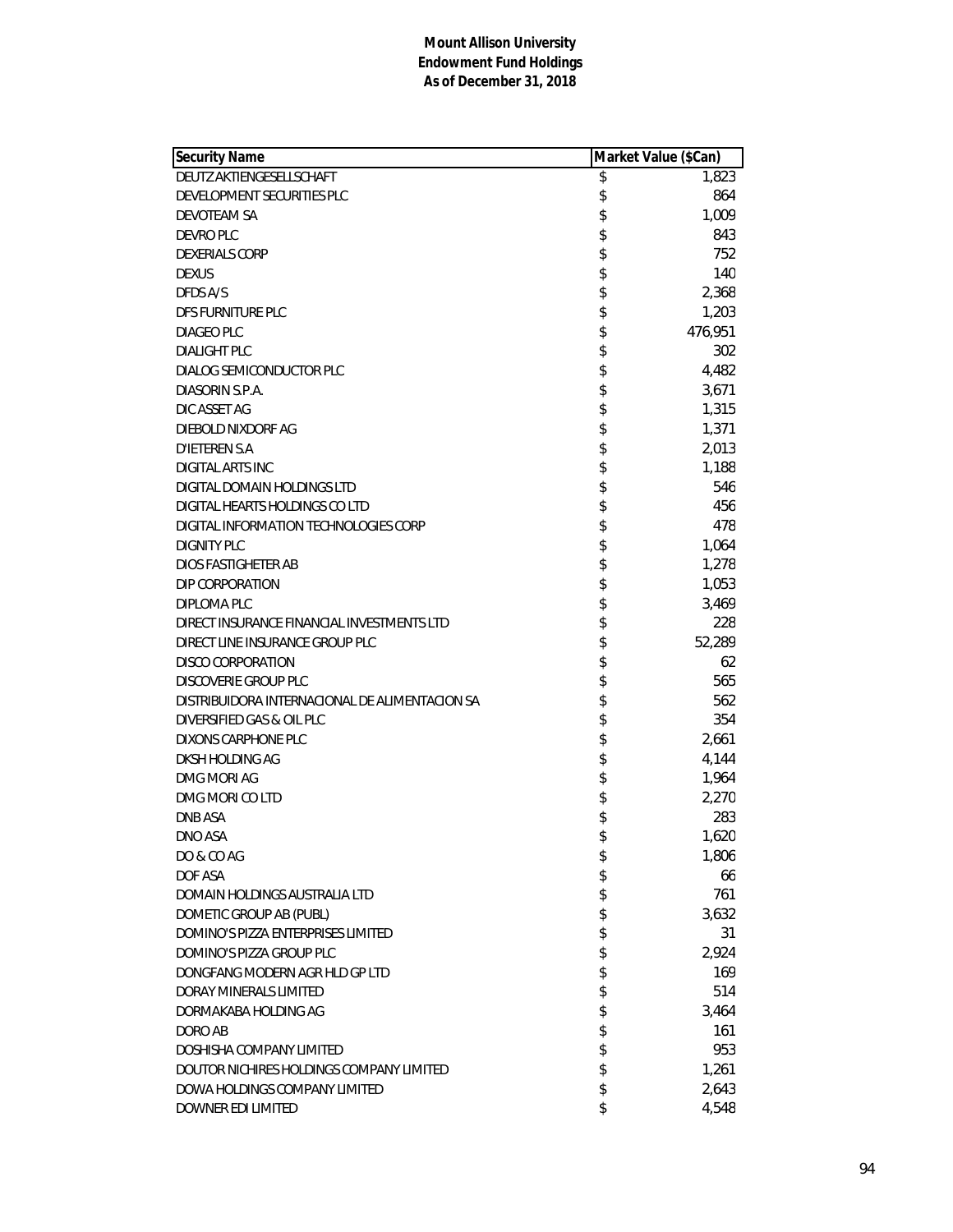| <b>Security Name</b>                     | Market Value (\$Can) |         |
|------------------------------------------|----------------------|---------|
| DP WORLD LTD                             | \$                   | 56,398  |
| DR HOENLE AG                             | \$                   | 638     |
| DRAEGERWERK AG & CO KGAA                 | \$                   | 1,484   |
| DRAX GROUP PLC                           | \$                   | 4,177   |
| DREAM INCUBATOR INCORPORATED             | \$                   | 292     |
| DSV A/S                                  | \$                   | 20,108  |
| DTS CORPORATION                          | \$                   | 1,216   |
| <b>DUERR AG</b>                          | \$                   | 4,030   |
| <b>DUFRY AG</b>                          | \$                   | 2,198   |
| <b>DULUXGROUP LIMITED</b>                | \$                   | 2,888   |
| <b>DUNELM GROUP PLC</b>                  | \$                   | 1,350   |
| <b>DUNIAB</b>                            | \$                   | 657     |
| <b>DURO FELGUERA SA</b>                  | \$                   | 78      |
| DUSKIN COMPANY LTD                       | \$                   | 2,030   |
| <b>DUSTIN GROUP AB</b>                   | \$                   | 1,254   |
| DYDO GROUP HOLDINGS INC                  | \$                   | 996     |
| <b>E.ON SE</b>                           | \$                   | 147,918 |
| EAGLE INDUSTRY CO. LTD.                  | \$                   | 636     |
| EAST JAPAN RAILWAY COMPANY LIMITED       | \$                   | 6,710   |
| EASTNINE AB (PUBL)                       | \$                   | 445     |
| <b>EASYJET PLC</b>                       | \$                   | 41      |
| EBARA JITSUGYO COMPANY LIMITED           | \$                   | 352     |
| <b>EBOS GROUP LIMITED</b>                | \$                   | 77      |
| EBRO FOODS SA                            | \$                   | 2,858   |
| ECKERT & ZIEGLER STRAHLEN- UND MEDIZINTE | \$                   | 683     |
| <b>ECLIPX GROUP LTD</b>                  | \$                   | 1,218   |
| ECOGREEN INTERNATIONAL GROUP LTD         | \$                   | 139     |
| <b>ECONOCOM GROUP SE</b>                 | \$                   | 911     |
| EDAG ENGINEERING GROUP AG                | \$                   | 211     |
| <b>EDENRED S.A</b>                       | \$                   | 10,388  |
| <b>EDION CORP</b>                        | \$                   | 1,287   |
| EDP - ENERGIAS DE PORTUGAL S.A.          | \$                   | 164     |
| EDREAMS ODIGEO SA                        | \$                   | 323     |
| EF ON INC                                | \$                   | 370     |
| EFG INTERNATIONAL AG                     | \$                   | 1,123   |
| <b>EGUARANTEE INC</b>                    | \$                   | 509     |
| E-GUARDIAN INCORPORATION                 | \$                   | 532     |
| <b>EHIME BANK LTD</b>                    | \$                   | 913     |
| EI GROUP PLC                             | \$                   | 2,828   |
| <b>EIFFAGE</b>                           | \$                   | 37,396  |
| EIGHTEENTH BANK LIMITED (THE)            | \$<br>\$             | 962     |
| EIKEN CHEMICAL CO. LTD.                  |                      | 1,772   |
| EISAI COMPANY LIMITED                    | \$                   | 360     |
| EIZO CORP                                | \$                   | 880     |
| EL AL ISRAEL AIRLINES LIMITED            | \$                   | 182     |
| <b>ELAN CORP</b>                         | \$                   | 408     |
| <b>ELANDERS AB</b>                       | \$                   | 228     |
| ELBIT SYSTEMS LTD                        | \$                   | 50      |
| <b>ELDERS LIMITED</b>                    | \$                   | 902     |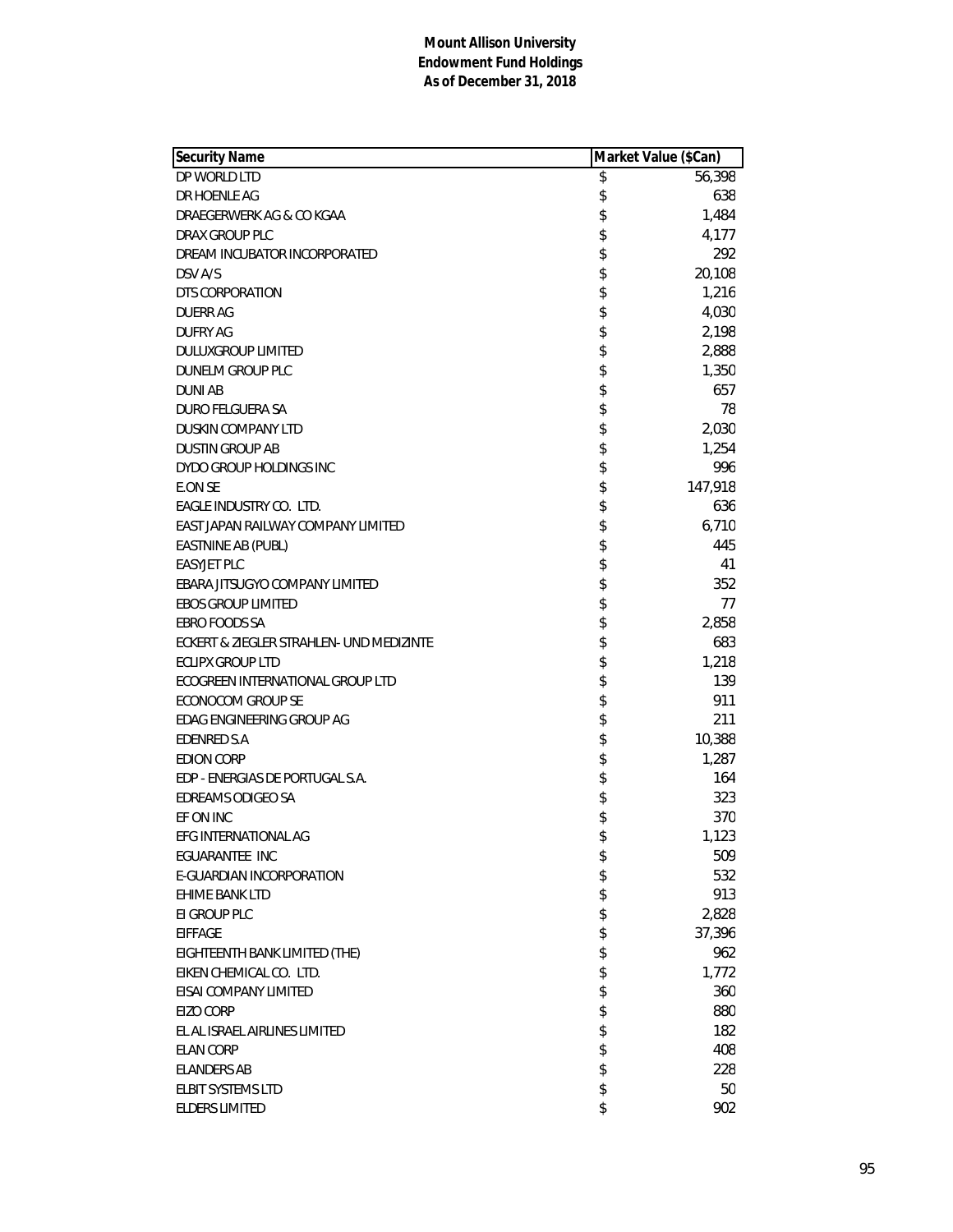| <b>Security Name</b>                         | Market Value (\$Can) |        |
|----------------------------------------------|----------------------|--------|
| ELECNOR S.A.                                 | \$                   | 773    |
| ELECOM COMPANY LIMITED                       | \$                   | 1,150  |
| ELECTRA CONSUMER PRODUCTS                    | \$                   | 167    |
| ELECTRA LIMITED                              | \$                   | 1,161  |
| ELECTRIC POWER DEVELOPMENT CO. LTD           | \$                   | 64     |
| ELECTRICITE DE FRANCE                        | \$                   | 175    |
| ELECTRICITE DE STRASBOURG SA                 | \$                   | 109    |
| ELECTROCOMPONENTS PLC                        | \$                   | 5,781  |
| <b>ELECTROLUX AB</b>                         | \$                   | 5,064  |
| <b>ELEMATEC CORPORATION</b>                  | \$                   | 545    |
| ELEMENTIS PLC                                | \$                   | 3,032  |
| ELIA SYSTEM OPERATOR SA                      | \$                   | 4,035  |
| <b>ELIOR GROUP SA</b>                        | \$                   | 2,811  |
| <b>ELIS SERVICES SA</b>                      | \$                   | 5,615  |
| ELISA OYJ                                    | \$                   | 37,582 |
| ELMOS SEMICONDUCTOR AG                       | \$                   | 795    |
| ELRINGKLINGER AG                             | \$                   | 610    |
| ELRON ELECTRONIC INDUSTRIES LTD              | \$                   | 79     |
| EM SYSTEMS CO LTD                            | \$                   | 242    |
| <b>EMAAR PROPERTIES</b>                      | \$                   | 17,757 |
| <b>EMECO HOLDINGS LTD</b>                    | \$                   | 448    |
| <b>EML PAYMENTS LTD</b>                      | \$                   | 245    |
| <b>EMMI AG</b>                               | \$                   | 3,159  |
| EMPEROR CAPITAL GROUP LTD                    | \$                   | 387    |
| <b>EMPEROR ENTERTAINMENT HOTEL LIMITED</b>   | \$                   | 112    |
| <b>EMPEROR INTERNATIONAL HOLDINGS LTD</b>    | \$                   | 583    |
| <b>EMPEROR WATCH &amp; JEWELLERY LIMITED</b> | \$                   | 237    |
| <b>EMPIRIC STUDENT PROPERTY PLC</b>          | \$                   | 1,644  |
| EMS-CHEMIE HOLDING AG                        | \$                   | 71     |
| <b>ENAGAS SA</b>                             | \$                   | 49,320 |
| <b>ENAV SPA</b>                              | \$                   | 2,531  |
| ENCE ENERGIA Y CELULOSA SA                   | \$                   | 1,220  |
| <b>ENDESA SA</b>                             | \$                   | 12,560 |
| <b>ENDO LIGHTING CORPORATION</b>             | \$                   | 245    |
| ENEA AB                                      | \$                   | 683    |
| <b>ENEL SPA</b>                              | \$                   | 67,654 |
| ENERCHINA HOLDINGS LIMITED                   | \$                   | 476    |
| <b>ENERGIEDIENST HOLDING AG</b>              | \$                   | 420    |
| <b>ENERGIEKONTOR AG</b>                      | \$                   | 246    |
| ENERGIX RENWABLE ENERGIES LTD                | \$                   | 681    |
| ENERGY WORLD CORPORATION LIMITED             | \$                   | 116    |
| <b>ENGIE SA</b>                              | \$                   | 481    |
| ENI - ENTE NAZIONALE IDROCARBURI             | \$                   | 11,919 |
| <b>ENIGMO INC</b>                            | \$                   | 269    |
| ENLIGHT RENEWABLE ENERGY LTD                 | \$                   | 282    |
| <b>ENM HOLDINGS LIMITED</b>                  | \$                   | 250    |
| <b>ENNOCONN CORP</b>                         | \$                   | 29,101 |
| <b>ENPLAS CORPORATION</b>                    | \$                   | 650    |
| <b>ENQUEST PLC</b>                           | \$                   | 1,103  |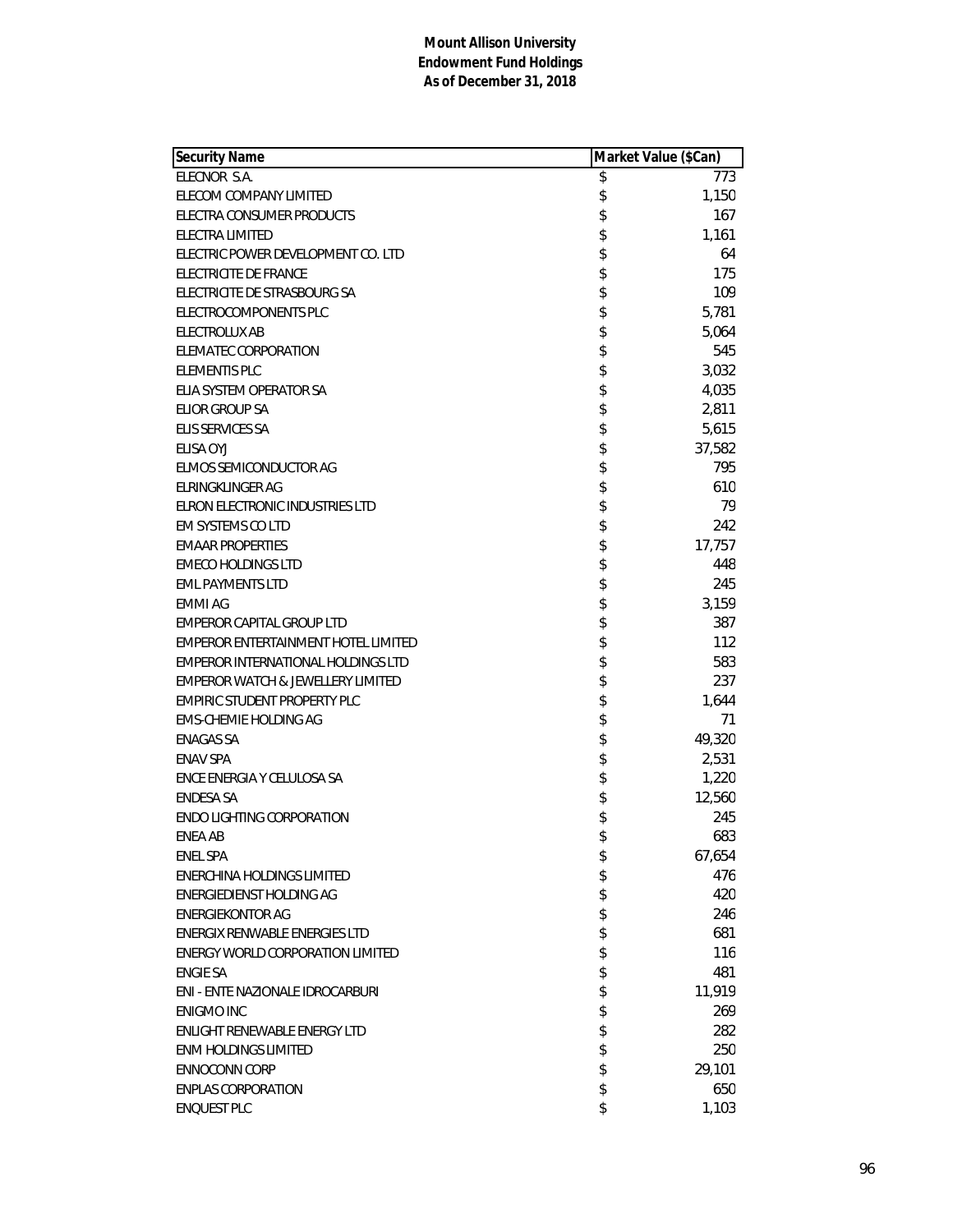| <b>Security Name</b>                    | Market Value (\$Can) |         |
|-----------------------------------------|----------------------|---------|
| ENTERTAINMENT ONE LIMITED               | \$                   | 3,517   |
| <b>EPIROC AB</b>                        | \$                   | 179     |
| <b>EPS CORP</b>                         | \$                   | 1,086   |
| <b>EQT HOLDINGS LTD</b>                 | \$                   | 680     |
| EQUATORIAL ENERGIA S.A.                 | \$                   | 76,745  |
| EQUINITI GROUP PLC                      | \$                   | 1,858   |
| EQUINOR ASA                             | \$                   | 170,201 |
| ERAMET                                  | \$                   | 1,285   |
| ERCROS S.A.                             | \$                   | 878     |
| EREX CO LTD                             | \$                   | 535     |
| ERG SPA                                 | \$                   | 1,992   |
| ERM POWER LTD                           | \$                   | 327     |
| <b>ERSTE GROUP BANK AG</b>              | \$                   | 104,359 |
| ES-CON JAPAN LIMITED                    | \$                   | 531     |
| <b>ESPEC CORPORATION</b>                | \$                   | 691     |
| <b>ESPRINET SPA</b>                     | \$                   | 190     |
| ESPRIT HOLDINGS LIMITED                 | \$                   | 788     |
| <b>ESR-REIT</b>                         | \$                   | 1,195   |
| <b>ESSENTRA PLC</b>                     | \$                   | 2,439   |
| ESSILORLUXOTTICA SA                     | \$                   | 669     |
| ESSITY AB (PUBL)                        | \$                   | 274     |
| ESSO SOCIETE ANONYME FRANCAISE SA       | \$                   | 256     |
| ESTIA HEALTH LTD                        | \$                   | 832     |
| ETABLISSEMENTS FR. COLRUYT SA           | \$                   | 105,693 |
| ETABLISSEMENTS MAUREL ET PROM SA        | \$                   | 306     |
| <b>EURAZEO SE</b>                       | \$                   | 61      |
| EUROCOMMERCIAL PROPERTIES NV            | \$                   | 2,257   |
| EUROFINS SCIENTIFIC SE (FRENCH BRANCH)  | \$                   | 79      |
| EUROMONEY INSTITUTIONAL INVESTOR PLC    | \$                   | 1,956   |
| <b>EURONAV NV</b>                       | \$                   | 2,509   |
| EURONEXT NV                             | \$                   | 6,309   |
| EUROPCAR MOBILITY GROUP SA              | \$                   | 1,480   |
| <b>EUROPRIS ASA</b>                     | \$                   | 757     |
| EUSKALTEL SA                            | \$                   | 1,125   |
| EUTELSAT COMMUNICATIONS                 | \$                   | 7,023   |
| EVENT HOSPITALITY AND ENTERTAINMENT LTD | \$                   | 1,575   |
| EVN AKTIENGESELLSCHAFT                  | \$                   | 1,336   |
| <b>EVOGENE LIMITED</b>                  | \$                   | 121     |
| <b>EVOLVA HOLDING SA</b>                | \$                   | 390     |
| <b>EVONIK INDUSTRIES AG</b>             | \$                   | 8,772   |
| <b>EVOTEC AG</b>                        | \$                   | 3,245   |
| <b>EVRAZ PLC</b>                        | \$                   | 4,015   |
| EVS BROADCAST EQUIPMENT SA              | \$                   | 663     |
| <b>EWORK GROUP AB</b>                   | \$                   | 55      |
| EXCEL COMPANY LIMITED                   | \$                   | 344     |
| <b>EXEDY CORPORATION</b>                | \$                   | 1,340   |
| <b>EXMAR NV</b>                         | \$                   | 469     |
| <b>EXOR NV</b>                          | \$                   | 108     |
| <b>EXPERIAN PLC</b>                     | \$                   | 80,039  |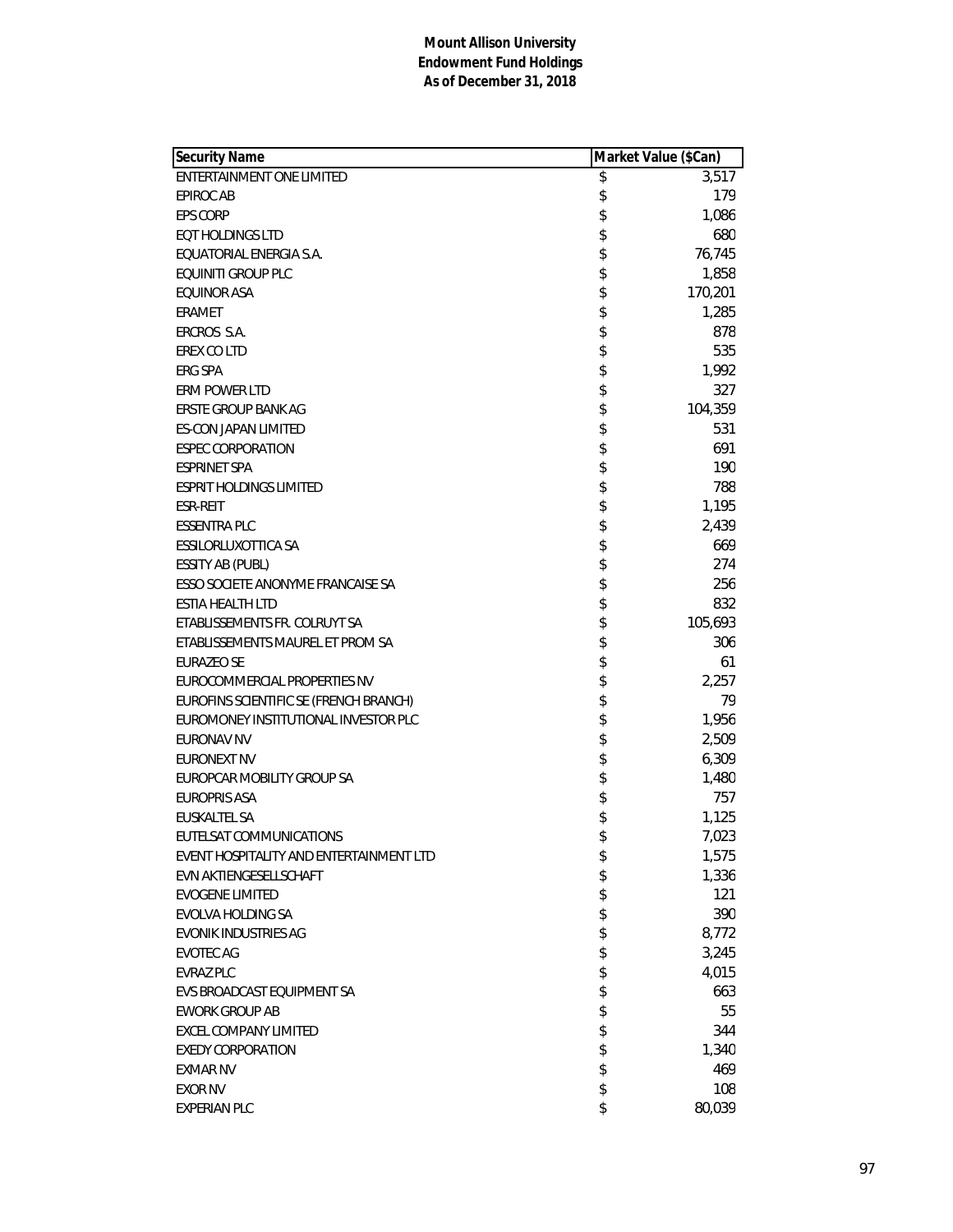| <b>Security Name</b>                       | Market Value (\$Can) |
|--------------------------------------------|----------------------|
| <b>EZION HOLDINGS LIMITED</b>              | \$<br>365            |
| F.C.C. COMPANY LIMITED                     | \$<br>1,450          |
| F@N COMMUNICATIONS INC                     | \$<br>291            |
| <b>FABEGE AB</b>                           | \$<br>1,528          |
| <b>FACC AG</b>                             | \$<br>825            |
| <b>FAES FARMA SA</b>                       | \$<br>2,233          |
| <b>FAGERHULT AB</b>                        | \$<br>774            |
| <b>FAGRON NV</b>                           | \$<br>1,436          |
| <b>FAIRWOOD HOLDINGS LIMITED</b>           | \$<br>676            |
| <b>FALCK RENEWABLES SPA</b>                | \$<br>867            |
| <b>FALCO HOLDINGS CO LTD</b>               | \$<br>226            |
| <b>FAMILYMART UNY HOLDINGS CO LTD</b>      | \$<br>148            |
| <b>FANUC LTD</b>                           | \$<br>542            |
| FAR EAST CONSORTIUM INTERNATIONAL LIMITED  | \$<br>988            |
| <b>FAR EAST HOSPITALITY TRUST</b>          | \$<br>500            |
| FAR EAST ORCHARD LIMITED                   | \$<br>260            |
| <b>FAR LIMITED</b>                         | \$<br>588            |
| <b>FAST RETAILING CO LTD</b>               | \$<br>552            |
| <b>FASTPARTNER AB</b>                      | \$<br>361            |
| <b>FAURECIA SA</b>                         | \$<br>53             |
| <b>FBD HOLDINGS PLC</b>                    | \$<br>444            |
| FDK CORPORATION                            | \$<br>261            |
| FDM GROUP HOLDINGS PLC                     | \$<br>1,842          |
| FEED ONE CO LTD                            | \$<br>459            |
| FEINTOOL INTERNATIONAL HOLDING             | \$<br>394            |
| FENIX OUTDOOR INTERNATIONAL AG             | \$<br>1,046          |
| <b>FERGUSON PLC</b>                        | \$<br>55,897         |
| <b>FERRARI NV</b>                          | \$<br>59,617         |
| <b>FERRATUM OYJ</b>                        | \$<br>279            |
| <b>FERREXPO PLC</b>                        | \$<br>1,559          |
| FERROGLOBE PLC                             | \$<br>599            |
| FERROTEC HOLDINGS CORP                     | \$<br>595            |
| <b>FERROVIAL SA</b>                        | \$<br>183            |
| FEVERTREE DRINKS PLC                       | \$<br>1,870          |
| <b>FFRI INC</b>                            | \$<br>178            |
| FIAT CHRYSLER AUTOMOBILES NV               | \$<br>290            |
| FIDEA HOLDINGS COMPANY LIMITED             | \$<br>371            |
| <b>FIELDS CORPORATION</b>                  | \$<br>215            |
| <b>FIELMANN AG</b>                         | \$<br>3,497          |
| FIERA MILANO SPA                           | \$<br>399            |
| FIH MOBILE LTD                             | \$<br>686            |
| FILA FABBRICA ITALIANA LAPIS ED AFFINI SPA | \$<br>831            |
| FINANCIAL PRODUCTS GROUP COMPANY. LIMITED  | \$<br>1,457          |
| FINCANTIERI SPA                            | \$<br>1,156          |
| <b>FINDEL PLC</b>                          | \$<br>258            |
| <b>FINDEX INC</b>                          | \$<br>210            |
| FINECOBANK BANCA FINECO SPA                | \$<br>7,082          |
| <b>FINGERPRINT CARDS AB</b>                | \$<br>293            |
| <b>FINNAIR OYJ</b>                         | \$<br>771            |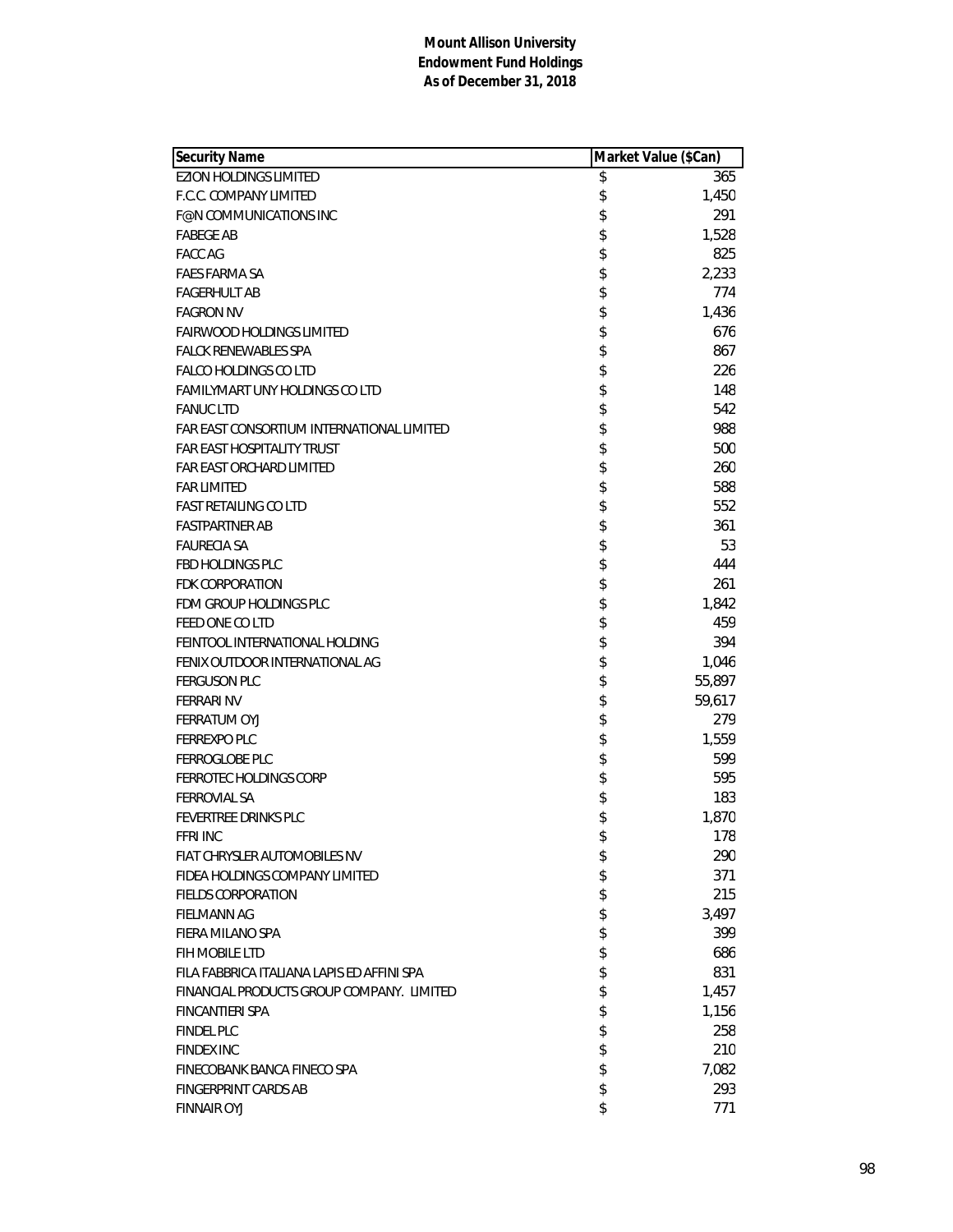| <b>Security Name</b>                            | Market Value (\$Can) |
|-------------------------------------------------|----------------------|
| FIRST INTERNATIONAL BANK OF ISRAEL LTD          | \$<br>2,946          |
| FIRST JUKEN CO. LTD                             | \$<br>180            |
| FIRST PACIFIC CO. LTD.                          | \$<br>1,922          |
| FIRST REAL ESTATE INVESTMENT TRUST              | \$<br>622            |
| <b>FIRST RESOURCES LIMITED</b>                  | \$<br>1,080          |
| <b>FIRST SENSOR AG</b>                          | \$<br>543            |
| FIRST SHANGHAI INVESTMENTS LIMITED              | \$<br>149            |
| <b>FIRSTGROUP PLC</b>                           | \$<br>3,046          |
| <b>FIRSTRAND LIMITED</b>                        | \$<br>125,138        |
| FISHER & PAYKEL HEALTHCARE CORPORATION LIMITED  | \$<br>92             |
| <b>FISKARS OYJ</b>                              | \$<br>1,180          |
| <b>FIXSTARS CORP</b>                            | \$<br>426            |
| FJ NEXT COMPANY LTD                             | \$<br>251            |
| FLEETWOOD CORPORATION LIMITED                   | \$<br>160            |
| FLETCHER BUILDING LIMITED                       | \$<br>51             |
| <b>FLEX LNG LIMITED</b>                         | \$<br>544            |
| <b>FLEXIGROUP LTD</b>                           | \$<br>611            |
| FLIGHT CENTRE TRAVEL GROUP LTD                  | \$<br>31             |
| <b>FLOW TRADERS NV</b>                          | \$<br>1,815          |
| <b>FLSMIDTH &amp; COMPANY A/S</b>               | \$<br>3,010          |
| <b>FLUGHAFEN WIEN AG</b>                        | \$<br>871            |
| <b>FLUGHAFEN ZURICH AG</b>                      | \$<br>3,915          |
| <b>FLUIDRA SA</b>                               | \$<br>1,535          |
| <b>FLYBE GROUP PLC</b>                          | \$<br>40             |
| FMS ENTERPRISES MIGUN LIMITED                   | \$<br>319            |
| <b>FNAC DARTY SA</b>                            | \$<br>2,304          |
| FOMENTO DE CONSTRUCCIONES Y CONTRATAS SA        | \$<br>2,205          |
| FOMENTO ECONOMICO MEXICANO SA-ADR               | \$<br>102,034        |
| FORBO HOLDING AG                                | \$<br>3,634          |
| <b>FORFARMERS NV</b>                            | \$<br>952            |
| FORMULA SYSTEMS (1985) LTD.                     | \$<br>791            |
| <b>FORTERRA PLC</b>                             | \$<br>1,145          |
| FORTESCUE METALS GROUP LIMITED                  | \$<br>85             |
| <b>FORTUM OYJ</b>                               | \$<br>186,163        |
| FORTUNE REAL ESTATE INVESTMENT TRUST            | \$<br>2,527          |
| FOSTER ELECTRIC COMPANY LIMITED                 | \$<br>576            |
| <b>FOX WIZEL LTD</b>                            | \$<br>344            |
| <b>FOXTONS GROUP PLC</b>                        | \$<br>564            |
| <b>FRAGRANCE GROUP LIMITED</b>                  | \$<br>109            |
| FRANCE BED HOLDINGS CO. LTD.                    | \$<br>274            |
| FRAPORT AG FRANKFURT AIRPORT SERVICES WORLDWIDE | \$<br>55             |
| <b>FRASERS CENTREPOINT TRUST</b>                | \$<br>1,436          |
| <b>FRASERS COMMERCIAL TRUST</b>                 | \$<br>1,274          |
| <b>FRASERS HOSPITALITY TRUST</b>                | \$<br>887            |
| <b>FRASERS LOGISTICS &amp; INDUSTRIAL TRUST</b> | \$<br>2,327          |
| FREEDOM FOODS GROUP LIMITED                     | \$<br>266            |
| FREEMAN FINTECH CORPORATION LTD                 | \$<br>56             |
| <b>FREENET AG</b>                               | \$<br>5,734          |
| <b>FREIGHTWAYS LIMITED</b>                      | \$<br>1,054          |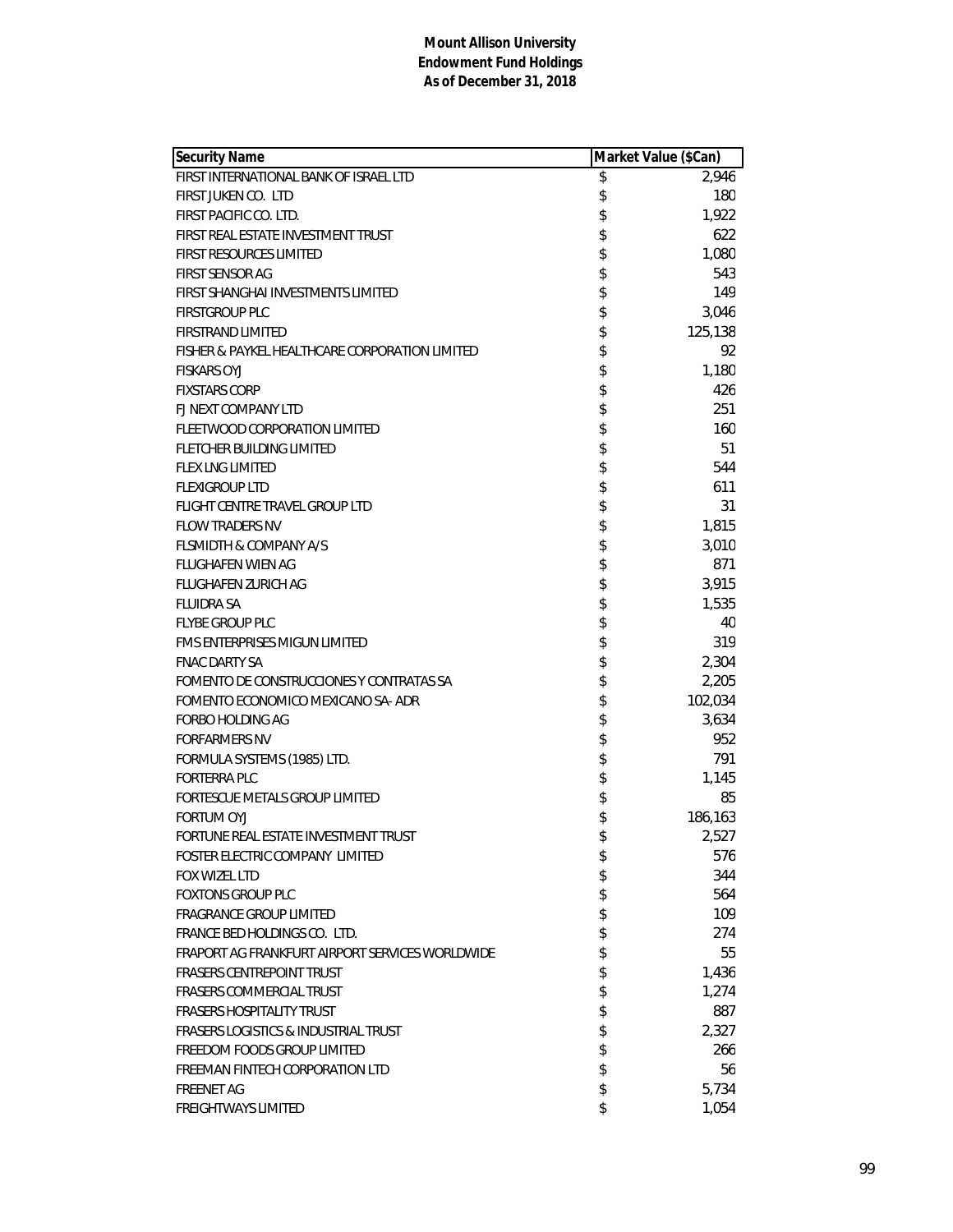| <b>Security Name</b>                  | Market Value (\$Can) |       |
|---------------------------------------|----------------------|-------|
| FRENI BREMBO SPA                      | \$                   | 3,213 |
| FRESENIUS MEDICAL CARE AG & CO. KGAA  | \$                   | 6,470 |
| <b>FRESENIUS SE &amp; CO KGAA</b>     | \$                   | 372   |
| <b>FRESNILLO PLC</b>                  | \$                   | 45    |
| <b>FREUND CORPORATION</b>             | \$                   | 106   |
| FRONTIER REAL ESTATE INVESTMENT CORP  | \$                   | 2,919 |
| <b>FRONTLINE LIMITED</b>              | \$                   | 1,290 |
| <b>F-SECURE OYJ</b>                   | \$                   | 496   |
| <b>F-TECH INCORPORATED</b>            | \$                   | 337   |
| <b>FUCHS PETROLUB SE</b>              | \$                   | 53    |
| <b>FUDO TETRA CORPORATION</b>         | \$                   | 709   |
| <b>FUGRO NV</b>                       | \$                   | 1,465 |
| <b>FUJI CO LTD</b>                    | \$                   | 972   |
| <b>FUJI CORP</b>                      | \$                   | 1,703 |
| <b>FUJI CORPORATION LIMITED</b>       | \$                   | 407   |
| FUJI ELECTRIC CO. LTD.                | \$                   | 65    |
| FUJI KYUKO CO. LTD.                   | \$                   | 1,332 |
| FUJI OIL CO LTD                       | \$                   | 315   |
| FUJI PHARMA COMPANY LIMITED           | \$                   | 766   |
| FUJI SEAL INTERNATIONAL INCORPORATED  | \$                   | 2,411 |
| <b>FUJI SOFT INCORPORATED</b>         | \$                   | 90    |
| FUJIBO HOLDINGS INCORPORATED          | \$                   | 696   |
| <b>FUJICCO CO LIMITED</b>             | \$                   | 878   |
| <b>FUJIFILM HOLDINGS CORPORATION</b>  | \$                   | 276   |
| FUJIKURA KASEI CO. LTD.               | \$                   | 323   |
| <b>FUJIKURA LTD</b>                   | \$                   | 2,110 |
| <b>FUJIMI INC</b>                     | \$                   | 776   |
| FUJIMORI KOGYO COMPANY LIMITED        | \$                   | 894   |
| FUJIO FOOD SYSTEM CO LTD              | \$                   | 323   |
| <b>FUJIREBIO INC</b>                  | \$                   | 2,149 |
| FUJITA KANKO INC.                     | \$                   | 422   |
| <b>FUJITEC COMPANY LIMITED</b>        | \$                   | 1,227 |
| <b>FUJITSU FRONTECH LIMITED</b>       | \$                   | 414   |
| <b>FUJITSU GENERAL LIMITED</b>        | \$                   | 1,494 |
| <b>FUJITSU LIMITED</b>                | \$                   | 226   |
| <b>FUJIYA CO LTD</b>                  | \$                   | 495   |
| <b>FUKUDA CORPORATION</b>             | \$                   | 614   |
| FUKUDA DENSHI CO. LTD.                | \$                   | 866   |
| FUKUI BANK LTD.                       | \$                   | 757   |
| FUKUI COMPUTER HOLDINGS INCORPORATION | \$                   | 269   |
| FUKUOKA FINANCIAL GROUP INC           | \$                   | 55    |
| <b>FUKUOKA REIT CORPORATION</b>       | \$                   | 2,020 |
| <b>FUKUSHIMA BANK LTD</b>             | \$                   | 198   |
| FUKUSHIMA INDUSTRIES CORP.            | \$                   | 773   |
| FULLCAST HOLDINGS COMPANY LIMITED     | \$                   | 698   |
| FULLER SMITH & TURNER P.L.C.          | \$                   | 635   |
| FUNAI ELECTRIC CO. LTD.               | \$                   | 217   |
| <b>FUNAI SOKEN HOLDINGS INC</b>       | \$                   | 1,169 |
| FUNCOM N.V.                           | \$                   | 308   |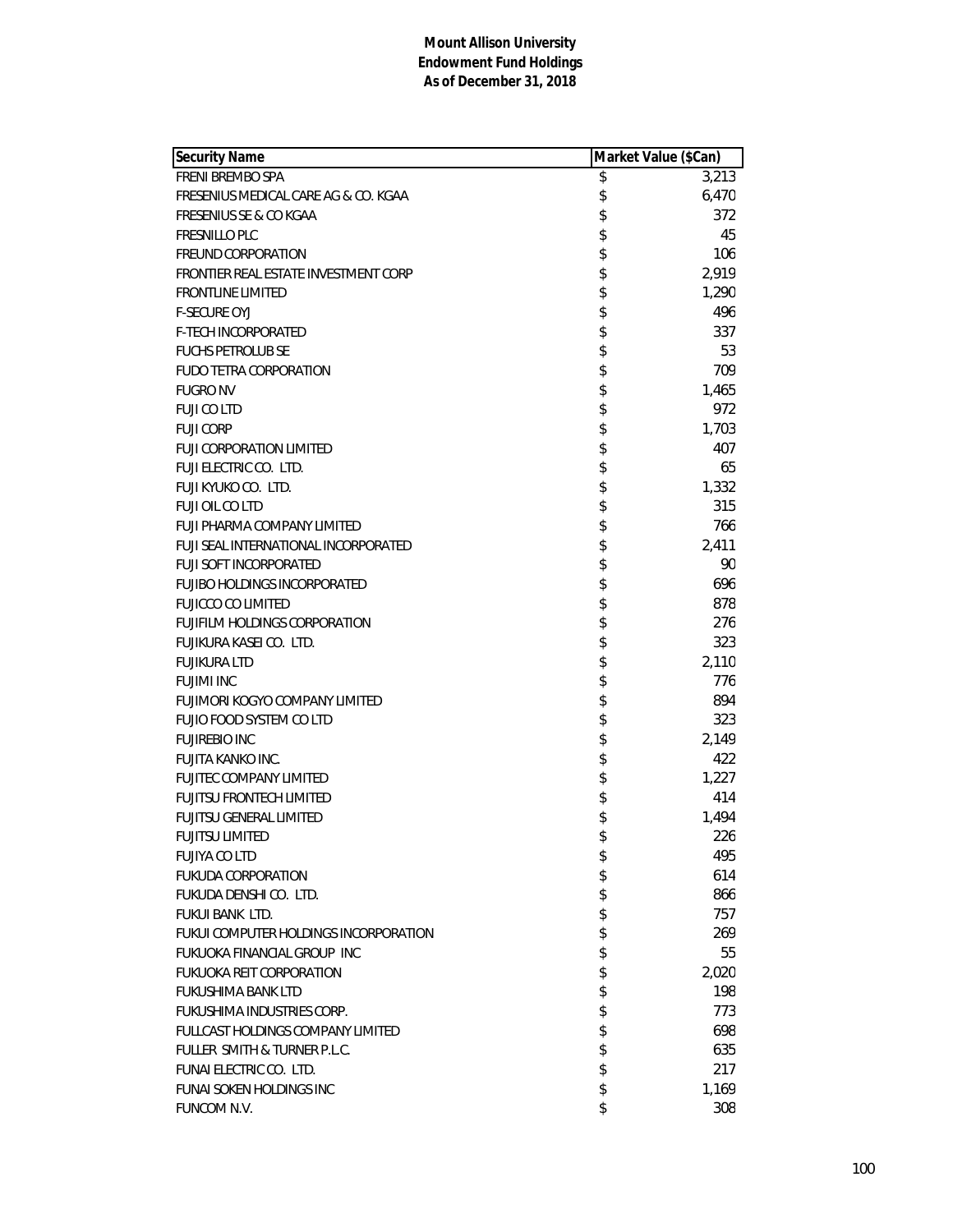| <b>Security Name</b>                      | Market Value (\$Can) |
|-------------------------------------------|----------------------|
| FURUKAWA BATTERY COMPANY LIMITED (THE)    | \$<br>289            |
| FURUKAWA CO. LTD                          | \$<br>844            |
| FURUNO ELECTRIC CO. LTD.                  | \$<br>529            |
| FURUSATO INDUSTRIES LTD.                  | \$<br>315            |
| <b>FURYU CORP</b>                         | \$<br>309            |
| FUSO CHEMICAL COMPANY LIMITED             | \$<br>898            |
| FUSO PHARMACEUTICAL INDUSTRIES LTD        | \$<br>335            |
| <b>FUTABA CORPORATION</b>                 | \$<br>1,164          |
| FUTABA INDUSTRIAL CO. LTD.                | \$<br>668            |
| <b>FUTURE BRIGHT HOLDINGS LIMITED</b>     | \$<br>69             |
| <b>FUTURE CORP</b>                        | \$<br>643            |
| FUTURE WORLD FINANCIAL HOLDINGS LTD       | \$<br>2              |
| <b>FUYO GENERAL LEASE COMPANY LTD</b>     | \$<br>1,940          |
| G.U.D. HOLDINGS LIMITED                   | \$<br>1,129          |
| G4S PLC                                   | \$<br>4,210          |
| <b>G-7 HOLDINGS INCORPORATED</b>          | \$<br>288            |
| <b>G8 EDUCATION LIMITED</b>               | \$<br>1,168          |
| <b>GAKKEN HOLDINGS CO LTD</b>             | \$<br>184            |
| GAKKYUSHA CO. LTD.                        | \$<br>254            |
| <b>GAKUJO COMPANY LIMITED</b>             | \$<br>446            |
| <b>GALAPAGOS NV</b>                       | \$<br>8,576          |
| <b>GALAXY ENTERTAINMENT GROUP LIMITED</b> | \$<br>278            |
| <b>GALAXY RESOURCES LTD</b>               | \$<br>1,017          |
| <b>GALLANT VENTURE LTD</b>                | \$<br>315            |
| <b>GALLIFORD TRY PLC</b>                  | \$<br>1,762          |
| GALP ENERGIA SGPS S.A.                    | \$<br>145            |
| GAM HOLDING AG                            | \$<br>1,445          |
| <b>GAMES WORKSHOP GROUP PLC</b>           | \$<br>2,758          |
| <b>GASCOYNE RESOURCES LIMITED</b>         | \$<br>119            |
| <b>GASLOG LTD</b>                         | \$<br>2,781          |
| GAZTRANSPORT AND HNIGAZ SA                | \$<br>3,198          |
| <b>GBST HOLDINGS LTD</b>                  | \$<br>162            |
| <b>GCL NEW ENERGY HOLDINGS LTD</b>        | \$<br>48             |
| <b>GDI PROPERTY GROUP LTD</b>             | \$<br>825            |
| <b>GEA GROUP AG</b>                       | \$<br>8,239          |
| <b>GEBERIT AG</b>                         | \$<br>264            |
| <b>GECINA</b>                             | \$<br>109            |
| <b>GECOSS CORPORATION</b>                 | \$<br>422            |
| GEDI GRUPPO EDITORIALE SPA                | \$<br>151            |
| <b>GEM DIAMONDS LIMITED</b>               | \$<br>263            |
| <b>GEMALTO N.V.</b>                       | \$<br>10,384         |
| <b>GENEL ENERGY PLC</b>                   | \$<br>475            |
| <b>GENERAL PROPERTY TRUST</b>             | \$<br>125            |
| <b>GENESIS ENERGY LTD</b>                 | \$<br>1,404          |
| GENKI SUSHI CO. LTD.                      | \$<br>483            |
| <b>GENKY DRUGSTORES CO LTD</b>            | \$<br>515            |
| <b>GENMAB A/S</b>                         | \$<br>185            |
| <b>GENTING SINGAPORE LTD</b>              | \$<br>80             |
| <b>GENTRACK GROUP LTD</b>                 | \$<br>235            |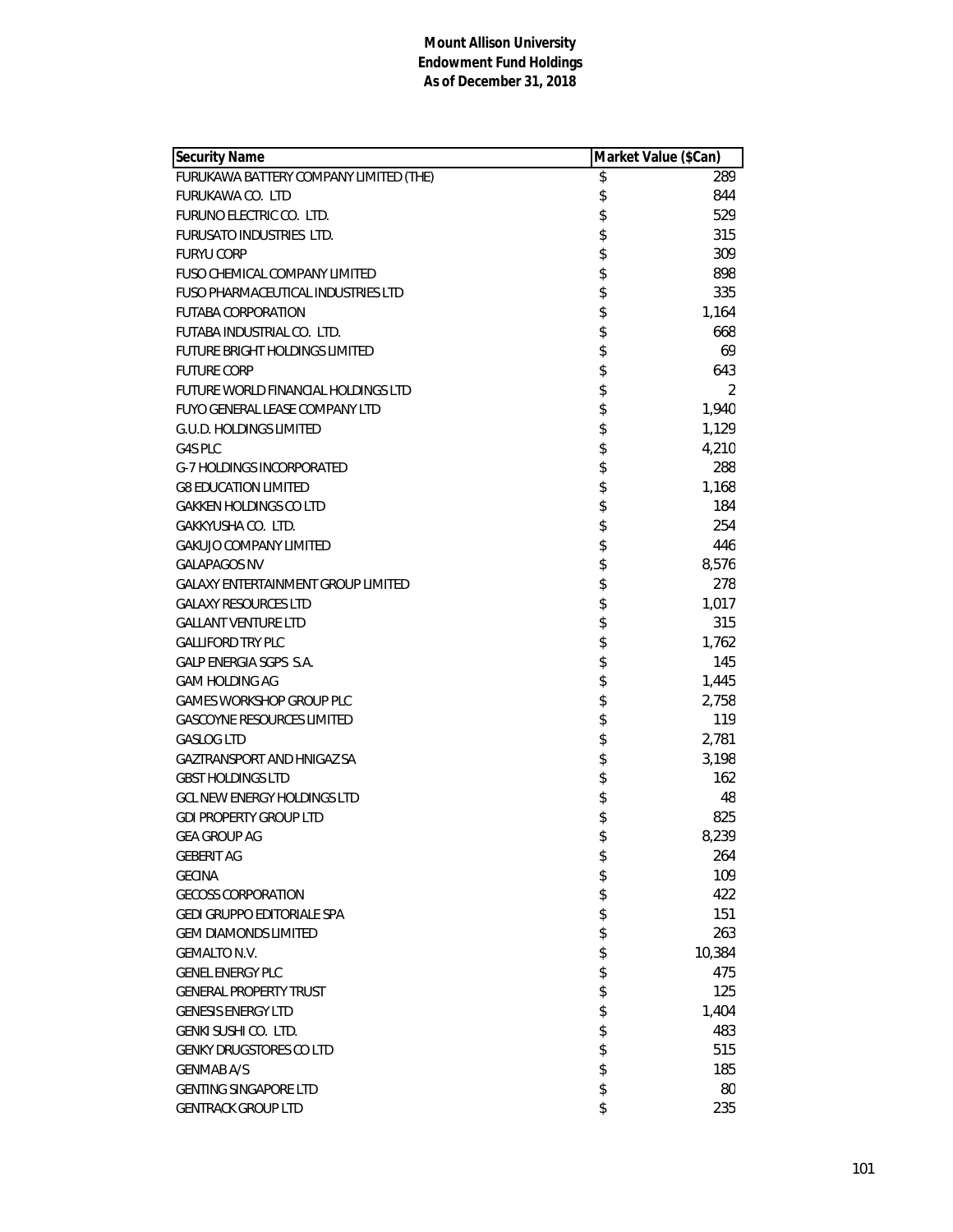| <b>Security Name</b>                                 | Market Value (\$Can) |        |
|------------------------------------------------------|----------------------|--------|
| <b>GENUS PLC</b>                                     | \$                   | 3,144  |
| <b>GENWORTH MORTGAGE INSURANCE AUSTRALIA LTD</b>     | \$                   | 751    |
| <b>GEO HOLDINGS CORP</b>                             | \$                   | 650    |
| <b>GEORG FISCHER AG</b>                              | \$                   | 6,493  |
| <b>GEORGIA CAPITAL PLC</b>                           | \$                   | 1,016  |
| <b>GEOX SPA</b>                                      | \$                   | 167    |
| <b>GERRESHEIMER AG</b>                               | \$                   | 4,467  |
| <b>GERRY WEBER INTERNATIONAL AG</b>                  | \$                   | 127    |
| <b>GESCO AG</b>                                      | \$                   | 479    |
| <b>GET NICE HOLDINGS LTD</b>                         | \$                   | 359    |
| <b>GETINGE AB</b>                                    | \$                   | 1,529  |
| <b>GETLINK SE</b>                                    | \$                   | 8,722  |
| <b>GFT TECHNOLOGIES SE</b>                           | \$                   | 329    |
| <b>GIKEN LTD</b>                                     | \$                   | 1,125  |
| <b>GILAT SATELLITE NETWORKS LTD</b>                  | \$                   | 439    |
| GIMV INVESTERINGSMAATSCHAPPLJ VOOR VLANDEREN NV      | \$                   | 2,132  |
| <b>GIORDANO INTERNATIONAL LIMITED</b>                | \$                   | 1,099  |
| <b>GIVAUDAN SA</b>                                   | \$                   | 392    |
| <b>GJENSIDIGE FORSIKRING ASA</b>                     | \$                   | 57     |
| <b>GL EVENTS SA</b>                                  | \$                   | 406    |
| <b>GL LTD</b>                                        | \$                   | 806    |
| GL SCIENCES INC.                                     | \$                   | 167    |
| <b>GLANBIA PLC</b>                                   | \$                   | 4,533  |
| <b>GLAXOSMITHKLINE PLC</b>                           | \$                   | 40,252 |
| <b>GLENCORE PLC</b>                                  | \$                   | 34,012 |
| GLOBAL BRANDS GROUP HOLDING LTD                      | \$                   | 450    |
| <b>GLOBAL DOMINION ACCESS SA</b>                     | \$                   | 921    |
| <b>GLOBAL ONE REAL ESTATE INVESTMENT CORPORATION</b> | \$                   | 1,947  |
| <b>GLOBANT SA</b>                                    | \$                   | 4,525  |
| <b>GLOBERIDE INC</b>                                 | \$                   | 666    |
| <b>GLORY LIMITED</b>                                 | \$                   | 2,571  |
| <b>GMO FINANCIAL HOLDINGS INC</b>                    | \$                   | 442    |
| <b>GMO INTERNET INCORPORATED</b>                     | \$                   | 1,560  |
| <b>GN STORE NORD A/S</b>                             | \$                   | 10,076 |
| GO-AHEAD GROUP PLC                                   | \$                   | 2,015  |
| GOCOMPARE.COM GROUP PLC                              | \$                   | 559    |
| <b>GODO STEEL LTD</b>                                | \$                   | 485    |
| <b>GOLD ROAD RESOURCES LIMITED</b>                   | \$                   | 682    |
| <b>GOLDCREST COMPANY LIMITED</b>                     | \$                   | 618    |
| <b>GOLDEN AGRI-RESOURCES LIMITED</b>                 | \$                   | 2,222  |
| <b>GOLDEN OCEAN GROUP LTD</b>                        | \$                   | 282    |
| <b>GOLD-FINANCE HOLDINGS LTD</b>                     | \$                   | 77     |
| GOLDWIN INC.                                         | \$                   | 509    |
| <b>GOLF DIGEST ONLINE INC.</b>                       | \$                   | 276    |
| GOODBABY INTERNATIONAL HOLDING LIMITED               | \$                   | 768    |
| <b>GOODMAN GROUP</b>                                 | \$                   | 225    |
| <b>GOODMAN PROPERTY TRUST</b>                        | \$                   | 1,419  |
| G-PROP (HOLDINGS) LIMITED                            | \$                   | 283    |
| <b>GRACE TECHNOLOGY INC</b>                          | \$                   | 408    |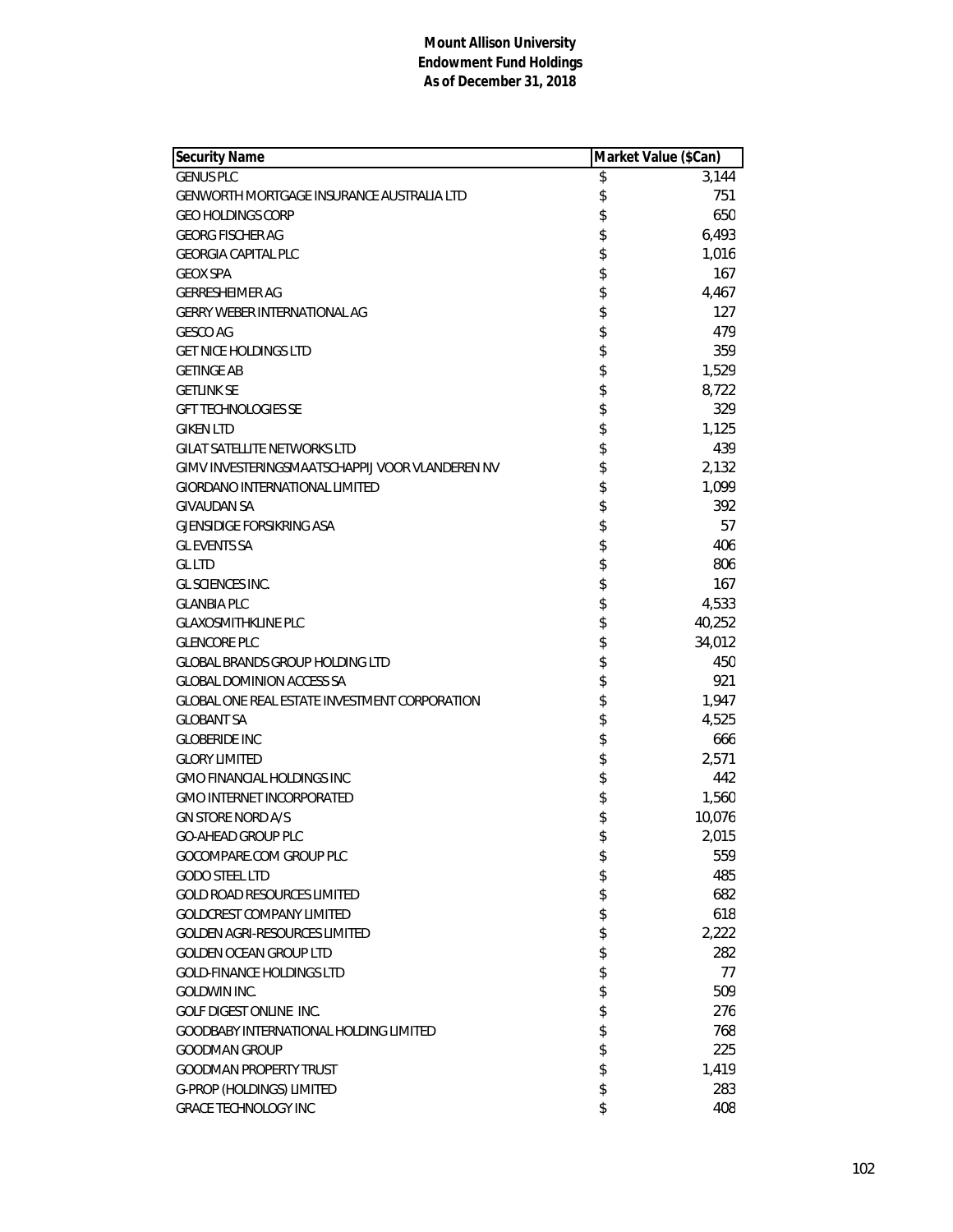| Security Name                                   | Market Value (\$Can) |        |
|-------------------------------------------------|----------------------|--------|
| <b>GRAFTON GROUP PLC</b>                        | \$                   | 4,318  |
| <b>GRAINCORP LIMITED</b>                        | \$                   | 2,608  |
| <b>GRAINGER PLC</b>                             | \$                   | 3,866  |
| <b>GRAND CITY PROPERTIES SA</b>                 | \$                   | 4,753  |
| <b>GRANDVISION NV</b>                           | \$                   | 1,381  |
| <b>GRANGES AB</b>                               | \$                   | 1,729  |
| <b>GREAT EAGLE HOLDINGS LIMITED</b>             | \$                   | 2,057  |
| <b>GREAT PORTLAND ESTATES P.L.C.</b>            | \$                   | 4,735  |
| <b>GREE INCORPORATION</b>                       | \$                   | 923    |
| <b>GREEN REIT PLC</b>                           | \$                   | 1,109  |
| <b>GREENCORE GROUP PLC</b>                      | \$                   | 3,619  |
| <b>GREENCROSS LIMITED</b>                       | \$                   | 931    |
| <b>GREENE KING PLC</b>                          | \$                   | 4,142  |
| <b>GREGGS PLC</b>                               | \$                   | 3,317  |
| <b>GRENKE AG</b>                                | \$                   | 1,698  |
| <b>G-RESOURCES GROUP LTD</b>                    | \$                   | 382    |
| <b>GRIEG SEAFOOD ASA</b>                        | \$                   | 1,149  |
| <b>GRIFOLS SA</b>                               | \$                   | 12,510 |
| <b>GROEP BRUSSEL LAMBERT NV</b>                 | \$                   | 11,312 |
| <b>GROUPE CRIT</b>                              | \$                   | 409    |
| <b>GROUPE OPEN SA</b>                           | \$                   | 255    |
| <b>GROWTHPOINT PROPERTIES AUSTRALIA LTD</b>     | \$                   | 1,415  |
| <b>GRUPO CATALANA OCCIDENTE SA</b>              | \$                   | 3,050  |
| <b>GRUPO EZENTIS SA</b>                         | \$                   | 311    |
| <b>GRUPPO MUTUIONLINE S.P.A.</b>                | \$                   | 918    |
| <b>GS YUASA CORPORATION</b>                     | \$                   | 2,239  |
| <b>G-TEKT CORP</b>                              | \$                   | 539    |
| <b>GTN LTD</b>                                  | \$                   | 258    |
| GUANGZHOU AUTOMOBILE GROUP COMPANY LIMITED      | \$                   | 51,676 |
| <b>GUERBET SA</b>                               | \$                   | 610    |
| <b>GULF KEYSTONE PETROLEUM LIMITED</b>          | \$                   | 1,297  |
| <b>GUN EI CHEMICAL INDUSTRY COMPANY LIMITED</b> | \$                   | 166    |
| <b>GUNNEBO AB</b>                               | \$                   | 93     |
| <b>GUNOSY INC</b>                               | \$                   | 485    |
| <b>GUNZE LTD</b>                                | \$                   | 1,169  |
| <b>GUOCOLAND LIMITED</b>                        | \$                   | 677    |
| <b>GUOTAL JUNAN INTERNATIONAL HOLDING LTD</b>   | \$                   | 872    |
| <b>GURIT HOLDING AG</b>                         | \$                   | 837    |
| <b>GURUNAVI INC</b>                             | \$                   | 427    |
| <b>GVC HOLDINGS PLC</b>                         | \$                   | 87     |
| <b>GWA GROUP LIMITED</b>                        | \$                   | 699    |
| <b>GYM GROUP PLC</b>                            | \$                   | 1,148  |
| H & M HENNES & MAURITZ AB                       | \$                   | 25,080 |
| <b>H&amp;R GMBH &amp; CO KGAA</b>               | \$                   | 193    |
| H. LUNDBECK A/S                                 | \$                   | 56     |
| H+H INTERNATIONAL A/S                           | \$                   | 525    |
| HABA LABORATORIES INCORPORATION                 | \$                   | 623    |
| <b>HABIB BANK LIMITED</b>                       | \$                   | 11,161 |
| HADERA PAPER LTD                                | \$                   | 479    |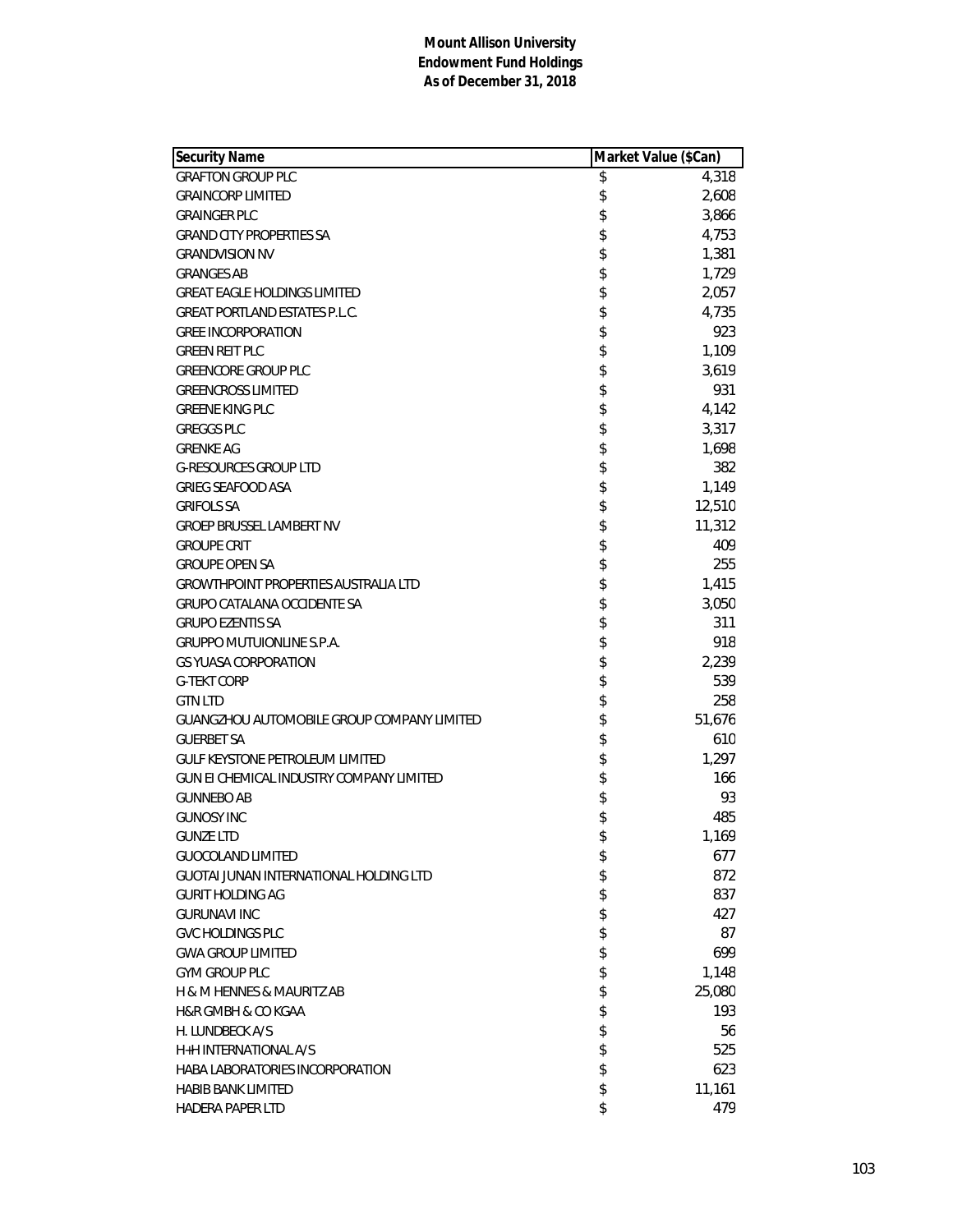| <b>Security Name</b>                           | Market Value (\$Can) |
|------------------------------------------------|----------------------|
| HAGIHARA INDUSTRIES INC.                       | \$<br>589            |
| HAGIWARA ELECTRIC HOLDINGS CO LTD              | \$<br>421            |
| HAITONG INTERNATIONAL SECURITIES GROUP LIMITED | \$<br>1,434          |
| <b>HAKUDO COMPANY LIMITED</b>                  | \$<br>344            |
| <b>HAKUHODO DY HOLDINGS INC</b>                | \$<br>62             |
| HAKUTO CO. LTD.                                | \$<br>391            |
| <b>HALCYON AGRI CORPORATION LTD</b>            | \$<br>53             |
| <b>HALDEX AB</b>                               | \$<br>689            |
| <b>HALFORDS GROUP PLC</b>                      | \$<br>1,420          |
| <b>HALLENSTEIN GLASSON HOLDINGS LIMITED</b>    | \$<br>270            |
| <b>HALOWS CO. LTD</b>                          | \$<br>247            |
| HAMAKYOREX CO. LTD.                            | \$<br>1,068          |
| <b>HAMAMATSU PHOTONICS KK</b>                  | \$<br>87             |
| <b>HAMBORNER AG</b>                            | \$<br>1,894          |
| HAMBURGER HAFEN UND LOGISTIK AG                | \$<br>1,249          |
| HAM-LET (ISRAEL-CANADA) LIMITED.               | \$<br>248            |
| HAMMERSON PLC                                  | \$<br>6,862          |
| <b>HANA FINANCIAL GROUP</b>                    | \$<br>76,326         |
| HANG LUNG GROUP LIMITED                        | \$<br>41             |
| HANG LUNG PROPERTIES LIMITED                   | \$<br>71             |
| <b>HANG SENG BANK LIMITED</b>                  | \$<br>52,502         |
| HANISON CONSTRUCTION HOLDINGS LIMITED          | \$<br>130            |
| HANKYU HANSHIN HOLDINGS INC                    | \$<br>140            |
| HANKYU HANSHIN REIT INC                        | \$<br>1,610          |
| <b>HANNOVER RUECK SE</b>                       | \$<br>64,526         |
| HANSEN TECHNOLOGIES LIMITED                    | \$<br>921            |
| HANSTEEN HOLDINGS PLC                          | \$<br>1,491          |
| <b>HANWA CO LTD</b>                            | \$<br>2,079          |
| <b>HAO TIAN DEVELOPMENT GROUP LTD</b>          | \$<br>99             |
| HAPAG-LLOYD AKTIENGESELLSCAFT                  | \$<br>1,454          |
| HAPPINET CORPORATION                           | \$<br>732            |
| HARBOUR CENTRE DEVELOPMENT LIMITED             | \$<br>387            |
| <b>HAREL INSURANCE INVESTMENTS LIMITED</b>     | \$<br>1,682          |
| HARGREAVES LANSDOWN PLC                        | \$<br>123            |
| HARGREAVES SERVICES PLC                        | \$<br>258            |
| HARIMA CHEMICALS GROUP INCORPORATION           | \$<br>501            |
| HARVEY NORMAN HOLDINGS LIMITED                 | \$<br>2,257          |
| HASTINGS GROUP HLDG PLC                        | \$<br>1,029          |
| <b>HAULOTTE GROUP</b>                          | \$<br>442            |
| <b>HAW PAR CORPORATION LIMITED</b>             | \$<br>2,496          |
| <b>HAWESKO HOLDING AG</b>                      | \$<br>178            |
| <b>HAYS PLC</b>                                | \$<br>5,083          |
| HAZAMA ANDO CORP                               | \$<br>2,365          |
| <b>HDFC BANK LIMITED</b>                       | \$<br>237,165        |
| <b>HEADLAM GROUP PLC</b>                       | \$<br>948            |
| <b>HEALIUS LTD</b>                             | \$<br>1,285          |
| HEALTH MANAGEMENT INTERNATIONAL LIMITED        | \$<br>230            |
| HEALTHCARE & MEDICAL INVESTMENT CORP           | \$<br>415            |
| HEALTHSCOPE LIMITED                            | \$<br>5,266          |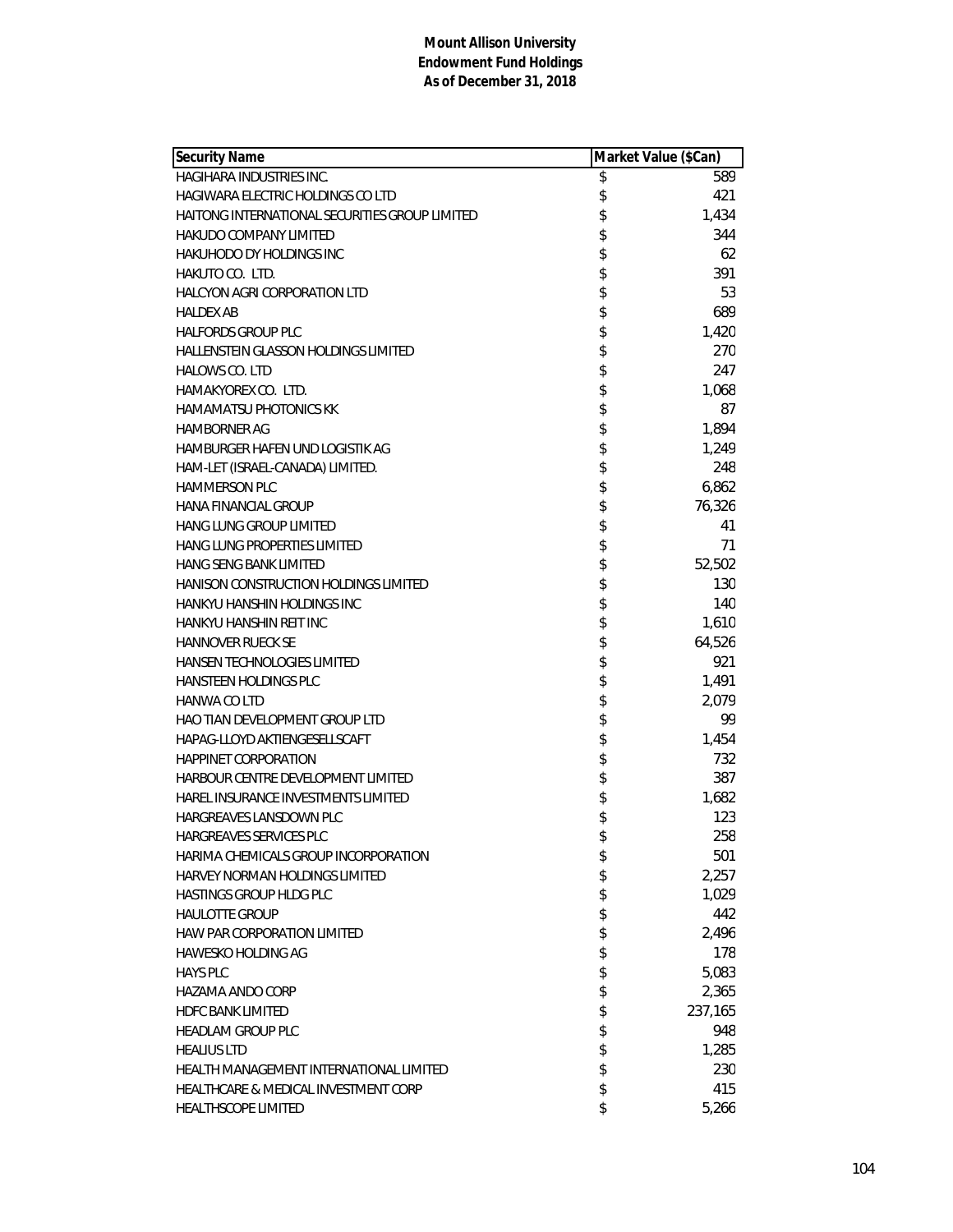| <b>Security Name</b>                          | Market Value (\$Can) |         |
|-----------------------------------------------|----------------------|---------|
| HEARTLAND GROUP HOLDINGS LTD                  | \$                   | 719     |
| HEIDELBERGCEMENT AG                           | \$                   | 167     |
| HEIDELBERGER DRUCKMASCHINEN AG                | \$                   | 1,137   |
| <b>HEIJMANS NV</b>                            | \$                   | 684     |
| <b>HEINEKEN HOLDING</b>                       | \$                   | 179     |
| <b>HEINEKEN NV</b>                            | \$                   | 66,737  |
| HEIWA REAL ESTATE CO LTD                      | \$                   | 1,360   |
| HEIWA REAL ESTATE REIT INCORPORATED           | \$                   | 1,643   |
| <b>HEIWADO CO LTD</b>                         | \$                   | 1,582   |
| <b>HELICAL PLC</b>                            | \$                   | 1,176   |
| <b>HELIOS TECHNO HOLDING CO LTD</b>           | \$                   | 334     |
| <b>HELLA GMBH &amp; CO KGAA</b>               | \$                   | 2,950   |
| HELLENIC TELECOMMUNICATIONS ORGANISATION S.A. | \$                   | 70,278  |
| <b>HELLOWORLD TRAVEL LTD</b>                  | \$                   | 360     |
| <b>HELVETIA HOLDING AG</b>                    | \$                   | 9,708   |
| <b>HEMBLA AB</b>                              | \$                   | 1,121   |
| <b>HEMFOSA FASTIGHETER AB</b>                 | \$                   | 2,766   |
| HENDERSON LAND DEVELOPMENT COMPANY LIMITED    | \$                   | 26,214  |
| HENKEL AG AND CO. KGAA                        | \$                   | 545     |
| <b>HENRY BOOT PLC</b>                         | \$                   | 358     |
| <b>HERA SPA</b>                               | \$                   | 5,352   |
| HERMES INTERNATIONAL SCA                      | \$                   | 323     |
| <b>HEXAGON AB</b>                             | \$                   | 219     |
| HEXAGON COMPOSITES ASA                        | \$                   | 536     |
| HIAG IMMOBILIEN HOLDING AG                    | \$                   | 998     |
| HIBERNIA REIT PLC                             | \$                   | 1,263   |
| HIBIYA ENGINEERING LTD                        | \$                   | 559     |
| HIDAY HIDAKA CORP.                            | \$                   | 675     |
| HIKARI TSUSHIN INC.                           | \$                   | 60      |
| HIKMA PHARMACEUTICALS PLC                     | \$                   | 6,545   |
| <b>HILAN LIMITED</b>                          | \$                   | 545     |
| <b>HI-LEX CORPORATION</b>                     | \$                   | 1,180   |
| HILL & SMITH HOLDINGS PLC                     | \$                   | 2,749   |
| HILTON FOOD GROUP PLC                         | \$                   | 1,886   |
| HINDUSTAN UNILEVER LIMITED                    | \$                   | 108,591 |
| <b>HINO MOTORS LTD</b>                        | \$                   | 45      |
| HIOKI E.E. CORPORATION                        | \$                   | 467     |
| HI-P INTERNATIONAL LTD                        | \$                   | 239     |
| <b>HIPAY GROUP SA</b>                         | \$                   | 121     |
| HIQ INTERNATIONAL AB                          | \$                   | 746     |
| HIRAKAWA HEWTECH CORPORATION                  | \$                   | 218     |
| HIRAMATSU INCORPORATED                        | \$                   | 469     |
| HIRANO TECSEED CO LTD                         | \$                   | 347     |
| HIRATA CORPORATION                            | \$                   | 531     |
| HIROSE ELECTRIC CO LTD                        | \$                   | 56      |
| HIROSHIMA ELECTRIC RAILWAY CO LTD             | \$                   | 267     |
| HIROSHIMA GAS CO LTD                          | \$                   | 400     |
| <b>HISAKA WORKS LTD</b>                       | \$                   | 338     |
| HISAMITSU PHARMACEUTICAL CO INC               | \$                   | 58      |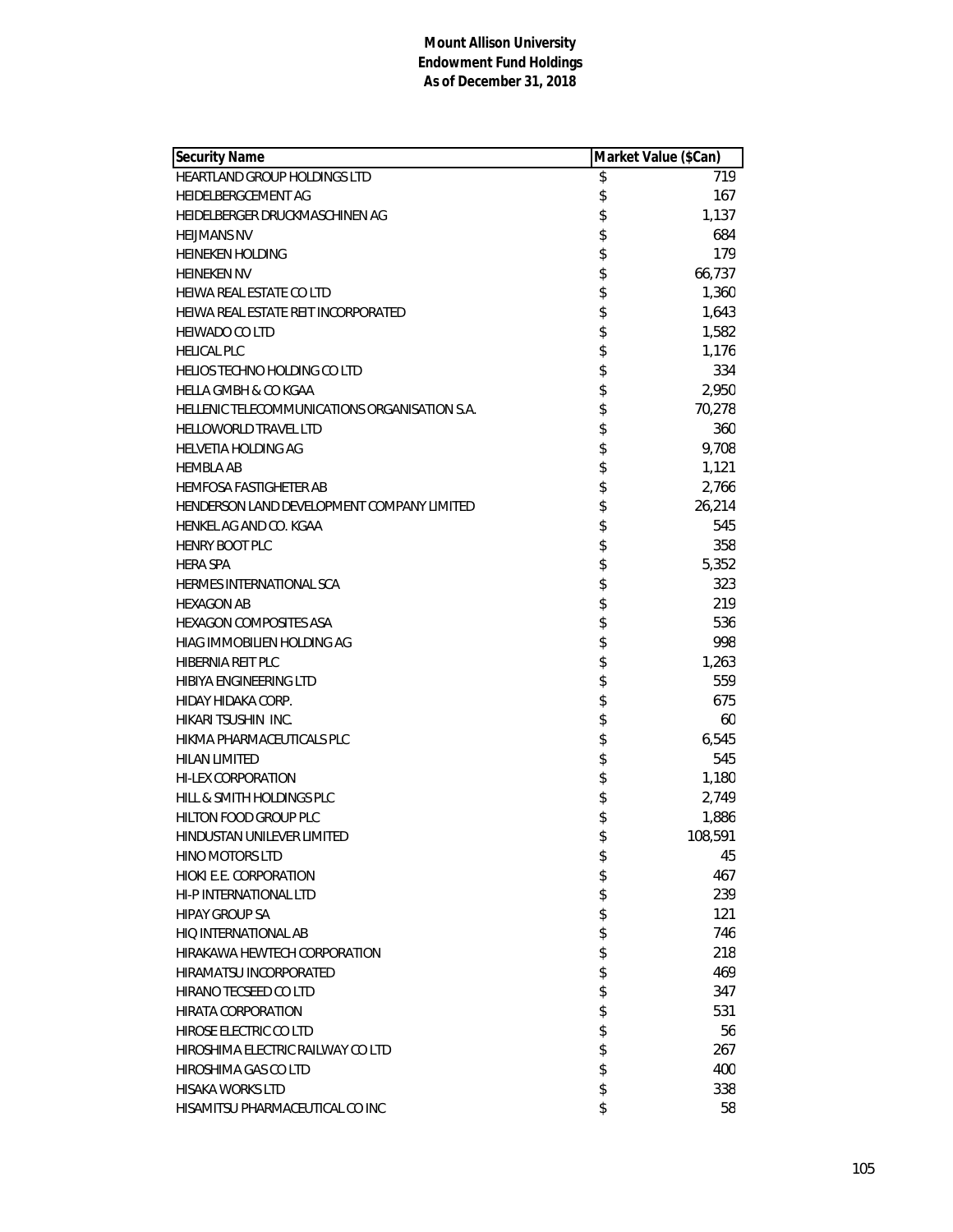| <b>Security Name</b>                             | Market Value (\$Can) |         |
|--------------------------------------------------|----------------------|---------|
| <b>HISCOX PLC</b>                                | \$                   | 9,044   |
| HITACHI CHEMICAL CO LTD                          | \$                   | 29      |
| HITACHI CONSTRUCTION MACHINERY CO LTD            | \$                   | 46      |
| HITACHI HIGH-TECHNOLOGIES CORP                   | \$                   | 72,854  |
| <b>HITACHI LIMITED</b>                           | \$                   | 476     |
| HITACHI METALS LTD                               | \$                   | 41      |
| HITACHI ZOSEN CORPORATION                        | \$                   | 1,012   |
| HITO COMMUNICATIONS HOLDINGS INC                 | \$                   | 301     |
| HK ELECTRIC INVESTMENTS LIMITED                  | \$                   | 49      |
| <b>HKBN LTD</b>                                  | \$                   | 1,795   |
| HKR INTERNATIONAL LIMITED                        | \$                   | 905     |
| <b>HKSCAN CORPORATION</b>                        | \$                   | 111     |
| HKT TRUST AND HKT LTD                            | \$                   | 151,072 |
| HMS NETWORKS AB.                                 | \$                   | 742     |
| <b>HO BEE LAND LTD</b>                           | \$                   | 660     |
| <b>HOCHDORF HOLDING AG</b>                       | \$                   | 231     |
| <b>HOCHIKI CORPORATION</b>                       | \$                   | 250     |
| HOCHSCHILD MINING PLC                            | \$                   | 1,057   |
| <b>HOCHTIEF AG</b>                               | \$                   | 52      |
| HODOGAYA CHEMICAL CO. LTD.                       | \$                   | 261     |
| <b>HOEGH LNG HOLDINGS LTD</b>                    | \$                   | 273     |
| HOGY MEDICAL COMPANY LIMITED                     | \$                   | 1,229   |
| HOIST FINANCE AB (PUBL)                          | \$                   | 687     |
| HOKKAIDO COCA COLA BOTTLING CO LTD               | \$                   | 454     |
| HOKKAIDO ELECTRIC POWER COMPANY INCORPORATED     | \$                   | 2,599   |
| HOKKAIDO GAS CO. LTD.                            | \$                   | 461     |
| <b>HOKKAN HOLDINGS LIMITED</b>                   | \$                   | 529     |
| HOKKO CHEMICAL INDUSTRY COMPANY LIMITED          | \$                   | 255     |
| HOKKOKU BANK LIMITED (THE)                       | \$                   | 1,440   |
| <b>HOKUETSU CORP</b>                             | \$                   | 1,285   |
| HOKUETSU INDUSTRIES CO. LTD.                     | \$                   | 544     |
| HOKUHOKU FINANCIAL GROUP INCORPORATED            | \$                   | 2,571   |
| HOKURIKU ELECTRIC INDUSTRY CO LTD                | \$                   | 181     |
| HOKURIKU ELECTRIC POWER COMPANY                  | \$                   | 2,272   |
| HOKURIKU ELECTRICAL CONSTRUCTION COMPANY LIMITED | \$                   | 340     |
| HOKUTO CORP                                      | \$                   | 834     |
| <b>HOLIDAYCHECK GROUP AG</b>                     | \$                   | 348     |
| HOLLYWOOD BOWL GROUP PLC                         | \$                   | 616     |
| <b>HOLMEN AB</b>                                 | \$                   | 867     |
| HOME INVEST BELGIUM SA                           | \$                   | 507     |
| <b>HOMESERVE PLC</b>                             | \$                   | 6,496   |
| HON HAI PRECISION INDUSTRY COMPANY LIMITED       | \$                   | 100,085 |
| HONDA MOTOR CO. LTD.                             | \$                   | 269,843 |
| HONDA TSUSHIN KOGYO CO. LTD.                     | \$                   | 229     |
| <b>H-ONE COMPANY LIMITED</b>                     | \$                   | 468     |
| HONEYS HOLDINGS CO LTD                           | \$                   | 386     |
| HONG FOK CORPORATION LIMITED                     | \$                   | 456     |
| HONG KONG AND CHINA GAS COMPANY LIMITED (THE)    | \$                   | 51,295  |
| HONG KONG EXCHANGES AND CLEARING LIMITED         | \$                   | 631     |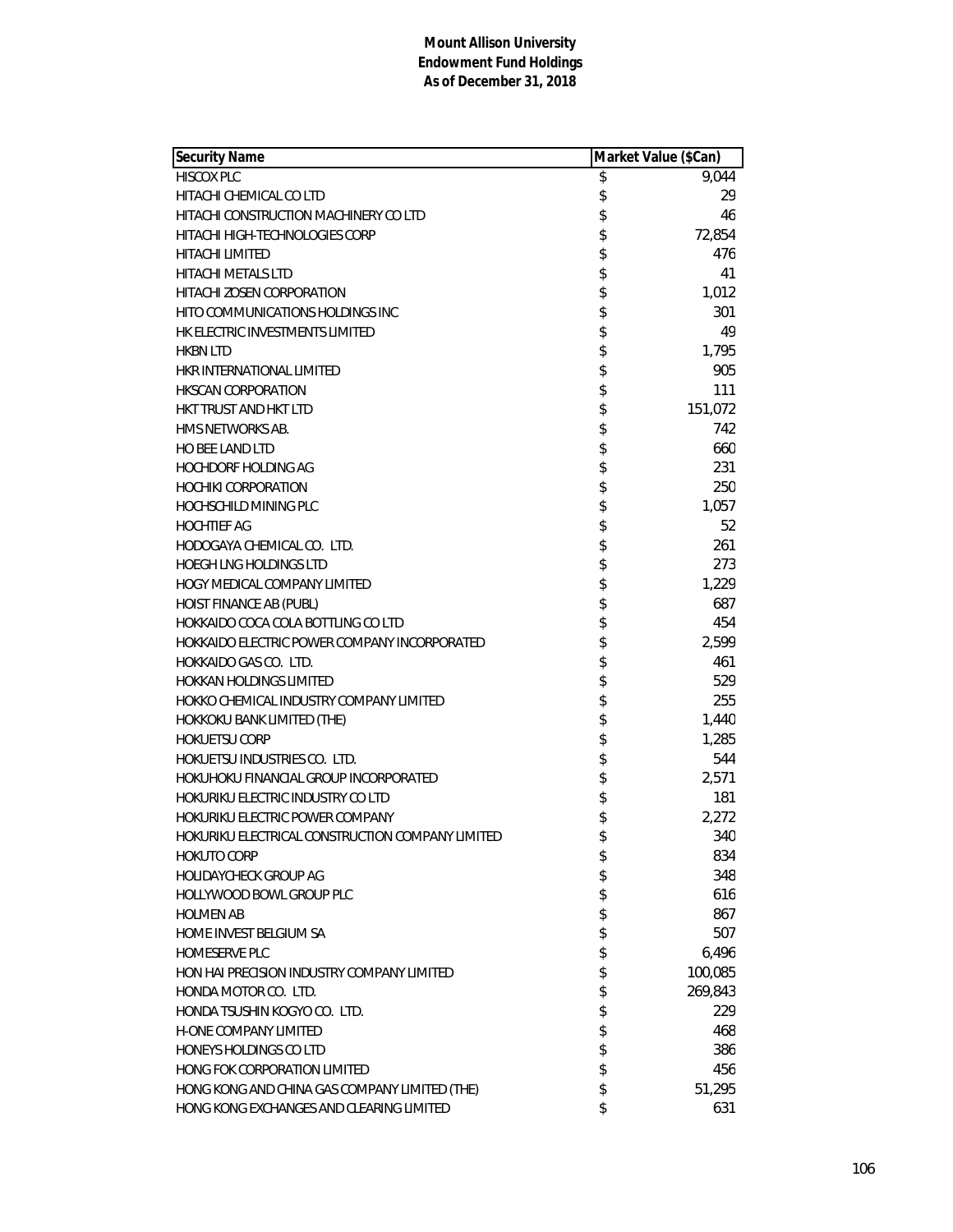| <b>Security Name</b>                           | Market Value (\$Can) |
|------------------------------------------------|----------------------|
| HONG KONG FERRY HOLDINGS CO LTD                | \$<br>367            |
| HONG KONG FINANCE INVESTMENT HOLDING GROUP LTD | \$<br>512            |
| HONG KONG TELEVISION NETWORK LTD               | \$<br>509            |
| HONG LEONG FINANCE LIMITED                     | \$<br>1,105          |
| HONGKONG AND SHANGHAI HOTELS LIMITED (THE)     | \$<br>2,013          |
| <b>HONGKONG CHINESE LIMITED</b>                | \$<br>196            |
| <b>HONGKONG LAND HOLDINGS LTD</b>              | \$<br>136            |
| <b>HOOSIERS HOLDINGS</b>                       | \$<br>191            |
| <b>HOPEWELL HOLDINGS LIMITED</b>               | \$<br>4,560          |
| HORIZON DISCOVERY GROUP PLC                    | \$<br>250            |
| HORNBACH HOLDING AG                            | \$<br>206            |
| HORNBACH-BAUMARKT-AKTIENGESELLSCHAFT           | \$<br>664            |
| HOSHINO RESORT REIT TOSHI HOJIN                | \$<br>2,139          |
| <b>HOSHIZAKI CORP</b>                          | \$<br>61             |
| <b>HOSIDEN CORPORATION</b>                     | \$<br>780            |
| HOSOKAWA MICRON CORPORATION                    | \$<br>544            |
| <b>HOSTELWORLD GROUP PLC</b>                   | \$<br>101            |
| <b>HOTEL GRAND CENTRAL LIMITED</b>             | \$<br>366            |
| HOTEL PROPERTY INVESTMENTS LTD                 | \$<br>651            |
| <b>HOTLAND COLTD</b>                           | \$<br>490            |
| HOUSE DO CO LTD                                | \$<br>220            |
| <b>HOWA MACHINERY LIMITED</b>                  | \$<br>263            |
| HOWDEN JOINERY GROUP PLC                       | \$<br>6,667          |
| <b>HOYA CORPORATION</b>                        | \$<br>102,555        |
| <b>HSBC HOLDINGS PLC</b>                       | \$<br>46,507         |
| <b>HT&amp;E LTD</b>                            | \$<br>671            |
| HUARONG INTERNATIONAL FINANCIAL HOLDINGS LTD   | \$<br>105            |
| HUB24 LTD                                      | \$<br>440            |
| <b>HUBER+SUHNER AG</b>                         | \$<br>2,256          |
| <b>HUGO BOSS AG</b>                            | \$<br>8,149          |
| <b>HUHTAMAKI OYJ</b>                           | \$<br>5,979          |
| <b>HULIC COMPANY LIMITED</b>                   | \$<br>49             |
| HULIC REIT INC                                 | \$<br>3,283          |
| <b>HUMANA AB</b>                               | \$<br>265            |
| HUNTER DOUGLAS NV                              | \$<br>937            |
| <b>HUNTING PLC</b>                             | \$<br>2,137          |
| <b>HUNTSWORTH PLC</b>                          | \$<br>520            |
| HUON AQUACULTURE GROUP LTD                     | \$<br>265            |
| <b>HUSOVARNA</b>                               | \$<br>57             |
| HUTCHISON PORT HOLDINGS TRUST                  | \$<br>1,418          |
| HUTCHISON TELECOM HONG KONG HOLDINGS LIMITED   | \$<br>1,150          |
| HYAKUGO BANK LIMITED (THE)                     | \$<br>1,718          |
| <b>HYAKUJUSHI BANK LIMITED</b>                 | \$<br>1,180          |
| HYPOTHEKARBANK LENZBURG AG                     | \$<br>637            |
| HYSAN DEVELOPMENT COMPANY LIMITED              | \$<br>55             |
| <b>HYUNDAI MOTOR CO</b>                        | \$<br>148,754        |
| I.T. LTD                                       | \$<br>573            |
| <b>IBERDROLA S.A.</b>                          | \$<br>210,287        |
| <b>IBERPAPEL GESTION SA</b>                    | \$<br>830            |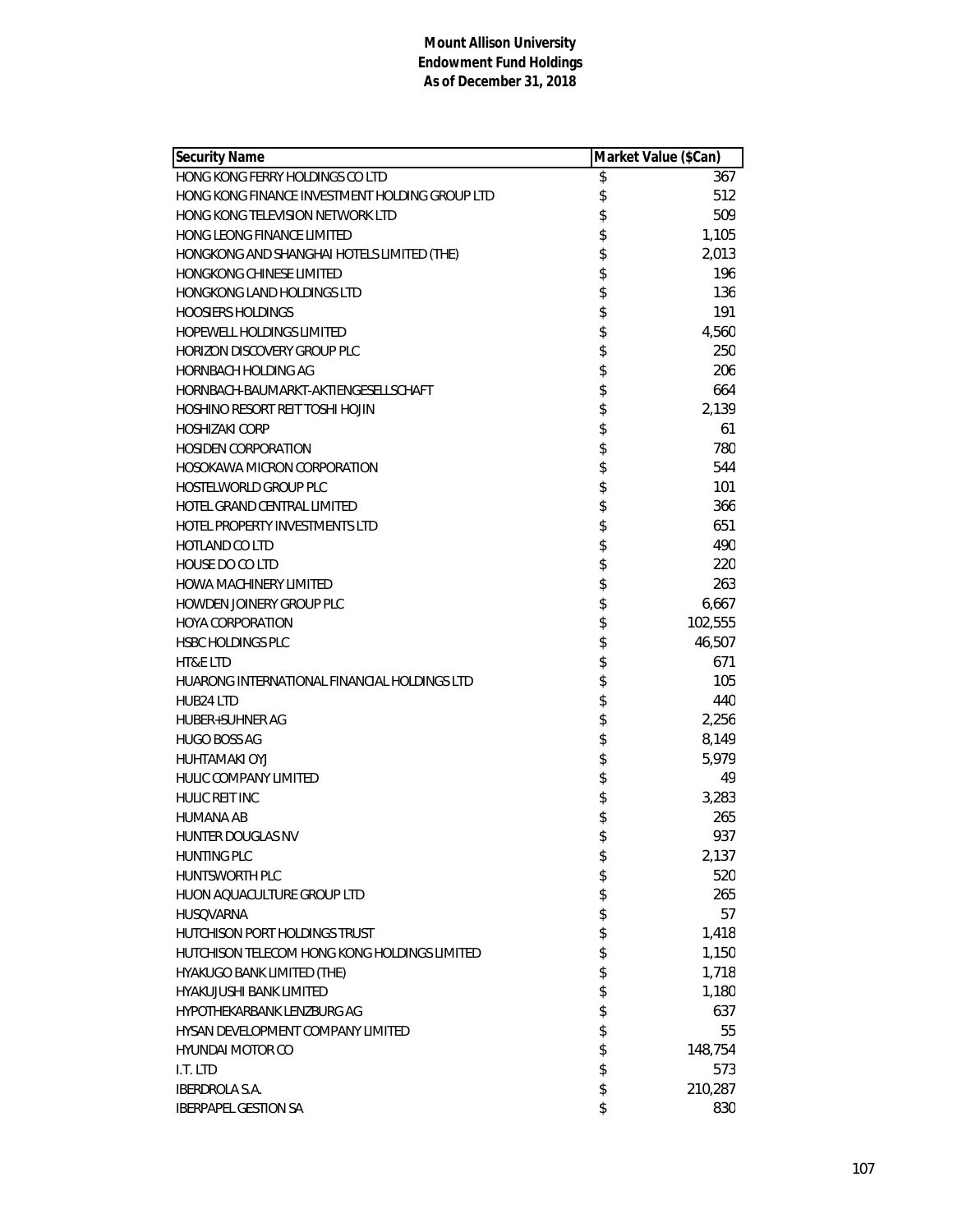| <b>Security Name</b>                        | Market Value (\$Can) |
|---------------------------------------------|----------------------|
| <b>IBJ INC</b>                              | \$<br>165            |
| IBJ LEASING CO. LTD                         | \$<br>1,309          |
| <b>IBSTOCK PLC</b>                          | \$<br>2,346          |
| ICA GRUPPEN AB                              | \$<br>53             |
| <b>ICADE</b>                                | \$<br>3,807          |
| <b>ICHIBANYA COMPANY LIMITED</b>            | \$<br>1,123          |
| <b>ICHIGO INC</b>                           | \$<br>905            |
| ICHIGO REAL ESTATE INVESTMENT CORP          | \$<br>2,116          |
| <b>ICHIKEN COMPANY LIMITED</b>              | \$<br>447            |
| <b>ICHIKOH INDUSTRIES LTD</b>               | \$<br>456            |
| <b>ICHINEN HOLDINGS CO LTD</b>              | \$<br>597            |
| ICHIYOSHI SECURITIES CO. LTD.               | \$<br>803            |
| <b>ICOM INCORPORATED</b>                    | \$<br>645            |
| <b>ID LOGISTICS SAS</b>                     | \$<br>622            |
| <b>IDEC CORPORATION</b>                     | \$<br>979            |
| IDEMITSU KOSAN CO. LTD                      | \$<br>82             |
| <b>IDI INSURANCE COMPANY LTD</b>            | \$<br>636            |
| <b>IDOM INC</b>                             | \$<br>545            |
| <b>IDP EDUCATION PTY LTD</b>                | \$<br>1,641          |
| <b>IFG GROUP PLC</b>                        | \$<br>94             |
| IG GROUP HOLDINGS PLC                       | \$<br>5,257          |
| <b>IGG INC</b>                              | \$<br>1,822          |
| <b>IHARA SCIENCE CORPORATION</b>            | \$<br>247            |
| <b>IHI CORPORATION</b>                      | \$<br>75             |
| <b>IIDA GROUP HOLDINGS CO. LTD</b>          | \$<br>46,265         |
| <b>IINO KAIUN KAISHA LIMITED</b>            | \$<br>825            |
| IJT TECHNOLOGY HLDG CO LTD                  | \$<br>170            |
| <b>ILIAD SA</b>                             | \$<br>68             |
| <b>ILUKA RESOURCES LIMITED</b>              | \$<br>3,800          |
| IMA INDUSTRIA MACCHINE AUTOMATICHE SPA      | \$<br>2,369          |
| <b>IMAGI INTERNATIONAL HOLDINGS LIMITED</b> | \$<br>180            |
| <b>IMAGICA GROUP INC</b>                    | \$<br>186            |
| IMASEN ELECTRIC INDUSTRIAL CO. LTD.         | \$<br>402            |
| <b>IMCD GROUP BV</b>                        | \$<br>6,633          |
| <b>IMDEX LIMITED</b>                        | \$<br>676            |
| <b>IMERYS SA</b>                            | \$<br>3,083          |
| <b>IMF BENTHAM LTD</b>                      | \$<br>1,126          |
| <b>IMI PLC</b>                              | \$<br>6,221          |
| IMMOBILIARE GRANDE DISTRIBUZIONE SIIQ SPA   | \$<br>629            |
| <b>IMMOFINANZ AG</b>                        | \$<br>5,019          |
| <b>IMMSI SPA</b>                            | \$<br>146            |
| <b>IMPERIAL BRANDS PLC</b>                  | \$<br>54,578         |
| <b>IMPLENIA AG</b>                          | \$<br>1,309          |
| <b>IMURAYA GROUP COMPANY LIMITED</b>        | \$<br>472            |
| INABA DENKISANGYO CO. LTD.                  | \$<br>1,688          |
| INABA SEISAKUSHO CO. LTD.                   | \$<br>296            |
| INABATA & CO. LTD.                          | \$<br>910            |
| <b>INCHCAPE PLC</b>                         | \$<br>6,031          |
| <b>INCITEC PIVOT LTD</b>                    | \$<br>69             |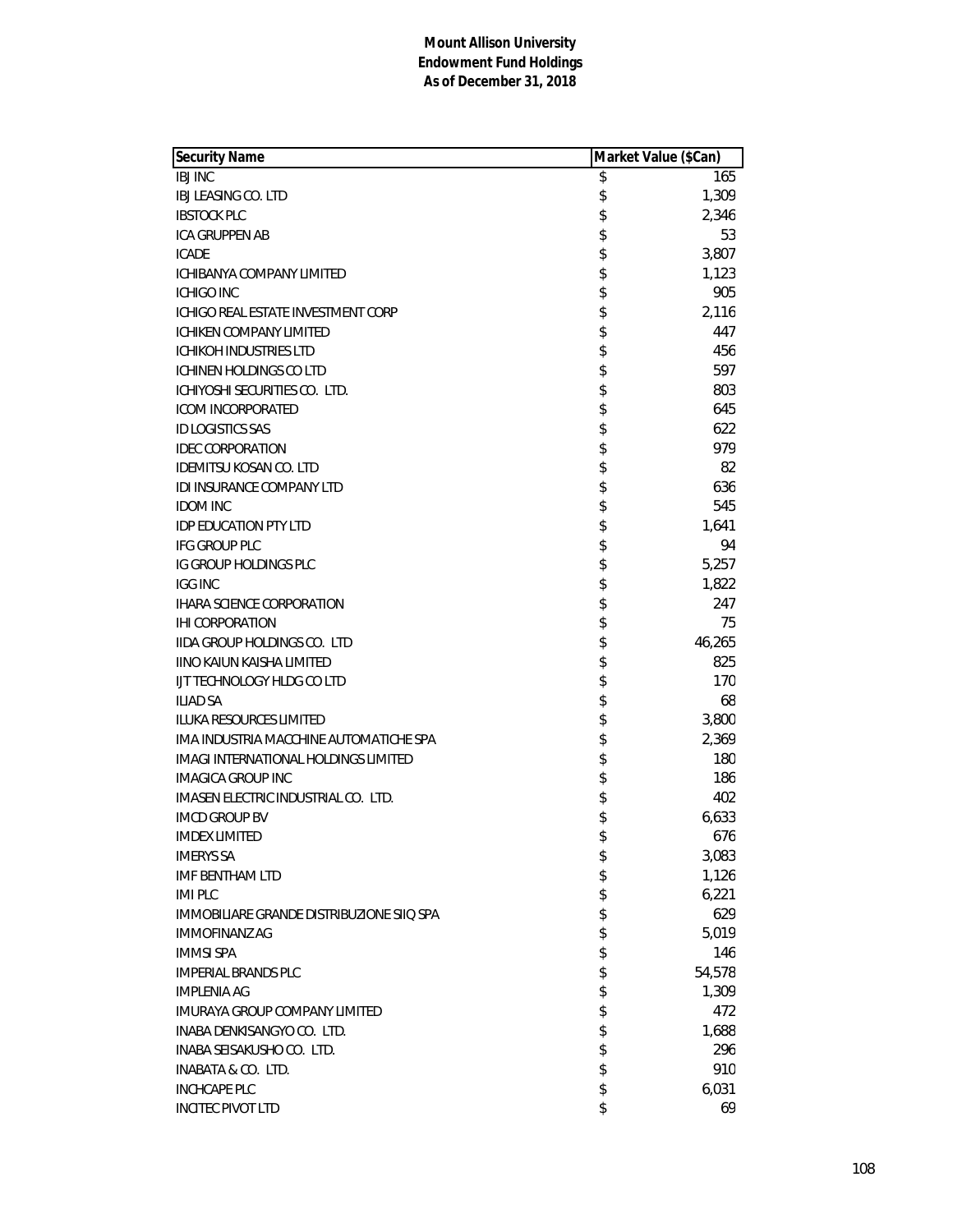| <b>Security Name</b>                          | Market Value (\$Can) |
|-----------------------------------------------|----------------------|
| INDEPENDENCE GROUP NL                         | \$<br>2,403          |
| <b>INDITEX</b>                                | \$<br>87,957         |
| <b>INDIVIOR PLC</b>                           | \$<br>2,129          |
| INDOFOOD AGRI RESOURCES LTD                   | \$<br>106            |
| <b>INDRA SISTEMAS</b>                         | \$<br>2,171          |
| INDUS HOLDING AG                              | \$<br>1,973          |
| <b>INDUSTRIAL &amp; INFRA</b>                 | \$<br>3,178          |
| INDUSTRIAL AND COMMERCIAL BANK OF CHINA LTD   | \$<br>70,234         |
| INDUSTRIAL BUILDINGS CORPORATION LIMITED      | \$<br>669            |
| <b>INDUSTRIVARDEN AB</b>                      | \$<br>62             |
| I-NET CORP.                                   | \$<br>297            |
| INFICON HOLDING AG                            | \$<br>2,006          |
| <b>INFIGEN ENERGY</b>                         | \$<br>841            |
| <b>INFINEON TECHNOLOGIES AG</b>               | \$<br>415            |
| <b>INFOCOM CORPORATION</b>                    | \$<br>779            |
| <b>INFOMART CORPORATION</b>                   | \$<br>1,610          |
| <b>INFOMEDIA LIMITED</b>                      | \$<br>706            |
| <b>INFORMA PLC</b>                            | \$<br>185            |
| INFORMATION SERVICES INTERNATIONAL-DENTSULTD. | \$<br>536            |
| <b>INFOSYS LIMITED</b>                        | \$<br>231,376        |
| INFRASTRUTTURE WIRELESS ITALIANE SPA          | \$<br>1,073          |
| <b>INFRATIL LIMITED</b>                       | \$<br>2,540          |
| ING GROEP N.V.                                | \$<br>771            |
| INGENIA COMMUNITIES GROUP                     | \$<br>920            |
| <b>INGENICO GROUP SA</b>                      | \$<br>6,643          |
| <b>INGHAMS GROUP LTD</b>                      | \$<br>1,386          |
| <b>INMARSAT PLC</b>                           | \$<br>3,727          |
| INMOBILIARIA COLONIAL SOCIMI SA               | \$<br>4,158          |
| <b>INNOGY SE</b>                              | \$<br>119            |
| INNOTECH CORPORATION                          | \$<br>529            |
| <b>INPEX CORPORATION</b>                      | \$<br>169            |
| <b>INROM CONSTRUCTION INDUSTRIES LTD</b>      | \$<br>402            |
| <b>INSOURCE COLTD</b>                         | \$<br>396            |
| INSURANCE AUSTRALIA GROUP LIMITED             | \$<br>115,663        |
| INTAGE HOLDINGS INC                           | \$<br>541            |
| <b>INTEGRAL DIAGNOSTICS LTD</b>               | \$<br>570            |
| <b>INTEGRATED RESEARCH LIMITED</b>            | \$<br>238            |
| <b>INTELSAT SA</b>                            | \$<br>6,341          |
| <b>INTER ACTION CORP</b>                      | \$<br>555            |
| INTERCONTINENTAL HOTELS GROUP PLC             | \$<br>62,149         |
| INTERMEDIATE CAPITAL GROUP PLC                | \$<br>7,392          |
| INTERNATIONAL CONSOLIDATED AIRLINES GROUP SA  | \$<br>88             |
| INTERNATIONAL GAME TECHNOLOGY PLC             | \$<br>5,985          |
| INTERNATIONAL PERSONAL FINANCE PLC            | \$<br>1,442          |
| INTERNET INITIATIVE JAPAN INCORPORATED        | \$<br>969            |
| <b>INTERPARFUMS SA</b>                        | \$<br>371            |
| <b>INTERPUMP GROUP SPA</b>                    | \$<br>4,573          |
| <b>INTERROLL HOLDING AG</b>                   | \$<br>1,998          |
| <b>INTERSERVE PLC</b>                         | \$<br>50             |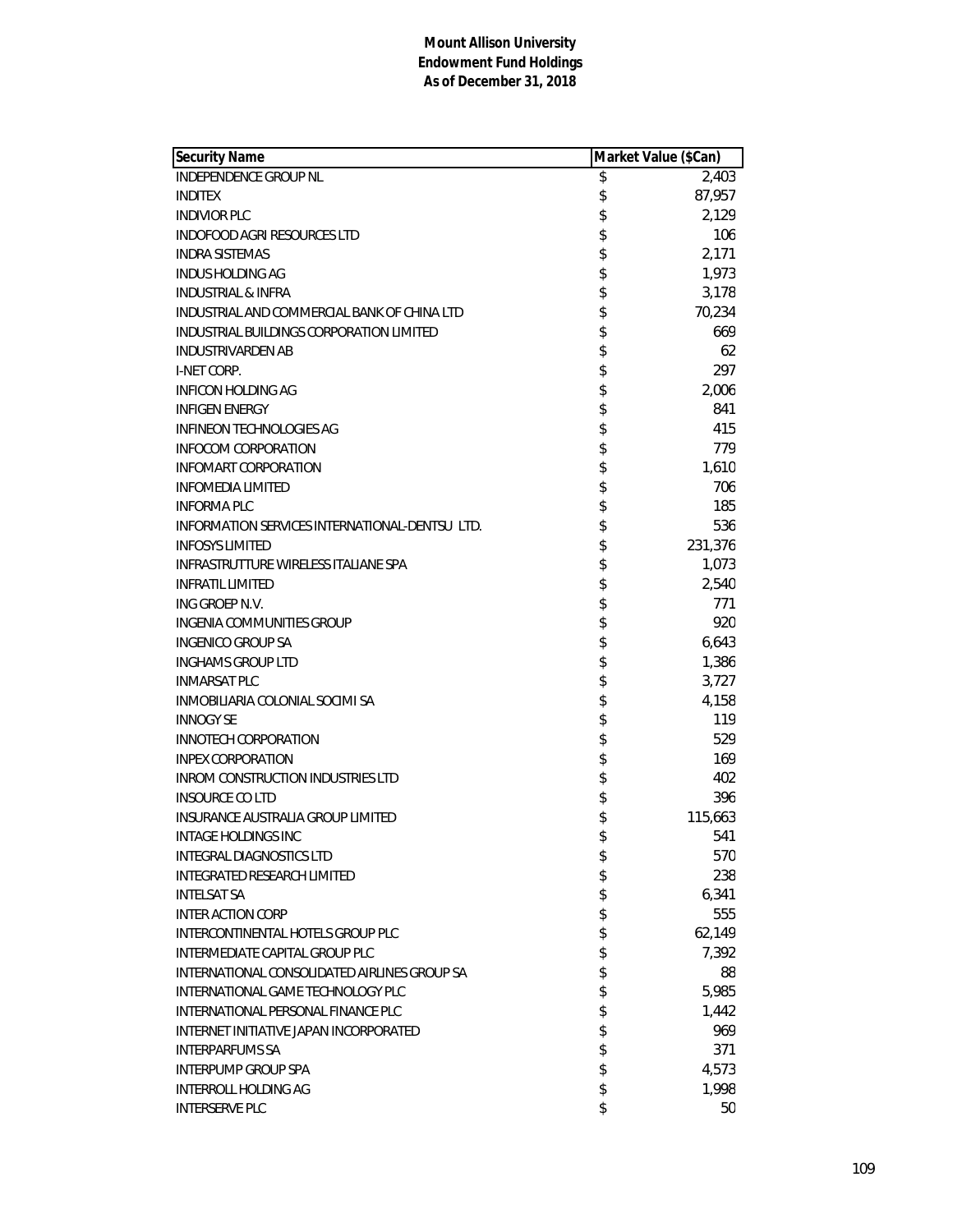| <b>Security Name</b>                         | Market Value (\$Can) |         |
|----------------------------------------------|----------------------|---------|
| <b>INTERSHOP HOLDING AG</b>                  | \$                   | 1,355   |
| <b>INTERTEK GROUP PLC</b>                    | \$                   | 53,610  |
| <b>INTERTRUST NV</b>                         | \$                   | 1,546   |
| <b>INTERVEST OFFICES &amp; WAREHOUSES NV</b> | \$                   | 1,214   |
| INTESA SANPAOLO SPA                          | \$                   | 114,486 |
| <b>INTU PROPERTIES PLC</b>                   | \$                   | 2,562   |
| INUI GLOBAL LOGISTICS CO LTD                 | \$                   | 445     |
| <b>INVESCO OFFICE J-REIT INC</b>             | \$                   | 2,427   |
| <b>INVESTEC PLC</b>                          | \$                   | 70      |
| <b>INVESTIS HOLDING SA</b>                   | \$                   | 489     |
| <b>INVESTOR AB</b>                           | \$                   | 355     |
| <b>INVESTORE PROPERTY LTD</b>                | \$                   | 176     |
| <b>INVOCARE LTD</b>                          | \$                   | 1,019   |
| <b>INWIDO AB (PUBL)</b>                      | \$                   | 643     |
| ION BEAM APPLICATIONS SA                     | \$                   | 839     |
| <b>IOOF HOLDINGS LIMITED</b>                 | \$                   | 2,221   |
| IP GROUP PLC                                 | \$                   | 3,394   |
| <b>IPH LTD</b>                               | \$                   | 1,243   |
| <b>IPSEN SA</b>                              | \$                   | 71,106  |
| <b>IPSOS SA</b>                              | \$                   | 1,733   |
| <b>IREN SPA</b>                              | \$                   | 3,531   |
| <b>IRESS LIMITED</b>                         | \$                   | 1,711   |
| IRISH CONTINENTAL GROUP PLC                  | \$                   | 947     |
| IRISH RESIDENTIAL PROPERTIES REIT PLC        | \$                   | 740     |
| IRISO ELECTRONICS CO. LTD.                   | \$                   | 1,057   |
| <b>I'ROM GROUP CO LTD</b>                    | \$                   | 259     |
| <b>ISEKI &amp; CO LTD</b>                    | \$                   | 614     |
| <b>ISELECT LTD</b>                           | \$                   | 209     |
| <b>ISENTIA GROUP LTD</b>                     | \$                   | 44      |
| <b>ISETAN MITSUKOSHI HOLDINGS LIMITED</b>    | \$                   | 69      |
| ISHIHARA SANGYO KAISHA LIMITED               | \$                   | 675     |
| <b>ISRA VISION AG</b>                        | \$                   | 1,060   |
| <b>ISRAEL CHEMICALS LTD</b>                  | \$                   | 63,861  |
| ISS A/S                                      | \$                   | 8,090   |
| <b>ISTYLE INC</b>                            | \$                   | 461     |
| <b>ISUZU MOTORS LIMITED</b>                  | \$                   | 88,041  |
| <b>ITAB SHOP CONCEPT</b>                     | \$                   | 114     |
| <b>ITALGAS SPA</b>                           | \$                   | 5,487   |
| <b>ITALMOBILIARE SPA</b>                     | \$                   | 742     |
| ITAU UNIBANCO HOLDING S.A. - ADR             | \$                   | 284,742 |
| <b>ITC LTD</b>                               | \$                   | 89,503  |
| <b>ITE GROUP PLC</b>                         | \$                   | 1,169   |
| <b>ITOCHU CORPORATION</b>                    | \$                   | 333,537 |
| <b>ITOCHU ENEX COMPANY LIMITED</b>           | \$                   | 916     |
| ITOCHU-SHOKUHIN COMPANY LIMITED              | \$                   | 412     |
| <b>ITOKI CORPORATION</b>                     | \$                   | 568     |
| <b>ITOKURO INC</b>                           | \$                   | 534     |
| <b>ITV PLC</b>                               | \$                   | 106     |
| <b>IVE GROUP LTD</b>                         | \$                   | 404     |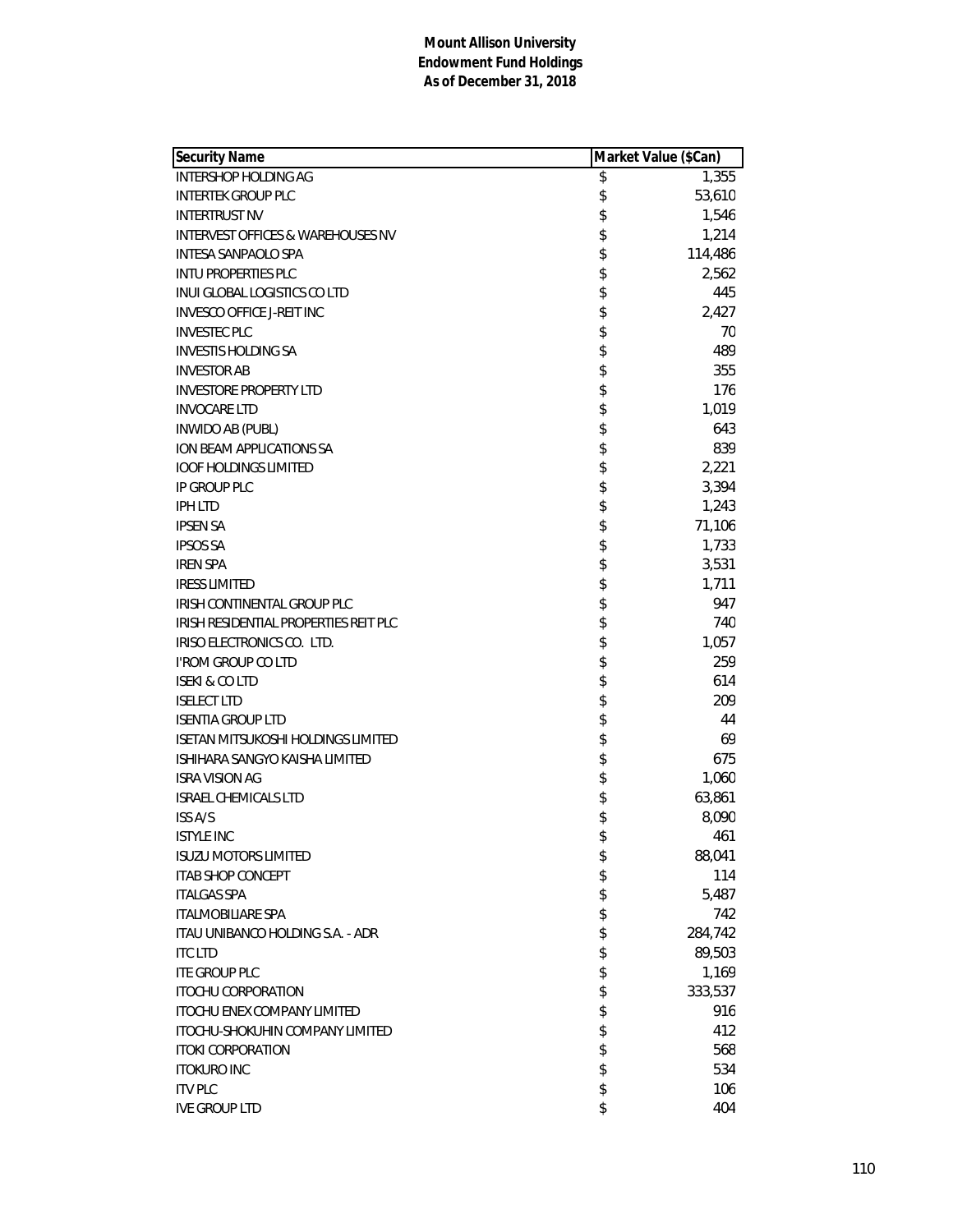| <b>Security Name</b>                           | Market Value (\$Can) |
|------------------------------------------------|----------------------|
| <b>IVS GROUP SA</b>                            | \$<br>260            |
| <b>IVU TRAFFIC TECHNOLOGIES AG</b>             | \$<br>238            |
| IWAICOSMO HOLDINGS INCORPORATED                | \$<br>666            |
| IWAKI & CO. LTD.                               | \$<br>450            |
| <b>IWATANI CORP</b>                            | \$<br>2,161          |
| <b>IWATSUKA CONFECTIONERY CO LTD</b>           | \$<br>244            |
| <b>IWG PLC</b>                                 | \$<br>3,594          |
| J D WETHERSPOON PLC                            | \$<br>2,328          |
| J FRONT RETAILING CO. LIMITED.                 | \$<br>49             |
| <b>J SAINSBURY PLC</b>                         | \$<br>109            |
| <b>J TRUST COMPANY LIMITED</b>                 | \$<br>530            |
| J.O.E.L. JERUSALEM OIL EXPLORATION LIMITED     | \$<br>1,045          |
| JAC RECRUITMENT COMPANY LIMITED                | \$<br>567            |
| JACCS CO. LTD.                                 | \$<br>925            |
| <b>JACOBSON PHARMA CORPORATION LTD</b>         | \$<br>273            |
| <b>JACQUET METAL SERVICE</b>                   | \$<br>552            |
| JAFCO CO. LTD.                                 | \$<br>1,900          |
| JALUX INCORPORATED                             | \$<br>331            |
| <b>JAMCO CORP</b>                              | \$<br>276            |
| JAMES FISHER AND SONS PLC                      | \$<br>2,571          |
| <b>JAMES HARDIE INDUSTRIES PLC</b>             | \$<br>69,446         |
| JANOME SEWING MACHINE CO LTD                   | \$<br>280            |
| JAPAN AIRLINES COMPANY LIMITED                 | \$<br>52,261         |
| JAPAN AIRPORT TERMINAL COMPANY LIMITED         | \$<br>30             |
| JAPAN ASIA GROUP LIMITED                       | \$<br>301            |
| JAPAN ASSET MARKETING CO LTD                   | \$<br>636            |
| JAPAN AVIATION ELECTRONICS INDUSTRY LIMITED    | \$<br>1,294          |
| JAPAN BEST RESCUE SYSTEM COMPANY LTD           | \$<br>246            |
| JAPAN CASH MACHINE CO. LTD.                    | \$<br>226            |
| JAPAN DISPLAY INC                              | \$<br>881            |
| JAPAN ELEVATOR SERVICE HOLDINGS CO LTD         | \$<br>213            |
| JAPAN EXCELLENT INC.                           | \$<br>2,857          |
| JAPAN EXCHANGE GROUP INC                       | \$<br>152            |
| JAPAN INVESTMENT ADVISER CO LTD                | \$<br>601            |
| JAPAN LIFELINE CO. LTD.                        | \$<br>1,166          |
| JAPAN LOGISTICS FUND INC                       | \$<br>3,135          |
| JAPAN MATERIAL CO LTD                          | \$<br>1,180          |
| JAPAN MEAT CO LTD                              | \$<br>403            |
| JAPAN MEDICAL DYNAMIC MARKETING INCORPORATED   | \$<br>712            |
| JAPAN PETROLEUM EXPLORATION COMPANY LIMITED    | \$<br>1,281          |
| <b>JAPAN PILE CORP</b>                         | \$<br>412            |
| JAPAN POST BANK CO LTD                         | \$<br>82             |
| JAPAN POST HOLDINGS CO LTD                     | \$<br>6,547          |
| JAPAN PRIME REALTY INVESTMENT CORPORATION      | \$<br>58             |
| JAPAN PROPERTY MANAGEMENT CENTER CO LTD        | \$<br>221            |
| JAPAN PULP & PAPER CO LTD                      | \$<br>636            |
| JAPAN REAL ESTATE INVESTMENT CORP              | \$<br>11,319         |
| JAPAN RENTAL HOUSING INVESTMENTS INCORPORATION | \$<br>2,204          |
| JAPAN RETAIL FUND INVESTMENT CORPORATION       | \$<br>134,289        |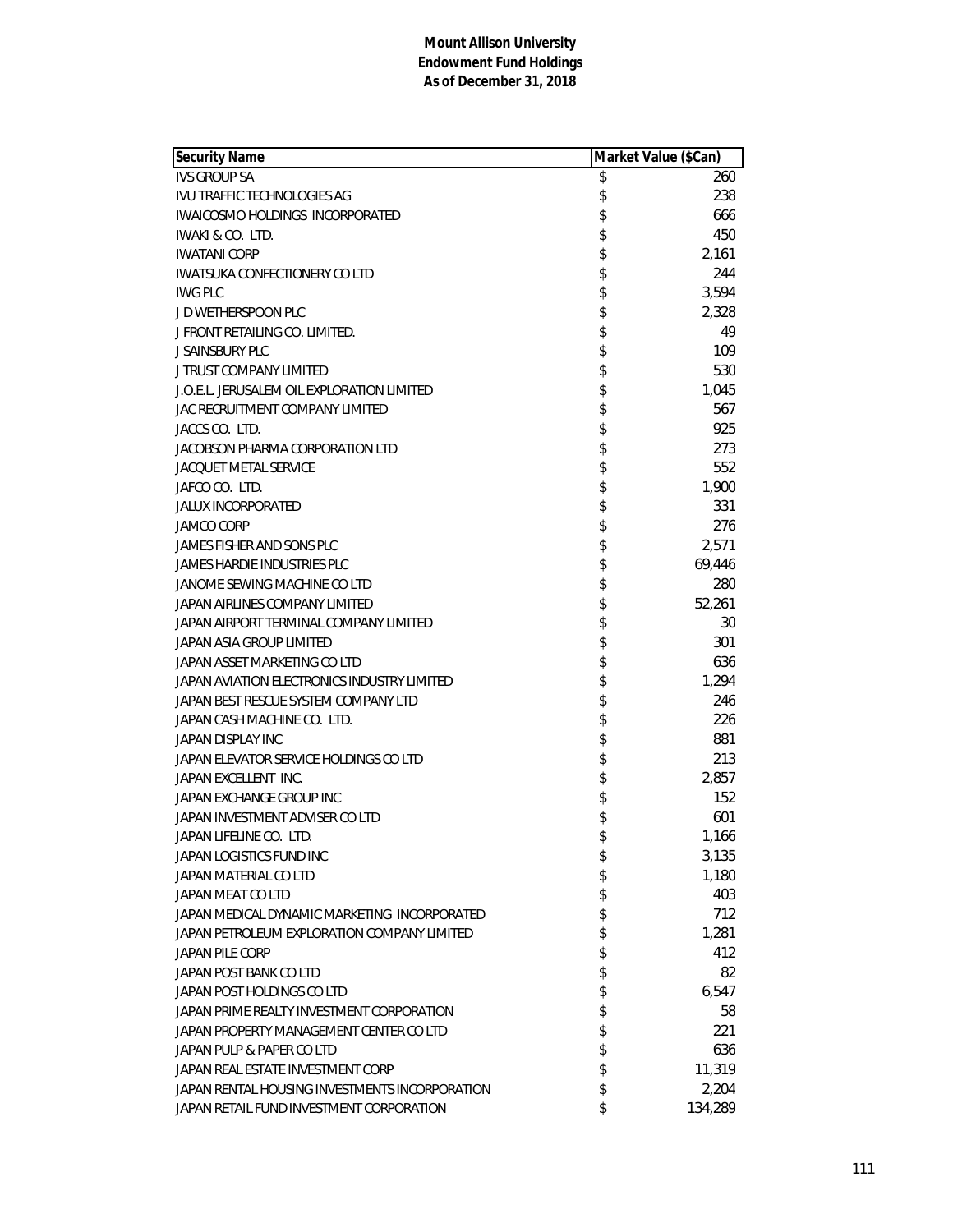| <b>Security Name</b>                           |          | Market Value (\$Can) |
|------------------------------------------------|----------|----------------------|
| JAPAN SECURITIES FINANCE CO LTD                | \$       | 1,293                |
| JAPAN STEEL WORKS LIMITED (THE)                | \$       | 1,935                |
| JAPAN TOBACCO INCORPORATED                     | \$       | 483                  |
| JAPAN TRANSCITY CORPORATION                    | \$       | 95                   |
| JAPAN WOOL TEXTILE COMPANY LIMITED (THE)       | \$       | 1,038                |
| JAPARA HEALTHCARE LTD                          | \$       | 569                  |
| <b>JAPFA LTD</b>                               | \$       | 508                  |
| JARDINE CYCLE & CARRIAGE LIMITED               | \$       | 47                   |
| JARDINE LLOYD THOMPSON GROUP PLC               | \$       | 6,727                |
| JARDINE MATHESON HOLDINGS LTD.                 | \$       | 283                  |
| JARDINE STRATEGIC HOLDINGS LTD                 | \$       | 150                  |
| <b>JASTEC COMPANY LIMITED</b>                  | \$       | 231                  |
| JB HI-FI LTD                                   | \$       | 2,994                |
| <b>JBCC HOLDINGS INCORPORATED</b>              | \$       | 791                  |
| <b>JCDECAUX SA</b>                             | \$       | 38                   |
| JCR PHARMACEUTICALS CO. LTD.                   | \$       | 1,209                |
| <b>JCU CORP</b>                                | \$       | 603                  |
| <b>JD SPORTS FASHION PLC</b>                   | \$       | 3,573                |
| JENOPTIK AG                                    | \$       | 2,751                |
| JENSEN GROUP SA                                | \$       | 240                  |
| <b>JEOL LIMITED</b>                            | \$       | 897                  |
| <b>JERONIMO MARTINS SGPS SA</b>                | \$       | 55                   |
| <b>JEUDAN A/S</b>                              | \$       | 696                  |
| JFE HOLDINGS INCORPORATED                      | \$       | 145                  |
| <b>JGC CORPORATION</b>                         | \$       | 54                   |
| JIG SAW INC                                    | \$       | 190                  |
| <b>JIMOTO HOLDINGS INC</b>                     | \$       | 352                  |
| JINS INC.                                      | \$       | 1,509                |
| JK HOLDINGS COMPANY LIMITED                    | \$       | 173                  |
| JM AB                                          | \$       | 2,663                |
| JOBAN KOSAN CO. LTD.                           | \$       | 313                  |
| JOHN LAING GROUP PLC                           | \$       | 4,784                |
| JOHN MENZIES PLC                               | \$       | 1,524                |
| JOHN WOOD GROUP PLC                            | \$       | 46,045               |
| JOHNSON ELECTRIC HOLDINGS LIMITED              | \$       | 1,239                |
| JOHNSON MATTHEY PUBLIC LIMITED COMPANY         |          | 127                  |
| J-OIL MILLS INCORPORATED                       | \$<br>\$ | 908                  |
| <b>JOSHIN DENKI CO LTD</b>                     |          |                      |
| JP-HOLDINGS INCORPORATED                       | \$       | 783<br>275           |
|                                                | \$       |                      |
| <b>JPJ GROUP PLC</b>                           | \$       | 1,042                |
| <b>JSP CORPORATION</b>                         | \$       | 697                  |
| <b>JSR CORPORATION</b>                         | \$       | 95,252               |
| <b>JTEKT CORPORATION</b>                       | \$       | 42                   |
| <b>JUKI CORPORATION</b>                        | \$       | 723                  |
| JULIUS BAER GRUPPE AG                          | \$       | 146                  |
| JUMBO INTERACTIVE LIMITED                      | \$       | 505                  |
| JUNGFRAUBAHN HOLDING AG                        | \$       | 1,539                |
| JUNGHEINRICH AG                                | \$       | 2,821                |
| JUPITER FUND MANAGEMENT PUBLIC LIMITED COMPANY | \$       | 2,274                |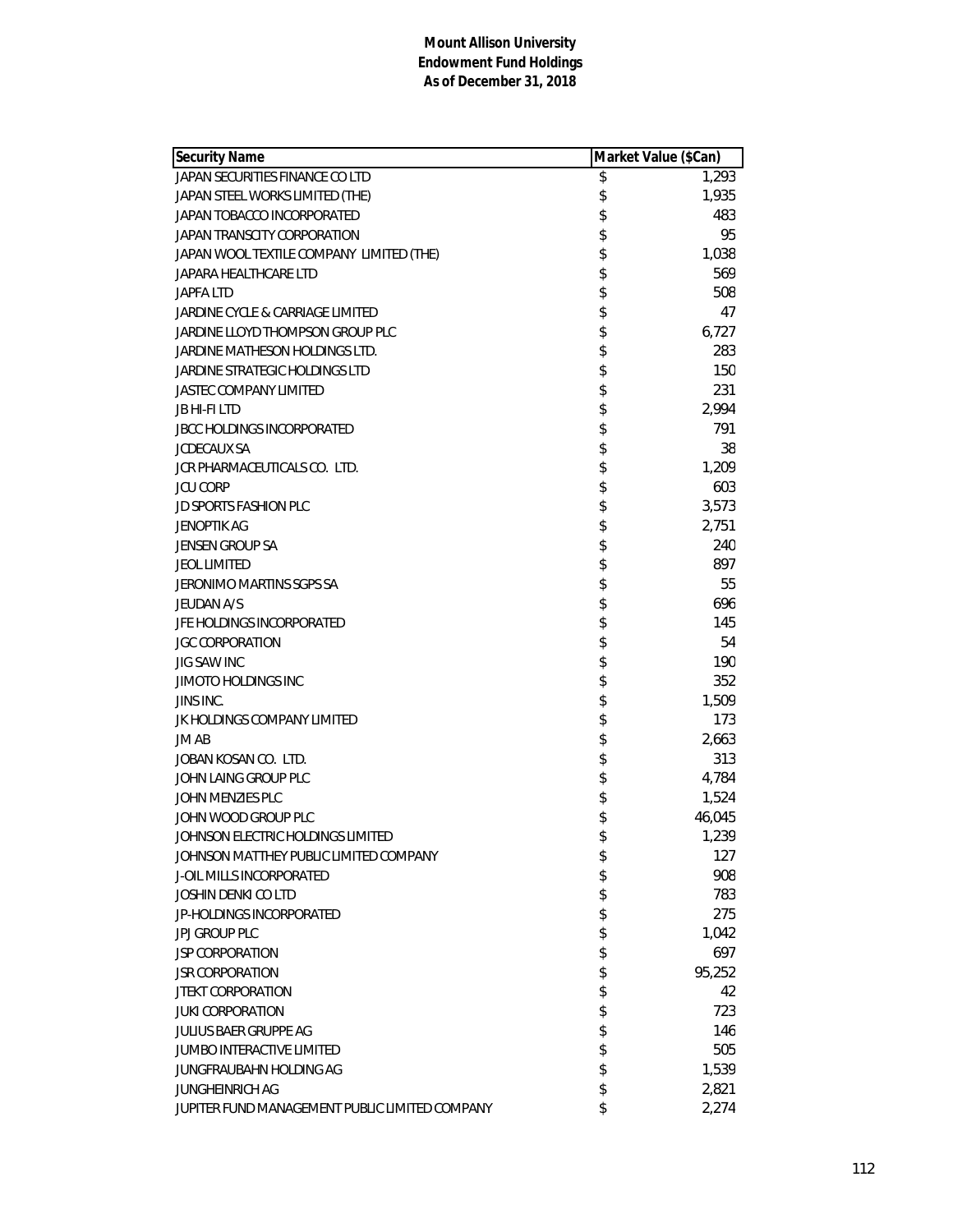| <b>Security Name</b>                             | Market Value (\$Can) |
|--------------------------------------------------|----------------------|
| JUROKU BANK LIMITED (THE)                        | \$<br>1,287          |
| <b>JUST GROUP PLC</b>                            | \$<br>1,501          |
| <b>JUSTSYSTEMS CORPORATION</b>                   | \$<br>1,280          |
| JUVENTUS FOOTBALL CLUB SPA                       | \$<br>1,504          |
| JVC KENWOOD CORPORATION                          | \$<br>429            |
| <b>JXTG HOLDINGS INC</b>                         | \$<br>63,684         |
| <b>JYSKE BANK AS</b>                             | \$<br>4,535          |
| <b>K&amp;O ENERGY GROUP INC</b>                  | \$<br>487            |
| K&S AG                                           | \$<br>75,563         |
| K.R.S. CORPORATION                               | \$<br>225            |
| KABU.COM SECURITIES CO LTD                       | \$<br>1,094          |
| KADOKAWA DWANGO CORP                             | \$<br>1,283          |
| KADOYA SESAME MILLS INCORPORATED                 | \$<br>461            |
| KAGA ELECTRONICS CO. LTD.                        | \$<br>854            |
| KAINOS GROUP PLC                                 | \$<br>257            |
| KAJIMA CORPORATION                               | \$<br>111            |
| KAKAKU.COM INC                                   | \$<br>45             |
| KAKIYASU HONTEN COMPANY LIMITED                  | \$<br>500            |
| KAMADA LIMITED                                   | \$<br>253            |
| KAMEDA SEIKA CO. LTD.                            | \$<br>1,287          |
| KAMEI CORPORATION                                | \$<br>618            |
| KAMIGUMI CO LTD                                  | \$<br>27,674         |
| KANADEN CORPORATION                              | \$<br>703            |
| KANAGAWA CHUO KOTSU COMPANY LIMITED              | \$<br>660            |
| KANAMIC NETWORK CO LTD                           | \$<br>267            |
| KANAMOTO CO. LTD.                                | \$<br>1,126          |
| KANDENKO CO LTD                                  | \$<br>1,848          |
| KANEKA CORPORATION                               | \$<br>32             |
| KANEKO SEEDS CO. LTD.                            | \$<br>293            |
| KANEMATSU CORPORATION                            | \$<br>2,139          |
| KANEMATSU ELECTRONICS LTD.                       | \$<br>785            |
| KANSAI ELECTRIC POWER COMPANY INCORPORATED (THE) | \$<br>195            |
| KANSAI MIRAI FINANCIAL GROUP INC                 | \$<br>1,259          |
| KANSAI PAINT CO LTD                              | \$<br>63             |
| KANSAI SUPER MARKET LIMITED                      | \$<br>238            |
| KANTO DENKA KOGYO CO. LTD.                       | \$<br>690            |
| KAO CORP                                         | \$<br>148,348        |
| KAPPA CREATE HOLDINGS COMPANY LIMITED            | \$<br>687            |
| KAPPAHL AB (PUBL)                                | \$<br>195            |
| KAPSCH TRAFFICCOM AG                             | \$<br>221            |
| KARDEX REMSTAR INTERNATIONAL AG                  | \$<br>1,719          |
| KARO PHARMA AB                                   | \$<br>312            |
| KAROON ENERGY LTD                                | \$<br>320            |
| <b>KAS BANK NV</b>                               | \$<br>315            |
| KASAI KOGYO COMPANY LIMITED                      | \$<br>622            |
| KASIKORNBANK PUBLIC COMPANY LIMITED              | \$<br>133,397        |
| KATAKURA INDUSTRIES CO LTD                       | \$<br>602            |
| KATHMANDU HOLDINGS LIMITED                       | \$<br>633            |
| KATO SANGYO CO. LTD.                             | \$<br>1,380          |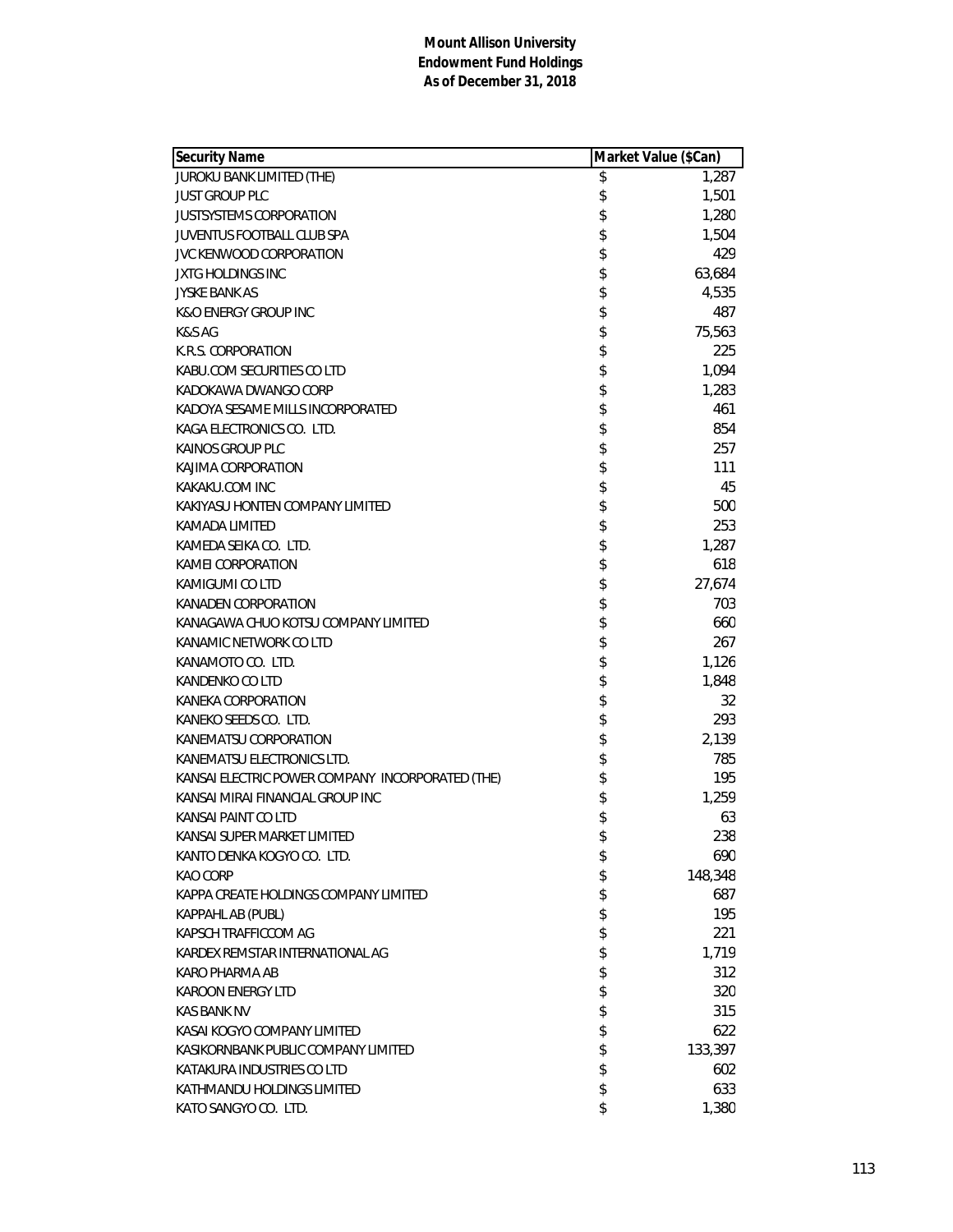| <b>Security Name</b>                     | Market Value (\$Can) |         |
|------------------------------------------|----------------------|---------|
| KATO WORKS CO. LTD.                      | \$                   | 440     |
| KAUFMAN & BROAD SA                       | \$                   | 1,317   |
| KAWADA TECHNOLOGIES INCORPORATION        | \$                   | 616     |
| KAWAI MUSICAL INSTRUMENTS MFG CO LTD     | \$                   | 395     |
| KAWASAKI HEAVY INDUSTRIES LIMITED        | \$                   | 56      |
| KAWASAKI KISEN KAISHA LTD                | \$                   | 2,444   |
| KAWASUMI LABORATORIES INCORPORATED       | \$                   | 193     |
| KAYABA INDUSTRY CO LTD                   | \$                   | 1,265   |
| <b>KAZ MINERALS PLC</b>                  | \$                   | 3,440   |
| <b>KBC GROUP NV</b>                      | \$                   | 177,739 |
| KCOM GROUP PLC                           | \$                   | 1,057   |
| <b>KDDI CORPORATION</b>                  | \$                   | 780     |
| KEIHAN HOLDINGS CO LTD                   | \$                   | 72      |
| KEIHANSHIN BUILDING COMPANY LIMITED      | \$                   | 679     |
| <b>KEIHIN CORPORATION</b>                | \$                   | 1,198   |
| KEIKYU CORPORATION                       | \$                   | 67      |
| <b>KEIO CORPORATION</b>                  | \$                   | 110     |
| KEISEI ELECTRIC RAILWAY CO LTD           | \$                   | 75      |
| <b>KEIYO BANK LTD</b>                    | \$                   | 1,299   |
| KEIYO COMPANY LIMITED                    | \$                   | 429     |
| <b>KELLER GROUP PLC</b>                  | \$                   | 1,190   |
| <b>KEMIRA OYJ</b>                        | \$                   | 2,338   |
| <b>KENDRION NV</b>                       | \$                   | 740     |
| KENEDIX INCORPORATED                     | \$                   | 1,835   |
| KENEDIX RESIDENTIAL NEXT INVESTMENT CORP | \$                   | 2,608   |
| KENEDIX RETAIL REIT CORP                 | \$                   | 2,318   |
| KENKO MAYONNAISE CO. LTD.                | \$                   | 380     |
| <b>KENON HOLDINGS LTD</b>                | \$                   | 261     |
| KEPPEL CORPORATION LIMITED               | \$                   | 116     |
| <b>KEPPEL DC REIT</b>                    | \$                   | 2,177   |
| KEPPEL INFRASTRUCTURE TRUST              | \$                   | 1,687   |
| KEPPEL TELECOM & TRANSPORTATION LTD      | \$                   | 162     |
| <b>KERING</b>                            | \$                   | 656     |
| <b>KERRY GROUP PLC</b>                   | \$                   | 2,774   |
| KERRY LOGISTICS NETWORK LTD              | \$                   | 1,637   |
| <b>KERRY PROPERTIES LIMITED</b>          | \$                   | 41      |
| KERUR HOLDINGS LIMITED                   | \$                   | 200     |
| <b>KESKO OYJ</b>                         | \$                   | 10,557  |
| <b>KEY COFFEE INC.</b>                   | \$                   | 993     |
| <b>KEYENCE CORPORATION</b>               | \$                   | 126,756 |
| KH NEOCHEM CO LTD                        | \$                   | 997     |
| KIER GROUP PLC                           |                      | 1,834   |
| KIKKOMAN CORPORATION                     | \$\$                 | 144     |
| KIN AND CARTA PLC                        |                      | 617     |
| KINDRED GROUP PLC                        | \$                   | 2,614   |
| <b>KINEPOLIS GROUP</b>                   | \$                   | 1,649   |
| KINGFISHER PLC                           | \$                   | 104     |
| KINGSGATE CONSOLIDATED LIMITED           | \$                   | 25      |
| KINGSPAN GROUP PLC                       | \$                   | 2,941   |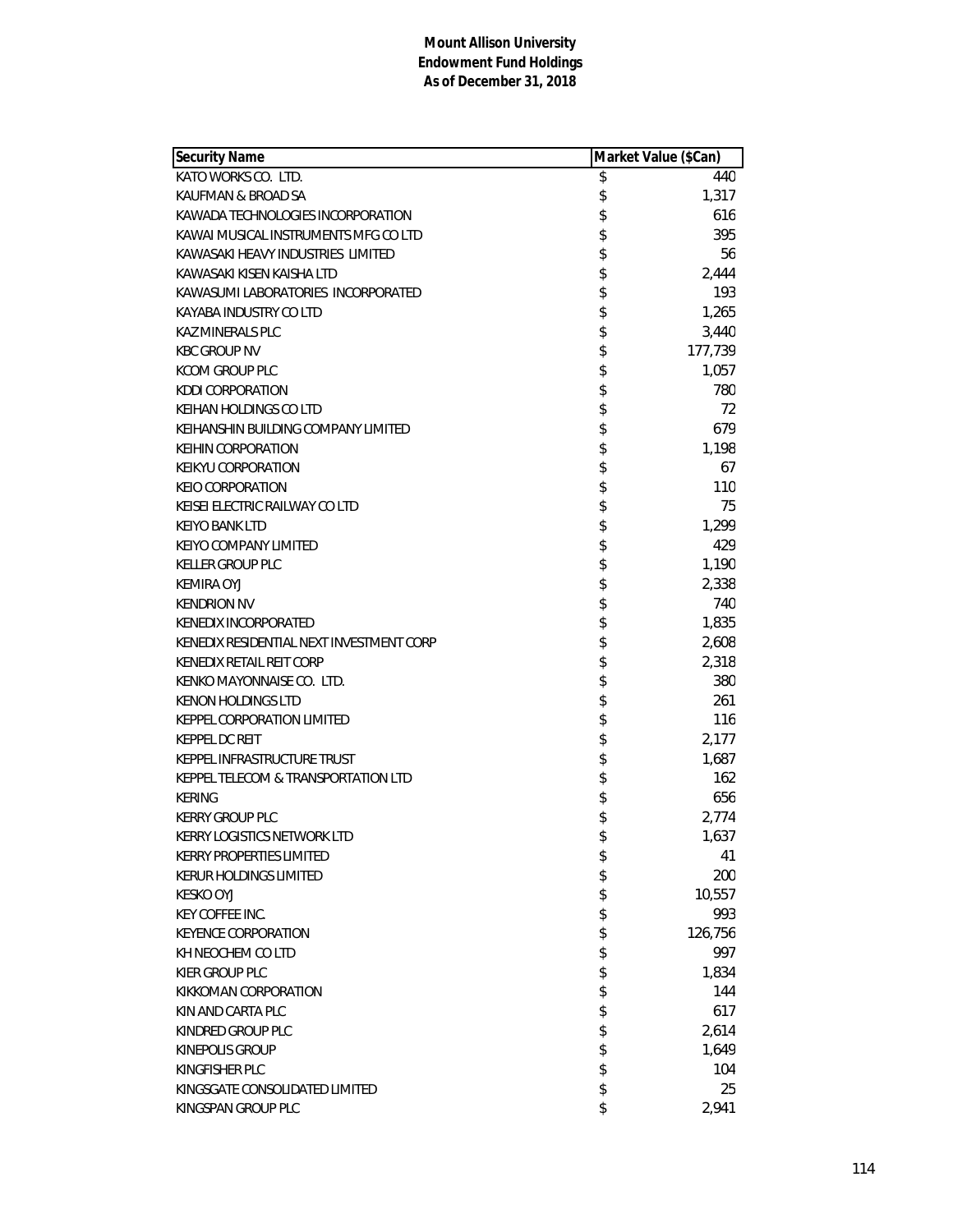| KINKI SHARYO COMPANY LIMITED<br>\$<br>172<br>\$<br>107<br>KINNEVIK AB<br>\$<br>600<br>KINTETSU DEPARTMENT STORE COMPANY LIMITED<br>\$<br>137<br>KINTETSU GROUP HOLDINGS CO LTD<br>\$<br>913<br>KINTETSU WORLD EXPRESS INC.<br>\$<br>KION GROUP AG<br>66<br>\$<br>54,975<br>KIRIN HOLDINGS COMPANY LIMITED.<br>\$<br>219<br>KIRINDO HOLDINGS CO LTD<br>\$<br>1,273<br>KISSEI PHARMACEUTICAL COMPANY LIMITED<br>\$<br>210<br>KI-STAR REAL ESTATE CO LTD<br>\$<br>588<br>KITAGAWA CORP<br>\$<br>435<br>KITA-NIPPON BANK LTD.<br>\$<br>KITANO CONSTRUCTION CORPORATION<br>427<br>\$<br>565<br>KITANOTATSUJIN CORP<br>\$<br>848<br>KITO CORP.<br>\$<br>KITZ CORPORATION<br>947<br>\$<br>1,911<br>KIWI PROPERTY GROUP LTD<br>\$<br>1,856<br>KIYO BANK LTD<br>\$<br>666<br><b>KLAB INC</b><br>\$<br>45,297<br><b>KLABIN SA</b><br>\$<br>116<br><b>KLEPIERRE SA</b><br>\$<br>1,231<br>KLOECKNER & CO SE<br>\$<br>1,256<br><b>KLOVERN AB</b><br>\$<br>884<br>KNOWIT AB (PUBL)<br>\$<br>311<br>KNT T HOLDINGS CO LTD<br>\$<br>476<br>KOA CORPORATION<br>\$<br>742<br>KOATSU GAS KOGYO CO LTD<br>\$<br>62<br>KOBAYASHI PHARMACEUTICAL CO LTD<br>\$<br>1,054<br>KOBE BUSSAN CO LTD<br>\$<br>597<br>KOBE ELECTRIC RAILWAY CO LTD<br>\$<br>KOBE STEEL LTD.<br>40<br>\$<br>1,425<br>KOENIG & BAUER AG<br>\$<br>180<br>KOGAN.COM LTD<br>\$<br>KOHNAN SHOJI CO. LTD.<br>1,210<br>\$<br>215<br>KOHSOKU CORPORATION<br>100<br>KOITO MANUFACTURING CO LTD<br>\$<br>\$<br>547<br>KOJIMA CO. LTD.<br>\$<br>KOKUSAI CO LTD<br>199<br>\$<br>KOKUYO CO LTD<br>1,112<br>\$<br>38,590<br>KOLMAR KOREA CO LTD<br>\$<br><b>KOMATSU LIMITED</b><br>366<br>\$<br>687<br>KOMATSU MATERE CO LTD<br>\$<br>377<br>KOMATSU WALL INDUSTRY CO. LTD.<br>\$<br>1,760<br>KOMAX HOLDING AG<br>\$<br>1,733<br>KOMEDA HOLDINGS CO LTD<br>\$<br>117<br>KOMEHYO COMPANY LIMITED<br>\$<br>KOMERI COMPANY LIMITED<br>1,540<br>\$<br>KOMORI CORPORATION<br>1,246 | <b>Security Name</b> | Market Value (\$Can) |
|-----------------------------------------------------------------------------------------------------------------------------------------------------------------------------------------------------------------------------------------------------------------------------------------------------------------------------------------------------------------------------------------------------------------------------------------------------------------------------------------------------------------------------------------------------------------------------------------------------------------------------------------------------------------------------------------------------------------------------------------------------------------------------------------------------------------------------------------------------------------------------------------------------------------------------------------------------------------------------------------------------------------------------------------------------------------------------------------------------------------------------------------------------------------------------------------------------------------------------------------------------------------------------------------------------------------------------------------------------------------------------------------------------------------------------------------------------------------------------------------------------------------------------------------------------------------------------------------------------------------------------------------------------------------------------------------------------------------------------------------------------------------------------------------------------------------------------------------------------------------------------------------------------------------|----------------------|----------------------|
|                                                                                                                                                                                                                                                                                                                                                                                                                                                                                                                                                                                                                                                                                                                                                                                                                                                                                                                                                                                                                                                                                                                                                                                                                                                                                                                                                                                                                                                                                                                                                                                                                                                                                                                                                                                                                                                                                                                 |                      |                      |
|                                                                                                                                                                                                                                                                                                                                                                                                                                                                                                                                                                                                                                                                                                                                                                                                                                                                                                                                                                                                                                                                                                                                                                                                                                                                                                                                                                                                                                                                                                                                                                                                                                                                                                                                                                                                                                                                                                                 |                      |                      |
|                                                                                                                                                                                                                                                                                                                                                                                                                                                                                                                                                                                                                                                                                                                                                                                                                                                                                                                                                                                                                                                                                                                                                                                                                                                                                                                                                                                                                                                                                                                                                                                                                                                                                                                                                                                                                                                                                                                 |                      |                      |
|                                                                                                                                                                                                                                                                                                                                                                                                                                                                                                                                                                                                                                                                                                                                                                                                                                                                                                                                                                                                                                                                                                                                                                                                                                                                                                                                                                                                                                                                                                                                                                                                                                                                                                                                                                                                                                                                                                                 |                      |                      |
|                                                                                                                                                                                                                                                                                                                                                                                                                                                                                                                                                                                                                                                                                                                                                                                                                                                                                                                                                                                                                                                                                                                                                                                                                                                                                                                                                                                                                                                                                                                                                                                                                                                                                                                                                                                                                                                                                                                 |                      |                      |
|                                                                                                                                                                                                                                                                                                                                                                                                                                                                                                                                                                                                                                                                                                                                                                                                                                                                                                                                                                                                                                                                                                                                                                                                                                                                                                                                                                                                                                                                                                                                                                                                                                                                                                                                                                                                                                                                                                                 |                      |                      |
|                                                                                                                                                                                                                                                                                                                                                                                                                                                                                                                                                                                                                                                                                                                                                                                                                                                                                                                                                                                                                                                                                                                                                                                                                                                                                                                                                                                                                                                                                                                                                                                                                                                                                                                                                                                                                                                                                                                 |                      |                      |
|                                                                                                                                                                                                                                                                                                                                                                                                                                                                                                                                                                                                                                                                                                                                                                                                                                                                                                                                                                                                                                                                                                                                                                                                                                                                                                                                                                                                                                                                                                                                                                                                                                                                                                                                                                                                                                                                                                                 |                      |                      |
|                                                                                                                                                                                                                                                                                                                                                                                                                                                                                                                                                                                                                                                                                                                                                                                                                                                                                                                                                                                                                                                                                                                                                                                                                                                                                                                                                                                                                                                                                                                                                                                                                                                                                                                                                                                                                                                                                                                 |                      |                      |
|                                                                                                                                                                                                                                                                                                                                                                                                                                                                                                                                                                                                                                                                                                                                                                                                                                                                                                                                                                                                                                                                                                                                                                                                                                                                                                                                                                                                                                                                                                                                                                                                                                                                                                                                                                                                                                                                                                                 |                      |                      |
|                                                                                                                                                                                                                                                                                                                                                                                                                                                                                                                                                                                                                                                                                                                                                                                                                                                                                                                                                                                                                                                                                                                                                                                                                                                                                                                                                                                                                                                                                                                                                                                                                                                                                                                                                                                                                                                                                                                 |                      |                      |
|                                                                                                                                                                                                                                                                                                                                                                                                                                                                                                                                                                                                                                                                                                                                                                                                                                                                                                                                                                                                                                                                                                                                                                                                                                                                                                                                                                                                                                                                                                                                                                                                                                                                                                                                                                                                                                                                                                                 |                      |                      |
|                                                                                                                                                                                                                                                                                                                                                                                                                                                                                                                                                                                                                                                                                                                                                                                                                                                                                                                                                                                                                                                                                                                                                                                                                                                                                                                                                                                                                                                                                                                                                                                                                                                                                                                                                                                                                                                                                                                 |                      |                      |
|                                                                                                                                                                                                                                                                                                                                                                                                                                                                                                                                                                                                                                                                                                                                                                                                                                                                                                                                                                                                                                                                                                                                                                                                                                                                                                                                                                                                                                                                                                                                                                                                                                                                                                                                                                                                                                                                                                                 |                      |                      |
|                                                                                                                                                                                                                                                                                                                                                                                                                                                                                                                                                                                                                                                                                                                                                                                                                                                                                                                                                                                                                                                                                                                                                                                                                                                                                                                                                                                                                                                                                                                                                                                                                                                                                                                                                                                                                                                                                                                 |                      |                      |
|                                                                                                                                                                                                                                                                                                                                                                                                                                                                                                                                                                                                                                                                                                                                                                                                                                                                                                                                                                                                                                                                                                                                                                                                                                                                                                                                                                                                                                                                                                                                                                                                                                                                                                                                                                                                                                                                                                                 |                      |                      |
|                                                                                                                                                                                                                                                                                                                                                                                                                                                                                                                                                                                                                                                                                                                                                                                                                                                                                                                                                                                                                                                                                                                                                                                                                                                                                                                                                                                                                                                                                                                                                                                                                                                                                                                                                                                                                                                                                                                 |                      |                      |
|                                                                                                                                                                                                                                                                                                                                                                                                                                                                                                                                                                                                                                                                                                                                                                                                                                                                                                                                                                                                                                                                                                                                                                                                                                                                                                                                                                                                                                                                                                                                                                                                                                                                                                                                                                                                                                                                                                                 |                      |                      |
|                                                                                                                                                                                                                                                                                                                                                                                                                                                                                                                                                                                                                                                                                                                                                                                                                                                                                                                                                                                                                                                                                                                                                                                                                                                                                                                                                                                                                                                                                                                                                                                                                                                                                                                                                                                                                                                                                                                 |                      |                      |
|                                                                                                                                                                                                                                                                                                                                                                                                                                                                                                                                                                                                                                                                                                                                                                                                                                                                                                                                                                                                                                                                                                                                                                                                                                                                                                                                                                                                                                                                                                                                                                                                                                                                                                                                                                                                                                                                                                                 |                      |                      |
|                                                                                                                                                                                                                                                                                                                                                                                                                                                                                                                                                                                                                                                                                                                                                                                                                                                                                                                                                                                                                                                                                                                                                                                                                                                                                                                                                                                                                                                                                                                                                                                                                                                                                                                                                                                                                                                                                                                 |                      |                      |
|                                                                                                                                                                                                                                                                                                                                                                                                                                                                                                                                                                                                                                                                                                                                                                                                                                                                                                                                                                                                                                                                                                                                                                                                                                                                                                                                                                                                                                                                                                                                                                                                                                                                                                                                                                                                                                                                                                                 |                      |                      |
|                                                                                                                                                                                                                                                                                                                                                                                                                                                                                                                                                                                                                                                                                                                                                                                                                                                                                                                                                                                                                                                                                                                                                                                                                                                                                                                                                                                                                                                                                                                                                                                                                                                                                                                                                                                                                                                                                                                 |                      |                      |
|                                                                                                                                                                                                                                                                                                                                                                                                                                                                                                                                                                                                                                                                                                                                                                                                                                                                                                                                                                                                                                                                                                                                                                                                                                                                                                                                                                                                                                                                                                                                                                                                                                                                                                                                                                                                                                                                                                                 |                      |                      |
|                                                                                                                                                                                                                                                                                                                                                                                                                                                                                                                                                                                                                                                                                                                                                                                                                                                                                                                                                                                                                                                                                                                                                                                                                                                                                                                                                                                                                                                                                                                                                                                                                                                                                                                                                                                                                                                                                                                 |                      |                      |
|                                                                                                                                                                                                                                                                                                                                                                                                                                                                                                                                                                                                                                                                                                                                                                                                                                                                                                                                                                                                                                                                                                                                                                                                                                                                                                                                                                                                                                                                                                                                                                                                                                                                                                                                                                                                                                                                                                                 |                      |                      |
|                                                                                                                                                                                                                                                                                                                                                                                                                                                                                                                                                                                                                                                                                                                                                                                                                                                                                                                                                                                                                                                                                                                                                                                                                                                                                                                                                                                                                                                                                                                                                                                                                                                                                                                                                                                                                                                                                                                 |                      |                      |
|                                                                                                                                                                                                                                                                                                                                                                                                                                                                                                                                                                                                                                                                                                                                                                                                                                                                                                                                                                                                                                                                                                                                                                                                                                                                                                                                                                                                                                                                                                                                                                                                                                                                                                                                                                                                                                                                                                                 |                      |                      |
|                                                                                                                                                                                                                                                                                                                                                                                                                                                                                                                                                                                                                                                                                                                                                                                                                                                                                                                                                                                                                                                                                                                                                                                                                                                                                                                                                                                                                                                                                                                                                                                                                                                                                                                                                                                                                                                                                                                 |                      |                      |
|                                                                                                                                                                                                                                                                                                                                                                                                                                                                                                                                                                                                                                                                                                                                                                                                                                                                                                                                                                                                                                                                                                                                                                                                                                                                                                                                                                                                                                                                                                                                                                                                                                                                                                                                                                                                                                                                                                                 |                      |                      |
|                                                                                                                                                                                                                                                                                                                                                                                                                                                                                                                                                                                                                                                                                                                                                                                                                                                                                                                                                                                                                                                                                                                                                                                                                                                                                                                                                                                                                                                                                                                                                                                                                                                                                                                                                                                                                                                                                                                 |                      |                      |
|                                                                                                                                                                                                                                                                                                                                                                                                                                                                                                                                                                                                                                                                                                                                                                                                                                                                                                                                                                                                                                                                                                                                                                                                                                                                                                                                                                                                                                                                                                                                                                                                                                                                                                                                                                                                                                                                                                                 |                      |                      |
|                                                                                                                                                                                                                                                                                                                                                                                                                                                                                                                                                                                                                                                                                                                                                                                                                                                                                                                                                                                                                                                                                                                                                                                                                                                                                                                                                                                                                                                                                                                                                                                                                                                                                                                                                                                                                                                                                                                 |                      |                      |
|                                                                                                                                                                                                                                                                                                                                                                                                                                                                                                                                                                                                                                                                                                                                                                                                                                                                                                                                                                                                                                                                                                                                                                                                                                                                                                                                                                                                                                                                                                                                                                                                                                                                                                                                                                                                                                                                                                                 |                      |                      |
|                                                                                                                                                                                                                                                                                                                                                                                                                                                                                                                                                                                                                                                                                                                                                                                                                                                                                                                                                                                                                                                                                                                                                                                                                                                                                                                                                                                                                                                                                                                                                                                                                                                                                                                                                                                                                                                                                                                 |                      |                      |
|                                                                                                                                                                                                                                                                                                                                                                                                                                                                                                                                                                                                                                                                                                                                                                                                                                                                                                                                                                                                                                                                                                                                                                                                                                                                                                                                                                                                                                                                                                                                                                                                                                                                                                                                                                                                                                                                                                                 |                      |                      |
|                                                                                                                                                                                                                                                                                                                                                                                                                                                                                                                                                                                                                                                                                                                                                                                                                                                                                                                                                                                                                                                                                                                                                                                                                                                                                                                                                                                                                                                                                                                                                                                                                                                                                                                                                                                                                                                                                                                 |                      |                      |
|                                                                                                                                                                                                                                                                                                                                                                                                                                                                                                                                                                                                                                                                                                                                                                                                                                                                                                                                                                                                                                                                                                                                                                                                                                                                                                                                                                                                                                                                                                                                                                                                                                                                                                                                                                                                                                                                                                                 |                      |                      |
|                                                                                                                                                                                                                                                                                                                                                                                                                                                                                                                                                                                                                                                                                                                                                                                                                                                                                                                                                                                                                                                                                                                                                                                                                                                                                                                                                                                                                                                                                                                                                                                                                                                                                                                                                                                                                                                                                                                 |                      |                      |
|                                                                                                                                                                                                                                                                                                                                                                                                                                                                                                                                                                                                                                                                                                                                                                                                                                                                                                                                                                                                                                                                                                                                                                                                                                                                                                                                                                                                                                                                                                                                                                                                                                                                                                                                                                                                                                                                                                                 |                      |                      |
|                                                                                                                                                                                                                                                                                                                                                                                                                                                                                                                                                                                                                                                                                                                                                                                                                                                                                                                                                                                                                                                                                                                                                                                                                                                                                                                                                                                                                                                                                                                                                                                                                                                                                                                                                                                                                                                                                                                 |                      |                      |
|                                                                                                                                                                                                                                                                                                                                                                                                                                                                                                                                                                                                                                                                                                                                                                                                                                                                                                                                                                                                                                                                                                                                                                                                                                                                                                                                                                                                                                                                                                                                                                                                                                                                                                                                                                                                                                                                                                                 |                      |                      |
|                                                                                                                                                                                                                                                                                                                                                                                                                                                                                                                                                                                                                                                                                                                                                                                                                                                                                                                                                                                                                                                                                                                                                                                                                                                                                                                                                                                                                                                                                                                                                                                                                                                                                                                                                                                                                                                                                                                 |                      |                      |
|                                                                                                                                                                                                                                                                                                                                                                                                                                                                                                                                                                                                                                                                                                                                                                                                                                                                                                                                                                                                                                                                                                                                                                                                                                                                                                                                                                                                                                                                                                                                                                                                                                                                                                                                                                                                                                                                                                                 |                      |                      |
|                                                                                                                                                                                                                                                                                                                                                                                                                                                                                                                                                                                                                                                                                                                                                                                                                                                                                                                                                                                                                                                                                                                                                                                                                                                                                                                                                                                                                                                                                                                                                                                                                                                                                                                                                                                                                                                                                                                 |                      |                      |
|                                                                                                                                                                                                                                                                                                                                                                                                                                                                                                                                                                                                                                                                                                                                                                                                                                                                                                                                                                                                                                                                                                                                                                                                                                                                                                                                                                                                                                                                                                                                                                                                                                                                                                                                                                                                                                                                                                                 |                      |                      |
|                                                                                                                                                                                                                                                                                                                                                                                                                                                                                                                                                                                                                                                                                                                                                                                                                                                                                                                                                                                                                                                                                                                                                                                                                                                                                                                                                                                                                                                                                                                                                                                                                                                                                                                                                                                                                                                                                                                 |                      |                      |
|                                                                                                                                                                                                                                                                                                                                                                                                                                                                                                                                                                                                                                                                                                                                                                                                                                                                                                                                                                                                                                                                                                                                                                                                                                                                                                                                                                                                                                                                                                                                                                                                                                                                                                                                                                                                                                                                                                                 |                      |                      |
|                                                                                                                                                                                                                                                                                                                                                                                                                                                                                                                                                                                                                                                                                                                                                                                                                                                                                                                                                                                                                                                                                                                                                                                                                                                                                                                                                                                                                                                                                                                                                                                                                                                                                                                                                                                                                                                                                                                 | KONAKA CO. LTD.      | \$<br>344            |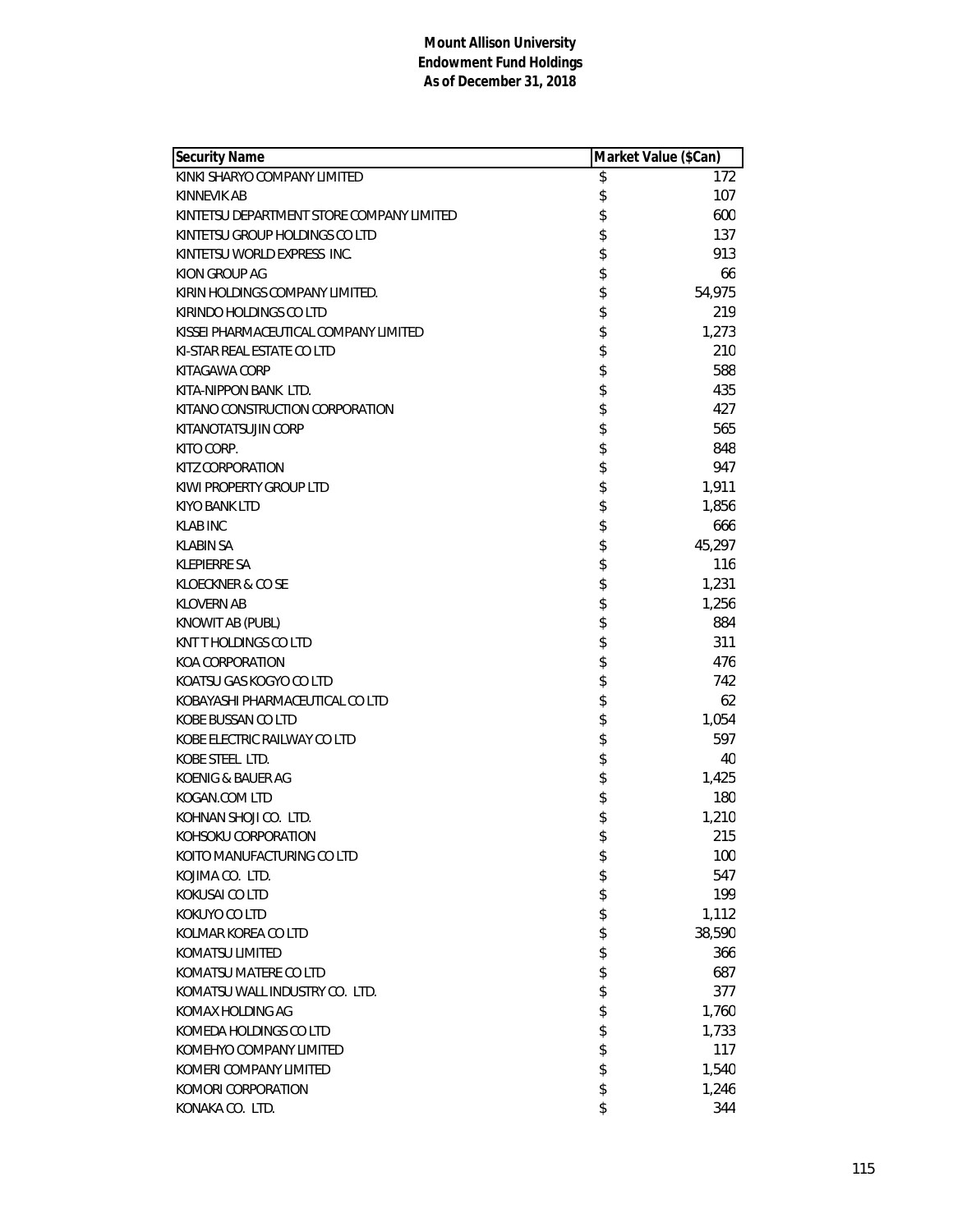| <b>Security Name</b>                     | Market Value (\$Can) |
|------------------------------------------|----------------------|
| KONAMI CORPORATION                       | \$<br>75             |
| KONDOTEC INC.                            | \$<br>277            |
| KONE OYJ                                 | \$<br>297            |
| KONECRANES ABP                           | \$<br>3,586          |
| KONGSBERG AUTOMOTIVE ASA                 | \$<br>884            |
| KONGSBERG GRUPPEN AS                     | \$<br>529            |
| KONICA MINOLTA INC                       | \$<br>75             |
| KONINKLIJKE AHOLD DELHAIZE NV            | \$<br>579            |
| KONINKLIJKE BAM GROEP NV                 | \$<br>1,403          |
| KONINKLIJKE BOSKALIS WESTMINSTER NV      | \$<br>4,472          |
| KONINKLIJKE DSM N.V.                     | \$<br>273            |
| KONINKLIJKE KPN NV                       | \$<br>45,527         |
| KONINKLIJKE PHILIPS NV                   | \$<br>129,883        |
| KONINKLIJKE VOPAK NV                     | \$<br>16,900         |
| KONINKLIJKE WESSANEN NV                  | \$<br>1,066          |
| KONISHI CO. LTD.                         | \$<br>1,178          |
| KONOIKE TRANSPORT CO LTD                 | \$<br>833            |
| KOREA ZINC COMPANY LIMITED               | \$<br>76,012         |
| <b>KORIAN SA</b>                         | \$<br>3,697          |
| <b>KOSE CORPORATION</b>                  | \$<br>88             |
| KOSHIDAKA HOLDINGS CO LTD                | \$<br>1,027          |
| KOTOBUKI SPIRITS CO LTD                  | \$<br>1,378          |
| KOURAKUEN HOLDINGS CORP                  | \$<br>681            |
| KOWLOON DEVELOPMENT COMPANY LIMITED      | \$<br>674            |
| <b>KRONES AG</b>                         | \$<br>2,874          |
| KROSAKI HARIMA CORPORATION               | \$<br>431            |
| KSB SE & CO KGAA                         | \$<br>76             |
| KU HOLDINGS CO.LTD.                      | \$<br>366            |
| KUBOTA CORPORATION                       | \$<br>259            |
| KUDELSKI SA                              | \$<br>356            |
| KUEHNE UND NAGEL INTERNATIONAL AG        | \$<br>10,068         |
| KUMAGAI GUMI CO LIMITED                  | \$<br>2,357          |
| KUMIAI CHEMICAL INDUSTRY COMPANY LIMITED | \$<br>1,099          |
| <b>KUNGSLEDEN AB</b>                     | \$<br>2,699          |
| <b>KURA CORPORATION</b>                  | \$<br>709            |
| KURABO INDUSTRIES LIMITED                | \$<br>805            |
| KURARAY CO LTD                           | \$<br>83             |
| KUREHA CORPORATION                       | \$<br>1,846          |
| <b>KURIMOTO LTD</b>                      | \$<br>330            |
| KURITA WATER INDUSTRIES LIMITED          | \$<br>44,775         |
| KURIYAMA HOLDINGS CORPORATION            | \$<br>127            |
| KVAERNER ASA                             | \$<br>321            |
| KWS SAAT SE                              | \$<br>1,279          |
| KYOCERA CORPORATION                      | \$<br>10,237         |
| KYODO PRINTING CO LTD                    | \$<br>531            |
| KYOEI STEEL LTD                          | \$<br>683            |
| KYOKUTO BOEKI KAISHA LTD.                | \$<br>320            |
| KYOKUTO KAIHATSU KOGYO CO LTD            | \$<br>702            |
| KYOKUTO SECURITIES COMPANY LTD           | \$<br>585            |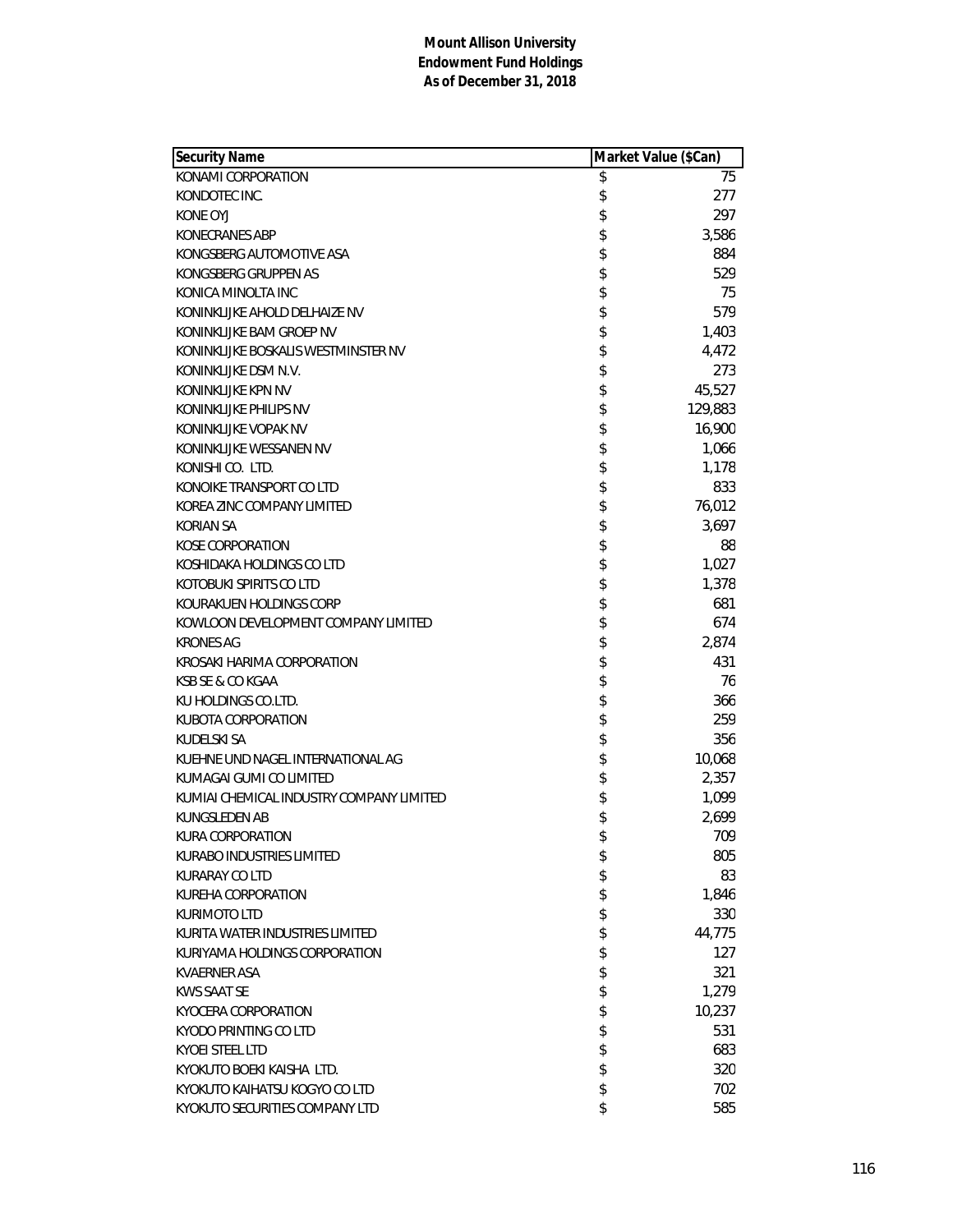| Security Name                             | Market Value (\$Can) |         |
|-------------------------------------------|----------------------|---------|
| <b>KYOKUYO CO LTD</b>                     | \$                   | 312     |
| KYORIN HOLDINGS INCORPORATION             | \$                   | 1,819   |
| KYORITSU MAINTENANCE CO LTD               | \$                   | 2,379   |
| KYOSAN ELECTRIC MANUFACTURING CO LIMITED  | \$                   | 457     |
| KYOWA HAKKO KIRIN COMPANY LIMITED         | \$                   | 90      |
| KYOWA LEATHER CLOTH COMPANY LIMITED       | \$                   | 339     |
| KYUSHU ELECTRIC POWER CO INC              | \$                   | 83      |
| KYUSHU RAILWAY CO                         | \$                   | 100     |
| L E LUNDBERGFORETAGEN AB (PUBL)           | \$                   | 41      |
| LA DORIA SPA                              | \$                   | 272     |
| LABORATORIOS FARMACEUTICOS ROVI S.A.      | \$                   | 520     |
| LAC COMPANY LIMITED                       | \$                   | 437     |
| <b>LACTO JAPAN CO LTD</b>                 | \$                   | 450     |
| LAFARGEHOLCIM LTD                         | \$                   | 367     |
| LAGARDERE S.C.A.                          | \$                   | 5,567   |
| <b>LAGERCRANTZ GROUP AB</b>               | \$                   | 1,364   |
| LAI SUN DEVELOPMENT CO. LTD.              | \$                   | 511     |
| LAI SUN GARMENT (INTERNATIONAL) LIMITED   | \$                   | 554     |
| <b>LAMPRELL PLC</b>                       | \$                   | 393     |
| LANCASHIRE HOLDINGS LTD                   | \$                   | 2,821   |
| LAND SECURITIES GROUP PLC                 | \$                   | 90,925  |
| LANDING INTERNATIONAL DEVELOPMENT LTD     | \$                   | 841     |
| LANDSEA GREEN GROUP CO LTD                | \$                   | 518     |
| LANGHAM HOSPITALITY INVESTMENTS LTD       | \$                   | 527     |
| <b>LANXESS AG</b>                         | \$                   | 8,307   |
| LAR ESPANA REAL ESTATE SA                 | \$                   | 1,722   |
| LARGAN PRECISION COMPANY LIMITED          | \$                   | 135,462 |
| <b>LASALLE LOGIPORT REIT</b>              | \$                   | 2,389   |
| LASERTEC CORPORATION                      | \$                   | 2,123   |
| LASSILA & TIKANOJA PUBLIC LIMITED COMPANY | \$                   | 1,107   |
| LATECOERE SA                              | \$                   | 523     |
| <b>LAURENT PERRIER</b>                    | \$                   | 702     |
| <b>LAWSON INC</b>                         | \$                   | 7,514   |
| LE BELIER                                 | \$                   | 179     |
| LEASINVEST REAL ESTATE SCA                | \$                   | 658     |
| LEC INC                                   | \$                   | 567     |
| <b>LECTRA</b>                             | \$                   | 1,059   |
| LEGAL & GENERAL GROUP PLC                 | \$                   | 323     |
| LEGRAND S.A.                              | \$                   | 277     |
| LEHTO GROUP OYJ                           | \$                   | 148     |
| <b>LEIFHEIT AG</b>                        | \$                   | 688     |
| LEM HOLDING SA                            | \$                   | 1,088   |
| LENDLEASE GROUP                           | \$                   | 86,315  |
| <b>LENZING AG</b>                         | \$                   | 2,266   |
| <b>LEONARDO SPA</b>                       | \$                   | 4,675   |
| <b>LEONI AG</b>                           | \$                   | 2,551   |
| LEOPALACE21 CORPORATION                   | \$                   | 2,026   |
| LG CHEM LIMITED                           | \$                   | 185,096 |
| LG INNOTEK COMPANY LIMITED                | \$                   | 12,190  |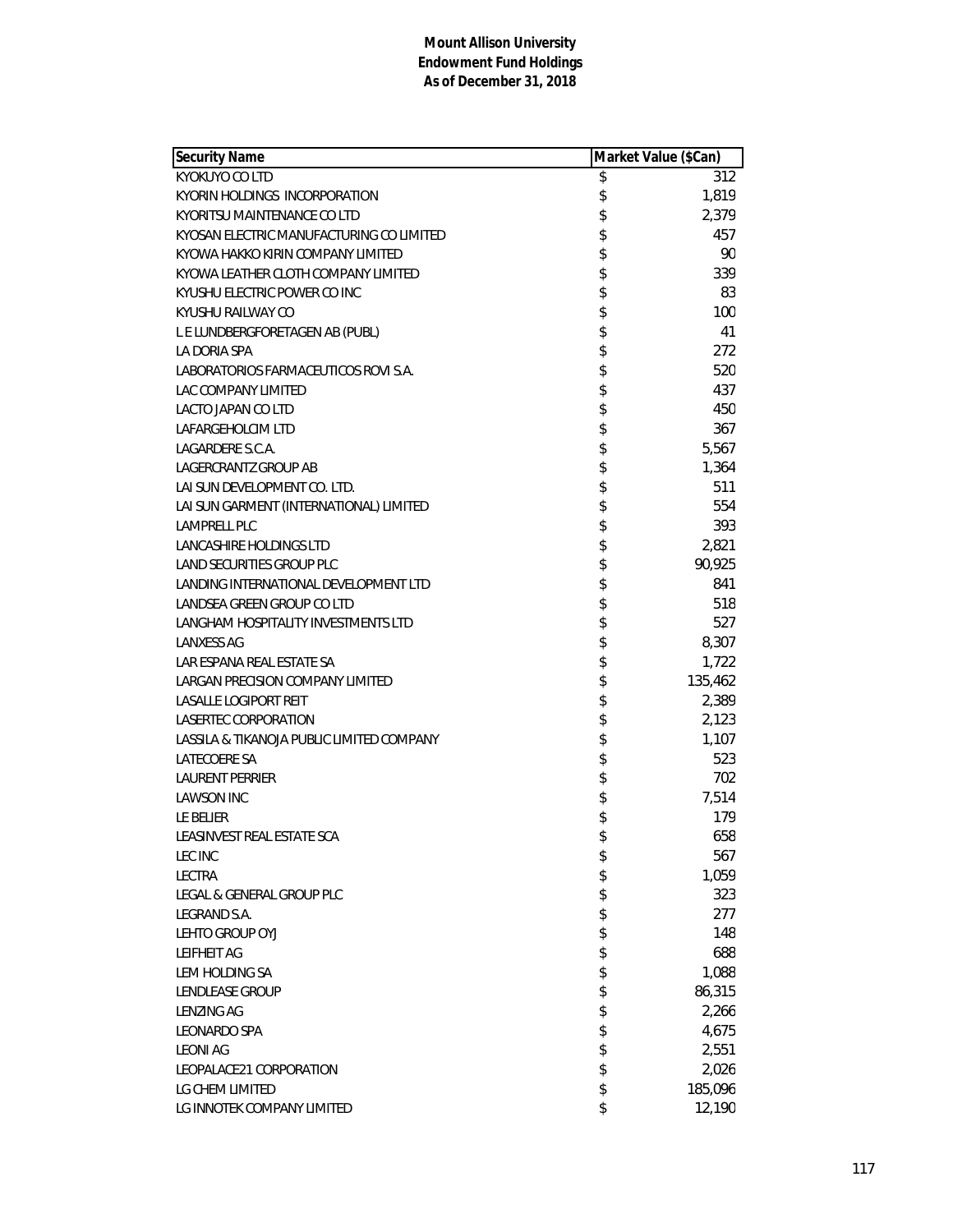|                                                        | Market Value (\$Can) |  |
|--------------------------------------------------------|----------------------|--|
| \$<br>LI & FUNG LIMITED                                | 969                  |  |
| \$<br>LI NING COMPANY LIMITED                          | 24,882               |  |
| \$<br>LIAN BENG GROUP LIMITED                          | 157                  |  |
| \$<br>LIBERBANK SA                                     | 1,834                |  |
| \$<br>LIECHTENSTEINISCHE LANDESBANK AKTIENGESELLSCHAFT | 2,128                |  |
| \$<br>LIFE CORPORATION                                 | 587                  |  |
| \$<br>LIFESTYLE COMMUNITIES LIMITED                    | 315                  |  |
| \$<br>LIFESTYLE INTERNATIONAL HOLDINGS LTD             | 1,541                |  |
| \$<br>LIFULL CO LTD                                    | 602                  |  |
| \$<br>LIKE CO LTD                                      | 347                  |  |
| \$<br>LINDAB INTERNATIONAL AB                          | 1,040                |  |
| \$<br>LINE CORP                                        | 46                   |  |
| \$<br><b>LINEDATA SERVICES</b>                         | 439                  |  |
| \$<br>LINICAL COMPANY LIMITED                          | 448                  |  |
| \$<br>LINK ADMINISTRATION HOLDINGS LTD                 | 3,673                |  |
| \$<br>LINK AND MOTIVATION INC                          | 767                  |  |
| \$<br><b>LINTEC CORPORATION</b>                        | 1,638                |  |
| \$<br><b>LION CORPORATION</b>                          | 85                   |  |
| \$<br>LIPPO CHINA RESOURCES LIMITED                    | 130                  |  |
| \$<br>LIPPO MALLS INDONESIA RETAIL TRUST               | 485                  |  |
| \$<br>LISI                                             | 768                  |  |
| \$<br>LIU CHONG HING INVESTMENT LIMITED                | 663                  |  |
| \$<br><b>LIXIL GROUP CORPORATION</b>                   | 61                   |  |
| \$<br>LLOYDS BANKING GROUP PLC                         | 84,499               |  |
| \$<br>LNA SANTE SA                                     | 773                  |  |
| \$<br>L'OCCITANE INTERNATIONAL SA                      | 1,094                |  |
| \$<br><b>LOGITECH INTERNATIONAL SA</b>                 | 8,187                |  |
| \$<br><b>LOJAS RENNER SA</b>                           | 152,126              |  |
| \$<br>LONDON STOCK EXCHANGE GROUP PLC                  | 46,272               |  |
| \$<br>LONDONMETRIC PROPERTY PLC                        | 3,230                |  |
| \$<br>LONESTAR RESOURCES US INC                        | 261                  |  |
| \$<br>LONMIN PLC                                       | 292                  |  |
| \$<br>LONZA GROUP AG                                   | 112,532              |  |
| \$<br><b>LOOKERS PLC</b>                               | 837                  |  |
| \$<br>LOOMIS AB                                        | 4,022                |  |
| L'OREAL<br>\$                                          | 1,067                |  |
| \$<br>LOTUS BAKERIES NV                                | 1,695                |  |
| \$<br>LOVISA HOLDINGS LTD                              | 513                  |  |
| \$<br>LOW & BONAR PLC                                  | 119                  |  |
| \$<br>LPKF LASER & ELECTRONICS AG                      | 349                  |  |
| \$<br>LSL PROPERTY SERVICES PLC                        | 228                  |  |
| \$<br>LUCAS BOLS AMSTERDAM BV                          | 195                  |  |
| \$<br>LUK FOOK HOLDINGS (INTERNATIONAL) LIMITED        | 1,896                |  |
| \$<br>LUNDIN PETROLEUM AB                              | 164,850              |  |
| \$<br>LUZERNER KANTONALBANK AG                         | 2,987                |  |
| \$<br>LVMH MOET HENNESSY LOUIS VUITTON SE              | 118,853              |  |
| \$<br>LYNAS CORPORATION LTD                            | 1,210                |  |
| \$<br>M&A CAPITAL PARTNERS CO LTD                      | 411                  |  |
| \$<br>M1 LIMITED                                       | 931                  |  |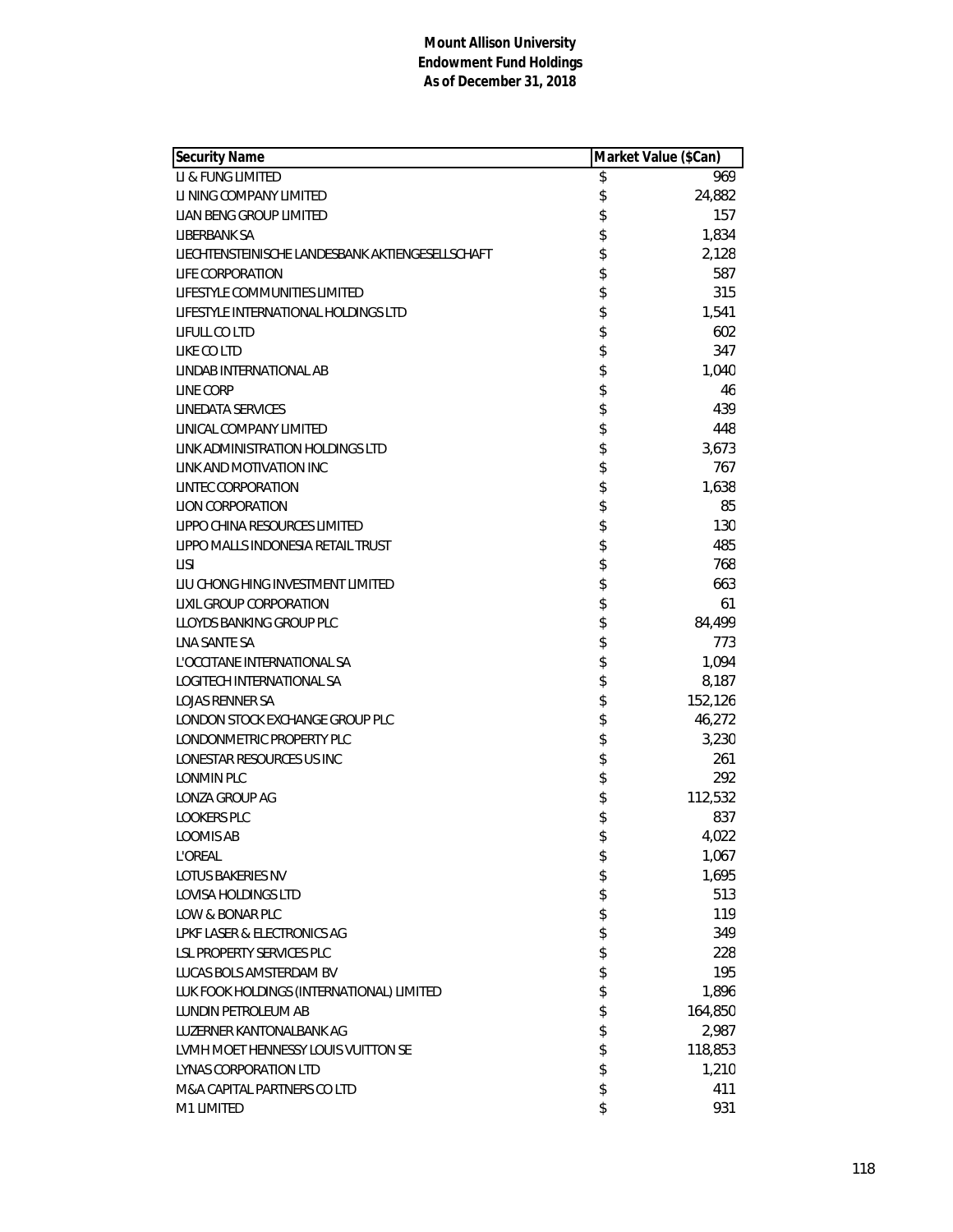| <b>Security Name</b>                     | Market Value (\$Can) |         |
|------------------------------------------|----------------------|---------|
| M3 INCORPORATION                         | \$                   | 104     |
| <b>MACA LIMITED</b>                      | \$                   | 286     |
| MACAU LEGEND DEVELOPMENT LIMITED         | \$                   | 717     |
| <b>MACMAHON HOLDINGS LIMITED</b>         | \$                   | 509     |
| MACNICA FUJI ELECTRONICS HOLDINGS INC    | \$                   | 1,343   |
| MACQUARIE GROUP LIMITED                  | \$                   | 118,397 |
| <b>MACROMILL INC</b>                     | \$                   | 464     |
| MAEDA CORPORATION                        | \$                   | 1,667   |
| MAEDA KOSEN CO LIMITED.                  | \$                   | 801     |
| MAEDA ROAD CONSTRUCTION CO LTD           | \$                   | 2,073   |
| MAEZAWA KASELINDUSTRIES COMPANY LIMITED  | \$                   | 164     |
| MAEZAWA KYUSO INDUSTRIES CO LTD          | \$                   | 359     |
| MAGELLAN FINANCIAL GROUP LIMITED         | \$                   | 1,375   |
| MAGIC SOFTWARE ENTERPRISES LTD           | \$                   | 550     |
| MAGNIFICENT HOTEL INVESTMENTS LTD        | \$                   | 138     |
| <b>MAINFREIGHT LIMITED</b>               | \$                   | 1,909   |
| <b>MAIRE TECNIMONT SPA</b>               | \$                   | 1,076   |
| <b>MAISONS DU MONDE SAS</b>              | \$                   | 974     |
| MAISONS FRANCE CONFORT SA                | \$                   | 132     |
| MAKINO MILLING MACHINE COMPANY LIMITED   | \$                   | 1,684   |
| <b>MAKITA CORPORATION</b>                | \$                   | 33,583  |
| MAMEZOU HOLDINGS COMPANY LIMITED         | \$                   | 370     |
| MAN GROUP PLC                            | \$                   | 5,677   |
| <b>MAN WAH HOLDINGS LTD</b>              | \$                   | 958     |
| MANDARIN ORIENTAL INTERNATIONAL LTD      | \$                   | 1,297   |
| <b>MANDOM CORPORATION</b>                | \$                   | 2,150   |
| <b>MANI INCORPORATED</b>                 | \$                   | 1,808   |
| MANITOU BF S.A.                          | \$                   | 682     |
| MANULIFE US REAL ESTATE INVESTMENT TRUST | \$                   | 1,445   |
| MANUTAN INTERNATIONAL SA                 | \$                   | 438     |
| MANZ AG                                  | \$                   | 305     |
| <b>MAPFRE SA</b>                         | \$                   | 53      |
| MAPLETREE INDUSTRIAL TRUST               | \$                   | 3,084   |
| MAPLETREE NORTH ASIA COMMERCIAL TRUST    | \$                   | 2,436   |
| MARIMO REGIONAL REVITALIZATION REIT INC  | \$                   | 315     |
| <b>MARKLINES CO LTD</b>                  | \$                   | 442     |
| MARKS AND SPENCER GROUP PLC              | \$                   | 94      |
| <b>MARR SPA</b>                          | \$                   | 1,610   |
| MARS GROUP HOLDINGS CORP                 | \$                   | 334     |
| <b>MARSHALLS PLC</b>                     | \$                   | 2,455   |
| <b>MARSTON'S PLC</b>                     | \$                   | 1,872   |
| <b>MARUBENI CORPORATION</b>              | \$                   | 131,910 |
| <b>MARUBUN CORPORATION</b>               | \$                   | 118     |
| MARUDAI FOOD CO. LTD                     | \$                   | 823     |
| <b>MARUHA NICHIRO CORP</b>               | \$                   | 2,603   |
| MARUI GROUP CO. LIMITED                  | \$                   | 68      |
| <b>MARUICHI STEEL TUBE LTD</b>           | \$                   | 33      |
| MARUKA MACHINERY CO. LTD.                | \$                   | 245     |
| MARUSAN SECURITIES CO. LTD.              | \$                   | 548     |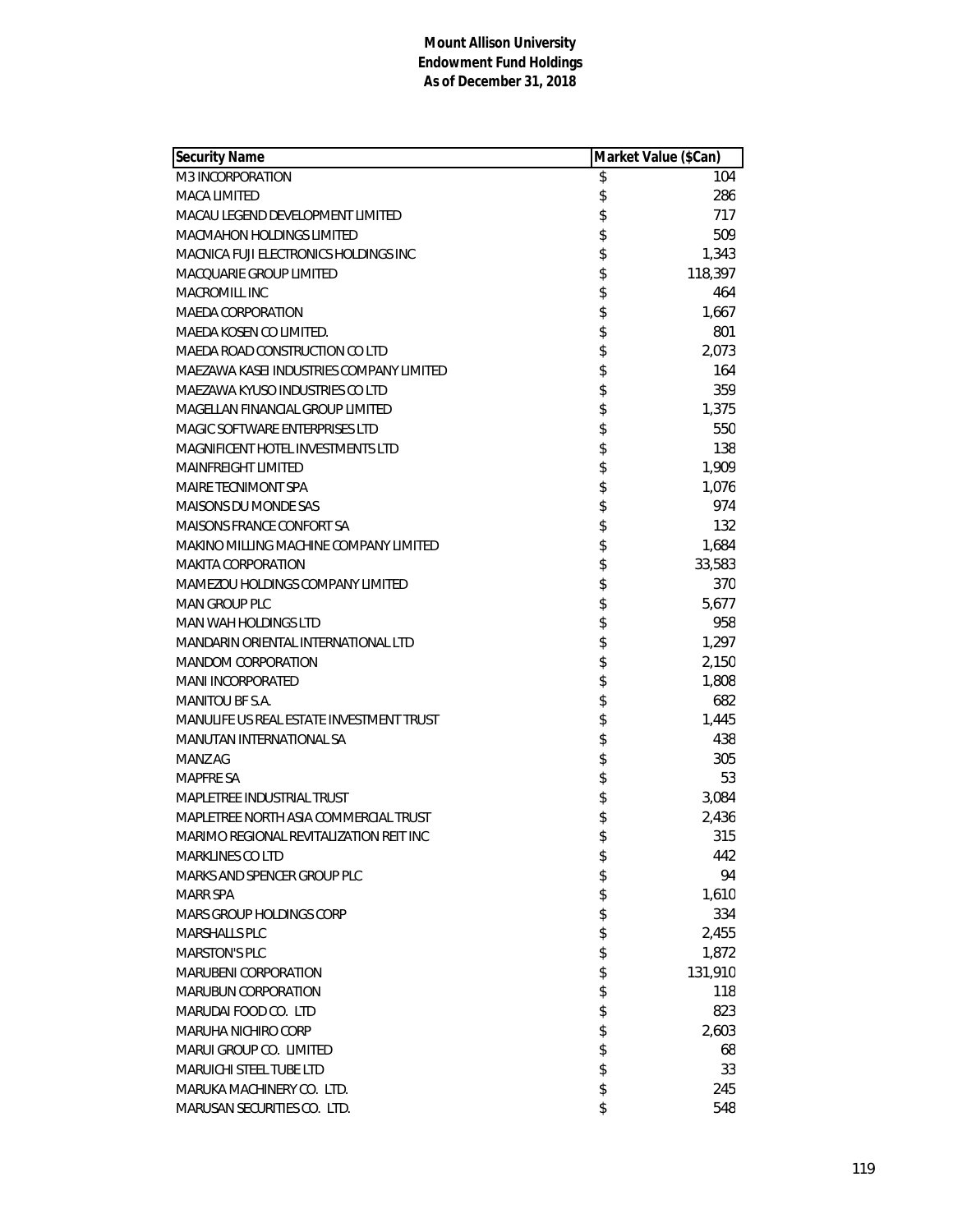| <b>Security Name</b>                      | Market Value (\$Can) |        |
|-------------------------------------------|----------------------|--------|
| MARUTI SUZUKI INDIA LTD                   | \$                   | 75,774 |
| MARUWA COMPANY LIMITED                    | \$                   | 975    |
| MARUWA UNYU KIKAN CO LTD                  | \$                   | 703    |
| MARUZEN COMPANY LIMITED                   | \$                   | 432    |
| MARUZEN SHOWA UNYU COMPANY LIMITED        | \$                   | 953    |
| <b>MARVELOUS INC</b>                      | \$                   | 476    |
| MASMOVIL IBERCOM SA                       | \$                   | 71,840 |
| <b>MASON GROUP HOLDINGS LTD</b>           | \$                   | 1,048  |
| MASSIMO ZANETTI BEVERAGE GROUP SPA        | \$                   | 234    |
| MATAS A/S                                 | \$                   | 490    |
| MATRIX IT LTD                             | \$                   | 1,000  |
| MATSUDA SANGYO CO. LTD.                   | \$                   | 473    |
| MATSUI CONSTRUCTION CO. LTD.              | \$                   | 479    |
| <b>MATSUYA CO LTD</b>                     | \$                   | 771    |
| MATSUYA FOODS HOLDINGS CO LTD             | \$                   | 548    |
| MAX CO LTD                                | \$                   | 886    |
| <b>MAXELL HOLDINGS LTD</b>                | \$                   | 1,127  |
| <b>MAXVALU NISHINIHON COMPANY LIMITED</b> | \$                   | 503    |
| MAXVALU TOKAI CO. LTD                     | \$                   | 456    |
| <b>MAYNE PHARMA GROUP LIMITED</b>         | \$                   | 1,603  |
| MAYR-MELNHOF KARTON AG                    | \$                   | 2,542  |
| <b>MAYTRONICS LTD.</b>                    | \$                   | 382    |
| MAZDA MOTOR CORPORATION                   | \$                   | 108    |
| MCBRIDE PLC                               | \$                   | 627    |
| MCCARTHY & STONE PLC                      | \$                   | 1,474  |
| MCCOLLS RETAIL GROUP PLC                  | \$                   | 54     |
| MCDONALD'S HOLDINGS COMPANY JAPAN LTD     | \$                   | 52     |
| MCJ CO. LTD.                              | \$                   | 632    |
| MCKAY SECURITIES PLC                      | \$                   | 669    |
| MCMILLAN SHAKESPEARE LTD                  | \$                   | 1,165  |
| MCPHERSON'S LIMITED                       | \$                   | 416    |
| MCUBS MIDCITY INVESTMENT CORP             | \$                   | 2,311  |
| MDXHEALTH S.A.                            | \$                   | 353    |
| <b>MEARS GROUP PLC</b>                    | \$                   | 893    |
| MEBUKI FINANCIAL GROUP INC                | \$                   | 40     |
| MEC COMPANY LIMITED                       | \$                   | 464    |
| MEDIA DO HOLDINGS CO LTD                  | \$                   | 275    |
| <b>MEDIASET</b>                           | \$                   | 1,958  |
| MEDIASET ESPANA COMUNICACION SA           | \$                   | 1,821  |
| <b>MEDIBANK PRIVATE LTD</b>               | \$                   | 92     |
| MEDICAL DATA VISION CO LTD                | \$                   | 394    |
| MEDICAL SYSTEM NETWORK COMPANY LIMITED    | \$                   | 153    |
| MEDICLINIC INTERNATIONAL PLC              | \$                   | 2,464  |
| <b>MEDIGENE AG</b>                        | \$                   | 258    |
| MEDIOBANCA SPA                            | \$                   | 96     |
| MEDIPAL HOLDINGS CORPORATION              | \$                   | 68     |
| MEDITERRANEAN TOWERS LTD                  | \$                   | 352    |
| MEDUSA MINING LTD                         | \$                   | 22     |
| <b>MEDY TOX INC</b>                       | \$                   | 34,107 |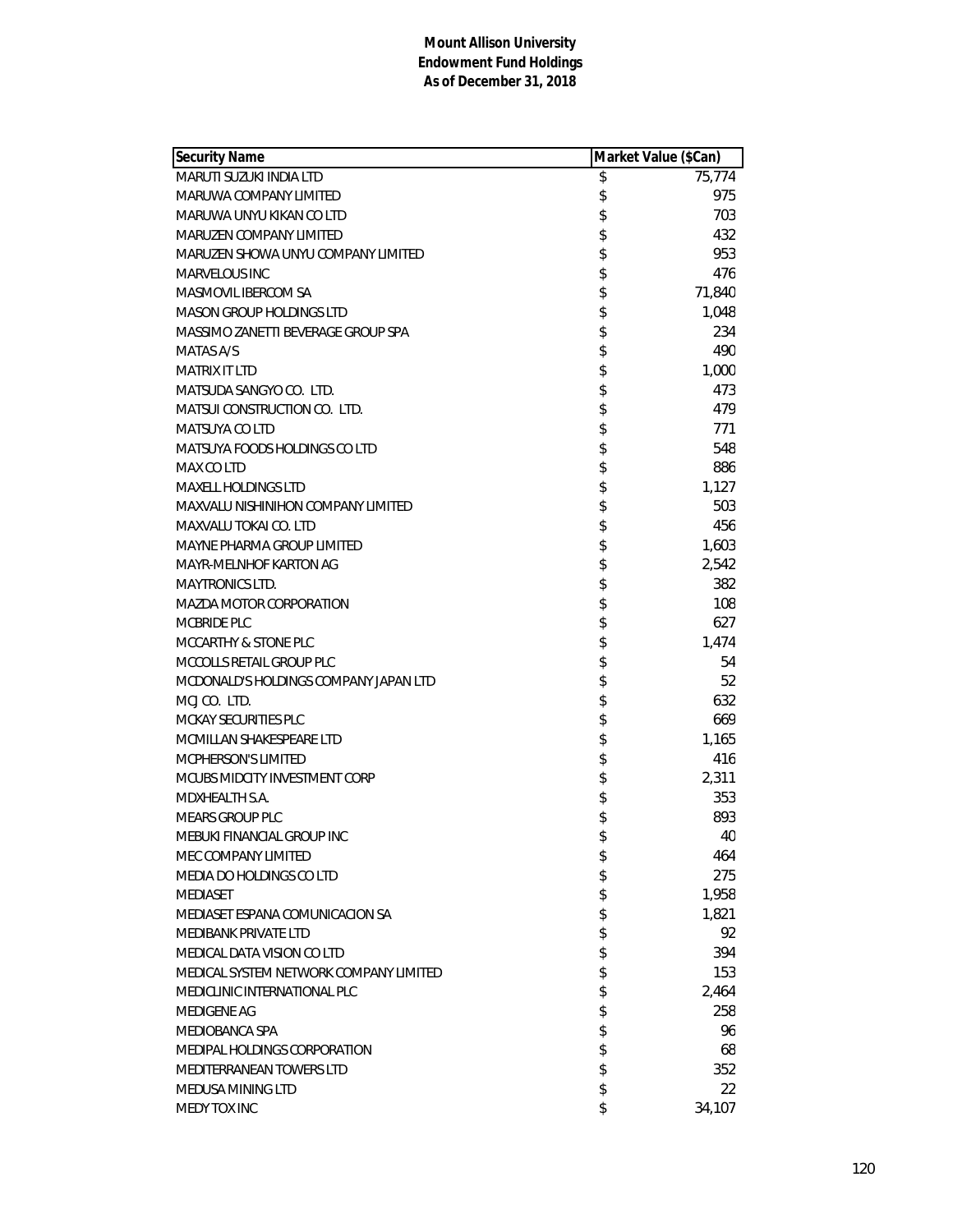| <b>Security Name</b>                 | Market Value (\$Can) |         |
|--------------------------------------|----------------------|---------|
| MEGA OR HOLDINGS LTD                 | \$                   | 242     |
| MEGACHIPS CORPORATION                | \$                   | 555     |
| MEGGITT P.L.C.                       | \$                   | 9,508   |
| MEGMILK SNOW BRAND COMPANY LIMITED   | \$                   | 2,034   |
| MEIDENSHA CORPORATION                | \$                   | 748     |
| MEIJI ELECTRIC INDUSTRIES CO LTD     | \$                   | 219     |
| MEIJI HOLDINGS COMPANY LIMITED       | \$                   | 184     |
| MEIKO ELECTRONICS COMPANY LIMITED    | \$                   | 728     |
| MEIKO NETWORK JAPAN COMPANY LIMITED  | \$                   | 446     |
| MEISEI INDUSTRIAL COMPANY LIMITED    | \$                   | 312     |
| <b>MEITEC CORPORATION</b>            | \$                   | 2,030   |
| MEITO SANGYO CO. LTD.                | \$                   | 394     |
| <b>MEITUAN DIANPING</b>              | \$                   | 26,890  |
| <b>MEIWA CORPORATION</b>             | \$                   | 256     |
| <b>MEKONOMEN AB</b>                  | \$                   | 934     |
| MELCO CROWN ENTERTAINMENT LIMITED    | \$                   | 80      |
| MELCO INTERNATIONAL DEVELOPMENT LTD. | \$                   | 2,466   |
| <b>MELEXIS NV</b>                    | \$                   | 1,739   |
| MELIA HOTELS INTERNATIONAL SA        | \$                   | 1,840   |
| <b>MELISRON LIMITED</b>              | \$                   | 1,474   |
| MELROSE INDUSTRIES PLC               | \$                   | 187     |
| <b>MENICON CO LTD</b>                | \$                   | 1,211   |
| MENORA MIVTACHIM HOLDINGS LTD        | \$                   | 664     |
| <b>MERCIALYS</b>                     | \$                   | 1,262   |
| MERCK KGAA                           | \$                   | 245     |
| <b>MERIDIAN ENERGY LTD</b>           | \$                   | 54      |
| MERLIN ENTERTAINMENTS PLC            | \$                   | 4,567   |
| MERLIN PROPERTIES SOCIMI SA          | \$                   | 6,156   |
| <b>MERSEN SA</b>                     | \$                   | 932     |
| <b>MESOBLAST LTD</b>                 | \$                   | 605     |
| METALL ZUG AG                        | \$                   | 1,026   |
| <b>METALS X LIMITED</b>              | \$                   | 492     |
| <b>METCASH LIMITED</b>               | \$                   | 2,777   |
| METLIFECARE LIMITED                  | \$                   | 978     |
| <b>METRO AG</b>                      | \$                   | 3,097   |
| <b>METRO BANK PLC</b>                | \$                   | 959     |
| METRO HOLDINGS LIMITED               | \$                   | 573     |
| METROPOLE TELEVISION SA              | \$                   | 764     |
| METSA BOARD OYJ                      | \$                   | 1,967   |
| METSO OYJ                            | \$                   | 5,015   |
| MGM CHINA HOLDINGS LTD               | \$                   | 29      |
| MICHAEL HILL INTERNATIONAL LTD       | \$                   | 343     |
| MICHINOKU BANK LIMITED (THE)         | \$                   | 554     |
| MICRO FOCUS INTERNATIONAL PLC        | \$                   | 77,652  |
| MICRONICS JAPAN CO. LTD.             | \$                   | 346     |
| MICROPORT SCIENTIFIC CORP            | \$                   | 560     |
| MIDEA GROUP CO LTD                   | \$                   | 158,989 |
| MIDLAND HOLDINGS LIMITED             | \$                   | 309     |
| MIE KOTSU GROUP HOLDINGS INC         | \$                   | 909     |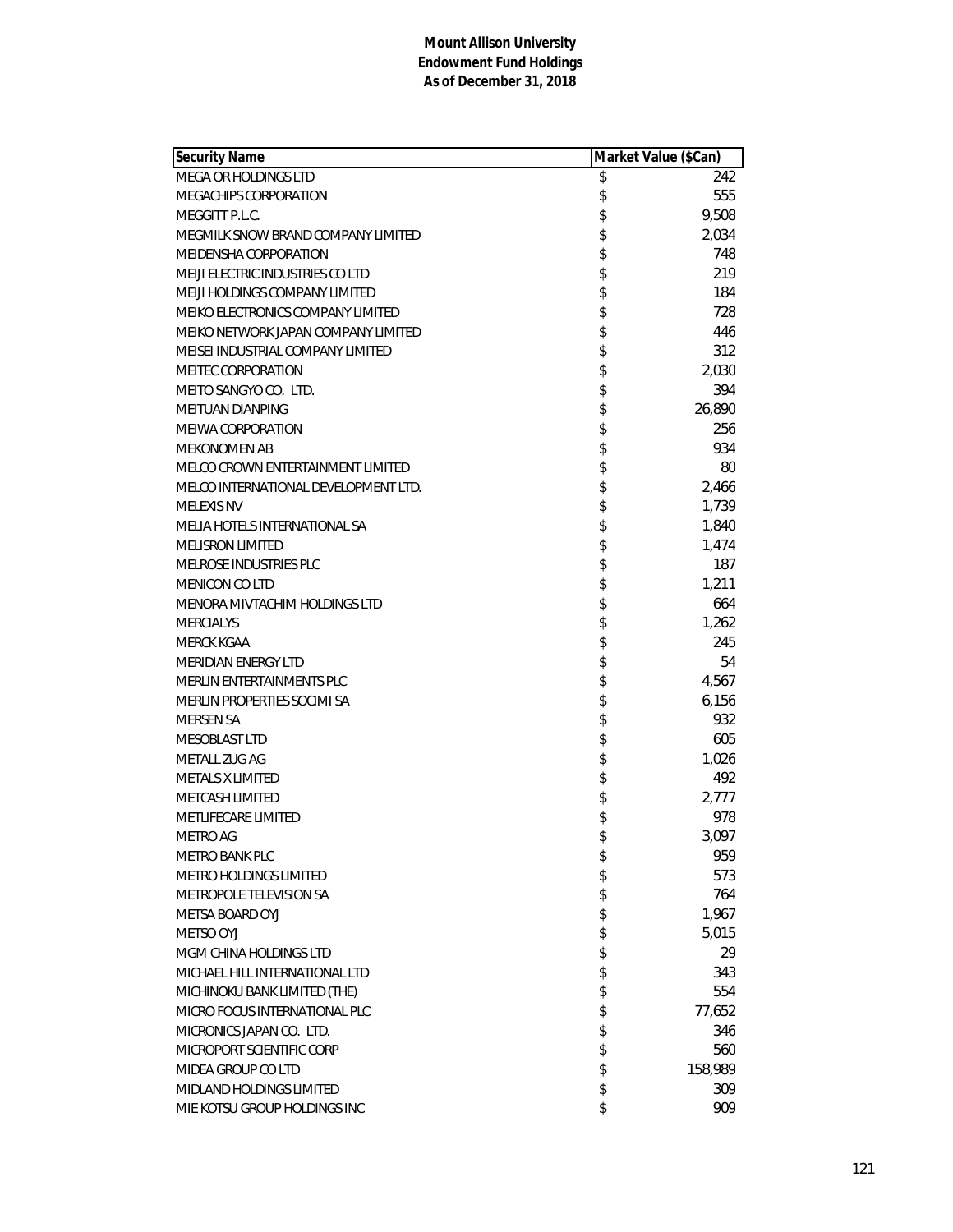| <b>Security Name</b>                           | Market Value (\$Can) |         |
|------------------------------------------------|----------------------|---------|
| MIGDAL INSURANCE & FINANCIAL HOLDINGS LIMITED  | \$                   | 463     |
| <b>MIKUNI CORPORATION</b>                      | \$                   | 406     |
| MILBON COMPANY LIMITED                         | \$                   | 2,071   |
| MILLENNIUM & COPTHORNE HOTELS PLC              | \$                   | 1,765   |
| MILLICOM INTERNATIONAL CELLULAR SA             | \$                   | 77      |
| MIMAKI ENGINEERING CO LTD                      | \$                   | 464     |
| MIMASU SEMICONDUCTOR INDUSTRY COMPANY LIMITED  | \$                   | 480     |
| MINEBEA MITSUMI INC                            | \$                   | 68,828  |
| MINERAL RESOURCES LTD                          | \$                   | 3,332   |
| MINISTOP CO. LTD.                              | \$                   | 891     |
| MINTH GROUP LIMITED                            | \$                   | 44      |
| MIQUEL Y COSTAS & MIQUEL SA                    | \$                   | 945     |
| <b>MIRAI CORP</b>                              | \$                   | 598     |
| MIRAIT HOLDINGS CORPORATION                    | \$                   | 2,164   |
| MIRAMAR HOTEL & INVESTMENT CO LIMITED          | \$                   | 785     |
| MIROKU JYOHO SERVICE CO. LTD.                  | \$                   | 750     |
| MIRVAC GROUP                                   | \$                   | 108     |
| MISAWA HOMES CO LTD                            | \$                   | 532     |
| MISUMI GROUP INCORPORATED                      | \$                   | 110     |
| MITANI CORPORATION                             | \$                   | 2,031   |
| MITANI SEKISAN CO LTD                          | \$                   | 612     |
| MITCHELLS & BUTLERS PLC                        | \$                   | 1,562   |
| MITIE GROUP PLC                                | \$                   | 952     |
| MITO SECURITIES CO. LTD.                       | \$                   | 302     |
| MITSUBA CORPORATION                            | \$                   | 281     |
| MITSUBISHI CHEMICAL HOLDINGS CORPORATION       | \$                   | 179     |
| MITSUBISHI CORPORATION                         | \$                   | 6,897   |
| MITSUBISHI ELECTRIC CORPORATION                | \$                   | 372     |
| MITSUBISHI ESTATE CO LIMITED                   | \$                   | 343     |
| MITSUBISHI GAS CHEMICAL COMPANY INCORPORATED   | \$                   | 45      |
| MITSUBISHI HEAVY INDUSTRIES LIMITED            | \$                   | 65,003  |
| MITSUBISHI KAKOKI KAISHA LIMITED               | \$                   | 286     |
| MITSUBISHI LOGISNEXT CO LTD                    | \$                   | 713     |
| MITSUBISHI MATERIALS CORPORATION               | \$                   | 51      |
| MITSUBISHI MOTORS CORPORATION                  | \$                   | 68      |
| MITSUBISHI PAPER MILLS LTD                     | \$                   | 220     |
| MITSUBISHI PENCIL CO LTD                       | \$                   | 1,741   |
| MITSUBISHI RESEARCH INSTITUTE INCORPORATION    | \$                   | 478     |
| MITSUBISHI SHOKUHIN COMPANY LIMITED            | \$                   | 727     |
| MITSUBISHI STEEL MANUFACTURING COMPANY LIMITED | \$                   | 347     |
| MITSUBISHI TANABE PHARMA CORP                  | \$                   | 67      |
| MITSUBISHI UFJ FINANCIAL GROUP INCORPORATED    | \$                   | 208,851 |
| MITSUBISHI UFJ LEASE & FINANCE CO LTD          | \$                   | 36      |
| MITSUBOSHI BELTING LTD                         | \$                   | 872     |
| MITSUI & CO LIMITED                            | \$                   | 163,240 |
| MITSUI CHEMICALS INCORPORATED                  | \$                   | 80,606  |
| MITSUI E&S HOLDINGS CO LTD                     | \$                   | 1,718   |
| MITSUI FUDOSAN CO LTD                          | \$                   | 216,830 |
| MITSUI FUDOSAN LOGISTICS PARK INC              | \$                   | 1,611   |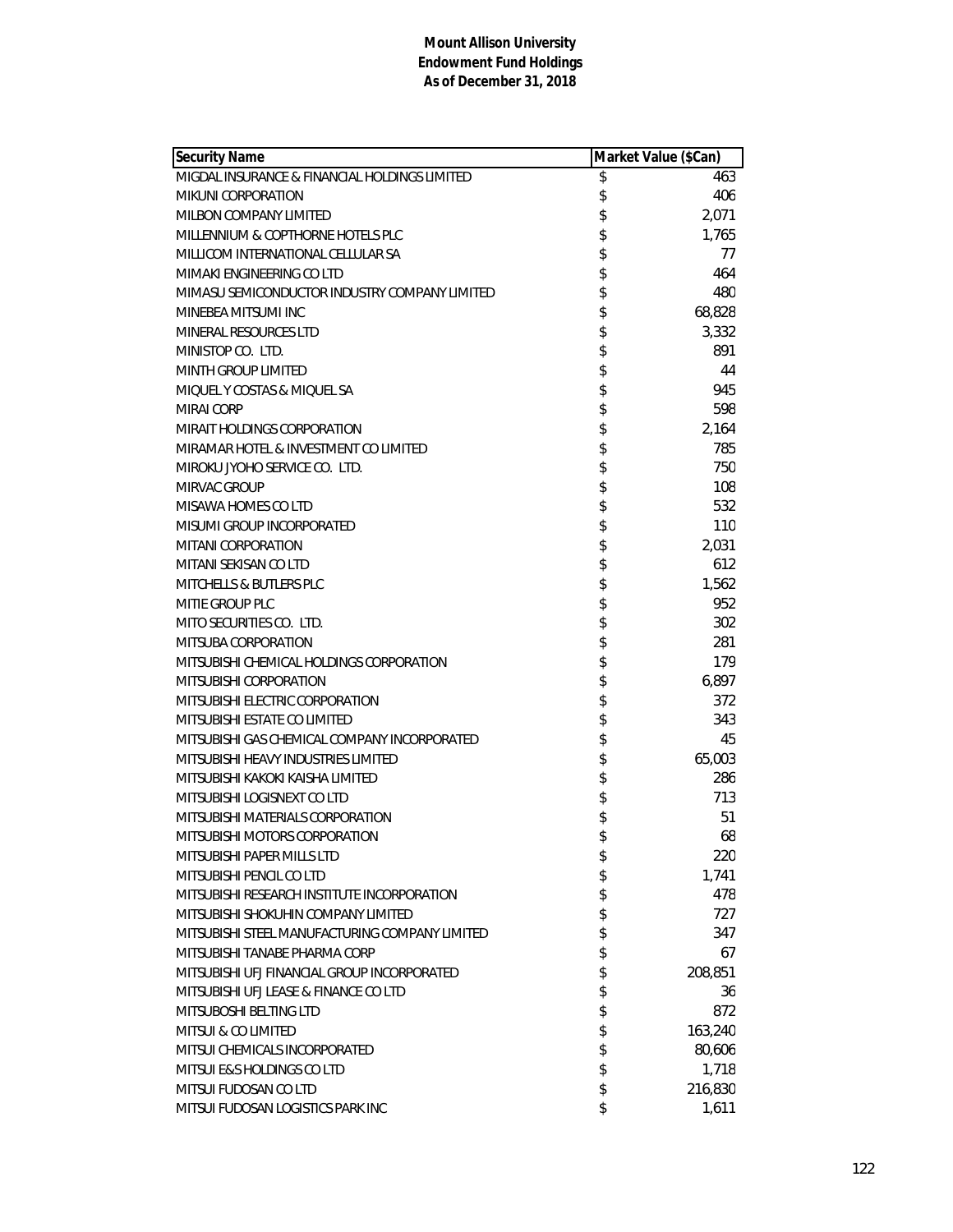| <b>Security Name</b>                      | Market Value (\$Can) |         |
|-------------------------------------------|----------------------|---------|
| MITSUI HIGH-TEC INCORPORATED              | \$                   | 547     |
| MITSUI MATSUSHIMA HOLDINGS CO. LTD.       | \$                   | 531     |
| MITSUI MINING & SMELTING CO LTD           | \$                   | 2,612   |
| MITSUI OSK LINES LTD                      | \$                   | 46      |
| MITSUI SOKO HOLDINGS CO LTD               | \$                   | 821     |
| MITSUI SUGAR COMPANY LIMITED              | \$                   | 843     |
| MITSUUROKO GROUP HOLDINGS COMPANY LIMITED | \$                   | 384     |
| MIVTACH SHAMIR HOLDINGS LTD               | \$                   | 143     |
| MIXI INC                                  | \$                   | 1,495   |
| MIYAJI ENGINEERING GROUP INC.             | \$                   | 490     |
| MIYAZAKI BANK LTD                         | \$                   | 945     |
| MIZRAHI TEFAHOT BANK LIMITED              | \$                   | 44      |
| MIZUHO FINANCIAL GROUP INC                | \$                   | 689     |
| MIZUNO CORPORATION                        | \$                   | 908     |
| MJ GLEESON PLC                            | \$                   | 574     |
| <b>MLP SE</b>                             | \$                   | 703     |
| MM2 ASIA LTD                              | \$                   | 339     |
| MMA OFFSHORE LTD                          | \$                   | 171     |
| MNF GROUP LTD                             | \$                   | 162     |
| MOBILEZONE HOLDING AG                     | \$                   | 922     |
| MOBIMO HOLDING AG                         | \$                   | 3,892   |
| MOCHIDA PHARMACEUTICAL COMPANY LIMITED    | \$                   | 2,343   |
| MODEC INC                                 | \$                   | 935     |
| MOELIS AUSTRALIA LTD                      | \$                   | 394     |
| MOL MAGYAR OLAJ ES                        | \$                   | 72,730  |
| MOMENTUM GROUP AB                         | \$                   | 359     |
| MONADELPHOUS GROUP LIMITED                | \$                   | 1,359   |
| MONASH IVF GROUP LTD                      | \$                   | 322     |
| <b>MONCLER SPA</b>                        | \$                   | 109     |
| <b>MONDI PLC</b>                          | \$                   | 141     |
| MONEX GROUP INC                           | \$                   | 1,209   |
| MONEYSUPERMARKET.COM GROUP PLC            | \$                   | 3,903   |
| MONGOLIAN MINING CORPORATION              | \$                   | 175     |
| MONOGATARI CORP                           | \$                   | 956     |
| MONOTARO CO. LTD                          | \$                   | 57      |
| <b>MONTEA SCA</b>                         | \$                   | 1,426   |
| MORESCO CORP                              | \$                   | 254     |
| MORGAN ADVANCED MATERIALS PLC             | \$                   | 2,064   |
| MORGAN SINDALL GROUP PLC                  | \$                   | 1,245   |
| MORI TRUST HOTEL REIT INC                 | \$                   | 166     |
| MORI TRUST SOGO REIT INC.                 | \$                   | 2,557   |
| MORINAGA MILK INDUSTRY COMPANY LIMITED    | \$                   | 1,934   |
| MORITA HOLDINGS CORPORATION               | \$                   | 972     |
| MORITO CO. LTD.                           | \$                   | 275     |
| MOROZOFF LIMITED                          | \$                   | 325     |
| MORPHOSYS AG                              | \$                   | 125,626 |
| MORTGAGE CHOICE LTD                       | \$                   | 85      |
| <b>MORY INDUSTRIES INC.</b>               | \$                   | 363     |
| MOSHI MOSHI HOTLINE INC.                  | \$                   | 725     |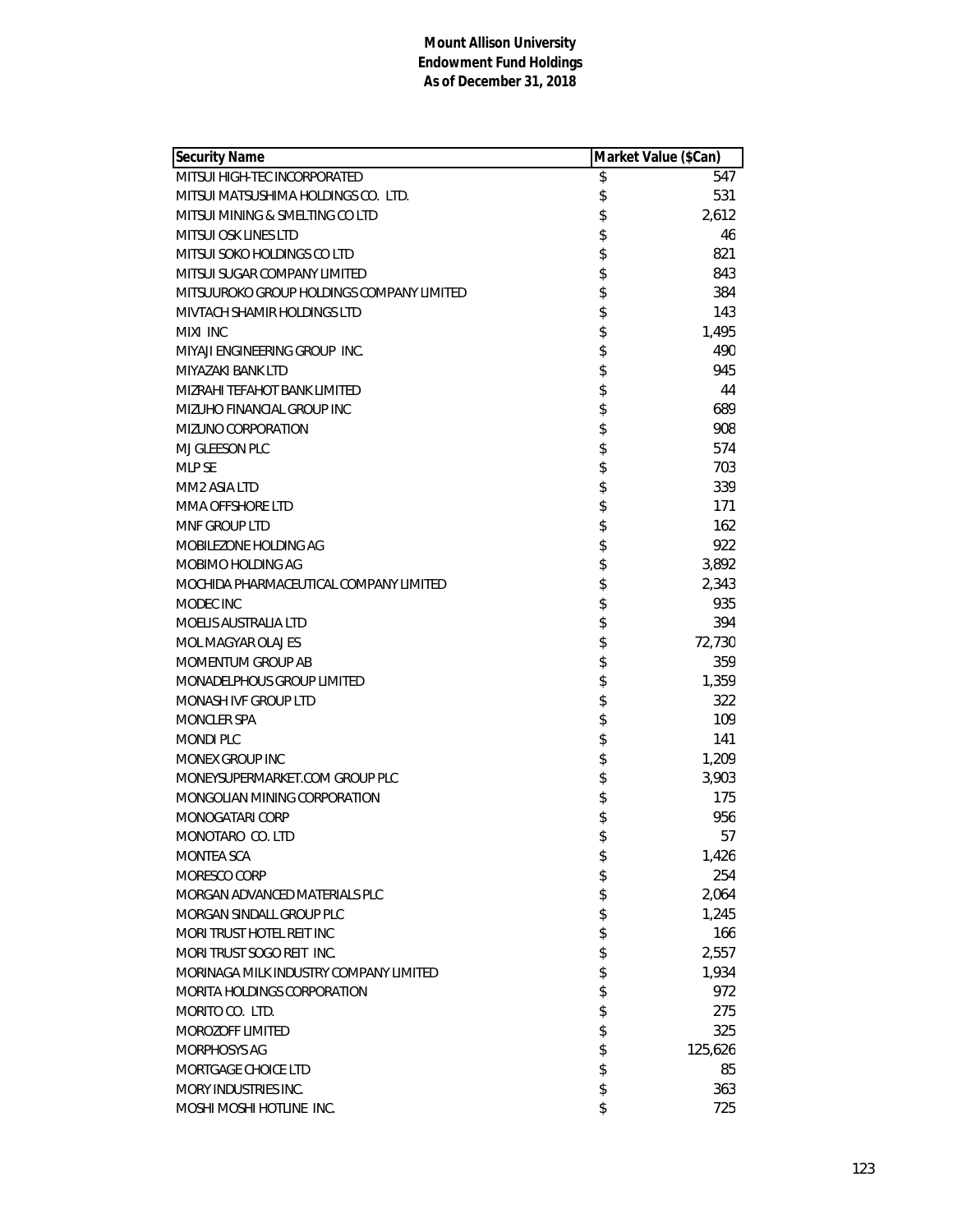| <b>Security Name</b>                          | Market Value (\$Can) |         |
|-----------------------------------------------|----------------------|---------|
| MOTA-ENGIL SGPS SA                            | \$                   | 547     |
| <b>MOTHERCARE PLC</b>                         | \$                   | 109     |
| MOTORPOINT GROUP PLC                          | \$                   | 99      |
| MOUNT GIBSON IRON LIMITED                     | \$                   | 635     |
| <b>MOWI ASA</b>                               | \$                   | 26,255  |
| MO HOLDING AB                                 | \$                   | 94      |
| MR MAX HOLDINGS CORP                          | \$                   | 133     |
| MS&AD INSURANCE GROUP HOLDINGS INCORPORATED   | \$                   | 249     |
| <b>MTILTD</b>                                 | \$                   | 283     |
| MTR CORPORATION LIMITED                       | \$                   | 41,151  |
| MTU AERO ENGINES AG                           | \$                   | 70,561  |
| MUENCHENER RUCKVERSICHERUNGS-GESELLSCHAFT AG  | \$                   | 142,646 |
| <b>MUGEN ESTATE CO LTD</b>                    | \$                   | 102     |
| MURAKAMI CORPORATION                          | \$                   | 344     |
| MURATA MANUFACTURING CO LIMITED               | \$                   | 80,224  |
| MUSASHI SEIMITSU INDUSTRY CO LTD              | \$                   | 1,465   |
| MUSASHINO BANK LIMITED (THE)                  | \$                   | 1,211   |
| MUTOH HOLDINGS COMPANY LIMITED                | \$                   | 39      |
| MYCRONIC AB (PUBL)                            | \$                   | 2,258   |
| MYER HOLDINGS LIMITED                         | \$                   | 444     |
| <b>MYOB GROUP LTD</b>                         | \$                   | 1,777   |
| <b>MYSTATE LIMITED</b>                        | \$                   | 837     |
| N BROWN GROUP PLC                             | \$                   | 406     |
| N FIELD KK                                    | \$                   | 286     |
| NABTESCO CORPORATION                          | \$                   | 45      |
| NACHI-FUJIKOSHI CORPORATION                   | \$                   | 911     |
| NAFCO CO. LTD.                                | \$                   | 201     |
| NAGANO BANK LTD                               | \$                   | 502     |
| NAGANO KEIKI CO. LTD.                         | \$                   | 230     |
| NAGASE & CO LTD                               | \$                   | 2,810   |
| NAGATANIEN CO. LTD.                           | \$                   | 518     |
| NAGAWA COMPANY LIMITED                        | \$                   | 482     |
| NAGOYA RAILROAD CO LTD                        | \$                   | 88      |
| NAKABAYASHI CO LTD                            | \$                   | 206     |
| NAKAMURAYA CO. LTD.                           | \$                   | 634     |
| NAKANISHI INCORPORATED                        | \$                   | 1,862   |
| NAKAYAMA STEEL WORKS LTD                      | \$                   | 258     |
| <b>NAM CHEONG LTD</b>                         | \$                   | 13      |
| NAMESON HOLDINGS LTD                          | \$                   | 162     |
| NAMURA SHIPBUILDING CO. LTD.                  | \$                   | 418     |
| NANFANG COMMUNICATION HOLDINGS LTD            | \$                   | 336     |
| NANTO BANK LIMITED (THE)                      | \$                   | 1,207   |
| NAPHTHA ISRAEL PETROLEUM CORPORATION LIMITED. | \$                   | 502     |
| NASPERS LIMITED                               | \$                   | 204,519 |
| NATIONAL AUSTRALIA BANK LIMITED               | \$                   | 853     |
| NATIONAL BANK OF BELGIUM                      | \$                   | 1,179   |
| NATIONAL BANK OF GREECE S.A.                  | \$                   | 12,312  |
| NATIONAL EXPRESS GROUP PLC                    | \$                   | 4,674   |
| NATIONAL GRID PLC                             | \$                   | 46,582  |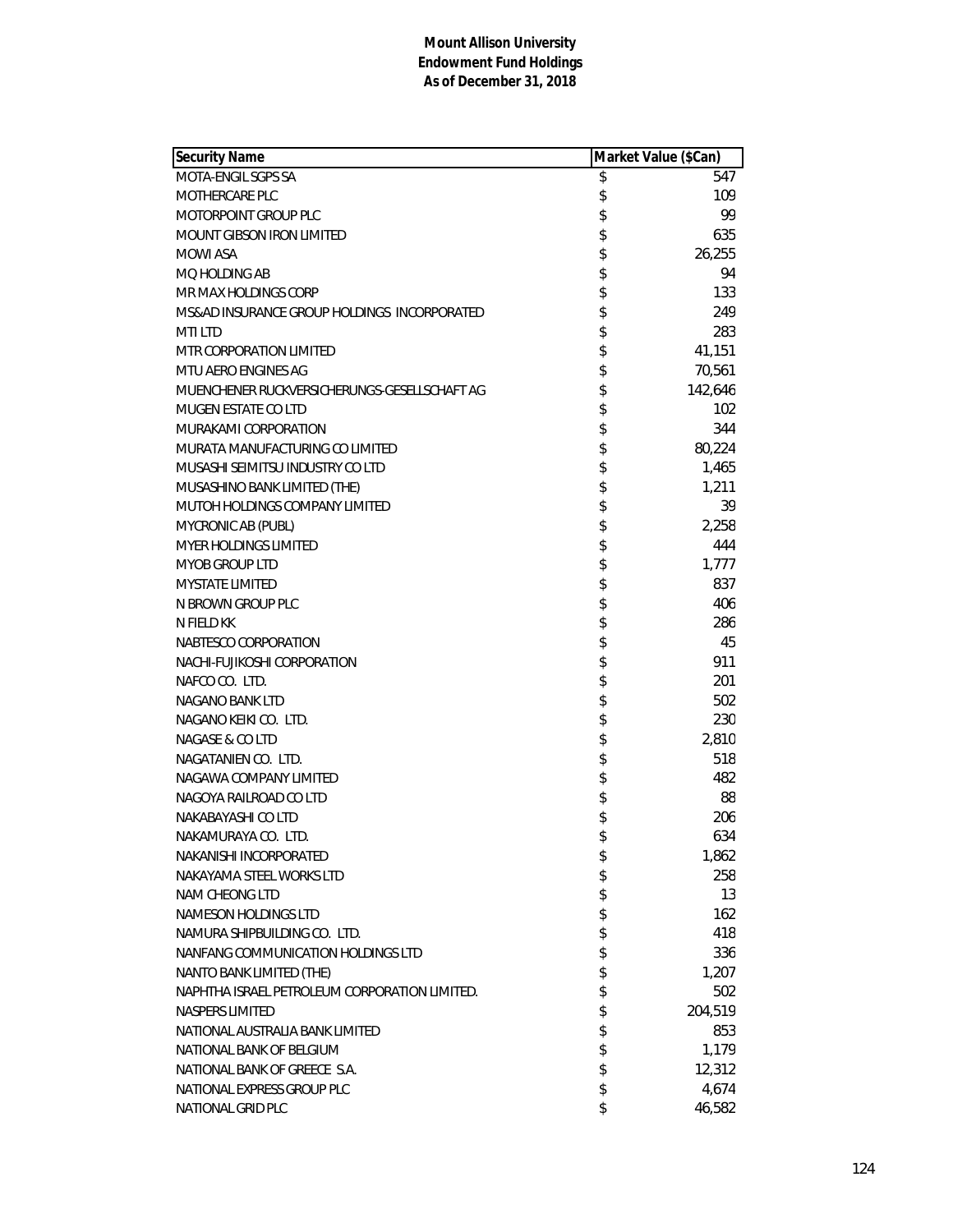| Security Name                                 | Market Value (\$Can) |         |
|-----------------------------------------------|----------------------|---------|
| NATIONAL STORAGE REIT                         | \$                   | 1,410   |
| <b>NATIXIS</b>                                | \$                   | 82      |
| NATORI CO. LTD.                               | \$                   | 467     |
| NATURGY ENERGY GROUP SA                       | \$                   | 164     |
| <b>NAVER CORP</b>                             | \$                   | 122,746 |
| NAVIGATOR COMPANY SA                          | \$                   | 2,138   |
| NAVIGATOR GLOBAL INVESTMENTS LTD              | \$                   | 622     |
| NAVITAS LIMITED.                              | \$                   | 1,798   |
| NAWI BROTHERS GROUP LTD                       | \$                   | 246     |
| NCC AB                                        | \$                   | 385     |
| <b>NCC GROUP PLC</b>                          | \$                   | 1,126   |
| NCSOFT CORP                                   | \$                   | 84,680  |
| NEC CAPITAL SOLUTIONS LTD                     | \$                   | 497     |
| <b>NEC CORPORATION</b>                        | \$                   | 143     |
| NEC NETWORKS & SYSTEM INTEGRATION CORPORATION | \$                   | 1,004   |
| <b>NEL ASA</b>                                | \$                   | 878     |
| <b>NEMETSCHEK SE</b>                          | \$                   | 4,285   |
| NEOPOST S.A.                                  | \$                   | 1,927   |
| <b>NESTE OYJ</b>                              | \$                   | 182     |
| <b>NESTLE S.A.</b>                            | \$                   | 435,904 |
| NET ONE SYSTEMS CO. LTD.                      | \$                   | 2,608   |
| NETCOMPANY HOLDING I A/S                      | \$                   | 72,212  |
| <b>NETENT AB (PUBL)</b>                       | \$                   | 1,170   |
| <b>NETMARBLE CORP</b>                         | \$                   | 43,112  |
| NETO ME HOLDINGS LIMITED                      | \$                   | 186     |
| NETUREN CO. LTD.                              | \$                   | 545     |
| NEW HOPE CORPORATION LTD                      | \$                   | 1,670   |
| NEW WAVE GROUP AB                             | \$                   | 587     |
| NEW WORLD DEVELOPMENT CO LIMITED              | \$                   | 149     |
| NEW ZEALAND REFINING COMPANY LTD              | \$                   | 663     |
| NEWCREST MINING LIMITED                       | \$                   | 217     |
| NEWOCEAN ENERGY HOLDINGS LIMITED              | \$                   | 977     |
| NEWRIVER REIT PLC                             | \$                   | 1,894   |
| NEWTREE GROUP HOLDINGS LIMITED                | \$                   | 472     |
| <b>NEXA RESOURCES SA</b>                      | \$                   | 258     |
| <b>NEXANS SA</b>                              | \$                   | 1,442   |
| <b>NEXITY</b>                                 |                      | 3,953   |
| <b>NEXON CO LTD</b>                           |                      | 106     |
| <b>NEXT PLC</b>                               |                      | 131     |
| NEXTAGE CO LTD                                |                      | 701     |
| <b>NEXTDC LIMITED</b>                         |                      | 2,620   |
| <b>NEXUS AG</b>                               |                      | 873     |
| NEXYZ CORPORATION                             |                      | 519     |
| <b>NGK INSULATORS LTD</b>                     |                      | 66      |
| NGK SPARK PLUG CO LTD                         |                      | 58      |
| NH FOODS LTD                                  | まままままままま             | 63      |
| NIB HOLDINGS LIMITED                          | \$                   | 2,837   |
| NICE LTD                                      | \$                   | 122     |
| NICE SPA                                      | \$                   | 344     |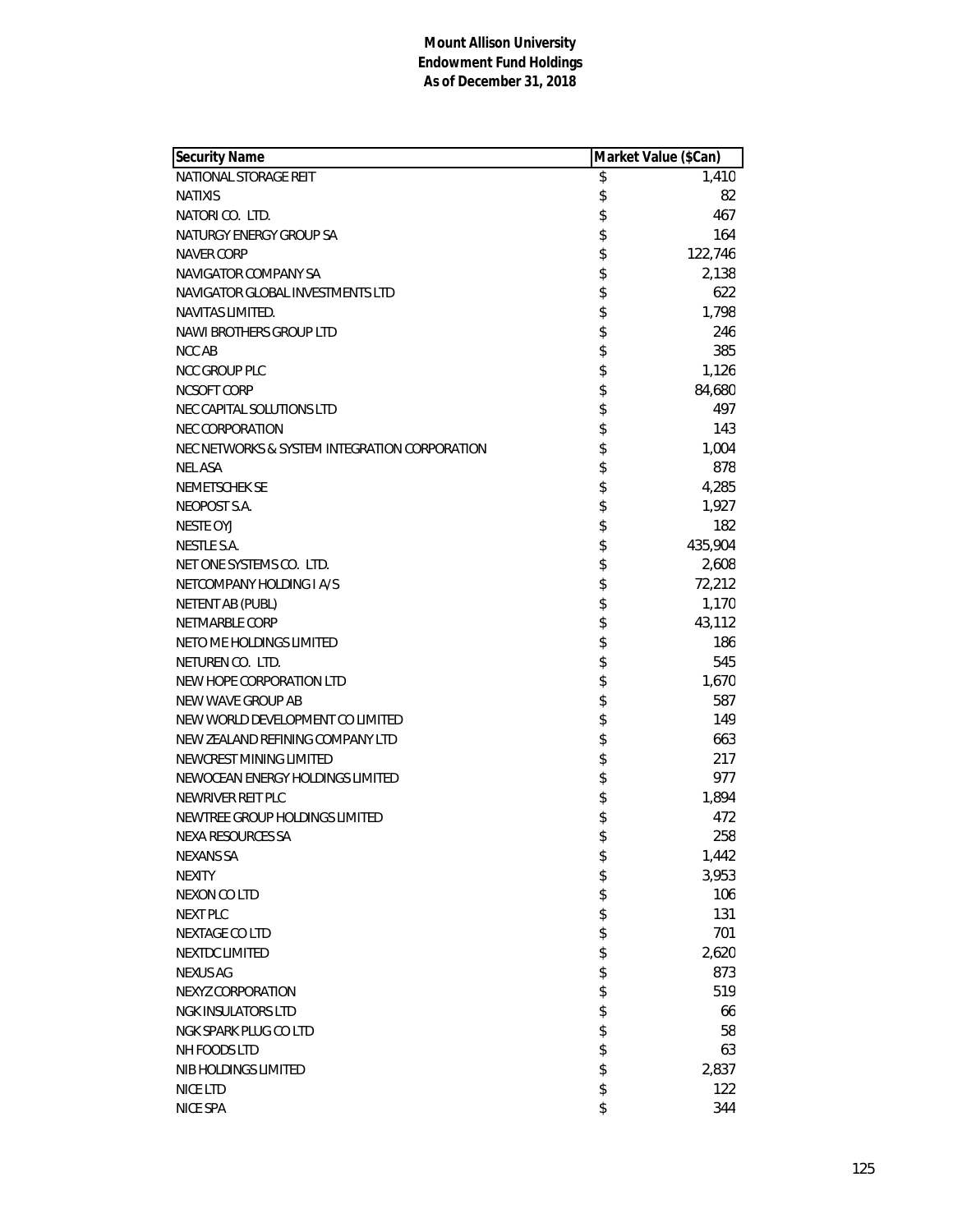| Security Name                                 | Market Value (\$Can) |         |
|-----------------------------------------------|----------------------|---------|
| NICHIAS CORPORATION                           | \$                   | 1,710   |
| NICHIBAN CO. LTD.                             | \$                   | 614     |
| NICHICON CORPORATION                          | \$                   | 551     |
| NICHIDEN CORPORATION                          | \$                   | 480     |
| NICHIHA CORPORATION                           | \$                   | 1,556   |
| NICHIIGAKKAN CO LTD                           | \$                   | 783     |
| NICHI-IKO PHARMACEUTICAL COMPANY LIMITED      | \$                   | 1,290   |
| NICHIREKI COMPANY LIMITED                     | \$                   | 319     |
| NICHIRIN CO. LTD.                             | \$                   | 569     |
| <b>NICK SCALI LTD</b>                         | \$                   | 363     |
| NICOX SA                                      | \$                   | 228     |
| NIDEC CORPORATION                             | \$                   | 88,489  |
| NIHON CHOUZAI CO. LTD                         | \$                   | 275     |
| NIHON DEMPA KOGYO CO. LTD.                    | \$                   | 212     |
| NIHON DENGI CO LTD                            | \$                   | 545     |
| NIHON ESLEAD CORPORATION                      | \$                   | 316     |
| NIHON FLUSH COMPANY LIMITED                   | \$                   | 379     |
| NIHON HOUSE HOLDINGS CO LTD                   | \$                   | 571     |
| NIHON KAGAKU SANGYO CO. LTD.                  | \$                   | 280     |
| NIHON NOHYAKU CO LTD                          | \$                   | 375     |
| NIHON PARKERIZING COMPANY LIMITED             | \$                   | 2,349   |
| NIHON PLAST CO. LTD.                          | \$                   | 186     |
| NIHON TOKUSHU TORYO COMPANY LIMITED           | \$                   | 421     |
| NIKKISO CO LTD                                | \$                   | 899     |
| NIKKO COMPANY LIMITED                         | \$                   | 101     |
| NIKON CORPORATION                             | \$                   | 111,915 |
| NILFISK HOLDING A/S                           | \$                   | 1,929   |
| NINE ENTERTAINMENT CO HOLDINGS LTD            | \$                   | 3,329   |
| NINTENDO CO LTD                               | \$                   | 93,061  |
| NIPPON AIR CONDITIONING SERVICES CO LTD       | \$                   | 265     |
| NIPPON BEET SUGAR MANUFACTURING CO LTD        | \$                   | 390     |
| NIPPON BUILDING FUND INCORPORATED             | \$                   | 63,524  |
| NIPPON CARBIDE INDUSTRIES CO INC              | \$                   | 151     |
| NIPPON CARBON CO LTD                          | \$                   | 697     |
| NIPPON CERAMIC CO. LTD.                       | \$                   | 1,019   |
| NIPPON CHEMICAL INDUSTRIAL CO LTD             | \$                   | 382     |
| NIPPON CHEMI-CON CORPORATION                  | \$                   | 665     |
| NIPPON COKE & ENGINEERING CO LTD              | \$                   | 382     |
| NIPPON COMMERCIAL DEVELOPMENT COMPANY LIMITED | \$                   | 528     |
| NIPPON CONCRETE INDUSTRIES CO. LTD.           | \$                   | 274     |
| NIPPON DENKO CO LTD                           | \$                   | 647     |
| NIPPON DENSETSU KOGYO COMPANY LIMITED         | \$                   | 1,367   |
| NIPPON ELECTRIC GLASS CO LTD                  | \$                   | 38      |
| NIPPON EXPRESS CO LIMITED                     | \$                   | 77      |
| NIPPON FINE CHEMICAL CO. LTD.                 | \$                   | 289     |
| NIPPON FLOUR MILLS CO LTD                     | \$                   | 1,709   |
| NIPPON GAS CO. LTD.                           | \$                   | 2,169   |
| NIPPON HUME CORPORATION                       | \$                   | 248     |
| NIPPON KAYAKU CO LTD                          | \$                   | 3,299   |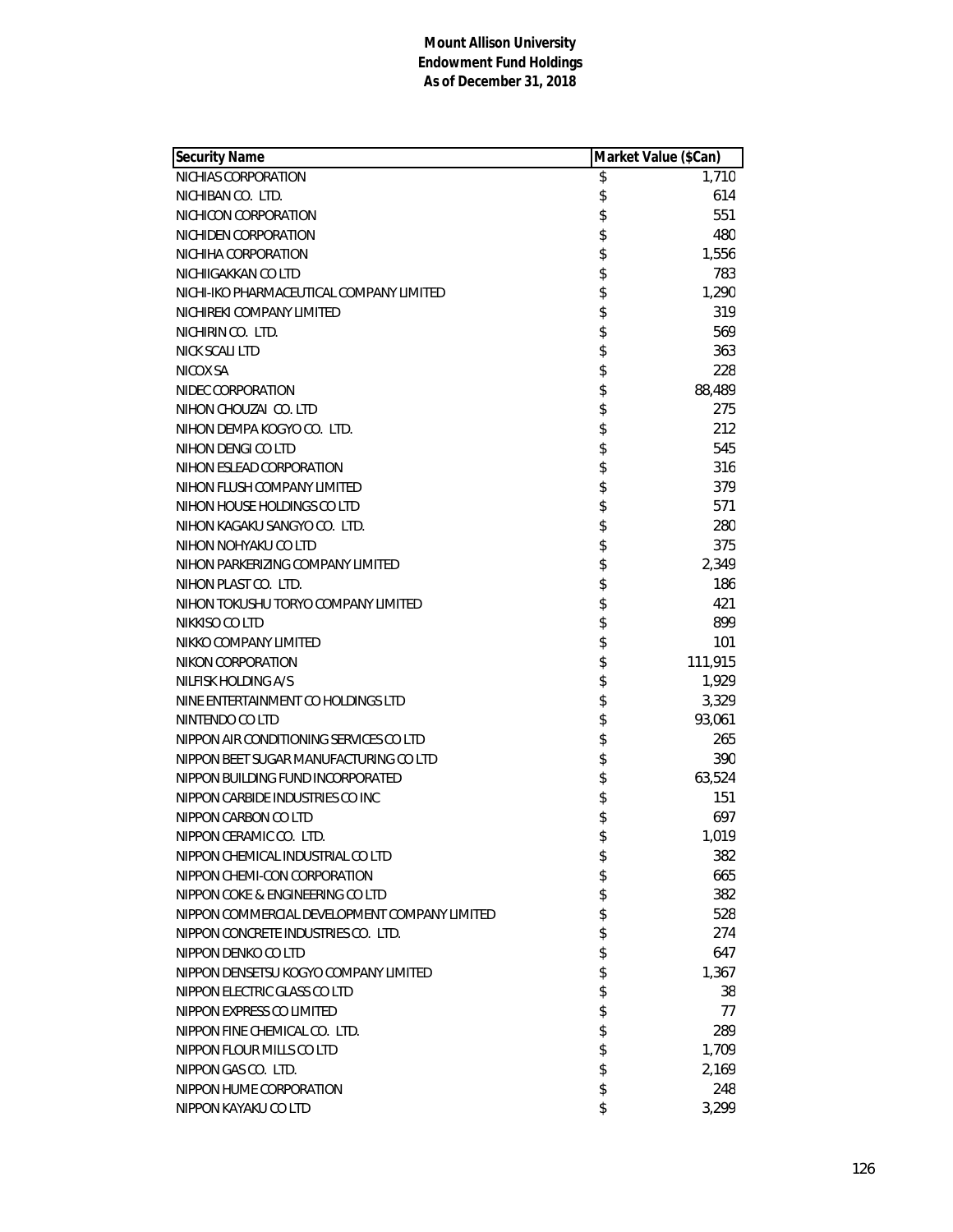| <b>Security Name</b>                       | Market Value (\$Can) |         |
|--------------------------------------------|----------------------|---------|
| NIPPON KINZOKU CO. LTD.                    | \$                   | 118     |
| NIPPON KODOSHI CORPORATION                 | \$                   | 282     |
| NIPPON KOEI COMPANY LIMITED                | \$                   | 634     |
| NIPPON KONPO UNYU SOKO COMPANY LTD         | \$                   | 2,926   |
| NIPPON LIGHT METAL HOLDINGS COMPANY LTD    | \$                   | 2,319   |
| NIPPON PAINT HOLDINGS CO LTD               | \$                   | 92      |
| NIPPON PARKING DEVELOPMENT COMPANY LIMITED |                      | 366     |
| NIPPON PILLAR PACKING CO. LTD.             | \$                   | 346     |
| NIPPON PISTON RING CO LTD                  | \$                   | 444     |
| NIPPON PROLOGIS REIT INC                   | \$                   | 68      |
| NIPPON REIT INVESTMENT CORP                | \$                   | 2,994   |
| NIPPON ROAD CO LTD (THE)                   | \$                   | 621     |
| NIPPON SEIKI CO. LTD.                      | \$                   | 1,792   |
| NIPPON SEISEN CO. LTD.                     | \$                   | 215     |
| NIPPON SHARYO LTD                          | \$                   | 381     |
| NIPPON SHEET GLASS CO LTD                  | \$                   | 1,574   |
| NIPPON SIGNAL CO LTD                       | \$                   | 776     |
| NIPPON SODA CO LTD                         | \$                   | 1,281   |
| NIPPON STEEL & SUMIKIN BUSSAN CORP         | \$                   | 1,437   |
| NIPPON STEEL & SUMITOMO METAL CORPORATION  | \$                   | 256     |
| NIPPON SUISAN KAISHA LIMITED               | \$                   | 2,926   |
| NIPPON SYSTEMWARE CO. LTD.                 | \$                   | 279     |
| NIPPON TELEGRAPH AND TELEPHONE CORPORATION | \$                   | 234,773 |
| NIPPON THOMPSON COMPANY LIMITED            | \$                   | 519     |
| NIPPON YAKIN KOGYO CO LTD                  | \$                   | 678     |
| NIPPON YUSEN KABUSHIKI KAISHA              | \$                   | 43      |
| NISHIKAWA RUBBER CO. LTD.                  | \$                   | 536     |
| NISHIMATSU CONSTRUCTION CO LTD             | \$                   | 2,567   |
| NISHIMATSUYA CHAIN CO LTD                  | \$                   | 963     |
| NISHI-NIPPON FINANCIAL HOLDINGS INC        | \$                   | 2,067   |
| NISHI-NIPPON RAILROAD CO LTD               | \$                   | 2,373   |
| NISHIO RENT ALL CO LTD                     | \$                   | 1,141   |
| NISSAN CHEMICAL CORP                       | \$                   | 122     |
| NISSAN MOTOR CO LTD                        | \$                   | 343     |
| NISSAN SHATAI COMPANY LIMITED              | \$                   | 1,434   |
| NISSAN TOKYO SALES HOLDINGS CO LTD         | \$                   | 403     |
| NISSEI ASB MACHINE CO. LTD.                | \$                   | 455     |
| NISSEI PLASTIC INDUSTRIAL CO. LTD.         | \$                   | 435     |
| NISSHA CO LTD                              | \$                   | 852     |
| NISSHIN FUDOSAN CO. LTD.                   | \$                   | 345     |
| NISSHIN OILLIO GROUP LTD                   | \$                   | 1,629   |
| NISSHIN SEIFUN GROUP INCORPORATED          | \$                   | 75      |
| NISSHINBO HOLDINGS INCORPORATED            | \$                   | 2,456   |
| NISSIN CORPORATION                         | \$                   | 542     |
| NISSIN ELECTRIC CO LTD                     | \$                   | 695     |
| NISSIN FOODS HOLDINGS CO LIMITED           | \$                   | 73      |
| NISSIN KOGYO CO. LTD.                      | \$                   | 1,150   |
| NISSIN SUGAR CO LTD                        | \$                   | 401     |
| NISSUI PHARMACEUTICAL CO. LTD.             | \$                   | 248     |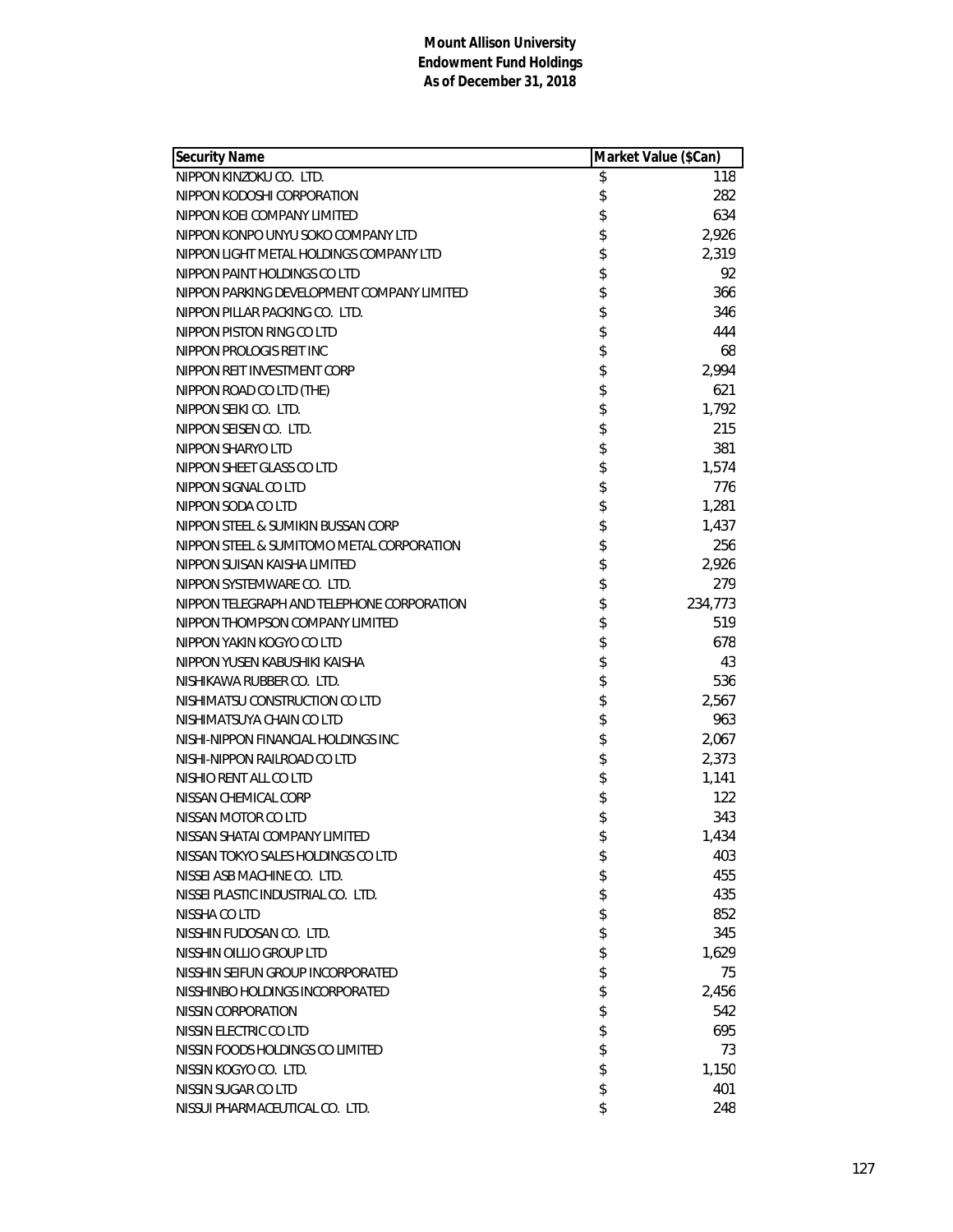| <b>Security Name</b>               | Market Value (\$Can) |         |
|------------------------------------|----------------------|---------|
| NITORI HOLDINGS COMPANY LIMITED    | \$                   | 48,230  |
| NITTA CORPORATION                  | \$                   | 1,124   |
| NITTETSU MINING CO LTD             | \$                   | 603     |
| NITTO BOSEKI CO LTD                | \$                   | 1,049   |
| NITTO DENKO CORPORATION            | \$                   | 154     |
| NITTO FC CO. LTD.                  | \$                   | 444     |
| NITTO KOGYO CORPORATION            | \$                   | 752     |
| NITTO KOHKI CO. LTD.               | \$                   | 412     |
| NITTO SEIKO CO. LTD.               | \$                   | 210     |
| NITTOC CONSTRUCTION CO LTD         | \$                   | 91      |
| NITTOKU ENGINEERING CO. LTD.       | \$                   | 524     |
| NK LUKOIL PAO                      | \$                   | 348,823 |
| NKT A/S                            | \$                   | 771     |
| NMC HEALTHCARE LLC                 | \$                   | 67      |
| NN GROUP NV                        | \$                   | 6,436   |
| NNIT A/S                           | \$                   | 919     |
| <b>NOBIA AB</b>                    | \$                   | 1,458   |
| NOBINA AB (PUBL)                   | \$                   | 1,446   |
| NODA CORPORATION                   | \$                   | 155     |
| NOEVIR HOLDINGS COMPANY LIMITED    | \$                   | 1,137   |
| NOHMI BOSAI LTD.                   | \$                   | 559     |
| NOJIMA CORP                        | \$                   | 1,156   |
| NOKIA OYJ                          | \$                   | 62,945  |
| NOKIAN TYRES PLC                   | \$                   | 6,252   |
| <b>NOLATO AB</b>                   | \$                   | 1,761   |
| NOMURA CO LTD                      | \$                   | 1,912   |
| NOMURA HOLDINGS INC                | \$                   | 244     |
| NOMURA REAL ESTATE HOLDINGS INC    | \$                   | 42      |
| NOMURA REAL ESTATE MASTER FUND INC | \$                   | 94      |
| NOMURA RESEARCH INSTITUTE LIMITED  | \$                   | 77      |
| NON-STANDARD FINANCE PLC           | \$                   | 241     |
| <b>NORCROS PLC</b>                 | \$                   | 320     |
| NORDEA BANK ABP                    | \$                   | 470     |
| <b>NORDEX SE</b>                   | \$                   | 1,255   |
| NORDIC AMERICAN TANKER LIMITED     | \$                   | 204     |
| NORDIC NANOVECTOR ASA              | \$                   | 635     |
| NORDIC SEMICONDUCTOR ASA           | \$                   | 1,089   |
| NORDIC WATERPROOFING HOLDING A/S   | \$                   | 305     |
| NORITAKE CO LTD                    | \$                   | 786     |
| NORITSU KOKI CO. LTD.              | \$                   | 586     |
| NORITZ CORPORATION                 | \$                   | 918     |
| NORMA GROUP SE                     | \$                   | 3,626   |
| NORSK HYDRO ASA                    | \$                   | 112     |
| NORTH PACIFIC BANK LIMITED         | \$                   | 1,375   |
| <b>NORTHGATE PLC</b>               | \$                   | 1,394   |
| NORWAY ROYAL SALMON AS             | \$                   | 514     |
| NORWEGIAN AIR SHUTTLE ASA          | \$                   | 959     |
| NORWEGIAN FINANS HOLDING ASA       | \$                   | 1,539   |
| NORWEGIAN PROPERTY ASA             | \$                   | 271     |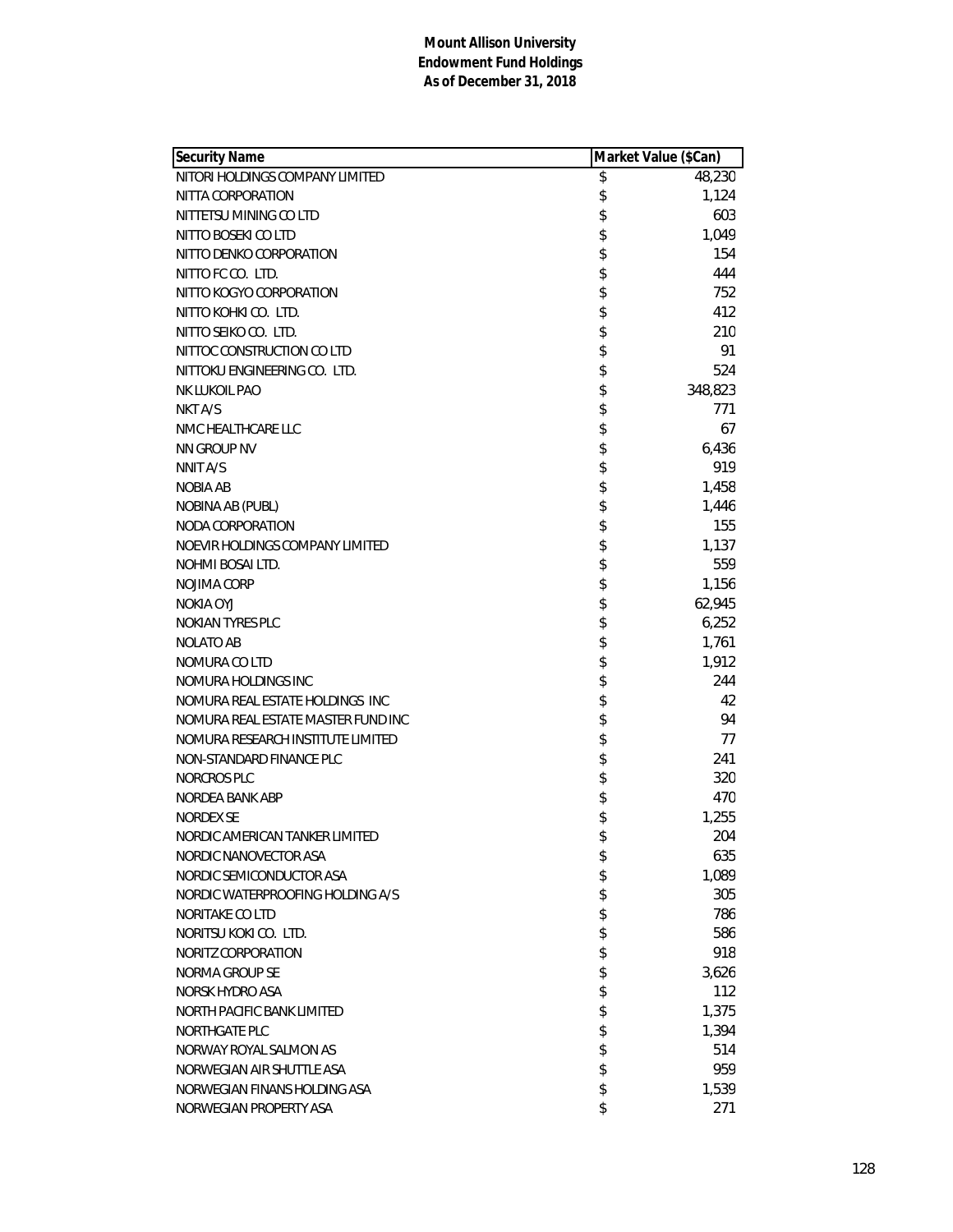| Security Name                           | Market Value (\$Can) |         |
|-----------------------------------------|----------------------|---------|
| NOS SGPS SA                             | \$                   | 3,609   |
| NOVA MEASURING INSTRUMENTS LIMITED      | \$                   | 1,501   |
| NOVARTIS AG                             | \$                   | 333,778 |
| <b>NOVATEK PAO</b>                      | \$                   | 191,190 |
| NOVO NORDISK A/S                        | \$                   | 51,443  |
| NOVOZYMES A/S                           | \$                   | 180     |
| NOZAWA CORPORATION                      | \$                   | 182     |
| NP3 FASTIGHETER AB                      | \$                   | 248     |
| NRJ GROUP SA                            | \$                   | 569     |
| NRW HOLDINGS LIMITED                    | \$                   | 1,042   |
| NS TOOL CO LTD                          | \$                   | 196     |
| NS UNITED KAIUN KAISHA LIMITED          | \$                   | 448     |
| NSD COMPANY LIMITED                     | \$                   | 1,488   |
| <b>NSI NV</b>                           | \$                   | 1,411   |
| NSK LTD.                                | \$                   | 57      |
| <b>NSL LIMITED</b>                      | \$                   | 97      |
| NTN CORPORATION                         | \$                   | 2,293   |
| NTT DATA CORPORATION                    | \$                   | 128     |
| NTT DOCOMO INCORPORATED                 | \$                   | 549     |
| <b>NUFARM LIMITED</b>                   | \$                   | 1,889   |
| NUFLARE TECHNOLOGY INC                  | \$                   | 540     |
| NUMIS CORPORATION PLC                   | \$                   | 286     |
| NV BEKAERT SA                           | \$                   | 1,800   |
| NV NEDERLANDSCHE APPARATENFABRIEK NEDAP | \$                   | 636     |
| NWS HOLDINGS LIMITED                    | \$                   | 59      |
| NXP SEMICONDUCTORS NV                   | \$                   | 464     |
| Nyfosa AB                               | \$                   | 1,692   |
| NYRSTAR SA                              | \$                   | 126     |
| <b>NZME LTD</b>                         | \$                   | 284     |
| <b>NZX LIMITED</b>                      | \$                   | 206     |
| OAK CAPITAL CORPORATION                 | \$                   | 158     |
| OBARA GROUP INCORPORATED                | \$                   | 1,017   |
| OBAYASHI CORPORATION                    | \$                   | 8,806   |
| <b>OBERBANK AG</b>                      | \$                   | 1,282   |
| OBIC CO. LTD.                           | \$                   | 92      |
| OBRASCON HUARTE LAIN SA                 | \$                   | 223     |
| OC OERLIKON CORPORATION PFAEFFIKON AG   | \$                   | 5,033   |
| <b>OCADO GROUP PLC</b>                  | \$                   | 1,492   |
| OCEAN YIELD ASA                         | \$                   | 884     |
| OCEANIA HEALTHCARE LTD                  | \$                   | 488     |
| OCI INTERNATIONAL HOLDINGS LTD          | \$                   | 228     |
| <b>OCINV</b>                            | \$                   | 3,166   |
| ODAKYU ELECTRIC RAILWAY CO LTD          | \$                   | 120     |
| ODELIC CO. LTD.                         | \$                   | 488     |
| <b>ODFJELL DRILLING LTD</b>             | \$                   | 505     |
| OEM-INTERNATIONAL AB                    | \$                   | 294     |
| <b>OENEO</b>                            | \$                   | 530     |
| OENON HOLDINGS INCORPORATED             | \$                   | 458     |
| <b>OERSTED A/S</b>                      | \$                   | 123,011 |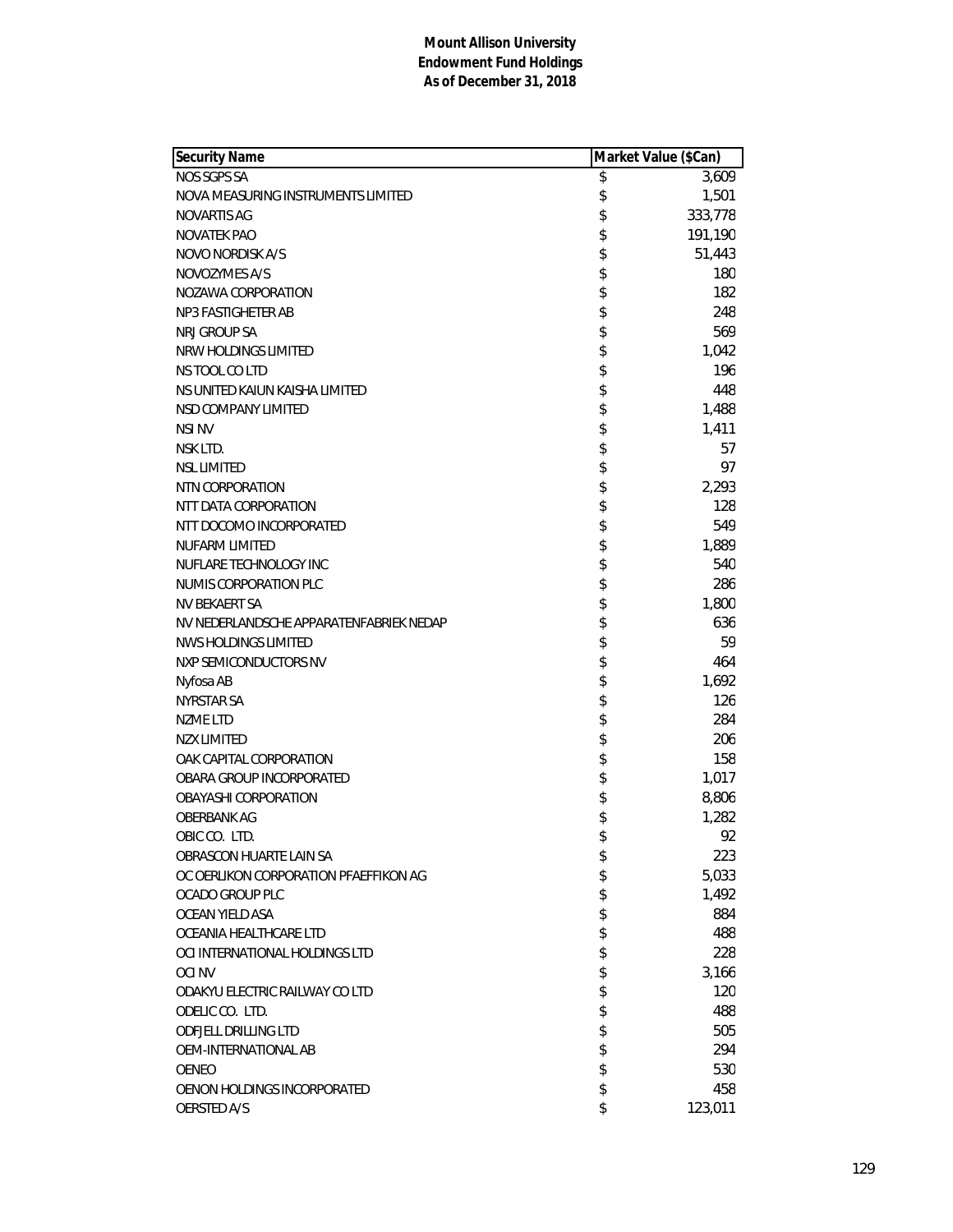| <b>Security Name</b>                   | Market Value (\$Can) |       |
|----------------------------------------|----------------------|-------|
| OFX GROUP LTD                          | \$                   | 868   |
| OGAKI KYORITSU BANK LIMITED (THE)      | \$                   | 1,379 |
| OHASHI TECHNICA INC.                   | \$                   | 251   |
| OHB SE                                 | \$                   | 621   |
| OHSHO FOOD SERVICE CORP                | \$                   | 1,726 |
| OIL REFINERIES LIMITED.                | \$                   | 1,702 |
| OIL SEARCH LIMITED                     | \$                   | 127   |
| OILES CORPORATION                      | \$                   | 678   |
| OITA BANK LTD.                         | \$                   | 943   |
| OJI HOLDINGS CORPORATION               | \$                   | 82    |
| OKABE CO. LTD.                         | \$                   | 626   |
| OKAMOTO INDUSTRIES INC                 | \$                   | 999   |
| OKAMURA CORPORATION                    | \$                   | 1,535 |
| OKASAN SECURITIES GROUP INCORPORATED   | \$                   | 1,373 |
| OKI ELECTRIC INDUSTRY COMPANY LIMITED  | \$                   | 1,912 |
| OKINAWA CELLULAR TELEPHONE COMPANY     | \$                   | 857   |
| OKINAWA ELECTRIC POWER CO. INC. (THE)  | \$                   | 1,294 |
| OKUMA CORPORATION                      | \$                   | 2,162 |
| OKUMURA CORPORATION                    | \$                   | 2,009 |
| OKURA INDUSTRIAL CO. LTD.              | \$                   | 159   |
| OKUWA COMPANY LIMITED                  | \$                   | 242   |
| OLAV THON EIENDOMSSELSKAP              | \$                   | 846   |
| OLVI OYJ                               | \$                   | 1,232 |
| OLYMPUS CORPORATION                    | \$                   | 165   |
| OM HOLDINGS LIMITED                    | \$                   | 761   |
| <b>OMRON CORPORATION</b>               | \$                   | 129   |
| OMV AKTIENGESELLSCHAFT                 | \$                   | 119   |
| ON THE BEACH GROUP PLC                 | \$                   | 1,090 |
| ONESAVINGS BANK PLC                    | \$                   | 2,402 |
| ONO PHARMACEUTICAL CO LTD              | \$                   | 143   |
| ONOKEN CO. LTD.                        | \$                   | 523   |
| <b>ONTEX GROUP NV</b>                  | \$                   | 2,960 |
| ONWARD HOLDINGS CO. LTD.               | \$                   | 934   |
| OOEDO ONSEN REIT INVESTMENT CORP       | \$                   | 569   |
| OOH!MEDIA LTD                          | \$                   | 1,191 |
| OOTOYA HOLDINGS COMPANY LIMITED        | \$                   | 330   |
| OP FINANCIAL LTD                       | \$                   | 852   |
| OPEN DOOR INC                          | \$                   | 821   |
| OPENJOBMETIS SPA AGENZIA PER IL LAVORO | \$                   | 300   |
| OPHIR ENERGY PLC                       | \$                   | 737   |
| OPTEX GROUP CO LTD                     | \$                   | 886   |
| OPUS GROUP AB (PUBL)                   | \$                   | 83    |
| ORACLE CORPORATION JAPAN               | \$                   | 45    |
| ORANGE BELGIUM SA                      | \$                   | 1,150 |
| ORANGE SA                              | \$                   | 9,292 |
| ORASCOM DEVELOPMENT HOLDING AG         | \$                   | 554   |
| ORDINA NV                              | \$                   | 475   |
| ORGANO CORPORATION                     | \$                   | 453   |
| ORICA LIMITED                          | \$                   | 85    |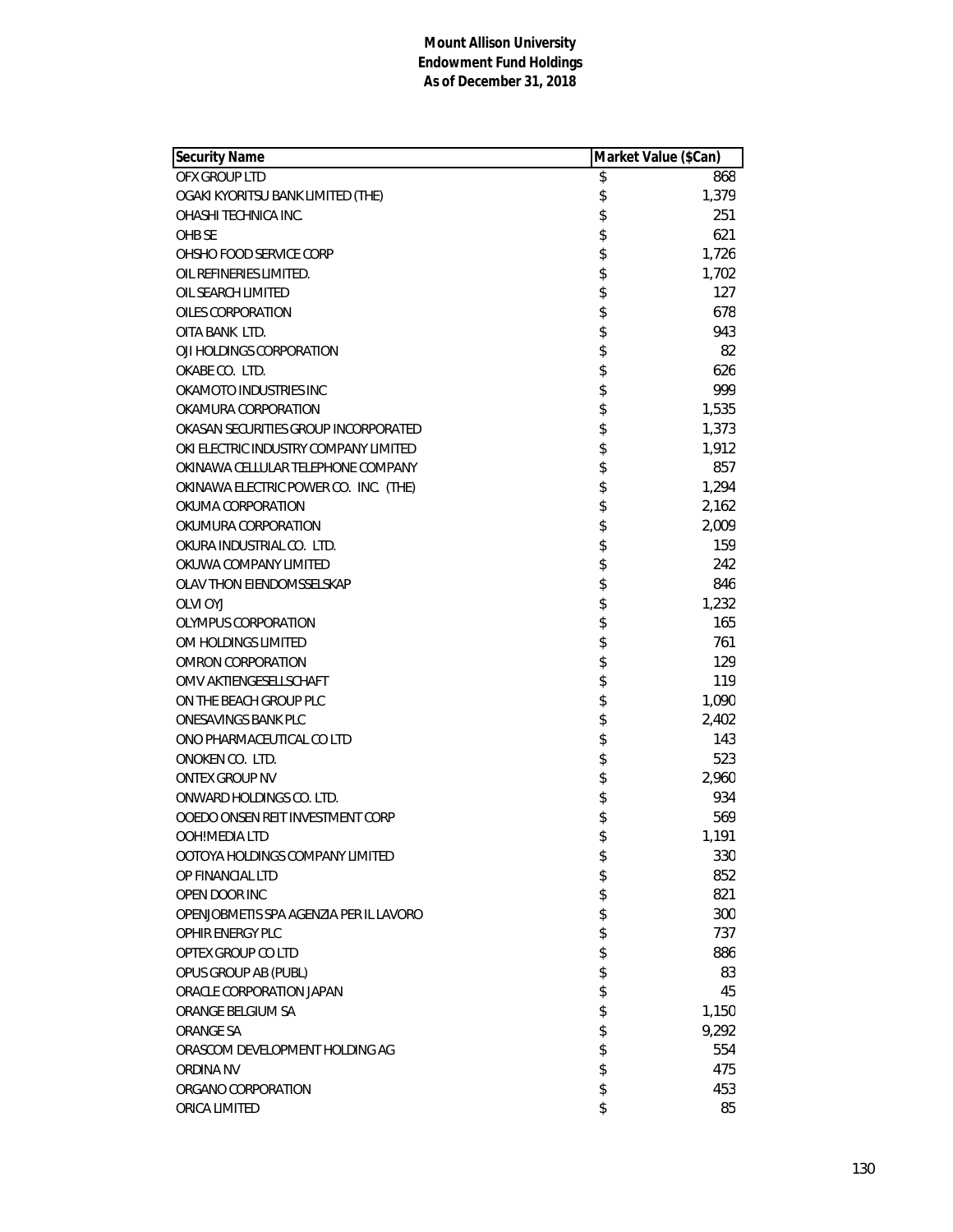| <b>Security Name</b>                         | Market Value (\$Can) |         |
|----------------------------------------------|----------------------|---------|
| ORIENTAL LAND COMPANY LTD                    | \$                   | 371     |
| ORIENTAL WATCH HOLDINGS LIMITED              | \$                   | 185     |
| ORIFLAME HOLDING AG                          | \$                   | 1,751   |
| ORIGIN ENERGY LIMITED                        | \$                   | 148     |
| ORIOLA OYJ                                   | \$                   | 729     |
| ORION OYJ                                    | \$                   | 8,682   |
| ORIOR AG                                     | \$                   | 1,035   |
| ORIX CORPORATION                             | \$                   | 232,697 |
| ORKLA ASA                                    | \$                   | 118     |
| ORORA LTD                                    | \$                   | 3,659   |
| OSAKA GAS CO LIMITED                         | \$                   | 54,797  |
| OSAKA ORGANIC CHEMICAL INDUSTRY LTD.         | \$                   | 305     |
| OSAKA STEEL CO. LTD                          | \$                   | 552     |
| OSAKA TITANIUM TECHNOLOGIES CO.LIMITED.      | \$                   | 617     |
| OSAKI ELECTRIC CO. LTD.                      | \$                   | 575     |
| <b>OSG CORPORATION</b>                       | \$                   | 2,236   |
| OSJB HOLDINGS CORP                           | \$                   | 1,071   |
| OSRAM LICHT AG                               | \$                   | 4,435   |
| OSTERREICHISCHE POST AG                      | \$                   | 2,379   |
| OTELLO CORPORATION ASA                       | \$                   | 354     |
| OTP BANK NYRT                                | \$                   | 103,765 |
| OTSUKA CORPORATION                           | \$                   | 53      |
| OTSUKA HOLDINGS COMPANY LIMITED              | \$                   | 294     |
| OTSUKA KAGU LTD.                             | \$                   | 114     |
| OUE HOSPITALITY TRUST                        | \$                   | 1,095   |
| <b>OUE LTD</b>                               | \$                   | 493     |
| OUTOKUMPU OYJ                                | \$                   | 1,815   |
| <b>OUTOTEC OYJ</b>                           | \$                   | 951     |
| <b>OUTSOURCING INC</b>                       | \$                   | 1,623   |
| <b>OVATO LTD</b>                             | \$                   | 47      |
| OVERSEA-CHINESE BANKING CORPORATION LIMITED  | \$                   | 62,604  |
| <b>OVS SPA</b>                               | \$                   | 410     |
| OXFORD IMMUNOTEC GLOBAL PLC                  | \$                   | 759     |
| OXFORD INSTRUMENTS PLC                       | \$                   | 1,475   |
| OXLEY HOLDINGS LIMITED                       | \$                   | 340     |
| <b>OXURION NV</b>                            | \$                   | 464     |
| OYO CORPORATION                              | \$                   | 433     |
| OZ MINERALS LIMITED                          | \$                   | 3,372   |
| <b>OZU CORPORATION</b>                       | \$                   | 435     |
| P.S. MITSUBISHI CONSTRUCTION COMPANY LIMITED | \$                   | 452     |
| PACIFIC BASIN SHIPPING LIMITED               | \$                   | 1,079   |
| PACIFIC CURRENT GROUP LTD                    | \$                   | 431     |
| PACIFIC INDUSTRIAL CO LTD                    | \$                   | 1,080   |
| PACIFIC METALS CO LTD                        | \$                   | 865     |
| <b>PACIFIC TEXTILES HOLDINGS LIMITED</b>     | \$                   | 1,202   |
| <b>PACT GROUP HOLDINGS LTD</b>               | \$                   | 824     |
| PADDY POWER BETFAIR PLC                      | \$                   | 124     |
| PAGEGROUP PLC                                | \$                   | 3,901   |
| PAGSEGURO DIGITAL LTD                        | \$                   | 25,249  |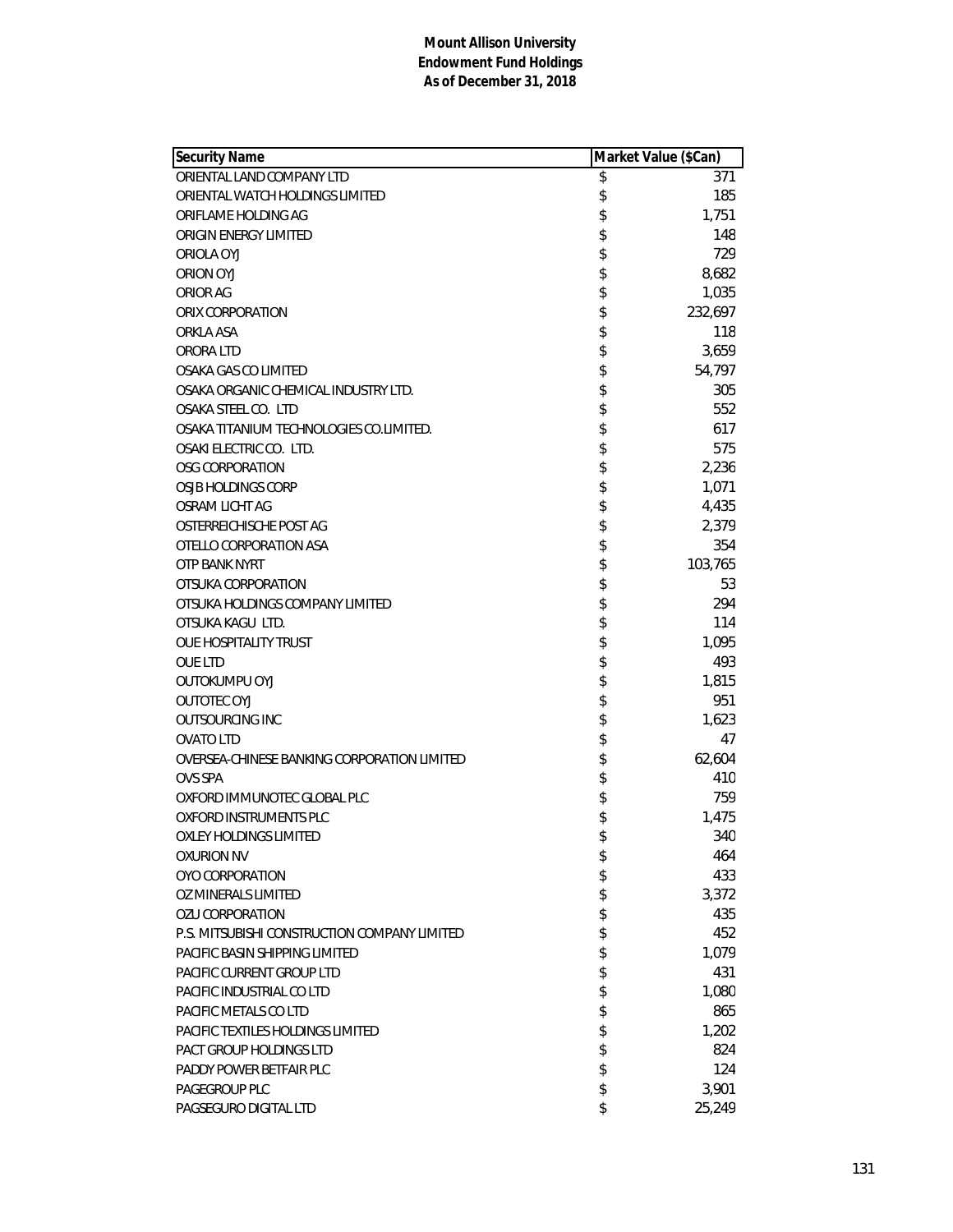| <b>Security Name</b>                      | Market Value (\$Can) |        |
|-------------------------------------------|----------------------|--------|
| PAL GROUP HOLDINGS CO LTD                 | \$                   | 644    |
| PALFINGER AKTIENGESELLSCHAFT              | \$                   | 943    |
| PAN PACIFIC INTERNATIONAL HOLDINGS CORP.  | \$                   | 136    |
| PANALPINA WELTRANSPORT AG                 | \$                   | 3,048  |
| PANASONIC CORPORATION                     | \$                   | 82,588 |
| PANDORA A/S                               | \$                   | 82     |
| PANDOX AB                                 | \$                   | 1,684  |
| PANORAMIC RESOURCES LIMITED               | \$                   | 50     |
| PANORO ENERGY ASA                         | \$                   | 135    |
| <b>PAN-UNITED CORPORATION LIMITED</b>     | \$                   | 94     |
| PAPELES Y CARTONES DE EUROPA SA           | \$                   | 2,301  |
| PARADISE ENTERTAINMENT LIMITED            | \$                   | 119    |
| PARAGON BANKING GROUP PLC                 | \$                   | 2,937  |
| PARAGON CARE LIMITED                      | \$                   | 432    |
| PARAGON GMBH & CO KGAA                    | \$                   | 216    |
| PARAMOUNT BED HOLDINGS CO LTD             | \$                   | 1,676  |
| PARCO CO LTD                              | \$                   | 579    |
| PARGESA HOLDING SA                        | \$                   | 51     |
| PARIS MIKI HOLDINGS INCORPORATED          | \$                   | 230    |
| PARIS ORLEANS SA                          | \$                   | 2,288  |
| PARK24 CO. LTD.                           | \$                   | 47     |
| PARKWAY LIFE REAL ESTATE INVESTMENT TRUST | \$                   | 1,154  |
| PARMALAT SPA                              | \$                   | 1,278  |
| PARQUES REUNIDOS S.A.                     | \$                   | 606    |
| <b>PARROT</b>                             | \$                   | 84     |
| PARTNER COMMUNICATIONS COMPANY LIMITED    | \$                   | 981    |
| PARTNERS GROUP HOLDING                    | \$                   | 193    |
| PASONA GROUP INC                          | \$                   | 439    |
| PATRIZIA IMMOBILIEN AG                    | \$                   | 1,845  |
| PAYPOINT PLC                              | \$                   | 1,343  |
| PAZ OIL COMPANY LTD                       | \$                   | 2,713  |
| PC DEPOT CORPORATION                      | \$                   | 159    |
| PC PARTNER GROUP LTD                      | \$                   | 127    |
| <b>PCCW LIMITED</b>                       | \$                   | 16,198 |
| PEAB AB                                   | \$                   | 3,447  |
| PEARSON PLC                               | \$                   | 172    |
| PEET LIMITED                              | \$                   | 780    |
| PEGASUS SEWING MACHINE MFG CO LTD         | \$                   | 127    |
| PENDAL GROUP LTD                          | \$                   | 2,695  |
| PENDRAGON PLC                             | \$                   | 944    |
| PENNON GROUP PLC                          | \$                   | 7,793  |
| PENTA-OCEAN CONSTRUCTION CO LTD           | \$                   | 2,963  |
| PEPPER FOOD SERVICE CO. LTD               | \$                   | 811    |
| PER AARSLEFF HOLDING A/S                  | \$                   | 1,362  |
| PERENNIAL REAL ESTATE HOLDINGS LTD        | \$                   | 210    |
| PERMANENT TSB GROUP HOLDINGS PLC          | \$                   | 191    |
| PERNOD RICARD                             | \$                   | 18,036 |
| PERPETUAL LIMITED                         | \$                   | 1,501  |
| PERSEUS MINING LTD                        | \$                   | 1,017  |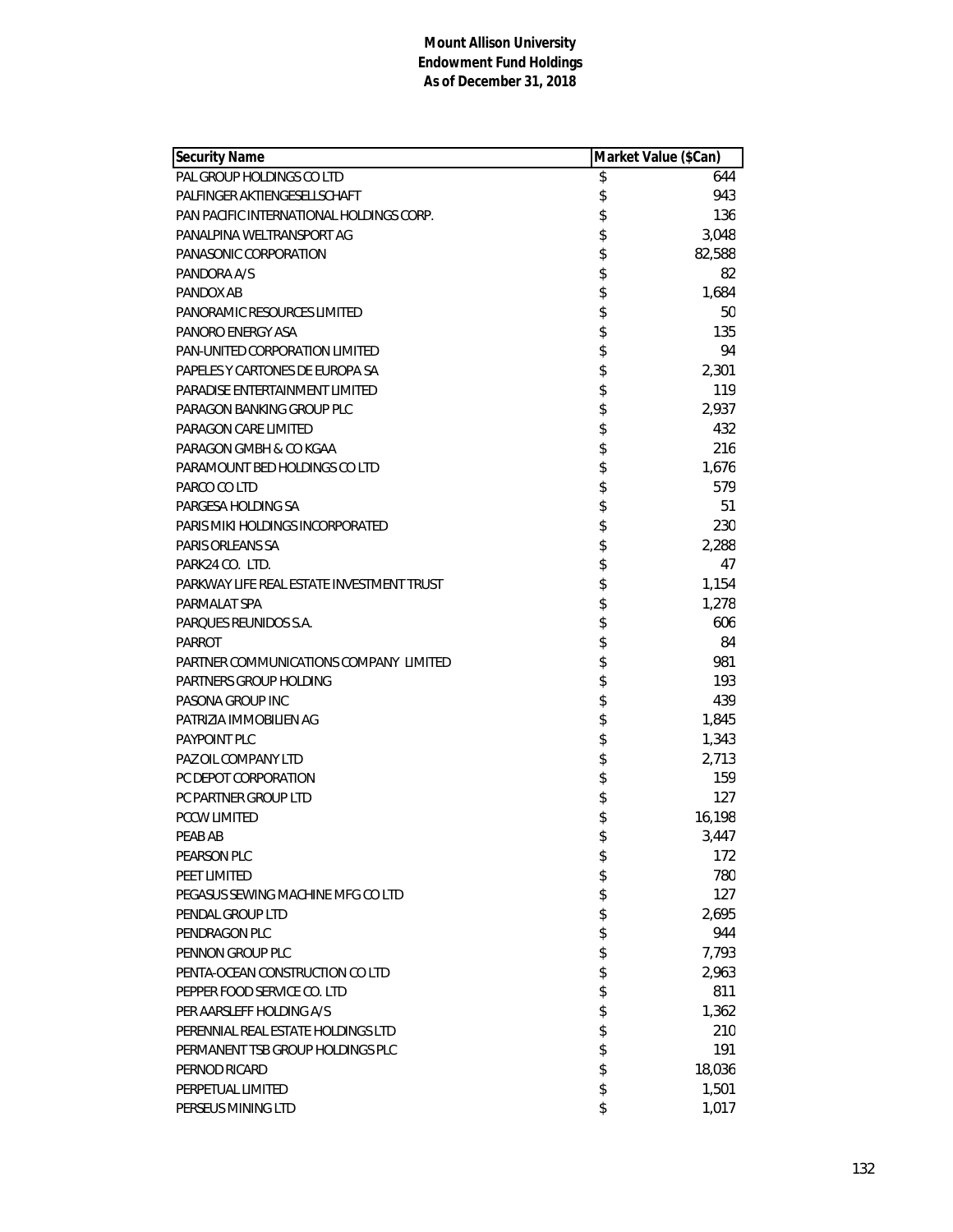| <b>Security Name</b>                        | Market Value (\$Can) |
|---------------------------------------------|----------------------|
| PERSIMMON PLC                               | \$<br>142            |
| PERSOL HOLDINGS CO LTD                      | \$<br>49             |
| PETRA DIAMONDS LIMITED                      | \$<br>955            |
| PETROFAC LIMITED                            | \$<br>3,243          |
| PETROLEO BRASILEIRO SA PETROBRAS            | \$<br>148,269        |
| PETROLEUM GEO-SERVICES ASA                  | \$<br>916            |
| PETROPAVLOVSK PLC                           | \$<br>571            |
| PETS AT HOME GROUP PLC                      | \$<br>1,321          |
| PEUGEOT S.A.                                | \$<br>231            |
| PFEIFFER VACUUM TECHNOLOGY AG               | \$<br>1,933          |
| <b>PGG WRIGHTSON LIMITED</b>                | \$<br>405            |
| PHARMA MAR SA                               | \$<br>563            |
| PHOENIX GROUP HOLDINGS                      | \$<br>7,987          |
| PHOENIX HLDGS LTD                           | \$<br>1,024          |
| PHOENIX MECANO AG                           | \$<br>741            |
| PHOTO-ME INTERNATIONAL PLC                  | \$<br>721            |
| PIAGGIO NC SPA                              | \$<br>766            |
| <b>PICANOL NV</b>                           | \$<br>587            |
| PICC PROPERTY AND CASUALTY COMPANY LTD      | \$<br>133,455        |
| PICO FAR EAST HOLDINGS LIMITED              | \$<br>720            |
| PIERRE ET VACANCES SA                       | \$<br>248            |
| PIGEON CORPORATION                          | \$<br>91             |
| PIHLAJALINNA OYJ                            | \$<br>134            |
| PILOT CORPORATION                           | \$<br>2,281          |
| PIOLAX INC.                                 | \$<br>1,098          |
| PIONEER CORPORATION                         | \$<br>429            |
| PIRELLI & C SPA                             | \$<br>47             |
| PLASSON INDUSTRIES LIMITED                  | \$<br>298            |
| PLASTIQUES DU VAL DE LOIRE                  | \$<br>189            |
| PLATINUM ASSET MANAGEMENT LIMITED           | \$<br>1,401          |
| PLATZER FASTIGHETER HOLDING AB (PUBL)       | \$<br>767            |
| PLAYMATES HOLDINGS LIMITED                  | \$<br>185            |
| PLAYMATES TOYS LIMITED                      | \$<br>90             |
| PLAYTECH PLC                                | \$<br>3,026          |
| PLAZZA AG                                   | \$<br>910            |
| PLENUS CO. LTD.                             | \$<br>825            |
| PNE AG                                      | \$<br>243            |
| POLA ORBIS HOLDINGS INCORPORATION           | \$<br>46             |
| POLETOWIN PITCREW HOLDINGS INC              | \$<br>562            |
| POLYPIPE GROUP PLC                          | \$<br>1,888          |
| POLYTEC ASSET HOLDINGS LIMITED              | \$<br>397            |
| POLYTEC HOLDING AG                          | \$<br>278            |
| PONSSE OYJ                                  | \$<br>673            |
| PORR AG                                     | \$<br>639            |
| PORSCHE AUTOMOBIL HOLDING SE                | \$<br>68,004         |
| POSTE ITALIANE SPA                          | \$<br>77             |
| <b>POSTNL</b>                               | \$<br>1,815          |
| POWER ASSETS HOLDINGS LTD                   | \$<br>11,360         |
| POWSZECHNA KASA OSZCZEDNOSCI BANK POLSKI SA | \$<br>177,851        |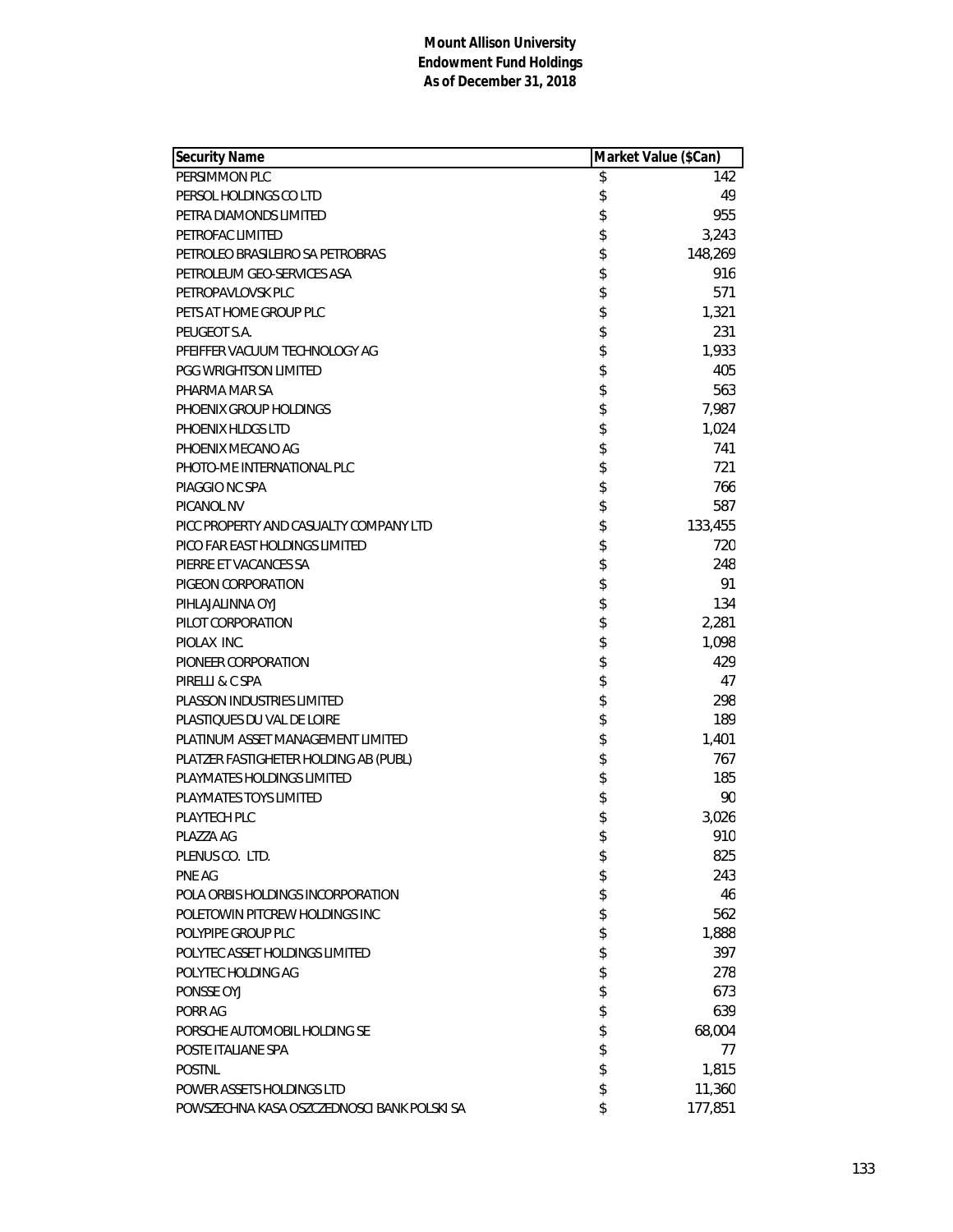| Security Name                                | Market Value (\$Can)    |
|----------------------------------------------|-------------------------|
| POWSZECHNY ZAKLAD UBEZPIECZEN SA             | \$<br>85,115            |
| POYRY OYJ                                    | \$<br>1,001             |
| PRAEMIUM LTD                                 | \$<br>203               |
| PRECINCT PROPERTIES NEW ZEALAND LIMITED      | \$<br>1,522             |
| PREMIER FOODS PLC                            | \$<br>734               |
| PREMIER INVESTMENT COMPANY                   | \$<br>2,812             |
| PREMIER INVESTMENTS LIMITED                  | \$<br>2,174             |
| PREMIER OIL PLC                              | \$<br>1,453             |
| PRESS KOGYO CO LTD                           | \$<br>1,040             |
| PRESSANCE CORP                               | \$<br>1,021             |
| PRESTIGE INTERNATIONAL INCORPORATED          | \$<br>978               |
| PRICER AB                                    | \$<br>343               |
| PRIMA INDUSTRIE SPA                          | \$<br>209               |
| PRIMA MEAT PACKERS LTD                       | \$<br>1,104             |
| PRIMARY HEALTH PROPERTIES PLC                | \$<br>2,260             |
| PRIME MEDIA GROUP LIMITED                    | \$<br>72                |
| PRO MEDICUS LIMITED                          | \$<br>872               |
| PROACT IT GROUP AB                           | \$<br>603               |
| PROMOTORA DE INFORMACIONES S.A. (PRISA)      | \$<br>1,361             |
| PRONEXUS INCORPORATED                        | \$<br>224               |
| PROPERTY FOR INDUSTRY LIMITED                | \$<br>1,015             |
| PROPERTYLINK GROUP                           | \$<br>534               |
| <b>PROSAFE SE</b>                            | \$<br>97                |
| PROSEGUR COMPANIA DE SEGURIDAD S.A.          | \$<br>2,301             |
| PROSIEBENSAT 1 MEDIA SE                      | \$<br>6,653             |
| PROSPECT CO LTD                              | \$<br>194               |
| PROSPERITY REAL ESTATE INVESTMENT TRUST      | \$<br>1,091             |
| PROTECTOR FORSIKRING ASA                     | \$<br>600               |
| PROTO CORPORATION                            | \$<br>663               |
| PROVIDENT FINANCIAL PLC                      | \$<br>4,086             |
| <b>PROXIMUS NV</b>                           | \$<br>1,318             |
| PRUDENTIAL PLC                               | \$<br>157,354           |
| PRYSMIAN SPA                                 | \$<br>86                |
| PSI SOFTWARE AG                              | \$<br>419               |
| PSP SWISS PROPERTY AG                        | \$<br>9,228             |
| PT INTERNATIONAL DEVELOPMENT CORPORATION LTD | \$<br>102               |
| PTT EXPLORATION & PRODUCTION PUBLIC CO.      | \$<br>60,295            |
| PUBLIC FINANCIAL HOLDINGS LIMITED            | \$<br>117               |
| PUBLICIS GROUPE SA                           | \$<br>223               |
| <b>PUMA SE</b>                               | \$<br>75                |
| PUNCH INDUSTRY CO LTD                        | \$<br>230               |
| PUSHPAY HOLDINGS LTD                         | \$<br>437               |
| PYI CORPORATION LTD                          | \$<br>92                |
| PZ CUSSONS PLC                               | \$<br>1,467             |
| Q & M DENTAL GROUP (SINGAPORE) LIMITED       | \$<br>308               |
| <b>QBE INSURANCE GROUP LIMITED</b>           | \$<br>106,957           |
| <b>QIAGEN N.V.</b>                           | \$<br>141               |
| <b>QIANHAI HEALTH HOLDINGS LTD</b>           | \$<br>$12 \overline{ }$ |
| QINETIQ GROUP                                | \$<br>4,240             |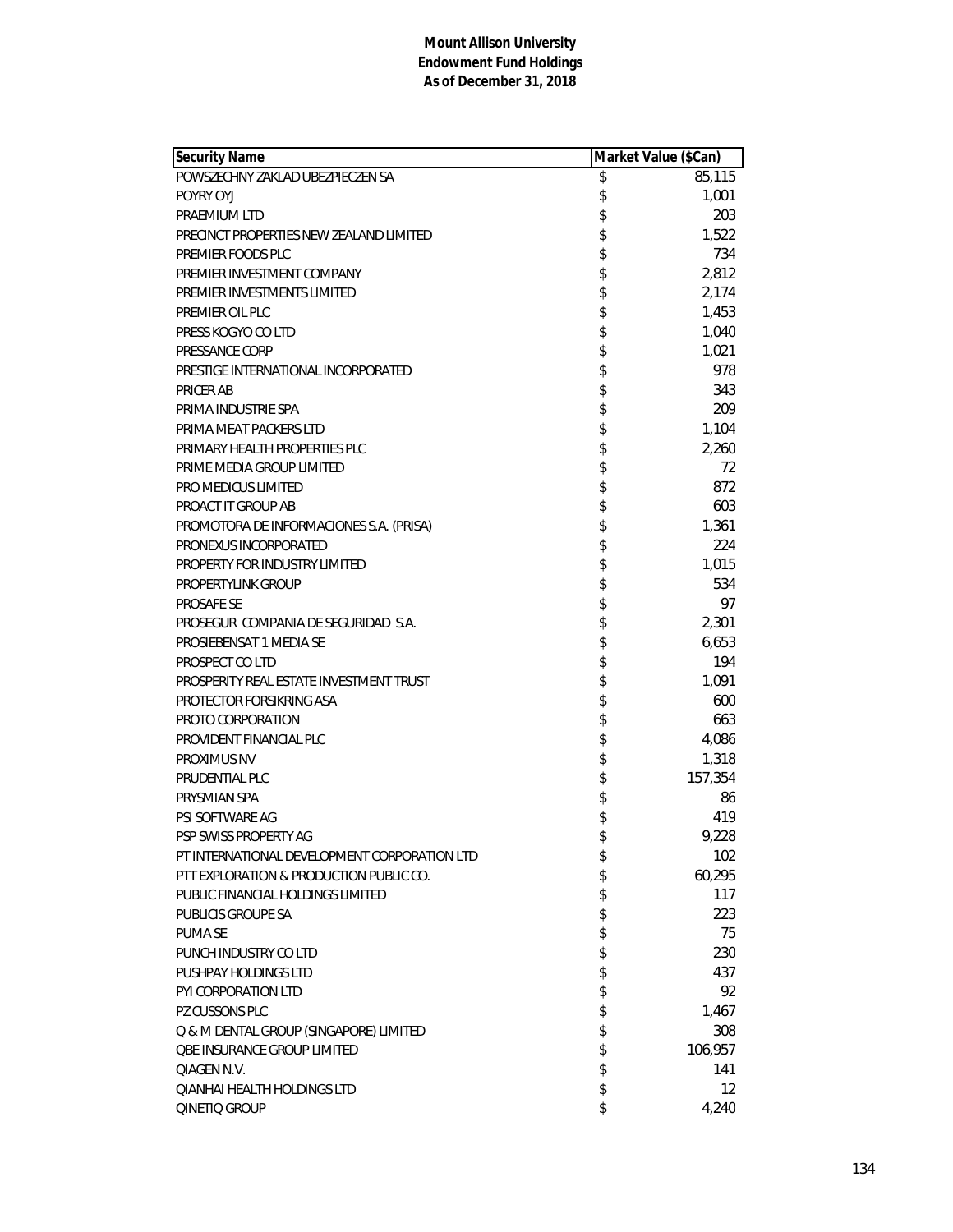| <b>QLIRO GROUP AB (PUBL)</b><br>175<br>\$<br>\$<br>448<br><b>QMS MEDIA LTD</b><br>\$<br>QOL HOLDINGS CO LTD<br>542<br>\$<br>406<br>QSC AG<br>\$<br>243<br><b>QT GROUP OYJ</b><br>\$<br>QUABIT INMOBILIARIA SA<br>619<br>\$<br>115<br><b>QUBE HOLDINGS LTD</b><br>\$<br>498<br>QUICK COMPANY LIMITED<br>\$<br>1,284<br><b>QUILTER PLC</b><br>\$<br>63<br>R. STAHL AG<br>\$<br>874<br>RADISSON HOSPITALITY AB (PUBL)<br>\$<br>1,202<br>RAFFLES MEDICAL GROUP LIMITED<br>\$<br>1,116<br>RAI WAY SPA<br>\$<br>56,497<br>RAIA DROGASIL SA<br>\$<br>RAIFFEISEN BANK INTERNATIONAL AG<br>69<br>\$<br>RAISIO OYJ<br>772<br>\$<br>1,710<br>RAITO KOGYO CO LTD<br>\$<br>589<br>RAKUS CO LTD<br>\$<br><b>RAKUTEN INC</b><br>106<br>\$<br>475<br>RALLYE<br>\$<br>418<br>RAMELIUS RESOURCES LTD<br>\$<br>488<br>RAMI LEVI CHAIN<br>\$<br>1,022<br><b>RAMIRENT OYJ</b><br>\$<br>106<br>RAMSAY HEALTH CARE LIMITED<br>\$<br>101<br>RANDSTAD NV<br>\$<br>660<br>RANK GROUP PLC<br>\$<br>117<br>RAPALA VMC CORPORATION<br>\$<br><b>RASA INDUSTRIES LTD</b><br>283<br>\$<br>RATHBONE BROTHERS PLC<br>3,191<br>\$<br>1,290<br><b>RATOS AB</b><br>\$<br>214<br>RAVEN PROPERTY GROUP LTD<br>\$<br>481<br>RAYSEARCH LABORATORIES AB (PUBL)<br>\$<br>358<br>RAYSUM CO. LIMITED<br>\$<br><b>RDI REIT PLC</b><br>1,271<br>\$<br>77,187<br>REA GROUP LIMITED<br>\$<br><b>REACH PLC</b><br>929<br>\$<br>543<br>REALIA BUSINESS SA.<br>\$<br>701<br><b>REALORD GROUP HOLDINGS LTD</b><br>\$<br>339<br>REC SILICON ASA<br>\$<br>RECIPHARM AB (PUBL)<br>1,179<br>\$<br>RECKITT BENCKISER GROUP PLC<br>947<br>\$<br>170<br><b>RECKON LIMITED</b><br>\$<br>RECOMM CO LTD<br>344<br>\$<br>RECORDATI SPA<br>67<br>\$<br>RECRUIT HOLDINGS CO LTD<br>74,558 | Security Name | Market Value (\$Can) |
|-------------------------------------------------------------------------------------------------------------------------------------------------------------------------------------------------------------------------------------------------------------------------------------------------------------------------------------------------------------------------------------------------------------------------------------------------------------------------------------------------------------------------------------------------------------------------------------------------------------------------------------------------------------------------------------------------------------------------------------------------------------------------------------------------------------------------------------------------------------------------------------------------------------------------------------------------------------------------------------------------------------------------------------------------------------------------------------------------------------------------------------------------------------------------------------------------------------------------------------------------------------------------------------------------------------------------------------------------------------------------------------------------------------------------------------------------------------------------------------------------------------------------------------------------------------------------------------------------------------------------------------------------------------------------------------------------------------------------|---------------|----------------------|
|                                                                                                                                                                                                                                                                                                                                                                                                                                                                                                                                                                                                                                                                                                                                                                                                                                                                                                                                                                                                                                                                                                                                                                                                                                                                                                                                                                                                                                                                                                                                                                                                                                                                                                                         |               |                      |
|                                                                                                                                                                                                                                                                                                                                                                                                                                                                                                                                                                                                                                                                                                                                                                                                                                                                                                                                                                                                                                                                                                                                                                                                                                                                                                                                                                                                                                                                                                                                                                                                                                                                                                                         |               |                      |
|                                                                                                                                                                                                                                                                                                                                                                                                                                                                                                                                                                                                                                                                                                                                                                                                                                                                                                                                                                                                                                                                                                                                                                                                                                                                                                                                                                                                                                                                                                                                                                                                                                                                                                                         |               |                      |
|                                                                                                                                                                                                                                                                                                                                                                                                                                                                                                                                                                                                                                                                                                                                                                                                                                                                                                                                                                                                                                                                                                                                                                                                                                                                                                                                                                                                                                                                                                                                                                                                                                                                                                                         |               |                      |
|                                                                                                                                                                                                                                                                                                                                                                                                                                                                                                                                                                                                                                                                                                                                                                                                                                                                                                                                                                                                                                                                                                                                                                                                                                                                                                                                                                                                                                                                                                                                                                                                                                                                                                                         |               |                      |
|                                                                                                                                                                                                                                                                                                                                                                                                                                                                                                                                                                                                                                                                                                                                                                                                                                                                                                                                                                                                                                                                                                                                                                                                                                                                                                                                                                                                                                                                                                                                                                                                                                                                                                                         |               |                      |
|                                                                                                                                                                                                                                                                                                                                                                                                                                                                                                                                                                                                                                                                                                                                                                                                                                                                                                                                                                                                                                                                                                                                                                                                                                                                                                                                                                                                                                                                                                                                                                                                                                                                                                                         |               |                      |
|                                                                                                                                                                                                                                                                                                                                                                                                                                                                                                                                                                                                                                                                                                                                                                                                                                                                                                                                                                                                                                                                                                                                                                                                                                                                                                                                                                                                                                                                                                                                                                                                                                                                                                                         |               |                      |
|                                                                                                                                                                                                                                                                                                                                                                                                                                                                                                                                                                                                                                                                                                                                                                                                                                                                                                                                                                                                                                                                                                                                                                                                                                                                                                                                                                                                                                                                                                                                                                                                                                                                                                                         |               |                      |
|                                                                                                                                                                                                                                                                                                                                                                                                                                                                                                                                                                                                                                                                                                                                                                                                                                                                                                                                                                                                                                                                                                                                                                                                                                                                                                                                                                                                                                                                                                                                                                                                                                                                                                                         |               |                      |
|                                                                                                                                                                                                                                                                                                                                                                                                                                                                                                                                                                                                                                                                                                                                                                                                                                                                                                                                                                                                                                                                                                                                                                                                                                                                                                                                                                                                                                                                                                                                                                                                                                                                                                                         |               |                      |
|                                                                                                                                                                                                                                                                                                                                                                                                                                                                                                                                                                                                                                                                                                                                                                                                                                                                                                                                                                                                                                                                                                                                                                                                                                                                                                                                                                                                                                                                                                                                                                                                                                                                                                                         |               |                      |
|                                                                                                                                                                                                                                                                                                                                                                                                                                                                                                                                                                                                                                                                                                                                                                                                                                                                                                                                                                                                                                                                                                                                                                                                                                                                                                                                                                                                                                                                                                                                                                                                                                                                                                                         |               |                      |
|                                                                                                                                                                                                                                                                                                                                                                                                                                                                                                                                                                                                                                                                                                                                                                                                                                                                                                                                                                                                                                                                                                                                                                                                                                                                                                                                                                                                                                                                                                                                                                                                                                                                                                                         |               |                      |
|                                                                                                                                                                                                                                                                                                                                                                                                                                                                                                                                                                                                                                                                                                                                                                                                                                                                                                                                                                                                                                                                                                                                                                                                                                                                                                                                                                                                                                                                                                                                                                                                                                                                                                                         |               |                      |
|                                                                                                                                                                                                                                                                                                                                                                                                                                                                                                                                                                                                                                                                                                                                                                                                                                                                                                                                                                                                                                                                                                                                                                                                                                                                                                                                                                                                                                                                                                                                                                                                                                                                                                                         |               |                      |
|                                                                                                                                                                                                                                                                                                                                                                                                                                                                                                                                                                                                                                                                                                                                                                                                                                                                                                                                                                                                                                                                                                                                                                                                                                                                                                                                                                                                                                                                                                                                                                                                                                                                                                                         |               |                      |
|                                                                                                                                                                                                                                                                                                                                                                                                                                                                                                                                                                                                                                                                                                                                                                                                                                                                                                                                                                                                                                                                                                                                                                                                                                                                                                                                                                                                                                                                                                                                                                                                                                                                                                                         |               |                      |
|                                                                                                                                                                                                                                                                                                                                                                                                                                                                                                                                                                                                                                                                                                                                                                                                                                                                                                                                                                                                                                                                                                                                                                                                                                                                                                                                                                                                                                                                                                                                                                                                                                                                                                                         |               |                      |
|                                                                                                                                                                                                                                                                                                                                                                                                                                                                                                                                                                                                                                                                                                                                                                                                                                                                                                                                                                                                                                                                                                                                                                                                                                                                                                                                                                                                                                                                                                                                                                                                                                                                                                                         |               |                      |
|                                                                                                                                                                                                                                                                                                                                                                                                                                                                                                                                                                                                                                                                                                                                                                                                                                                                                                                                                                                                                                                                                                                                                                                                                                                                                                                                                                                                                                                                                                                                                                                                                                                                                                                         |               |                      |
|                                                                                                                                                                                                                                                                                                                                                                                                                                                                                                                                                                                                                                                                                                                                                                                                                                                                                                                                                                                                                                                                                                                                                                                                                                                                                                                                                                                                                                                                                                                                                                                                                                                                                                                         |               |                      |
|                                                                                                                                                                                                                                                                                                                                                                                                                                                                                                                                                                                                                                                                                                                                                                                                                                                                                                                                                                                                                                                                                                                                                                                                                                                                                                                                                                                                                                                                                                                                                                                                                                                                                                                         |               |                      |
|                                                                                                                                                                                                                                                                                                                                                                                                                                                                                                                                                                                                                                                                                                                                                                                                                                                                                                                                                                                                                                                                                                                                                                                                                                                                                                                                                                                                                                                                                                                                                                                                                                                                                                                         |               |                      |
|                                                                                                                                                                                                                                                                                                                                                                                                                                                                                                                                                                                                                                                                                                                                                                                                                                                                                                                                                                                                                                                                                                                                                                                                                                                                                                                                                                                                                                                                                                                                                                                                                                                                                                                         |               |                      |
|                                                                                                                                                                                                                                                                                                                                                                                                                                                                                                                                                                                                                                                                                                                                                                                                                                                                                                                                                                                                                                                                                                                                                                                                                                                                                                                                                                                                                                                                                                                                                                                                                                                                                                                         |               |                      |
|                                                                                                                                                                                                                                                                                                                                                                                                                                                                                                                                                                                                                                                                                                                                                                                                                                                                                                                                                                                                                                                                                                                                                                                                                                                                                                                                                                                                                                                                                                                                                                                                                                                                                                                         |               |                      |
|                                                                                                                                                                                                                                                                                                                                                                                                                                                                                                                                                                                                                                                                                                                                                                                                                                                                                                                                                                                                                                                                                                                                                                                                                                                                                                                                                                                                                                                                                                                                                                                                                                                                                                                         |               |                      |
|                                                                                                                                                                                                                                                                                                                                                                                                                                                                                                                                                                                                                                                                                                                                                                                                                                                                                                                                                                                                                                                                                                                                                                                                                                                                                                                                                                                                                                                                                                                                                                                                                                                                                                                         |               |                      |
|                                                                                                                                                                                                                                                                                                                                                                                                                                                                                                                                                                                                                                                                                                                                                                                                                                                                                                                                                                                                                                                                                                                                                                                                                                                                                                                                                                                                                                                                                                                                                                                                                                                                                                                         |               |                      |
|                                                                                                                                                                                                                                                                                                                                                                                                                                                                                                                                                                                                                                                                                                                                                                                                                                                                                                                                                                                                                                                                                                                                                                                                                                                                                                                                                                                                                                                                                                                                                                                                                                                                                                                         |               |                      |
|                                                                                                                                                                                                                                                                                                                                                                                                                                                                                                                                                                                                                                                                                                                                                                                                                                                                                                                                                                                                                                                                                                                                                                                                                                                                                                                                                                                                                                                                                                                                                                                                                                                                                                                         |               |                      |
|                                                                                                                                                                                                                                                                                                                                                                                                                                                                                                                                                                                                                                                                                                                                                                                                                                                                                                                                                                                                                                                                                                                                                                                                                                                                                                                                                                                                                                                                                                                                                                                                                                                                                                                         |               |                      |
|                                                                                                                                                                                                                                                                                                                                                                                                                                                                                                                                                                                                                                                                                                                                                                                                                                                                                                                                                                                                                                                                                                                                                                                                                                                                                                                                                                                                                                                                                                                                                                                                                                                                                                                         |               |                      |
|                                                                                                                                                                                                                                                                                                                                                                                                                                                                                                                                                                                                                                                                                                                                                                                                                                                                                                                                                                                                                                                                                                                                                                                                                                                                                                                                                                                                                                                                                                                                                                                                                                                                                                                         |               |                      |
|                                                                                                                                                                                                                                                                                                                                                                                                                                                                                                                                                                                                                                                                                                                                                                                                                                                                                                                                                                                                                                                                                                                                                                                                                                                                                                                                                                                                                                                                                                                                                                                                                                                                                                                         |               |                      |
|                                                                                                                                                                                                                                                                                                                                                                                                                                                                                                                                                                                                                                                                                                                                                                                                                                                                                                                                                                                                                                                                                                                                                                                                                                                                                                                                                                                                                                                                                                                                                                                                                                                                                                                         |               |                      |
|                                                                                                                                                                                                                                                                                                                                                                                                                                                                                                                                                                                                                                                                                                                                                                                                                                                                                                                                                                                                                                                                                                                                                                                                                                                                                                                                                                                                                                                                                                                                                                                                                                                                                                                         |               |                      |
|                                                                                                                                                                                                                                                                                                                                                                                                                                                                                                                                                                                                                                                                                                                                                                                                                                                                                                                                                                                                                                                                                                                                                                                                                                                                                                                                                                                                                                                                                                                                                                                                                                                                                                                         |               |                      |
|                                                                                                                                                                                                                                                                                                                                                                                                                                                                                                                                                                                                                                                                                                                                                                                                                                                                                                                                                                                                                                                                                                                                                                                                                                                                                                                                                                                                                                                                                                                                                                                                                                                                                                                         |               |                      |
|                                                                                                                                                                                                                                                                                                                                                                                                                                                                                                                                                                                                                                                                                                                                                                                                                                                                                                                                                                                                                                                                                                                                                                                                                                                                                                                                                                                                                                                                                                                                                                                                                                                                                                                         |               |                      |
|                                                                                                                                                                                                                                                                                                                                                                                                                                                                                                                                                                                                                                                                                                                                                                                                                                                                                                                                                                                                                                                                                                                                                                                                                                                                                                                                                                                                                                                                                                                                                                                                                                                                                                                         |               |                      |
|                                                                                                                                                                                                                                                                                                                                                                                                                                                                                                                                                                                                                                                                                                                                                                                                                                                                                                                                                                                                                                                                                                                                                                                                                                                                                                                                                                                                                                                                                                                                                                                                                                                                                                                         |               |                      |
|                                                                                                                                                                                                                                                                                                                                                                                                                                                                                                                                                                                                                                                                                                                                                                                                                                                                                                                                                                                                                                                                                                                                                                                                                                                                                                                                                                                                                                                                                                                                                                                                                                                                                                                         |               |                      |
|                                                                                                                                                                                                                                                                                                                                                                                                                                                                                                                                                                                                                                                                                                                                                                                                                                                                                                                                                                                                                                                                                                                                                                                                                                                                                                                                                                                                                                                                                                                                                                                                                                                                                                                         |               |                      |
| \$<br><b>RECTICEL NV</b><br>676                                                                                                                                                                                                                                                                                                                                                                                                                                                                                                                                                                                                                                                                                                                                                                                                                                                                                                                                                                                                                                                                                                                                                                                                                                                                                                                                                                                                                                                                                                                                                                                                                                                                                         |               |                      |
| \$<br>328<br>RECYLEX SA.                                                                                                                                                                                                                                                                                                                                                                                                                                                                                                                                                                                                                                                                                                                                                                                                                                                                                                                                                                                                                                                                                                                                                                                                                                                                                                                                                                                                                                                                                                                                                                                                                                                                                                |               |                      |
| \$<br>83,427<br>RED ELECTRICA CORPORACION SA                                                                                                                                                                                                                                                                                                                                                                                                                                                                                                                                                                                                                                                                                                                                                                                                                                                                                                                                                                                                                                                                                                                                                                                                                                                                                                                                                                                                                                                                                                                                                                                                                                                                            |               |                      |
| \$<br>REDHILL BIOPHARMA LTD<br>145                                                                                                                                                                                                                                                                                                                                                                                                                                                                                                                                                                                                                                                                                                                                                                                                                                                                                                                                                                                                                                                                                                                                                                                                                                                                                                                                                                                                                                                                                                                                                                                                                                                                                      |               |                      |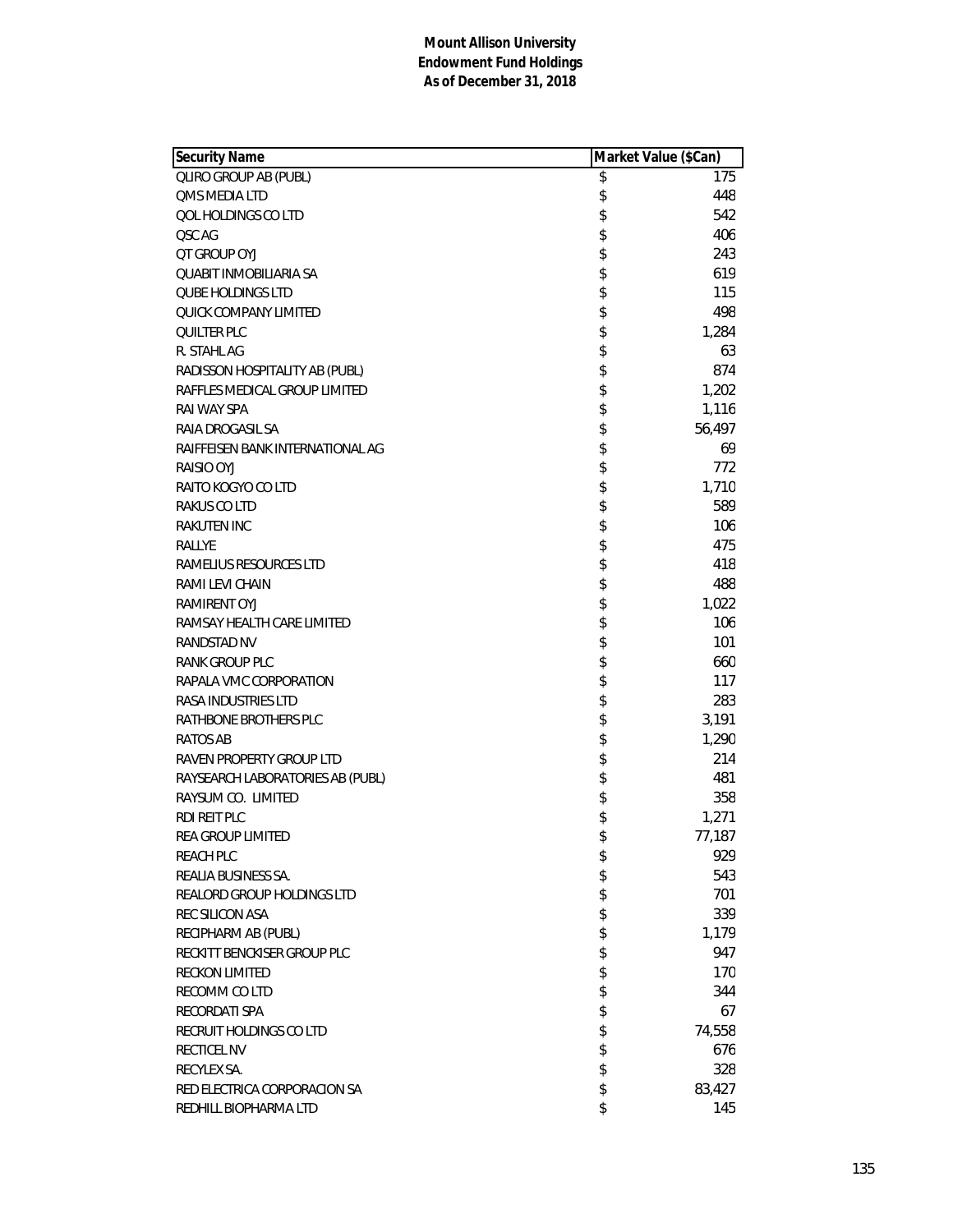| <b>Security Name</b>                          | Market Value (\$Can) |
|-----------------------------------------------|----------------------|
| REDROW PLC                                    | \$<br>3,051          |
| REGAL HOTELS INTERNATIONAL HOLDINGS LIMITED   | \$<br>349            |
| REGAL REAL ESTATE INVESTMENT TRUST            | \$<br>696            |
| REGINA MIRACLE INTERNATIONAL (HOLDINGS) LTD   | \$<br>441            |
| <b>REGIONAL REIT LTD</b>                      | \$<br>980            |
| <b>REGIS HEALTHCARE LTD</b>                   | \$<br>585            |
| REGIS RESOURCES LIMITED                       | \$<br>2,790          |
| RELIANCE WORLDWIDE CORPORATION (AUST) PTY LTD | \$<br>3,733          |
| <b>RELX PLC</b>                               | \$<br>10,689         |
| <b>REMY COINTREAU</b>                         | \$<br>47             |
| REN-REDES ENERGETICAS NACIONAIS SGPS S.A.     | \$<br>2,817          |
| RENAISSANCE INC                               | \$<br>492            |
| RENAULT (REGIE NATIONALE DES USINES) SA       | \$<br>221            |
| RENESAS ELECTRONICS CORPORATION               | \$<br>42,417         |
| <b>RENEWI PLC</b>                             | \$<br>636            |
| <b>RENISHAW PLC</b>                           | \$<br>4,060          |
| RENO DE MEDICI SPA                            | \$<br>347            |
| RENOLD PLC                                    | \$<br>62             |
| <b>RENOVA INC</b>                             | \$<br>380            |
| <b>REPLY SPA</b>                              | \$<br>2,234          |
| <b>REPSOL SA</b>                              | \$<br>413            |
| <b>RESILUX SA</b>                             | \$<br>420            |
| RESOLUTE MINING LIMITED                       | \$<br>1,328          |
| RESONA HOLDINGS INC                           | \$<br>186            |
| RESORT TRUST INC.                             | \$<br>2,432          |
| RESTAURANT BRANDS NEW ZEALAND LIMITED         | \$<br>698            |
| <b>RESTAURANT GROUP PLC</b>                   | \$<br>2,100          |
| RESURS HOLDING AB (PUBL)                      | \$<br>1,462          |
| RETAIL ESTATES SA                             | \$<br>1,486          |
| RETAIL FOOD GROUP LTD                         | \$<br>51             |
| RETAIL PARTNERS CO LTD                        | \$<br>581            |
| RETI TELEMATICHE ITALIANE SPA                 | \$<br>641            |
| REVENIO GROUP OYJ                             | \$<br>672            |
| REXEL S.A.                                    | \$<br>53,944         |
| RHEINMETALL AG                                | \$<br>8,340          |
| RHEON AUTOMATIC MACHINERY CO. LTD.            | \$<br>328            |
| RHI MAGNESITA NV                              | \$<br>2,296          |
| RHOEN KLINIKUM AG                             | \$<br>1,310          |
| RHT HEALTH TRUST                              | \$<br>449            |
| RHYTHM WATCH CO LTD                           | \$<br>247            |
| RIB SOFTWARE SE                               | \$<br>831            |
| RICARDO PLC                                   | \$<br>864            |
| RICHTER GEDEON VEGYESZETI GYAR RT.            | \$<br>87,614         |
| RICOH COMPANY LTD                             | \$<br>54,792         |
| RICOH LEASING COMPANY LTD.                    | \$<br>1,063          |
| RIDLEY CORPORATION LIMITED                    | \$<br>645            |
| RIETER HOLDING AG                             | \$<br>945            |
| RIGHT ON CO. LTD.                             | \$<br>280            |
| RIGHTMOVE PLC                                 | \$<br>8,664          |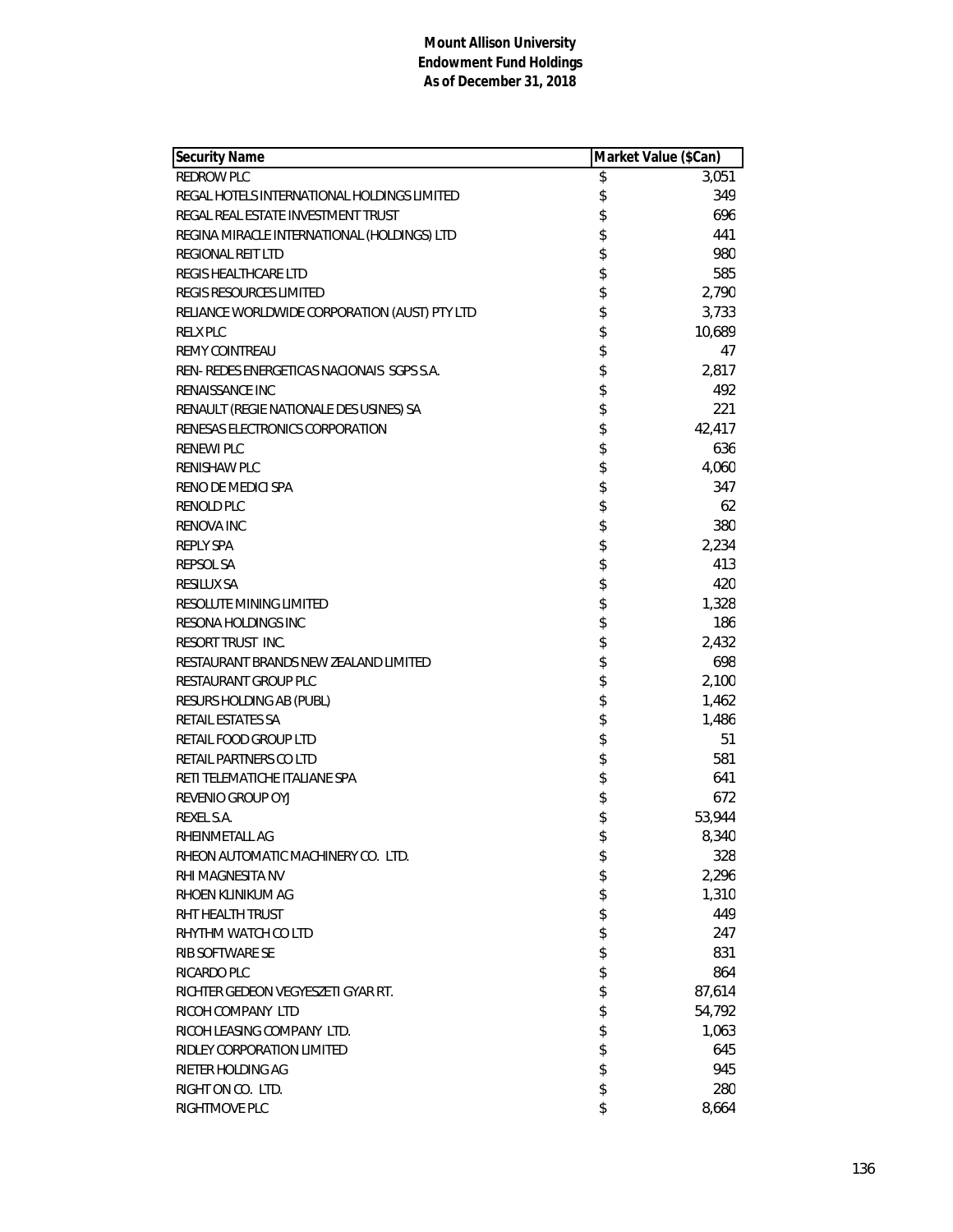| Security Name                              | Market Value (\$Can) |
|--------------------------------------------|----------------------|
| RIKEN CORPORATION                          | \$<br>976            |
| RIKEN KEIKI CO. LTD.                       | \$<br>614            |
| RIKEN TECHNOS COMPANY LIMITED              | \$<br>148            |
| RIKEN VITAMIN CO. LTD.                     | \$<br>691            |
| RINGER HUT CO. LTD.                        | \$<br>1,044          |
| RINGKJOBING LANDBOBANK A/S                 | \$<br>3,194          |
| RINNAI CORPORATION                         | \$<br>37,316         |
| RIO TINTO LIMITED                          | \$<br>61,261         |
| RIO TINTO PLC                              | \$<br>210,242        |
| RION CO. LTD.                              | \$<br>224            |
| RISO KAGAKU CORPORATION                    | \$<br>842            |
| RISO KYOIKU CO. LTD.                       | \$<br>1,098          |
| RIVERSTONE HOLDINGS LTD                    | \$<br>498            |
| RIZZOLI CORRIERE DELLA SERA MEDIAGROUP SPA | \$<br>177            |
| RM PLC                                     | \$<br>397            |
| ROBERT WALTERS PLC                         | \$<br>1,076          |
| ROBERTET SA                                | \$<br>1,201          |
| ROCHE HOLDING AKTIENGESELLSCHAFT           | \$<br>500,160        |
| ROCK FIELD CO. LTD.                        | \$<br>431            |
| ROCKET INTERNET SE                         | \$<br>3,756          |
| ROCKWOOL INTERNATIONAL A/S                 | \$<br>5,357          |
| ROHM CO LTD                                | \$<br>112            |
| ROKKO BUTTER CO. LTD.                      | \$<br>604            |
| ROLAND DG CORPORATION                      | \$<br>502            |
| ROLLS ROYCE HOLDINGS PLC                   | \$<br>92,236         |
| ROMANDE ENERGIE HOLDING SA                 | \$<br>826            |
| RORZE CORPORATION                          | \$<br>266            |
| ROSENBAUER INTERNATIONAL AG                | \$<br>336            |
| ROTORK P.L.C.                              | \$<br>5,449          |
| ROUND ONE CORPORATION                      | \$<br>1,490          |
| ROYAL BANK OF SCOTLAND GROUP PLC           | \$<br>245            |
| ROYAL DUTCH SHELL PLC                      | \$<br>4,540          |
| ROYAL HOLDINGS COMPANY LIMITED             | \$<br>1,269          |
| ROYAL MAIL PLC                             | \$<br>2,796          |
| ROYAL UNIBREW A/S                          | \$<br>6,566          |
| RPC GROUP PLC                              | \$<br>7,226          |
| RPS GROUP PLC                              | \$<br>939            |
| RS TECHNOLOGIES CO LTD                     | \$<br>371            |
| RSA INSURANCE GROUP PLC                    | \$<br>47,525         |
| <b>RTL GROUP</b>                           | \$<br>38             |
| RTX TELECOM A/S                            | \$<br>436            |
| <b>RUBIS SCA</b>                           | \$<br>9,642          |
| RURALCO HOLDINGS LIMITED                   | \$<br>459            |
| <b>RWE AG</b>                              | \$<br>207            |
| RYANAIR HOLDINGS PLC                       | \$<br>34             |
| RYMAN HEALTHCARE LIMITED                   | \$<br>53             |
| <b>RYOBILTD</b>                            | \$<br>1,083          |
| RYODEN CORP                                | \$<br>306            |
| RYOHIN KEIKAKU CO. LTD.                    | \$<br>106            |
|                                            |                      |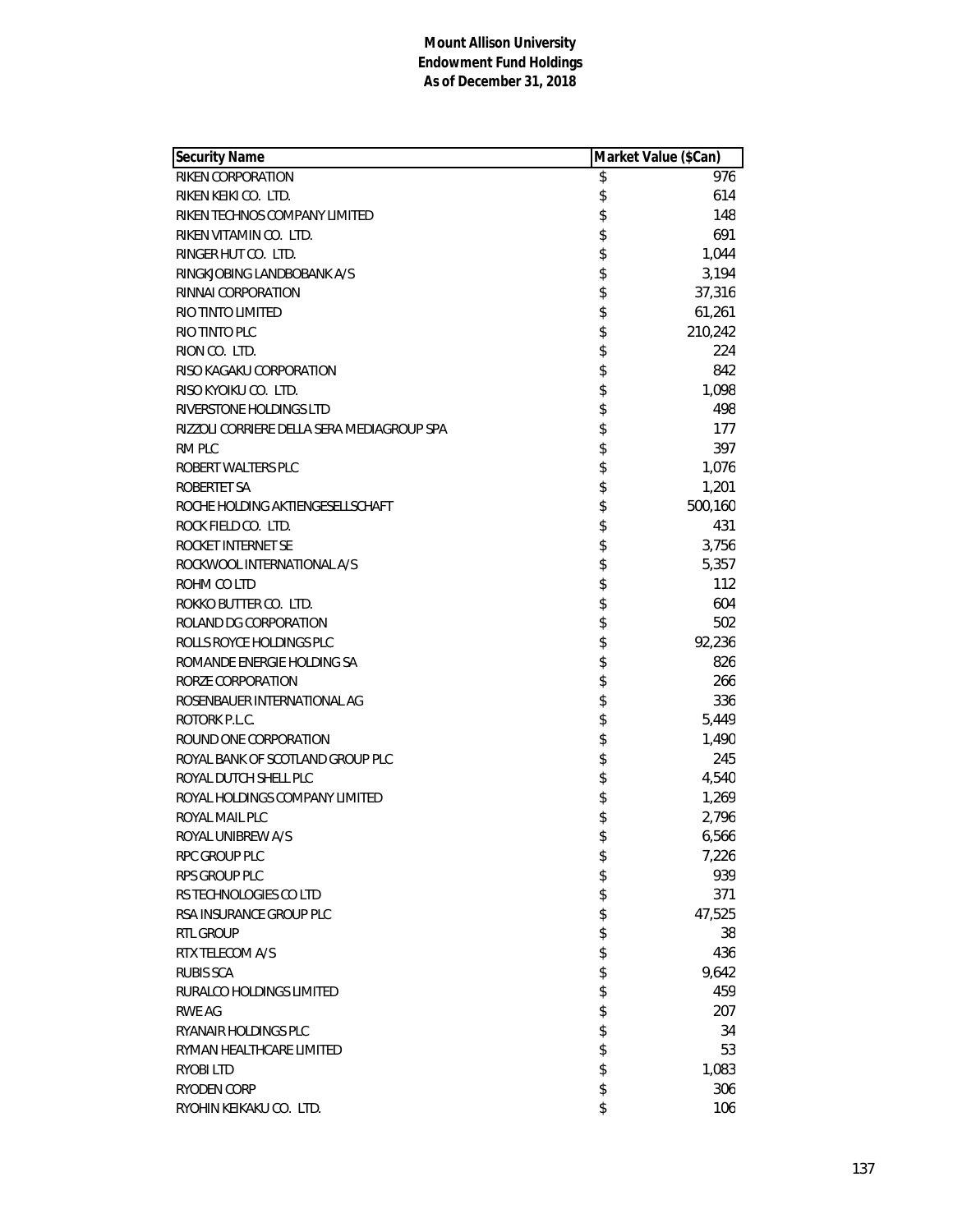| <b>Security Name</b>                 | Market Value (\$Can) |
|--------------------------------------|----------------------|
| RYOSAN COMPANY LIMITED               | \$<br>952            |
| RYOYO ELECTRO CORPORATION            | \$<br>901            |
| S & B FOODS INCORPORATED             | \$<br>893            |
| S & U PLC                            | \$<br>206            |
| S FOODS INC.                         | \$<br>975            |
| S&T AG                               | \$<br>1,794          |
| SA DES BAINS DE MER                  | \$<br>401            |
| SA SA INTERNATIONAL HOLDINGS LIMITED | \$<br>824            |
| SABAF SPA                            | \$<br>335            |
| SABANA SHARIAH COMPLIANT REIT        | \$<br>515            |
| SAC'S BAR HOLDINGS INC               | \$<br>326            |
| SACYR SA                             | \$<br>1,676          |
| SAES GETTERS SPA                     | \$<br>556            |
| SAFESTORE HOLDINGS PLC               | \$<br>2,930          |
| SAF-HOLLAND S.A.                     | \$<br>1,173          |
| <b>SAFILO GROUP</b>                  | \$<br>206            |
| SAFRAN                               | \$<br>740            |
| SAGA PLC                             | \$<br>3,495          |
| SAGAX AB                             | \$<br>1,913          |
| SAIBU GAS CO. LTD.                   | \$<br>1,703          |
| SAINT MARC HOLDINGS COMPANY LTD      | \$<br>637            |
| SAIPEM SPA                           | \$<br>4,997          |
| SAIZERIYA CO. LTD.                   | \$<br>1,137          |
| SAKAI CHEMICAL INDUSTRY CO LTD       | \$<br>439            |
| SAKAI MOVING SERVICE CO LTD          | \$<br>1,032          |
| SAKATA INX CORPORATION               | \$<br>841            |
| SAKURA INTERNET INC                  | \$<br>203            |
| <b>SALA CORPORATION</b>              | \$<br>596            |
| SALINI IMPREGILO SPA                 | \$<br>491            |
| SALVATORE FERRAGAMO ITALIA SPA       | \$<br>2,209          |
| SALZGITTER AG                        | \$<br>2,684          |
| SAMPO OYJ                            | \$<br>41,362         |
| SAMSUNG C&T CORP                     | \$<br>51,817         |
| SAMSUNG ELECTRONICS COMPANY LIMITED  | \$<br>753,697        |
| SAMTY CO LTD                         | \$<br>694            |
| SAN HOLDINGS INCORPORATED            | \$<br>337            |
| SAN JU SAN FINANCIAL GROUP INC       | \$<br>671            |
| SAN-A COMPANY LIMITED                | \$<br>1,529          |
| SAN-AI OIL CO. LTD.                  | \$<br>1,179          |
| SANDEN HOLDINGS CORP                 | \$<br>355            |
| SANDFIRE RESOURCES NL                | \$<br>1,542          |
| SANDS CHINA LIMITED                  | \$<br>195            |
| <b>SANDVIK AB</b>                    | \$<br>296            |
| SANEI ARCHITECTURE PLANNING CO LTD   | \$<br>357            |
| SANFORD LTD                          | \$<br>208            |
| SANGETSU CORP                        | \$<br>2,462          |
| SAN-IN GODO BANK LTD                 | \$<br>2,167          |
| SANKEN ELECTRIC CO LTD               | \$<br>978            |
| SANKI ENGINEERING CO LTD             | \$<br>938            |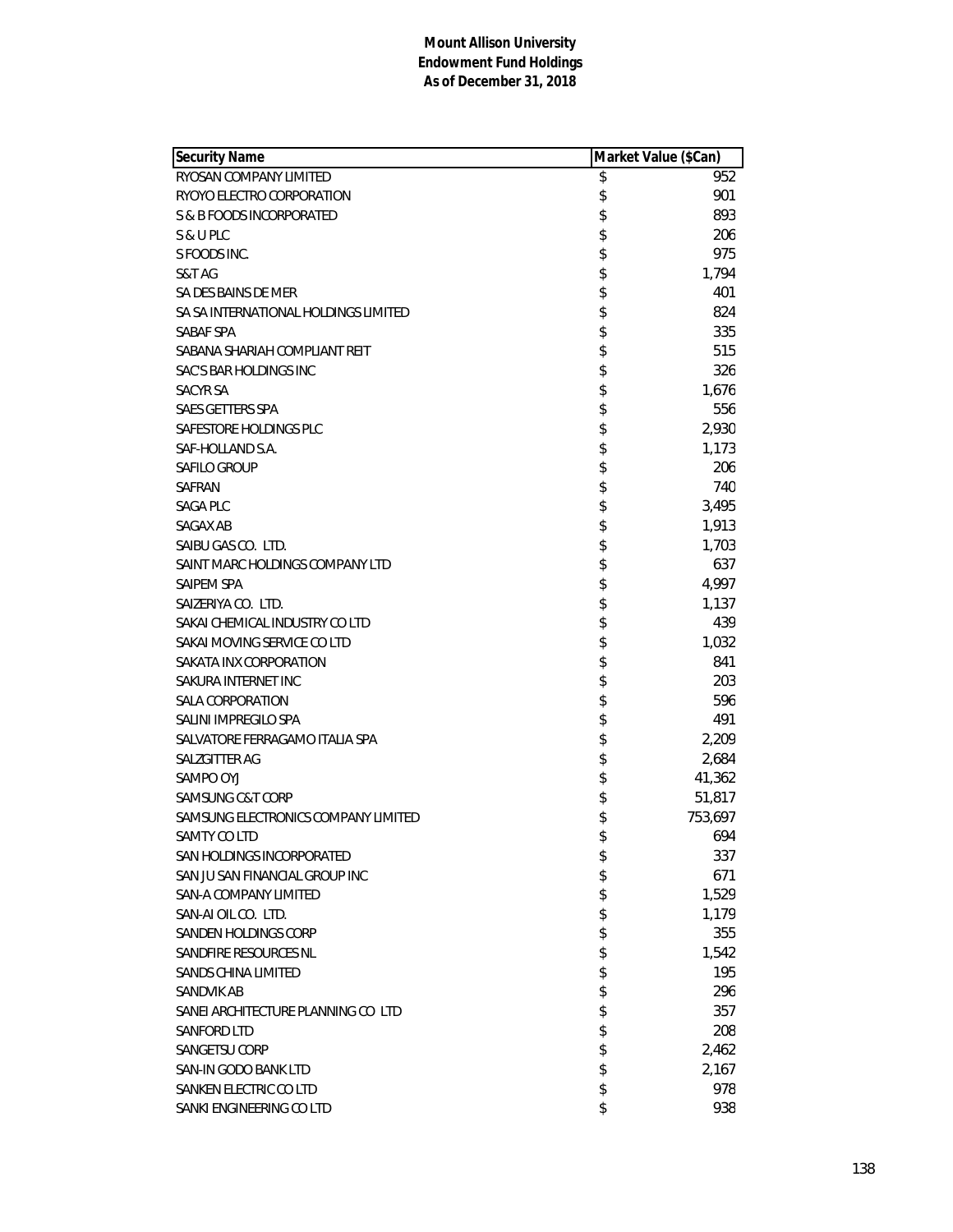| <b>Security Name</b>                   | Market Value (\$Can) |
|----------------------------------------|----------------------|
| SANKYO CO. LTD. (6417)                 | \$<br>31             |
| SANKYO SEIKO COMPANY LIMITED           | \$<br>198            |
| SANKYO TATEYAMA INC                    | \$<br>653            |
| SANNE GROUP PLC                        | \$<br>1,134          |
| SANOFI S.A.                            | \$<br>246,206        |
| SANOH INDUSTRIAL CO. LTD.              | \$<br>394            |
| SANOMA- OYJ                            | \$<br>1,978          |
| SANSEI TECHNOLOGIES INC                | \$<br>625            |
| SANSHA ELECTRIC MANUFACTURING CO. LTD. | \$<br>342            |
| SANSHIN ELECTRONICS COMPANY            | \$<br>641            |
| SANTEN PHARMACEUTICAL COMPANY LIMITED  | \$<br>97             |
| <b>SANTOS LIMITED</b>                  | \$<br>126            |
| SANYO CHEMICAL INDUSTRIES LIMITED      | \$<br>1,317          |
| SANYO ELECTRIC RAILWAY CO. LTD.        | \$<br>879            |
| SANYO HOUSING NAGOYA CO. LTD           | \$<br>142            |
| <b>SANYO SHOKAI LTD</b>                | \$<br>311            |
| SANYO SPECIAL STEEL CO LTD             | \$<br>907            |
| SANYO TRADING CO LTD                   | \$<br>723            |
| <b>SAP SE</b>                          | \$<br>281,800        |
| SAPIENS INTERNATIONAL CORPORATION NV   | \$<br>876            |
| SAPPORO HOLDINGS LIMITED               | \$<br>2,621          |
| SARACEN MINERAL HOLDINGS LIMITED       | \$<br>3,833          |
| SARAS                                  | \$<br>2,305          |
| SARTORIUS AG                           | \$<br>82             |
| SARTORIUS STEDIM BIOTECH SA            | \$<br>51             |
| SAS AB                                 | \$<br>1,568          |
| SATO HOLDINGS CORPORATION              | \$<br>1,243          |
| SATO SHOJI CORPORATION                 | \$<br>211            |
| SATORI ELECTRIC CO. LTD.               | \$<br>189            |
| <b>SATS LIMITED</b>                    | \$<br>42             |
| SAVENCIA SA                            | \$<br>532            |
| SAVILLS PLC                            | \$<br>2,647          |
| SAWADA HOLDINGS COMPANY LIMITED        | \$<br>621            |
| SAWAI PHARMACEUTICAL CO. LTD.          | \$<br>1,132          |
| SBANKEN ASA                            | \$<br>1,408          |
| SBERBANK ROSSII PAO                    | \$<br>187,305        |
| SBI HOLDINGS INC                       | \$<br>81             |
| <b>SBM OFFSHORE NV</b>                 | \$<br>5,486          |
| <b>SBS HOLDINGS INCORPORATED</b>       | \$<br>614            |
| SBS TRANSIT LIMITED                    | \$<br>470            |
| <b>SCALA INC</b>                       | \$<br>467            |
| <b>SCALES CORP LTD</b>                 | \$<br>461            |
| SCANDI STANDARD AB (PUBL)              | \$<br>717            |
| SCANDIC HOTELS GROUP AB                | \$<br>1,233          |
| SCANDINAVIAN TOBACCO GROUP A/S         | \$<br>1,312          |
| SCAPA GROUP PLC                        | \$<br>250            |
| <b>SCATEC SOLAR ASA</b>                | \$<br>2,047          |
| <b>SCENTRE GROUP</b>                   | \$<br>269            |
| SCHAFFNER HOLDING AG                   | \$<br>504            |
|                                        |                      |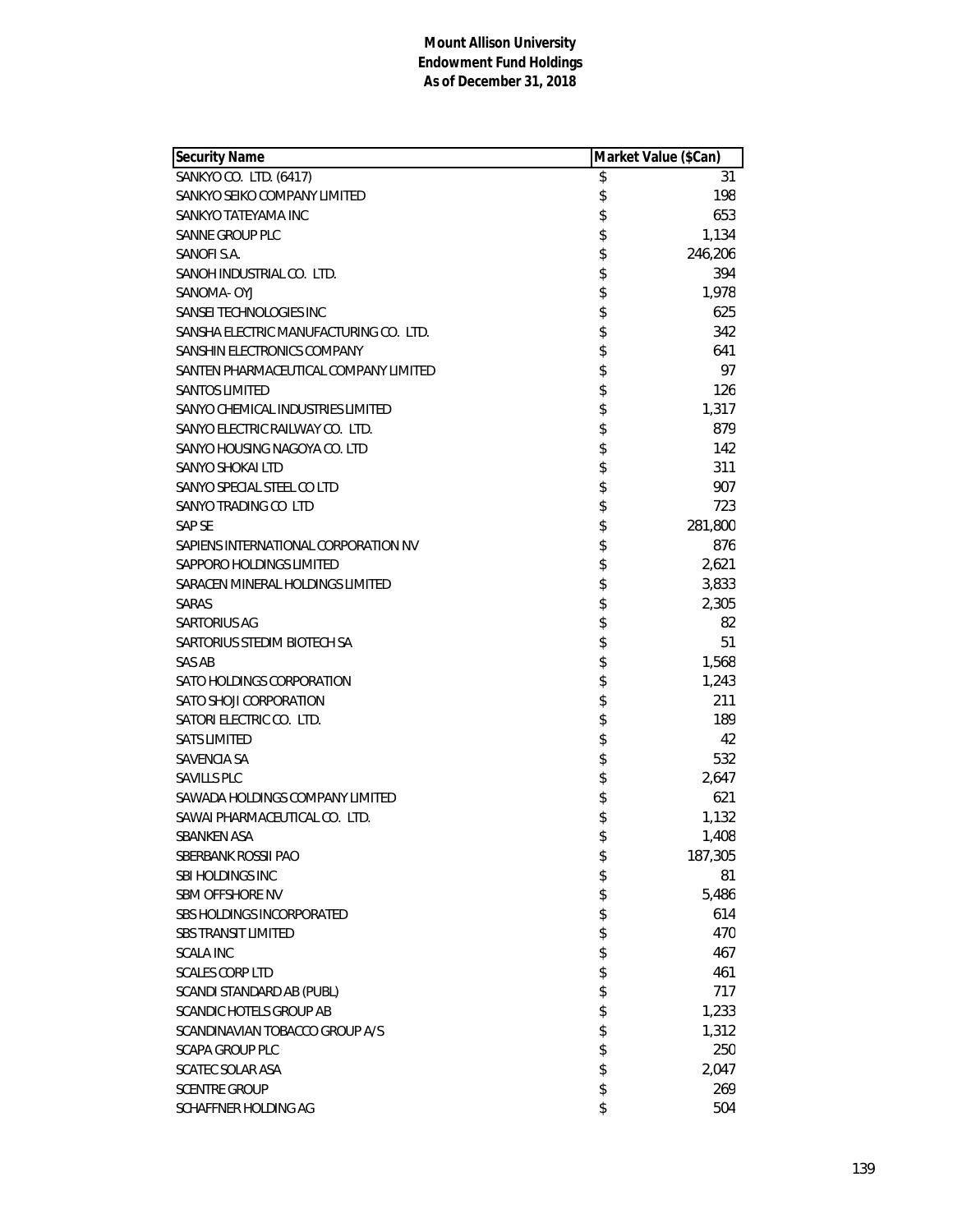| <b>Security Name</b>                          | Market Value (\$Can) |
|-----------------------------------------------|----------------------|
| SCHALTBAU HOLDING AG                          | \$<br>355            |
| <b>SCHIBSTED B</b>                            | \$<br>55             |
| SCHINDLER HOLDING AG                          | \$<br>220            |
| SCHMOLZ&BICKENBACH AG                         | \$<br>649            |
| <b>SCHNEIDER ELECTRIC SE</b>                  | \$<br>691            |
| SCHOELLER-BLECKMANN OILFIELD EQUIP. AG        | \$<br>1,676          |
| SCHOUW & CO A/S                               | \$<br>1,915          |
| SCHRODER REAL ESTATE INVESTMENT TRUST LIMITED | \$<br>713            |
| <b>SCHRODERS PLC</b>                          | \$<br>71             |
| SCHWEITER TECHNOLOGIES AG                     | \$<br>1,804          |
| SCOPE METAL TRADING & TECHNICAL SERVICES LTD  | \$<br>253            |
| <b>SCOR SE</b>                                | \$<br>135            |
| <b>SCORPIO BULKERS INC</b>                    | \$<br>923            |
| SCOUT24 AG                                    | \$<br>9,164          |
| <b>SCROLL CORP</b>                            | \$<br>359            |
| SDL PLC                                       | \$<br>1,642          |
| SEA HOLDINGS LTD                              | \$<br>540            |
| SEALINK TRAVEL GROUP LTD                      | \$<br>261            |
| <b>SEB SA</b>                                 | \$<br>54             |
| SECOM CO LTD                                  | \$<br>125,816        |
| SECOM JOSHINETSU COMPANY LIMITED              | \$<br>208            |
| <b>SECTRA AB</b>                              | \$<br>801            |
| SECUNET SECURITY NETWORKS AG                  | \$<br>212            |
| <b>SECURITAS AB</b>                           | \$<br>92             |
| SEED CO LTD                                   | \$<br>331            |
| <b>SEEK LIMITED</b>                           | \$<br>41,096         |
| SEGA SAMMY HOLDINGS INCORPORATED              | \$<br>45             |
| <b>SEGRO PLC</b>                              | \$<br>140            |
| SEIBU HOLDINGS INC                            | \$<br>71             |
| SEIKA CORPORATION                             | \$<br>197            |
| SEIKAGAKU CORPORATION                         | \$<br>865            |
| SEIKITOKYU KOGYO CO. LTD.                     | \$<br>683            |
| <b>SEIKO EPSON</b>                            | \$<br>73             |
| SEIKO HOLDINGS CORP                           | \$<br>1,189          |
| SEIREN CO LTD                                 | \$<br>1,860          |
| SEKISUI CHEMICAL CO LTD                       | \$<br>101            |
| SEKISUI HOUSE LIMITED                         | \$<br>93,358         |
| SEKISUI JUSHI CORPORATION                     | \$<br>1,089          |
| SEKISUI PLASTICS CO LIMITED                   | \$<br>321            |
| <b>SELECT HARVESTS LIMITED</b>                | \$<br>1,008          |
| SELVAAG BOLIG ASA                             | \$<br>388            |
| SEMAPA-SOCIEDADE INVESTIMENTOS GESTAO SA      | \$<br>924            |
| SEMBCORP INDUSTRIES LIMITED                   | \$<br>12,459         |
| SEMPERIT AKTIENGESELLSCHAFT HOLDING           | \$<br>277            |
| <b>SENEX ENERGY LIMITED</b>                   | \$<br>419            |
| <b>SENIOR PLC</b>                             | \$<br>2,404          |
| SENKO GROUP HOLDINGS CO LTD                   | \$<br>1,479          |
| SENSHU ELECTRIC CO. LTD.                      | \$<br>239            |
| SENSHU IKEDA HOLDINGS INCORPORATION           | \$<br>1,442          |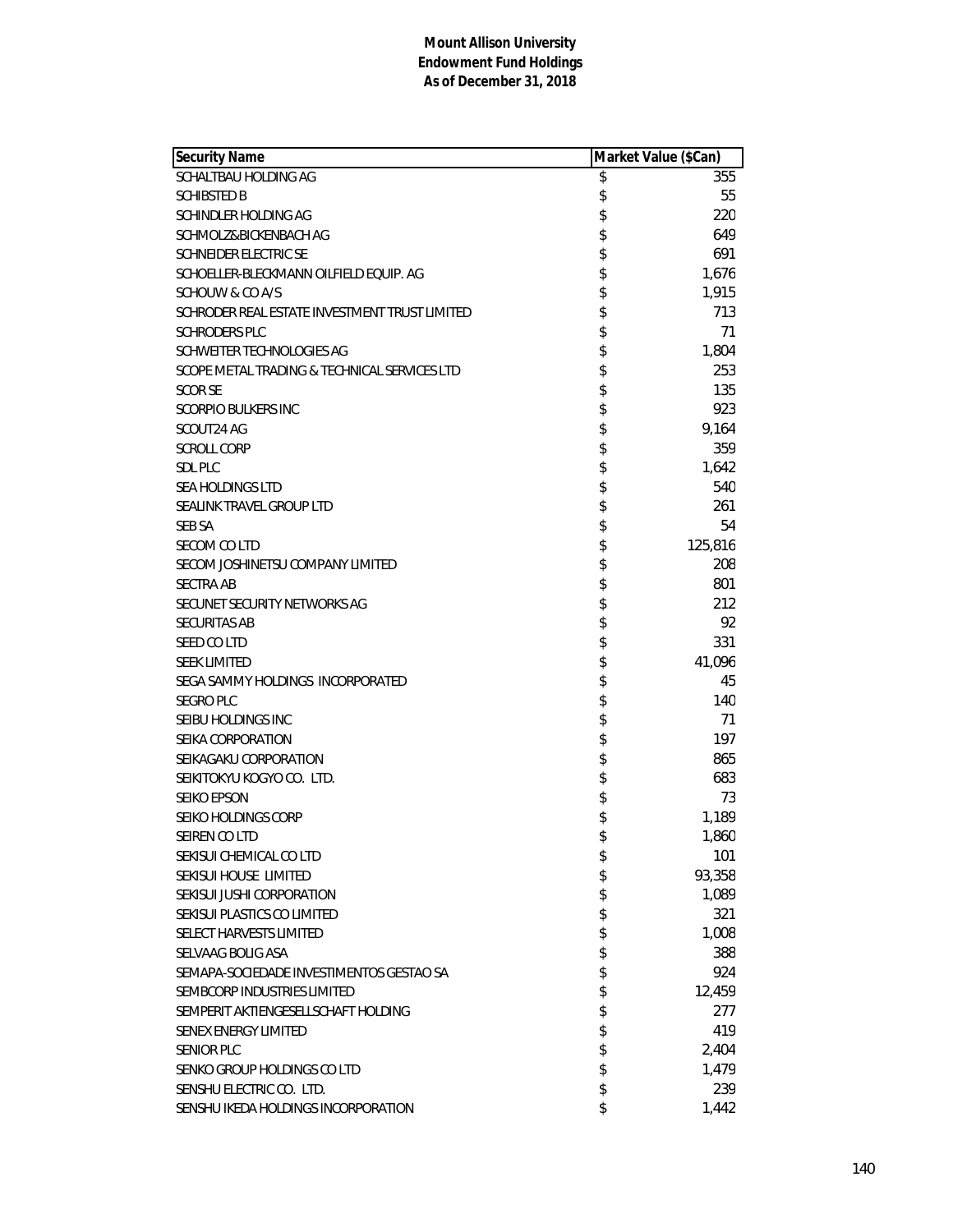| <b>Security Name</b>                              | Market Value (\$Can) |         |
|---------------------------------------------------|----------------------|---------|
| SENSHUKAI COMPANY LIMITED                         | \$                   | 129     |
| <b>SENSYS GATSO GROUP AB</b>                      | \$                   | 230     |
| <b>SENVION SA</b>                                 | \$                   | 55      |
| <b>SERVCORP LIMITED</b>                           | \$                   | 239     |
| SERVICE STREAM LTD                                | \$                   | 669     |
| SES S.A.                                          | \$                   | 7,583   |
| <b>SESA SPA</b>                                   | \$                   | 629     |
| SEVEN & I HOLDINGS COMPANY LTD                    | \$                   | 605     |
| SEVEN BANK LIMITED                                | \$                   | 31      |
| SEVEN GROUP HOLDINGS LIMITED                      | \$                   | 1,673   |
| SEVEN WEST MEDIA LTD                              | \$                   | 669     |
| SEVERFIELD PLC                                    |                      | 604     |
| <b>SEVERN TRENT PLC</b>                           | \$                   | 57,257  |
| <b>SFS GROUP AG</b>                               | \$                   | 2,466   |
| <b>SG FLEET GROUP LTD</b>                         | \$                   | 342     |
| <b>SG HOLDINGS CO LTD</b>                         | \$                   | 46      |
| <b>SGL CARBON SE</b>                              | \$                   | 430     |
| <b>SGS SA</b>                                     |                      | 38,739  |
| SHAFTESBURY PLC                                   | \$                   | 4,626   |
| SHANGRI-LA ASIA LIMITED                           | \$                   | 34      |
| SHAPIR ENGINEERING AND INDUSTRY LTD               | \$                   | 527     |
| <b>SHARP CORPORATION</b>                          | \$                   | 39      |
| SHENG SIONG GROUP LTD                             |                      | 646     |
| SHENWAN HONGYUAN HK LTD                           | \$\$\$               | 352     |
| SHENZHOU INTERNATIONAL GROUP HOLDINGS LTD         |                      | 130,020 |
| SHIBAURA ELECTRONICS CO. LTD.                     | \$                   | 299     |
| SHIBAURA MECHANTRONICS CORPORATION                | \$                   | 440     |
| SHIBUSAWA WAREHOUSE COMPANY LIMITED               | \$                   | 555     |
| <b>SHIBUYA CORP</b>                               |                      | 917     |
| <b>SHIFT INC</b>                                  | \$                   | 468     |
| SHIGA BANK LIMITED (THE)                          | \$<br>\$             | 2,060   |
| SHIKOKU BANK LIMITED (THE)                        |                      | 870     |
| SHIKOKU CHEMICALS CORPORATION                     | \$                   | 669     |
| <b>SHIKUN &amp; BINUI LIMITED</b>                 | \$                   | 734     |
| SHIMA SEIKI MANUFACTURING LIMITED                 | \$                   | 1,596   |
| SHIMACHU CO LTD                                   | \$                   | 2,050   |
| SHIMADZU CORPORATION                              | \$                   | 44,565  |
| SHIMAMURA CO LIMITED                              | \$                   | 31      |
| SHIMANO INC                                       | \$                   | 193     |
| SHIMIZU BANK LTD.                                 | \$                   | 210     |
| SHIMIZU CORPORATION                               | \$\$                 | 83      |
| SHIN NIPPON AIR TECHNOLOGIES CO. LTD.             |                      | 389     |
| SHINAGAWA REFRACTORIES CO LTD                     |                      | 488     |
| SHINDENGEN ELECTRIC MANUFACTURING COMPANY LIMITED | \$                   | 576     |
| SHINE CORPORATE LTD                               | \$                   | 128     |
| SHIN-ETSU CHEMICAL CO LIMITED                     | \$                   | 54,380  |
| SHIN-ETSU POLYMER COMPANY LIMITED                 | \$                   | 471     |
| SHINHAN FINANCIAL GROUP COMPANY LIMITED           | \$                   | 139,408 |
| SHINKAWA LTD.                                     | \$                   | 132     |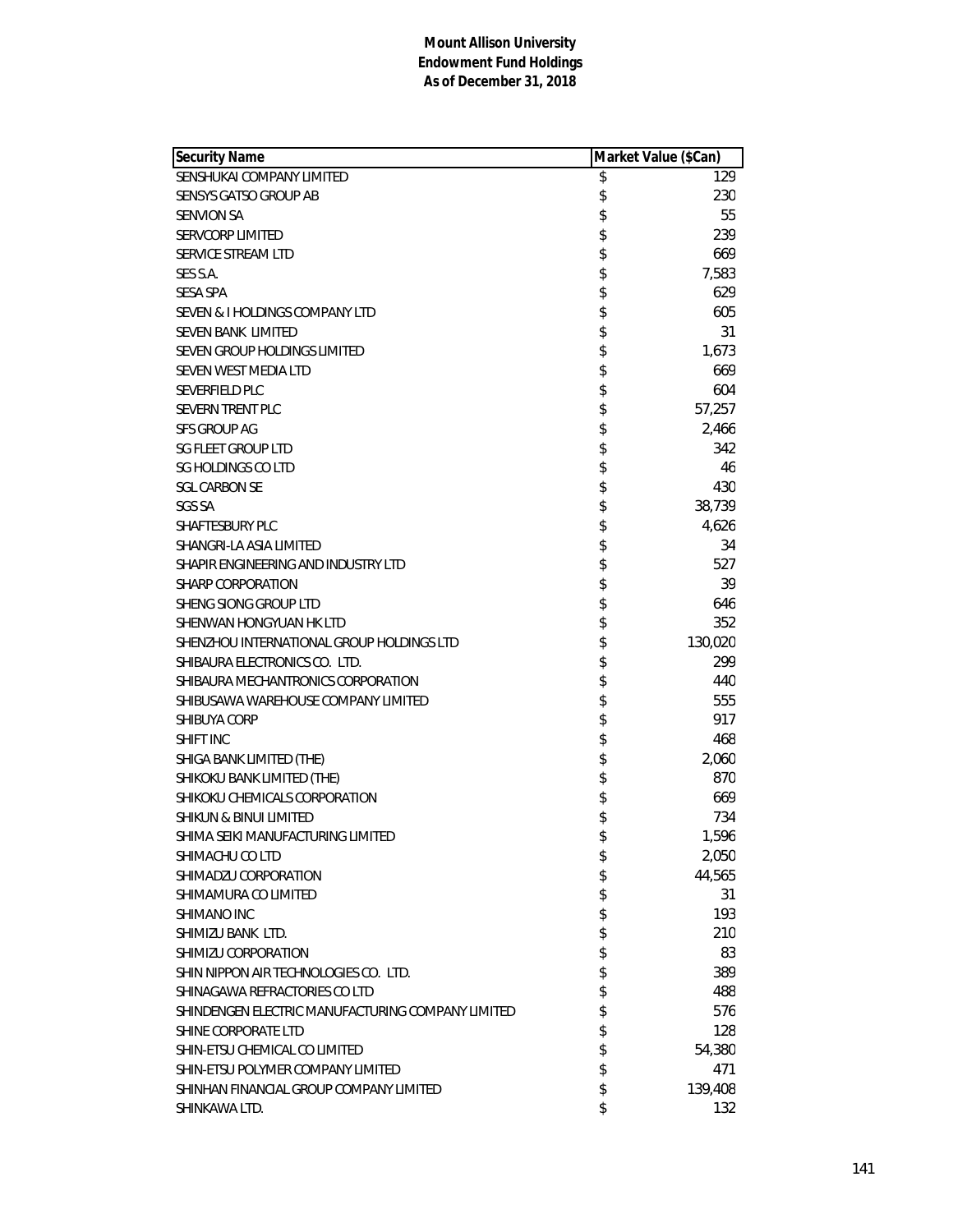| <b>Security Name</b>                  | Market Value (\$Can) |
|---------------------------------------|----------------------|
| SHINKO ELECTRIC INDUSTRIES CO LIMITED | \$<br>1,137          |
| SHINKO PLANTECH CO. LTD.              | \$<br>1,032          |
| SHINKO SHOJI CO. LTD.                 | \$<br>532            |
| SHINMAYWA INDUSTRIES LIMITED          | \$<br>1,973          |
| SHINNIHON CORPORATION                 | \$<br>519            |
| SHINOKEN GROUP CO. LTD.               | \$<br>295            |
| <b>SHINSEI BANK LTD</b>               | \$<br>34             |
| <b>SHINSHO CORP</b>                   | \$<br>368            |
| SHINWA CO LTD                         | \$<br>583            |
| SHIONOGI & COLTD                      | \$<br>290            |
| SHIP FINANCE INTERNATIONAL LTD        | \$<br>2,869          |
| SHIP HEALTHCARE HOLDINGS INC          | \$<br>2,526          |
| SHISEIDO CO LTD                       | \$<br>66,025         |
| SHIZUOKA BANK LTD (THE)               | \$<br>62             |
| SHIZUOKA GAS CO LTD                   | \$<br>738            |
| SHOEI CO. LTD.                        | \$<br>567            |
| SHOEI FOODS CORPORATION               | \$<br>585            |
| SHOFU INC.                            | \$<br>326            |
| SHOP APOTHEKE EUROPE NV               | \$<br>621            |
| <b>SHOPPING CENTRES</b>               | \$<br>3,131          |
| SHOWA CORPORATION                     | \$<br>1,290          |
| SHOWA DENKO KABUSHIKI KAISHA          | \$<br>74             |
| SHOWA SANGYO CO LTD                   | \$<br>1,030          |
| SHOWA SHELL SEKIYU KABUSHIKI KAISHA   | \$<br>49             |
| SHUFERSAL LTD.                        | \$<br>1,674          |
| SHUN HO PROPERTY INVESTMENTS LTD      | \$<br>34             |
| SHUN TAK HOLDINGS LIMITED             | \$<br>805            |
| <b>SHW AG</b>                         | \$<br>343            |
| SIA ENGINEERING COMPANY LTD           | \$<br>782            |
| SIA REAL ESTATE TOSHI HOJIN           | \$<br>1,036          |
| <b>SIAS</b>                           | \$<br>1,963          |
| SIEGFRIED HOLDING AG                  | \$<br>3,090          |
| <b>SIEMENS AG</b>                     | \$<br>1,567          |
| SIEMENS GAMESA RENEWABLE ENERGY SA    | \$<br>53             |
| SIEMENS HEALTHINEERS AG               | \$<br>115            |
| SIF HOLDING NV                        | \$<br>215            |
| SIG PLC                               | \$<br>1,896          |
| SIGMA HEALTHCARE LTD                  | \$<br>1,045          |
| SIGMAXYZ INC                          | \$<br>232            |
| <b>SIGNIFY NV</b>                     | \$<br>4,691          |
| SIIC ENVIRONMENT HLDG LTD             | \$<br>298            |
| <b>SIIX CORPORATION</b>               | \$<br>991            |
| SIKA AG                               | \$<br>301            |
| SILTRONIC AG                          | \$<br>3,770          |
| SILVER CHEF LTD                       | \$<br>120            |
| SILVER LAKE RESOURCES LIMITED         | \$<br>607            |
| SIMCORP AS                            | \$<br>5,215          |
| SIMS METAL MANAGEMENT LIMITED         | \$<br>2,275          |
| SINANEN HOLDINGS CO LTD               | \$<br>312            |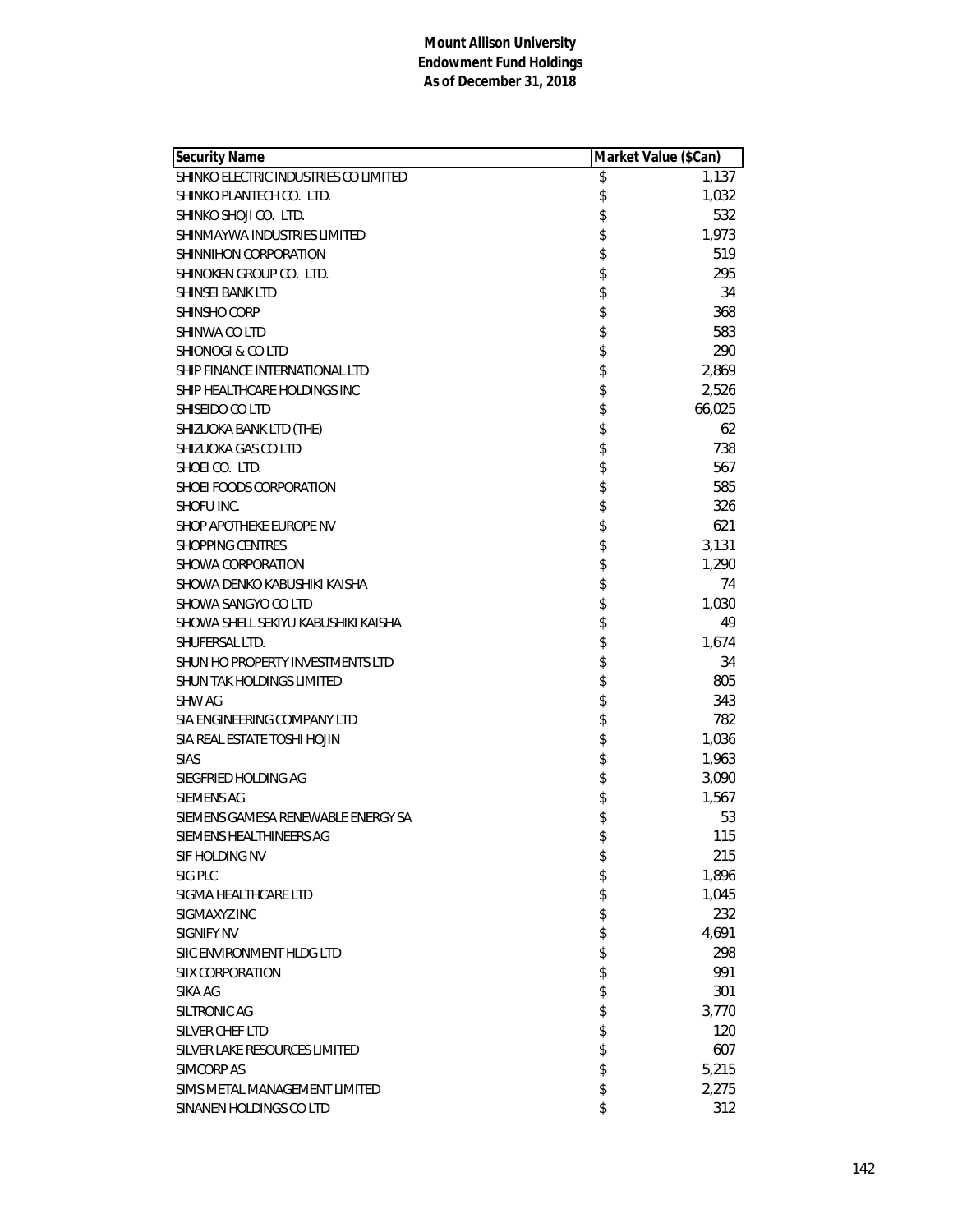| <b>Security Name</b>                         | Market Value (\$Can) |
|----------------------------------------------|----------------------|
| SINARMAS LAND LIMITED                        | \$<br>547            |
| SINFONIA TECHNOLOGY COMPANY LIMITED          | \$<br>576            |
| SINGAMAS CONTAINER HOLDINGS LIMITED          | \$<br>528            |
| SINGAPORE AIRLINES LIMITED                   | \$<br>19,949         |
| SINGAPORE EXCHANGE LIMITED                   | \$<br>14,988         |
| SINGAPORE POST LTD                           | \$<br>1,787          |
| SINGAPORE PRESS HOLDINGS LIMITED             | \$<br>34,841         |
| SINGAPORE TECHNOLOGIES ENGINEERING LIMITED   | \$<br>10,014         |
| SINGAPORE TELECOMMUNICATIONS LIMITED         | \$<br>32,629         |
| SINKO INDUSTRIES LIMITED                     | \$<br>706            |
| SINO GRANDNESS FOOD INDUSTRY GROUP LIMITED   | \$<br>106            |
| SINO LAND CO LIMITED                         | \$<br>109,959        |
| SINTOKOGIO LIMITED                           | \$<br>738            |
| <b>SIOEN INDUSTRIES</b>                      | \$<br>382            |
| SIPEF NA                                     | \$<br>849            |
| SITC INTERNATIONAL HOLDINGS CO LTD           | \$<br>2,616          |
| SITOY GROUP HOLDINGS LIMITED                 | \$<br>230            |
| SIXT LEASING SE                              | \$<br>548            |
| <b>SIXT SE</b>                               | \$<br>4,499          |
| SJM HOLDINGS LIMITED                         | \$<br>34             |
| SK HOLDINGS CO LTD                           | \$<br>88,132         |
| SK INNOVATION COMPANY LIMITED                | \$<br>138,905        |
| SKANDINAVISKA ENSKILDA BANKEN                | \$<br>94,723         |
| SKANSKA AB                                   | \$<br>100            |
| SK-ELECTRONICS CO. LTD                       | \$<br>379            |
| SKELLERUP HOLDINGS LIMITED                   | \$<br>353            |
| <b>SKF AB</b>                                | \$<br>106            |
| SKISTAR AB                                   | \$<br>979            |
| SKY CITY ENTERTAINMENT GROUP LIMITED         | \$<br>2,519          |
| SKY NETWORK TELEVISION LTD                   | \$<br>726            |
| SKY PERFECT JSAT HOLDINGS INCORPORATION      | \$<br>1,411          |
| SLIGRO FOOD GROUP NV                         | \$<br>2,230          |
| SMA SOLAR TECHNOLOGY AG                      | \$<br>459            |
| SMART METERING SYSTEMS PLC                   | \$<br>859            |
| SMARTGROUP CORPORATION LTD                   | \$<br>868            |
| SMARTONE TELECOMMUNICATIONS HOLDINGS LIMITED | \$<br>653            |
| <b>SMC CORPORATION</b>                       | \$<br>68,847         |
| SMITH & NEPHEW PLC                           | \$<br>37,576         |
| <b>SMITHS GROUP PLC</b>                      | \$<br>32,432         |
| <b>SMK CORPORATION</b>                       | \$<br>282            |
| <b>SMS COMPANY LIMITED</b>                   | \$<br>1,637          |
| SMT SCHARF AG                                | \$<br>189            |
| SMURFIT KAPPA GROUP PLC                      | \$<br>4,639          |
| SNAM SPA                                     | \$<br>62,307         |
| <b>SNT CORP</b>                              | \$<br>210            |
| SOCAM DEVELOPMENT LIMITED                    | \$<br>46             |
| SOCIETE BICSA                                | \$<br>5,077          |
| SOCIETE DE LA TOUR EIFFEL                    | \$<br>128            |
| SOCIETE GENERALE                             | \$<br>449            |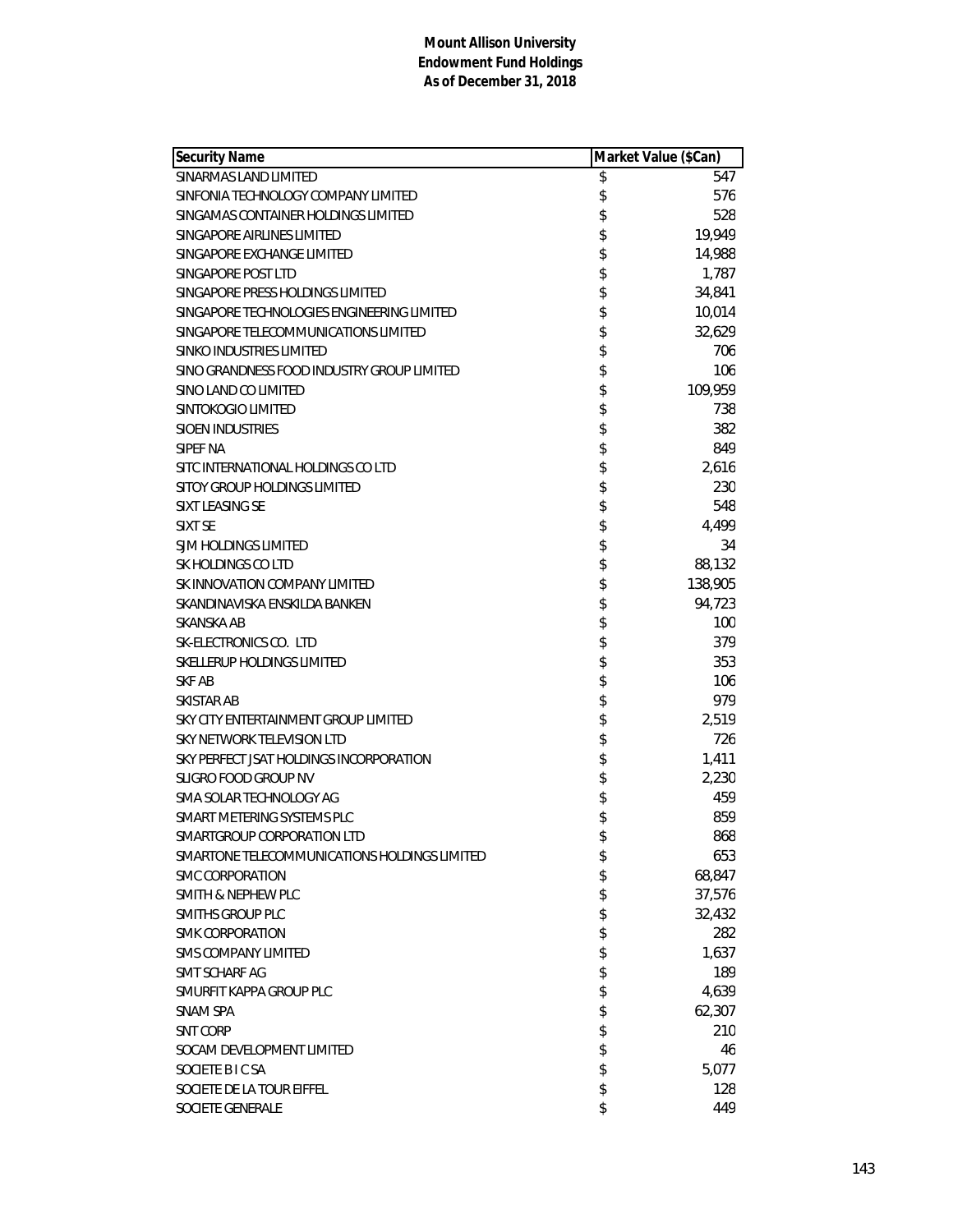| Security Name                                    | Market Value (\$Can) |
|--------------------------------------------------|----------------------|
| SOCIETE MARSEILLAISE DU TUNNEL PRADO CARENAGE SA | \$<br>99             |
| SOCIETE POUR L INFORMATIOUE INDUSTRIELLE SA      | \$<br>477            |
| SOCO INTERNATIONAL PLC                           | \$<br>349            |
| SODEXO                                           | \$<br>170            |
| SODICK CO. LTD.                                  | \$<br>716            |
| SOFTBANK GROUP CORP                              | \$<br>225,127        |
| SOFTBANK TECHNOLOGY CORP.                        | \$<br>456            |
| SOFTCAT PLC                                      | \$<br>1,738          |
| SOFTCREATE HOLDINGS CORPORATION                  | \$<br>401            |
| SOFTWARE AG                                      | \$<br>3,798          |
| SOFTWARE SERVICE INC.                            | \$<br>346            |
| SOGEFI SPA                                       | \$<br>235            |
| SOGO MEDICAL HOLDINGS CO LTD                     | \$<br>981            |
| SOHGO SECURITY SERVICES CO. LTD                  | \$<br>62             |
| SOILBUILD BUSINESS SPACE REIT                    | \$<br>647            |
| <b>SOITEC</b>                                    | \$<br>2,021          |
| SOKEN CHEMICAL & ENGINEERING CO LTD              | \$<br>362            |
| SOL SPA                                          | \$<br>1,261          |
| SOLAR A/S                                        | \$<br>728            |
| SOLARIA ENERGIA Y MEDIO AMBIENTE S.A.            | \$<br>607            |
| SOLARTECH INTERNATIONAL HOLDINGS LIMITED         | \$<br>82             |
| SOLASTO CORP                                     | \$<br>618            |
| SOLOCAL GROUP SA                                 | \$<br>609            |
| SOLSTAD OFFSHORE ASA                             | \$<br>60             |
| SOLVAY SA                                        | \$<br>136            |
| SOMFY SA                                         | \$<br>1,019          |
| SOMPO HOLDINGS INC                               | \$<br>208            |
| SONAE CAPITAL SGPS S.A.                          | \$<br>397            |
| SONAE-SGSP SA                                    | \$<br>1,537          |
| SONIC HEALTHCARE LIMITED                         | \$<br>79,646         |
| SONOVA HOLDING AG                                | \$<br>85,292         |
| SONY CORPORATION                                 | \$<br>206,428        |
| SONY FINANCIAL HOLDINGS INC.                     | \$<br>85,993         |
| SOPRA STERIA GROUP                               | \$<br>2,681          |
| SOUNDWILL HOLDINGS LIMITED                       | \$<br>261            |
| SOURCENEXT CORPORATION                           | \$<br>1,178          |
| SOUTH SHORE HOLDINGS LTD                         | \$<br>100            |
| SOUTH32 LTD                                      | \$<br>50,943         |
| SOUTHERN CROSS MEDIA GROUP LTD                   | \$<br>909            |
| SPACE CO. LTD.                                   | \$<br>229            |
| SPACE VALUE HOLDINGS CO LTD                      | \$<br>467            |
| SPAR NORD BANK A/S                               | \$<br>1,275          |
| SPARK INFRASTRUCTURE GROUP                       | \$<br>3,739          |
| SPARK NEW ZEALAND LTD                            | \$<br>94             |
| SPARKASSEN IMMOBILIEN AG                         | \$<br>1,970          |
| SPARX GROUP COMPANY LIMITED                      | \$<br>437            |
| SPECTRIS PLC                                     | \$<br>6,710          |
| SPECTRUM ASA                                     | \$<br>338            |
| SPEEDCAST INTERNATIONAL LTD                      | \$<br>1,081          |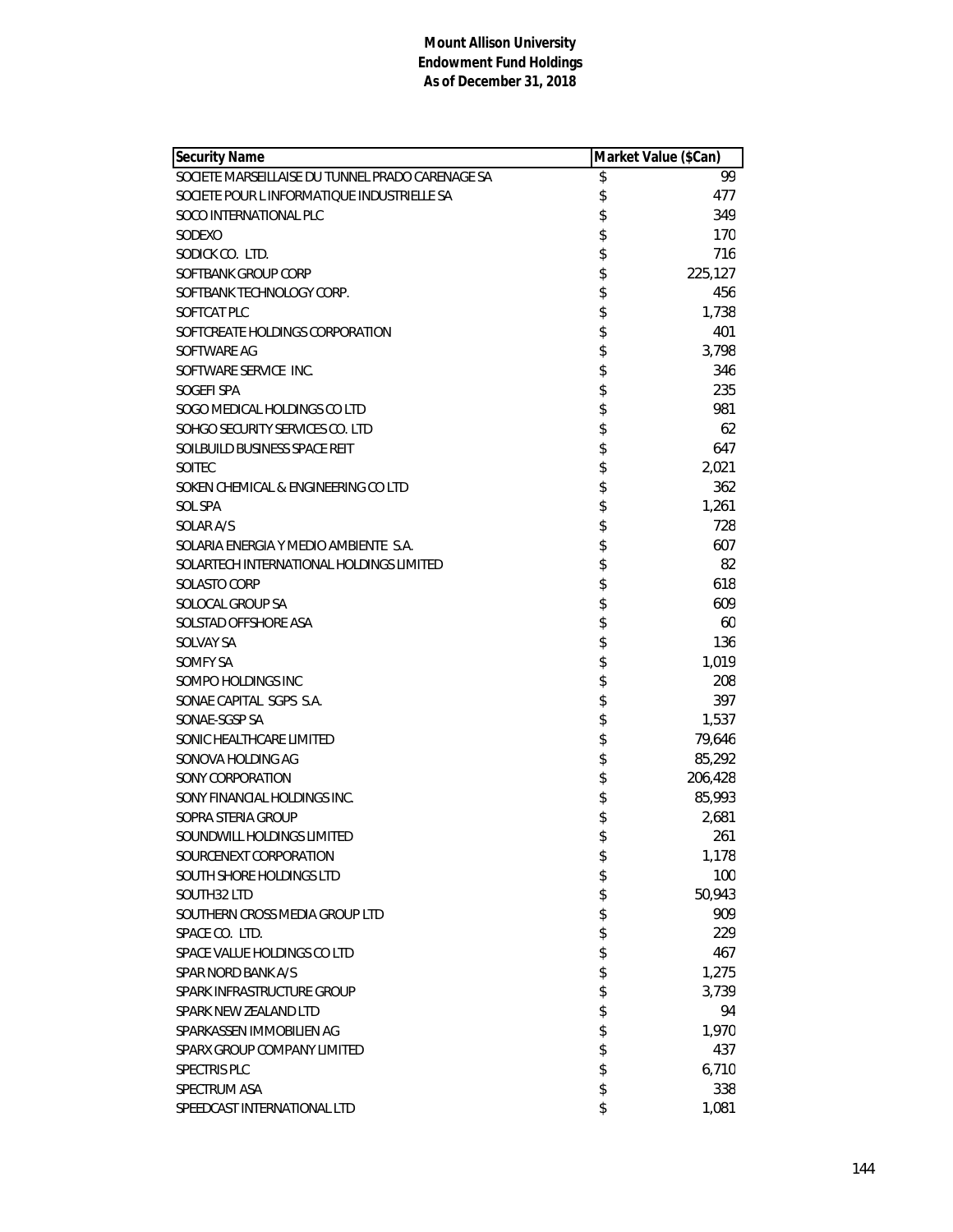| <b>Security Name</b>                         | Market Value (\$Can) |         |
|----------------------------------------------|----------------------|---------|
| SPEEDY HIRE PLC                              | \$                   | 1,263   |
| <b>SPH REIT</b>                              | \$                   | 1,219   |
| <b>SPIE SA</b>                               | \$                   | 3,035   |
| SPIRAX-SARCO ENGINEERING PLC                 | \$                   | 6,479   |
| SPIRE HEALTHCARE GROUP PLC                   | \$                   | 1,013   |
| SPIRENT COMMUNICATIONS PLC                   | \$                   | 2,086   |
| S-POOL INC                                   | \$                   | 452     |
| SPORTS DIRECT INTERNATIONAL PLC              | \$                   | 1,394   |
| SRA HOLDINGS INC                             | \$                   | 397     |
| SRG TAKAMIYA COMPANY LTD                     | \$                   | 98      |
| SRP GROUPE SA                                | \$                   | 84      |
| <b>SSE PLC</b>                               | \$                   | 93,447  |
| <b>SSP GROUP LIMITED</b>                     | \$                   | 7,775   |
| ST BARBARA LIMITED                           | \$                   | 3,173   |
| ST GALLER KANTONALBANK AG                    | \$                   | 2,648   |
| ST. JAMES'S PLACE PLC                        | \$                   | 49,606  |
| ST. MODWEN PROPERTIES PLC                    | \$                   | 2,209   |
| <b>STABILUS SA</b>                           | \$                   | 2,954   |
| STAGECOACH GROUP PLC                         | \$                   | 1,844   |
| STALLERGENES GREER PLC                       | \$                   | 273     |
| STAMFORD LAND CORPORATION LIMITED            | \$                   | 427     |
| STANDARD CHARTERED PLC                       | \$                   | 233,953 |
| STANDARD LIFE ABERDEEN PLC                   | \$                   | 90,671  |
| STANDARD LIFE INV PROP INC TRUST LTD         | \$                   | 1,198   |
| STANLEY ELECTRIC CO LTD.                     | \$                   | 68      |
| STAR ASIA INVESTMENT CORP                    | \$                   | 1,068   |
| STAR MICA CO. LTD                            | \$                   | 732     |
| STAR MICRONICS CO LTD                        | \$                   | 904     |
| STARHILL GLOBAL REAL ESTATE INVESTMENT TRUST | \$                   | 1,135   |
| <b>STARHUB LTD</b>                           | \$                   | 856     |
| STARTS CORPORATION INCORPORATED              | \$                   | 1,318   |
| STARTS PROCEED INVESTMENT CORPORATION        | \$                   | 771     |
| STARZEN COMPANY LIMITED                      | \$                   | 410     |
| STEADFAST GROUP LTD                          | \$                   | 3,195   |
| STEEL & TUBE HOLDINGS LIMITED                | \$                   | 142     |
| <b>STEF SA</b>                               | \$                   | 417     |
| STELLA CHEMIFA CORPORATION                   | \$                   | 554     |
| STELLA INTERNATIONAL HOLDINGS LIMITED        | \$                   | 1,084   |
| <b>STHREE PLC</b>                            | \$                   | 766     |
| STMICROELECTRONICS NV                        | \$                   | 179     |
| STO AKTIENGESELLSCHAFT                       | \$                   | 749     |
| STOBART GROUP LIMITED                        | \$                   | 1,333   |
| STOCK SPIRITS GROUP PLC                      | \$                   | 740     |
| STOCKLAND CORPORATION LTD                    | \$                   | 111     |
| STOCKMANN OYJ                                | \$                   | 143     |
| STOLT-NIELSEN LIMITED                        | \$                   | 863     |
| STORA ENSO OYJ                               | \$                   | 75,279  |
| <b>STRABAG SE</b>                            | \$                   | 1,015   |
| STRATEC SE                                   | \$                   | 532     |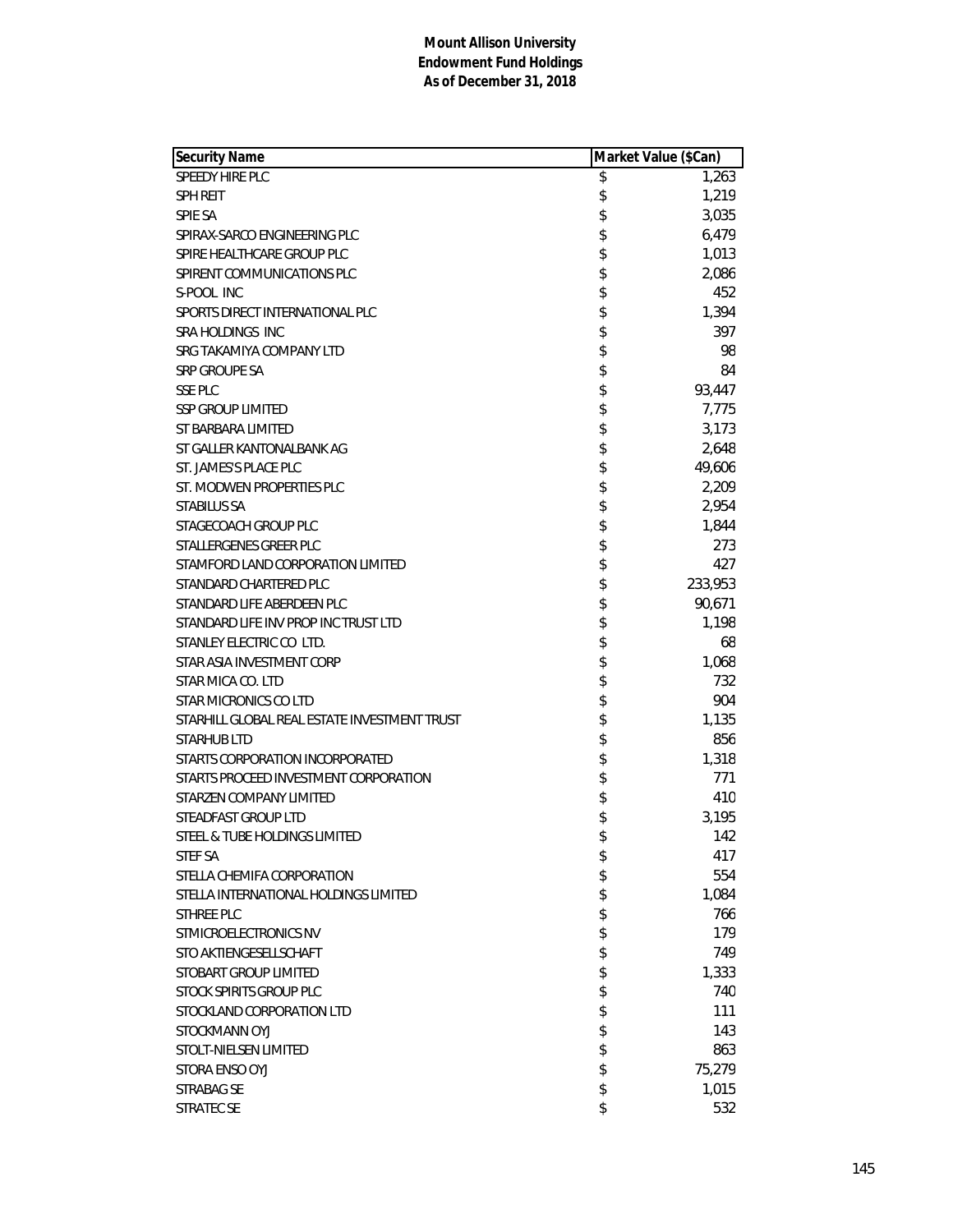| <b>Security Name</b>                         | Market Value (\$Can) |        |
|----------------------------------------------|----------------------|--------|
| STRAUMANN HOLDING AG                         | \$                   | 119    |
| <b>STRIDE PROPERTY LTD</b>                   | \$                   | 455    |
| STROEER SE & CO KGAA                         | \$                   | 2,674  |
| STUDIO ALICE CO. LTD.                        | \$                   | 645    |
| <b>STV GROUP PLC</b>                         | \$                   | 226    |
| <b>SUBARU CORP</b>                           | \$                   | 57,339 |
| <b>SUEDZUCKER AG</b>                         | \$                   | 2,314  |
| <b>SUESS MICROTEC SE</b>                     | \$                   | 486    |
| <b>SUEZ SA</b>                               | \$                   | 90     |
| SUGIMOTO & CO. LTD.                          | \$                   | 420    |
| SULZER AG                                    | \$                   | 3,260  |
| SUMCO CORPORATION                            | \$                   | 48     |
| SUMIDA ELECTRIC CO. LTD.                     | \$                   | 603    |
| SUMINOE TEXTILE CO. LTD.                     | \$                   | 209    |
| SUMITOMO CHEMICAL CO LIMITED                 | \$                   | 133    |
| SUMITOMO CORPORATION                         | \$                   | 94,727 |
| SUMITOMO DAINIPPON PHARMA CO LTD             | \$                   | 93     |
| SUMITOMO DENSETSU CO. LTD.                   | \$                   | 473    |
| SUMITOMO ELECTRIC INDUSTRIES LIMITED         | \$                   | 185    |
| SUMITOMO HEAVY INDUSTRIES LTD                | \$                   | 50,789 |
| SUMITOMO METAL MINING CO LTD                 | \$                   | 115    |
| SUMITOMO MITSUI CONSTRUCTION COMPANY LIMITED | \$                   | 2,027  |
| SUMITOMO MITSUI FINANCIAL GROUP INC          | \$                   | 813    |
| SUMITOMO MITSUI TRUST HOLDINGS INCORPORATION | \$                   | 224    |
| SUMITOMO OSAKA CEMENT COMPANY LIMITED        | \$                   | 3,319  |
| SUMITOMO PRECISION PRODUCTS CO. LTD.         | \$                   | 385    |
| SUMITOMO REALTY & DEVELOPMENT CO LTD         | \$                   | 88,460 |
| SUMITOMO RIKO CO LTD                         | \$                   | 690    |
| SUMITOMO RUBBER INDUSTRIES LTD               | \$                   | 37     |
| SUMITOMO SEIKA CHEMICALS CO LTD              | \$                   | 457    |
| SUMITOMO WAREHOUSE CO LTD (THE)              | \$                   | 1,525  |
| SUMMERSET GROUP HLDG LTD                     | \$                   | 1,661  |
| SUMMIT ASCENT HOLDINGS LIMITED               | \$                   | 162    |
| SUMMIT REAL ESTATE HOLDINGS LTD              | \$                   | 581    |
| <b>SUN CORPORATION</b>                       | \$                   | 222    |
| SUN FRONTIER FUDOUSAN CO LTD                 | \$                   | 622    |
| SUN HUNG KAI & CO. LIMITED                   | \$                   | 538    |
| SUN HUNG KAI PROPERTIES LIMITED              | \$                   | 1,661  |
| SUNCALL CORPORATION                          | \$                   | 415    |
| <b>SUNCORP GROUP LIMITED</b>                 | \$                   | 213    |
| SUNDANCE ENERGY AUSTRALIA LTD.               | \$                   | 552    |
| SUNDRUG CO LTD                               | \$                   | 39     |
| SUNEVISION HOLDINGS LIMITED                  | \$                   | 520    |
| SUNLIGHT REAL ESTATE INVESTMENT TRUST        | \$                   | 1,354  |
| SUNNINGDALE TECH LTD                         | \$                   | 404    |
| SUNRISE COMMUNICATIONS GROUP AG              | \$                   | 6,643  |
| SUNTEC REAL ESTATE INVESTMENT TRUST          | \$                   | 51     |
| <b>SUNTORY BEVERAGE &amp; FOOD LTD</b>       | \$                   | 116    |
| SUN-WA TECHNOS CORP                          | \$                   | 200    |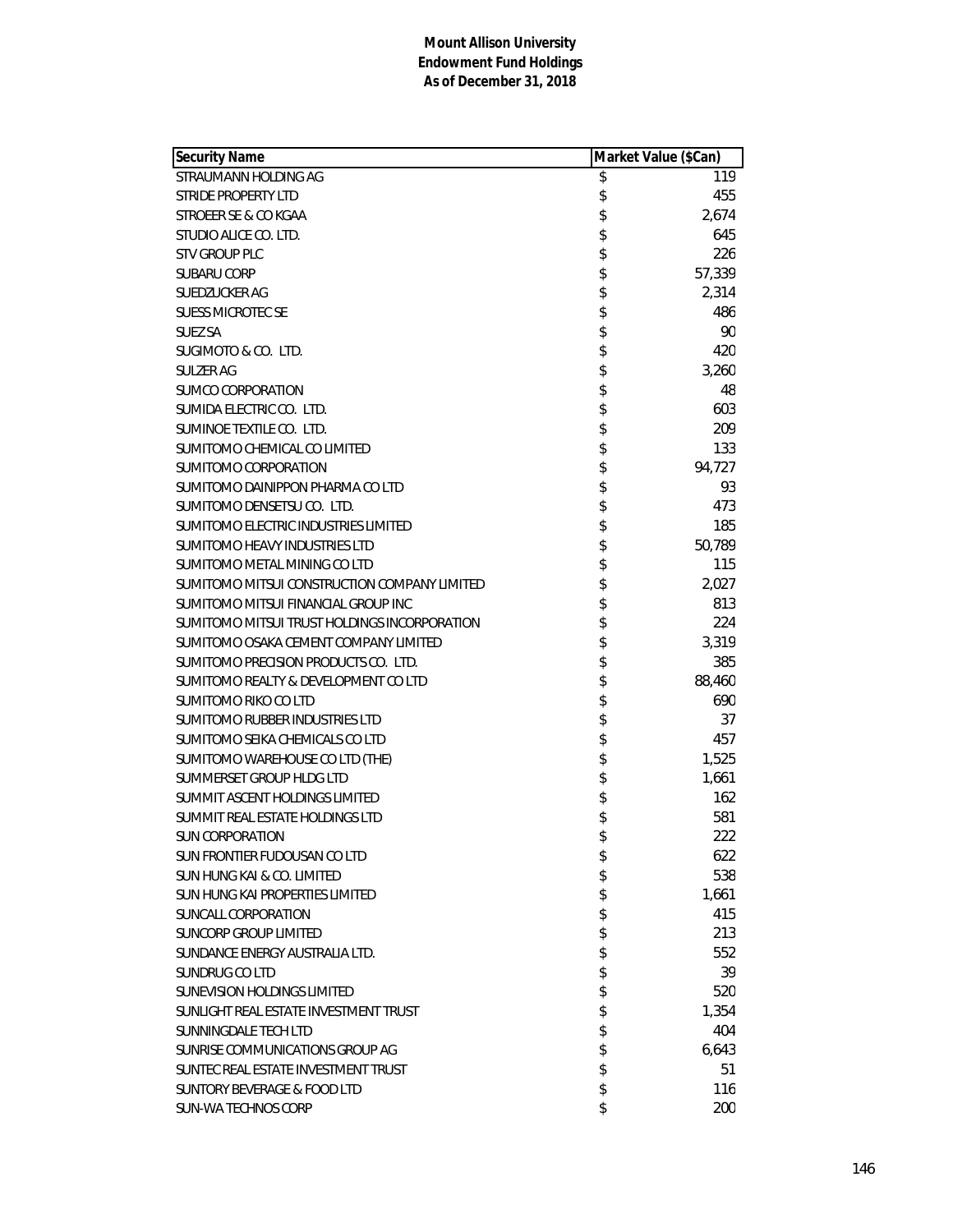| Security Name                        | Market Value (\$Can) |         |
|--------------------------------------|----------------------|---------|
| SUPER RETAIL GROUP LIMITED           | \$                   | 1,208   |
| <b>SUPERDRY PLC</b>                  | \$                   | 696     |
| SUPERLOOP LTD                        | \$                   | 297     |
| SURTECO GROUP SE                     | \$                   | 633     |
| SUSHIRO GLOBAL HOLDINGS LTD          | \$                   | 1,429   |
| SUZUKEN CO. LTD.                     | \$                   | 68      |
| SUZUKI MOTOR CORPORATION             | \$                   | 99,980  |
| SVENSKA HANDELSBANKEN AB             | \$                   | 99,713  |
| SWCC SHOWA HOLDINGS COMPANY LIMITED  | \$                   | 353     |
| SWECO AB (PUBL)                      | \$                   | 746     |
| SWEDBANK AB                          | \$                   | 162,135 |
| SWEDISH MATCH AB                     | \$                   | 128     |
| <b>SWIRE PACIFIC LIMITED</b>         | \$                   | 11,279  |
| <b>SWIRE PROPERTIES LIMITED</b>      | \$                   | 76      |
| SWISS LIFE HOLDING AG                | \$                   | 242     |
| <b>SWISS PRIME SITE</b>              | \$                   | 8,810   |
| SWISS RE AG                          | \$                   | 94,145  |
| SWISSCOM                             | \$                   | 10,167  |
| <b>SWISSQUOTE GROUP</b>              | \$                   | 904     |
| <b>SWORD GROUP</b>                   | \$                   | 397     |
| SYDBANK AS                           | \$                   | 3,043   |
| SYDNEY AIRPORT HOLDINGS PTY LTD      | \$                   | 96      |
| SYMRISE AG                           | \$                   | 167     |
| <b>SYNERGIE SE</b>                   | \$                   | 407     |
| SYNLAIT MILK LTD                     | \$                   | 497     |
| SYNTHOMER PLC                        | \$                   | 2,445   |
| SYRAH RESOURCES LIMITED              | \$                   | 572     |
| <b>SYSMEX CORPORATION</b>            | \$                   | 148     |
| SYSTEMAIR AB                         | \$                   | 441     |
| <b>SYSTENA CORP</b>                  | \$                   | 1,213   |
| SYUPPIN CO LTD                       | \$                   | 308     |
| T & K TOKA CO. LTD.                  | \$                   | 437     |
| <b>T&amp;D HOLDINGS INCORPORATED</b> | \$                   | 119     |
| T. HASEGAWA CO. LTD.                 | \$                   | 709     |
| T. RAD COMPANY LIMITED               | \$                   | 399     |
| <b>TABCORP HOLDINGS LIMITED</b>      | \$                   | 106     |
| TACHIBANA ELETECH CO LTD             | \$                   | 599     |
| TACHIKAWA CORPORATION                | \$                   | 397     |
| TACHI-S CO. LTD.                     | \$                   | 870     |
| <b>TADANO LTD</b>                    | \$                   | 2,011   |
| <b>TAG IMMOBILIEN AG</b>             | \$                   | 6,405   |
| TAI CHEUNG HOLDINGS LTD              | \$                   | 556     |
| TAI UNITED HOLDINGS LTD              | \$                   | 233     |
| TAIHEI DENGYO KAISHA LTD.            | \$                   | 531     |
| TAIHEIYO CEMENT CORPORATION          | \$                   | 69      |
| TAIHO KOGYO CO. LTD.                 | \$                   | 311     |
| TAIKISHA LIMITED                     | \$                   | 1,331   |
| <b>TAIKO BANK LTD</b>                | \$                   | 196     |
| TAISEI CORPORATION                   | \$                   | 61,987  |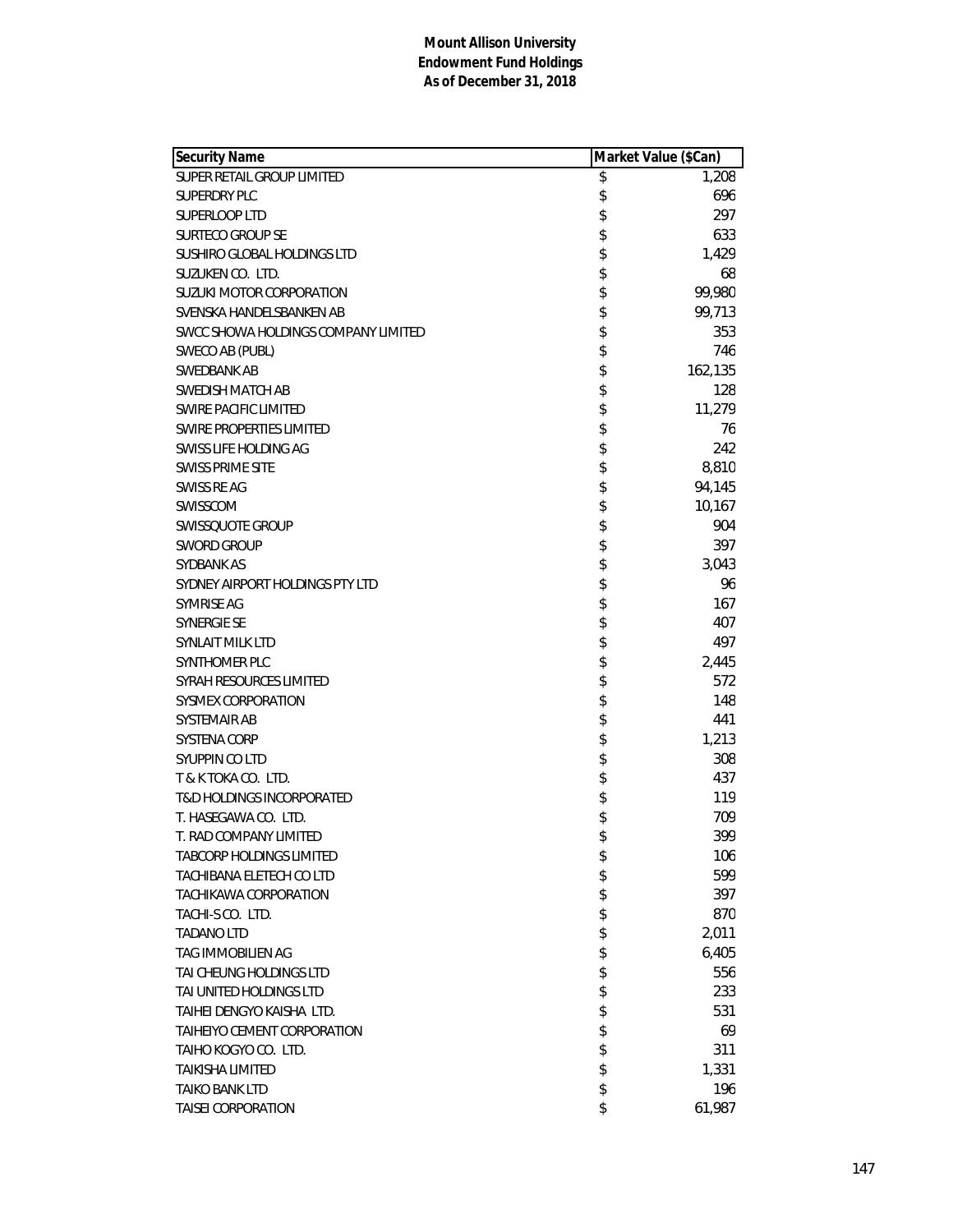| <b>Security Name</b>                               | Market Value (\$Can) |         |
|----------------------------------------------------|----------------------|---------|
| TAISEI LAMICK COMPANY LIMITED                      | \$                   | 379     |
| TAISHO PHARMACEUTICAL HOLDINGS CO LTD              | \$                   | 67      |
| TAIWAN SEMICONDUCTOR MANUFACTURING COMPANY LIMITED | \$                   | 684,117 |
| TAIYO HOLDINGS COMPANY LIMITED                     | \$                   | 1,005   |
| TAIYO NIPPON SANSO CORPORATION                     | \$                   | 39      |
| TAKAMATSU CONSTRUCTION GROUP COMPANY LIMITED       | \$                   | 895     |
| TAKAOKA TOKO CO LTD                                | \$                   | 535     |
| TAKARA LEBEN CO LTD                                | \$                   | 530     |
| TAKARA STANDARD CO LTD                             | \$                   | 1,211   |
| TAKASAGO INTERNATIONAL CORPORATION                 | \$                   | 875     |
| TAKASAGO THERMAL ENGINEERING CO LTD                | \$                   | 1,781   |
| TAKASHIMAYA CO. LTD                                | \$                   | 33      |
| TAKE AND GIVE NEEDS COMPANY LIMITED                | \$                   | 299     |
| TAKEAWAY.COM NV                                    | \$                   | 2,823   |
| TAKEDA PHARMACEUTICAL COMPANY LIMITED              | \$                   | 169,742 |
| <b>TAKEEI CORPORATION</b>                          | \$                   | 233     |
| TAKEUCHI MFG CO LTD                                | \$                   | 917     |
| <b>TAKKT AG</b>                                    | \$                   | 1,180   |
| TAKUMA CO LTD                                      | \$                   | 1,606   |
| <b>TALANX AG</b>                                   | \$                   | 40,148  |
| <b>TALGO SA</b>                                    | \$                   | 1,325   |
| <b>TALKTALK TELECOM GROUP PLC</b>                  | \$                   | 1,675   |
| TAMA HOME CO LTD                                   | \$                   | 392     |
| TAMBURI INVESTMENT PARTNERS SPA                    | \$                   | 1,802   |
| TAMEDIA AG                                         | \$                   | 670     |
| TAMRON CO LTD                                      | \$                   | 442     |
| <b>TAMURA CORPORATION</b>                          | \$                   | 728     |
| TAN CHONG INTERNATIONAL LIMITED                    | \$                   | 305     |
| TANSEISHA CO. LTD.                                 | \$                   | 845     |
| TARKETT SA                                         | \$                   | 1,190   |
| TARO PHARMACEUTICAL INDUSTRIES LTD                 | \$                   | 5,902   |
| <b>TARSUS GROUP PLC</b>                            | \$                   | 482     |
| <b>TASSAL GROUP LTD</b>                            | \$                   | 1,348   |
| TATE & LYLE PLC                                    | \$                   | 8,606   |
| TATERU INC                                         | \$                   | 253     |
| TATSUTA ELECTRIC WIRE & CABLE CO. LTD.             | \$                   | 469     |
| TAYCA CORPORATION                                  | \$                   | 527     |
| <b>TAYLOR WIMPEY PLC</b>                           | \$                   | 105     |
| <b>TDK CORPORATION</b>                             | \$                   | 56,348  |
| TECAN GROUP AG                                     | \$                   | 737     |
| <b>TECHMATRIX CORP</b>                             | \$                   | 656     |
| <b>TECHNICOLOR SA</b>                              | \$                   | 647     |
| TECHNO ASSOCIE COMPANY LIMITED                     | \$                   | 149     |
| TECHNOGYM SPA                                      | \$                   | 2,394   |
| <b>TECHNOLOGY ONE LTD</b>                          | \$                   | 1,938   |
| TECHNOPRO HOLDINGS INC                             | \$                   | 2,939   |
| <b>TECHNOTRANS SE</b>                              | \$                   | 436     |
| TECHTRONIC INDUSTRIES CO LTD                       | \$                   | 95,650  |
| TECNICAS REUNIDAS S.A.                             | \$                   | 1,541   |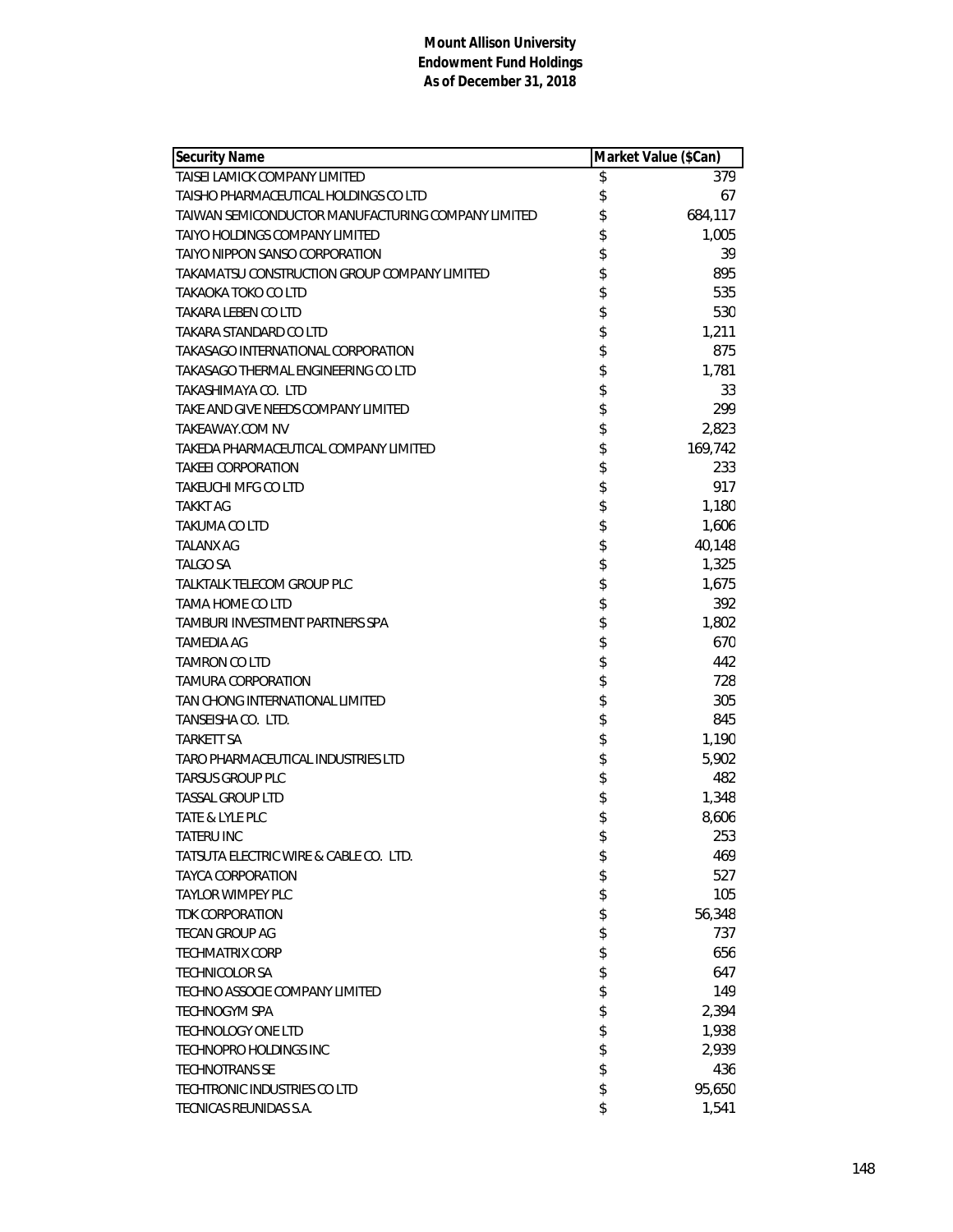| <b>Security Name</b>                         | Market Value (\$Can) |         |
|----------------------------------------------|----------------------|---------|
| <b>TECNOS JAPAN INC</b>                      | \$                   | 284     |
| TED BAKER PLC                                | \$                   | 1,189   |
| <b>TEEKAY CORPORATION</b>                    | \$                   | 499     |
| <b>TEEKAY TANKERS LTD</b>                    | \$                   | 279     |
| <b>TEIJIN LTD</b>                            | \$                   | 53      |
| TEIKOKU ELECTRIC MFG. CO. LTD.               | \$                   | 753     |
| TEIKOKU SEN-I CO LTD                         | \$                   | 894     |
| TEIXEIRA DUARTE S.A                          | \$                   | 23      |
| <b>TEKKEN CORPORATION</b>                    | \$                   | 497     |
| TELE COLUMBUS AG                             | \$                   | 269     |
| TELE2 AB                                     | \$                   | 8,815   |
| <b>TELECOM ITALIA SPA</b>                    | \$                   | 169     |
| <b>TELECOM PLUS PLC</b>                      | \$                   | 2,238   |
| TELEFONAKTIEBOLAGET LM ERICSSON              | \$                   | 146,781 |
| TELEFONICA DEUTSCHLAND HOLDING AG            | \$                   | 69,519  |
| <b>TELEFONICA SA</b>                         | \$                   | 722     |
| <b>TELEKOM AUSTRIA AG</b>                    | \$                   | 2,896   |
| TELENET GROUP HOLDING NV                     | \$                   | 3,593   |
| TELENOR GROUP ASA                            | \$                   | 262     |
| <b>TELEPERFORMANCE SE</b>                    | \$                   | 170     |
| <b>TELEPIZZA GROUP SA</b>                    | \$                   | 1,349   |
| TELEVISION BROADCASTS LIMITED                | \$                   | 1,060   |
| TELEVISION FRANCAISE 1 SA                    | \$                   | 694     |
| <b>TELIA COMPANY AB</b>                      | \$                   | 64,856  |
| TELSTRA CORPORATION LIMITED                  | \$                   | 17,549  |
| <b>TEMENOS AG</b>                            | \$                   | 133     |
| TENARIS S.A.                                 | \$                   | 94      |
| <b>TENCENT HOLDINGS LIMITED</b>              | \$                   | 765,877 |
| <b>TENMA CORPORATION</b>                     | \$                   | 593     |
| <b>TENPOS HOLDINGS CO LTD</b>                | \$                   | 251     |
| TER BEKE N.V.                                | \$                   | 187     |
| TERNA RETE ELETTRICA NAZIONALE SPA           | \$                   | 87,123  |
| <b>TERREIS</b>                               | \$                   | 481     |
| <b>TERUMO CORPORATION</b>                    | \$                   | 55,950  |
| <b>TESCO PLC</b>                             | \$                   | 69,449  |
| <b>TESSENDERLO GROUP NV</b>                  | \$                   | 1,523   |
| <b>TESSI SA</b>                              | \$                   | 221     |
| TEVA PHARMACEUTICAL INDUSTRIES LIMITED - ADR | \$                   | 79,269  |
| TEXWINCA HOLDINGS LIMITED                    | \$                   | 512     |
| <b>T-GAIA CORP</b>                           | \$                   | 854     |
| <b>THALES SA</b>                             | \$                   | 228     |
| THE LINK REAL ESTATE INVESTMENT TRUST        | \$                   | 394     |
| THE PACK CORP                                | \$                   | 527     |
| THE REJECT SHOP LTD                          | \$                   | 89      |
| THE SAGE GROUP PLC                           | \$                   | 153     |
| THE SWATCH GROUP AG                          | \$                   | 224     |
| THE UNITED LABORATOR                         | \$                   | 643     |
| THERMADOR GROUPE                             | \$                   | 803     |
| THIN FILM ELECTRONICS ASA                    | \$                   | 124     |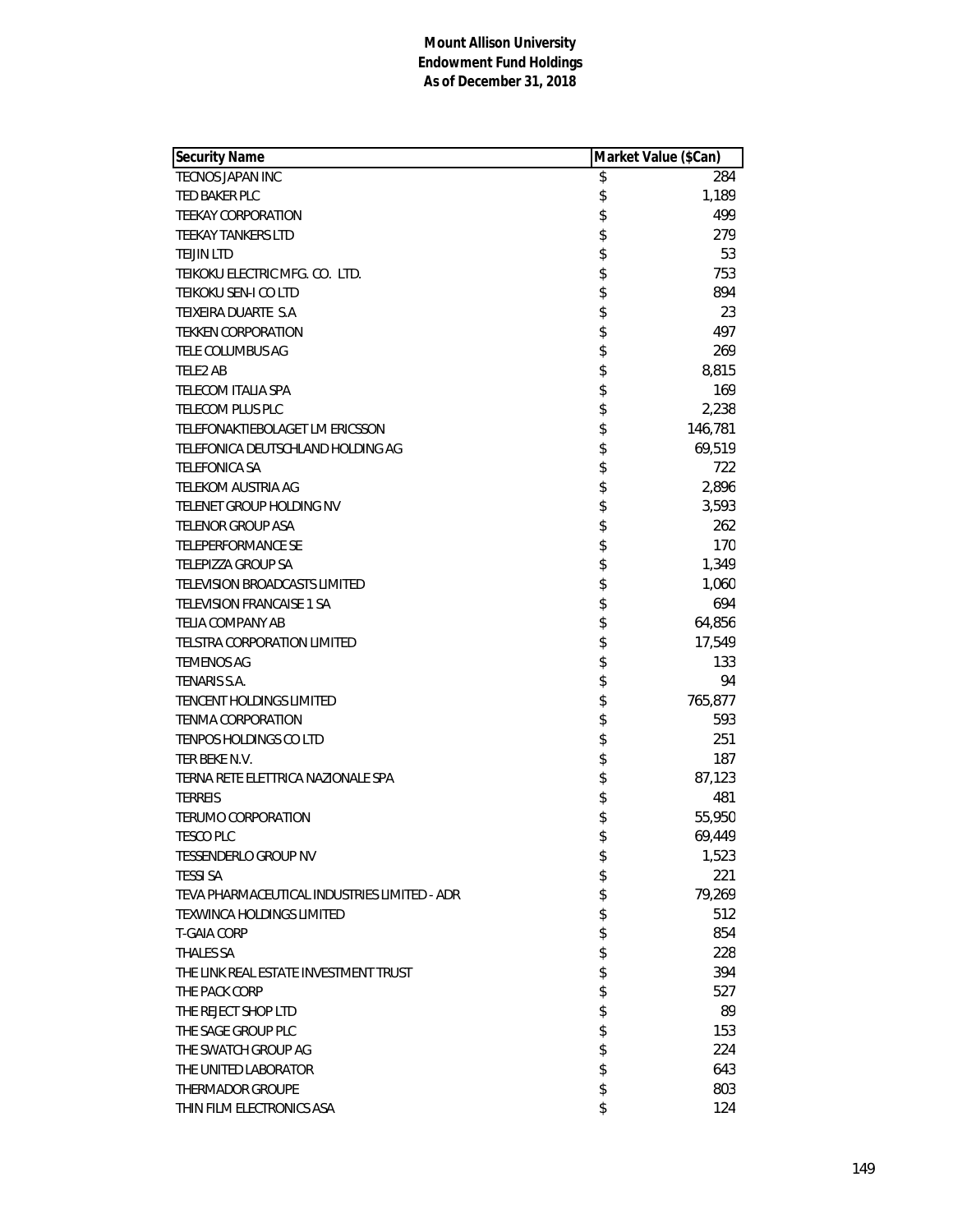| <b>Security Name</b>                        | Market Value (\$Can) |
|---------------------------------------------|----------------------|
| THK CO. LTD.                                | \$<br>42             |
| THOMAS COOK GROUP PLC                       | \$<br>1,115          |
| THORN GROUP LIMITED                         | \$<br>198            |
| THULE GROUP AB                              | \$<br>3,719          |
| THYSSENKRUPP AG                             | \$<br>137            |
| TIETO OYJ                                   | \$<br>2,811          |
| TIKKURILA OYJ                               | \$<br>749            |
| <b>TINEXTA SPA</b>                          | \$<br>138            |
| <b>TISCALI SPA</b>                          | \$<br>75             |
| TK DEVELOPMENT                              | \$<br>148            |
| TK GROUP HOLDINGS LTD                       | \$<br>232            |
| <b>TKC CORPORATION</b>                      | \$<br>1,270          |
| TKH GROUP N.V.                              | \$<br>3,001          |
| TLG IMMOBILIEN AG                           | \$<br>6,068          |
| <b>TOA CORP</b>                             | \$<br>314            |
| TOA CORPORATION (6809)                      | \$<br>516            |
| TOA OIL CO. LTD.                            | \$<br>369            |
| TOA ROAD CORPORATION                        | \$<br>466            |
| <b>TOAGOSEI COMPANY LIMITED</b>             | \$<br>2,572          |
| TOBISHIMA CORPORATION                       | \$<br>495            |
| TOBU RAILWAY CO LTD                         | \$<br>95             |
| TOC COMPANY LIMITED                         | \$<br>712            |
| TOCALO COMPANY LIMITED                      | \$<br>992            |
| <b>TOCHIGI BANK LTD</b>                     | \$<br>435            |
| TODA KOGYO CORPORATION                      | \$<br>238            |
| TOD'S SPA                                   | \$<br>1,206          |
| TOEI ANIMATION COMPANY LIMITED              | \$<br>963            |
| <b>TOEI CO LTD</b>                          | \$<br>1,396          |
| TOENEC CORPORATION                          | \$<br>499            |
| TOHO BANK LTD.                              | \$<br>1,193          |
| TOHO CO LTD                                 | \$<br>358            |
| TOHO GAS CO LTD                             | \$<br>58             |
| TOHO HOLDINGS COMPANY LIMITED               | \$<br>1,981          |
| TOHO TITANIUM CO LTD                        | \$<br>436            |
| TOHO ZINC CO LTD                            | \$<br>508            |
| TOHOKU BANK LTD. (THE)                      | \$<br>121            |
| TOHOKU ELECTRIC POWER CO INC                | \$<br>104            |
| TOHOKUSHINSHA FILM CORP                     | \$<br>76             |
| TOKAI CORP. (9729)                          | \$<br>966            |
| <b>TOKAI HOLDINGS CORP</b>                  | \$<br>1,244          |
| TOKAI RIKA CO. LTD.                         | \$<br>1,619          |
| TOKAI TOKYO FINANCIAL HOLDINGS INCORPORATED | \$<br>1,509          |
| <b>TOKEN CORPORATION</b>                    | \$<br>874            |
| TOKIO MARINE HOLDINGS INCORPORATED          | \$<br>136,547        |
| TOKMANNI GROUP OYJ                          | \$<br>1,021          |
| TOKUSHU TOKAI PAPER COMPANY LIMITED         | \$<br>979            |
| TOKUYAMA CORPORATION                        | \$<br>2,096          |
| <b>TOKYO BASE CO LTD</b>                    | \$<br>173            |
| TOKYO BUHIN KOGYO CO. LTD.                  | \$<br>226            |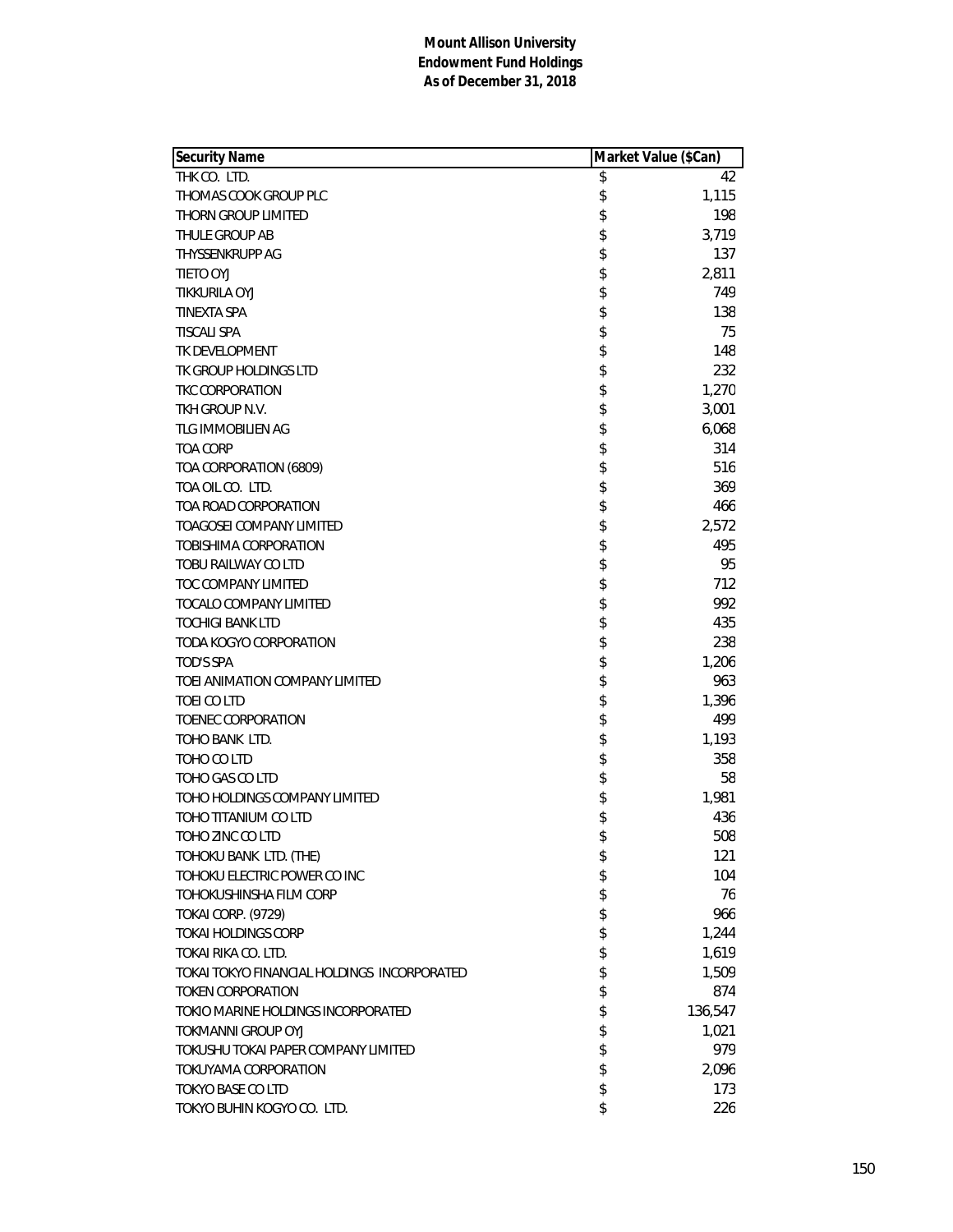| <b>Security Name</b>                            | Market Value (\$Can) |        |
|-------------------------------------------------|----------------------|--------|
| <b>TOKYO CENTURY CORP</b>                       | \$                   | 35     |
| TOKYO DOME CORPORATION                          | \$                   | 1,151  |
| TOKYO ELECTRIC POWER COMPANY INCORPORATED (THE) | \$                   | 158    |
| TOKYO ELECTRON DEVICE LTD                       | \$                   | 223    |
| TOKYO ELECTRON LTD                              | \$                   | 330    |
| TOKYO ENERGY & SYSTEMS INCORPORATED             | \$                   | 627    |
| TOKYO GAS CO LIMITED                            | \$                   | 6,392  |
| TOKYO KEIKI INCORPORATED                        | \$                   | 179    |
| TOKYO OHKA KOGYO COMPANY LIMITED                | \$                   | 2,110  |
| TOKYO RAKUTENCHI CO. LTD.                       | \$                   | 104    |
| TOKYO ROPE MFG. CO. LTD.                        | \$                   | 242    |
| <b>TOKYO SEIMITSU CO LTD</b>                    | \$                   | 2,161  |
| TOKYO STEEL MANUFACTURING CO LTD                | \$                   | 1,869  |
| <b>TOKYO TEKKO CO LTD</b>                       | \$                   | 98     |
| TOKYO TY FINANCIAL GROUP INC                    | \$                   | 1,005  |
| <b>TOKYOTOKEIBA CO LTD</b>                      | \$                   | 1,185  |
| TOKYU CONSTRUCTION COMPANY LIMITED              | \$                   | 1,597  |
| <b>TOKYU CORPORATION</b>                        | \$                   | 151    |
| TOKYU FUDOSAN HOLDINGS CORP                     | \$                   | 48,513 |
| TOKYU REIT INC.                                 | \$                   | 2,779  |
| TOLI CORPORATION                                | \$                   | 183    |
| TOM TAILOR HOLDING AG                           | \$                   | 239    |
| TOMATO BANK LTD.                                | \$                   | 166    |
| TOMOKU COMPANY LIMITED                          | \$                   | 220    |
| TOMONY HOLDINGS INCORPORATION                   | \$                   | 1,037  |
| TOMTOM N.V.                                     | \$                   | 2,125  |
| TOMY CO LTD                                     | \$                   | 1,810  |
| TONAMI HOLDINGS COMPANY LIMITED                 | \$                   | 727    |
| TONNELLERIE FRANCOIS FRERES S.A.                | \$                   | 358    |
| TOPCON CORPORATION                              | \$                   | 2,731  |
| TOPDANMARK A/S                                  | \$                   | 4,778  |
| TOPPAN FORMS CO. LTD.                           | \$                   | 936    |
| TOPPAN PRINTING CO LTD                          | \$                   | 66     |
| TOPPS TILES PLC                                 | \$                   | 185    |
| <b>TOPRE CORP</b>                               | \$                   | 1,375  |
| <b>TOPY INDUSTRIES LTD</b>                      | \$                   | 585    |
| TORAY INDUSTRIES INC.                           | \$                   | 13,847 |
| TORIDOLL HOLDINGS CORP                          | \$                   | 705    |
| TORIGOE CO LTD                                  | \$                   | 207    |
| TORII PHARMACEUTICAL CO. LTD.                   | \$                   | 843    |
| TORIKIZOKU CO LTD                               | \$                   | 314    |
| TORISHIMA PUMP MANUFACTURING COMPANY LIMITED    | \$                   | 161    |
| <b>TORM PLC</b>                                 | \$                   | 831    |
| <b>TOSEL CORPORATION</b>                        | \$                   | 561    |
| TOSEI REIT INVESTMENT CORP                      | \$                   | 468    |
| TOSHIBA CORPORATION                             | \$                   | 339    |
| TOSHIBA MACHINE CO LTD                          | \$                   | 935    |
| TOSHIBA PLANT SYSTEMS & SERVICES CORPORATION    | \$                   | 1,445  |
| <b>TOSHIBA TEC CORPORATION</b>                  | \$                   | 1,054  |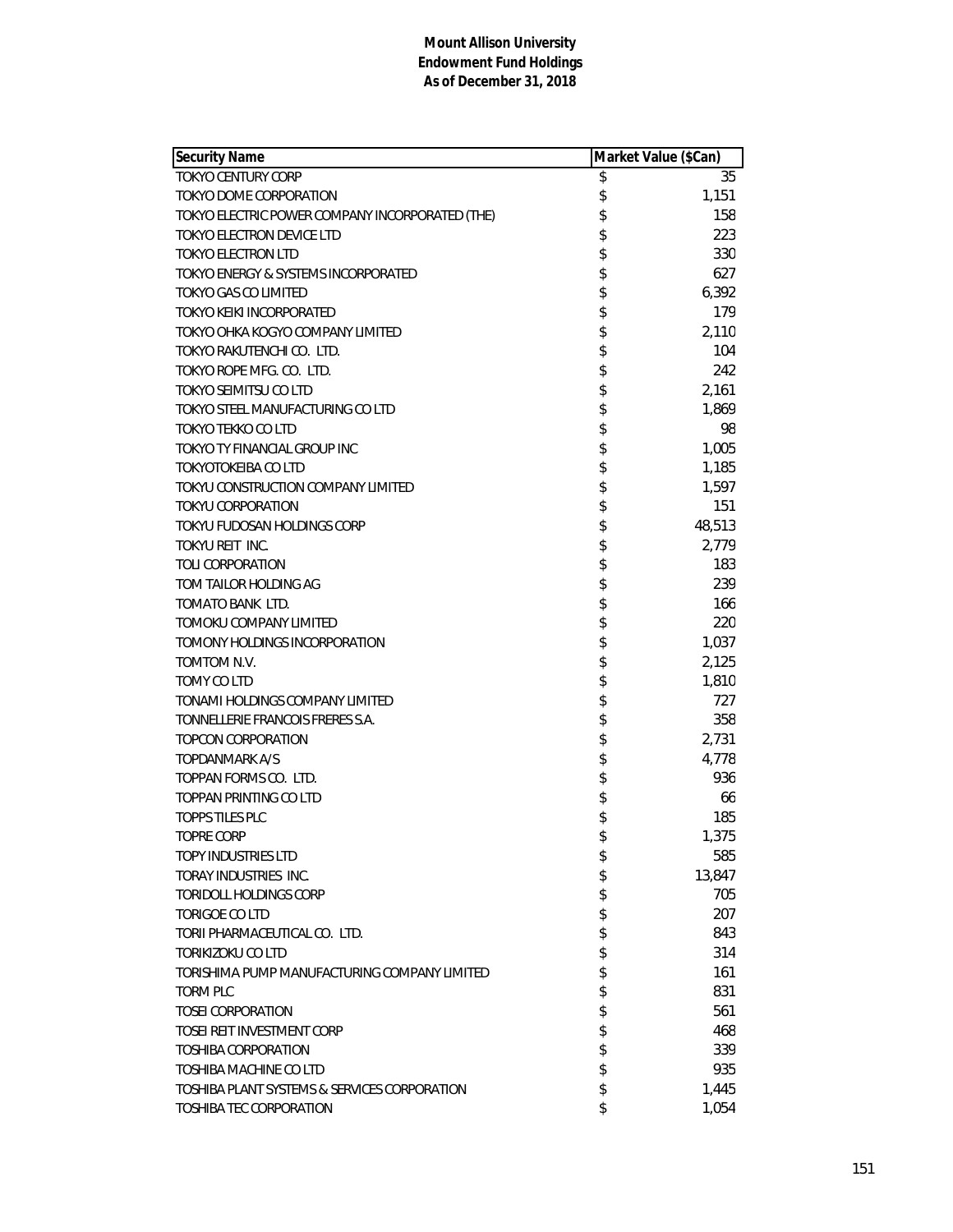| <b>Security Name</b>                     | Market Value (\$Can) |         |
|------------------------------------------|----------------------|---------|
| <b>TOSHO COMPANY LIMITED</b>             | \$                   | 964     |
| TOSHO PRINTING COMPANY LIMITED           | \$                   | 515     |
| <b>TOSOH CORPORATION</b>                 | \$                   | 62      |
| <b>TOTAL GABON SA</b>                    | \$                   | 248     |
| <b>TOTAL SA</b>                          | \$                   | 495,206 |
| TOTECH CORPORATION                       | \$                   | 445     |
| TOTETSU KOGYO CO. LTD.                   | \$                   | 1,382   |
| <b>TOTO LTD</b>                          | \$                   | 90      |
| TOTTORI BANK LTD                         | \$                   | 308     |
| <b>TOURISM HOLDINGS LIMITED</b>          | \$                   | 739     |
| TOW CO. LTD.                             | \$                   | 459     |
| TOWA BANK LTD                            | \$                   | 483     |
| <b>TOWA CORPORATION</b>                  | \$                   | 227     |
| TOWA PHARMACEUTICAL COMPANY LIMITED      | \$                   | 830     |
| <b>TOWER LIMITED</b>                     | \$                   | 220     |
| TOWER SEMICONDUCTOR LIMITED              | \$                   | 383     |
| TOWN CENTRE SECURITIES PLC               | \$                   | 142     |
| TOYO CONSTRUCTION CO LTD                 | \$                   | 622     |
| TOYO CORPORATION                         | \$                   | 560     |
| TOYO DENKI SEIZO K.K.                    | \$                   | 210     |
| TOYO ENGINEERING CORPORATION             | \$                   | 387     |
| TOYO INK SC HOLDINGS COMPANY LIMITED     | \$                   | 1,693   |
| TOYO KANETSU KABUSHIKI KAISHA            | \$                   | 437     |
| TOYO MACHINERY METAL CO LTD              | \$                   | 140     |
| <b>TOYO SECURITIES CO LTD</b>            | \$                   | 258     |
| TOYO SEIKAN GROUP HOLDINGS LTD           | \$                   | 64      |
| TOYO SUISAN KAISHA LIMITED               | \$                   | 57      |
| TOYO TANSO COMPANY LTD                   | \$                   | 425     |
| TOYOBO CO LTD                            | \$                   | 2,095   |
| TOYODA GOSEI CO LTD                      | \$                   | 24      |
| TOYOTA INDUSTRIES CORPORATION            | \$                   | 125     |
| TOYOTA MOTOR CORPORATION                 | \$                   | 2,455   |
| TOYOTA TSUSHO CORPORATION                | \$                   | 116     |
| TP ICAP PLC                              | \$                   | 4,424   |
| TPG TELECOM LIMITED                      | \$                   | 31      |
| TPR COMPANY LIMITED                      | \$                   | 922     |
| TRADE ME GROUP LIMITED                   | \$                   | 2,344   |
| TRANCOM CO. LTD.                         | \$                   | 733     |
| TRANSPORT INTERNATIONAL HOLDINGS LIMITED | \$                   | 1,178   |
| TRANSURBAN GROUP                         | \$                   | 395     |
| <b>TRAVIS PERKINS PLC</b>                | \$                   | 7,037   |
| <b>TREASURE ASA</b>                      | \$                   | 201     |
| TREASURY WINE ESTATES LTD                | \$                   | 97,194  |
| TREND MICRO INCORPORATED                 | \$                   | 39,038  |
| TREVI FINANZIARIA INDUSTRIALE            | \$                   | 72      |
| TRI CHEMICAL LABORATORIES INCORPORATION  | \$                   | 333     |
| <b>TRIFAST PLC</b>                       | \$                   | 459     |
| TRIGANO                                  | \$                   | 1,410   |
| <b>TRINITY LIMITED</b>                   | \$                   | 68      |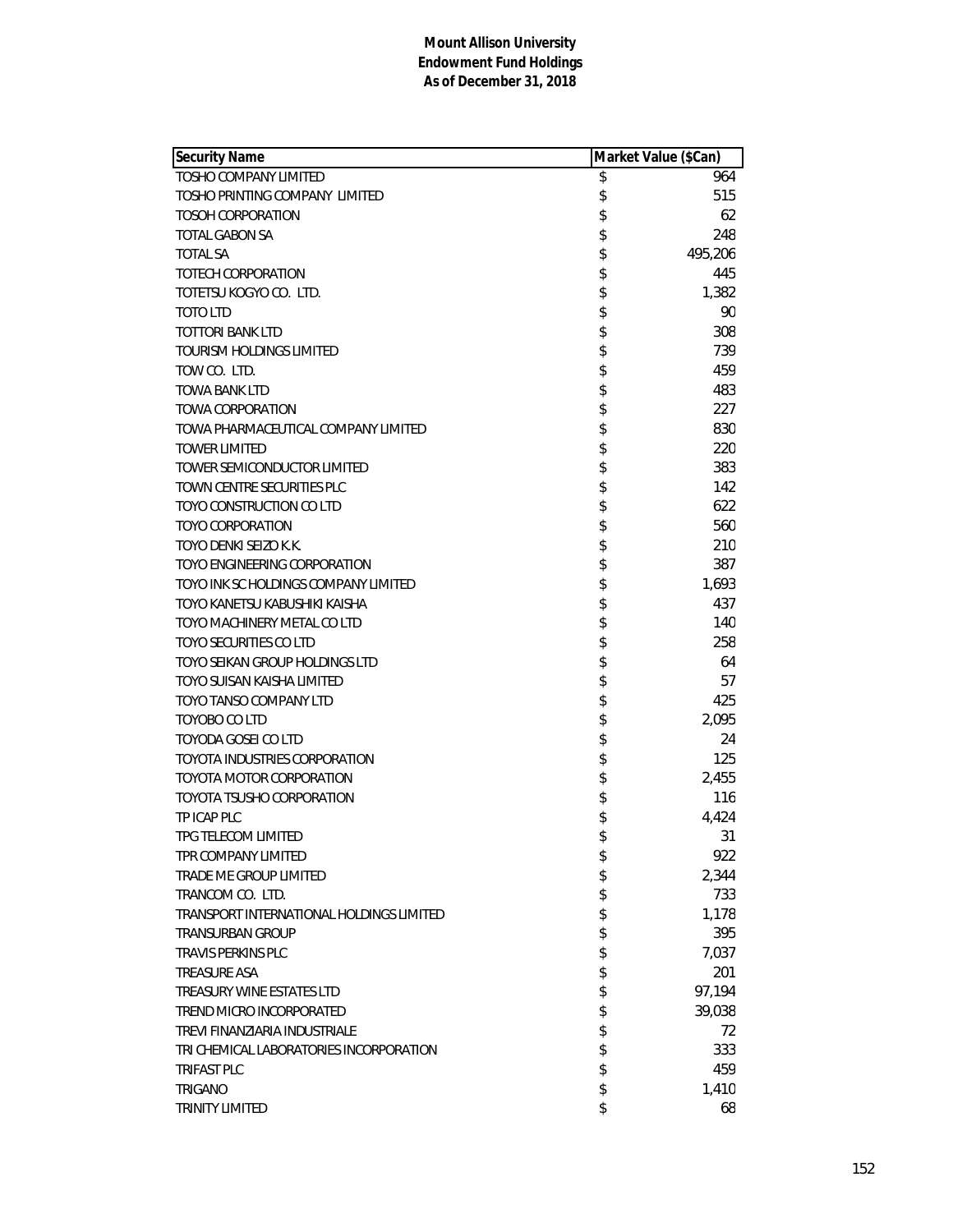| Security Name                         | Market Value (\$Can) |         |
|---------------------------------------|----------------------|---------|
| TRITAX BIG BOX REIT PLC               | \$                   | 4,963   |
| TROAX GROUP AB (PUBL)                 | \$                   | 694     |
| TRUSCO NAKAYAMA CORPORATION           | \$                   | 627     |
| TRUST TECH INC                        | \$                   | 539     |
| <b>TRUSTPOWER LTD</b>                 | \$                   | 500     |
| <b>TRYG A/S</b>                       | \$                   | 56      |
| TSI HOLDINGS CO LTD                   | \$                   | 940     |
| TSUBAKI NAKASHIMA CO LTD.             | \$                   | 1,263   |
| TSUBAKIMOTO CHAIN COMPANY             | \$                   | 1,878   |
| TSUBAKIMOTO KOGYO CO. LTD.            | \$                   | 395     |
| <b>TSUGAMI CORPORATION</b>            | \$                   | 597     |
| TSUI WAH HOLDINGS LIMITED             | \$                   | 88      |
| TSUKADA GLOBAL HOLDINGS INC           | \$                   | 88      |
| TSUKISHIMA KIKAI CO. LTD.             | \$                   | 692     |
| <b>TSUKUBA BANK LIMITED</b>           | \$                   | 439     |
| <b>TSUKUI CORPORATION</b>             | \$                   | 688     |
| <b>TSURUHA HOLDINGS INC</b>           | \$                   | 58      |
| TSURUMI MANUFACTURING COMPANY LIMITED | \$                   | 708     |
| TSUTSUMI JEWELRY COMPANY LIMITED      | \$                   | 199     |
| TT ELECTRONICS PLC                    | \$                   | 991     |
| <b>TUAN SING HOLDINGS LIMITED</b>     | \$                   | 293     |
| <b>TUBACEX SA</b>                     | \$                   | 883     |
| TUBOS REUNIDOS SA                     | \$                   | 19      |
| TUI AG                                | \$                   | 116     |
| <b>TULLOW OIL PLC</b>                 | \$                   | 6,747   |
| TUPRAS TURKIYE PETROL RAFINERILERI AS | \$                   | 73,969  |
| <b>TURNERS AUTOMOTIVE GROUP LTD</b>   | \$                   | 371     |
| TV ASAHI HOLDINGS CORP                | \$                   | 556     |
| TV TOKYO HOLDINGS CORPORATION         | \$                   | 613     |
| <b>TYMAN PLC</b>                      | \$                   | 1,307   |
| <b>TYSAN HOLDINGS LIMITED</b>         | \$                   | 774     |
| <b>UACJ CORP</b>                      | \$                   | 1,491   |
| UBISOFT ENTERTAINMENT SA              | \$                   | 118     |
| <b>U-BLOX HOLDING AG</b>              | \$                   | 1,399   |
| UBM DEVELOPMENT AG                    | \$                   | 316     |
| <b>UBS GROUP AG</b>                   | \$                   | 138,964 |
| <b>UCB SA</b>                         | \$                   | 190     |
| UCHIDA YOKO CO. LTD.                  | \$                   | 509     |
| <b>UDG HEALTHCARE PLC</b>             | \$                   | 3,806   |
| UKC HOLDINGS CORPORATION              | \$                   | 437     |
| ULTRA ELECTRONICS HOLDINGS PLC        | \$                   | 2,610   |
| ULVAC INCORPORATED                    | \$                   | 2,417   |
| UMC ELECTRONICS CO LTD                | \$                   | 308     |
| UMENOHANA CO. LTD.                    | \$                   | 259     |
| <b>UMICORE SA</b>                     | \$                   | 90,058  |
| UMS HOLDINGS LIMITED                  | \$                   | 330     |
| UNICAJA BANCO SA                      | \$                   | 43,022  |
| UNICHARM CORP                         | \$                   | 241     |
| UNICREDIT SPA                         | \$                   | 418     |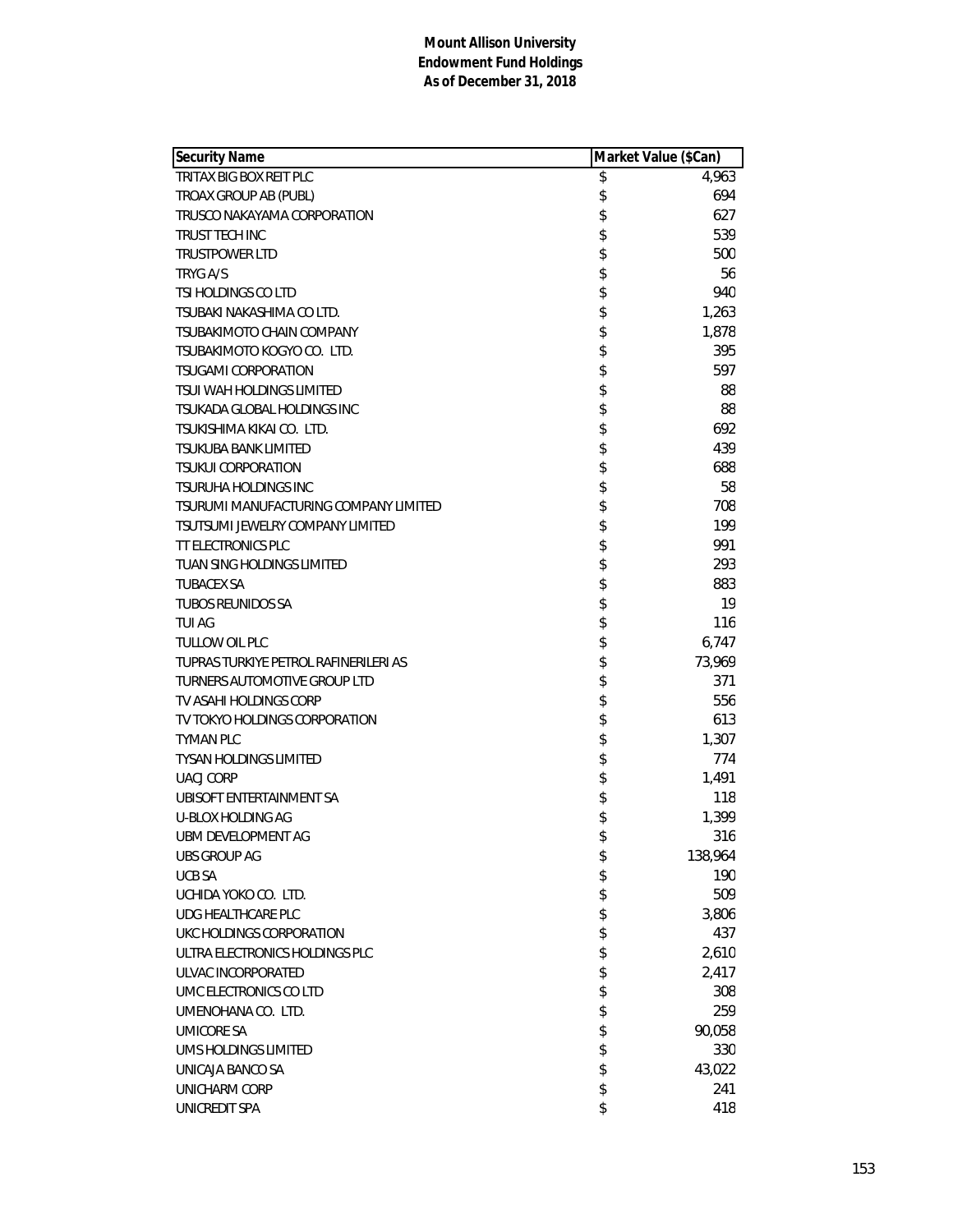| <b>Security Name</b>                  | Market Value (\$Can) |         |
|---------------------------------------|----------------------|---------|
| UNIDEN HOLDINGS CORP                  | \$                   | 388     |
| UNIEURO SPA                           | \$                   | 432     |
| UNILEVER N.V.                         | \$                   | 308,599 |
| UNILEVER PLC                          | \$                   | 224,289 |
| UNION TOOL CO.                        | \$                   | 190     |
| UNIONE DI BANCHE ITALIANE SPA         | \$                   | 6,261   |
| UNIPER SE                             | \$                   | 96      |
| UNIPOL GRUPPO SPA                     | \$                   | 3,557   |
| UNIPOLSAI ASSICURAZIONI SPA           | \$                   | 4,281   |
| UNIPRES CORPORATION                   | \$                   | 1,531   |
| UNIQA INSURANCE GROUP AG              | \$                   | 2,884   |
| UNITE GROUP PLC (THE)                 | \$                   | 5,689   |
| UNITED ARROWS LTD.                    | \$                   | 1,065   |
| UNITED BANK LIMITED                   | \$                   | 10,037  |
| UNITED ENGINEERS LIMITED              | \$                   | 1,700   |
| UNITED INC                            | \$                   | 320     |
| UNITED INDUSTRIAL CORPORATION LIMITED | \$                   | 325     |
| UNITED INTERNATIONAL ENTERPRISES LTD  | \$                   | 1,041   |
| UNITED INTERNET AG                    | \$                   | 99      |
| UNITED OVERSEAS BANK LIMITED          | \$                   | 250,456 |
| UNITED SUPER MARKETS HOLDINGS INC     | \$                   | 1,378   |
| UNITED URBAN INVESTMENT CORPORATION   | \$                   | 41,086  |
| UNITED UTILITIES GROUP PLC            | \$                   | 22,483  |
| UNITIKA LTD                           | \$                   | 393     |
| UNIZO HOLDINGS CO LTD                 | \$                   | 1,194   |
| UOB-KAY HIAN HOLDINGS LTD             | \$                   | 848     |
| <b>UOL GROUP LIMITED</b>              | \$                   | 42      |
| UPM-KYMMENE OYJ                       | \$                   | 29,784  |
| <b>UPONOR OYJ</b>                     | \$                   | 938     |
| URBAN&CIVIC PLC                       | \$                   | 608     |
| U-SHIN LTD.                           | \$                   | 570     |
| <b>USHIO INC</b>                      | \$                   | 2,156   |
| USS CO. LTD.                          | \$                   | 39,829  |
| UT GROUP CO LTD                       | \$                   | 895     |
| V TECHNOLOGY COMPANY LIMITED          | \$                   | 1,077   |
| <b>VAISALA OYJ</b>                    | \$                   | 868     |
| VALE S.A                              | \$                   | 183,271 |
| <b>VALEO SA</b>                       | \$                   | 129     |
| VALIANT HOLDING AG                    | \$                   | 4,143   |
| VALLOUREC                             | \$                   | 1,228   |
| <b>VALMET OYJ</b>                     | \$                   | 5,092   |
| <b>VALNEVA SE</b>                     | \$                   | 398     |
| VALOR HOLDINGS CO LTD                 | \$                   | 1,489   |
| VALORA HOLDING AG                     | \$                   | 1,479   |
| <b>VALQUA LTD</b>                     | \$                   | 768     |
| VALUE CONVERGENCE HOLDINGS LIMITED    | \$                   | 152     |
| <b>VALUE PARTNERS GROUP LIMITED</b>   | \$                   | 1,053   |
| VALUECOMMERCE CO LTD                  | \$                   | 504     |
| VALUETRONICS HOLDINGS LIMITED         | \$                   | 355     |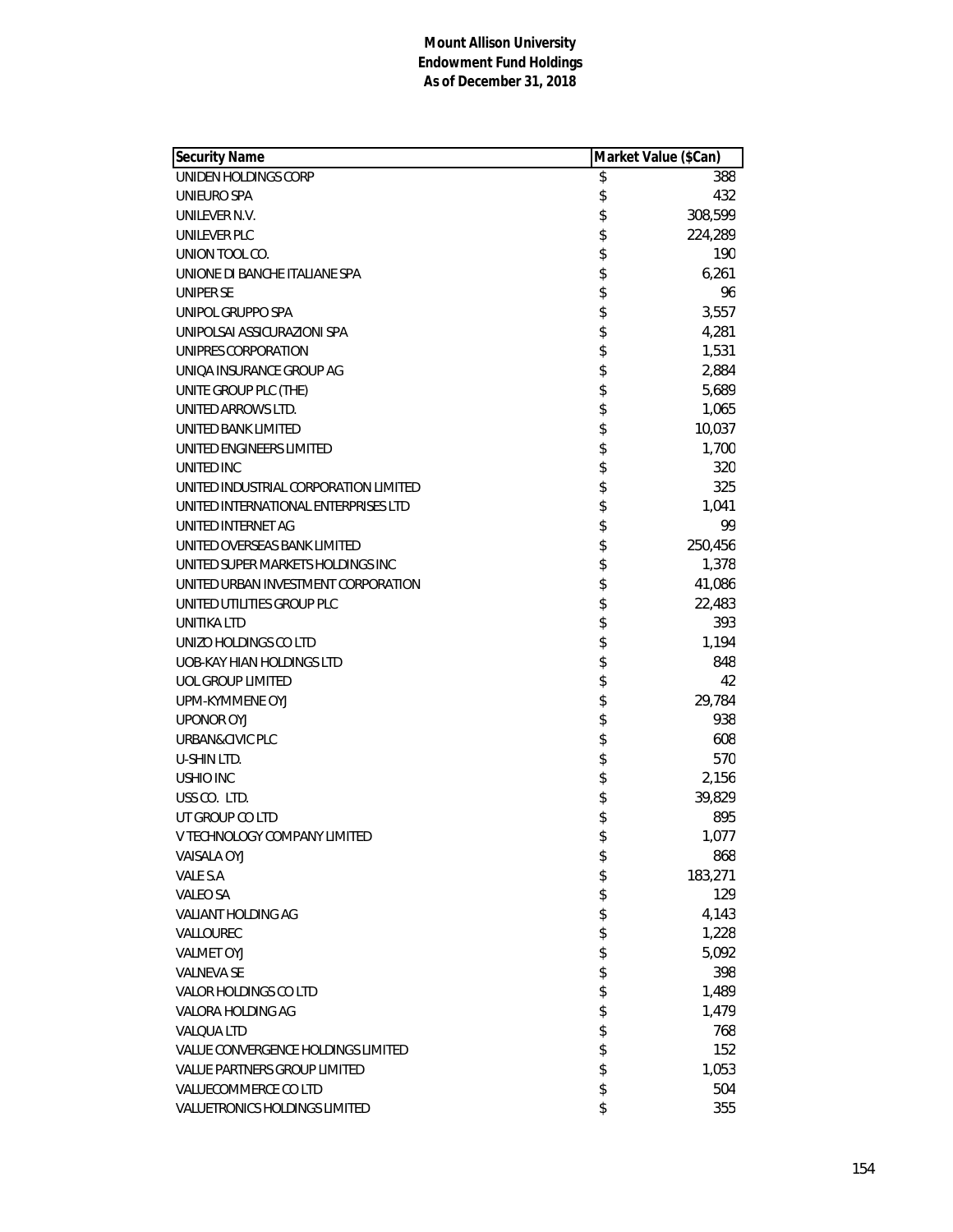| <b>Security Name</b>                        | Market Value (\$Can) |         |
|---------------------------------------------|----------------------|---------|
| VAN DE VELDE SA                             | \$                   | 514     |
| VAN LANSCHOT KEMPEN NV                      | \$                   | 613     |
| <b>VASTNED RETAIL NV</b>                    | \$                   | 1,457   |
| VAT GROUP AG                                | \$                   | 4,592   |
| VAUDOISE ASSURANCES HOLDING                 | \$                   | 1,159   |
| <b>VBG GROUP AB (PUBL)</b>                  | \$                   | 562     |
| <b>VECTOR INC</b>                           | \$                   | 559     |
| <b>VECTURA GROUP PLC</b>                    | \$                   | 1,026   |
| <b>VEIDEKKE ASA</b>                         | \$                   | 2,313   |
| <b>VENTURE CORPORATION LIMITED</b>          | \$                   | 52      |
| <b>VEOLIA ENVIRONNEMENT SA</b>              | \$                   | 202     |
| <b>VERBIO VEREINIGTE BIOENERGIE AG</b>      | \$                   | 254     |
| <b>VERBUND AG</b>                           | \$                   | 53      |
| <b>VERTU MOTORS PLC</b>                     | \$                   | 245     |
| <b>VESTAS WIND SYSTEMS AS</b>               | \$                   | 271     |
| <b>VESUVIUS PLC</b>                         | \$                   | 3,003   |
| <b>VETOOUINOL SA</b>                        | \$                   | 359     |
| <b>VETROPACK HOLDING SA</b>                 | \$                   | 1,019   |
| VIA HOLDINGS INC                            | \$                   | 290     |
| <b>VICAT SA</b>                             | \$                   | 1,868   |
| <b>VICINITY CENTRES</b>                     | \$                   | 111     |
| VICTORY CITY INTERNATIONAL HOLDINGS LIMITED | \$                   | 121     |
| <b>VICTREX PLC</b>                          | \$                   | 4,752   |
| <b>VIDRALA SA</b>                           | \$                   | 2,807   |
| <b>VIENNA INSURANCE GROUP</b>               | \$                   | 2,264   |
| VIFOR PHARMA AG                             | \$                   | 91      |
| VILLA WORLD LIMITED                         | \$                   | 353     |
| <b>VILLAGE ROADSHOW LIMITED</b>             | \$                   | 497     |
| VILLEROY & BOCH AKTIENGESELLSCHAFT          | \$                   | 351     |
| <b>VILMORIN &amp; CIE</b>                   | \$                   | 796     |
| <b>VINCI</b>                                | \$                   | 250,808 |
| VIOHALCO SA                                 | \$                   | 211     |
| <b>VIRBAC</b>                               | \$                   | 1,185   |
| <b>VIRGIN AUSTRALIA HOLDINGS LIMITED</b>    | \$                   | 251     |
| <b>VIRTUS HEALTH LTD</b>                    | \$                   | 490     |
| <b>VISCOFAN SA</b>                          | \$                   | 4,007   |
| VISION INC                                  | \$                   | 824     |
| VISTA GROUP INTERNATIONAL LTD               | \$                   | 502     |
| <b>VITA GROUP LIMITED</b>                   | \$                   | 81      |
| VITAL HEALTHCARE PROPERTY TRUST             | \$                   | 668     |
| VITAL KSK HOLDINGS INCORPORATION            | \$                   | 904     |
| <b>VITEC GROUP PLC</b>                      | \$                   | 1,185   |
| VITEC HOLDINGS CO LTD                       | \$                   | 590     |
| <b>VITROLIFE AB</b>                         | \$                   | 2,292   |
| <b>VIVENDI SA</b>                           | \$                   | 218,103 |
| <b>VOCUS GROUP LTD</b>                      | \$                   | 2,813   |
| VODAFONE GROUP PUBLIC LIMITED COMPANY       | \$                   | 958     |
| <b>VOEST-ALPINE AG</b>                      | \$                   | 63      |
| <b>VOLKSWAGEN AG</b>                        | \$                   | 637     |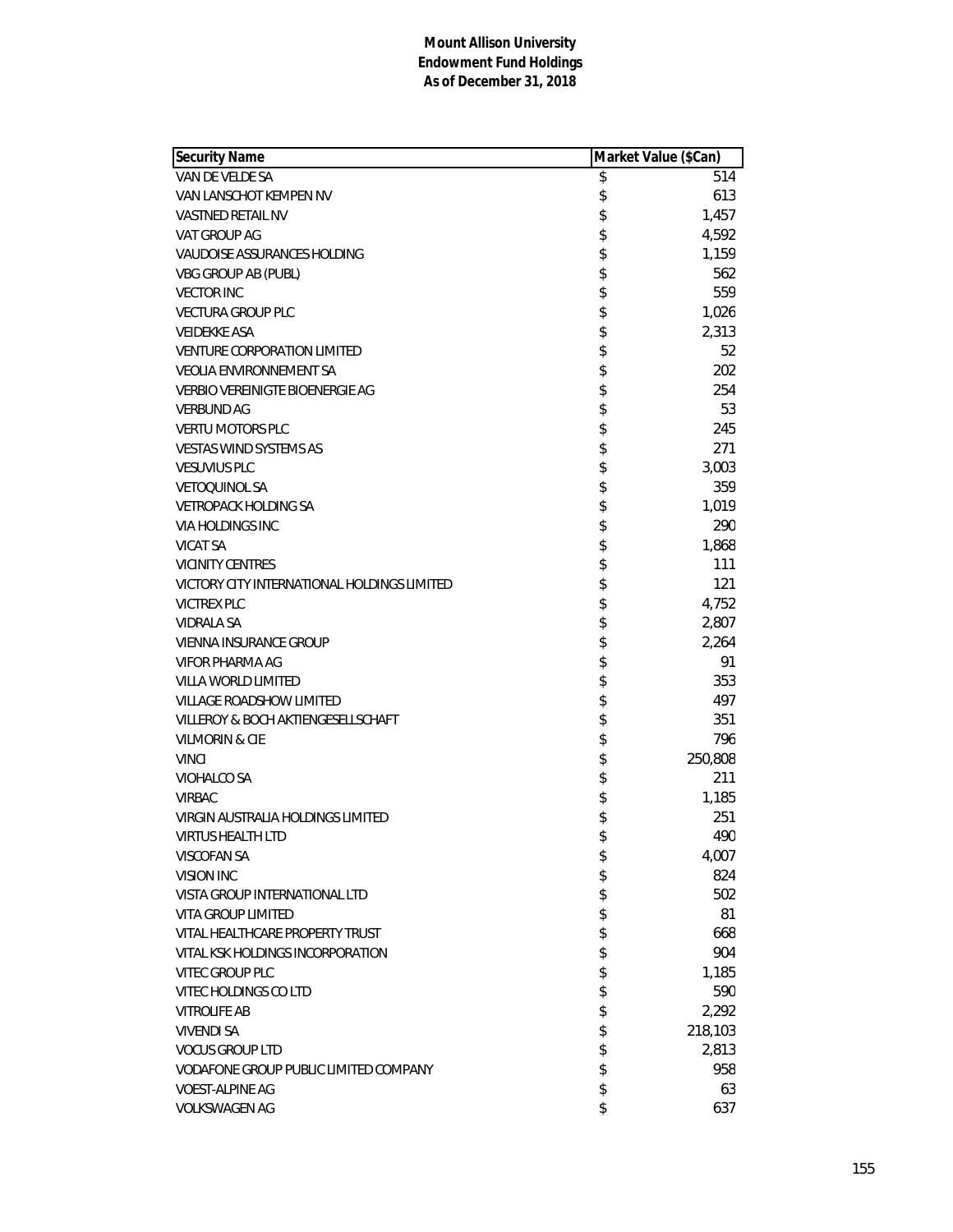| <b>Security Name</b>                          | Market Value (\$Can) |         |
|-----------------------------------------------|----------------------|---------|
| <b>VOLUTION GROUP PLC</b>                     | \$                   | 340     |
| <b>VOLVO AB</b>                               | \$                   | 377     |
| <b>VONOVIA SE</b>                             | \$                   | 137,229 |
| <b>VONTOBEL HOLDING AG</b>                    | \$                   | 2,654   |
| VOSSLOH AG                                    | \$                   | 950     |
| <b>VP BANK AG</b>                             | \$                   | 939     |
| <b>VP PLC</b>                                 | \$                   | 241     |
| VPOWER GROUP INTERNATIONAL HOLDINGS LTD       | \$                   | 630     |
| <b>VSTECS HOLDINGS LTD</b>                    | \$                   | 850     |
| VT HOLDINGS COMPANY LIMITED                   | \$                   | 584     |
| <b>VTECH HOLDINGS LIMITED</b>                 | \$                   | 2,342   |
| VZ HOLDING AG                                 | \$                   | 1,868   |
| <b>WACKER CHEMIE AG</b>                       | \$                   | 2,004   |
| <b>WACKER NEUSON SE</b>                       | \$                   | 1,391   |
| WACOAL HOLDINGS CORPORATION                   | \$                   | 2,670   |
| WACOM CO LTD                                  | \$                   | 1,323   |
| WAI KEE HOLDINGS LIMITED                      | \$                   | 287     |
| WAKACHIKU CONSTRUCTION CO LTD                 | \$                   | 468     |
| WAKITA & CO LIMITED                           | \$                   | 799     |
| <b>WALTER MEIER AG</b>                        | \$                   | 83      |
| WANG ON GROUP LIMITED                         | \$                   | 150     |
| WARABEYA NICHIYO HOLDINGS CO LTD              | \$                   | 417     |
| <b>WAREHOUSE GROUP LTD</b>                    | \$                   | 274     |
| WAREHOUSES DE PAUW COMM VA                    | \$                   | 4,929   |
| <b>WARTECK INVEST AG</b>                      | \$                   | 876     |
| WARTSILA OYJ ABP                              | \$                   | 130     |
| WASHINGTON H SOUL PATTINSON & COMPANY LIMITED | \$                   | 35      |
| <b>WASHTEC AG</b>                             | \$                   | 1,809   |
| WATAHAN & CO LTD                              | \$                   | 338     |
| WATAMI CO LTD                                 | \$                   | 535     |
| WDB HOLDINGS CO LTD                           | \$                   | 465     |
| <b>WEATHERNEWS INCORPORATED</b>               | \$                   | 426     |
| <b>WEBJET LIMITED</b>                         | \$                   | 1,690   |
| <b>WEBSTER LIMITED</b>                        | \$                   | 281     |
| WEG S/A                                       | \$                   | 58,101  |
| WEIR GROUP PLC                                | \$                   | 33,046  |
| WELCIA HOLDINGS COMPANY LIMITED               | \$                   | 39      |
| <b>WENDEL SE</b>                              | \$                   | 61      |
| WERELDHAVE BELGIUM COMM VA                    | \$                   | 836     |
| WERELDHAVE N.V.                               | \$                   | 2,262   |
| <b>WESFARMERS LIMITED</b>                     | \$                   | 473     |
| WEST HOLDINGS CORPORATION                     | \$                   | 488     |
| WEST JAPAN RAILWAY CO                         | \$                   | 213     |
| <b>WESTERN AREAS LTD</b>                      | \$                   | 657     |
| <b>WESTGOLD RESOURCES LIMITED</b>             | \$                   | 380     |
| <b>WESTPAC BANKING CORPORATION</b>            | \$                   | 124,079 |
| WFD UNIBAIL RODAMCO NV                        | \$                   | 394     |
| WH GROUP LTD                                  | \$                   | 125     |
| WH SMITH PLC                                  | \$                   | 4,896   |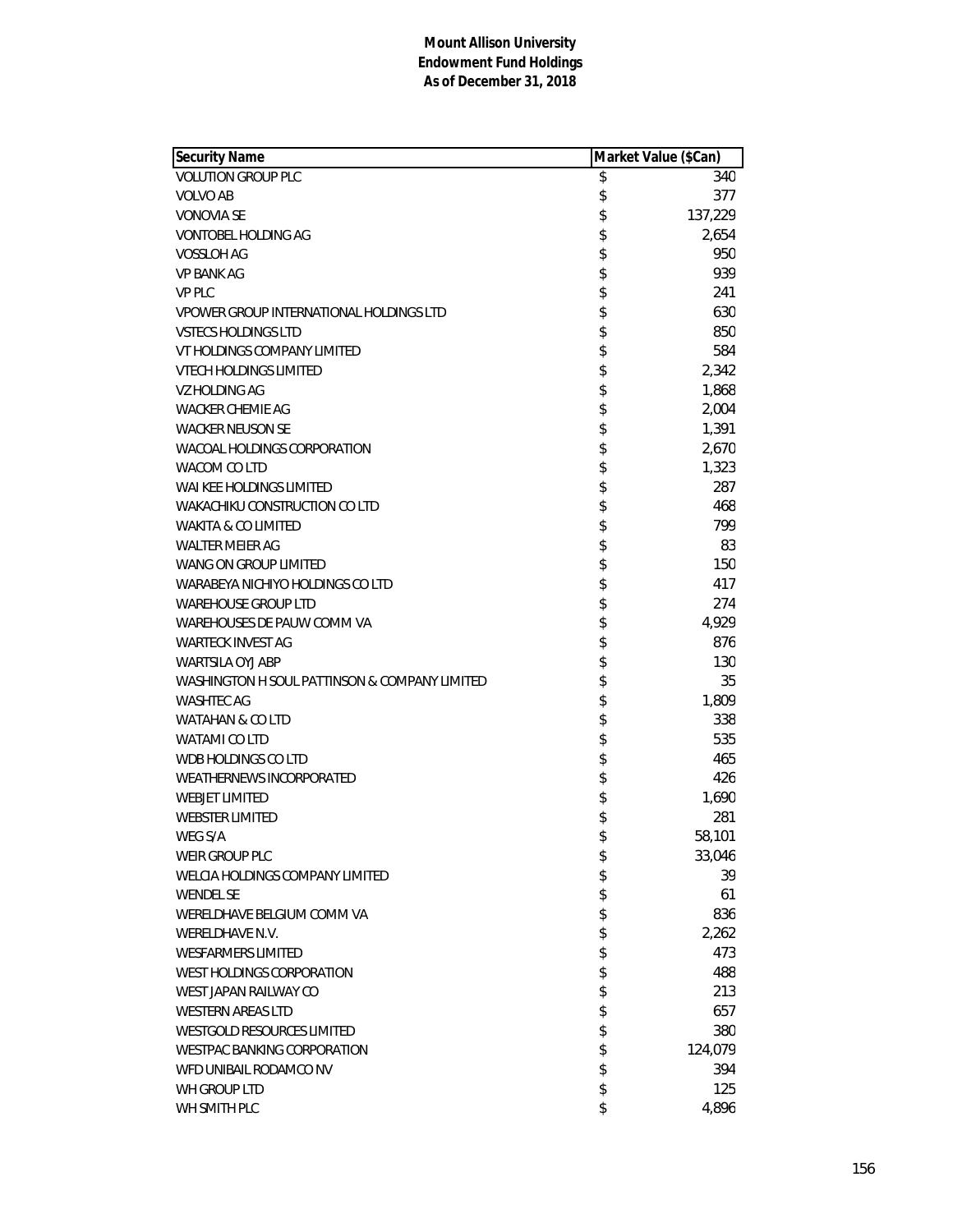| <b>Security Name</b>                              | Market Value (\$Can) |         |
|---------------------------------------------------|----------------------|---------|
| <b>WHARF HOLDINGS LTD</b>                         | \$                   | 58      |
| WHARF REAL ESTATE INVESTMENT COMPANY LTD          | \$                   | 134     |
| WHEELOCK AND COMPANY LIMITED                      | \$                   | 86      |
| <b>WHITBREAD PLC</b>                              | \$                   | 197     |
| <b>WIENERBERGER AG</b>                            | \$                   | 2,924   |
| <b>WIHLBORG FASTIGHETER AB</b>                    | \$                   | 3,517   |
| WILH WILHELMSEN HOLDING ASA                       | \$                   | 375     |
| WILL GROUP INC                                    | \$                   | 288     |
| WILLIAM DEMANT HOLDING                            | \$                   | 53      |
| WILLIAM HILL PLC                                  | \$                   | 3,227   |
| WILMAR INTERNATIONAL LIMITED                      | \$                   | 81      |
| <b>WILMINGTON PLC</b>                             | \$                   | 437     |
| WIN PARTNERS CO LTD                               | \$                   | 229     |
| <b>WINCANTON PLC</b>                              | \$                   | 1,008   |
| WING ON COMPANY INTERNATIONAL LIMITED             | \$                   | 383     |
| <b>WING TAI HOLDINGS LIMITED</b>                  | \$                   | 978     |
| WING TAI PROPERTIES LTD                           | \$                   | 622     |
| <b>WIRECARD AG</b>                                | \$                   | 328     |
| WIX.COM LTD                                       | \$                   | 72      |
| WIZZ AIR HOLDINGS PLC                             | \$                   | 1,098   |
| WM MORRISON SUPERMARKETS PLC                      | \$                   | 64,724  |
| <b>WOLTERS KLUWER NV</b>                          | \$                   | 316     |
| WOOD ONE CO. LTD                                  | \$                   | 225     |
| <b>WOODSIDE PETROLEUM LIMITED</b>                 | \$                   | 172,151 |
| <b>WOOLWORTHS GROUP LTD</b>                       | \$                   | 129,723 |
| <b>WORKSPACE GROUP PLC</b>                        | \$                   | 2,816   |
| WORLD HOLDINGS CO LTD                             | \$                   | 279     |
| <b>WORLEYPARSONS LIMITED</b>                      | \$                   | 1,782   |
| WOWOW INCORPORATED                                | \$                   | 329     |
| <b>WPP AUNZ LTD</b>                               | \$                   | 272     |
| WPP PLC                                           | \$                   | 250     |
| WUESTENROT & WUERTTEMBERGISCHE AKTIENGESELLSCHAFT | \$                   | 1,002   |
| WYNN MACAU LIMITED                                | \$                   | 63      |
| X5 RETAIL GROUP N.V.                              | \$                   | 32,471  |
| <b>XAAR PLC</b>                                   | \$                   | 321     |
| <b>XEBIO HOLDINGS CO LTD</b>                      | \$                   | 686     |
| XING SE                                           | \$                   | 1,879   |
| XP POWER LIMITED.                                 | \$                   | 1,220   |
| XXL ASA                                           | \$                   | 470     |
| Y.T. REALTY GROUP LIMITED                         | \$                   | 152     |
| YAGI & CO. LTD.                                   | \$                   | 210     |
| YAHAGI CONSTRUCTION COMPANY LIMITED               | \$                   | 410     |
| YAHOO JAPAN CORPORATION                           | \$                   | 131     |
| YAKULT HONSHA CO LTD                              | \$                   | 155     |
| YAKUODO CO LTD                                    | \$                   | 452     |
| YAMABIKO CORPORATION                              | \$                   | 531     |
| YAMADA CONSULTING GROUP CO LTD                    | \$                   | 252     |
| YAMADA DENKI CO. LTD.                             | \$                   | 7,511   |
| YAMAGATA BANK LTD                                 | \$                   | 1,176   |
|                                                   |                      |         |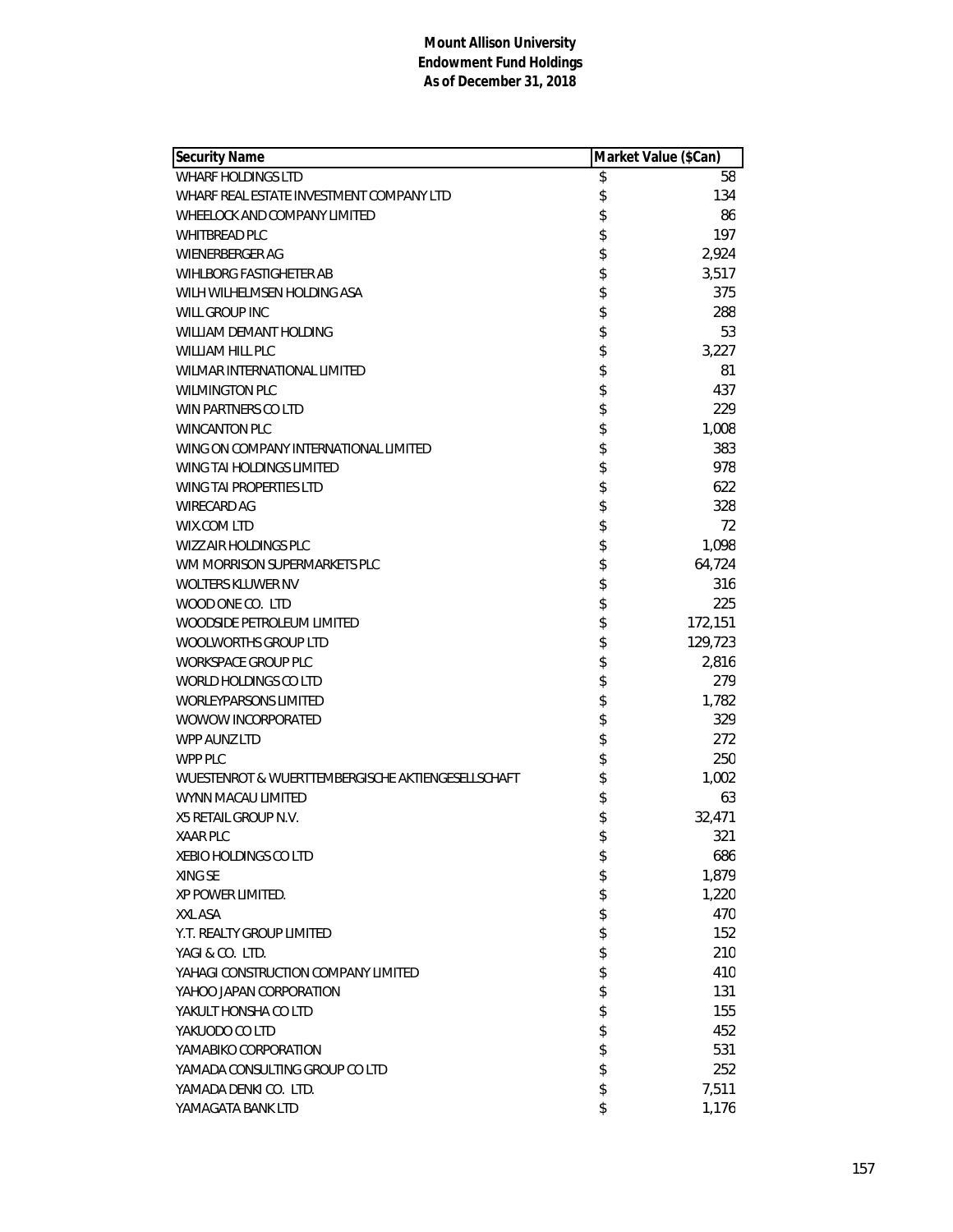| <b>Security Name</b>                        | Market Value (\$Can) |        |
|---------------------------------------------|----------------------|--------|
| YAMAGUCHI FINANCIAL GROUP INC               | \$                   | 35     |
| YAMAHA CORPORATION                          | \$                   | 105    |
| YAMAHA MOTOR CO LTD                         | \$                   | 101    |
| YAMAICHI ELECTRONICS CO LTD                 | \$                   | 686    |
| YA-MAN LIMITED                              | \$                   | 804    |
| YAMANASHI CHUO BANK LTD.                    | \$                   | 915    |
| YAMATANE CORPORATION                        | \$                   | 510    |
| YAMATO HOLDINGS COMPANY LIMITED             | \$                   | 157    |
| YAMATO KOGYO CO LTD                         | \$                   | 2,040  |
| YAMAZAKI BAKING CO LTD                      | \$                   | 47     |
| YAMAZEN CORPORATION                         | \$                   | 1,184  |
| YANGZIJIANG SHIPBUILDING HOLDINGS LTD       | \$                   | 40     |
| YAOKO CO LTD                                | \$                   | 1,818  |
| YARA INTERNATIONAL ASA                      | \$                   | 70,614 |
| YASHIMA DENKI COMPANY LIMITED               | \$                   | 209    |
| YASKAWA ELECTRIC CORPORATION                | \$                   | 109    |
| YASUDA LOGISTICS CORP                       | \$                   | 410    |
| YASUNAGA CORPORATION                        | \$                   | 229    |
| YAT SING HOLDINGS LTD                       | \$                   | 182    |
| YELLOW HAT LTD.                             | \$                   | 794    |
| YGM TRADING LIMITED                         | \$                   | 64     |
| <b>YIT OYJ</b>                              | \$                   | 1,983  |
| YODOGAWA STEEL WORKS LTD                    | \$                   | 899    |
| YOKOGAWA BRIDGE HOLDINGS CORP               | \$                   | 813    |
| YOKOGAWA ELECTRIC CORPORATION               | \$                   | 73     |
| YOKOHAMA REITO COMPANY LIMITED              | \$                   | 853    |
| YOKOHAMA RUBBER CO LTD                      | \$                   | 41     |
| YOKOWO CO. LTD.                             | \$                   | 335    |
| YOMEISHU SEIZO CO LTD                       | \$                   | 241    |
| YOMIURI LAND CO LTD                         | \$                   | 330    |
| YONDOSHI HOLDINGS INC                       | \$                   | 663    |
| YONGNAM HOLDINGS LIMITED                    | \$                   | 81     |
| YOROZU CORPORATION                          | \$                   | 389    |
| YOSHINOYA HOLDINGS CO LTD                   | \$                   | 1,487  |
| YPSOMED HOLDING AG                          | \$                   | 854    |
| YUASA TRADING CO LIMITED                    | \$                   | 1,021  |
| YUE YUEN INDUSTRIAL (HOLDINGS) LTD          | \$                   | 11,226 |
| YUME NO MACHI SOUZOU IINKAI CO. LTD         | \$                   | 580    |
| YUMESHIN HOLDINGS COMPANY LIMITED           | \$                   | 583    |
| YURTEC CORPORATION                          | \$                   | 630    |
| YUSHIRO CHEMICAL INDUSTRIES COMPANY LIMITED |                      | 435    |
| <b>Z ENERGY LTD</b>                         | \$                   | 1,266  |
| <b>ZALANDO SE</b>                           | \$                   | 53     |
| ZARDOYA OTIS SA                             | \$                   | 2,256  |
| <b>ZEAL NETWORK SE</b>                      | \$                   | 629    |
| ZEALAND PHARMA A/S                          | \$                   | 677    |
| ZEHNDER GROUP AG                            | \$                   | 836    |
| <b>ZENITAKA CORPORATION</b>                 | \$                   | 576    |
| ZENRIN CO. LTD.                             | \$                   | 1,109  |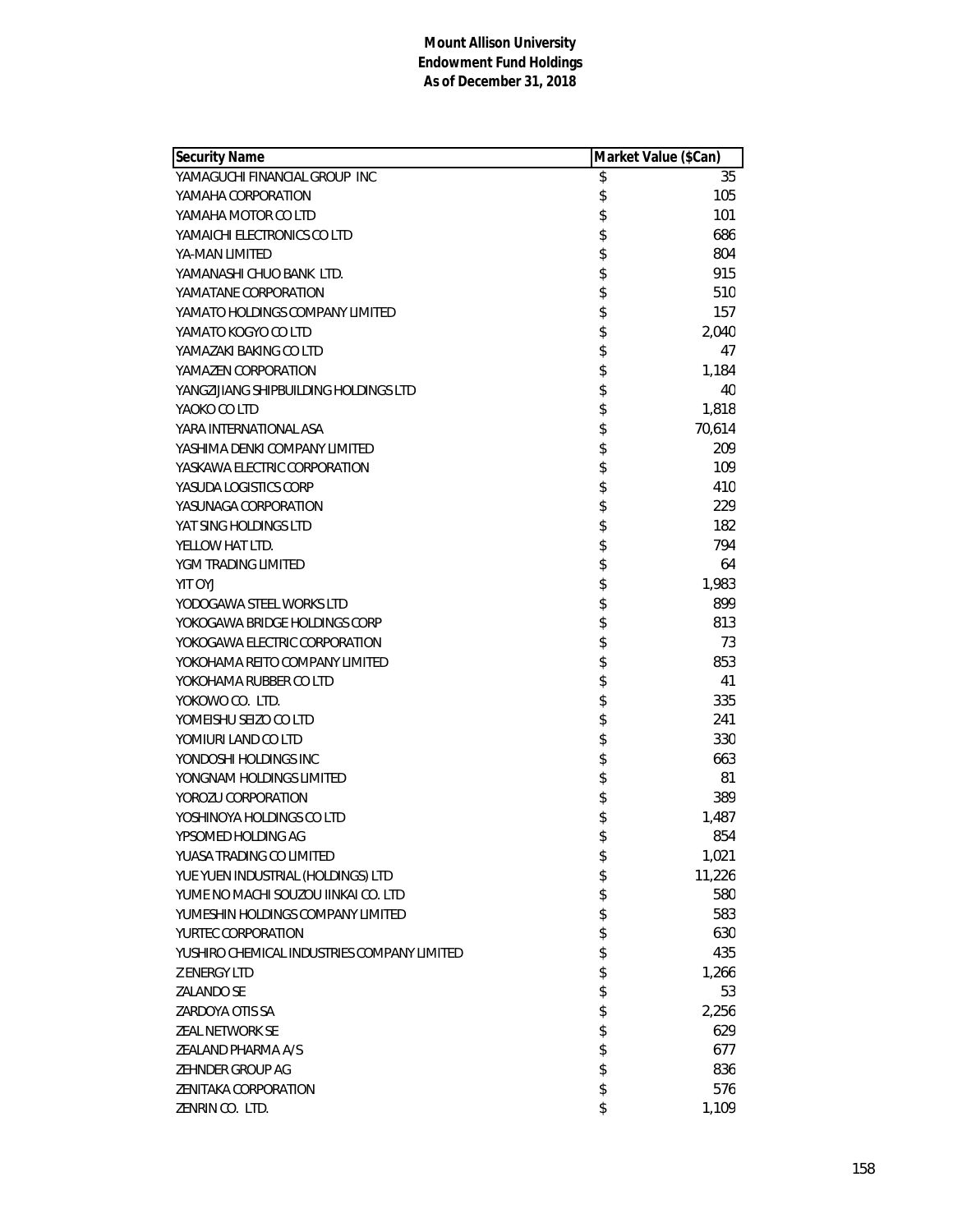| <b>Security Name</b>               | Market Value (\$Can) |
|------------------------------------|----------------------|
| ZHUZHOU CRRC TIMES ELECTRIC CO LTD | \$<br>64,041         |
| ZIGEXN CO LTD                      | \$<br>680            |
| ZIGNAGO VETRO                      | \$<br>635            |
| ZOJIRUSHI CORPORATION              | \$<br>836            |
| ZOZO INC                           | \$<br>31,667         |
| ZUG ESTATES HOLDING AG             | \$<br>768            |
| <b>ZUGER KANTONALBANK</b>          | \$<br>1,651          |
| <b>ZUIKO CORP</b>                  | \$<br>334            |
| <b>ZUKEN INC</b>                   | \$<br>712            |
| <b>ZUMTOBEL AG</b>                 | \$<br>420            |
| ZURICH INSURANCE GROUP LIMITED     | \$<br>147,272        |
| CANADIAN FIXED INCOME HOLDINGS     |                      |
| 407 INTERNATIONAL INC              | \$<br>3,892,710      |
| 55 SCHOOL BOARD TRUST              | \$<br>237,098        |
| AEROPORT DE MONTREAL               | \$<br>1,130,768      |
| AIMCO REALTY INVESTORS LP          | \$<br>640,222        |
| AIR CANADA                         | \$<br>210,805        |
| ALBERTA (PROVINCE OF)              | \$<br>2,962,915      |
| ALBERTA POWERLINE                  | \$<br>356,016        |
| ALBERTA PROVINCE OF                | \$<br>341,966        |
| ALECTRA INC (CANADA)               | \$<br>319,015        |
| ALGONQUIN POWER CO 4.090 17/2/2027 | \$<br>151,921        |
| ALIMENTATION COUCHE-TARD           | \$<br>579,530        |
| ALLIED PROPERTIES REAL ESTATE      | \$<br>275,578        |
| ALTAGAS CANADA INC                 | \$<br>136,173        |
| <b>ALTAGAS LTD</b>                 | \$<br>873,677        |
| <b>ALTALINK LP</b>                 | \$<br>1,164,017      |
| ATCO LTD FRN                       | \$<br>95,776         |
| <b>BANK OF MONTREAL</b>            | \$<br>1,088,289      |
| <b>BANK OF MONTREAL FRN</b>        | \$<br>206,314        |
| <b>BANK OF NOVA SCOTIA</b>         | \$<br>664,022        |
| BANK OF NOVA SCOTIA FRN            | \$<br>112,209        |
| <b>BAUSCH HEALTH COMPANIES INC</b> | \$<br>261,035        |
| <b>BCIMC REALTY CORP</b>           | \$<br>196,071        |
| <b>BELL CANADA</b>                 | \$<br>667,610        |
| BELL TELEPHONE CO OF CANADA        | \$<br>166,026        |
| <b>BMW CANADA INC</b>              | \$<br>161,014        |
| BRIT COL MUNI FIN AUTH             | \$<br>119,001        |
| BRITISH COLUMBIA (PROVINCE OF)     | \$<br>677,688        |
| BRITISH COLUMBIA FERRY SERVICES IN | \$<br>67,429         |
| BROOKFIELD ASSET MANAGEMENT INC    | \$<br>198,043        |
| BROOKFIELD INFRASTRUCTURE FINANCE  | \$<br>126,423        |
| BROOKFIELD PROPERTY FINANCE ULC    | \$<br>61,952         |
| BROOKFIELD RENEWABLE ENERGY PARTNE | \$<br>61,568         |
| BROOKFIELD RENEWABLE PARTNERS ULC  | \$<br>30,401         |
| BROOKFIELD RESIDENTIAL PROPERTIES  | \$<br>30,154         |
| BROOKFIELD RESIDENTIAL PROPERTIES  | \$<br>30,099         |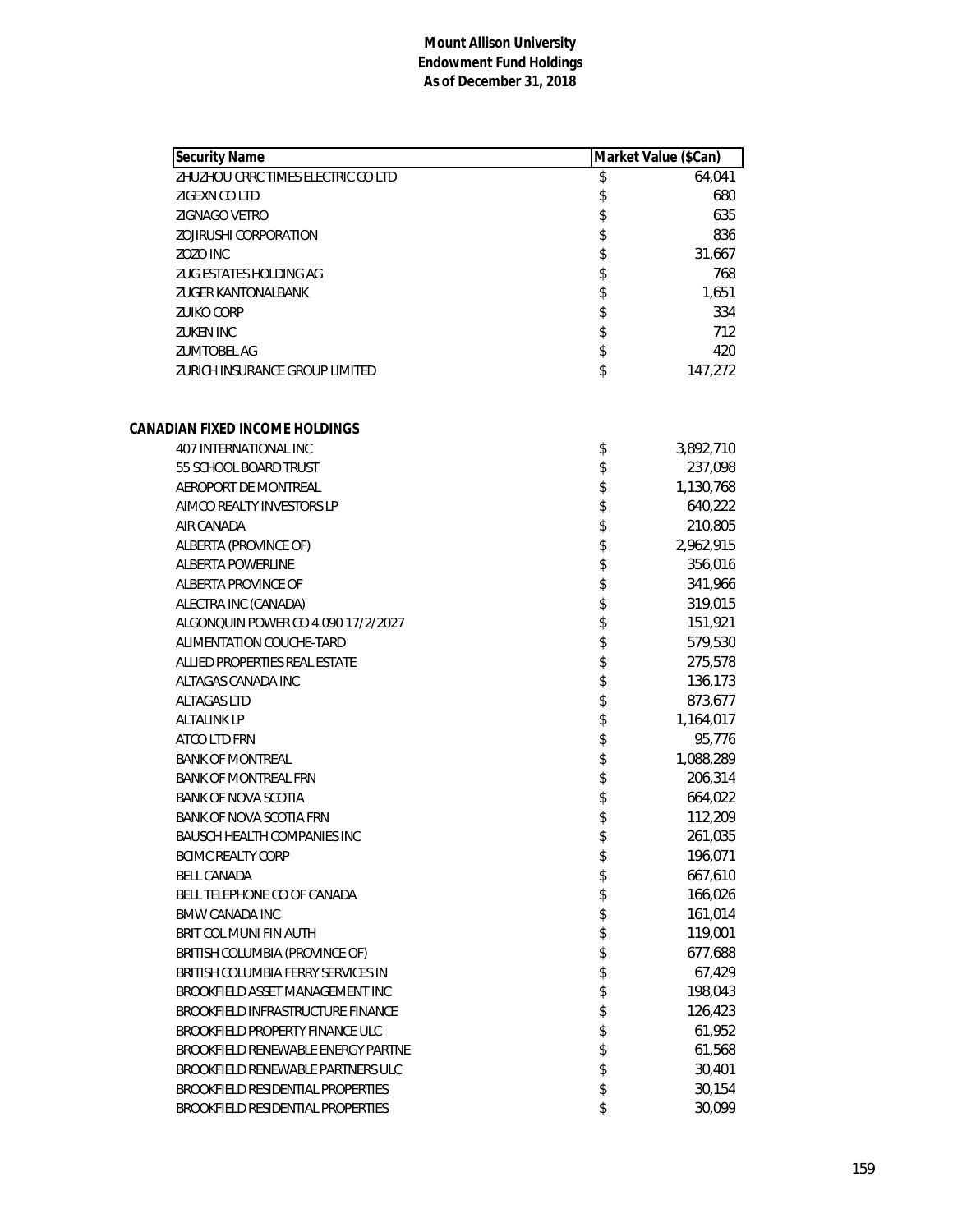| <b>Security Name</b>                   | Market Value (\$Can) |         |
|----------------------------------------|----------------------|---------|
| <b>BRP FINANCE ULC</b>                 | \$                   | 89,422  |
| <b>BRUCE POWER LP</b>                  | \$                   | 146,252 |
| CADILLAC FAIRVIEW FINANCE TRUST        | \$                   | 29,059  |
| CAISSE CENTRALE DESJARDINS             | \$                   | 29,059  |
| CALLOWAY REAL ESTATE INVESTMENT TR     | \$                   | 57,652  |
| CAMECO CORPORATION                     | \$                   | 28,785  |
| CANADA (GOVERNMENT OF)                 | \$                   | 931,109 |
| CANADA HOUSING TRUST NO 1              | \$                   | 612,724 |
| CANADA POST CORPORATION                | \$                   | 22,814  |
| CANADIAN IMPERIAL BANK OF COMMERCE     |                      | 268,621 |
| CANADIAN NATIONAL RAILWAY COMPANY      | \$<br>\$             | 103,581 |
| CANADIAN NATURAL RESOURCES LIMITED     |                      | 121,438 |
| CANADIAN TIRE CORP LTD FRN             | \$                   | 19,665  |
| CANADIAN TIRE CORPORATION LIMITED      | \$                   | 58,008  |
| <b>CANADIAN UTILITIES LIMITED</b>      | \$                   | 19,226  |
| CANADIAN WESTERN BANK                  |                      | 94,489  |
| <b>CANBRIAM ENERGY INC</b>             | \$<br>\$             | 18,350  |
| CAPITAL DESJARDINS INC                 |                      | 18,350  |
| CAPITAL DESJARDINS INC FRN             | \$                   | 18,295  |
| CAPITAL POWER CORP                     | \$                   | 18,158  |
| CARDS2_15-3                            | \$                   | 18,158  |
| CATERPILLAR FINANCIAL SERVICES LTD     | \$                   | 36,234  |
| CCCTII_15-1                            | \$                   | 18,103  |
| <b>CCL INDUSTRIES INC</b>              | \$                   | 18,076  |
| CENTRAL 1 CREDIT UNION                 | \$                   | 53,954  |
| <b>CENTRE STREET TRUST</b>             | \$                   | 17,939  |
| CHARTWELL RETIREMENT RESIDENCES        | \$                   | 17,939  |
| <b>CHOICE PROPERTIES</b>               | \$                   | 53,598  |
| CHOICE PROPERTIES REAL ESTATE INVE     | \$                   | 71,072  |
| <b>CHOICE PROPERTIES REIT</b>          | \$                   | 35,166  |
| CI FINANCIAL CORP                      | \$                   | 70,004  |
| <b>CITY OF MONTREAL</b>                | \$                   | 17,446  |
| COAST CAPITAL SAVINGS CREDIT UNION FRN | \$                   | 17,419  |
| COGECO CABLE INC                       | \$                   | 34,673  |
| CORDELIO AMALCO GP I                   | \$                   | 17,254  |
| CPPIB CAPITAL INC                      | \$                   | 34,427  |
| CROMBIE REAL ESTATE INVESTMENT TRU     | \$                   | 34,399  |
| CROSSLINX TRANSIT SOLUTIONS GENERA     | \$                   | 17,145  |
| CT REAL ESTATE INVESTMENT TRUST        | \$                   | 51,216  |
| <b>CU INC</b>                          | \$                   | 186,047 |
| DAIMLER CANADA FINANCE INC             |                      | 97,337  |
| DOLLARAMA INC                          | \$\$                 | 47,244  |
| EAGCCT_17-1                            |                      | 15,721  |
| EAGCCT_18-1                            | \$                   | 15,693  |
| EMERA INC.                             | \$                   | 15,666  |
| EMPIRE LIFE INSURANCE CO FRN           | \$                   | 15,611  |
| <b>ENBRIDGE GAS DISTRIBUTION</b>       | \$                   | 136,967 |
| <b>ENBRIDGE INC</b>                    | \$                   | 148,607 |
| <b>ENBRIDGE INC FRN</b>                | \$                   | 29,305  |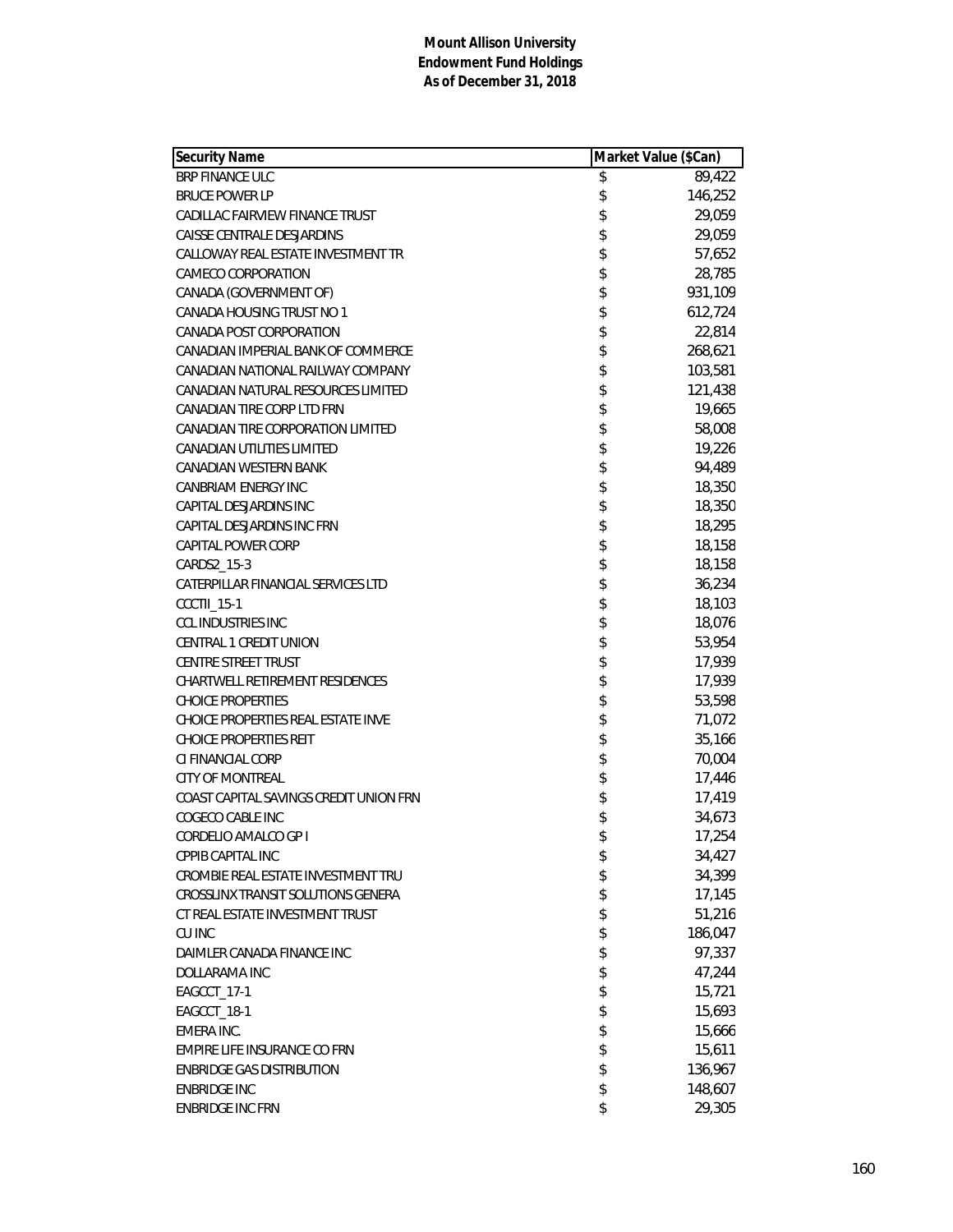| <b>Security Name</b>                      | Market Value (\$Can) |  |
|-------------------------------------------|----------------------|--|
| <b>ENBRIDGE PIPELINES INC</b>             | \$<br>131,106        |  |
| <b>ENERCARE SOLUTIONS INC</b>             | \$<br>14,351         |  |
| <b>ENMAX CORP</b>                         | \$<br>14,324         |  |
| EPCOR UTILITIES INC                       | \$<br>42,917         |  |
| <b>FAIR HYDRO TRUST</b>                   | \$<br>28,374         |  |
| FAIRFAX FINANCIAL HOLDINGS LIMITED        | \$<br>69,894         |  |
| FEDERATION DES CAISSES DESJARDINS         | \$<br>41,219         |  |
| <b>FFAST_17-F1</b>                        | \$<br>13,639         |  |
| FINANCEMENT-QUEBEC                        | \$<br>13,530         |  |
| FINNING INTERNATIONAL INC                 | \$<br>13,448         |  |
| FIRST CAPITAL REALTY INC                  | \$<br>105,334        |  |
| <b>FIRST NATIONS ETF LP</b>               | \$<br>12,900         |  |
| FIRST NATIONS FINANCE AUTHORITY           | \$<br>12,818         |  |
| FORD CREDIT CANADA CO                     | \$<br>38,179         |  |
| FORD CREDIT CANADA LIMITED                | \$<br>50,038         |  |
| <b>FORTIFIED TRUST</b>                    | \$<br>24,622         |  |
| <b>FORTIS INC</b>                         | \$<br>24,512         |  |
| <b>FORTISALBERTA INC</b>                  | \$<br>72,879         |  |
| <b>FORTISBC ENERGY INC</b>                | \$<br>60,363         |  |
| <b>FRONTERA ENERGY CORP</b>               | \$<br>12,023         |  |
| <b>GAZ METRO INC</b>                      | \$<br>48,039         |  |
| GENERAL ELECTRIC CAPITAL CANADA IN        | \$<br>11,996         |  |
| GENERAL MOTORS FINANCIAL OF CANADA        | \$<br>35,933         |  |
| <b>GENESIS TRUST II</b>                   | \$<br>11,941         |  |
| GENWORTH MI CANADA INC                    | \$<br>11,941         |  |
| <b>GEORGE WESTON LIMITED</b>              | \$<br>11,941         |  |
| <b>GLACIER CREDIT CARD TRUST</b>          | \$<br>11,941         |  |
| GLCRTR_17-1                               | \$<br>11,914         |  |
| <b>GRANITE REIT HOLDINGS LP</b>           | \$<br>11,914         |  |
| <b>GREATER TORONTO AIRPORTS AUTHORITY</b> | \$<br>118,261        |  |
| <b>GREAT-WEST LIFECO INC</b>              | \$<br>58,665         |  |
| H&R REAL ESTATE INVESTMENT TRUST          | \$<br>35,084         |  |
| HALIFAX INTERNATIONAL AIRPORT AUTH        | \$<br>11,695         |  |
| HALTON REGIONAL MUNICIPALITY OF           | \$<br>11,667         |  |
| HEALTH MONTREAL COLLECTIVE LP             | \$<br>11,667         |  |
| HOLLIS RECEIVABLES TERM TRUST II          | \$<br>11,667         |  |
| HONDA CANADA FINANCE INC                  | \$<br>69,894         |  |
| <b>HOSPITAL FOR SICK CHILDREN</b>         | \$<br>11,640         |  |
| HOSPITAL INFRASTRUCTURE PARTNERS I        | \$<br>11,613         |  |
| <b>HSBC BANK CANADA</b>                   | \$<br>69,620         |  |
| HUSKY ENERGY INC.                         | \$<br>23,115         |  |
| HYDRO ONE INC                             | \$<br>195,797        |  |
| HYDRO OTTAWA HOLDING INC                  | \$<br>11,476         |  |
| HYDRO-QUEBEC                              | \$<br>80,137         |  |
| <b>IGM FINANCIAL INC</b>                  | \$<br>45,738         |  |
| INDUSTRIAL ALLIANCE INSURANCE AND FRN     | \$<br>22,842         |  |
| <b>INTACT FINANCIAL CORP</b>              | \$<br>45,683         |  |
| <b>INTER PIPELINE LTD</b>                 | \$<br>91,147         |  |
| INVESTORS GROUP INC.                      | \$<br>22,705         |  |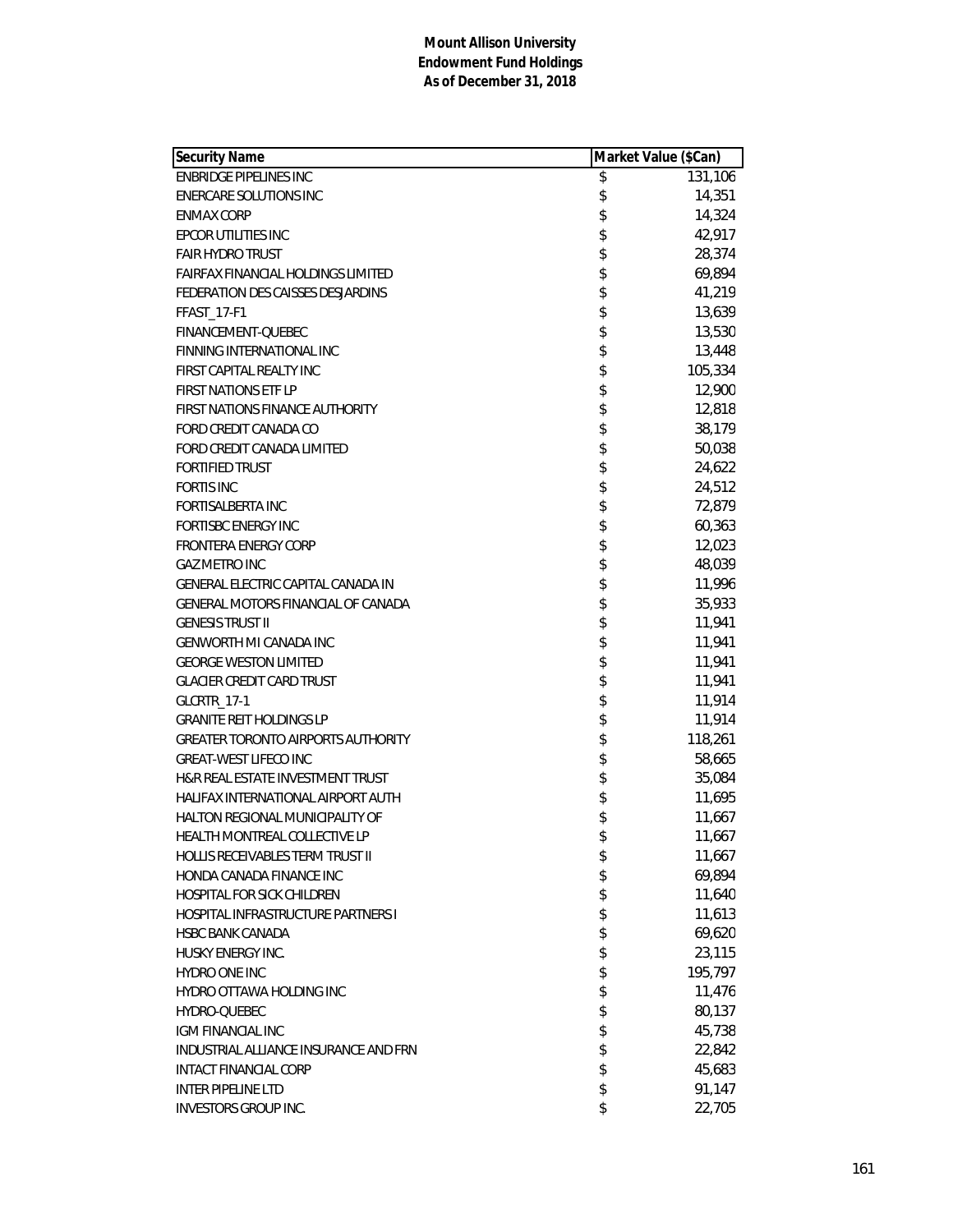| <b>Security Name</b>               |          | Market Value (\$Can) |  |
|------------------------------------|----------|----------------------|--|
| <b>IVANHOE CAMBRIDGE II INC</b>    | \$       | 11,339               |  |
| JOHN DEERE CANADA FUNDING INC      | \$       | 79,097               |  |
| JOHN DEERE FINANCIAL INC           | \$       | 11,256               |  |
| <b>KEYERA CORP</b>                 | \$       | 11,256               |  |
| <b>KRAFT CANADA INC</b>            | \$       | 11,256               |  |
| LABRADOR ISLAND LINK FUNDING TRUST | \$       | 22,513               |  |
| <b>LARGO RESOURCES LTD</b>         | \$       | 11,256               |  |
| LAURENTIAN BANK OF CANADA          | \$       | 44,889               |  |
| LOBLAW COMPANIES LIMITED           | \$       | 89,066               |  |
| LOWER MATTAGAMI ENERGY LP          |          | 44,314               |  |
| MANITOBA PROVINCE OF               |          | 214,503              |  |
| MANUFACTURERS LIFE INSURA FRN      | \$\$\$\$ | 39,220               |  |
| MANULIFE BANK OF CANADA            |          | 19,007               |  |
| MANULIFE FINANCIAL CORP FRN        | \$       | 18,487               |  |
| MASONITE INTERNATIONAL CORP        | \$       | 9,175                |  |
| MASONITE INTERNATIONAL CORPORATION | \$       | 9,065                |  |
| <b>METRO INC</b>                   | \$       | 35,988               |  |
| MONTREAL (VILLE DE)                | \$<br>\$ | 62,280               |  |
| MONTREAL CITY OF                   |          | 17,720               |  |
| MORGUARD CORPORATION               | \$       | 17,693               |  |
| MUNICIPAL FINANCE AUTHORITY OF BRI | \$       | 78,631               |  |
| MUSKRAT FALLS/LABRADOR TRANSMISSIO | \$       | 17,282               |  |
| NATIONAL BANK OF CANADA            | \$       | 34,509               |  |
| NATIONAL BANK OF CANADA FRN        | \$<br>\$ | 8,600                |  |
| NAV CANADA                         |          | 25,799               |  |
| NEW BRUNSWICK (PROVINCE OF)        | \$       | 119,466              |  |
| NEWFOUNDLAND & LAB HYDRO           | \$       | 16,926               |  |
| NEWFOUNDLAND (PROVINCE OF)         | \$       | 42,150               |  |
| NISSAN CANADA FINANCIAL SERVICES I | \$       | 25,087               |  |
| NORBORD INC                        | \$       | 8,326                |  |
| NORTH WEST REDWATER PARTNERSHIP    | \$       | 81,589               |  |
| NORTHERN GRAPHITE CORP             | \$       | 7,806                |  |
| NOUVELLE AUTOROUTE 30 FINANCEMENT  | \$       | 15,502               |  |
| NOVA CHEMICALS CORP                | \$       | 15,419               |  |
| NOVA SCOTIA (PROVINCE OF)          | \$       | 60,993               |  |
| NOVA SCOTIA POWER INC              | \$       | 22,595               |  |
| NOVA SCOTIA PROVINCE OF            | \$       | 7,504                |  |
| OMERS REALTY CORP                  | \$       | 37,330               |  |
| <b>ONTARIO (PROVINCE OF)</b>       | \$       | 205,848              |  |
| <b>ONTARIO ELECTRICITY FIN</b>     | \$       | 33,769               |  |
| ONTARIO POWER GENERATION INC       | \$       | 13,311               |  |
| OPB FINANCE TRUST                  | \$       | 13,037               |  |
| OTTAWA (CITY OF)                   | \$<br>\$ | 12,872               |  |
| OTTAWA MACDONALD-CARTIER INTERNATI |          | 6,409                |  |
| PEEL REGIONAL MUNICIPALITY         | \$       | 6,409                |  |
| PEMBINA PIPELINE CORP              | \$       | 56,638               |  |
| PENSKE TRUCK LEASING CANADA INC    | \$       | 12,270               |  |
| PLENARY HLTH CARE PTNRSHP HUMBR LP | \$       | 6,135                |  |
| PLENARY PROPERTIES LTAP LP         | \$       | 6,108                |  |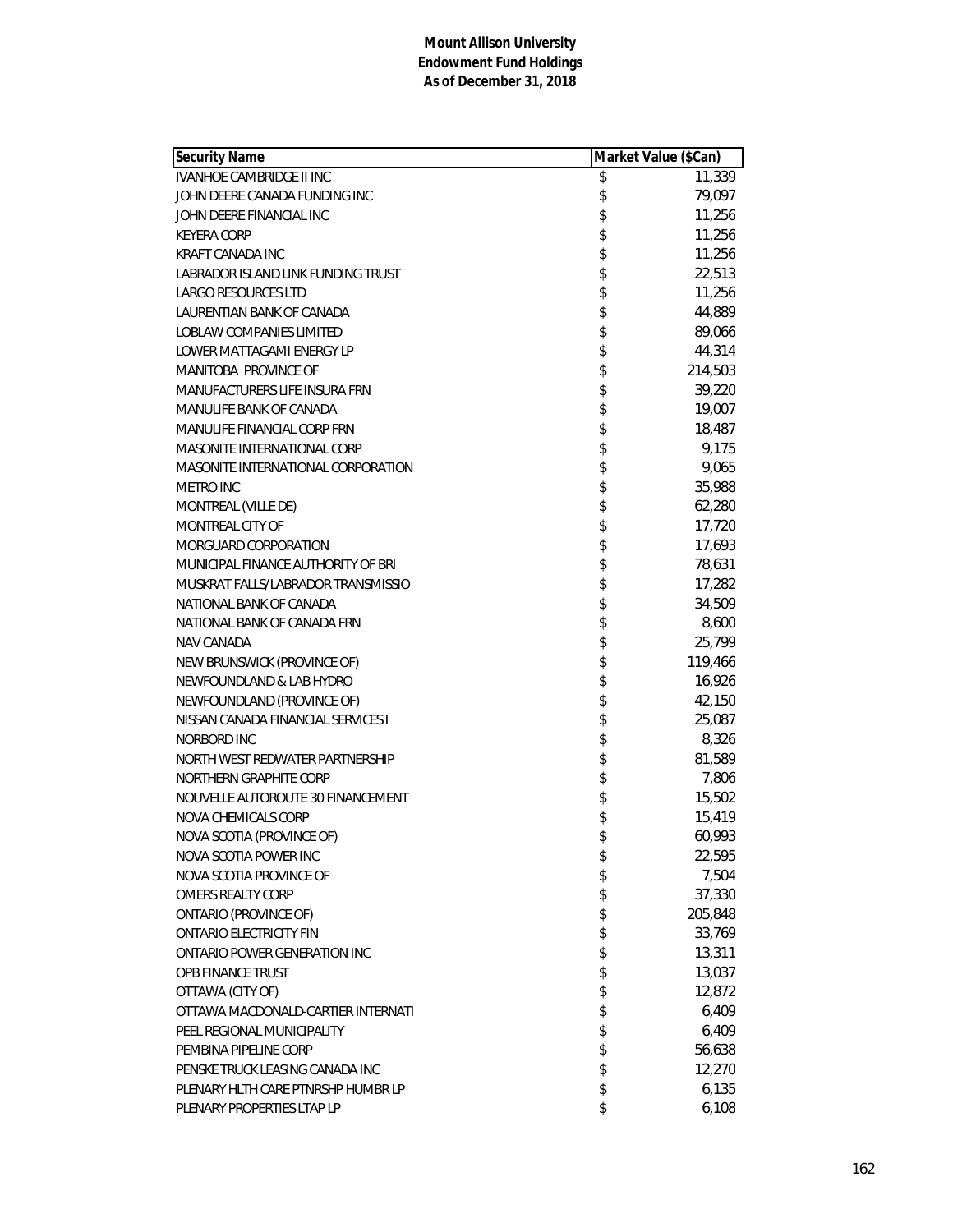| <b>Security Name</b>               |      | Market Value (\$Can) |  |
|------------------------------------|------|----------------------|--|
| POWER CORPORATION OF CANADA        | \$   | 12,188               |  |
| POWER FINANCIAL CORPORATION        | \$   | 6,080                |  |
| PROV OF NEW BRUNSWICK              | \$   | 6,080                |  |
| PROVINCE OF BRITISH COLUMBIA       | \$   | 6,053                |  |
| PROVINCE OF MANITOBA CANADA FRN    | \$   | 6,053                |  |
| PROVINCE OF NEWFOUNDLAND           | \$   | 24,074               |  |
| <b>PSP CAPITAL INC</b>             | \$   | 35,823               |  |
| QUEBEC (PROVINCE OF)               | \$   | 112,839              |  |
| REGIONAL MUNICIPALITY OF YORK      | \$   | 11,777               |  |
| <b>RELIANCE LP</b>                 | \$   | 5,888                |  |
| RIOCAN REAL ESTATE INVESTMENT TRUS |      | 41,027               |  |
| ROGERS COMMUNICATIONS INC          |      | 41,000               |  |
| ROYAL BANK OF CANADA               | \$\$ | 69,949               |  |
| ROYAL BANK OF CANADA FRN           | \$   | 17,419               |  |
| ROYAL OFFICE FINANCE LP            | \$   | 5,806                |  |
| SAPUTO INC                         | \$   | 23,225               |  |
| SASKATCHEWAN (PROVINCE OF)         | \$   | 75,207               |  |
| SCOTIABANK CAPITAL TRUST FRN       | \$   | 5,751                |  |
| SGTP HIGHWAY BYPASS LIMITED PARTNE | \$   | 5,751                |  |
| SHAW COMMUNICATIONS INC            | \$   | 40,233               |  |
| SMART REAL ESTATE INVESTMENT TRUST | \$   | 11,448               |  |
| SMARTCENTRES REAL ESTATE INVESTMEN | \$   | 5,724                |  |
| SNC LAVALIN GROUP INC.             | \$   | 17,172               |  |
| SOUTH COAST BRITISH COLUMBIA TRANS |      | 17,172               |  |
| <b>SSL FINANCE INC</b>             | \$   | 5,724                |  |
| SUN LIFE FINANCIAL INC FRN         | \$   | 22,896               |  |
| <b>SUNCOR ENERGY</b>               | \$   | 22,896               |  |
| SYSCO CANADA INC                   | \$   | 5,724                |  |
| TCHC ISSUER TRUST                  | \$   | 5,724                |  |
| TD CAP TRUST IV FRN                | \$   | 5,724                |  |
| TELUS COMMUNICATIONS INC           | \$   | 5,724                |  |
| <b>TELUS CORPORATION</b>           | \$   | 74,085               |  |
| <b>TERANET HOLDINGS LP</b>         | \$   | 11,339               |  |
| TERASEN GAS INC                    | \$   | 11,339               |  |
| TERASEN GAS VANCOUVER IS           | \$   | 5,669                |  |
| THOMSON REUTERS CORPORATION        | \$   | 5,669                |  |
| <b>TMX GROUP LTD</b>               | \$   | 17,008               |  |
| TOROMONT INDUSTRIES LTD.           | \$   | 5,669                |  |
| TORONTO (CITY OF)                  | \$   | 56,529               |  |
| TORONTO HYDRO CORP                 | \$   | 33,660               |  |
| TORONTO OF UNIVERSITY              | \$   | 5,587                |  |
| TORONTO-DOMINION BANK              | \$   | 72,359               |  |
| TOYOTA CREDIT CANADA INC           | \$   | 38,508               |  |
| TRANSALTA CORPORATION              | \$   | 5,423                |  |
| TRANSCANADA PIPELINES LIMITED      | \$   | 50,668               |  |
| TRANSCANADA TRUST FRN              | \$   | 4,519                |  |
| TRSWAP: CNQ US EQUITY              | \$   | 4,409                |  |
| UNION GAS LIMITED                  | \$   | 17,446               |  |
| UNION GAS LTD                      | \$   | 19,856               |  |
|                                    |      |                      |  |